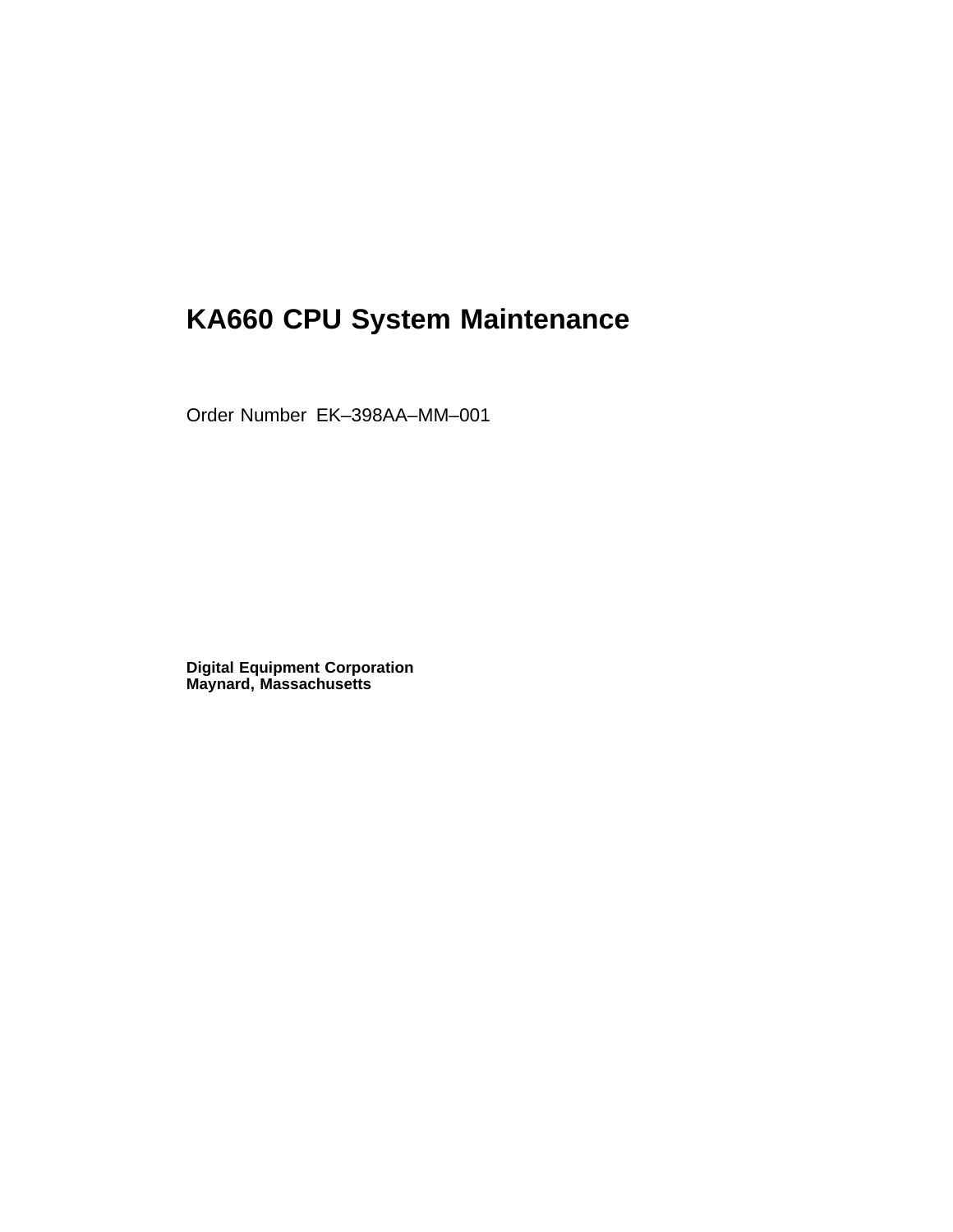#### **First Printing, December 1990**

The information in this document is subject to change without notice and should not be construed as a commitment by Digital Equipment Corporation.

Digital Equipment Corporation assumes no responsibility for any errors that may appear in this document.

The software, if any, described in this document is furnished under a license and may be used or copied only in accordance with the terms of such license. No responsibility is assumed for the use or reliability of software or equipment that is not supplied by Digital Equipment Corporation or its affiliated companies.

Restricted Rights: Use, duplication or disclosure by the U.S. Government is subject to restrictions as set forth in subparagraph (c)(1)(ii) of the Rights in Technical Data and Computer Software clause at DFARS 252.227–7013.

© Digital Equipment Corporation 1990. All rights reserved. Printed in U.S.A.

The Reader's Comments form at the end of this document requests your critical evaluation to assist in preparing future documentation.

The following are trademarks of Digital Equipment Corporation: CompacTape, CX, DDCMP, DEC, DECconnect, DECdirect, DECnet, DECscan, DECserver, DECUS, DECwindows, DELNI, DEMPR, DESQA, DESTA, DSRVB, DSSI, IVAX, KDA, KLESI, MicroVAX, MSCP, Q-bus, Q22-bus, RA, RQDX, RRD40, SDI, ThinWire, TK, TMSCP, TQK50, TQK70, TSV05, TU, UNIBUS, VAX, VAX 4000, VAX DOCUMENT, VAXcluster, VAXELN, VAXlab, VAXserver, VMS, VT, and the DIGITAL logo.

**FCC NOTICE:** The equipment described in this manual generates, uses, and may emit radio frequency energy. The equipment has been type tested and found to comply with the limits for a Class A computing device pursuant to Subpart J of Part 15 of FCC Rules, which are designed to provide reasonable protection against such radio frequency interference when operated in a commercial environment. Operation of this equipment in a residential area may cause interference, in which case the user at his own expense may be required to take measures to correct the interference.

S1599

This document was prepared using VAX DOCUMENT, Version 1.2.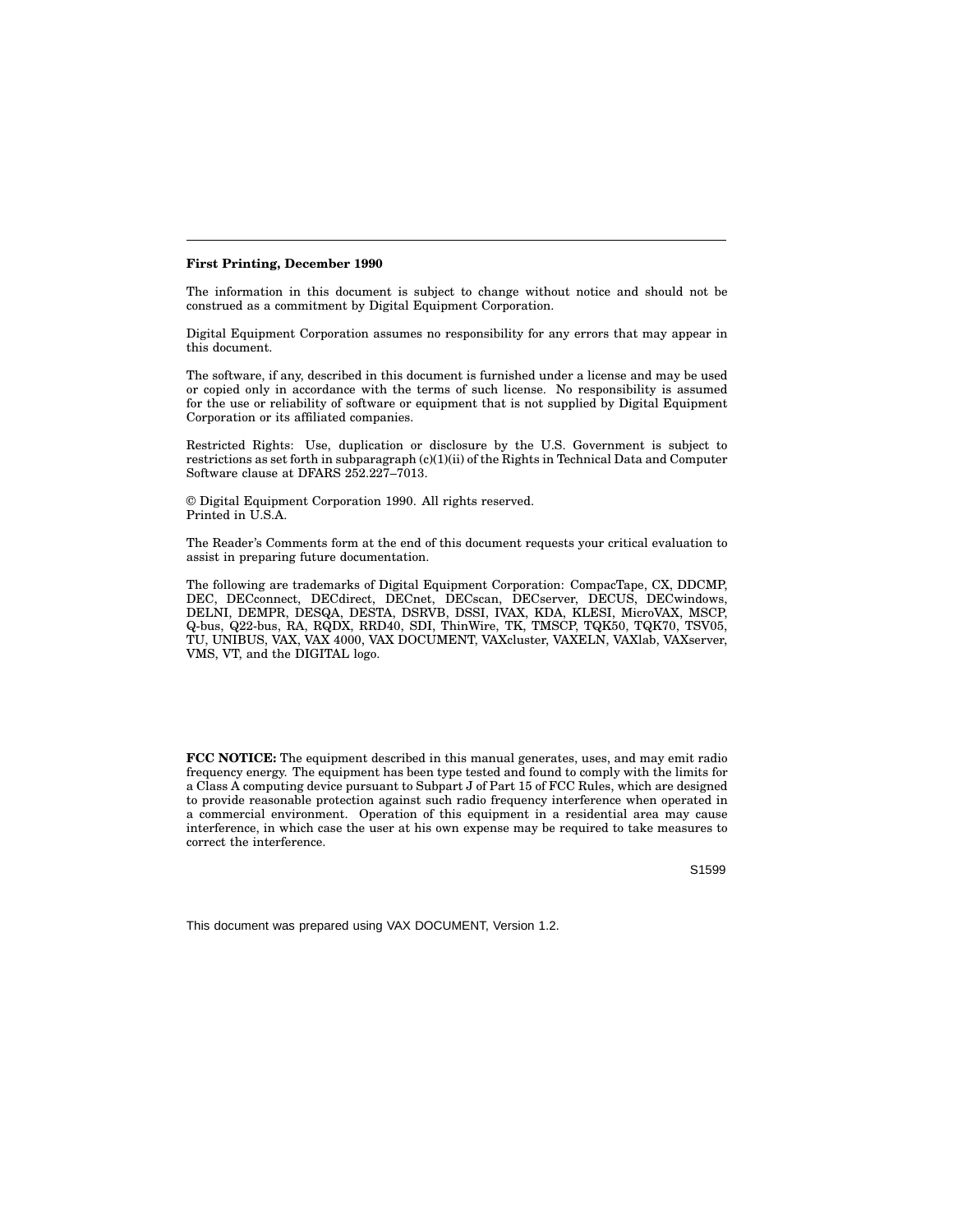# Preface ix

# Chapter 1 KA660 CPU and Memory Subsystem

| 11     |                                   | $1 - 1$  |
|--------|-----------------------------------|----------|
| 12     |                                   | $1 - 2$  |
| 1.2.1  |                                   | $1 - 3$  |
| 1.2.2  | Clock Functions                   | $1 - 4$  |
| 1.2.3  | Floating-Point Accelerator        | $1 - 4$  |
| 1.2.4  |                                   | $1 - 4$  |
| 1.2.5  |                                   | $1 - 4$  |
| 1.2.6  | MicroVAX System Support Functions | $1 - 5$  |
| 1.2.7  | Resident Firmware                 | $1 - 5$  |
| 1.2.8  | Q22-Bus Interface                 | $1 - 6$  |
| 1.2.9  | KA660 Ethernet Interface          | $1 - 6$  |
| 1 2 10 | KA660 DSSI Interface              | $1 - 6$  |
| 1.3    | CPU Cover Panel (H3602-00)        | $1 - 9$  |
| 1.4    | MS650-Bn Memory Modules           | $1 - 10$ |
| 1.5    |                                   | $1 - 11$ |
|        |                                   |          |

# Chapter 2 Configuration

| 2.2     |                                                                        |  |
|---------|------------------------------------------------------------------------|--|
| 2.2.1   |                                                                        |  |
|         |                                                                        |  |
| 2.4     |                                                                        |  |
| 2.4.1   | DSSI Cabling for the BA215 Enclosure $\ldots \ldots \ldots \ldots 2-5$ |  |
| 2.4.1.1 | DSSI Bus Termination and Length $\dots \dots \dots \dots \dots$ 2-6    |  |
| 2.4.2   |                                                                        |  |

# **iii**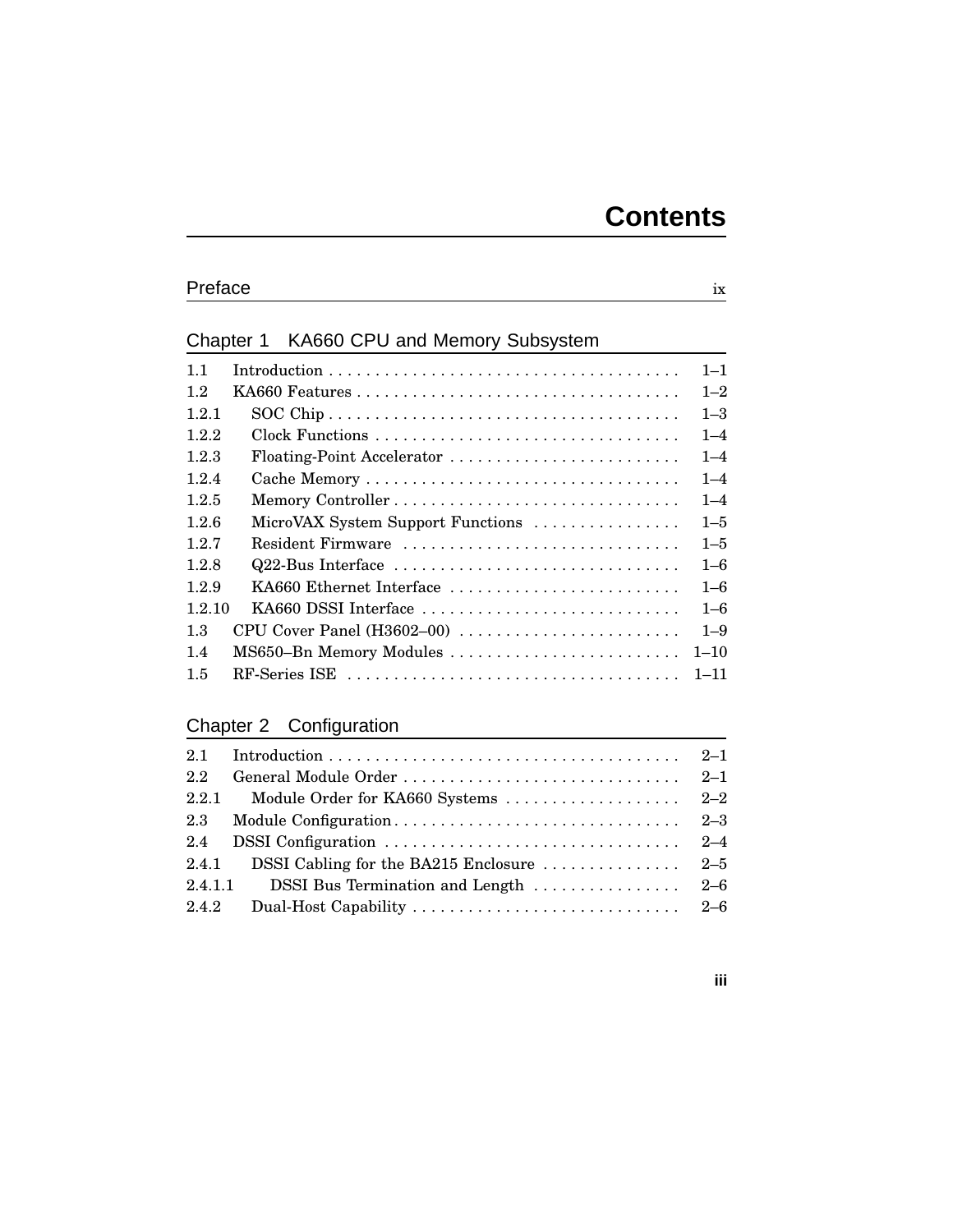# Chapter 3 KA660 Firmware

| 3.1                                            | $3 - 1$  |
|------------------------------------------------|----------|
| KA660 Firmware Features<br>$3.2\,$             | $3 - 1$  |
| 3.3                                            | $3 - 2$  |
| 3.4                                            | $3 - 3$  |
| Power-Up Sequence<br>3.5                       | $3 - 4$  |
| Mode Switch Set to Test<br>3.5.0.1             | $3 - 4$  |
| Mode Switch Set to Language Inquiry<br>3.5.0.2 | $3 - 5$  |
| Mode Switch Set to Normal<br>3.5.0.3           | $3 - 6$  |
| 3.6                                            | $3 - 7$  |
| 3.7<br>Operating System Restart                | $3 - 8$  |
| 3.7.1                                          | $3 - 9$  |
| 3.8                                            | $3 - 9$  |
| 3.8.1<br>Command Syntax                        | $3 - 9$  |
| Address Specifiers<br>3.8.2                    | $3 - 11$ |
| Symbolic Addresses<br>3.8.3                    | $3 - 11$ |
| Console Command Qualifiers<br>3.8.4            | $3 - 15$ |
| Console Command Keywords<br>3.8.5              | $3 - 16$ |
| 3.9                                            | $3 - 18$ |
| 3.9.1                                          | $3 - 18$ |
| 3.9.1.1<br>Supported Boot Devices              | $3 - 20$ |
| Boot Devices<br>3.9.1.2                        | $3 - 20$ |
| 3.9.2                                          | $3 - 22$ |
| 3.9.3                                          | $3 - 24$ |
| 3.9.4                                          | $3 - 24$ |
| 3.9.5                                          | $3 - 25$ |
| 3.9.6                                          | $3 - 26$ |
| 3.9.7                                          | $3 - 27$ |
| 3.9.8                                          | $3 - 27$ |
| 3.9.9                                          | $3 - 29$ |
| 3.9.10                                         | $3 - 30$ |
| 3.9.11                                         | $3 - 31$ |

**iv**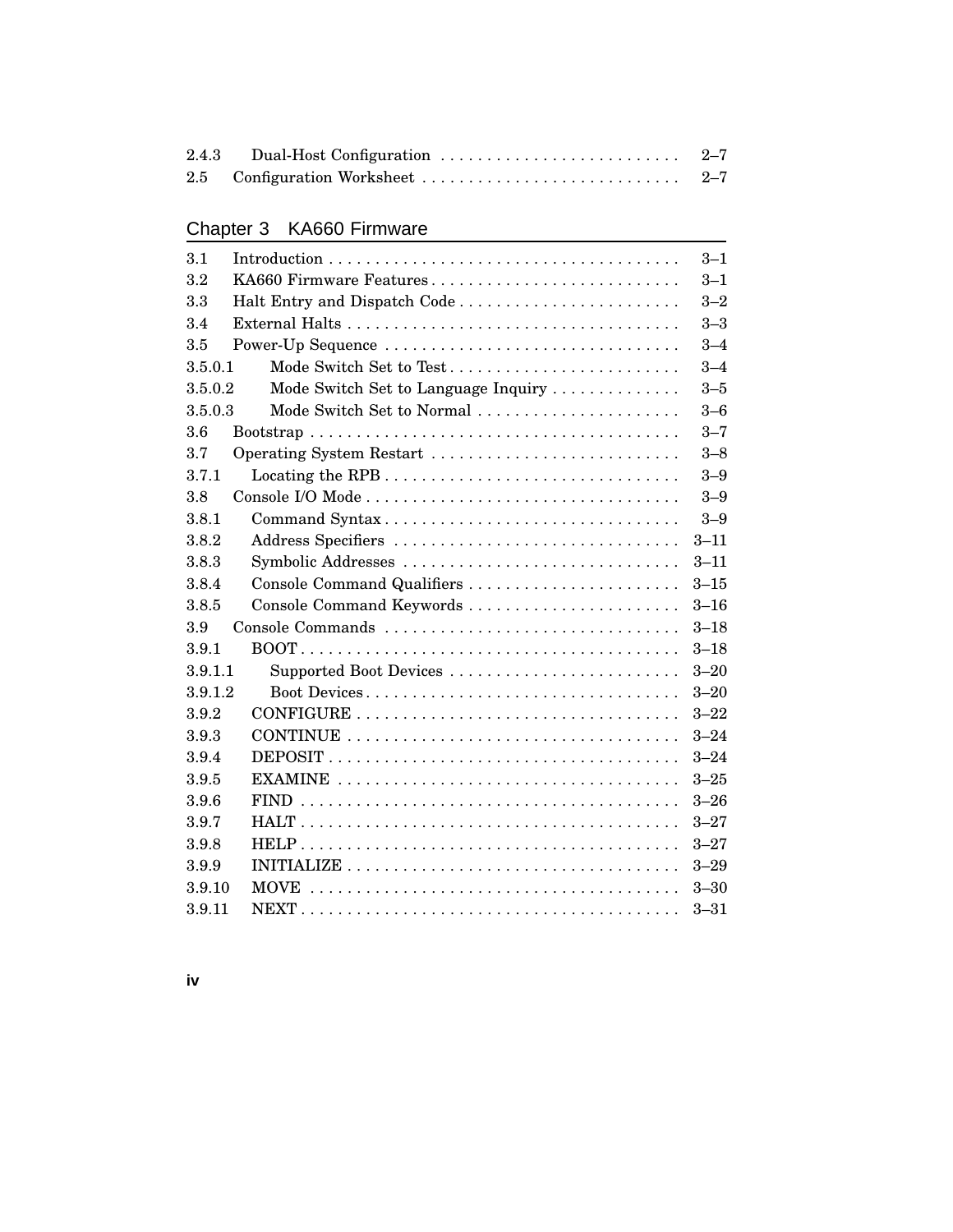# Chapter 4 Troubleshooting and Diagnostics

| 4.1   |                                                                          | $4 - 1$  |
|-------|--------------------------------------------------------------------------|----------|
| 4.2   | General Procedures                                                       | $4 - 1$  |
| 4.3   | KA660 ROM-Based Diagnostics                                              | $4 - 2$  |
| 4.3.1 |                                                                          | $4 - 3$  |
| 4.3.2 |                                                                          | $4 - 6$  |
| 4.3.3 |                                                                          | $4 - 7$  |
| 4.3.4 | Console Displays                                                         | $4 - 10$ |
| 4.3.5 |                                                                          | $4 - 27$ |
| 4.3.6 |                                                                          | $4 - 28$ |
| 4.3.7 |                                                                          | $4 - 29$ |
| 4.4   |                                                                          | $4 - 30$ |
| 4.5   |                                                                          | $4 - 36$ |
| 4.5.1 |                                                                          | $4 - 36$ |
| 4.5.2 |                                                                          | $4 - 37$ |
| 4.5.3 | Additional Troubleshooting Suggestions                                   | $4 - 40$ |
| 4.6   | Loopback Tests and Fuse Problems                                         | $4 - 41$ |
| 461   | Testing the Console Port $\dots\dots\dots\dots\dots\dots\dots\dots\dots$ | $4 - 42$ |
| 4.7   |                                                                          | $4 - 42$ |
| 4.8   | ISE Troubleshooting and Diagnostics                                      | $4 - 44$ |
| 4.8.1 |                                                                          | $4 - 46$ |
| 4.8.2 |                                                                          | $4 - 46$ |
| 4.8.3 |                                                                          | $4 - 48$ |
| 4.8.4 |                                                                          | $4 - 49$ |

**v**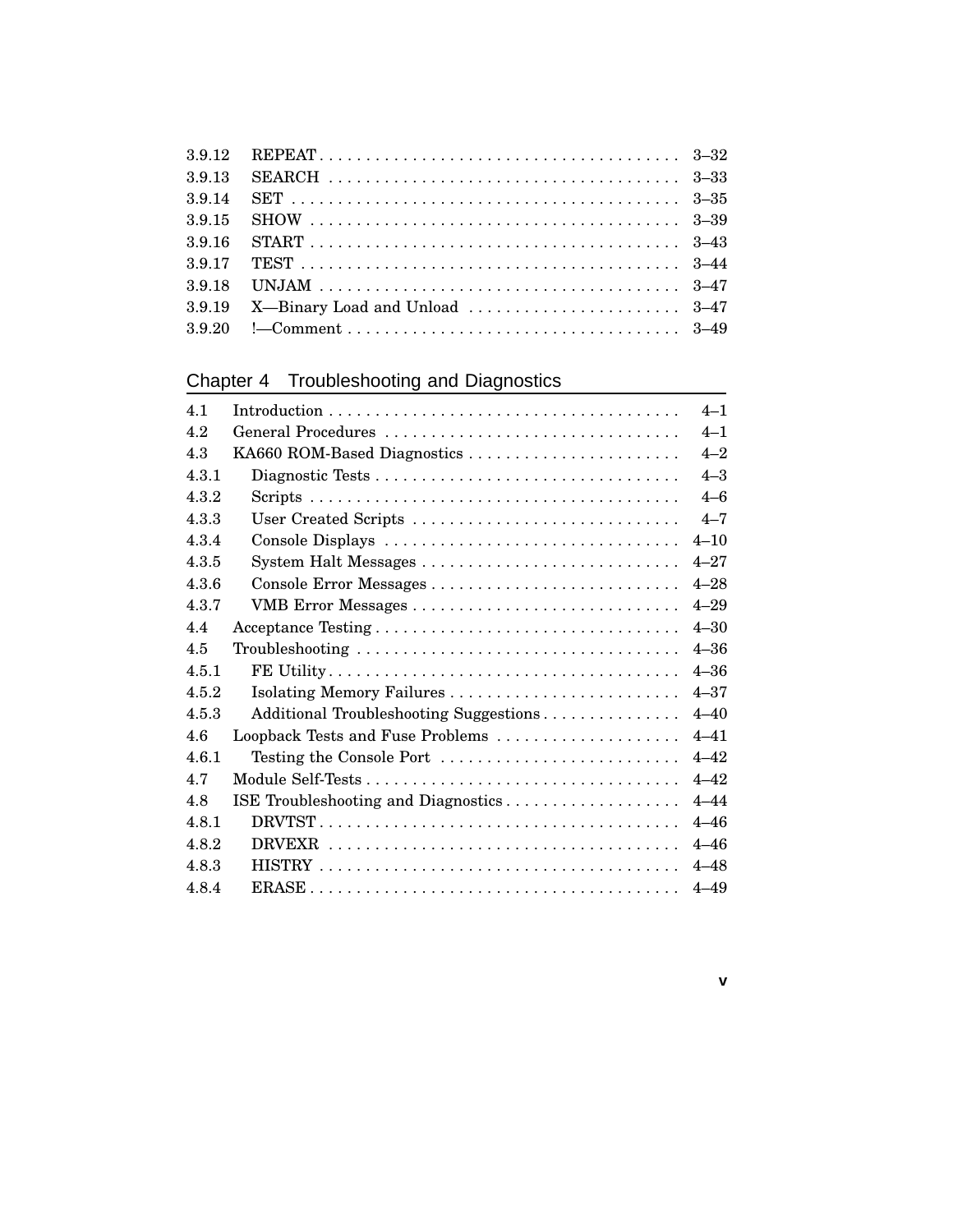| 4.8.5.1 |  |
|---------|--|
| 4.8.5.2 |  |
| 4.8.5.3 |  |
| 4.8.5.4 |  |
| 4.8.5.5 |  |
|         |  |
|         |  |

# Appendix A KA660 CPU Address Assignments

| A.3 External and Internal Processor Registers A-9 |  |
|---------------------------------------------------|--|
|                                                   |  |

# Appendix B Programming Parameters for RF-Series ISEs

| B.2        |  |
|------------|--|
| <b>B.3</b> |  |
| B.4        |  |
| <b>B.5</b> |  |
| <b>B.6</b> |  |
|            |  |

# Index

# Examples

#### **vi**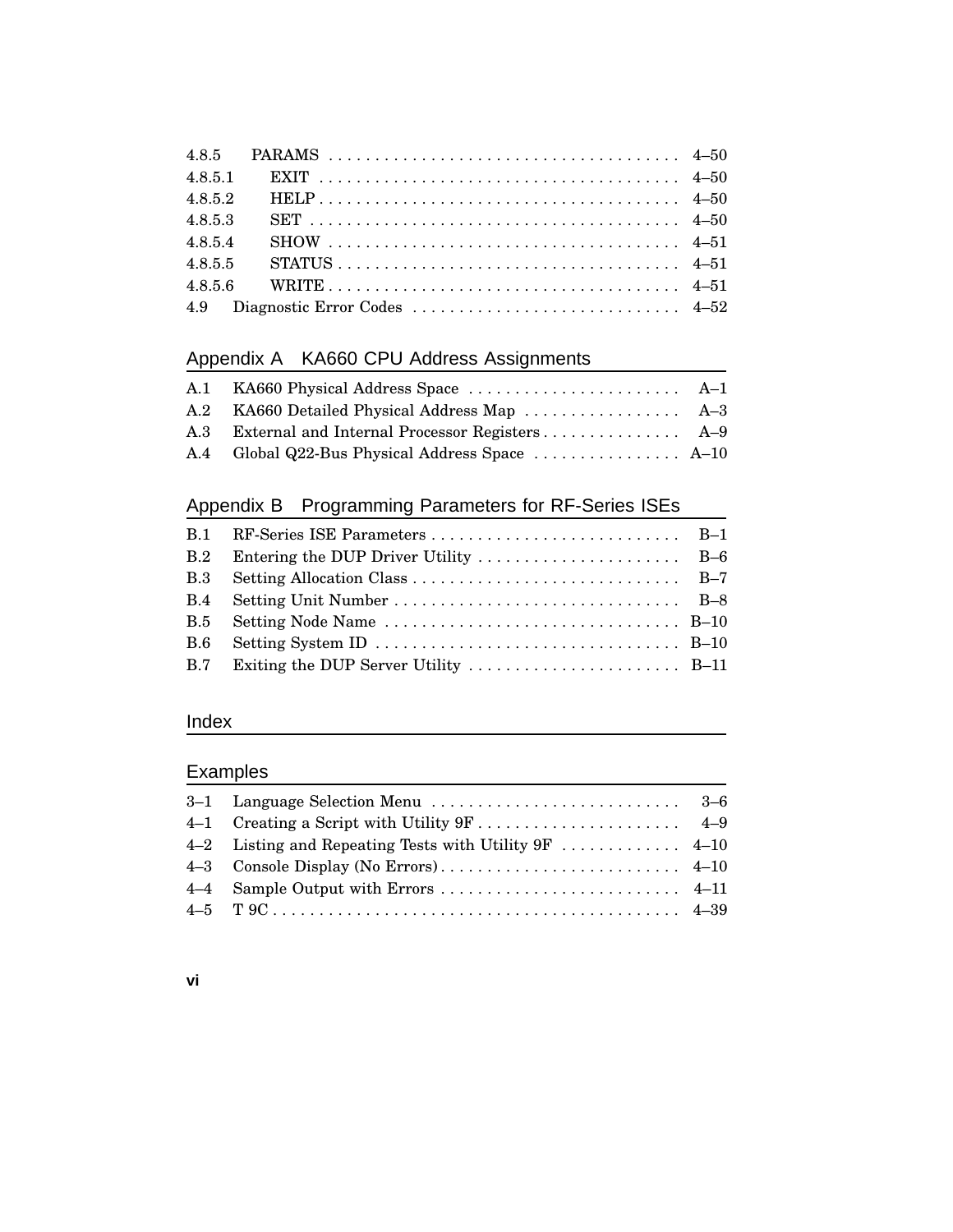| SHOW DSSI Display (Embedded DSSI)                         | $B-5$ |
|-----------------------------------------------------------|-------|
| SHOW UQSSP Display (KFQSA-Based DSSI)                     | $B-6$ |
| Starting the DUP Driver Utility (Embedded DSSI)           | $B-7$ |
| Starting the DUP Driver Utility (KFQSA-Based DSSI)        | $B-7$ |
| Setting Allocation Class for a Specified ISE              | $B-8$ |
| Setting a Unit Number for a Specified ISE                 | $B-9$ |
| Changing a Node Name for a Specified ISE  B-10            |       |
| Changing a System ID for a Specified ISE B-11             |       |
| Exiting the DUP Driver Utility for a Specified ISE $B-12$ |       |
|                                                           |       |
| B-11 SHOW UQSSP Display (KFQSA-Based DSSI)  B-13          |       |
|                                                           |       |

# **Figures**

| 2-1 VAX 4000 Model 200 (BA430) Configuration Worksheet $2-10$ |  |
|---------------------------------------------------------------|--|
| 2-2 VAX 4000 Model 200 (BA215) Configuration Worksheet  2-11  |  |
|                                                               |  |
| B-1 Attaching a Unit Number Label to the ISE Front Panel  B-9 |  |
|                                                               |  |

### Tables

| $2 - 1$  | ISE DIP Switch Settings                      | $2 - 4$  |
|----------|----------------------------------------------|----------|
| $2 - 2$  | Setting the KA660 Node ID                    | $2 - 5$  |
| $2 - 3$  | KA660 Power and Bus Loads                    | $2 - 8$  |
| $3 - 1$  | Halt Action Summary                          | $3 - 3$  |
| $3 - 2$  | Language Inquiry on Power-Up or Reset        | $3-6$    |
| $3 - 3$  | Console I/O Mode Special Characters          | $3 - 10$ |
| $3 - 4$  | Console Symbolic Addresses                   | $3 - 12$ |
| $3 - 5$  | Symbolic Addresses Used in Any Address Space | $3 - 14$ |
| $3 - 6$  |                                              | $3 - 15$ |
| $3 - 7$  |                                              | $3 - 16$ |
| $3 - 8$  | Console Command Summary                      | $3 - 17$ |
| $3 - 9$  | VMB Boot Flags                               | $3 - 19$ |
| $3 - 10$ |                                              |          |
|          |                                              |          |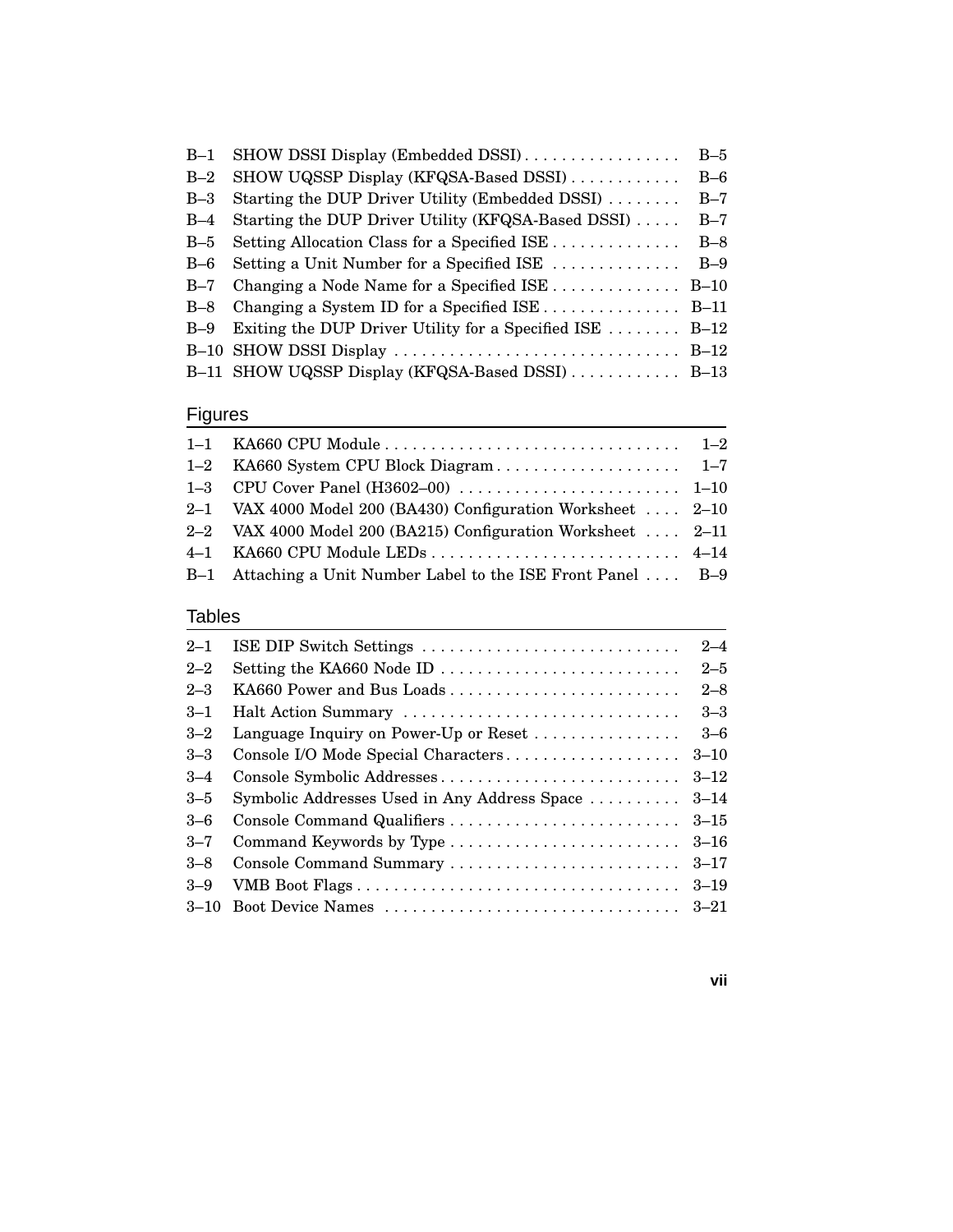| $4 - 1$  | Test and Utility Numbers                         | $4 - 4$  |
|----------|--------------------------------------------------|----------|
| $4 - 2$  | Scripts Available to Customer Services           | $4 - 7$  |
| $4 - 3$  | Values Saved, Machine Check Exception During EF  | $4 - 12$ |
| $4 - 4$  | Values Saved, Exception During Executive         | $4 - 13$ |
| $4 - 5$  | KA660 Console Displays and FRU Pointers          | $4 - 15$ |
| $4 - 6$  |                                                  | $4 - 27$ |
| $4 - 7$  |                                                  | $4 - 28$ |
| $4 - 8$  |                                                  | $4 - 29$ |
| $4 - 9$  |                                                  | $4 - 41$ |
| $4 - 10$ | Loopback Connectors for Q22-Bus Devices          | $4 - 43$ |
| $4 - 11$ |                                                  | $4 - 46$ |
| $4 - 12$ | DRVEXR Messages                                  | $4 - 47$ |
| $4 - 13$ | HISTRY Messages                                  | $4 - 48$ |
| $4 - 14$ |                                                  | $4 - 49$ |
| $4 - 15$ | ISE Diagnostic Error Codes                       | $4 - 52$ |
| $A-1$    | General Local Address Space Map                  | $A-2$    |
| $A-2$    | Detailed Local Address Space Map                 | $A-3$    |
| $A-3$    | External, Internal Processor Registers           | $A-9$    |
| $A-4$    | Global Q22-bus Physical Address Map              | $A-10$   |
| $B-1$    | How the VMS Operating System Identifies the ISEs | $B-4$    |

**viii**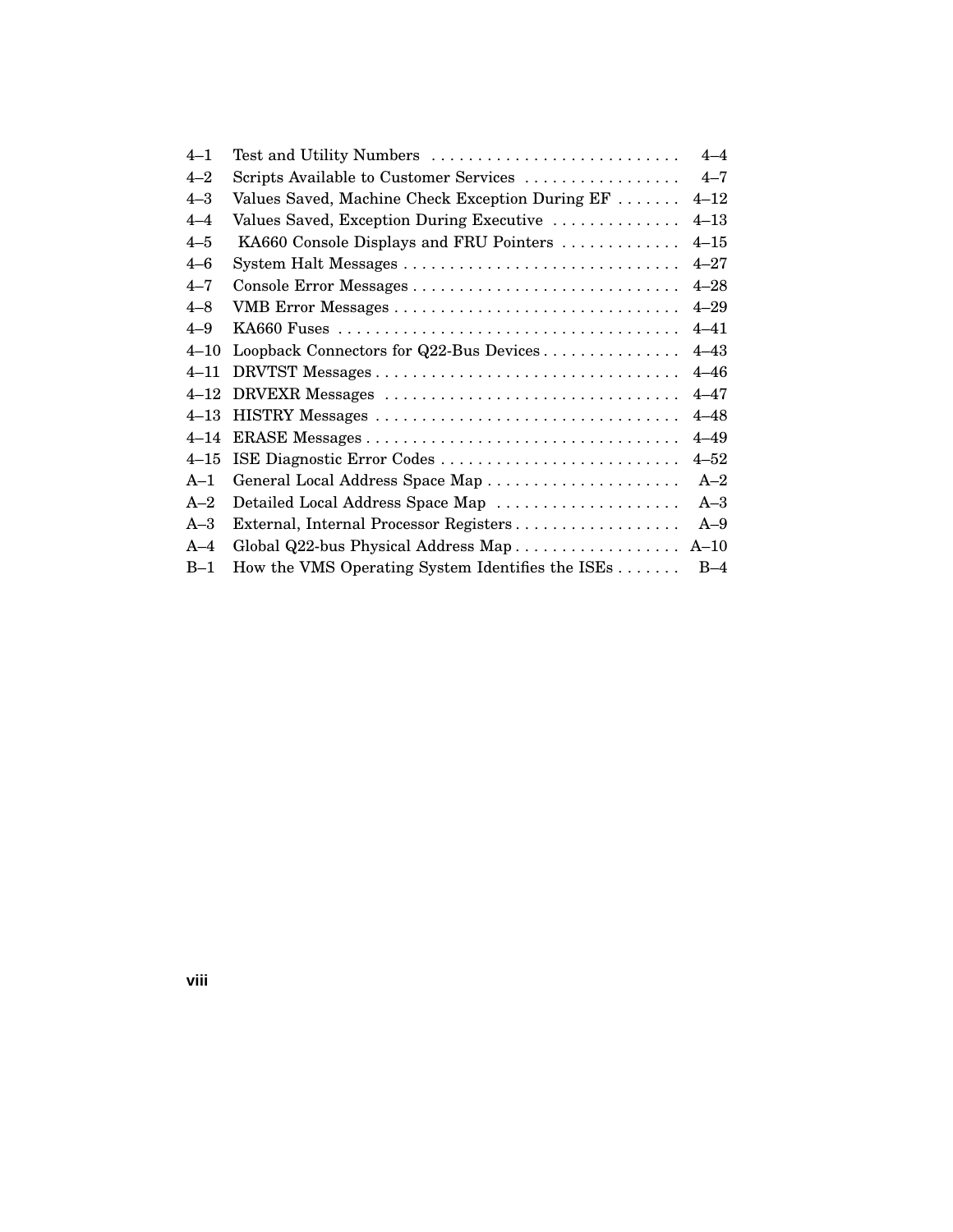This guide describes the base system, configuration, ROM-based diagnostics, and troubleshooting procedures for systems containing the KA660 CPU.

## **Intended Audience**

This guide is intended for use by Digital Customer Services personnel and qualified self-maintenance customers.

# **Organization**

This guide has four chapters and two appendixes, as follows:

Chapter 1 describes the KA660/MS650–Bn CPU and memory subsystem, and the RF-series Integrated Storage Elements (ISEs).

Chapter 2 contains system configuration guidelines, and provides a table listing current, power, and bus loads for supported options. It also describes the Digital Storage Systems Interconnect (DSSI) bus interface cabling between the RF-series ISEs, CPU, the CPU I/O panel, and the system control panel (SCP). (The control panel is known as the SCP on the BA430 enclosure and as the operator control panel (OCP) on the BA215 enclosure.)

Chapter 3 describes the firmware that resides in ROM on the KA660, and provides a list of console error messages and their meaning.

Chapter 4 describes the KA660 diagnostics and the diagnostics that reside on the RF-series ISEs.

Appendix A lists the KA660 address space.

Appendix B describes procedures for setting parameters on an ISE.

**ix**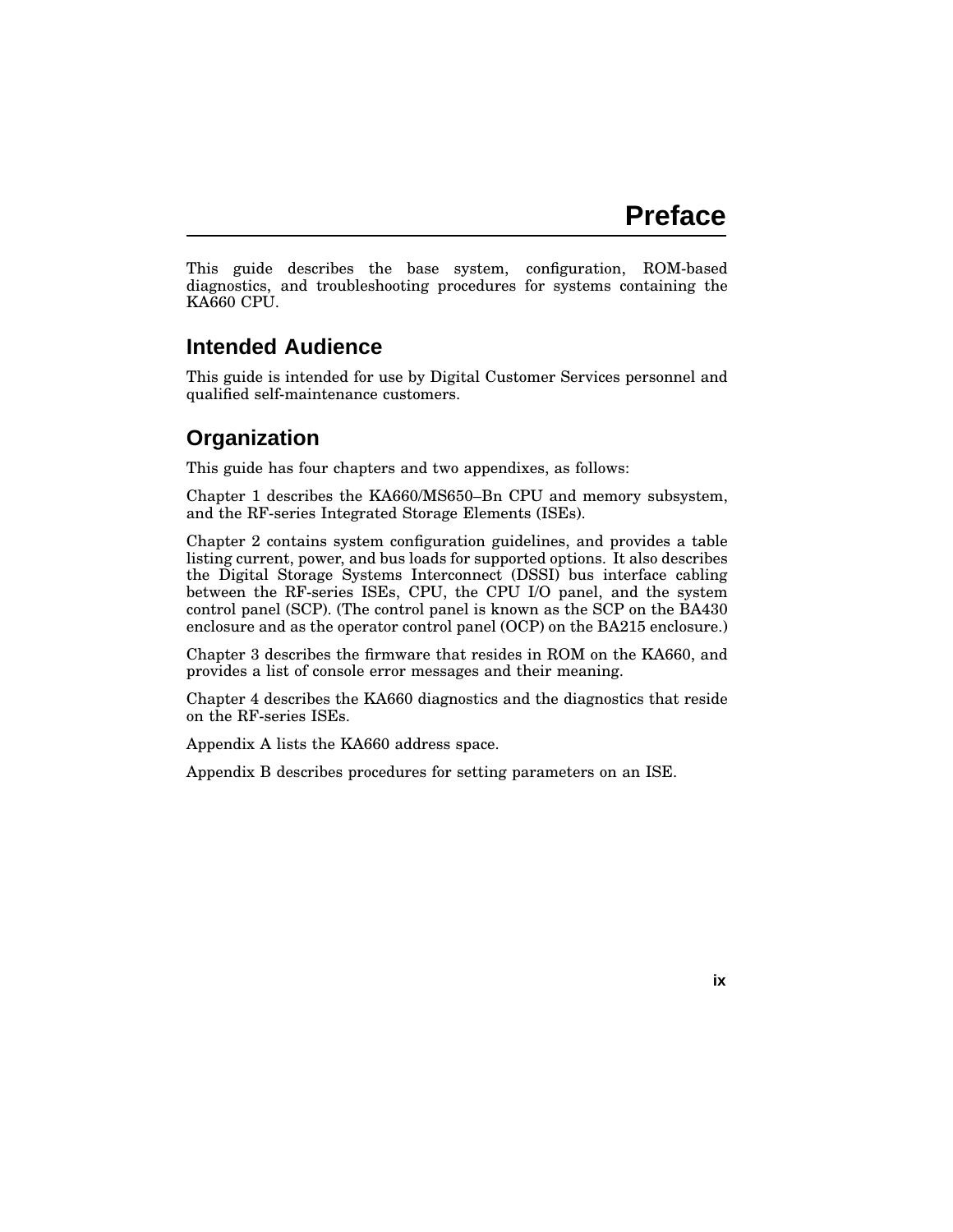# **Conventions**

The following conventions are used in this manual:

| Convention     | Meaning                                                                                                                                                                                                                                      |
|----------------|----------------------------------------------------------------------------------------------------------------------------------------------------------------------------------------------------------------------------------------------|
| Key            | A symbol denoting a terminal key used in text and examples in this book.<br>For example, Break indicates that you press the Break key on your terminal<br>keypad. Return indicates that you press the Return key on your terminal<br>keypad. |
| Ctrl/C         | A symbol indicating that you hold down the Ctrl key while you press the<br>C key.                                                                                                                                                            |
| <b>BOLD</b>    | This bold type indicates user input. For example:                                                                                                                                                                                            |
|                | >>> BOOT MUA0                                                                                                                                                                                                                                |
|                | This line shows that the user must type BOOT MUA0 at the console<br>prompt.                                                                                                                                                                  |
| <b>NOTE</b>    | Provides general information about the current topic.                                                                                                                                                                                        |
| <b>CAUTION</b> | Provides information to prevent damage to equipment or software.                                                                                                                                                                             |
| WARNING        | Provides information to prevent personal injury.                                                                                                                                                                                             |
|                | The following are qualifier and argument conventions:                                                                                                                                                                                        |
| H              | an optional qualifier or argument                                                                                                                                                                                                            |
| {}             | a required qualifier or argument                                                                                                                                                                                                             |

**x**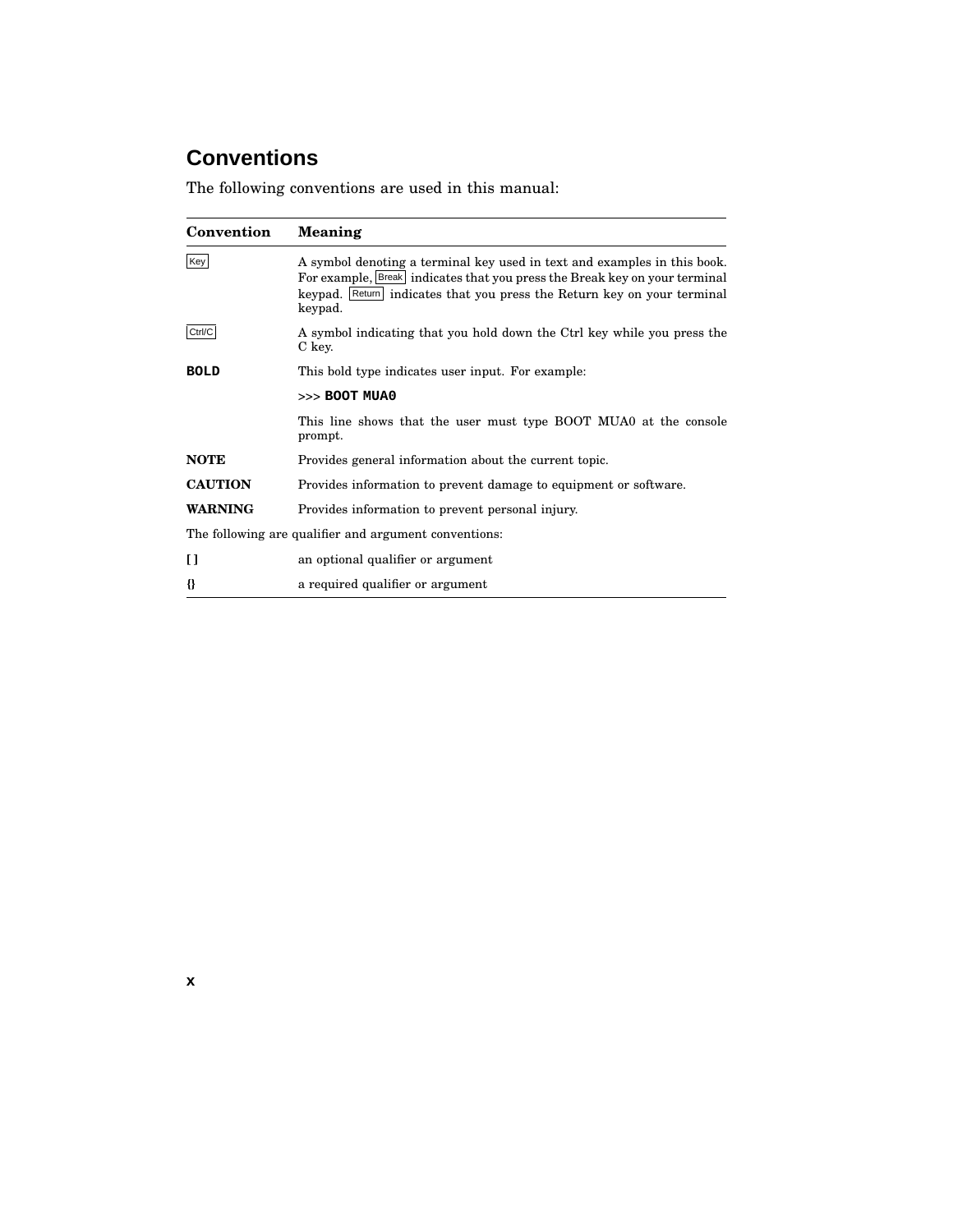# **KA660 CPU and Memory Subsystem**

#### **1.1 Introduction**

This chapter describes the KA660 CPU (Figure 1–1). The KA660 is a quad-height VAX processor module for the Q22-bus (extended LSI–11 bus). It is designed for use in high-speed, real-time applications and for multiuser, multitasking environments. The KA660 employs a cache memory to maximize performance.

There are two variants: the KA660–AA, which runs multiuser software; and the KA660–BA, which runs single-user software.

The KA660 is the CPU of the VAX 4000 Model 200, which is housed in either a BA430 or a BA215 enclosure. Refer to the *BA430/BA440 Enclosure Maintenance* manual.

**CAUTION:** *Static electricity can damage integrated circuits. Always use a grounded wrist strap (PN 29–11762–00) and grounded work surface when working with the internal parts of a computer system.*

The KA660 CPU module and MS650–Bn memory modules combine to form a VAX CPU and memory subsystem that can use the on-board DSSI and Ethernet busses and the Q22-bus to communicate with I/O devices. The KA660 and MS650–Bn modules mount in standard Q22-bus backplane slots that implement the Q22-bus in the AB rows and the CD interconnect in the CD rows. The KA660 can support up to four MS650–Bn modules, if enough Q22/CD slots are available.

The KA660 communicates with the console device through the CPU cover panel (H3602–00), which also contains configuration switches and an LED display. The H3602–00 is described in Section 1.3.

KA660 CPU and Memory Subsystem **1–1**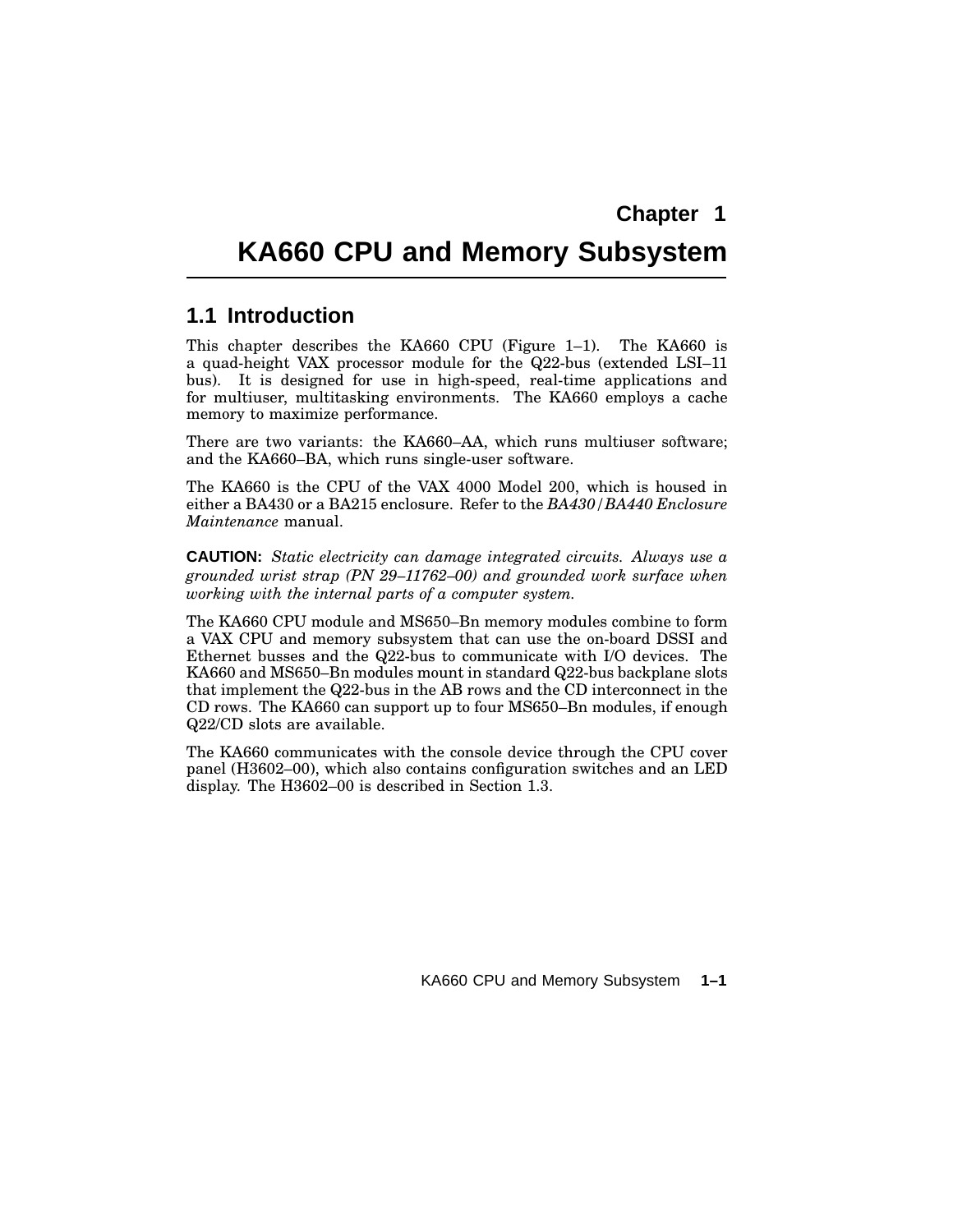**Figure 1–1: KA660 CPU Module**



# **1.2 KA660 Features**

The major features of the KA660 CPU are listed below.

- The VAX central processor, which is implemented in a VLSI chip called the SOC, achieves a 35-ns microcycle and a 70-ns bus cycle at an operating frequency of 114 MHz. It supports full VAX memory management with demand paging and a 4-Gbyte virtual address space. The SOC includes a floating-point accelerator with the MicroVAX chip subset of the VAX floating-point instruction set and data types.
- A console port compatible with the VAX processor whose baud rate can be set through an internal switch on the CPU cover panel.
- **1–2** KA660 CPU System Maintenance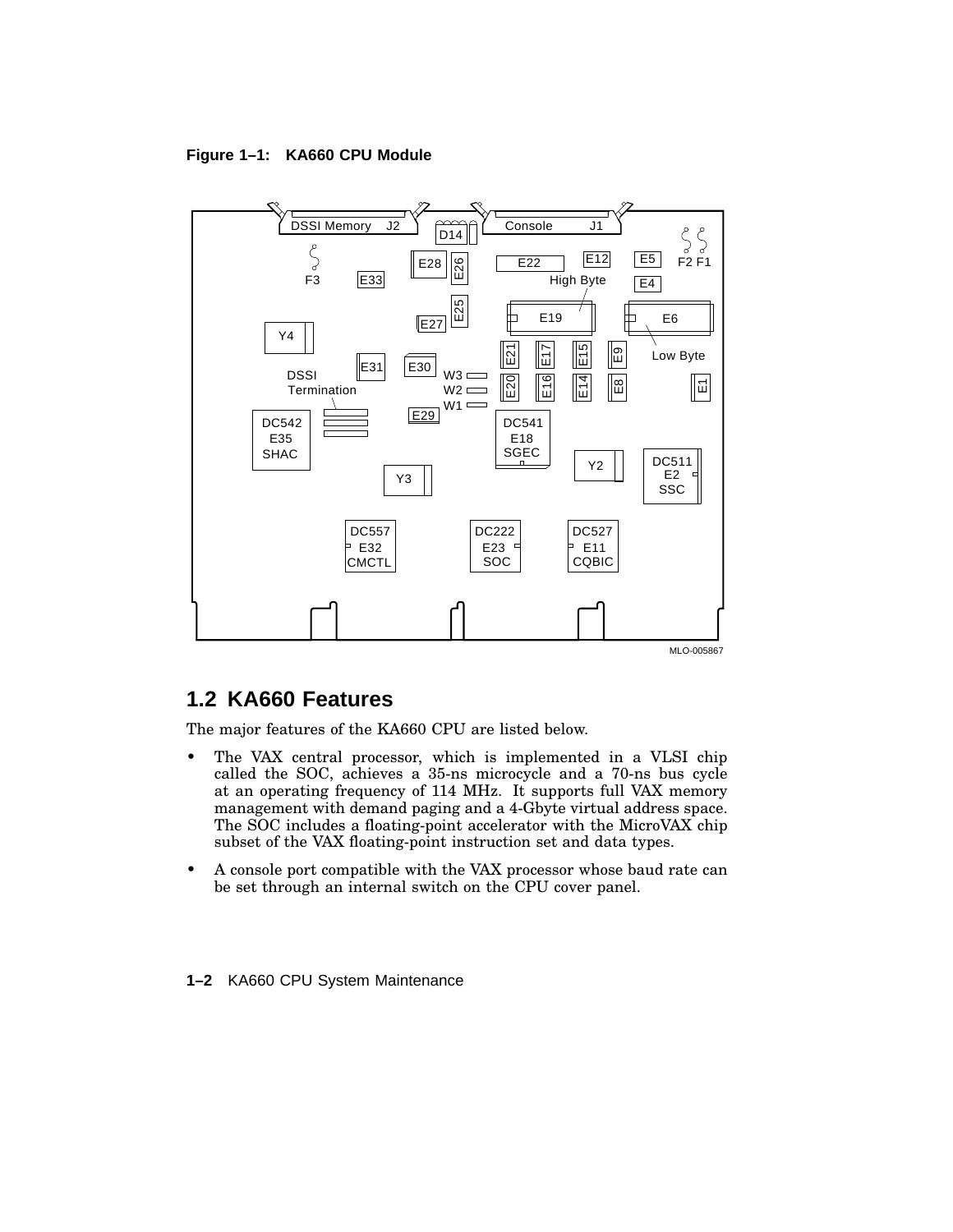- A set of processor clock registers that support:
	- A VAX standard time-of-year (TOY) clock with support for battery backup. (Batteries are located in the CPU cover panel.)
	- An interval timer with 10-ms interrupts.
	- Two programmable timers, similar in function to the VAX standard interval timer.
- A boot and diagnostic facility with four on-board LEDs. This facility supports an external 4-bit display and configuration switches on the CPU cover panel.
- 256 Kbytes of 16-bit wide ROM.
- A Q22-bus interface.
- A DSSI bus interface.
- An Ethernet interface.

#### **1.2.1 SOC Chip**

The SOC chip contains all general purpose registers (GPRs) visible to the VAX processor, several system registers such as CCR, SCBB, the cache memory (6 Kbytes), and all memory management hardware, including a 28-entry translation buffer.

The SOC chip supports the MicroVAX chip subset of the VAX instruction set and data types, plus the following string instructions:

CMPC3 CMPC5 LOCC MOVC3 MOVC5 SCANC SKPC SPANC

The SOC chip provides the following subset of the VAX data types:

Byte Word Longword Quadword Character string Variable-length bit field

KA660 CPU and Memory Subsystem **1–3**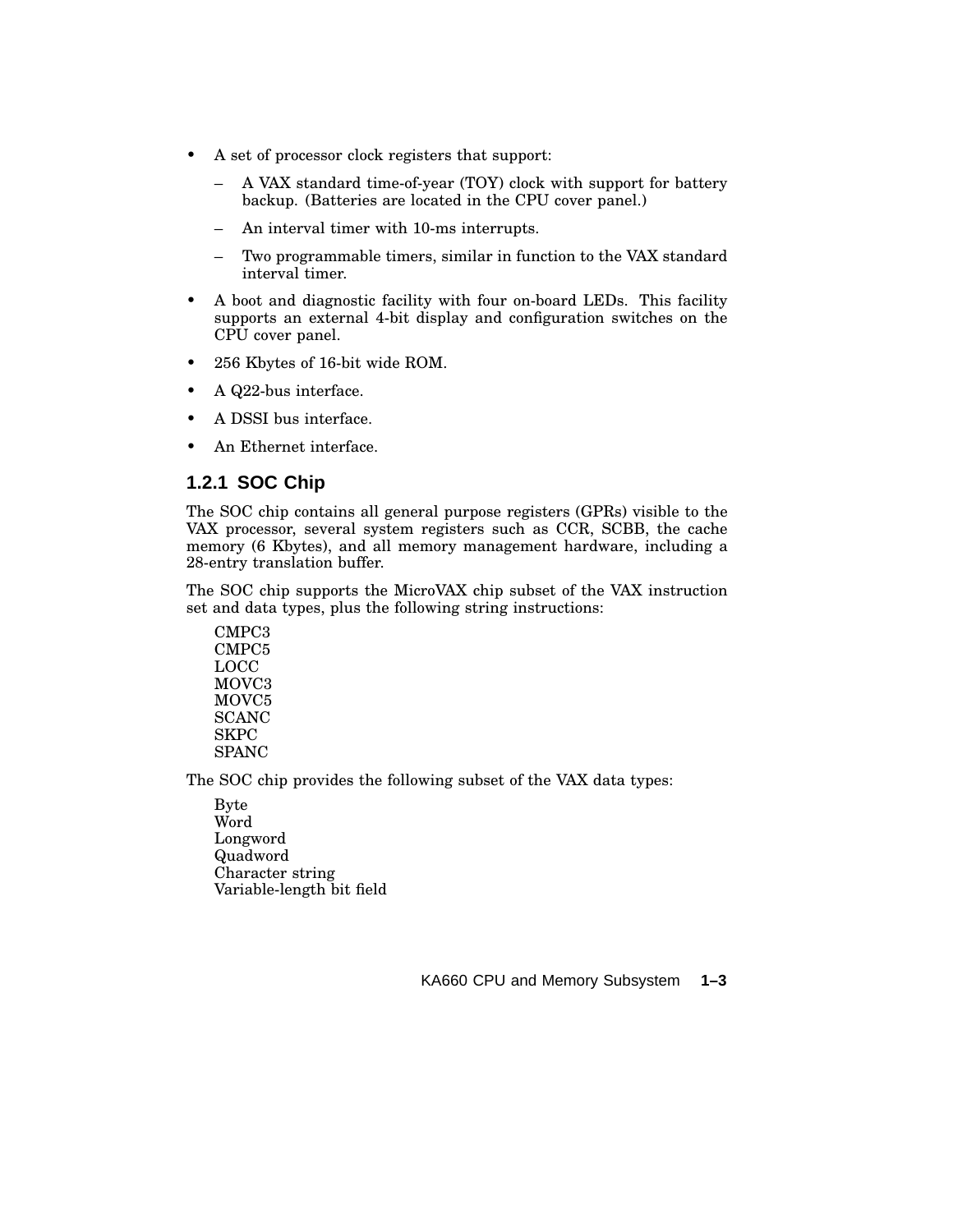Support for the remaining VAX data types can be provided through macrocode emulation.

#### **1.2.2 Clock Functions**

Clock functions are implemented by the SOC, which includes the clock chip, FPA, CPU, and cache.

- Generates one auxiliary clock for other TTL logic
- Synchronizes reset signal
- Synchronizes data ready and data error signals

#### **1.2.3 Floating-Point Accelerator**

The floating-point accelerator is implemented on the SOC chip. The FPA subsystem executes the VAX f\_, d\_, and g\_floating-point instructions (except for CLRx, MOVx, and TSTx), and accelerates the execution of MULL, DIVL, and EMUL integer instructions.

#### **1.2.4 Cache Memory**

The KA660 module incorporates a cache memory of six banks to maximize CPU performance. The cache is implemented within the SOC chip. The cache is a 6-Kbyte, six-way associative, write-through cache memory, with a 35-ns cycle time.

#### **1.2.5 Memory Controller**

The main memory controller is implemented by a VLSI chip called the CMCTL. The CMCTL contains approximately 25,000 transistors in a 132 pin CERQUAD surface mount package. It supports ECC (error correction code) memory, with a 420-ns cycle time for longword read transfers and a 560-ns cycle time for quadword transfers. It has a 140-ns cycle time for unmasked longword writes and a 490-ns cycle time for masked longword writes.

The maximum amount of main memory supported by KA660 systems is 64 Mbytes on one to four MS650–BA or –BB (16-Mbyte or 8-Mbyte) memory modules, depending on system configuration. The MS650–Bn modules communicate with the KA660 through the MS650–Bn memory interconnect, which utilizes the CD interconnect and a 50-pin ribbon cable.

**1–4** KA660 CPU System Maintenance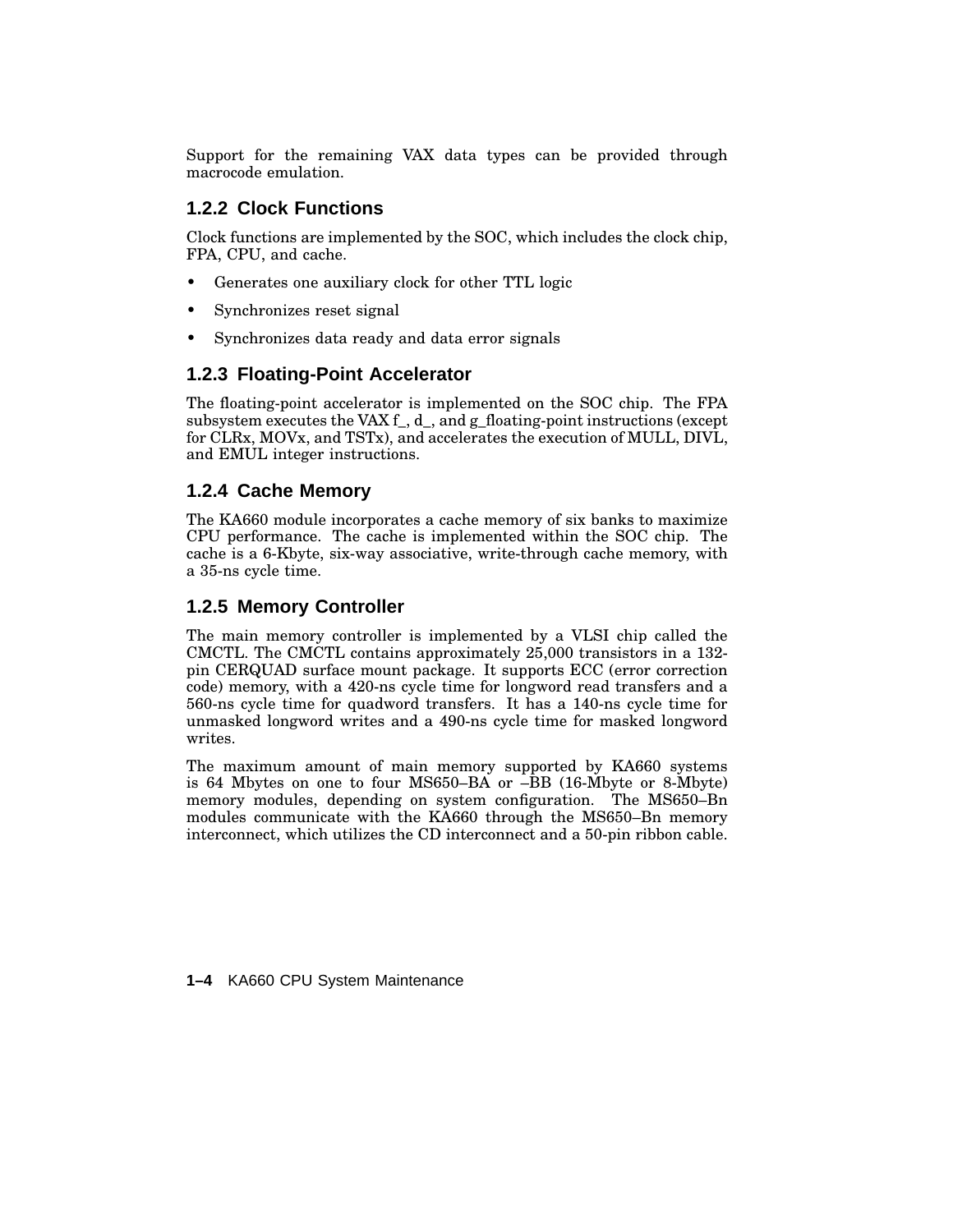#### **1.2.6 MicroVAX System Support Functions**

System support functions are implemented by the System Support Chip (SSC). The SSC contains approximately 83,000 transistors in an 84-pin CERQUAD surface mount package. The SSC provides console and boot code support functions, operating system support functions, timers, and many extra features, including the following:

- Word-wide ROM unpacking
- 1-Kbyte battery-backed-up RAM
- Halt arbitration logic
- A console serial line
- An interval timer with 10-ms interrupts
- A VAX standard time-of-year (TOY) clock with support for battery backup
- An IORESET register
- Programmable CDAL bus timeout
- Two programmable timers
- A register for controlling the diagnostic LEDs

#### **1.2.7 Resident Firmware**

The resident firmware, arranged as words, consists of 256 Kbytes located on two 128-Kbyte x 8-bit wide EPROMs (27010). The firmware gains control when the processor halts, and contains programs that provide the following services:

- Board initialization
- Power-up self-testing of the KA660 and MS650–Bn modules
- Emulation of a subset of the VAX standard console (automatic or manual bootstrap, automatic or manual restart, and a simple command language for examining or altering the state of the processor)
- Booting from supported Q22-bus devices, DSSI devices, and Ethernet
- Multilingual capability

The firmware is described in detail in Chapter 3.

KA660 CPU and Memory Subsystem **1–5**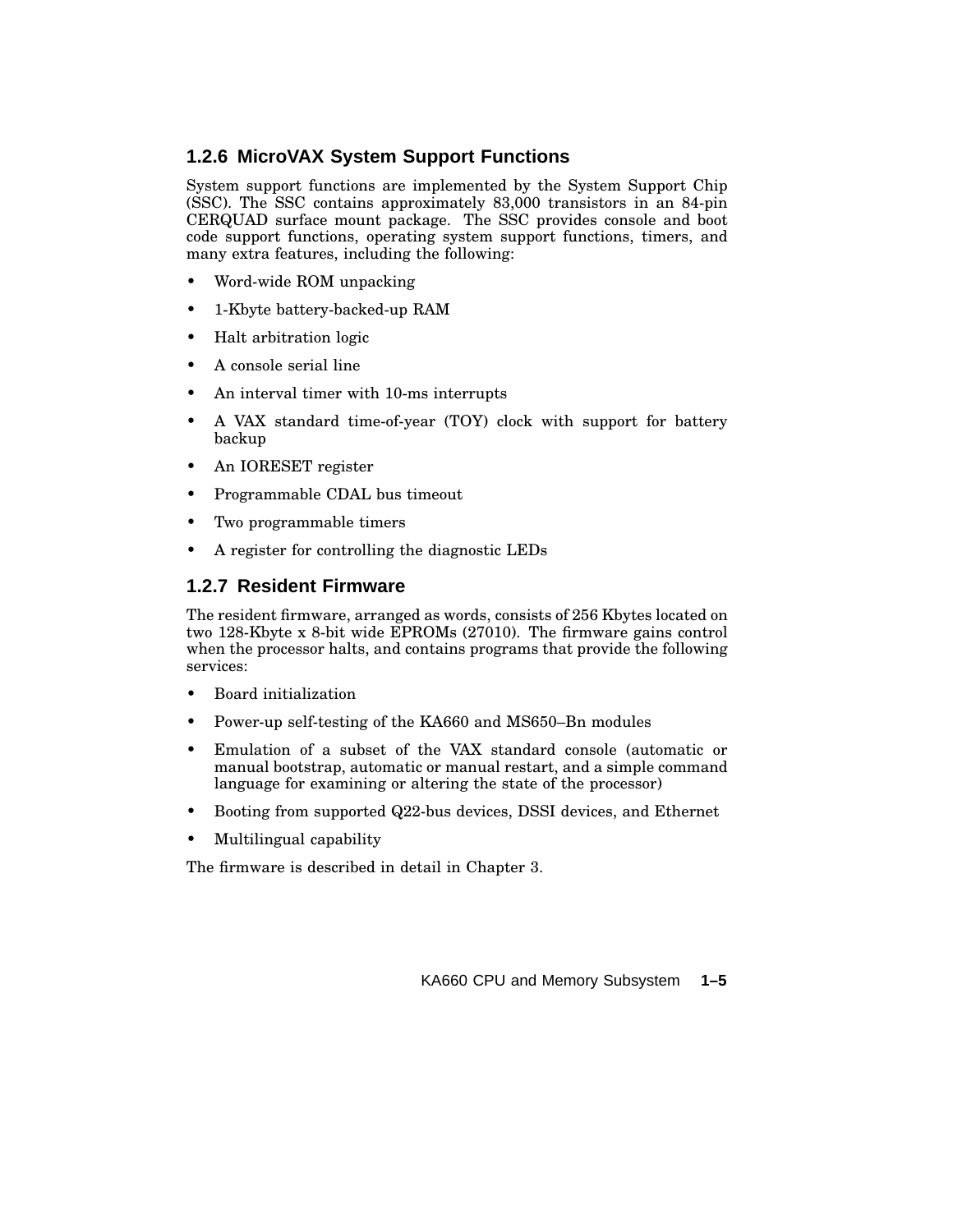#### **1.2.8 Q22-Bus Interface**

The Q22-bus interface is implemented by the CQBIC chip. The CQBIC chip contains approximately 40,870 transistors in a 132-pin CERQUAD surface mount package. It supports up to 16-word block mode transfers between a Q22-bus DMA device and main memory, and up to 2-word block mode transfers between the CPU and Q22-bus devices. It has a 420-ns cycle time for longword read transfers and an 560-ns cycle time for quadword read transfers. It has a 140-ns cycle time for unmasked longword writes and a 490-ns cycle time for masked longword writes. The Q22-bus interface contains the following:

- A 16-entry map cache for the 8,192-entry scatter/gather map that resides in main memory, used for translating 22-bit Q22-bus addresses into 26-bit main memory addresses
- Interrupt arbitration logic that recognizes Q22-bus interrupt requests BR7–BR4

The Q22-bus interface handles programmed and power-up resets, and CPU halts (deassertion of DCOK).

The KA660–AA and –BA modules each contain 240-ohm termination for the Q22-bus.

#### **1.2.9 KA660 Ethernet Interface**

The KA660 features an on-board network interface implemented through a second-generation Ethernet chip (SGEC) and a 32 x 8-bit wide ROM. This interface allows the KA660 to be connected to either a ThinWire or standard Ethernet cable through the CPU cover panel. Consult the *KA660 CPU Technical Manual* for a description.

#### **1.2.10 KA660 DSSI Interface**

See Figure 1–2 for a block diagram of the KA660 system CPU.

**1–6** KA660 CPU System Maintenance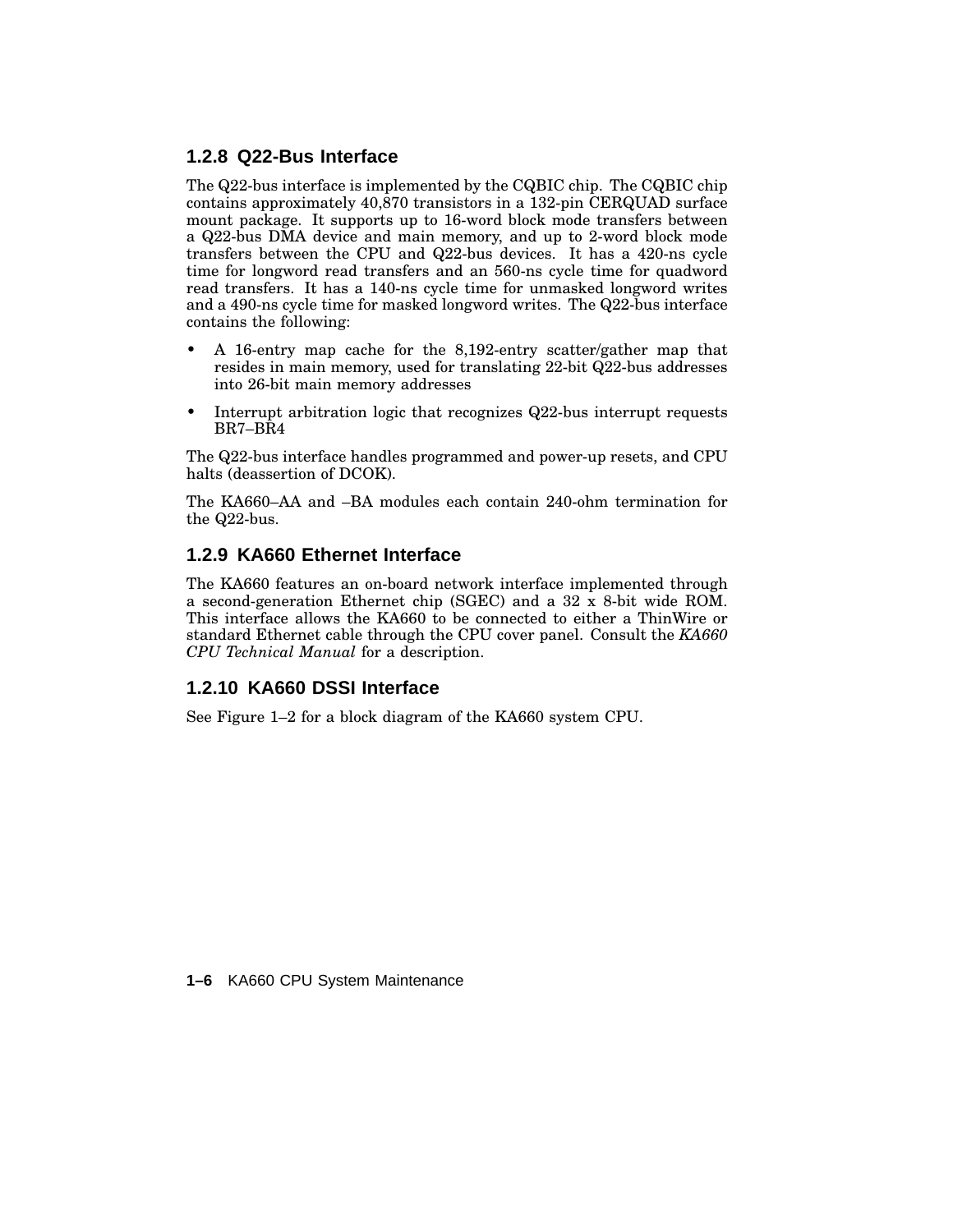

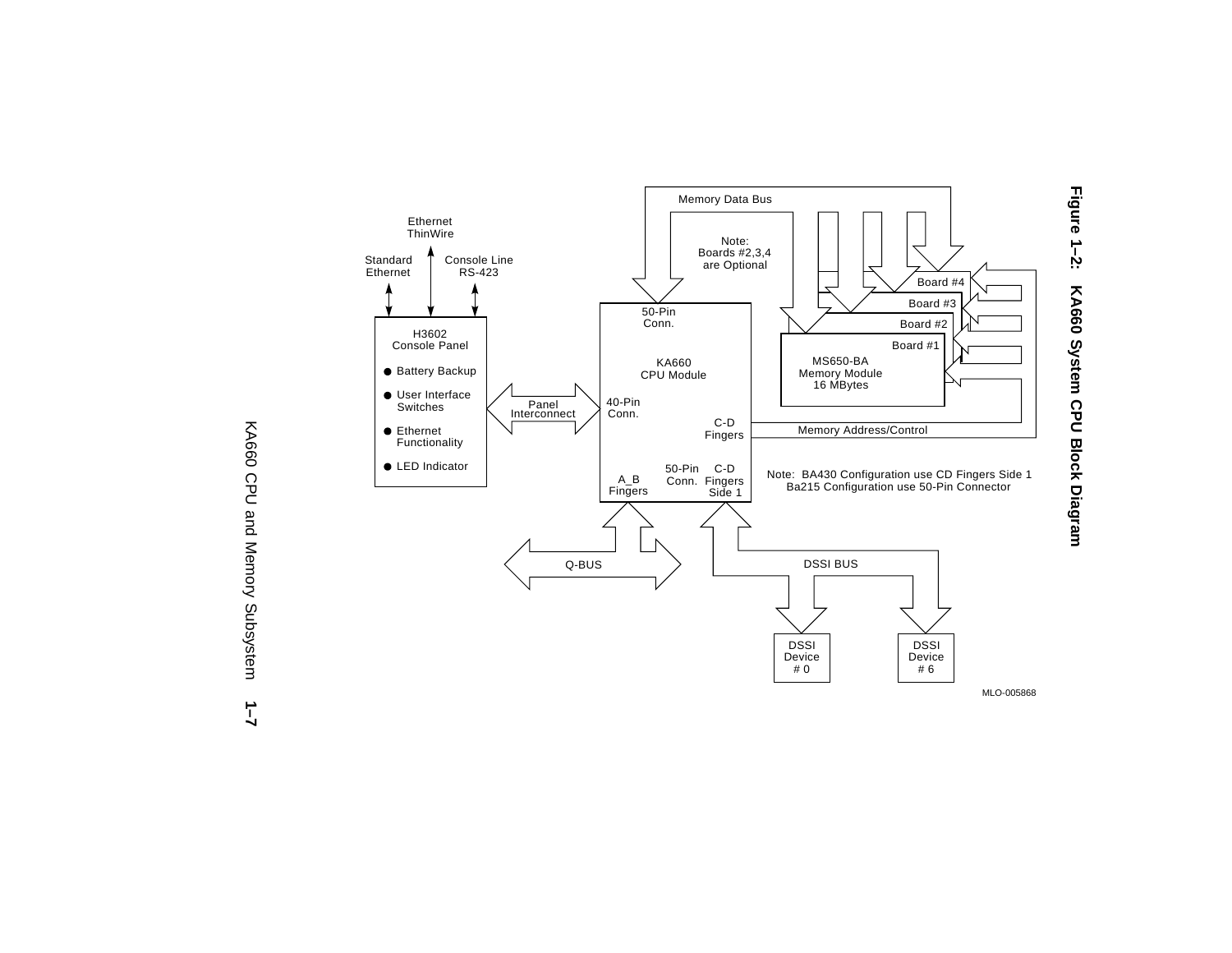The KA660 contains a Single-Host Adapter Chip (SHAC) chip that implements the Digital Storage Systems Interconnect (DSSI) bus interface. The DSSI interface allows the KA660 to transmit packets of data to, and receive packets of data from, up to seven other DSSI devices (RF-series disk drives or a second KA660 module). The DSSI bus improves system performance for two reasons:

- It is faster than the Q22-bus.
- It relieves the Q22-bus of disk traffic, allowing more bandwidth for Q22-bus devices.

The physical characteristics of the DSSI bus are as follows:

- 4-Mbytes-per-second bandwidth
- Distributed arbitration
- Synchronous operation
- Parity checking
- 6-meter total bus length (19.8 ft.) (includes internal and external cabling)

Configurations that exceed this length may be supported, if properly tested

- Single-ended bus transceivers
- Maximum of eight nodes (KA660 counts as one) The KA660 CPU systems support four DSSI enclosures
- Eight data lines
- One parity line
- Eight control lines

Refer to the following sections for more information about the DSSI bus and disk drives:

| Section 2.4    | Setting and changing DSSI node names, addresses and unit numbers, dual<br>host configuration rules |
|----------------|----------------------------------------------------------------------------------------------------|
| Section 3.9.14 | Console SET command                                                                                |
| Section 4.4    | DSSI drive acceptance testing                                                                      |
| Section 4.8    | RF30 drive resident diagnostics and local programs                                                 |

**1–8** KA660 CPU System Maintenance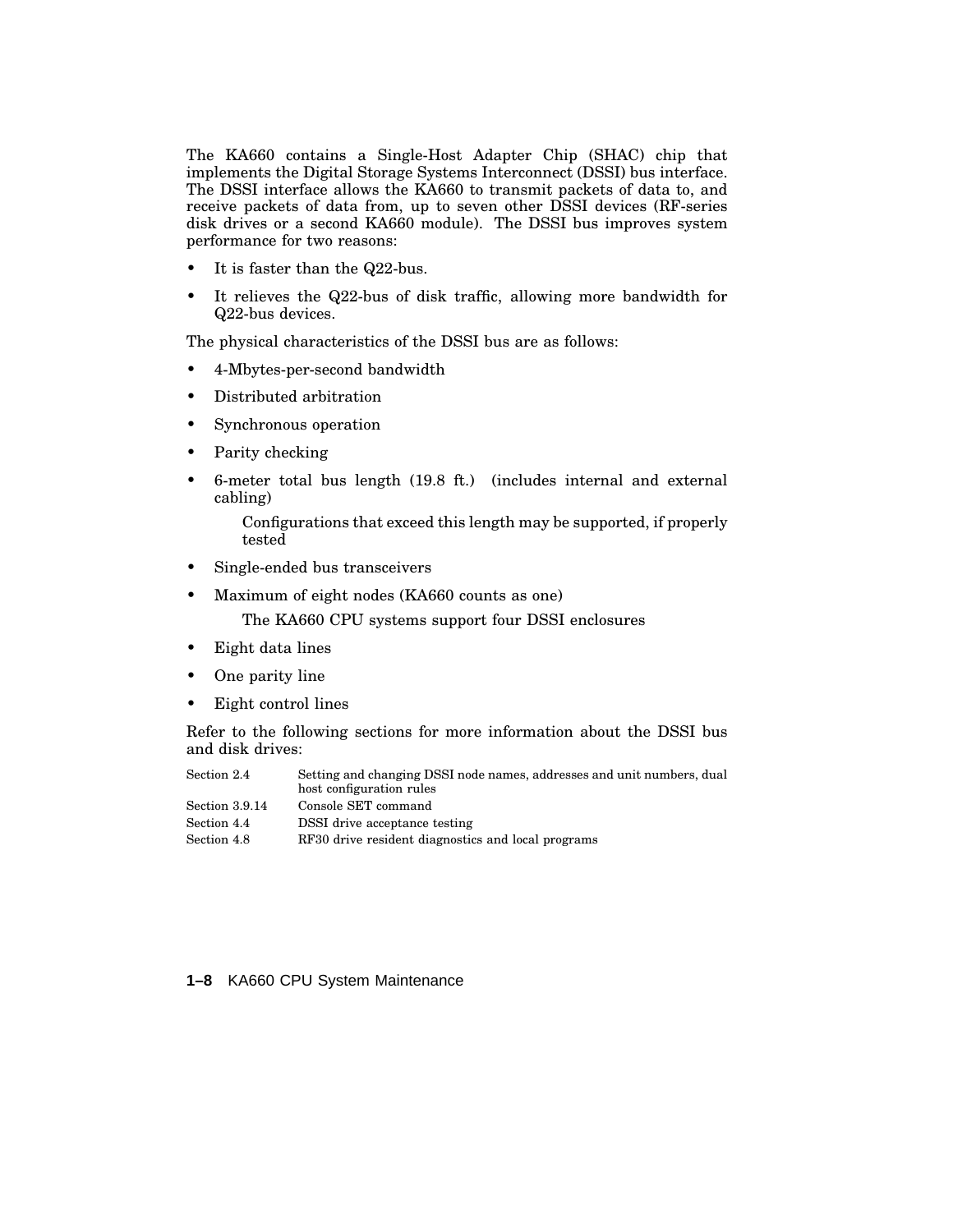# **1.3 CPU Cover Panel (H3602–00)**

The CPU cover panel (H3602–00, Figure 1–3) contains the console serial line connector, console baud rate switch, two Ethernet connectors and LEDs, hexadecimal LED display, and Power-Up Mode switch. The switches are read by the firmware when the processor halts. For this reason, changing the baud rate on the cover panel does not take effect until the next power-up or system reset. The switches are also read when the Power-Up Mode switch is in the test position. The cover panel has the following switches, connectors, and indicators:

- Baud rate select switch, on the back side of the panel.
- Power-Up Mode switch.
- Break Enable/Disable switch from the console keyboard **BREAK** key or  $CTRUP$ , depending on the state of SSCCR <15>. Break Enable is the default.

If this switch is set to the enable position, the system does not autoboot on power-up. It enters console I/O mode and displays the >>> prompt.

- Ethernet Connectors. The CPU cover panel has two connectors for Ethernet cable: a 15-conductor connector for standard Ethernet cable, and a BNC connector for a ThinWire Ethernet coaxial cable. The cover panel contains a switch to select the Ethernet connector, and LEDs to indicate the selected connector and valid +12 Vdc for the selected connector.
- Hexadecimal LED display, which provides a countdown of the system power-up self-tests. See Table 4–5 for the meaning of this display.

KA660 CPU and Memory Subsystem **1–9**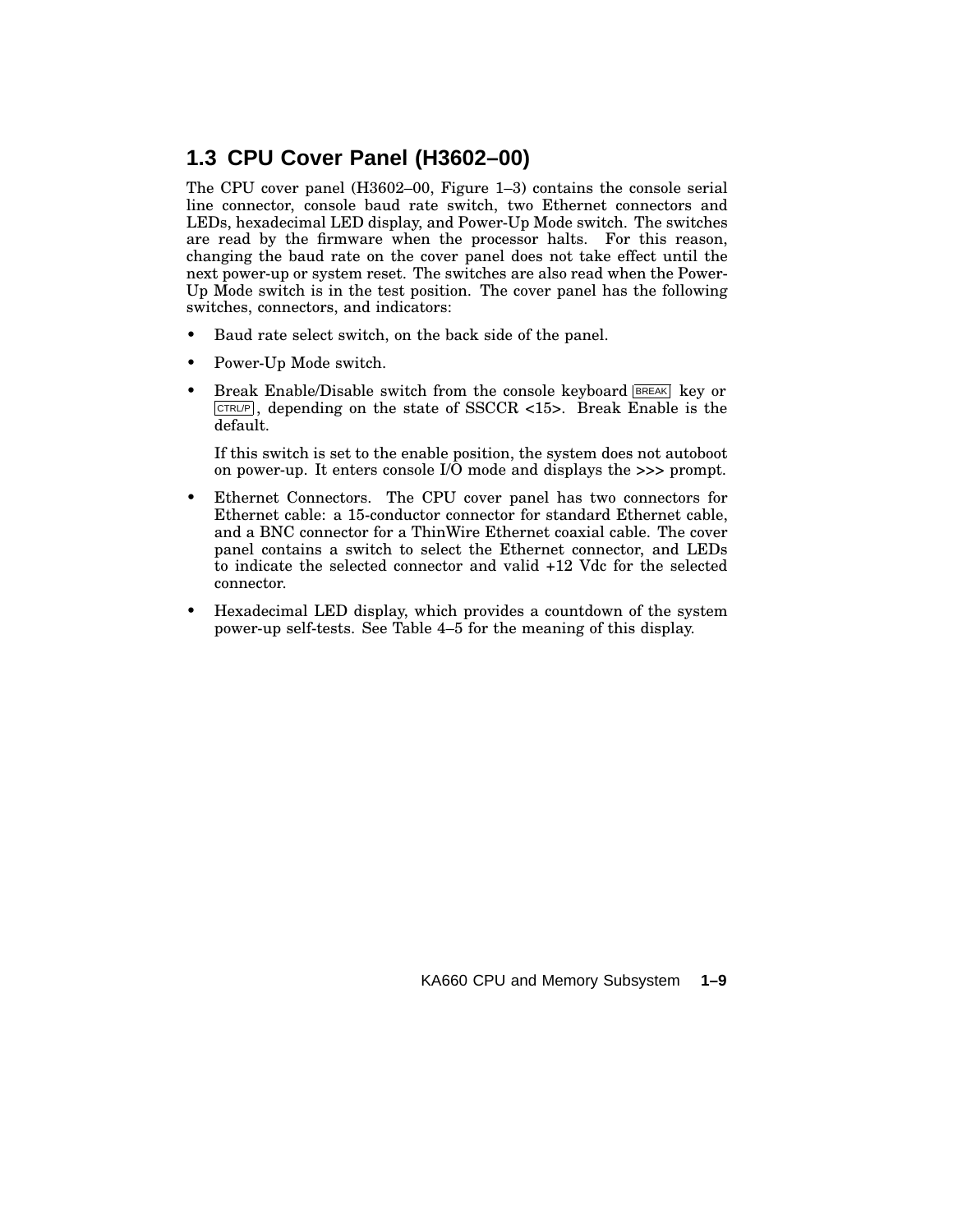#### **Figure 1–3: CPU Cover Panel (H3602–00)**



# **1.4 MS650–Bn Memory Modules**

The MS650–BA and MS650–BB memory modules are quad-height, Q22-bus modules. Timing of the MS650–BA (16 MBytes) and MS650–BB (8 Mbytes) modules is dependent upon the KA660 clock speed and CMCTL.

The MS650–AA memory module may not be used with the KA660 system CPU.

The KA660 and the MS650–Bn memory modules are connected through the CD rows of backplane slots 1 through 5, and through a 50-conductor cable. The part number of this cable varies depending on the number of connectors, as follows:

**1–10** KA660 CPU System Maintenance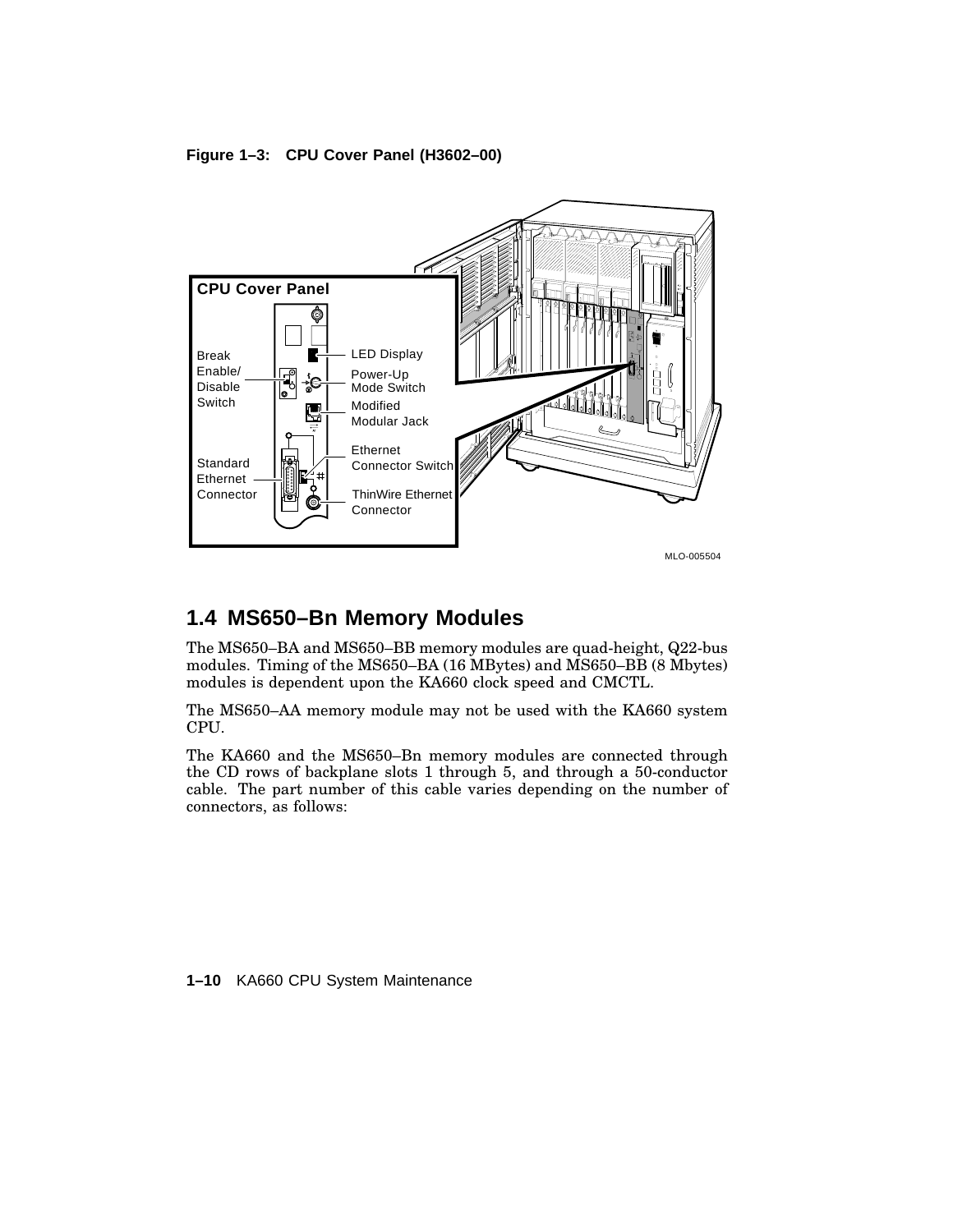| Number of<br><b>Connectors</b> | <b>CPU/Memory</b><br>Configuration                                                            | <b>Part Number</b> |
|--------------------------------|-----------------------------------------------------------------------------------------------|--------------------|
| -3                             | $K\text{A}660 + 2 \text{ MS}650 - \text{Bn}$ modules                                          | 17-01898-01        |
| $\overline{4}$                 | $KAG60 + 3 MS650 - Bn$ modules                                                                | $17 - 01898 - 021$ |
| $\overline{5}$                 | $K\text{A}660 + 4 \text{ MS}650 - Bn \text{ modules}$                                         | 17-01898-03        |
|                                | <sup>1</sup> Recommended cable. Use five-connector cable only if this cable is not available. |                    |

The cable is keyed so that it is installed in the correct connector on the KA660 (the connector next to the module). The DSSI cable is attached to the connector "piggy backed" to the memory connector.

# **1.5 RF-Series ISE**

The RF30 and RF31 ISEs are half-height, 13.3-cm (5.25-in) ISEs, for BA215, BA213, or BA430 enclosures. The RF71 and RF72 ISEs are full-height ISEs for BA430 enclosures.

The RF-series ISE is based on the Digital Storage Systems Interconnect (DSSI) architecture. DSSI supports up to seven storage devices, daisychained to the host system through the KA660 CPU or a host adapter module.

The disk drive controller is built into the RF-series ISE, rather than being a separate module. This feature enables many drive functions to be handled without host-system or adapter intervention, resulting in improved I/O performance and throughput rates.

DSSI node ID switches are located on the electronics controller module. These switches give each ISE on the DSSI bus a unique node ID number.

The RF-series ISE contains three indicators: Ready, Write-protect, and Fault.

The Ready indicator displays the activity status of the drive. It lights on power-up. After successful completion of the power-up diagnostics, the indicator goes out, until the media heads are on the requested cylinder and the drive is read/write ready.

When lit, the Write-protect indicator means the ISE is write-protected.

The Fault indicator lights at power-up. After successful completion of the power-up diagnostics, this indicator goes out. If the Fault indicator lights again after going out, a read/write safety error or a drive error condition has occurred.

KA660 CPU and Memory Subsystem **1–11**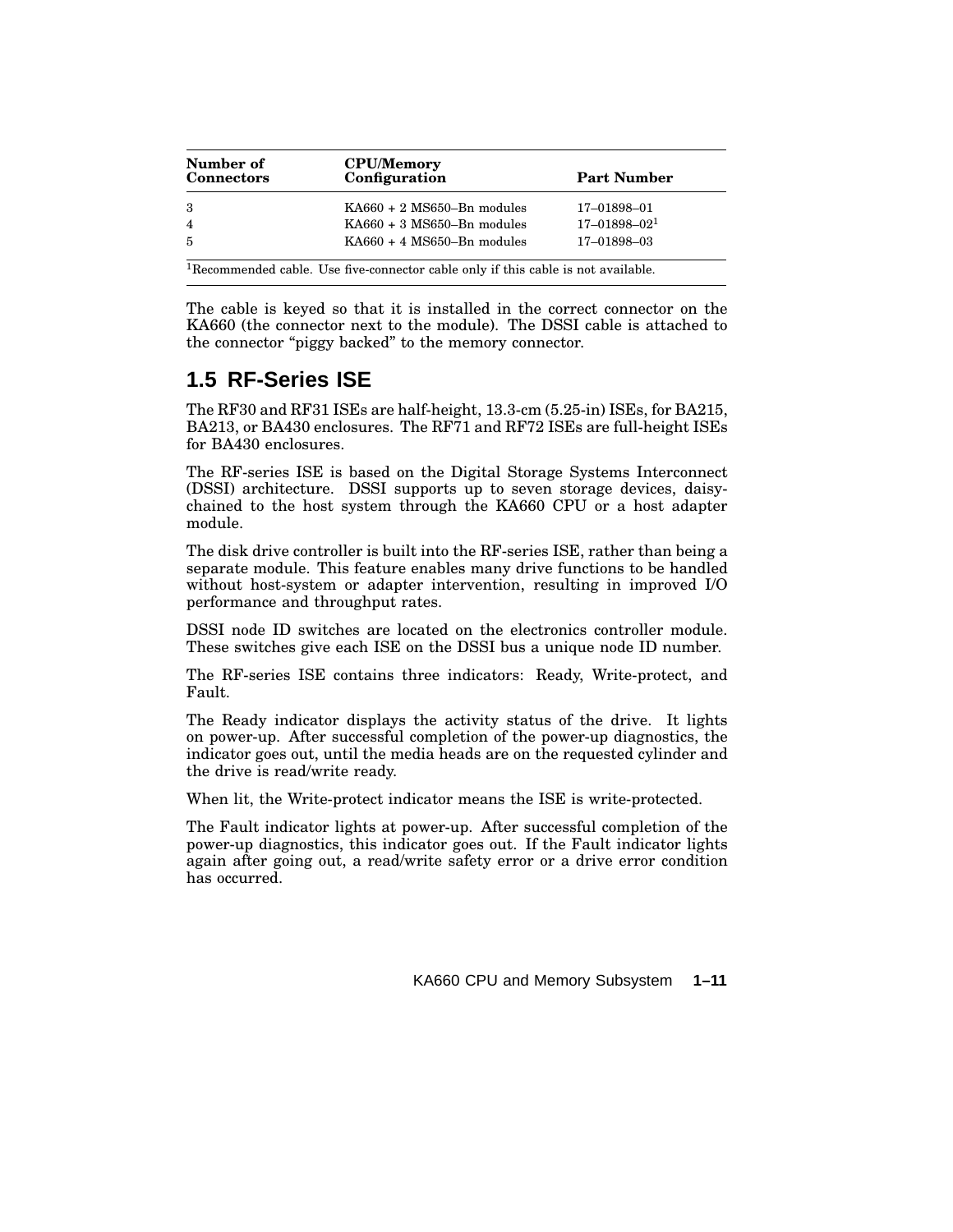# **Configuration**

### **2.1 Introduction**

This chapter describes the guidelines for changing the configuration of a KA660 system, and for configuring a multihost system.

Before you change the system configuration, you must consider the following factors:

Module order in the backplane Module configuration Mass storage device configuration

If you are adding a device to a system, you must know the capacity of the system enclosure in the following areas:

Backplane I/O panel Power supply Mass storage devices

## **2.2 General Module Order**

The order of modules in the backplane depends on four factors:

- Relative use of devices in the system
- Expected performance of each device relative to other devices
- The ability of a device to tolerate delays between bus requests and bus grants (called delay tolerance or interrupt latency)
- The tendency of a device to prevent other devices farther from the CPU from accessing the bus

Configuration **2–1**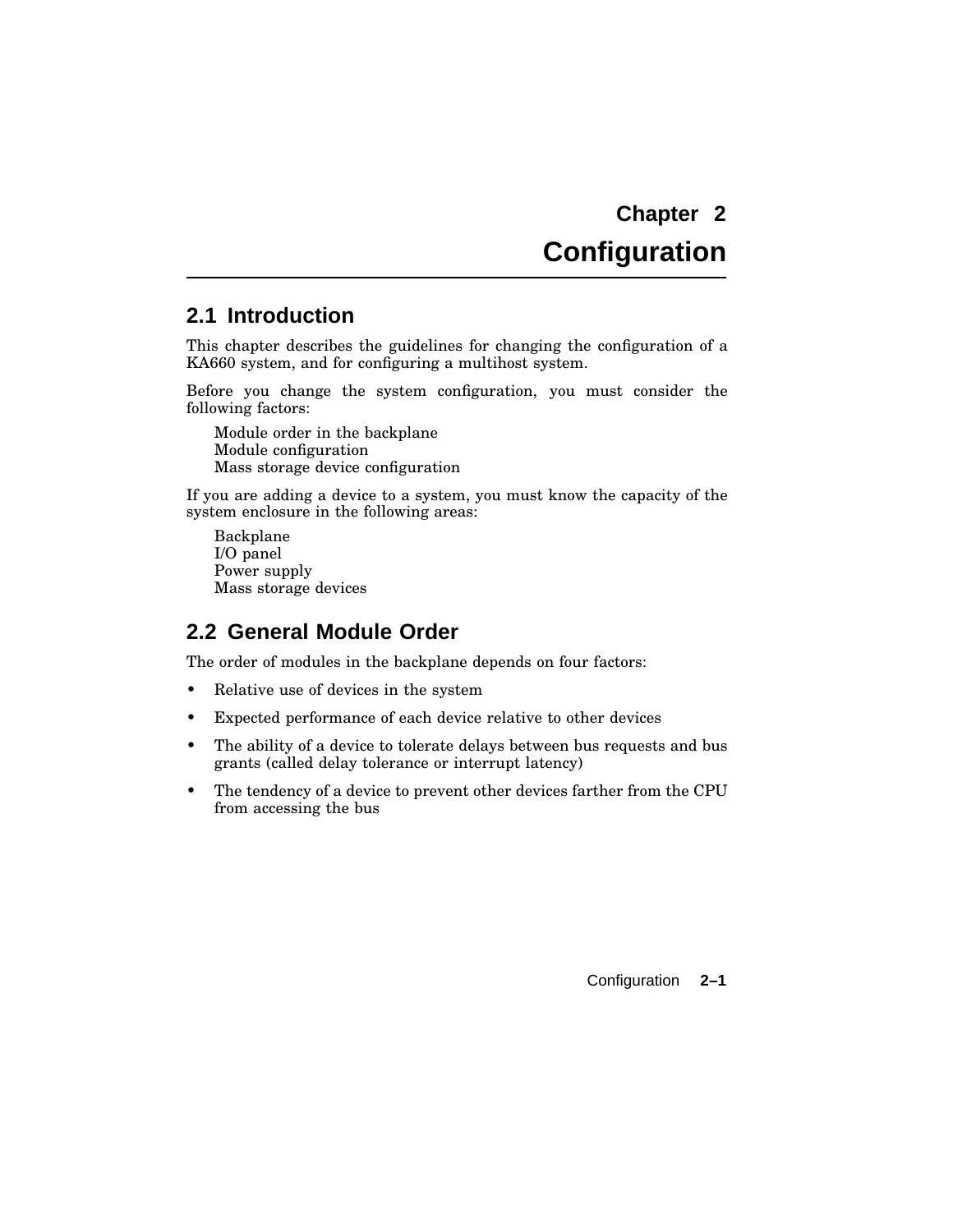#### **2.2.1 Module Order for KA660 Systems**

Observe the following rules about module order:

- Install the KA660 CPU in slot 1.
- Install MS650 memory modules in slots 2, 3, 4, and 5.
- Install all Q22-bus modules in the AB rows; single-height grant cards in the A row only. Do not install dual-height modules in the CD rows, which do not route the Q22-bus.

Here is the recommended module order in a KA660 system:

KA660–AA, –BA MS650–BA, –BB AAV11-SA ADV11-SA AXV11-SA KWV11-SA DRV1J-SA KMV1A-SA/SB/SC DMV11-SA LNV21-SF DEQNA/DELQA/DESQA-SA DPV11-SA DIV32-SA VCB02-J/H/K DZQ11-SA DFA01-AB CXM04-M CXA16-AA CXY08-AA CXB16-AA CXF32-AA/AB LPV11-SA DRV1W-SA KRQ50-SA IEQ11-SA ADQ32-SA DRQ3B-SA DSV11-SY KLESI-SA IBQ01-SA TSV05-S KDA50-SE KFQSA-SE KZQSA-SA

**2–2** KA660 CPU System Maintenance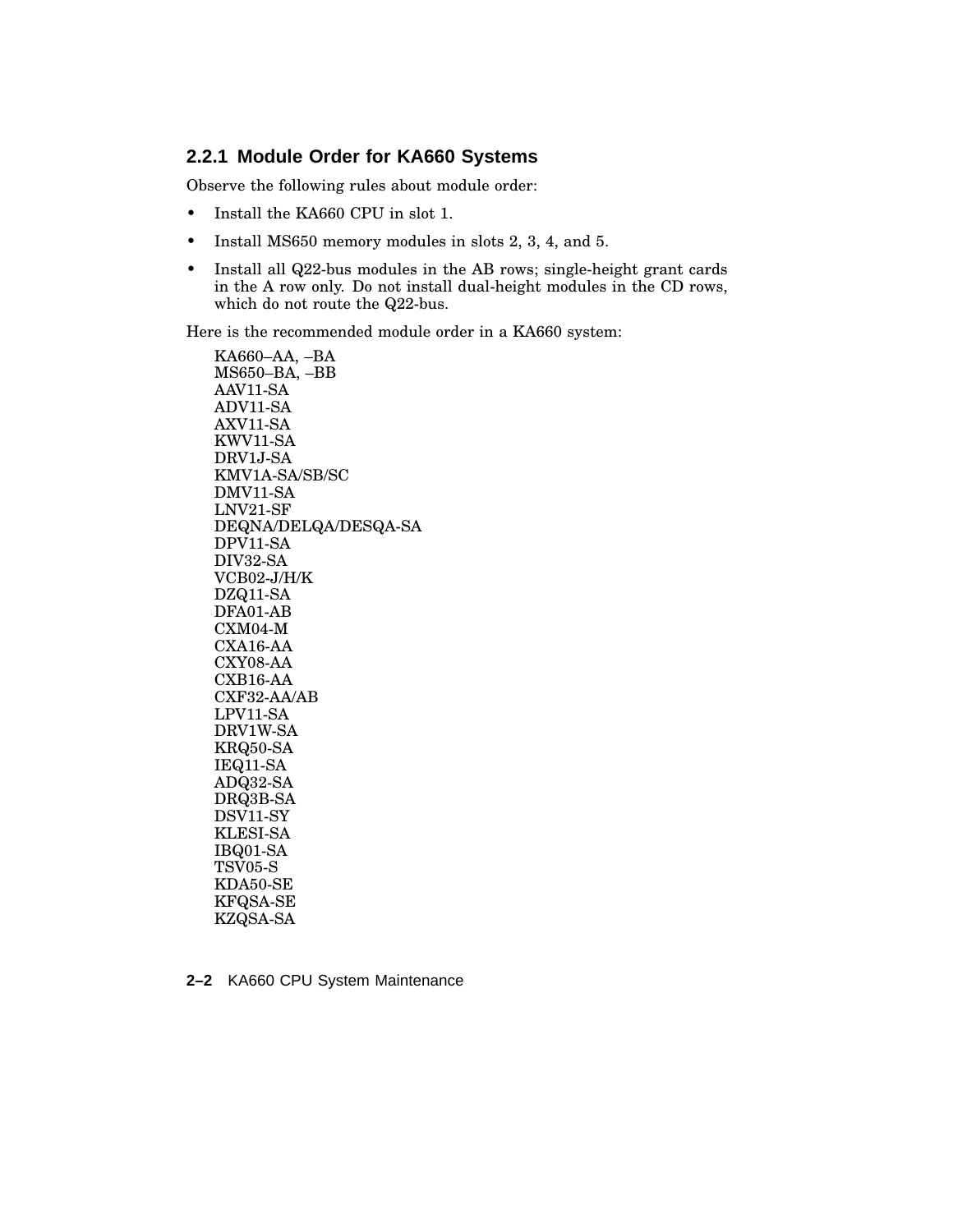```
TQK50-SA
TQK70-SA
RQDX3-SA
KDA50-SA/KFQSA-SA
M9060-YA
```
# **2.3 Module Configuration**

Each module in a system must use a unique device address and interrupt vector. The device address is also known as the control and status register (CSR) address. Most modules have switches or jumpers for setting the CSR address and interrupt vector values. The value of a floating address depends on what other modules are housed in the system.

Set CSR addresses and interrupt vectors for a module by determining the correct values for the module with the CONFIGURE command at the console I/O prompt (>>>).

The CONFIG utility eliminates the need to boot the VMS operating system to determine CSRs and interrupt vectors. Enter the CONFIGURE command, then HELP for the list of supported devices:

```
>>>CONFIGURE
Enter device configuration, HELP, or EXIT
```

```
Device,Number? help
```

| Devices:     |              |              |                   |             |        |
|--------------|--------------|--------------|-------------------|-------------|--------|
| LPV11        | KXJ11        | DLV11J       | DZ011             | DZV11       | DFA01  |
| RLV12        | TSV05        | RXV21        | DRV11W            | DRV11B      | DPV11  |
| DMV11        | <b>DELOA</b> | <b>DEONA</b> | <b>DESOA</b>      | RODX3       | KDA50  |
| RRD50        | ROC25        | KFOSA-DISK   | TOK50             | TOK70       | TU81E  |
| RV20         | KFOSA-TAPE   | KMV11        | IEO11             | DHO11       | DHV11  |
| CXA16        | CXB16        | CXY08        | VCB01             | <b>OVSS</b> | LNV11  |
| LNV21        | OPSS         | DSV11        | ADV11C            | AAV11C      | AXV11C |
| KWV11C       | ADV11D       | AAV11D       | VCB <sub>02</sub> | ODSS        | DRV11J |
| DRO3B        | VSV21        | IBO01        | IDV11A            | IDV11B      | IDV11C |
| IDV11D       | IAV11A       | IAV11B       | MIRA              | ADO32       | DTC04  |
| <b>DESNA</b> | IGO11        | DIV32        | KIV32             | DTCN5       | DTC05  |
| KWV32        | KZOSA        |              |                   |             |        |

See the description of the CONFIGURE command in Chapter 3 (Section 3.9.2) for an example of obtaining the correct CSR addresses and interrupt vectors using this command.

The LPV11–SA, which is the LPV11 version compatible with the BA200 series and BA400-series enclosures, has two sets of CSR address and interrupt vectors. To determine the correct values for an LPV11–SA, enter LPV11,2 at the DEVICE prompt for one LPV11–SA, or enter LPV11,4 for two LPV11–SA modules.

Configuration **2–3**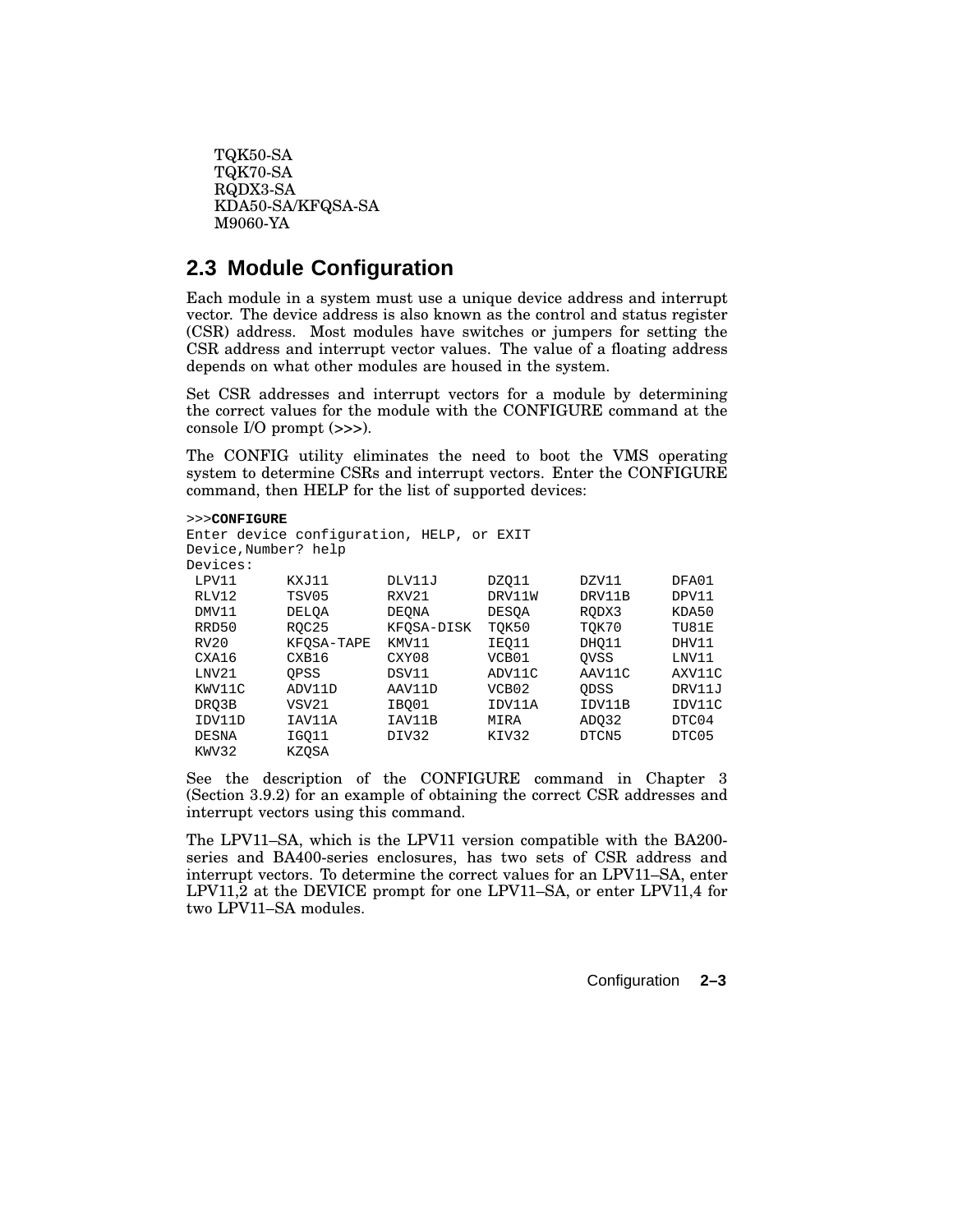## **2.4 DSSI Configuration**

Each device must have a unique DSSI node ID. The ISE receives its node ID from a plug on the system control panel (SCP). By convention, DSSI drives are mounted from right to left.

For more information on ISE node names, unit numbers, and other parameters, as well as information on the DUP server utility, see Appendix B.

If the cable between the ISE and the SCP is disconnected, the ISE reads the node ID from three DIP switches on its electronics controller module (ECM).

**NOTE:** *Pressing the system Reset button on the power supply has no effect on the ISEs. You must turn off the system and turn it back on.*

The node ID switches are located behind the 50-pin connector on the ECM. Switch 1 (the MSB) is nearest to the connector. Switch 3 (the LSB) is farthest from the connector. Table 2–1 lists the switch settings for the eight possible node addresses.

| Node ID          | S1   | $\bf S2$ | S3   |  |
|------------------|------|----------|------|--|
| $\mathbf{0}$     | Down | Down     | Down |  |
|                  | Down | Down     | Up   |  |
| $\boldsymbol{2}$ | Down | Up       | Down |  |
| 3                | Down | Up       | Up   |  |
| 4                | Up   | Down     | Down |  |
| 5                | Up   | Down     | Up   |  |
| 6                | Up   | Up       | Down |  |
| 7                | Up   | Up       | Up   |  |

**Table 2–1: ISE DIP Switch Settings**

The VMS operating system creates DSSI disk device names according to the following scheme:

nodename \$ DIA unit number. For example, SUSAN\$DIA3

You can use the device name for booting, as follows:

>>> **BOOT SUSAN\$DIA3**

You can access local programs in the ISE through the MicroVAX Diagnostic Monitor (MDM), or through the VMS operating system (version 5.4.1 or later) and console I/O mode SET HOST/DUP command. This command creates a virtual terminal connection to the storage device and the

**2–4** KA660 CPU System Maintenance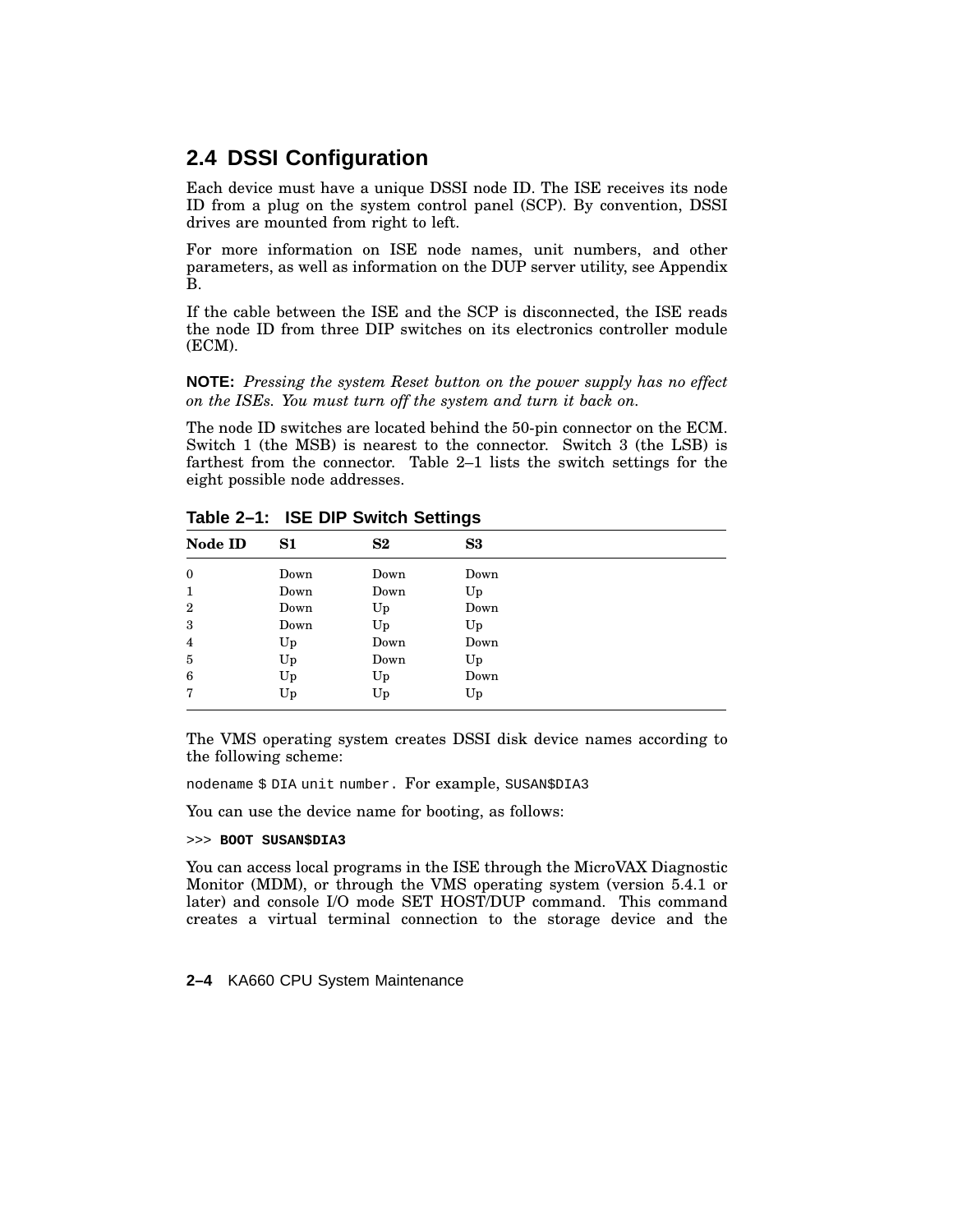designated local program using the Diagnostic and Utilities Protocol (DUP) standard dialog. See Appendix B for the procedure for accessing DUP through the VMS operating system. Section 3.9.14 describes the console I/O mode SET HOST/DUP command.

The KA660 DSSI node address is configured by three jumpers (W1, W2, and W3) that are found on the KA660 module as illustrated in Figure 1–1. Table 2–2 lists the jumper positions and node IDs.

| Node ID        | W <sub>3</sub> | W <sub>2</sub> | W1  |  |
|----------------|----------------|----------------|-----|--|
| $\bf{0}$       | Out            | Out            | Out |  |
| 1              | Out            | Out            | In  |  |
| $\overline{2}$ | Out            | In             | Out |  |
| 3              | Out            | In             | In  |  |
| 4              | In             | Out            | Out |  |
| 5              | In             | Out            | In  |  |
| 6              | In             | In             | Out |  |
| 7              | In             | In             | In  |  |

**Table 2–2: Setting the KA660 Node ID**

#### **2.4.1 DSSI Cabling for the BA215 Enclosure**

The BA430 enclosure has no internal DSSI cabling. The connections are all realized by means of the backplane.

For the BA215, the cabling runs as follows:

A 50-conductor ribbon cable connects the ISE drive to the DSSI bus. A separate 5-conductor cable carries +5 Vdc and +12 Vdc to the drive from the enclosure power supply.

A 2-conductor cable connects the fifth pin on the ISE power connector to the SCP.

These cables carry the ACOK signal (same as POK) to the ISE. The SCP delays this signal to one ISE for each power supply to stagger the startup of one of two possible devices attached to each supply. This delay prevents excessive current draw at power-up. The BA215 enclosure has only one power supply, but implements this signal delay in the same way.

The 50-conductor DSSI ribbon cable connects to a 50-conductor round cable that is routed through the bottom of the mass storage area to the DSSI connector on the KA660.

**CAUTION:** *When removing or installing new drives, be sure to connect the rightmost connector of the DSSI ribbon cable to the round cable connected*

Configuration **2–5**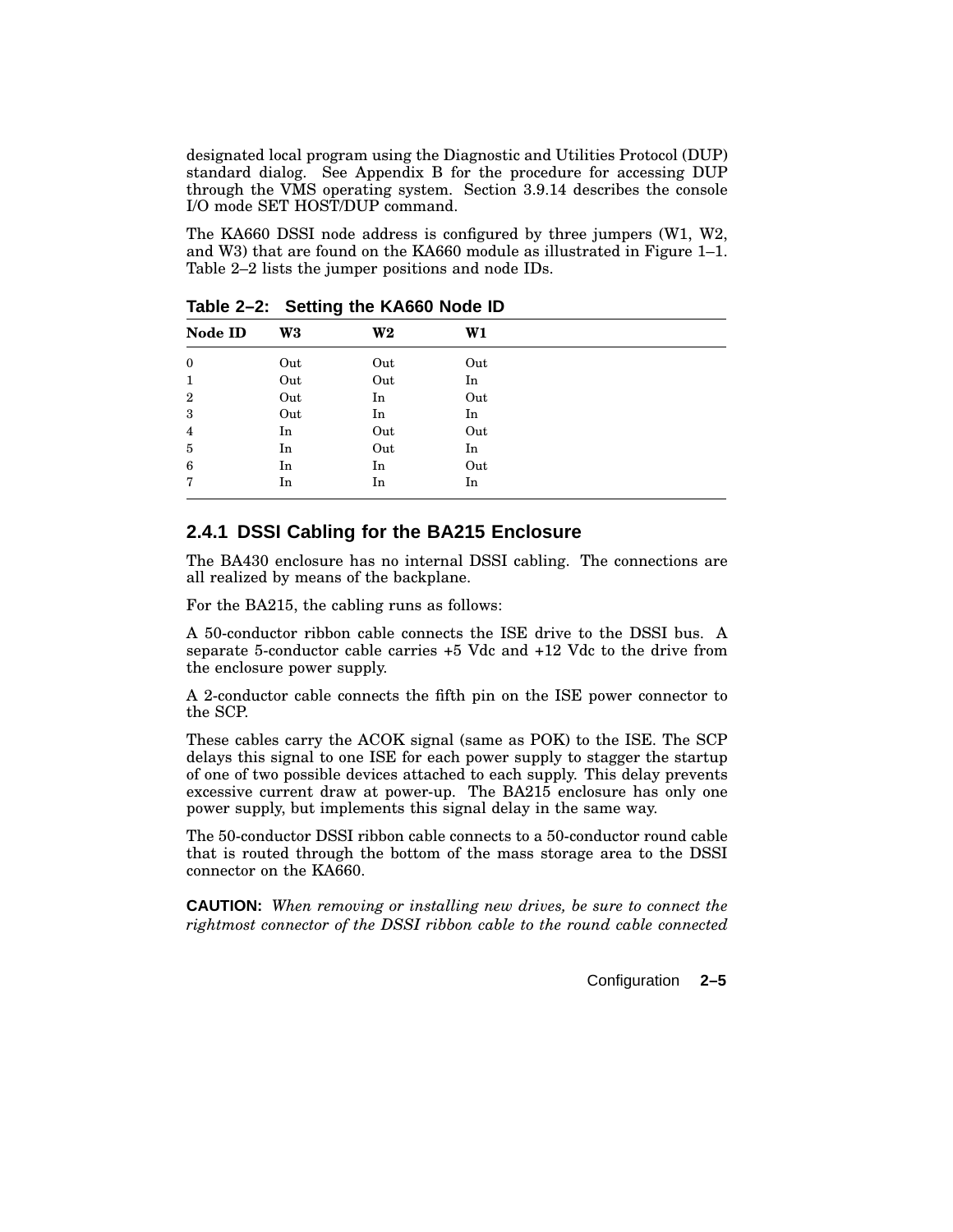*to the KA660. Do not ''T'' the bus by connecting the round connector to any of the ribbon cable's center connectors.*

#### **2.4.1.1 DSSI Bus Termination and Length**

The DSSI bus must be terminated at both ends. The KA660 module terminates the DSSI bus at one end. The DSSI bus terminates at a 50 conductor connector on the left side of the enclosure. The terminator at this external connector can be removed to expand the bus.

The DSSI bus has a maximum length of 6 m (19.8 ft), including internal and external cabling.

In a dual-host system, the second KA660 module provides the bus termination.

#### **2.4.2 Dual-Host Capability**

An ISE has a multihost capability built into the firmware, which allows the drive to maintain connections with more than one DSSI adapter. Since the KA660 CPU has a built-in DSSI adapter, more than one KA660 CPU can be connected to the same DSSI bus, allowing each KA660 to access all other drives on the bus.

The primary application for such a configuration is a VAXcluster system using Ethernet as the interconnect medium between the boot and the satellite members. This configuration improves system availability, as described below.

Two KA660 systems are connected through an external DSSI cable (BC21M). Each KA660 system is a boot member for a number of satellite nodes. The system disk resides in the first enclosure, and serves as the system disk for both KA660 systems. The KA660 in each enclosure has equal access to the system disk, and to any other DSSI disk in either enclosure.

If one of the KA660 modules fails, all satellite nodes booted through that KA660 module lose connections to the system disk. However, the multihost capability enables each satellite node to know that the system disk is still available through a different path—that of the remaining good KA660 module. A connection through that KA660 is then established, and the satellite nodes are able to continue operation.

Thus, even if one KA660 module fails, the satellites booted through it are able to continue operation. The entire cluster will run in a degraded condition, since one KA660 is now serving the satellite nodes of both KA660s. Processing can continue, however, until Customer Services can repair the problem.

**2–6** KA660 CPU System Maintenance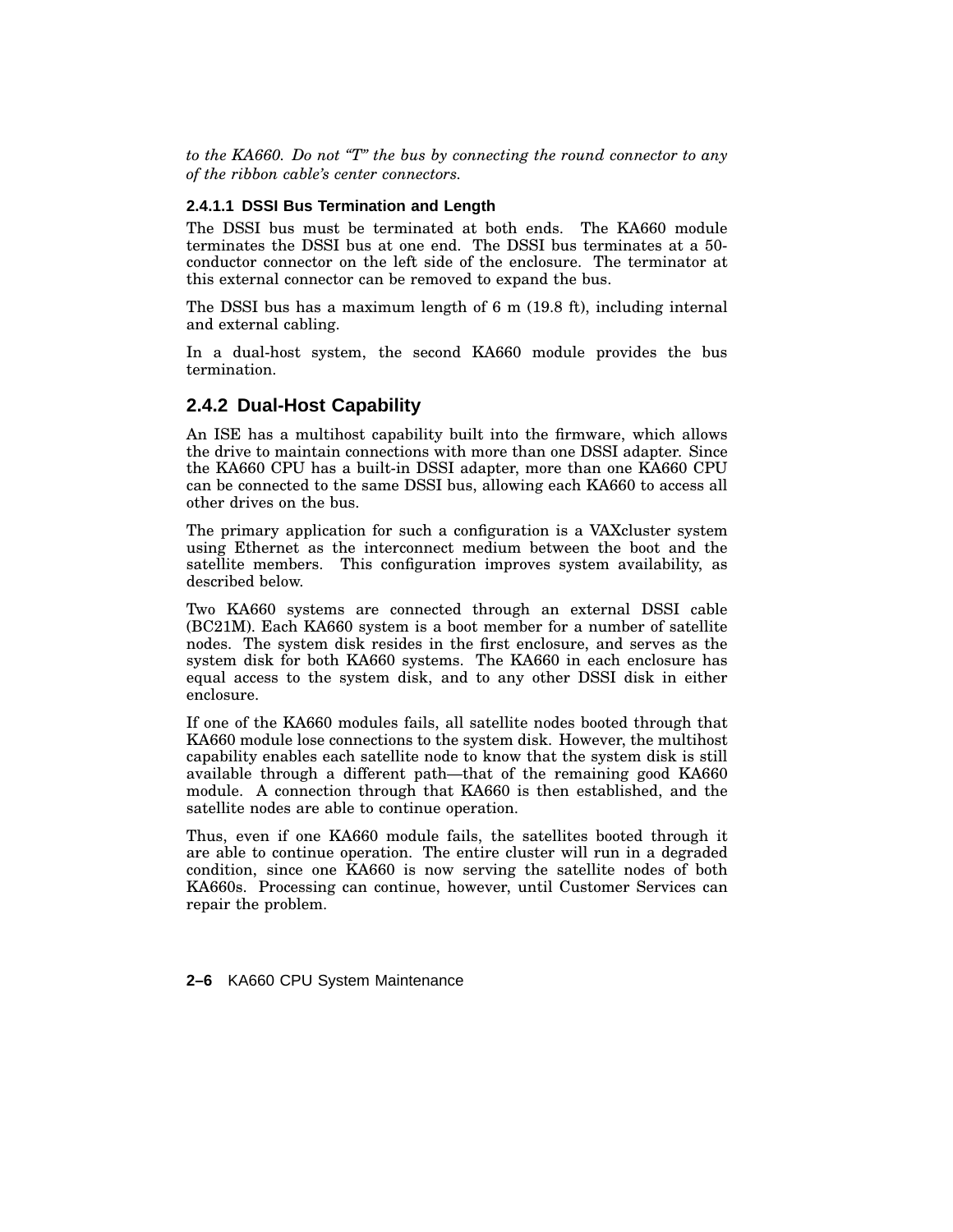A dual-host system cannot recover from the following conditions:

- System disk failure. If there is only one system disk, its failure causes the entire cluster to stop functioning until the disk failure is corrected. Disk failure can be caused by such factors as a power supply failure in the enclosure containing the disk.
- DSSI cabling failure. If a failure in one of the DSSI cables renders access to the disks impossible, the cable must be repaired in order to continue operation. Since the DSSI bus cabling is not redundant, a cable failure usually results in a system failure.

#### **2.4.3 Dual-Host Configuration**

Dual-host systems have the following configuration limitations:

- A maximum of two systems can be connected, because of cabling and enclosure limitations.
- The DSSI bus supports eight devices or adapters. Since a dual-host system has two KA660 modules, and each has a connection to the DSSI bus, a maximum of six DSSI devices can be attached to the bus. See the *VAX 4000 Dual-Host Systems* manual, (EK–390AB–DH–002) for a complete list of supported dual-host configurations.
- Set DSSI node IDs as follows:
	- The first (or only) KA660 is 7.
	- The second KA660 in a dual-host system is 6. Table 2–2 explains how to set the KA660 node ID.
	- The remaining devices in a dual-host system are 0–5.

## **2.5 Configuration Worksheet**

Use the worksheet in Figure 2–1 or Figure 2–2 to make sure the configuration does not exceed the system's limits for expansion space, I/O space, and power.

Table 2–3 lists power values for supported devices. To check a system configuration, follow these steps:

- 1. List all the devices to be installed in the system.
- 2. Fill in the information from Table 2–3 for each device.
- 3. Add up the columns. Make sure the totals are within the limits for the enclosure.

Configuration **2–7**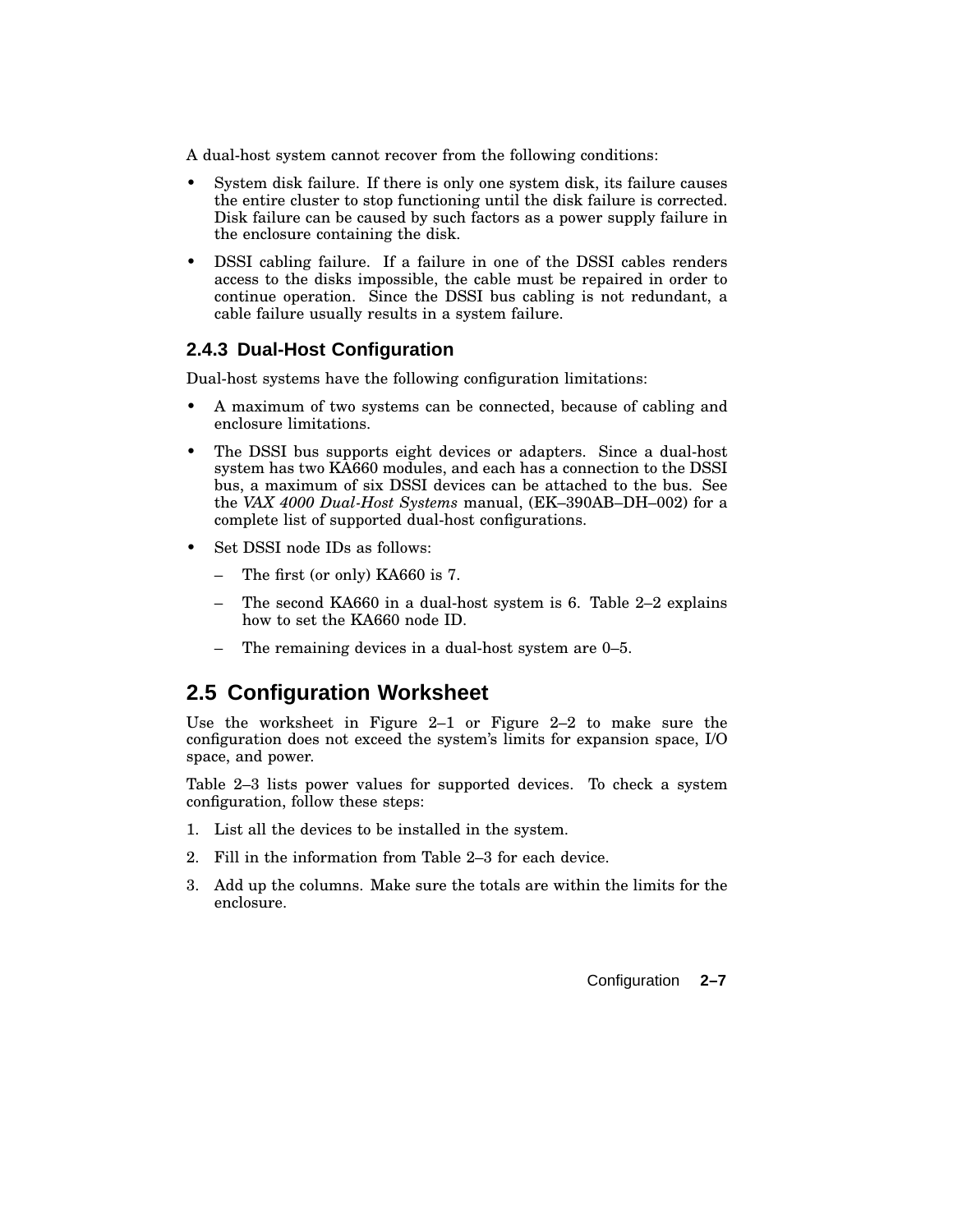|                           |               |                   | <b>Current (Amps)</b><br>(Max) | Power<br>(Max) |                 | <b>BusLoads</b>          |
|---------------------------|---------------|-------------------|--------------------------------|----------------|-----------------|--------------------------|
| Option                    | <b>Module</b> | $+5V$             | $+12V$                         | Watts          | AC <sup>1</sup> | DC                       |
| AAV11-SA                  | A1009-PA      | 2.10              | 0.00                           | 10.50          | 2.5             | 0.5                      |
| ADQ32-SA                  | A030          | 4.45              | 0.00                           | 22.25          | 2.5             | $\rm 0.5$                |
| ADV11-SA                  | A1008-PA      | 2.00              | $0.00\,$                       | 10.00          | $2.3\,$         | $0.5\,$                  |
| AXV11-SA                  | $A026-PA$     | 2.00              | 0.00                           | 10.00          | $1.2\,$         | $0.3\,$                  |
| $CXA16-M$                 | M3118-YA      | 1.60              | 0.20                           | 10.40          | 3.0             | $0.5\,$                  |
| $\rm CXB16\text{--}M$     | M3118–YB      | 2.00              | 0.00                           | 10.00          | 3.0             | 0.5                      |
| CXY08-M                   | M3119-YA      | 1.64              | 0.395                          | 12.94          | 3.0             | 0.5                      |
| DESQA-SA                  | M3127-PA      | 2.40              | $\rm 0.22$                     | 14.64          | 2.2             | 0.5                      |
| DFA01-AA                  | M3121-PA      | 1.97              | 0.04                           | 10.30          | 3.0             | 1.0                      |
| $DIV32-M$                 | M7528         | 5.5               | 0.0                            | 27.5           | 3.9             | 1.0                      |
| DPV11-SA                  | M8020-PA      | 1.20              | 0.30                           | 9.60           | 1.0             | 1.0                      |
| DRQ3B-SA                  | M7658-PA      | 4.50              | 0.00                           | 22.50          | 2.0             | 0.5                      |
| DRV1J-SA                  | M8049-PA      | 1.80              | $0.00\,$                       | 9.00           | 2.0             | 1.0                      |
| DRV1W-SA                  | M7651-PA      | 1.80              | 0.00                           | 9.00           | 2.0             | 1.0                      |
| <b>DSV11</b>              | M3108         | 5.43              | 0.69                           | 35.43          | 3.9             | $1.0\,$                  |
| DTQNA-BC                  | M7130         | 6.00              | $2.00\,$                       | 54.00          | 3.9             | $0.5\,$                  |
| IBQ01-SA                  | M3125-PA      | 5.00              | 0.30                           | 28.60          | 4.6             | 1.0                      |
| IEQ11-SA                  | M8634-PA      | 3.50              | 0.00                           | 17.50          | 2.0             | 1.0                      |
| $K$ A660-A/B <sup>2</sup> | M7626-A/B     | 6.0               | 0.14                           | 32.88          | 3.5             | $1.0\,$                  |
| KDA50-SE                  | M7164         | 6.93              | 0.00                           | 34.65          | 3.0             | 0.5                      |
| KDA50-                    | M7165         | 6.57              | 0.03                           | 33.21          |                 |                          |
| KLESI-SA                  | M7740–PA      | 3.20              | 0.00                           | 15.00          | 2.3             | 1.0                      |
| KMV1A-SA                  | M7500-PA      | 2.6               | 0.20                           | 15.40          | 3.0             | 1.0                      |
| KFQSA-SE                  | M7769         | 5.50              | 0.00                           | 27.50          | 4.4             | 0.5                      |
| KRQ50-SA                  | M7552         | 2.70              | 0.00                           | 13.50          | 2.7             | 1.0                      |
| KWV11-SA                  | M4002-PA      | 2.20              | 0.013                          | 11.156         | 1.0             | 0.3                      |
| KXJ11-SF                  | M7616         | 6.00              | 1.40                           | 46.80          | 2.7             | 1.0                      |
| KZQSA-SA                  | M5976-SA      | 5.4               | 0.0                            | 27.0           | 4.75            | 1.4                      |
| $LPV11-SA$                | M8086-PA      | 2.80              | 0.00                           | 14.00          | 1.8             | 0.5                      |
| MRV11-D                   | M8578         | 1.60 <sup>2</sup> | 0.00                           | 8.00           | $3.0\,$         | 0.5                      |
| MS650-BA                  | M7621         | 1.1               | 0.0                            | $5.5\,$        | 0.0             | 0.0                      |
| $MS650 - BB$              | M7621         | 3.9               | 0.0                            | 19.53          | 0.0             | 0.0                      |
| RF31E-AA                  | -             | 1.25              | 2.21                           | 27.4           | -               | -                        |
| RF71E-AA                  |               | 1.25              | 1.64                           | 25.93          |                 |                          |
| RV20                      |               | 3.0               | $\overline{\phantom{0}}$       | 35.3.0         | 0.0             | $\overline{\phantom{0}}$ |

**Table 2–3: KA660 Power and Bus Loads**

<sup>1</sup>AC bus load must not exceed 22 A.

<sup>2</sup>Value is for the unpopulated module only.

### **2–8** KA660 CPU System Maintenance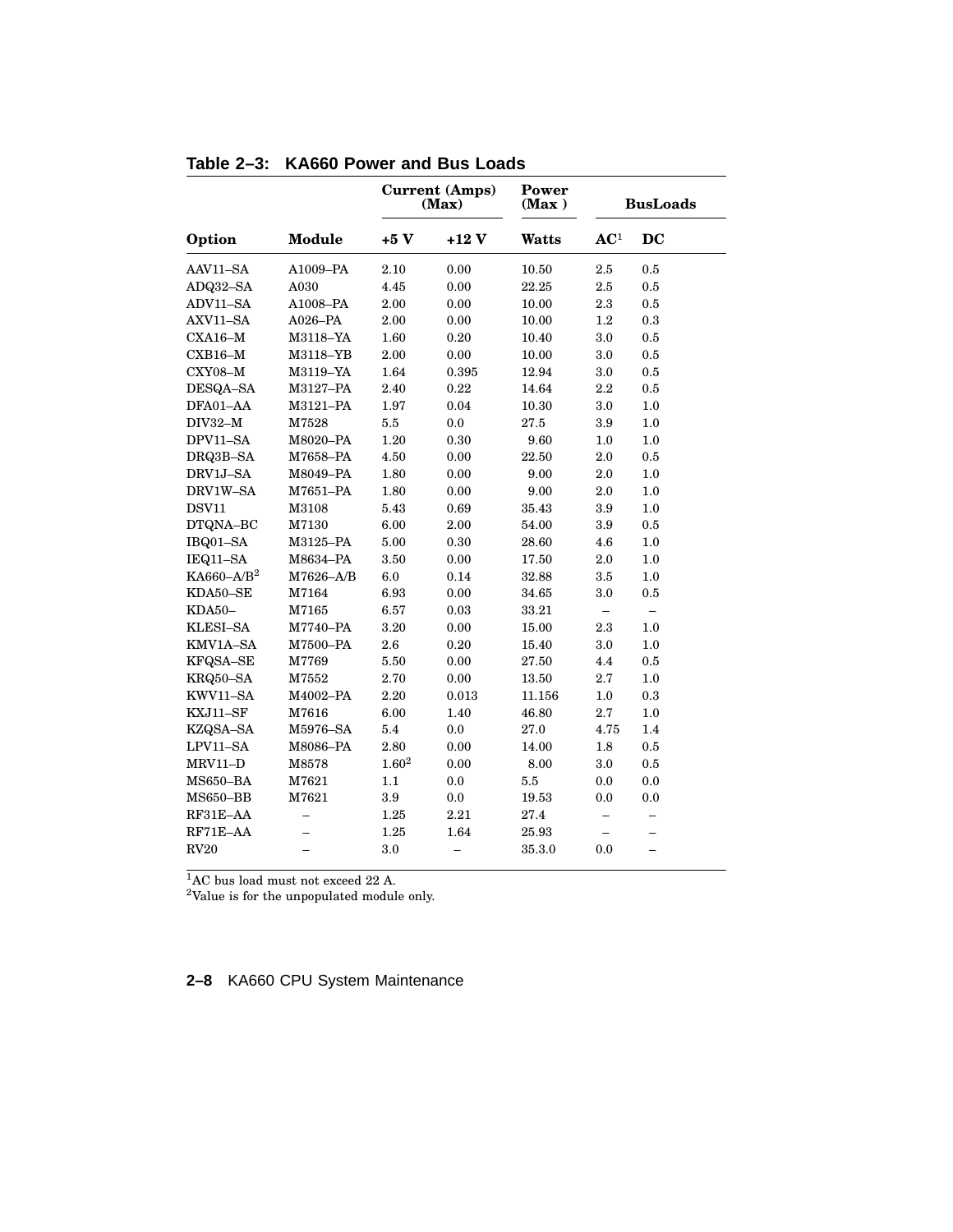|                                            |          | Current (Amps)<br>(Max) |       | Power<br>(Max) | <b>BusLoads</b> |     |
|--------------------------------------------|----------|-------------------------|-------|----------------|-----------------|-----|
| Option                                     | Module   | $+5V$                   | +12 V | Watts          | AC <sup>1</sup> | DC  |
| $TLZ04 - JA$                               |          | 2.20                    | 0.345 | 15.2           |                 |     |
| TK70E-AA                                   |          | 1.50                    | 2.40  | 36.30          |                 |     |
| TQK70-SA                                   | M7559    | $3.2\,$                 | 0.00  | 15.0           | 4.3             | 0.5 |
| TSV05-SA                                   | M7530    | 6.50                    | 0.00  | 32.50          | 1.5             | 1.0 |
| TSV05-SA                                   | M7206-PA | 6.50                    | 0.00  | 32.50          | 2.4             | 1.0 |
| ${}^{1}$ AC bus load must not exceed 22 A. |          |                         |       |                |                 |     |

**Table 2–3 (Cont.): KA660 Power and Bus Loads**

**NOTE:** *Slot 0 will always be occupied by the M9715–AA, which generates 0.1 A @ +5V dc and 1.0 A @ +12V dc, with a total power of 12.5 W.*

**NOTE:** *The BA215 supports only the half-height ISEs.*

Configuration **2–9**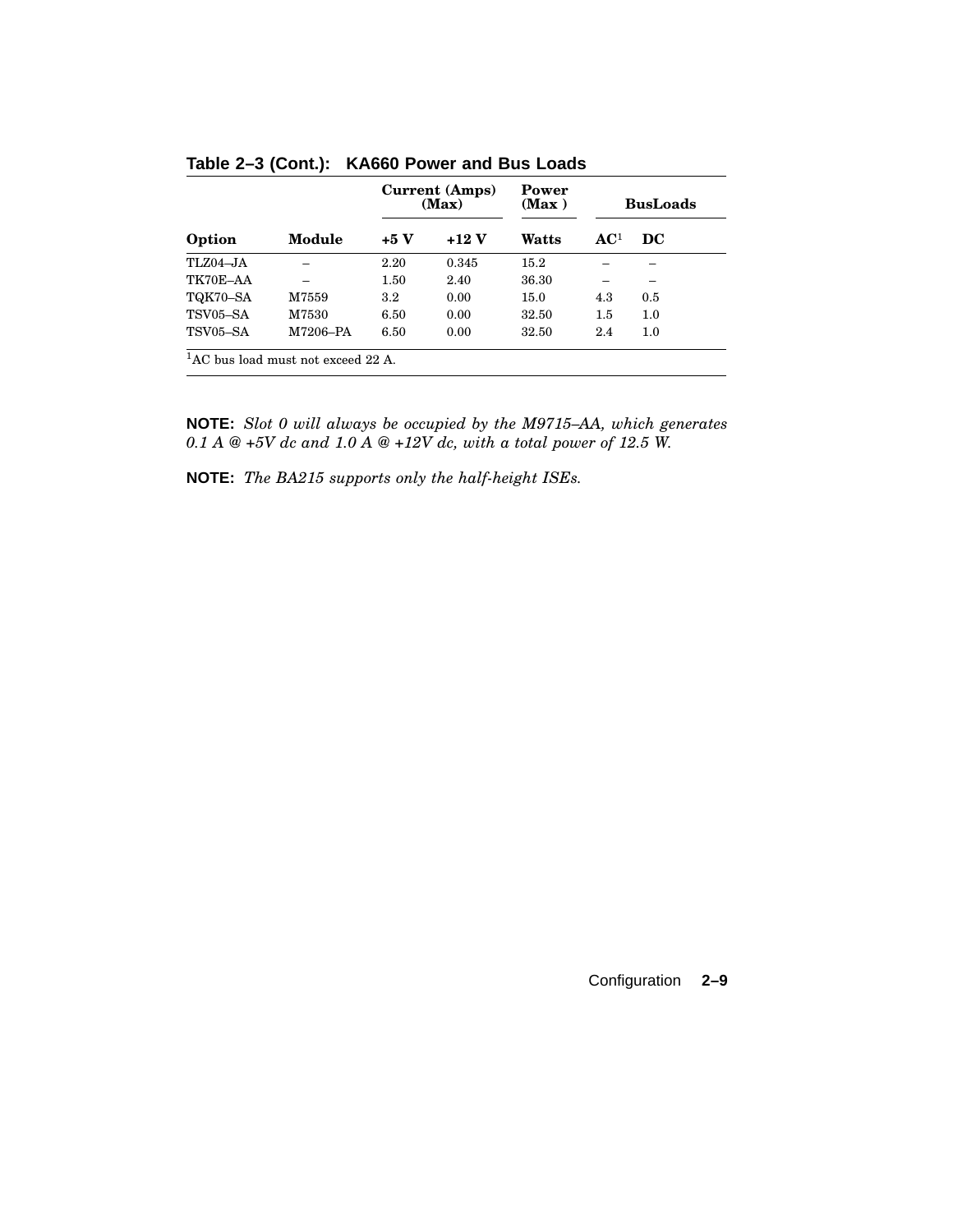| <b>Slot</b>          | <b>Module</b> |        | <b>Current (Amps)</b><br>+5 Vdc $_1$ +12 Vdc $_1$ -3.3 Vdc $_1$ -12 Vdc |        |      | <b>Power</b><br>(Watts) | <b>AC</b> | <b>Bus Load</b><br><b>DC</b> |
|----------------------|---------------|--------|-------------------------------------------------------------------------|--------|------|-------------------------|-----------|------------------------------|
| $\mathbf 0$          |               |        |                                                                         |        |      |                         |           |                              |
| CPU <sub>1</sub>     |               |        |                                                                         |        |      |                         |           |                              |
| Mem <sub>2</sub>     |               |        |                                                                         |        |      |                         |           |                              |
| Mem 3                |               |        |                                                                         |        |      |                         |           |                              |
| Mem 4                |               |        |                                                                         |        |      |                         |           |                              |
| Mem 5                |               |        |                                                                         |        |      |                         |           |                              |
| Q/CD 6               |               |        |                                                                         |        |      |                         |           |                              |
| $Q/CD$ $7$           |               |        |                                                                         |        |      |                         |           |                              |
| $Q/CD$ 8             |               |        |                                                                         |        |      |                         |           |                              |
| $Q/CD$ 9             |               |        |                                                                         |        |      |                         |           |                              |
| $Q/CD$ 10            |               |        |                                                                         |        |      |                         |           |                              |
| $Q/CD$ 11            |               |        |                                                                         |        |      |                         |           |                              |
| $Q/CD$ 12            |               |        |                                                                         |        |      |                         |           |                              |
| <b>Mass Storage:</b> |               |        |                                                                         |        |      |                         |           |                              |
| Tape                 |               |        |                                                                         |        |      |                         |           |                              |
| 1                    |               |        |                                                                         |        |      |                         |           |                              |
| $\overline{2}$       |               |        |                                                                         |        |      |                         |           |                              |
| 3                    |               |        |                                                                         |        |      |                         |           |                              |
| Total these columns: |               |        |                                                                         |        |      |                         |           |                              |
| Must not exceed:     |               | 60.0 A | 22.0 A                                                                  | 15.0 A | 3.0A | 584.0 W                 | 31        | 20                           |

#### **Figure 2–1: VAX 4000 Model 200 (BA430) Configuration Worksheet**

Note: Total output power from +3.3 Vdc and +5 Vdc must not exceed 330 W.

MLO-005711

**2–10** KA660 CPU System Maintenance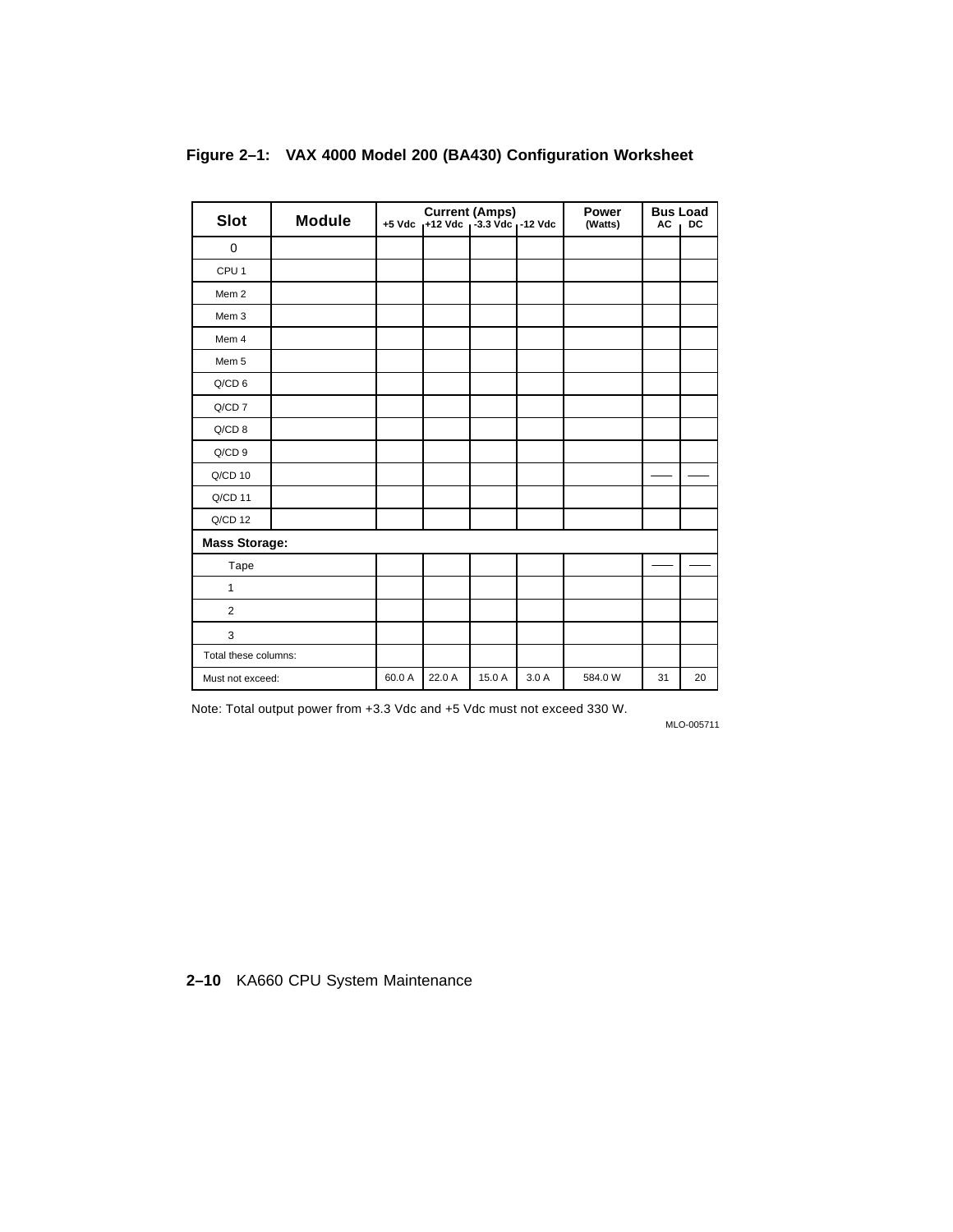# **Figure 2–2: VAX 4000 Model 200 (BA215) Configuration Worksheet**

| <b>Slot</b>          | <b>Module</b> |          | <b>Current (Amps)</b> | <b>Power</b> |    | <b>Bus Load</b> |
|----------------------|---------------|----------|-----------------------|--------------|----|-----------------|
|                      |               | $+5$ Vdc | $+12$ Vdc             | (Watts)      | АC | DC              |
| CPU <sub>1</sub>     |               |          |                       |              |    |                 |
| Mem <sub>2</sub>     |               |          |                       |              |    |                 |
| $Q/CD$ 3             |               |          |                       |              |    |                 |
| $Q/CD$ 4             |               |          |                       |              |    |                 |
| $Q/CD$ 5             |               |          |                       |              |    |                 |
| $Q/CD$ 6             |               |          |                       |              |    |                 |
| <b>Mass Storage:</b> |               |          |                       |              |    |                 |
| <b>Tape Drive</b>    |               |          |                       |              |    |                 |
| Fixed Disk 0         |               |          |                       |              |    |                 |
| Fixed Disk 1         |               |          |                       |              |    |                 |
| Total these columns: |               |          |                       |              |    |                 |
| Must not exceed:     |               | 33.0 A   | 7.6 A                 | 230.0 W      |    |                 |

# **Primary Power Supply**

MLO-005712

Configuration **2–11**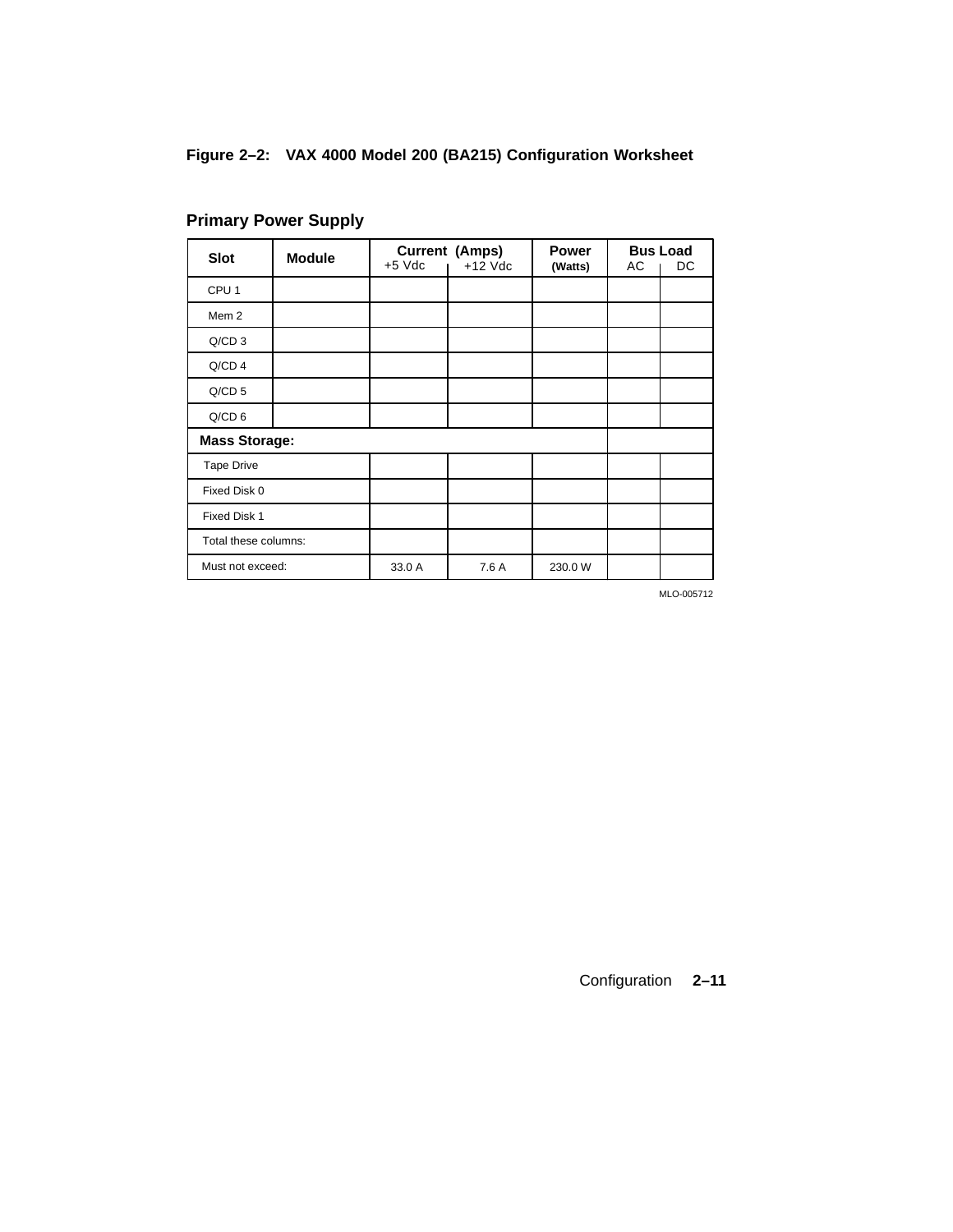# **KA660 Firmware**

## **3.1 Introduction**

This chapter describes the KA660 firmware, which gains control of the processor whenever the KA660 performs a processor halt. A processor halt transfers control to the firmware. The processor does not actually stop executing instructions.

# **3.2 KA660 Firmware Features**

The firmware is located in two 128-Kbyte EPROMS on the KA660. The firmware address range is 20040000 through 2007FFFF, in the KA660 local I/O space. The firmware displays diagnostic progress and error reports on the KA660 LEDs and on the console terminal. It provides the following features:

- Automatic or manual restart or bootstrap of customer application images at power-up, reset, or conditionally after processor halts. (Restart in this context is not the same as restarting or resetting the hardware.)
- Automatic or manual bootstrap of an operating system following processor halts.
- An interactive command language that allows you to examine and alter the state of the processor.
- Diagnostics that test all components on the board and verify that the module is working correctly.
- Support of various terminals and devices as the system console.
- Multilingual support. The firmware can issue system messages in several languages.

The processor must be functioning at a level able to execute instructions from the console program ROM for the console program to operate.

KA660 Firmware **3–1**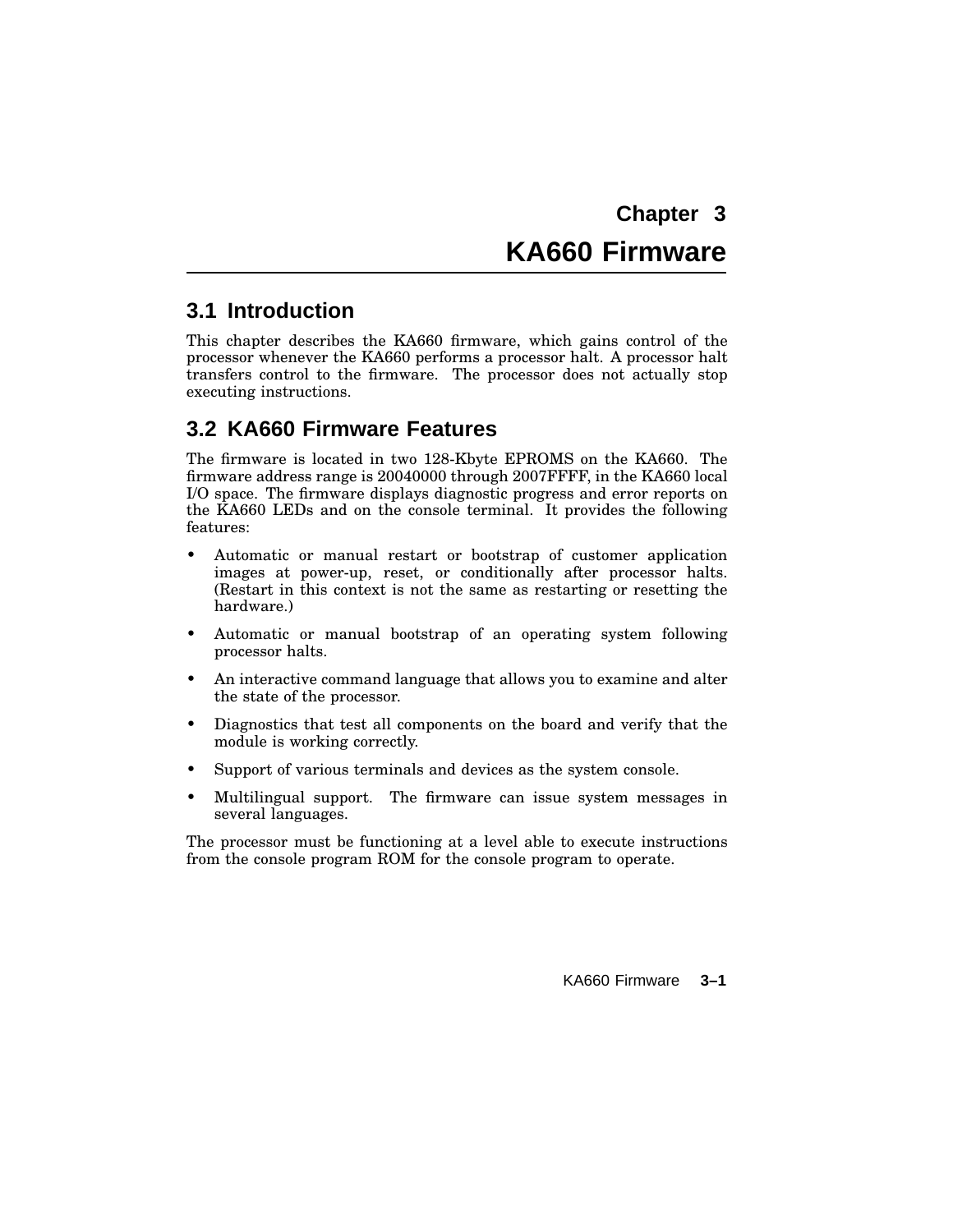The firmware consists of the following major functional areas:

Halt entry and dispatch code Bootstrap Console I/O mode **Diagnostics** 

The halt entry and dispatch code, bootstrap, and console I/O mode are described in this chapter. Diagnostics are described in Chapter 4.

## **3.3 Halt Entry and Dispatch Code**

The processor enters the halt entry code at physical address 20040000 whenever a halt occurs. The halt entry code saves machine state, then transfers control to the firmware halt dispatcher.

After a halt, the halt entry code saves the current LED code, then writes an E to the LEDs. An E on the LEDs indicates that at least several instructions have been successfully executed, although if the CPU is functioning properly, it occurs too quickly to be seen. The halt entry code saves the following registers. The console intercepts any direct reference to these registers and redirects it to the saved copies:

| $R0 - R15$    | General purpose registers                |
|---------------|------------------------------------------|
| PR\$ SAVPSL   | Saved processor status longword register |
| PR\$ SCBB     | System control block base register       |
| <b>DLEDR</b>  | Diagnostic LED register                  |
| <b>ADxMAT</b> | SSC address match register               |
| <b>ADxMAT</b> | SSC address mask register                |

The halt entry code unconditionally sets the following registers to fixed values on any halt, to ensure that the console itself can run and to protect the module from physical damage.

| <b>SSCCR</b>  | SSC configuration register           |
|---------------|--------------------------------------|
| <b>ADxMAT</b> | SSC address match register           |
| <b>ADxMSK</b> | SSC address mask register            |
| <b>CBTCR</b>  | CDAL bus timeout control register    |
| TIVRx         | SSC timer interrupt vector registers |

The console command interpreter does not modify actual processor registers. Instead it saves the processor registers in console memory when it enters the halt entry code, then directs all references to the processor registers to the corresponding saved values, not to the registers themselves.

When the processor reenters program mode, the saved registers are restored and any changes become operative only then. References to processor memory are handled normally. The binary load and unload command (X, Section 3.9.19) cannot reference the console memory pages.

**3–2** KA660 CPU System Maintenance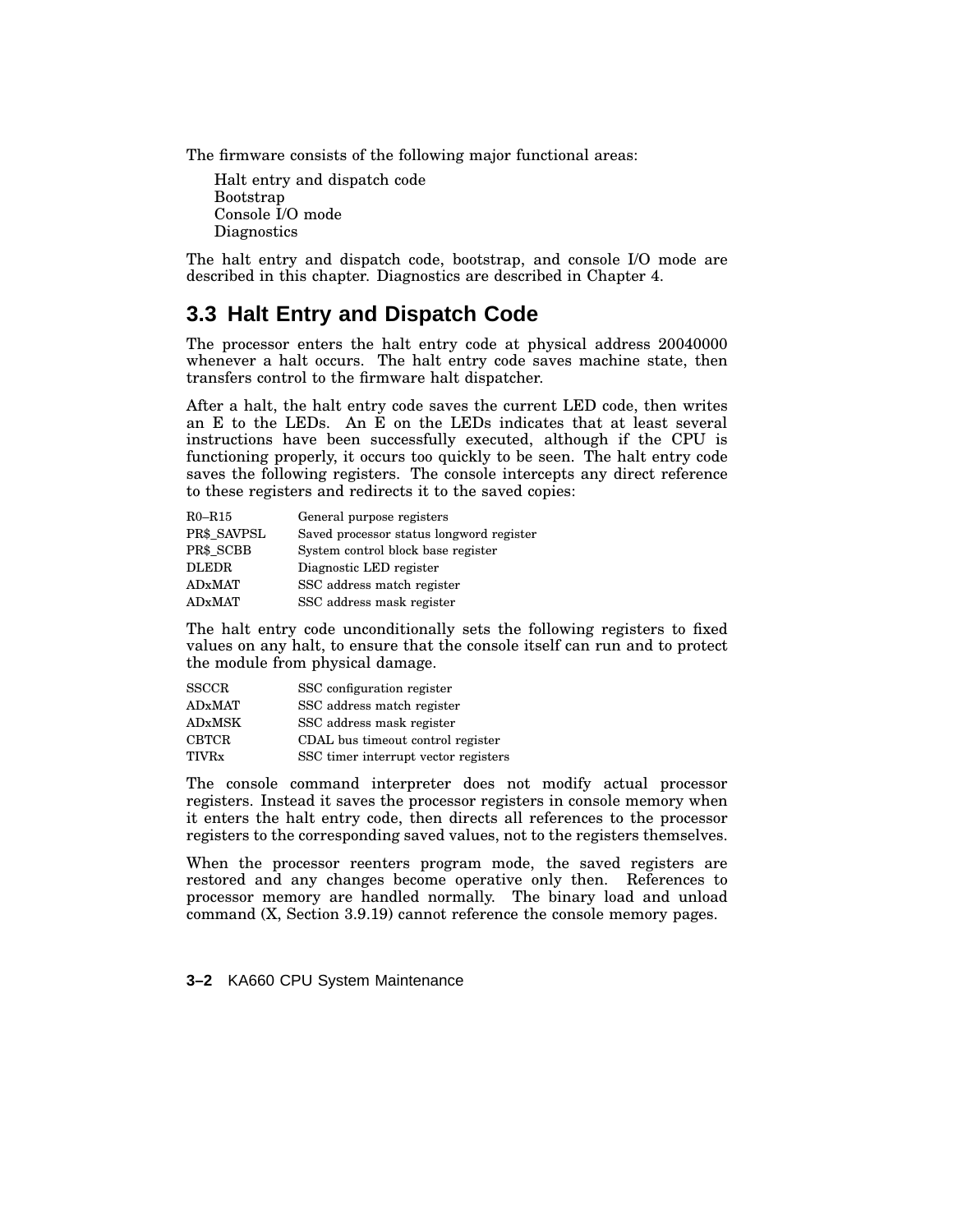After saving the registers, the halt entry code transfers control to the halt dispatch code. The halt dispatch code determines the cause of the halt by reading the halt field (PR\$\_SAVPSL <13:08>), the processor halt action field (PR\$\_CPMBX <01:00>), and the Break Enable/Disable switch on the CPU cover panel. Table 3–1 lists the actions taken, in sequence. If an action fails, the next action is taken, with the exception of bootstrap, which is not attempted after diagnostic failure.

| Halt<br>$Code=3$ | <b>Break</b><br>Enable<br>Switch | User-<br><b>Defined</b><br>Halt | <b>Console</b><br>Program<br><b>Mailbox</b> | Action(s)                                                            |
|------------------|----------------------------------|---------------------------------|---------------------------------------------|----------------------------------------------------------------------|
| т                | 1                                | 0, 1, 3                         | x                                           | Diagnostics and console commands                                     |
| т                | 1                                | 1                               | 2, 4                                        | X                                                                    |
| т                | $\Omega$                         | X                               | X                                           | Diagnostics; if successful, boot, if<br>fails, use console commands  |
| F                | 1                                | 0                               | 0                                           | Console                                                              |
| F                | $\mathbf{0}$                     | 0                               | 0                                           | Restart; if this fails boot; if boot<br>fails use console commands   |
| F                | X                                | 1                               | $\Omega$                                    | Restart; if this fails, use console<br>commands                      |
| F                | X                                | 2                               | 0                                           | Boot; if this fails, use console<br>commands                         |
| F                | X                                | 3                               | $\Omega$                                    | Console                                                              |
| F                | X                                | 4                               | $\Omega$                                    | Restart; if this fails, boot; if boot<br>fails, use console commands |
| F                | X                                | X                               | 1                                           | Restart; if this fails, use console<br>commands                      |
| F                | X                                | X                               | $\overline{2}$                              | Boot; if this fails, use console<br>commands                         |
| F                | X                                | X                               | 3                                           | Console                                                              |

**Table 3–1: Halt Action Summary**

T = TRUE—indicates a Reset or Power-up condition.

F = FALSE—indicates a HALT instruction or error halt condition.

x = DON'T CARE—indicates that the condition is "don't care".

### **3.4 External Halts**

Several conditions can trigger an external halt, and different actions are taken depending on the condition. The conditions are listed below.

• The Break Enable/Disable switch is set to enable, and you press **BREAK** on the system console terminal.

KA660 Firmware **3–3**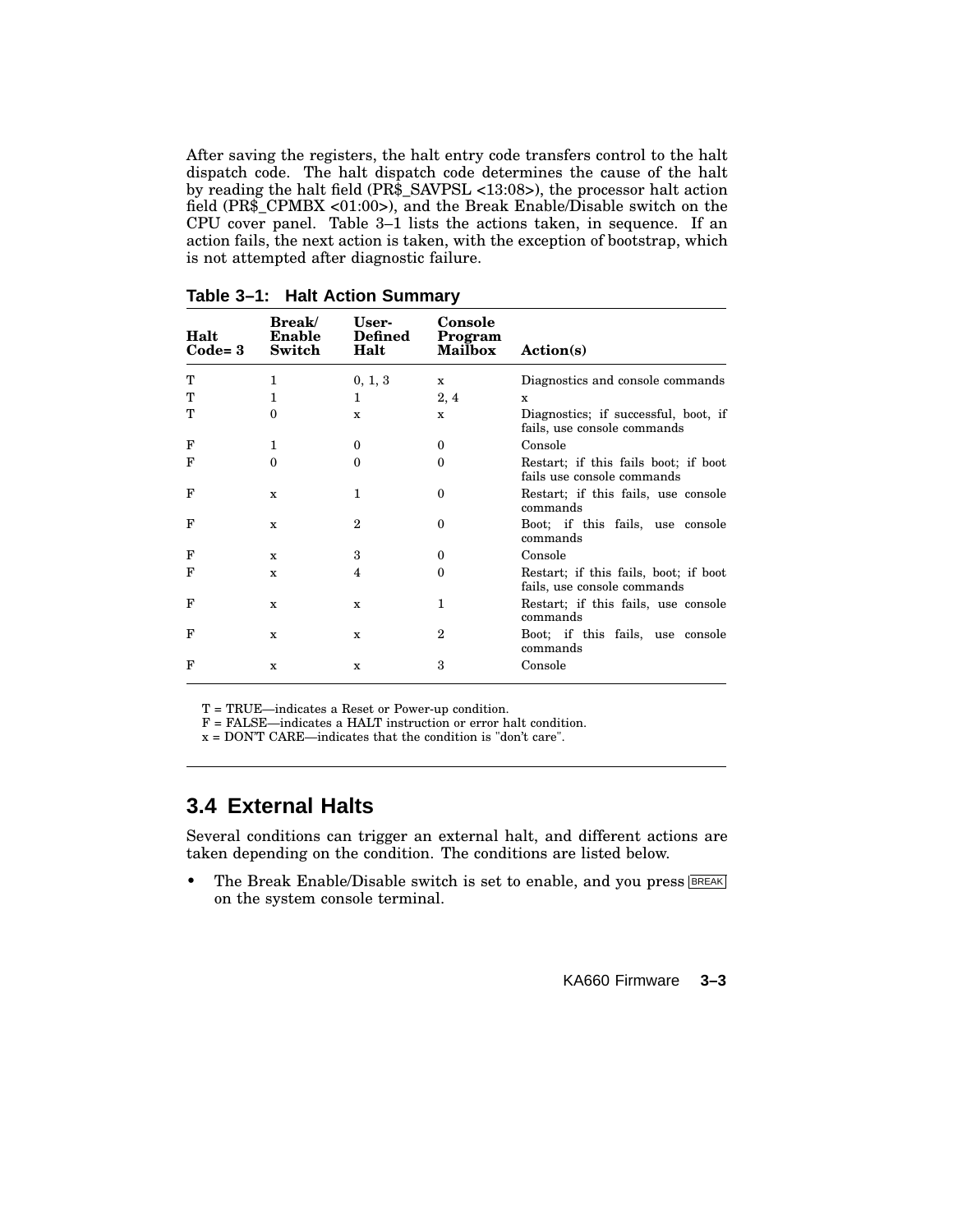- Assertion of the BHALT line on the Q-bus.
- Deassertion of DCOK. A halt is delivered if the processor is not running out of halt-protected space, and the BHALT ENB bit is set. The system restart switch deasserts DCOK. DCOK may also be deasserted by the DESQA sanity timer, or any other Q22-bus module that chooses to implement the Q22-bus restart/reboot protocol.

The KA660 cannot detect the deassertion of DCOK when in console I/O mode, so no action is taken.

**CAUTION:** *Do not press the Restart button while in console I/O mode. Doing so will destroy system state without notifying the firmware.*

The action taken by the halt dispatch code on a console  $BREAK$  or Q22-bus BHALT is the same: the firmware enters console I/O mode if halts are enabled.

The halt dispatch code distinguishes between DCOK deasserted and BHALT by assuming that BHALT must be asserted for at least 10 ms, and that DCOK is deasserted for at most 9  $\mu$ s. To determine if the BHALT line is asserted, the firmware steps out into halt-unprotected space after 9 ms. If the processor halts again, the firmware concludes that the halt was caused by the BHALT and not by the deassertion of DCOK. The firmware keeps a halt-in-progress flag to tell if it is halting because of stepping out into halt-unprotected space. This flag is cleared on power-up.

# **3.5 Power-Up Sequence**

On power-up, the firmware performs several actions. It locates and identifies the console device, performs a language inquiry, and runs the diagnostics.

Power-up actions differ, depending on the state of the Power-Up Mode switch on the CPU cover panel (Figure 1–3). The mode switch has three settings: Test, Language Inquiry, and Normal. The differences are described in Sections 3.5.0.1 through 3.5.0.3.

#### **3.5.0.1 Mode Switch Set to Test**

Use the Test position on the H3602–00 to verify that the connection between the KA660 and the console terminal is good.

- To test the console terminal, insert the H3103 loopback connector into the H3602–00 console connector, and set the switch to the Test position. You must install the loopback connector to run the test.
- To test the console cable, install the H8572 connector on the end of the console cable, and insert the H3103 into the H8572.
- **3–4** KA660 CPU System Maintenance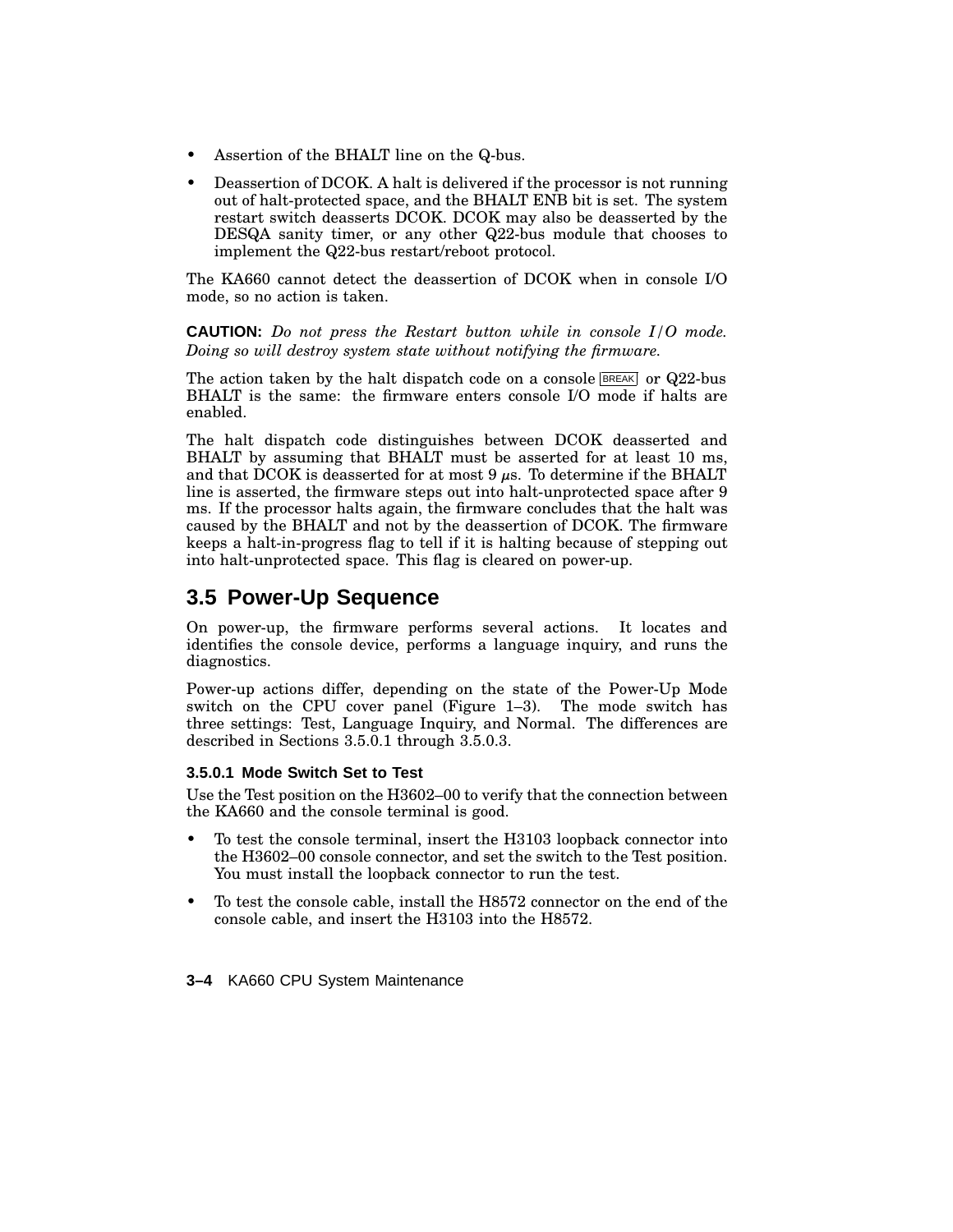During the test, the firmware toggles between the active and passive states. During the active state (3 seconds), the LED is set to 6. The firmware reads the baud rate and mode switch, then transmits and receives a character sequence.

During the passive state (5 seconds), the LED is set to 3.

If at any time the firmware detects an error (parity, framing, overflow, or no characters), the display hangs at 6. If the configuration switch is moved from the test position, the firmware continues as if on a normal power-up.

### **3.5.0.2 Mode Switch Set to Language Inquiry**

If the Power-Up Mode switch is set to Language Inquiry, or the firmware detects that the contents of NVRAM are invalid, the firmware prompts you for the language to be used for displaying the following system messages:

Loading system software. Failure. Restarting system software. Performing normal system tests. Tests completed. Normal operation not possible. Bootfile.

The Language Selection Menu appears under the conditions listed in Table 3–2. The position of the Break Enable/Disable switch has no effect on these conditions.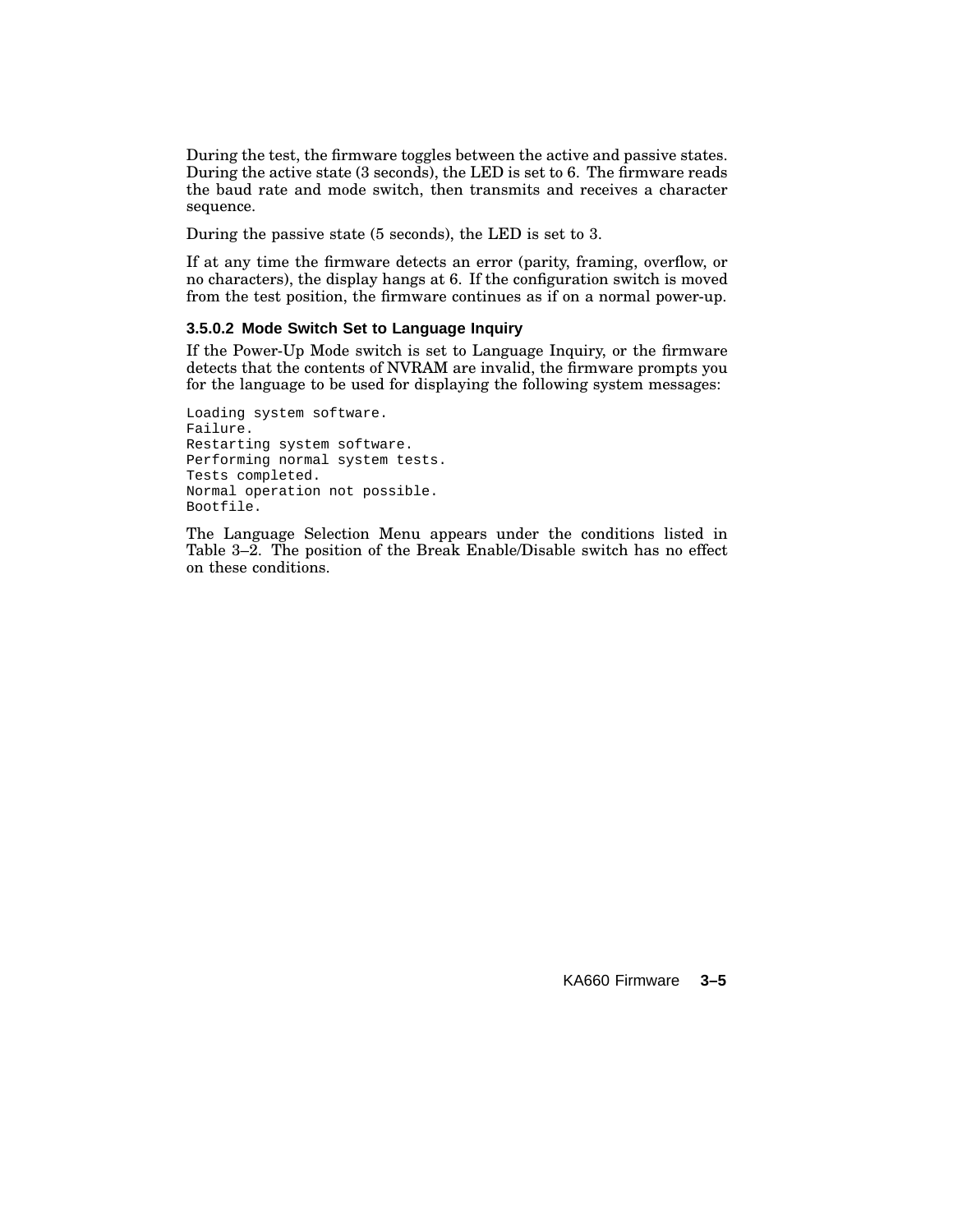| Mode                       | Language Not<br>Previously Set <sup>1</sup> | Language<br><b>Previously Set</b> |
|----------------------------|---------------------------------------------|-----------------------------------|
| Language Inquiry<br>Normal | $Prompt^2$<br>Prompt                        | Prompt<br>No Prompt               |
|                            |                                             |                                   |

**Table 3–2: Language Inquiry on Power-Up or Reset**

<sup>1</sup> Action if contents of NVRAM invalid same as Language Not Previously Set.  ${}^{2}$ Prompt = Language Selection Menu displayed.

The Language Selection Menu is shown in Example 3–1. If no response is received within 30 seconds, the firmware defaults to English.

#### **Example 3–1: Language Selection Menu**

```
1) Dansk
 2) Deutsch (Deutschland/Österreich)
 3) Deutsch (Schweiz)
 4) English (United Kingdom)
 5) English (United States/Canada)
 6) Español
 7) Français (Canada)
 8) Français (France/Belgique)
 9) Français (Suisse)
10) Italiano
11) Nederlands
12) Norsk
13) Portugues
14) Suomi
15) Svenska
```

```
(1..15):
```
In addition, the console may prompt you for a default boot device. See Section 3.6. After the language inquiry, the firmware continues as if on a normal power-up.

#### **3.5.0.3 Mode Switch Set to Normal**

The console displays the Language Selection Menu if the mode switch is set to Normal and the contents of NVRAM are invalid. The console uses the saved console language if the mode switch is set to Normal and the contents of NVRAM are valid.

**3–6** KA660 CPU System Maintenance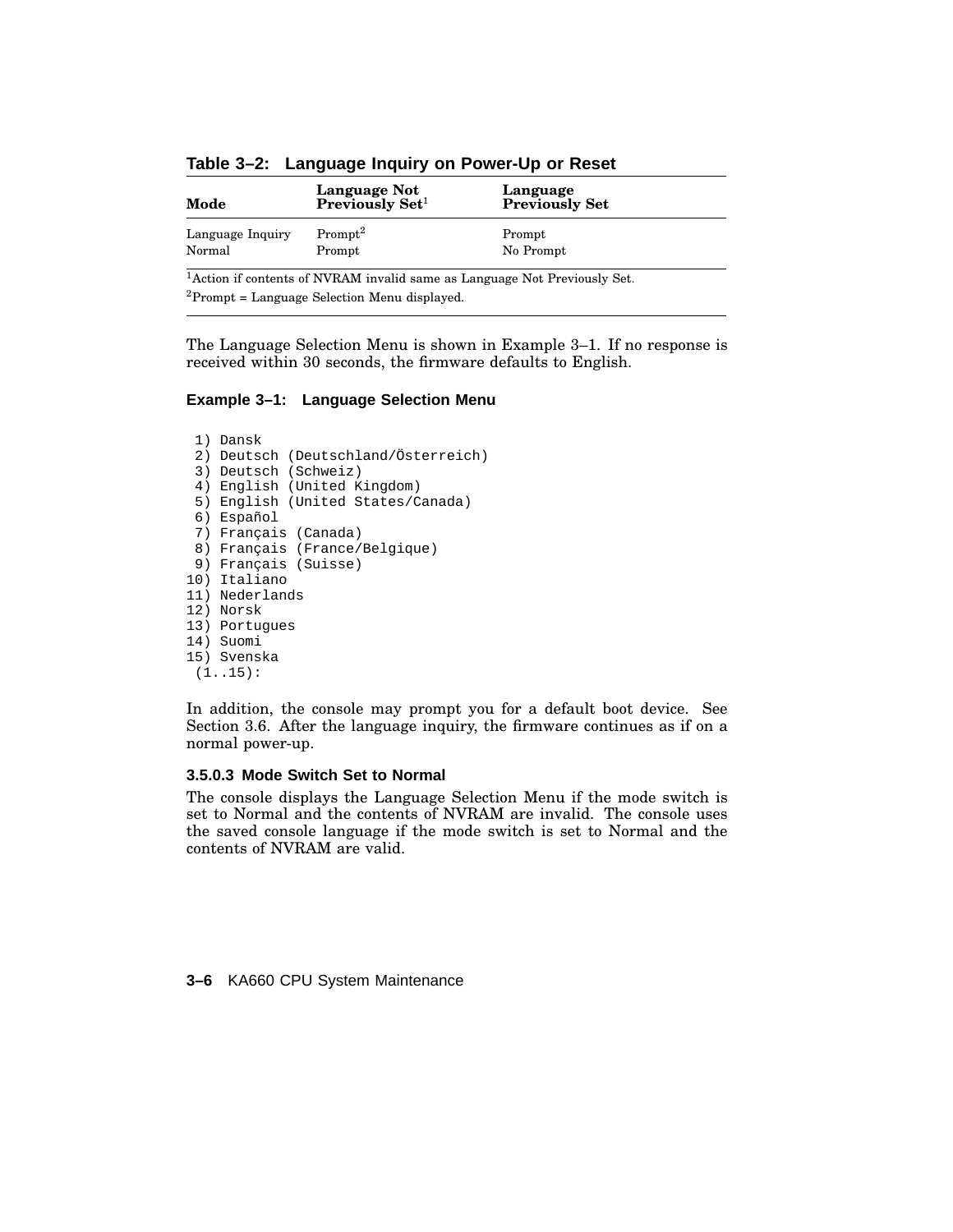# **3.6 Bootstrap**

The KA660 supports bootstrap of VAX/VMS, VAXELN, and MDM diagnostics.

The firmware initializes the system to a known state before dispatching to the primary virtual memory bootstrap (VMB), as follows:

- 1. Checks CPMBX<2>(BIP), bootstrap in progress. If it is set, bootstrap fails and the console displays the message Failure. in the selected console language.
- 2. If this is an automatic bootstrap, prints the message Loading system software. on the console terminal.
- 3. Validates the boot device name. If none exists, supplies a list of available devices and issues a boot device prompt. If you do not specify a device within 30 seconds, uses EZA0.
- 4. Writes a form of this boot request, including active boot flags and boot device (BOOT/R5:0 EZA0, for example), to the console terminal.
- 5. Sets CPMBX<2>(BIP).
- 6. Initializes the Q22-bus scatter/gather map.
- 7. Validates the PFN bitmap. If invalid, rebuilds it.
- 8. Searches for a 128-Kbyte contiguous block of good memory as defined by the PFN bitmap. If 128 Kbytes cannot be found, the bootstrap fails.
- 9. Initializes the general purpose registers:

| $_{\rm R0}$                                                                   | Address of descriptor of the boot device name or 0 if none specified |
|-------------------------------------------------------------------------------|----------------------------------------------------------------------|
| R2                                                                            | Length of PFN bitmap in bytes                                        |
| R3                                                                            | Address of PFN bitmap                                                |
| R4                                                                            | Time-of-day of bootstrap from PR\$ TODR                              |
| R5                                                                            | Boot flags                                                           |
| R10                                                                           | Halt PC value                                                        |
| <b>R11</b>                                                                    | Halt PSL value (without halt code and mapenable)                     |
| AP                                                                            | Halt code                                                            |
| <b>SP</b>                                                                     | Base of 128-K byte good memory block $+512$                          |
| PC.                                                                           | Base of 128-Kbyte good memory block $+512$                           |
| R <sub>1</sub> , R <sub>6</sub> , R <sub>7</sub> , R <sub>8</sub> ,<br>R9, FP | $\theta$                                                             |

- 10. Copies the VMB image from EPROM to local memory, beginning at the base of the 128 Kbytes of good memory block + 512.
- 11. Exits from the firmware to VMB residing in memory.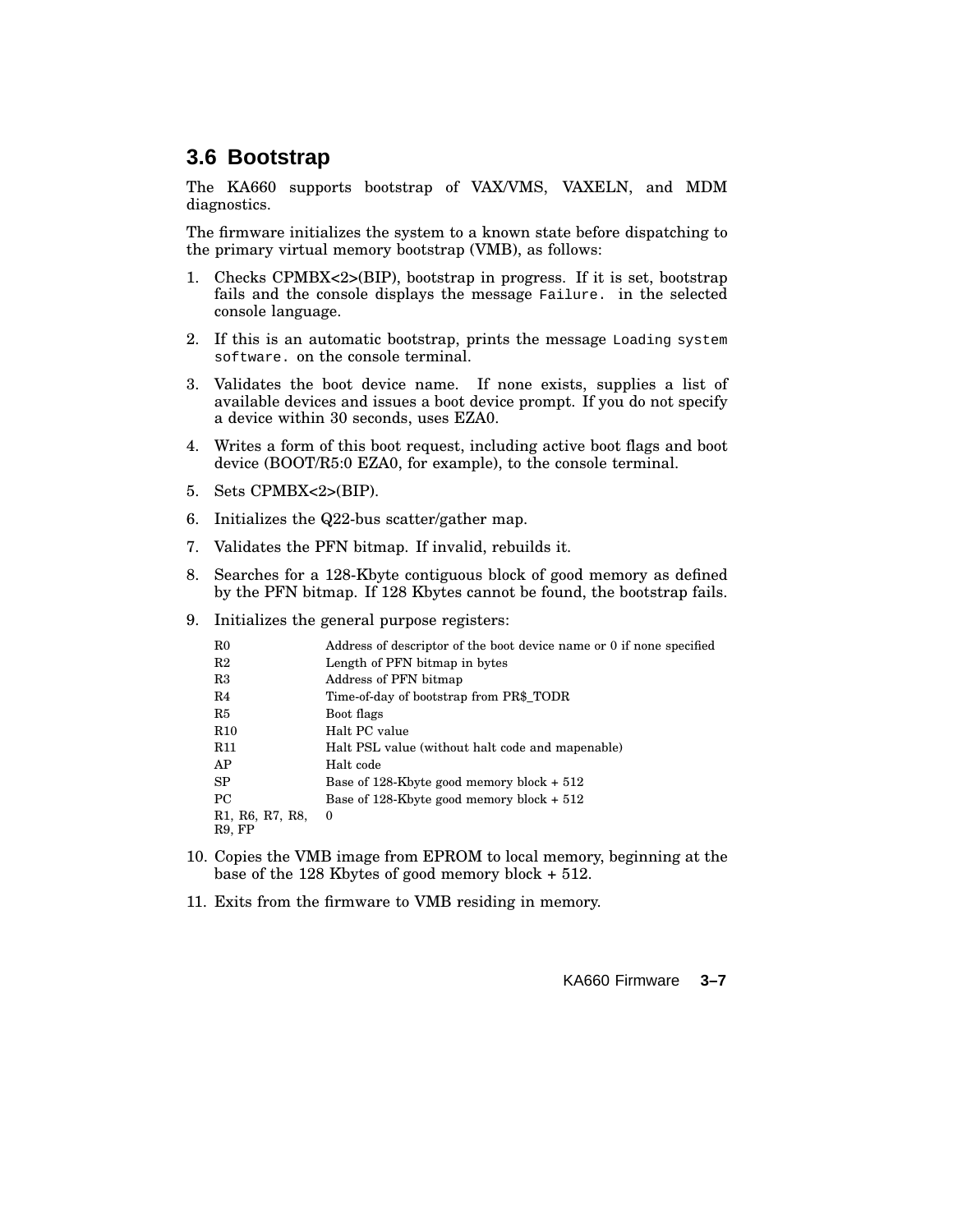VMB is the primary bootstrap for VAX processors. The KA660 VMB resides in the firmware, and is copied into main memory before control is transferred to it. VMB then loads the secondary bootstrap image and transfers control to it.

# **3.7 Operating System Restart**

An operating system restart is the process of bringing up the operating system from a known initialization state following a processor halt.

A restart occurs under the conditions listed in Table 3–1, earlier in this chapter.

To restart a halted operating system, the firmware searches system memory for the restart parameter block (RPB), a data structure constructed for this purpose by VMB. If the firmware finds a valid RPB, it passes control to the operating system at an address specified in the RPB.

The firmware keeps a restart-in-progress (RIP) flag in CPMBX which it uses to avoid repeated attempts to restart a failing operating system. The operating system maintains an additional RIP flag in the RPB.

The firmware restarts the operating system in the following sequence:

- 1. Checks CPMBX<3>(RIP). If it is set, restart fails.
- 2. Prints the message Restarting system software. on the console terminal.
- 3. Sets CPMBX<3>(RIP).
- 4. Searches for a valid RPB. If none is found, restart fails.
- 5. Checks the operating system RPB\$L\_RSTRTFLG<0>(RIP) flag. If it is set, restart fails.
- 6. Writes a 0 (zero) to the diagnostic LEDs.
- 7. Dispatches to the restart address, RPB\$L\_RESTART, with:

 $SP =$  the physical address of the RPB plus 512  $AP =$  the halt code PSL = 041F0000  $PR$MAPEN = 0.$ 

If the restart is successful, the operating system must clear CPMBX<3>(RIP).

If restart fails, the firmware prints Failure. on the console terminal.

**3–8** KA660 CPU System Maintenance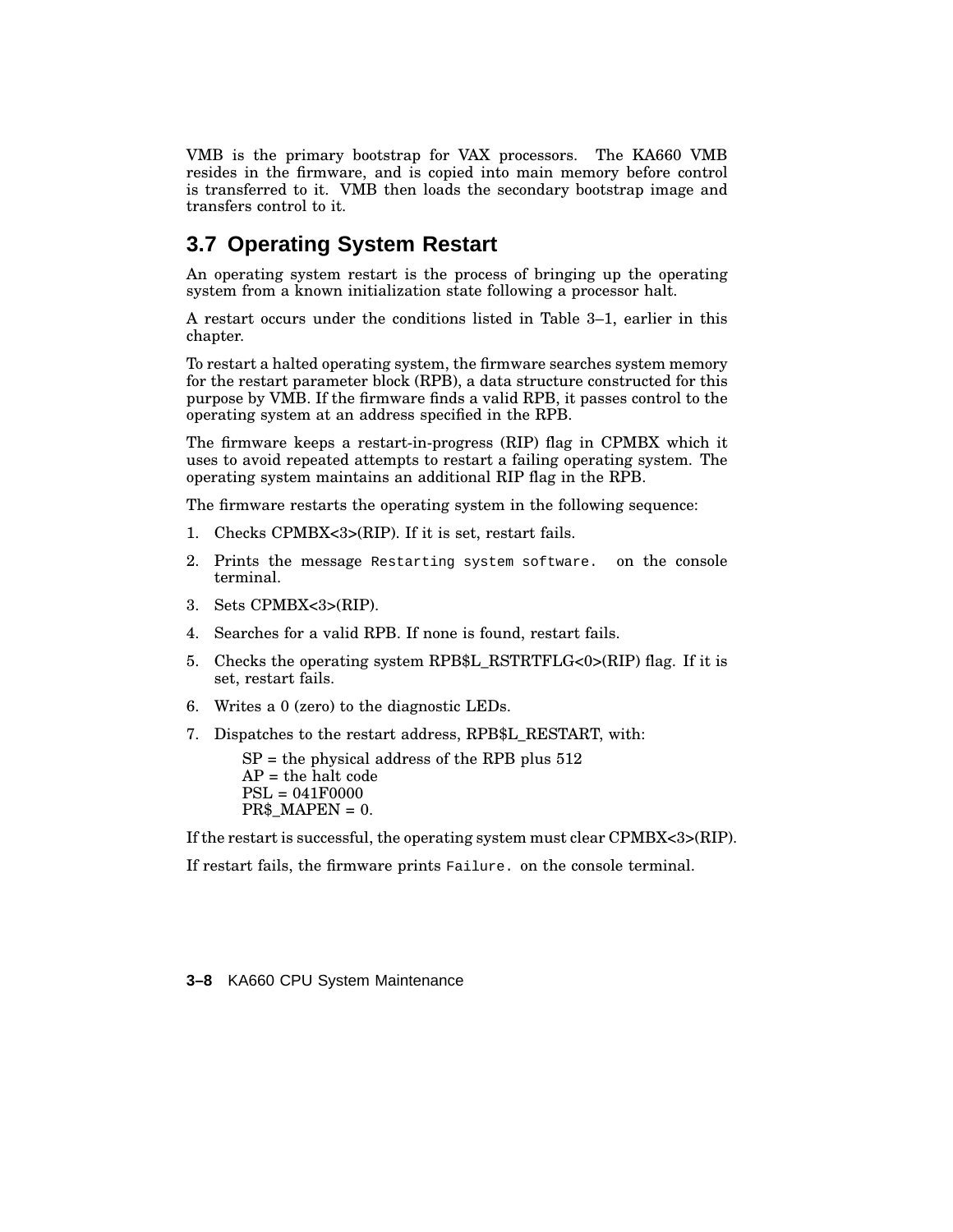# **3.7.1 Locating the RPB**

The RPB is a page-aligned control block that can be identified by its signature in the first three longwords:

+00 (first longword) = physical address of the RPB  $+04$  (second longword) = physical address of the restart routine +08 (third longword) = checksum of first 31 longwords of restart routine

The firmware finds a valid RPB as follows:

- 1. Searches for a page of memory that contains its address in the first longword. If none is found, the search for a valid RPB has failed.
- 2. Reads the second longword in the page (the physical address of the restart routine). If it is not a valid physical address, or if it is zero, returns to step 1. The check for zero is necessary to ensure that a page of zeros does not pass the test for a valid RPB.
- 3. Calculates the 32-bit two's-complement sum (ignoring overflows) of the first 31 longwords of the restart routine. If the sum does not match the third longword of the RPB, returns to step 1.
- 4. If the sum matches, a valid RPB has been found.

# **3.8 Console I/O Mode**

In console I/O mode several characters have special meaning, as listed in Table 3–3.

## **3.8.1 Command Syntax**

The console accepts commands up to 80 characters long. Longer commands produce error messages. The character count does not include rubouts, rubbed-out characters, or the **RETURN** at the end of the command.

You can abbreviate a command by entering only as many characters as are required to make the command unique. Most commands can be recognized from their first character.

The console treats two or more consecutive spaces and tabs as a single space. Leading and trailing spaces and tabs are ignored. You can place command qualifiers after the command keyword or after any symbol or number in the command.

All numbers (addresses, data, counts) are hexadecimal, but symbolic register names contain decimal register numbers. The hexadecimal digits are 0 through 9 and A through F. You can use uppercase and lowercase letters in hexadecimal numbers (A through F) and commands.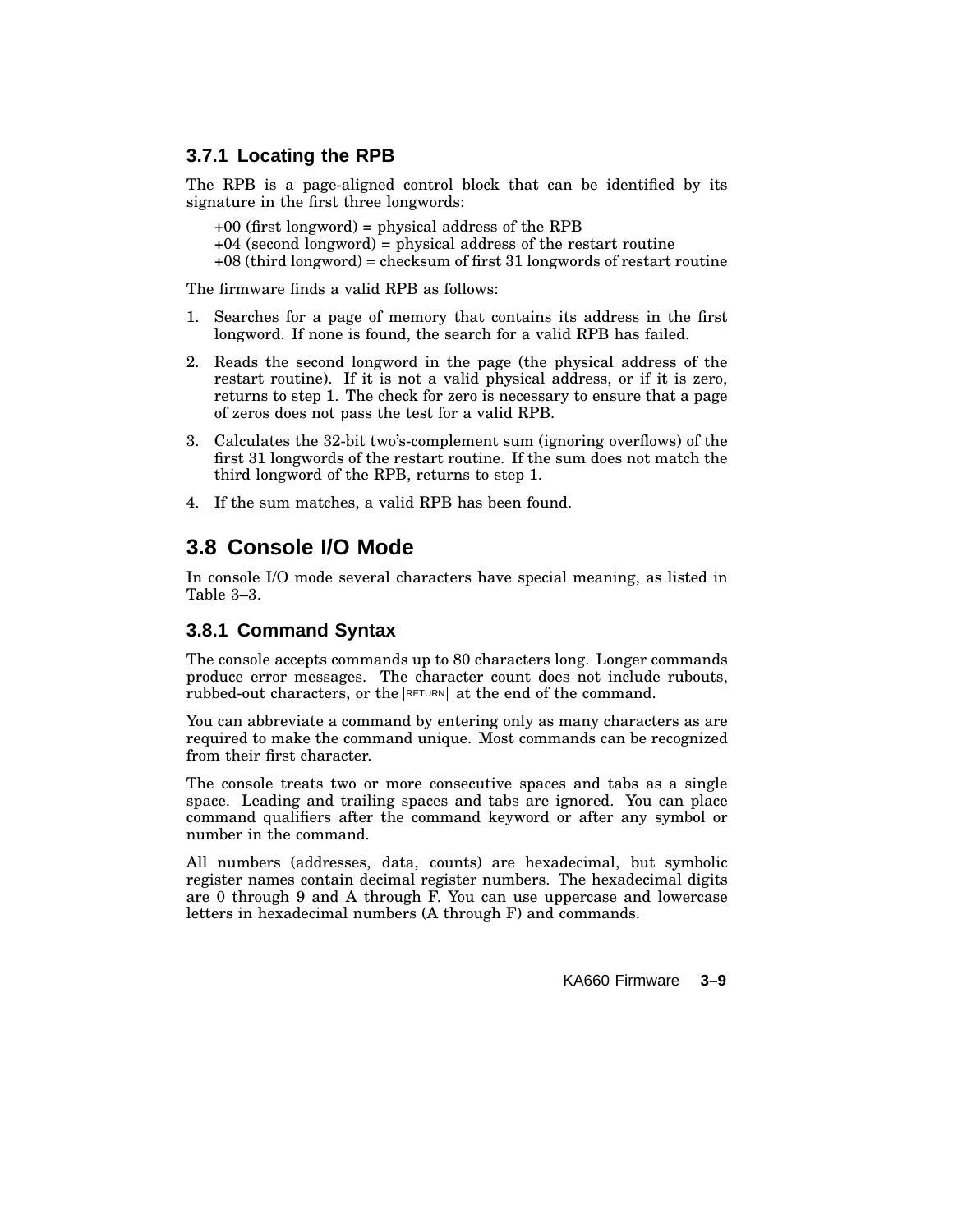# **Table 3–3: Console I/O Mode Special Characters**

| <b>RETURN</b>           | (Carriage Return) This character ends a command line. No action is taken on a<br>command until after it is terminated by a carriage return. A null line terminated<br>by a carriage return is treated as a valid, null command. No action is taken, and<br>the console re-prompts for input. Carriage return is echoed as carriage return,<br>line feed.                                                                                                                                                                                                                             |
|-------------------------|--------------------------------------------------------------------------------------------------------------------------------------------------------------------------------------------------------------------------------------------------------------------------------------------------------------------------------------------------------------------------------------------------------------------------------------------------------------------------------------------------------------------------------------------------------------------------------------|
| $\overline{\mathsf{x}}$ | (Delete Character) When the operator types rubout, the console deletes the<br>character that the operator previously typed. What appears on the console<br>terminal depends on whether the terminal is a video terminal or a hardcopy<br>terminal. For hard copy terminals, when a rubout is typed, the console echoes<br>with a backslash ("<br>backslash>"), followed by the character being deleted. If the<br>operator types additional rubouts, the additional characters deleted are echoed.<br>When the operator types a non-rubout character, the console echoes another<br> |
|                         | For video terminals, when RUBOUT is typed the previous character is erased<br>from the screen and the cursor is restored to its previous position. The console<br>does not delete characters past the beginning of a command line. If the operator<br>types more rubouts than there are characters on the line, the extra rubouts are<br>ignored. If a RUBOUT is typed on a blank line, it is ignored.                                                                                                                                                                               |
| Ctrl/A                  | (or F14) Toggle insertion/overstrike mode for command line editing. By default,<br>the console powers up to overstrike mode.                                                                                                                                                                                                                                                                                                                                                                                                                                                         |
| Ctrl/B                  | (or up_arrow or down_arrow) Recall previous command(s). Command recall is<br>only operable if sufficient memory is available. This function may then be enabled<br>and disabled using the SET RECALL command.                                                                                                                                                                                                                                                                                                                                                                        |
| Ctrl/C                  | Control-C causes the console to echo ^C and to abort processing of a command.<br>Control-C has no effect as part of a binary load data stream. Control-C clears<br>control-S, and reenables output stopped by control-O.                                                                                                                                                                                                                                                                                                                                                             |
| Ctrl/D                  | (Control-D or left_arrow) This character moves the cursor left one position.                                                                                                                                                                                                                                                                                                                                                                                                                                                                                                         |
| Ctrl/E                  | (Control-E) Move cursor to the end of the line.                                                                                                                                                                                                                                                                                                                                                                                                                                                                                                                                      |
| Ctrl/F                  | (Control-F or right_arrow) Moves the cursor right one position.                                                                                                                                                                                                                                                                                                                                                                                                                                                                                                                      |
| Ctrl/H                  | (Control-H, BACKSPACE or F12) Moves cursor to the beginning of the line.                                                                                                                                                                                                                                                                                                                                                                                                                                                                                                             |
| Ctrl/O                  | (Control-O) This character causes the console to throw away transmissions to<br>the console terminal until the next control-O is entered. Control-O is echoed as<br>$\sim$ O <cr> when it disables output, but is not echoed when it reenables output.<br/>Output is reenabled if the console prints an error message, or if it prompts for a<br/>command from the terminal. Displaying a REPEAT command does not reenable<br/>output. When output is reenabled for reading a command, the console prompt is<br/>displayed. Output is also enabled control-S.</cr>                   |

 $\text{Ctrl}/\text{Q}$  (Control-Q) This character causes the output to the console terminal to resume. Additional control-Q's are ignored. Control-S and control-Q are not echoed.

# **3–10** KA660 CPU System Maintenance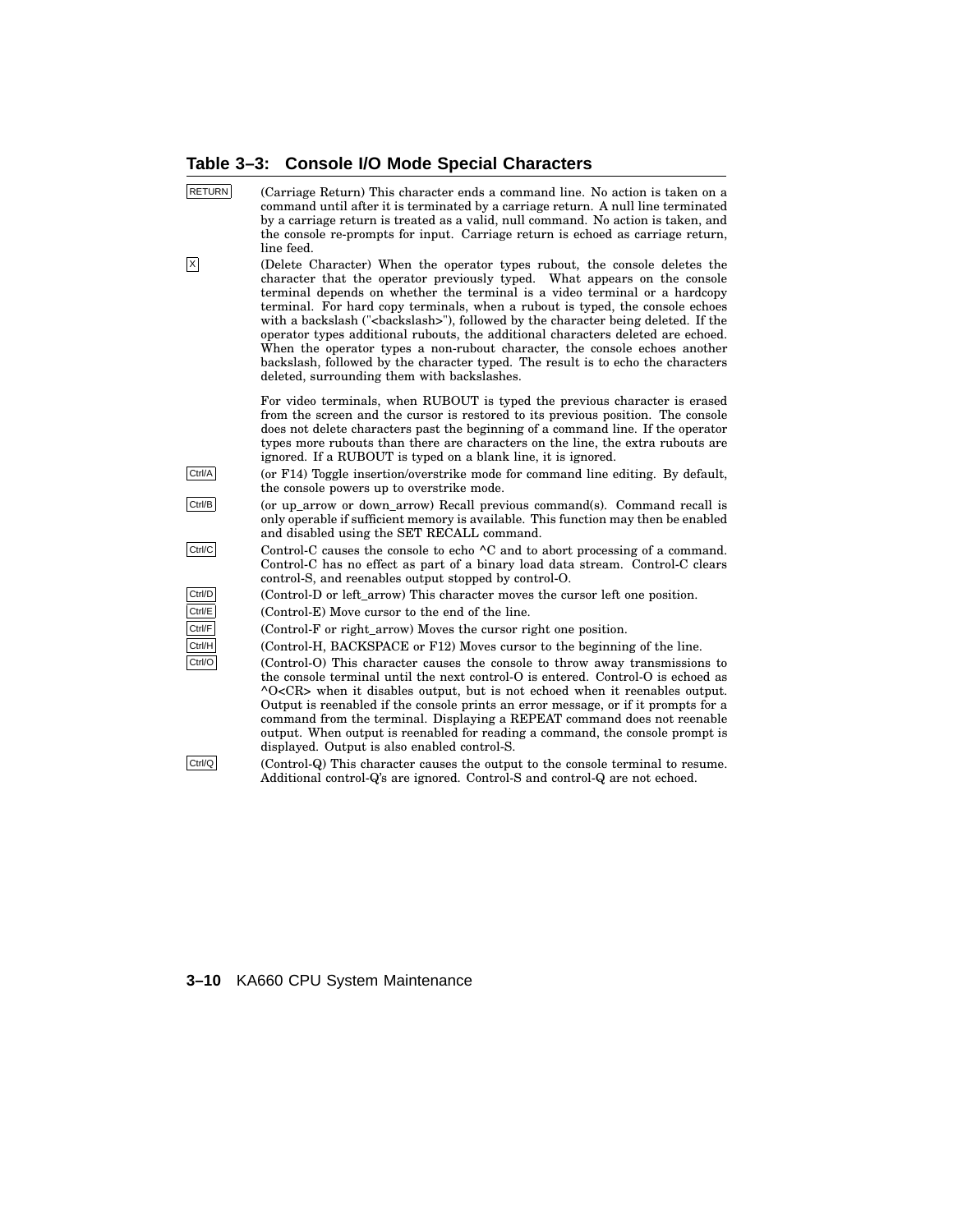| Ctrl/S       | (Control-S) Stops output to the console terminal until control-Q is typed. Control-<br>S and control-Q are not echoed.                                                                                                                                                                                                                        |
|--------------|-----------------------------------------------------------------------------------------------------------------------------------------------------------------------------------------------------------------------------------------------------------------------------------------------------------------------------------------------|
| Ctrl/U       | (Control-U) The console echoes ^U <cr>, and deletes the entire line. If control-<br/>U is typed on an empty line, it is echoed, and the console prompts for another<br/>command.</cr>                                                                                                                                                         |
| Ctrl/R       | (Control-R) Causes the console to echo $\langle CR \rangle \langle LF \rangle$ followed by the current<br>command line. This function can be used to improve the readability of a command<br>line that has been heavily edited. When control-C is typed as part of a command<br>line, the console deletes the line as it does with control-U. |
| Ctrl/P       | (Control-P) If in console I/O mode, causes the console to echo ^P and to abort<br>processing of a command. If the console is in program I/O mode control-P is<br>passed to the operating system.                                                                                                                                              |
| <b>BREAK</b> | (BREAK) If the console is in console I/O mode, BREAK is equivalent to control-C<br>and is echoed as "^C".                                                                                                                                                                                                                                     |

**NOTE:** *If the local console is in program I/O mode and halts are disabled, BREAK is ignored. If the console is in program I/O mode and halts are enabled, BREAK causes the processor to halt and enter console I/O mode.*

### **3.8.2 Address Specifiers**

Several commands take an address or addresses as arguments. An address defines the address space, and the offset into that space. The console supports six address spaces:

Physical memory Virtual memory Protected memory General purpose registers (GPR) Internal processor registers (IPR) The PSL

The address space that the console references is inherited from the previous console reference, unless you explicitly specify another address space. The initial address space is physical memory.

### **3.8.3 Symbolic Addresses**

The console supports symbolic references to addresses. A symbolic reference defines the address space, and the offset into that space. Table 3–4 lists symbolic references supported by the console, grouped according to address space. You do not have to use an address space qualifier when using a symbolic address.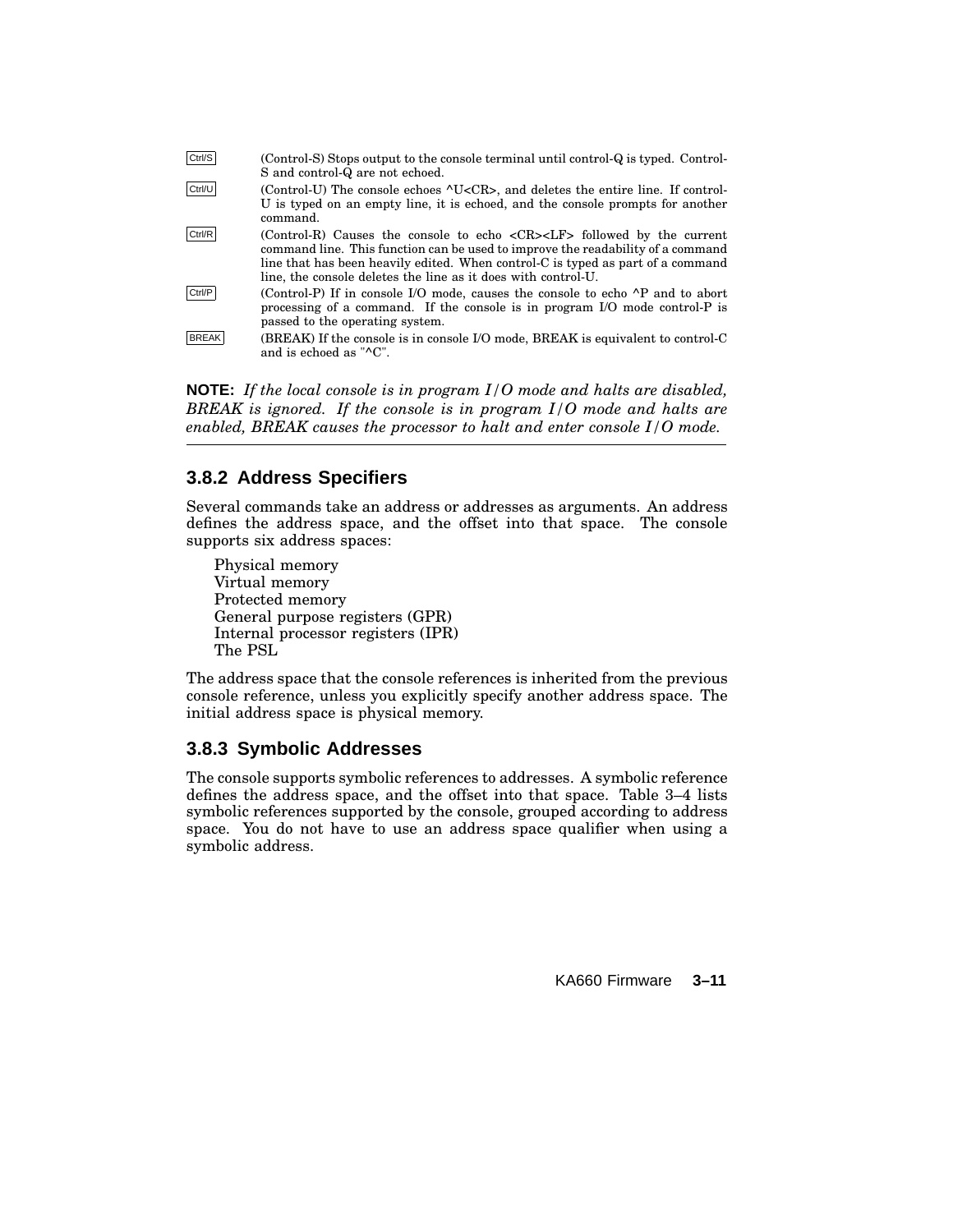| <b>Symbol</b>                 | <b>Address</b><br>Symbol      |              | <b>Address</b> |  |  |  |
|-------------------------------|-------------------------------|--------------|----------------|--|--|--|
|                               | <b>GPR Address Space (/G)</b> |              |                |  |  |  |
| R <sub>0</sub>                | $\boldsymbol{0}$              | R1           | $\mathbf{1}$   |  |  |  |
| R2                            | $\overline{2}$                | R3           | 3              |  |  |  |
| R4                            | $\overline{4}$                | R5           | $\overline{5}$ |  |  |  |
| R6                            | $\boldsymbol{6}$              | R7           | 7              |  |  |  |
| ${\rm R}8$                    | 8                             | R9           | 9              |  |  |  |
| R10                           | 0A                            | R11          | 0B             |  |  |  |
| R12                           | 0 <sup>C</sup>                | R13          | 0 <sub>D</sub> |  |  |  |
| R14                           | 0E                            | R15          | 0F             |  |  |  |
| AP                            | 0 <sup>C</sup>                | ${\rm FP}$   | 0 <sub>D</sub> |  |  |  |
| ${\rm SP}$                    | 0 <sub>D</sub>                | PC           | 0E             |  |  |  |
| <b>PSL</b>                    |                               |              |                |  |  |  |
| <b>IPR Address Space (/I)</b> |                               |              |                |  |  |  |
| pr\$_ksp                      | 00                            | $pr$ \$_esp  | 01             |  |  |  |
| $pr$ \$_ssp                   | 02                            | pr\$_usp     | 03             |  |  |  |
| pr\$_isp                      | 04                            | pr\$_p0br    | 08             |  |  |  |
| $pr\$ _p0lr                   | 09                            | $pr\$ _p1br  | 0A             |  |  |  |
| $pr\$ _p1 $lr$                | 0B                            | pr\$_sbr     | 0 <sup>C</sup> |  |  |  |
| pr\$_slr                      | 0 <sub>D</sub>                | pr\$_pcbb    | 10             |  |  |  |
| pr\$_scbb                     | 11                            | pr\$_ipl     | 12             |  |  |  |
| pr\$_astlv                    | 13                            | pr\$_sirr    | 14             |  |  |  |
| pr\$_sisr                     | 15                            | pr\$_iccr    | 18             |  |  |  |
| pr\$_nicr                     | 19                            | pr\$_icr     | 1A             |  |  |  |
| pr\$_todr                     | 1B                            | pr\$_rxcs    | 20             |  |  |  |
| pr\$_rxdb                     | 21                            | pr\$_txcs    | 22             |  |  |  |
| pr\$_txdb                     | 23                            | pr\$_tbdr    | 24             |  |  |  |
| pr\$_ccr                      | 25                            | pr\$_mcesr   | 26             |  |  |  |
| $pr\$ _mser                   | 27                            | $pr\$ _savpc | 2A             |  |  |  |
| $pr$ \$_savpsl                | 2B                            | pr\$_ioreset | 37             |  |  |  |
| pr\$_mapen                    | 38                            | pr\$_tbia    | 39             |  |  |  |
| pr\$_tbis                     | 3A                            | pr\$_sid     | 3E             |  |  |  |
| pr\$_tbchk                    | 3F                            |              | -              |  |  |  |

**Table 3–4: Console Symbolic Addresses**

# **3–12** KA660 CPU System Maintenance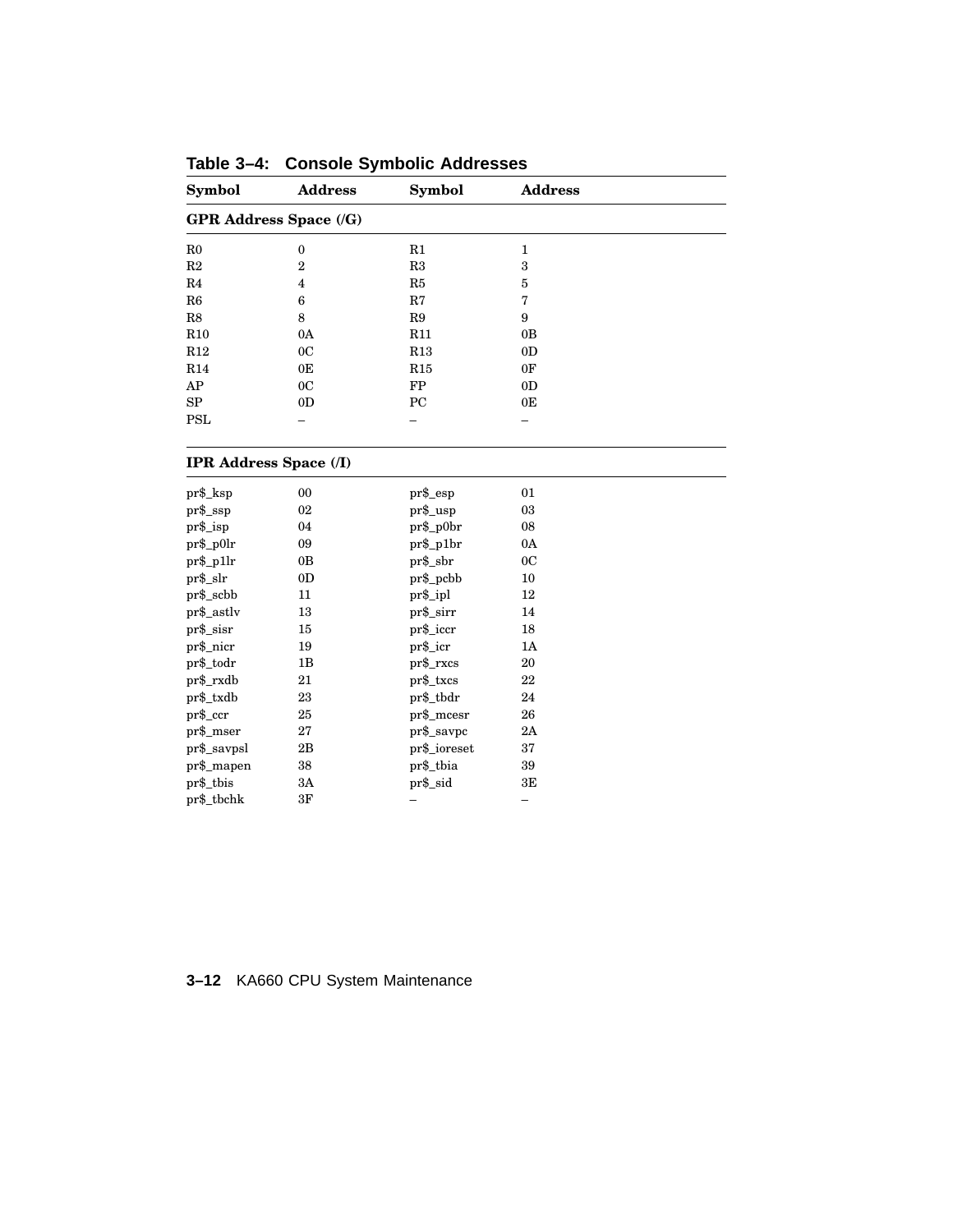| Symbol               | <b>Address</b> | Symbol      | <b>Address</b> |  |
|----------------------|----------------|-------------|----------------|--|
| Physical Memory (/P) |                |             |                |  |
| qbio                 | 20000000       | qbmem       | 30000000       |  |
| qbmbr                | 20080010       |             |                |  |
| rom                  | 20040000       | cacr        | 20084000       |  |
| bdr                  | 20084004       |             |                |  |
| dscr                 | 20080000       | dser        | 20080004       |  |
| dmear                | 20080008       | dsear       | 2008000C       |  |
| ipcr <sub>0</sub>    | 20001f40       | ipcr1       | 20001f42       |  |
| ipcr <sub>2</sub>    | 20001f44       | ipcr3       | 20001f46       |  |
| ssc_ram              | 20140400       | ssc_cr      | 20140010       |  |
| ssc_cdal             | 20140020       | ssc_dledr   | 20140030       |  |
| ssc_ad0mat           | 20140130       | ssc_ad0msk  | 20140134       |  |
| ssc_ad1mat           | 20140140       | ssc_ad1msk  | 20140144       |  |
| ssc_tcr0             | 20140100       | ssc_tir0    | 20140104       |  |
| ssc_tnir0            | 20140108       | ssc_tivr0   | 2014010c       |  |
| ssc_tcr1             | 20140110       | ssc_tir1    | 20140114       |  |
| ssc_tnir1            | 20140118       | ssc_tivr1   | 2014011c       |  |
| memcsr0              | 20080100       | memcsr1     | 20080104       |  |
| memory2              | 20080108       | memcsr3     | 2008010c       |  |
| memcsr4              | 20080110       | memcsr5     | 20080114       |  |
| memcsr <sub>6</sub>  | 20080118       | memcsr7     | 2008011c       |  |
| memcsr8              | 20080120       | memcsr9     | 20080124       |  |
| memory10             | 20080128       | memcsr11    | 2008012c       |  |
| memory12             | 20080130       | memory13    | 20080134       |  |
| memory14             | 20080138       | memory15    | 2008013c       |  |
| memcsr16             | 20080140       | memory17    | 20080144       |  |
| nicsr0               | 20008000       | nicsr1      | 20008004       |  |
|                      | 20008008       | nicsr3      | 2000800C       |  |
| nicsr4               | 20008010       | nicsr5      | 20008014       |  |
| nicsr <sub>6</sub>   | 20008018       | nicsr7      | 2000801C       |  |
|                      | 20008020       | nicsr9      | 20008024       |  |
| nicsr10              | 20008028       | nicsr11     | 2000802C       |  |
| nicsr12              | 20008030       | nicsr13     | 20008034       |  |
| nicsr14              | 20008038       | nicsr15     | 2000803C       |  |
| sgec_setup           | 20008000       | sgec_poll   | 20008004       |  |
|                      | 20008008       | sgec_rba    | 2000800C       |  |
| sgec_tba             | 20008010       | sgec_status | 20008014       |  |
| sgec_mode            | 20008018       | sgec_sbr    | 2000801C       |  |
|                      |                |             |                |  |

|  |  |  |  |  | Table 3-4 (Cont.): Console Symbolic Addresses |
|--|--|--|--|--|-----------------------------------------------|
|--|--|--|--|--|-----------------------------------------------|

KA660 Firmware **3–13**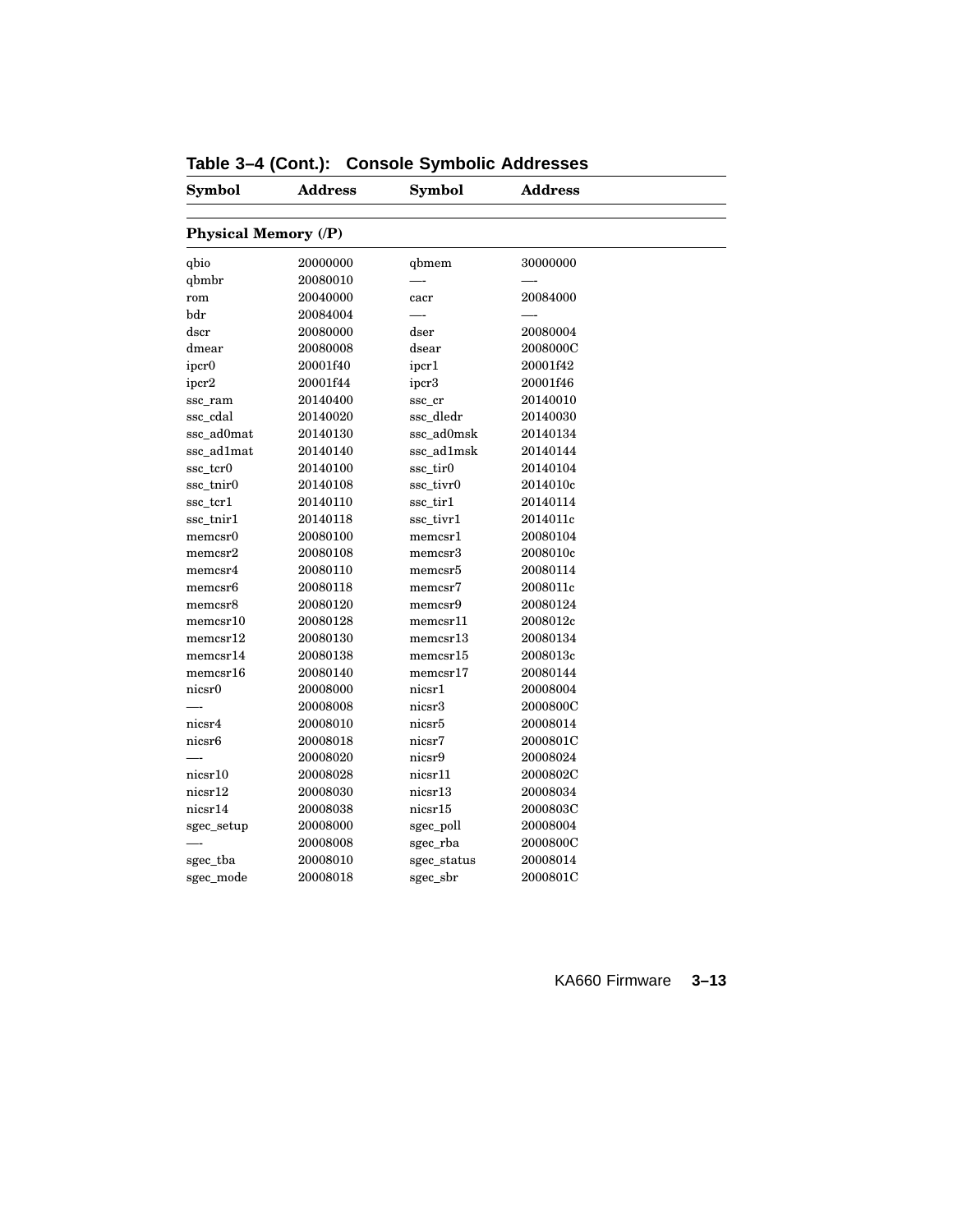| <b>Symbol</b>               | <b>Address</b> | <b>Symbol</b> | <b>Address</b> |  |
|-----------------------------|----------------|---------------|----------------|--|
| <b>Physical Memory (/P)</b> |                |               |                |  |
|                             | 20008020       | sgec_wdt      | 20008024       |  |
| sgec_mfc                    | 20008028       | sgec verlo    | 2000802C       |  |
| sgec_verhi                  | 20008030       | sgec_proc     | 20008034       |  |
| sgec_bpt                    | 20008038       | sgec_cmd      | 2000803C       |  |
| shac sswcr                  | 20004230       | shac sshma    | 20004244       |  |
| shac_pqbbr                  | 20004048       | shac_psr      | 2000404c       |  |
| shac_pesr                   | 20004250       | shac_pfar     | 20004254       |  |
| shac_ppr                    | 20004058       | shac_pmcsr    | 2000405C       |  |
| $shac\_pcq0cr$              | 20004280       | shac_pcq1cr   | 20004284       |  |
| $shac_pca2cr$               | 20004088       | shac_pcq3cr   | 2000408C       |  |
| shac_pdfqcr                 | 20004290       | shac_pmfqcr   | 20004294       |  |
| shac_psrcr                  | 20004098       | shac_pecr     | 2000409C       |  |
| shac_pdcr                   | 200042A0       | shac_picr     | 200042A4       |  |
| shac_pmtcr                  | 200040A8       | shac_pmtecr   | 200040AC       |  |

**Table 3–4 (Cont.): Console Symbolic Addresses**

Table 3–5 lists symbolic addresses that can be used in any address space.

**Table 3–5: Symbolic Addresses Used in Any Address Space**

| Symbol | Description |
|--------|-------------|
|--------|-------------|

| $\star$  | The location last referenced in an EXAMINE or DEPOSIT command.                                                                                                                                                                                                                                                                                                                               |
|----------|----------------------------------------------------------------------------------------------------------------------------------------------------------------------------------------------------------------------------------------------------------------------------------------------------------------------------------------------------------------------------------------------|
|          | The location immediately following the last location referenced in an EXAMINE<br>or DEPOSIT command. For references to physical or virtual memory spaces, the<br>location referenced is the last address, plus the size of the last reference (1 for<br>byte, 2 for word, 4 for longword, 8 for quadword). For other address spaces, the<br>address is the last address referenced plus one. |
|          | The location immediately preceding the last location referenced in an EXAMINE<br>or DEPOSIT command. For references to physical or virtual memory spaces,<br>the location referenced is the last address minus the size of this reference (1 for<br>byte, 2 for word, 4 for longword, 8 for quadword). For other address spaces, the<br>address is the last address referenced minus one.    |
| $\omega$ | The location addressed by the last location referenced in an EXAMINE or<br>DEPOSIT command.                                                                                                                                                                                                                                                                                                  |

### **3–14** KA660 CPU System Maintenance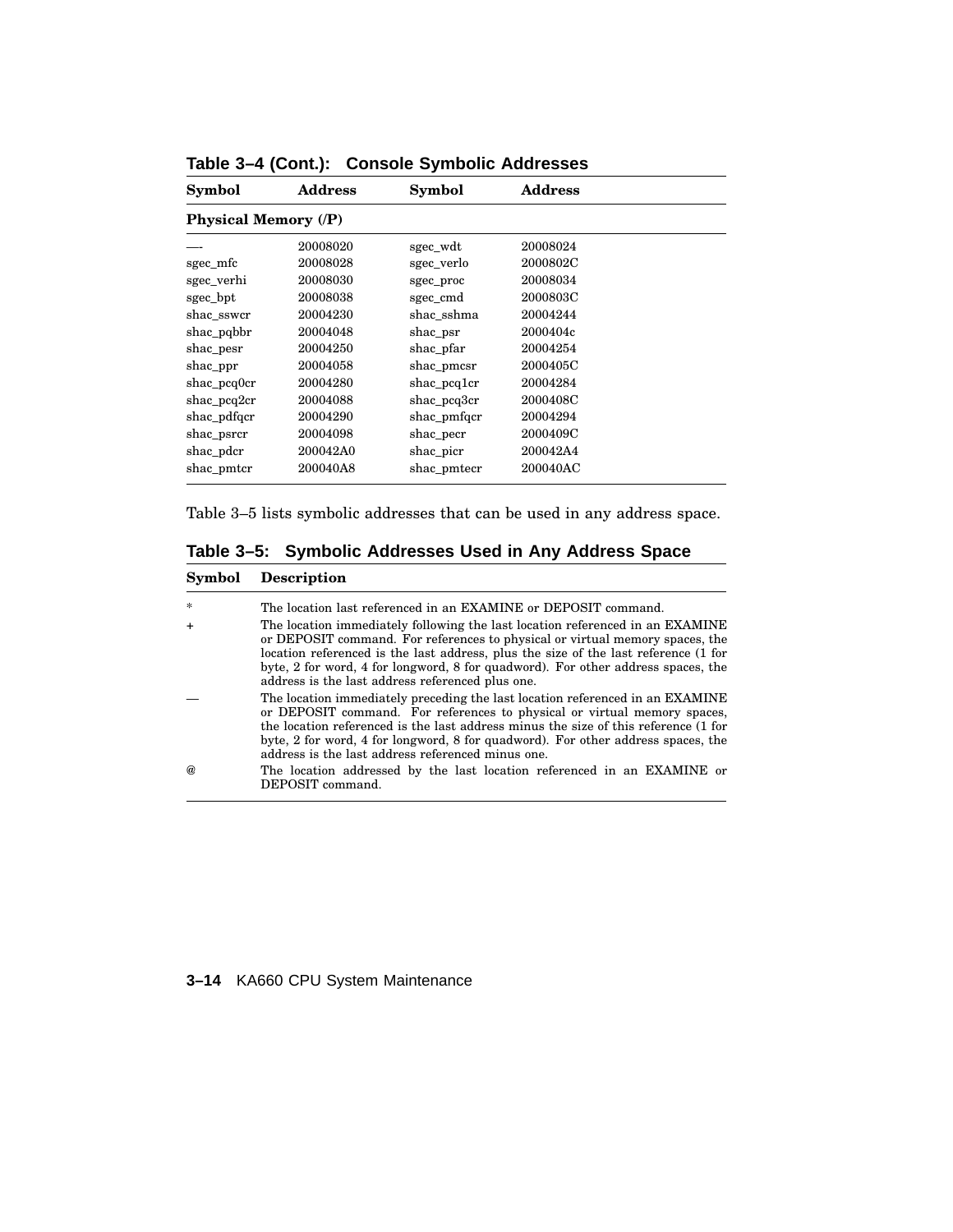# **3.8.4 Console Command Qualifiers**

You can enter console command qualifiers in any order on the command line after the command keyword. The three types of qualifiers are: data control, address space control, and command specific. Table 3–6 lists and describes the data control and address space control qualifiers. Command specific qualifiers are described in Section 3.9.

| Table 3–6: Console Command Qualifiers |  |  |  |  |
|---------------------------------------|--|--|--|--|
|---------------------------------------|--|--|--|--|

| Qualifier        | <b>Description</b>                                                                                                                                                                                                                                                         |
|------------------|----------------------------------------------------------------------------------------------------------------------------------------------------------------------------------------------------------------------------------------------------------------------------|
| Data Control     |                                                                                                                                                                                                                                                                            |
| /B               | The data size is byte.                                                                                                                                                                                                                                                     |
| /W               | The data size is word.                                                                                                                                                                                                                                                     |
| Æ,               | The data size is longword.                                                                                                                                                                                                                                                 |
| $\sqrt{Q}$       | The data size is quadword.                                                                                                                                                                                                                                                 |
| $/N$ : {count}   | An unsigned hexadecimal integer that is evaluated into a longword. This<br>qualifier determines the number of additional operations that are to take place<br>on EXAMINE, DEPOSIT, MOVE, and SEARCH commands. An error message<br>appears if the number overflows 32 bits. |
| $/STEP$ : {size} | Step. Overrides the default increment of the console current reference.<br>Commands that manipulate memory, such as EXAMINE, DEPOSIT, MOVE,<br>and SEARCH, normally increment the console current reference by the size<br>of the data being used.                         |
| /WRONG           | Wrong. Used to override or set error bits when referencing main memory. On<br>writes, use the complement. On reads, ignore ECC errors.                                                                                                                                     |

#### **Address Space Control**

| /G         | General purpose register (GPR) address space, $R0-R15$ . The data size is<br>always longword.                                                                                                                                                                                                                                                                                                                                                                                                   |
|------------|-------------------------------------------------------------------------------------------------------------------------------------------------------------------------------------------------------------------------------------------------------------------------------------------------------------------------------------------------------------------------------------------------------------------------------------------------------------------------------------------------|
| $\pi$      | Internal processor register (IPR) address space. Accessible only by the MTPR<br>and MFPR instructions. The data size is always longword.                                                                                                                                                                                                                                                                                                                                                        |
| N          | Virtual memory address space. All access and protection checking occur. If<br>access to a program running with the current PSL is not allowed, the console<br>issues an error message. Deposits to virtual space cause the PTE <m> bit to be<br/>set. If memory mapping is not enabled, virtual addresses are equal to physical<br/>addresses. Note that when you examine virtual memory, the address space<br/>and address in the response is the physical address of the virtual address.</m> |
| $\sqrt{P}$ | Physical memory address space.                                                                                                                                                                                                                                                                                                                                                                                                                                                                  |
| /M         | Processor status longword (PSL) address space. The data size is always<br>longword.                                                                                                                                                                                                                                                                                                                                                                                                             |
| /U         | Access to console private memory is allowed. This qualifier also disables<br>virtual address protection checks. On virtual address writes, the PTE <m><br/>bit is not set if the /U qualifier is present. This qualifier is not inherited; it<br/>must be respecified on each command.</m>                                                                                                                                                                                                      |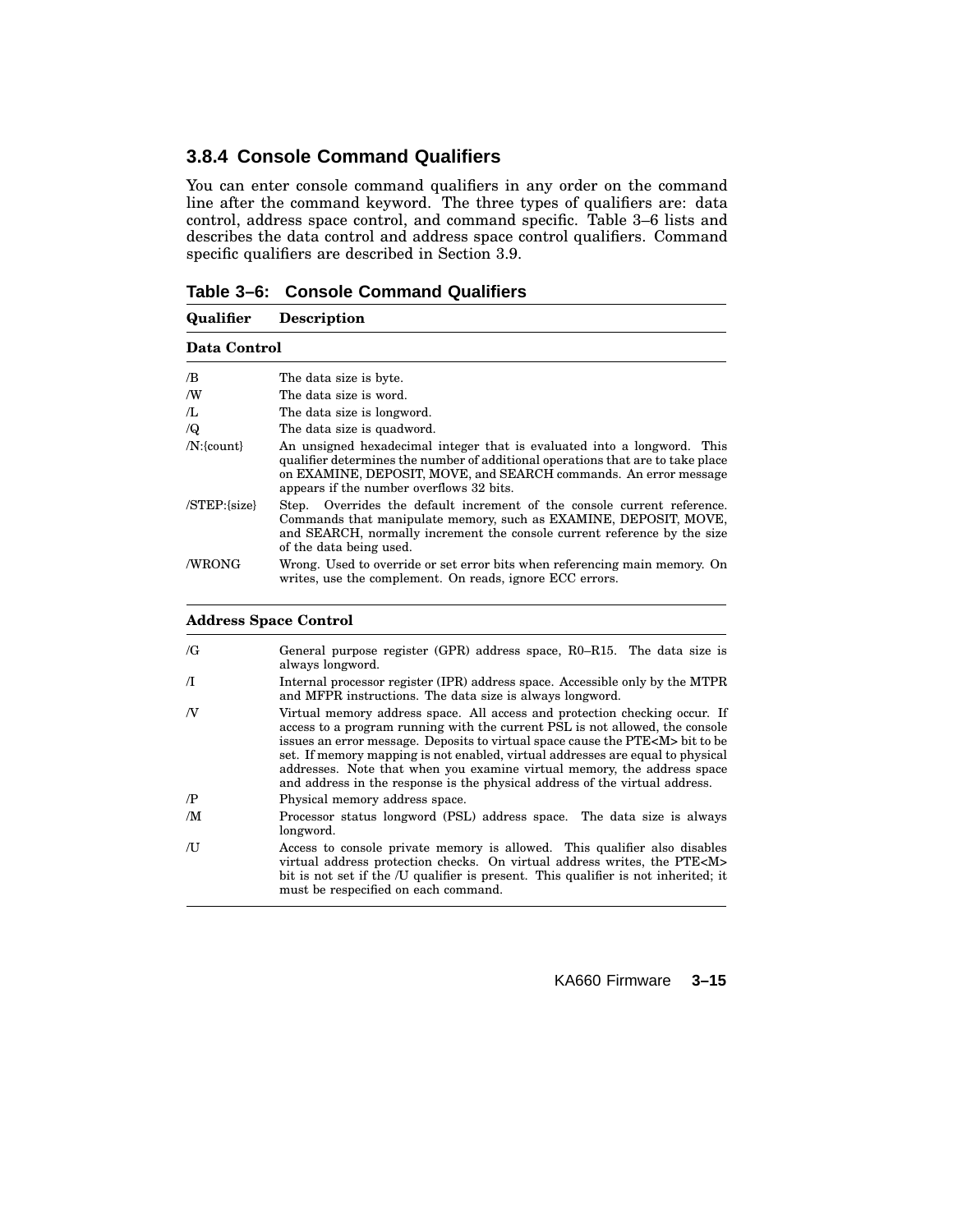### **3.8.5 Console Command Keywords**

Table 3–7 lists command keywords by type. Table 3–8 lists the parameters, qualifiers, and arguments for each console command. Parameters, used with the SET and SHOW commands only, are listed in the first column along with the command.

Although it is possible to abbreviate by using the minimum number of characters required to uniquely identify a command or parameter, these abbreviations may become ambiguous at a later time if a new command or parameter is added in an updated version of the firmware. For this reason you should not use abbreviations in programs.

| <b>Processor Control</b> | Data Transfer | <b>Console Control</b> |
|--------------------------|---------------|------------------------|
| B*OOT                    | D*EPOSIT      | CONF*IGURE             |
| C*ONTINUE                | E*XAMINE      | $F*IND$                |
| $H^*ALT$                 | $M*OVE$       | $R*EPEAT$              |
| <b>I*NITIALIZE</b>       | SEA*RCH       | <b>SET</b>             |
| $N*EXT$                  | X             | SH*OW                  |
| $S*TART$                 |               | T*EST                  |
| U*NJAM                   |               |                        |
|                          |               |                        |

**Table 3–7: Command Keywords by Type**

| <b>Qualifier Keywords</b> |                              |                         |
|---------------------------|------------------------------|-------------------------|
| Data Control              | <b>Address Space Control</b> | <b>Command Specific</b> |
| /B                        | /G                           | /IN*STRUCTION           |
| /W                        | Л                            | $/NO^*T$                |
| /L                        | /P                           | $/R5:$ or $/$           |
| $\sqrt{Q}$                | ΛV                           | $/RP*B$ or $/ME*M$      |
| $/N$ :                    | /M                           | /F*ULL                  |
| $/ST*EP$                  | ΛJ                           | /DU*P or /MA*INTENANCE  |
| $/WR*ONG$                 |                              | /DS*SI or /U*QSSP       |
|                           |                              | /DI*SK or /T*APE        |
|                           |                              | /SE*RVICE               |

"\*" indicates the minimal number of characters that are required to uniquely identify the keyword.

#### **3–16** KA660 CPU System Maintenance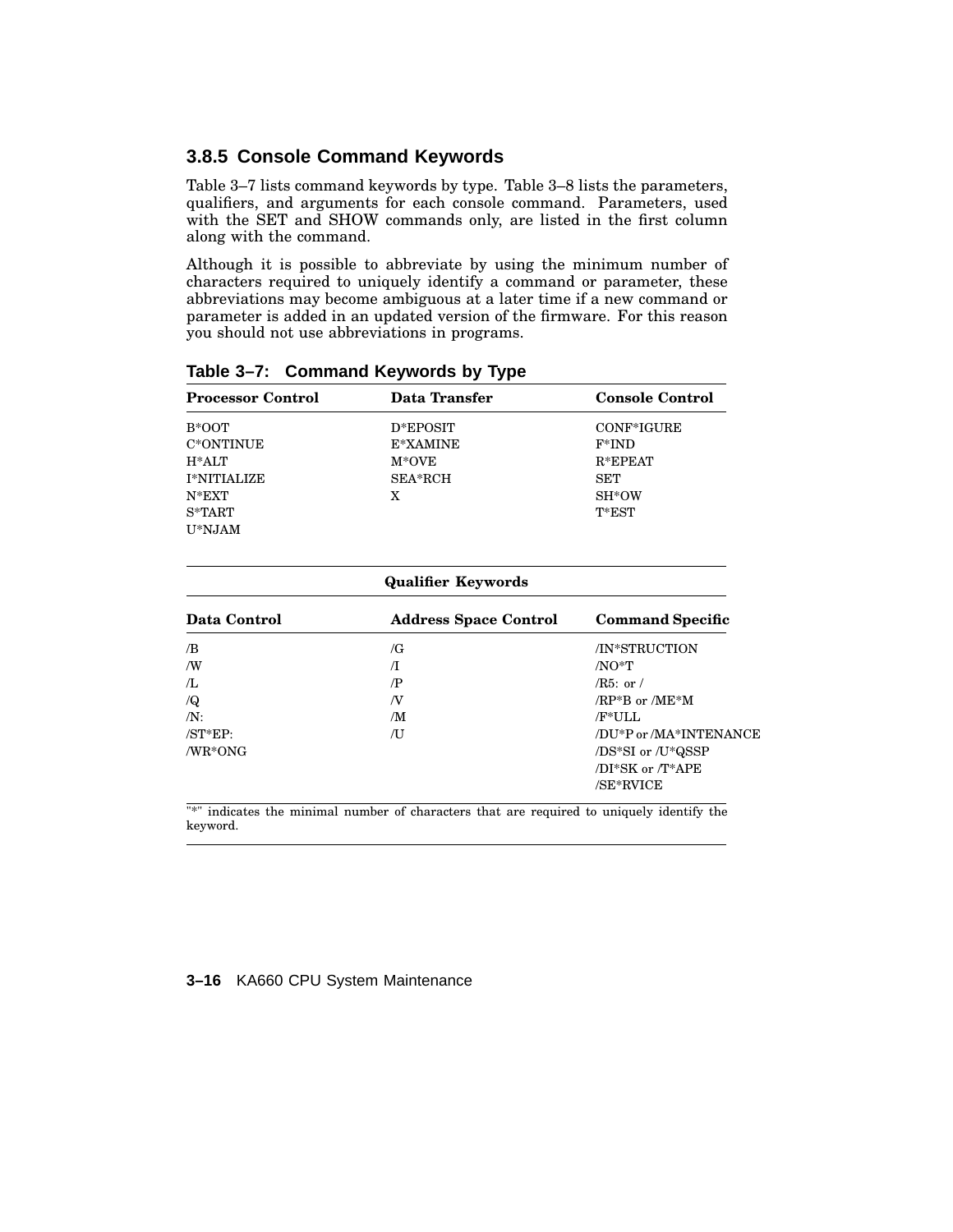| Command                 | Qualifiers                                                                       | <b>Argument</b>                      | Other(s)                |
|-------------------------|----------------------------------------------------------------------------------|--------------------------------------|-------------------------|
| <b>BOOT</b>             | /R5:{boot_flags} /{boot_flags}                                                   | [{boot_device}]                      |                         |
| <b>CONFIGURE</b>        |                                                                                  |                                      |                         |
| CONTINUE                |                                                                                  |                                      |                         |
| <b>DEPOSIT</b>          | /B /W /L /Q $-$ /G /I /V /P /M /U<br>/N:{count}/STEP:{size}/WRONG<br>$:\{ecc\}]$ | {address}                            | $\{data\}$ $[\{data\}]$ |
| <b>EXAMINE</b>          | /B /W /L /Q $-$ /G /I /V /P /M /U<br>/N:{count}/STEP:{size} /WRONG               | [{address}]                          |                         |
|                         | /INSTRUCTION                                                                     |                                      |                         |
| <b>FIND</b>             | /MEM /RPB                                                                        |                                      |                         |
| HALT                    |                                                                                  |                                      |                         |
| <b>HELP</b>             |                                                                                  |                                      |                         |
| <b>INITIALIZE</b>       |                                                                                  |                                      |                         |
| <b>MOVE</b>             | /B /W /L /Q $-$ /V /P /U<br>/N:{count}/STEP:{size}/WRONG<br>$[:{(\text{ecc})}]$  | {src_address}                        | {dest_address}          |
| <b>NEXT</b>             |                                                                                  | $[$ {count} $]$                      |                         |
| <b>REPEAT</b>           |                                                                                  | {command}                            |                         |
| <b>SEARCH</b>           | /B /W /L /Q $-$ /V /P /U<br>/N:{count}/STEP:{size}/WRONG                         | {start_address}                      | {pattern} [{mask}]      |
|                         | /NOT                                                                             |                                      |                         |
| <b>SET BFL(A)G</b>      |                                                                                  | {bitmap}                             |                         |
| <b>SET BOOT</b>         |                                                                                  | {device_string}                      |                         |
| <b>SET CONTROLP</b>     |                                                                                  | ${0/1}$                              |                         |
| <b>SET HALT</b>         |                                                                                  | {halt_action}                        |                         |
| SET HOST                | /DUP /DSSI /BUS:{0/1}                                                            | {node_number}                        | $[{\text{task}}]$       |
| <b>SET HOST</b>         | /DUP /UQSSP {/DISK ! /TAPE }<br>/DUP /UQSSP                                      | {controller_number} [{task}]         | $[{\text{task}}]$       |
|                         |                                                                                  | {csr_address}                        |                         |
| <b>SET HOST</b>         | /MAINTENANCE /UQSSP<br>/SERVICE<br>/MAINTENANCE /UQSSP                           | {controller_number}<br>{csr_address} |                         |
| SET LANGUAGE            |                                                                                  | {language_type}                      |                         |
| <b>SET RECALL</b>       |                                                                                  | ${0/1}$                              |                         |
| <b>SET VERIFICATION</b> |                                                                                  | {password}                           |                         |
| <b>SHOW BFL(A)G</b>     |                                                                                  |                                      |                         |
| <b>SHOW BOOT</b>        |                                                                                  |                                      |                         |
| <b>SHOW CONTROLP</b>    |                                                                                  |                                      |                         |
| <b>SHOW DEVICE</b>      |                                                                                  |                                      |                         |
| <b>SHOW DSSI</b>        |                                                                                  |                                      |                         |
|                         |                                                                                  |                                      |                         |

**Table 3–8: Console Command Summary**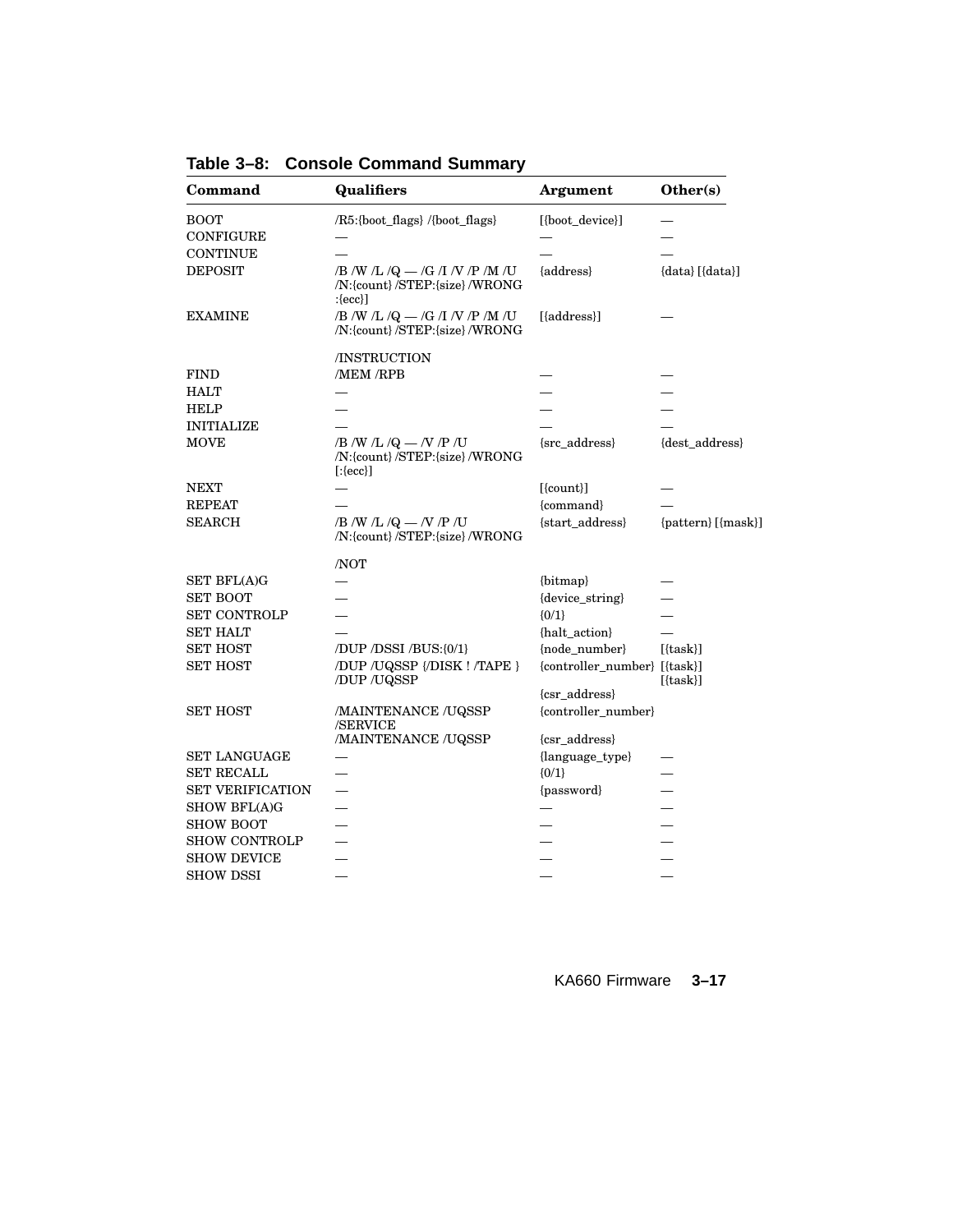| Command                  | <b>Qualifiers</b> | Argument       | Other(s)         |
|--------------------------|-------------------|----------------|------------------|
| <b>SHOW ETHERNET</b>     |                   |                |                  |
| SHOW HALT                |                   |                |                  |
| <b>SHOW LANGUAGE</b>     |                   |                |                  |
| <b>SHOW MEMORY</b>       | <b>FULL</b>       |                |                  |
| <b>SHOW QBUS</b>         |                   |                |                  |
| <b>SHOW RECALL</b>       |                   |                |                  |
| <b>SHOW RLV12</b>        |                   |                |                  |
| <b>SHOW SCSI</b>         |                   |                |                  |
| <b>SHOW TRANSLATION</b>  |                   | {phys_address} |                  |
| <b>SHOW UQSSP</b>        |                   |                |                  |
| <b>SHOW VERIFICATION</b> |                   |                |                  |
| <b>SHOW VERSION</b>      |                   |                |                  |
| <b>START</b>             |                   | {address}      |                  |
| <b>TEST</b>              |                   | {test_number}  | $[{parameters}]$ |
| UNJAM                    |                   |                |                  |
| X                        |                   | {address}      | $\{count\}$      |

**Table 3–8 (Cont.): Console Command Summary**

# **3.9 Console Commands**

This section describes the console I/O mode commands. Enter the commands at the console I/O mode prompt >>>.

# **3.9.1 BOOT**

The BOOT command initializes the processor and transfers execution to VMB. VMB attempts to boot the operating system from the specified device, or the default boot device if none is specified. The console qualifies the bootstrap operation by passing a boot flags bitmap to VMB in R5. Table 3–9 lists the supported R5 boot flags.

### *Format:*

### **BOOT [qualifier-list] [boot\_device]**

If you do not enter either the qualifier or the device name, then the default value is used. Explicitly stating the boot flags or the boot device overrides but does not permanently change the corresponding default value.

Set the default boot device and boot flags with the SET BOOT and SET BFLAG commands. If you do not set a default boot device, the processor times out after 30 seconds and attempts to boot from the on-board Ethernet port, EZA0. Table 3–10 lists the boot devices supported by the KA660–AA.

**3–18** KA660 CPU System Maintenance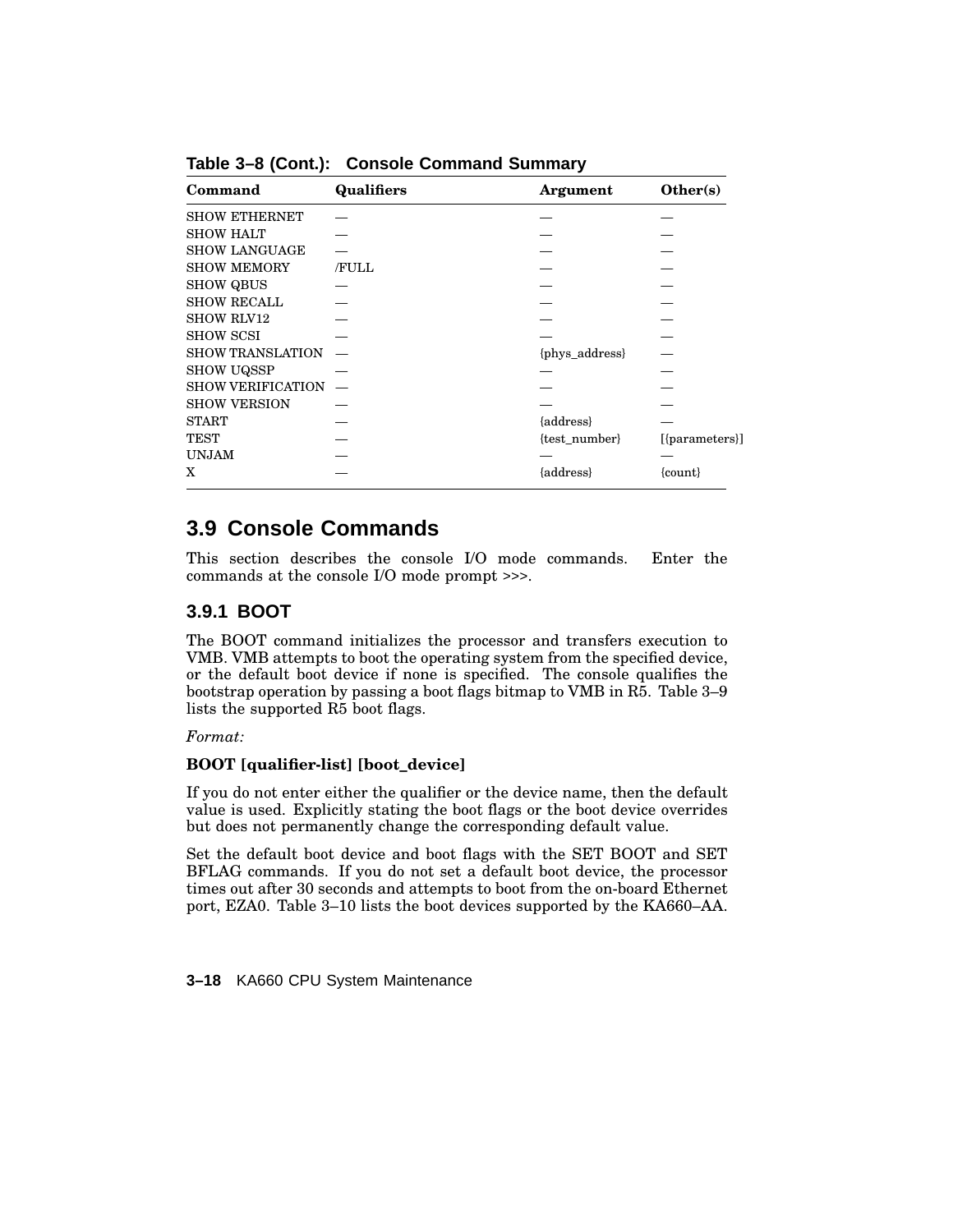*Command Specific Qualifiers:*

| $/R5$ :{bitmap}                        | A 32-bit hexadecimal value passed to VMB in R5. The console does not<br>interpret this value. Use the SET BFLAG command to specify a default<br>boot flags longword. Use the SHOW BFLAG command to display the<br>longword.                                                                                  |
|----------------------------------------|--------------------------------------------------------------------------------------------------------------------------------------------------------------------------------------------------------------------------------------------------------------------------------------------------------------|
| $\{bitmap\}$                           | Same as $/R5$ : {bitmap}                                                                                                                                                                                                                                                                                     |
| <b>Thoot</b> device<br>or device listl | A character string of up to 39 characters. Longer strings cause a VAL TOO<br>BIG error message. Apart from length, the console makes no attempt to<br>interpret or validate the device name. The console converts the string to<br>uppercase, then passes VMB a string descriptor to this device name in R0. |

**Table 3–9: VMB Boot Flags**

| Bit          | <b>Name</b>          | Description                                                                                                                                                                                                                                                                                   |
|--------------|----------------------|-----------------------------------------------------------------------------------------------------------------------------------------------------------------------------------------------------------------------------------------------------------------------------------------------|
| $\theta$     | RPB\$V CONV          | Conversational boot. At various points in the system boot<br>procedure, the bootstrap code solicits parameters and other<br>input from the console terminal.                                                                                                                                  |
| $\mathbf{2}$ | RPB\$V INIBPT        | If RPB\$V_DEBUG is set, the VMS<br>Initial breakpoint.<br>operating system executes a BPT instruction in module INIT<br>immediately after enabling mapping.                                                                                                                                   |
| 3            | <b>RPB\$V BBLOCK</b> | Secondary bootstrap from bootblock. When set, VMB reads<br>logical block number 0 of the boot device and tests it for<br>conformance with the bootblock format. If in conformance, the<br>block is executed to continue the bootstrap. No attempt is made<br>to perform a Files-11 bootstrap. |
| 4            | RPB\$V DIAG          | Diagnostic bootstrap. When set, the load image requested over<br>the network is ISYS0.SYSMAINTIDIAGBOOT.EXE.                                                                                                                                                                                  |
| 5            | RPB\$V BOOBPT        | Bootstrap breakpoint. When set, a breakpoint instruction is<br>executed in VMB and control is transferred to XDELTA before<br>booting.                                                                                                                                                        |
| 6            | <b>RPB\$V HEADER</b> | Image header. When set, VMB transfers control to the address<br>specified by the file's image header. When not set, VMB<br>transfers control to the first location of the load image.                                                                                                         |
| 8            | RPB\$V SOLICT        | File name solicit. When set, VMB prompts the operator for<br>the name of the application image file. The maximum file<br>specification size is 17 characters.                                                                                                                                 |
| 9            | RPB\$V HALT          | Halt before transfer. When set, VMB halts before transferring<br>control to the application image.                                                                                                                                                                                            |
| 31:28        | RPB\$V TOPSYS        | This field can be any value from 0 through F. This flag changes<br>the top-level directory name for system disks with multiple<br>operating systems. For example, if TOPSYS is 1, the top-level<br>directory name is [SYS1].                                                                  |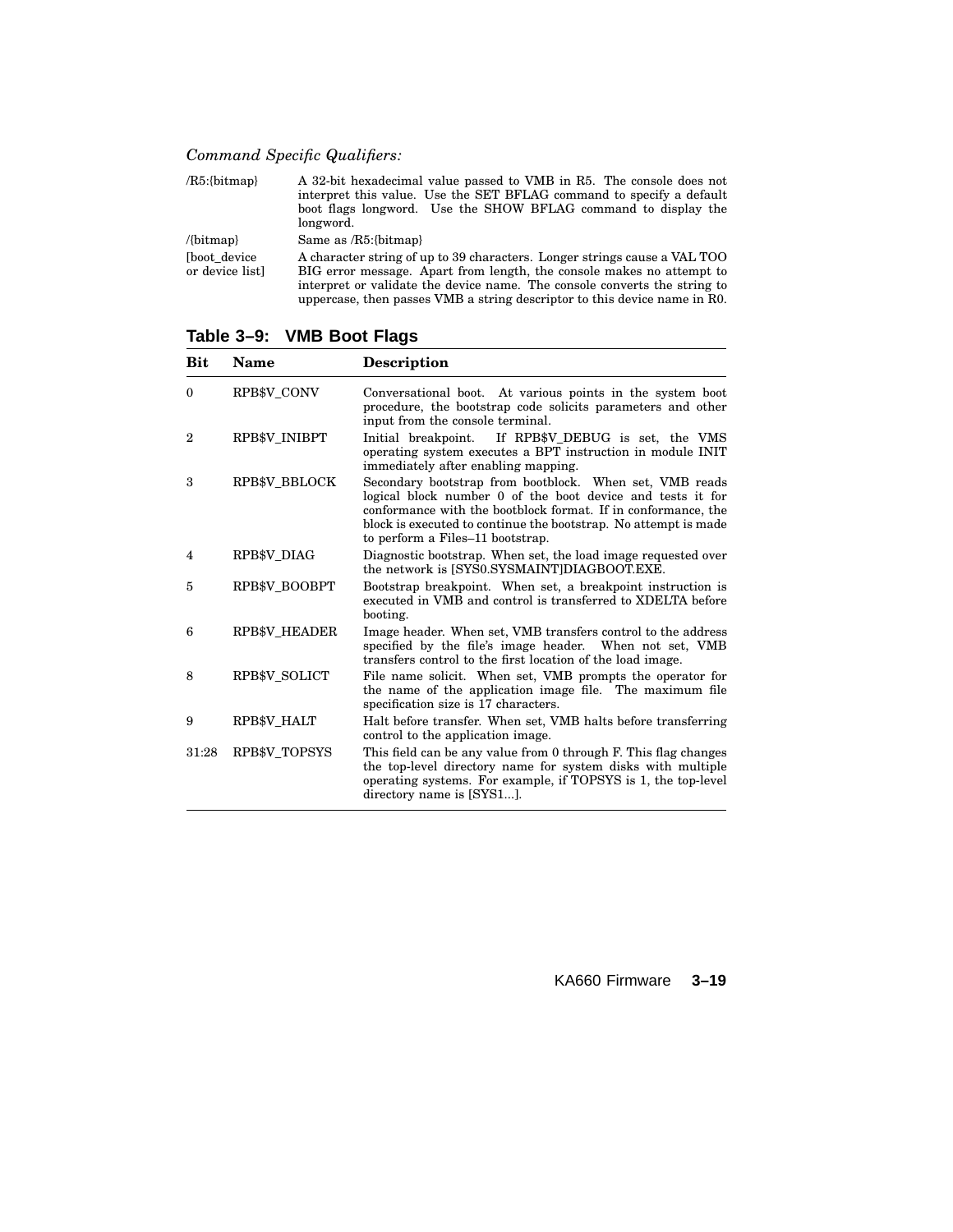### **3.9.1.1 Supported Boot Devices**

Table 3–10 lists the boot devices supported by the KA660 CPU. The table correlates the boot device names expected in a BOOT command with the corresponding supported devices.

Boot device names consist of a device code at least two letters (A through Z) in length, followed by a single character controller letter (A through Z), and ending in a device unit number (0–16,383).

DSSI device names may also include a node prefix, consisting of either a node number (0–7) or a node name (a string of up to eight characters), ending in a dollar sign (\$).

### **3.9.1.2 Boot Devices**

The KA660 firmware passes the address of a descriptor of the boot device name to VMB through R0. This device name used for the bootstrap operation is one of the following:

- The local Ethernet device, if no default boot device has been specified or
- The default boot device specified at initial power-up or via a SET BOOT command, or
- The boot device name explicitly specified in a BOOT command line.

The device name may be any arbitrary character string, with a maximum length of 17 characters. Longer strings cause an error message to be issued to the console. Otherwise the console makes no attempt at interpreting or validating the device name. The console converts the string to all upper case, and passes VMB the address of a string descriptor for the device name in R0.

Table 3–10 correlates the boot device names expected in a BOOT command with the corresponding supported devices.

**3–20** KA660 CPU System Maintenance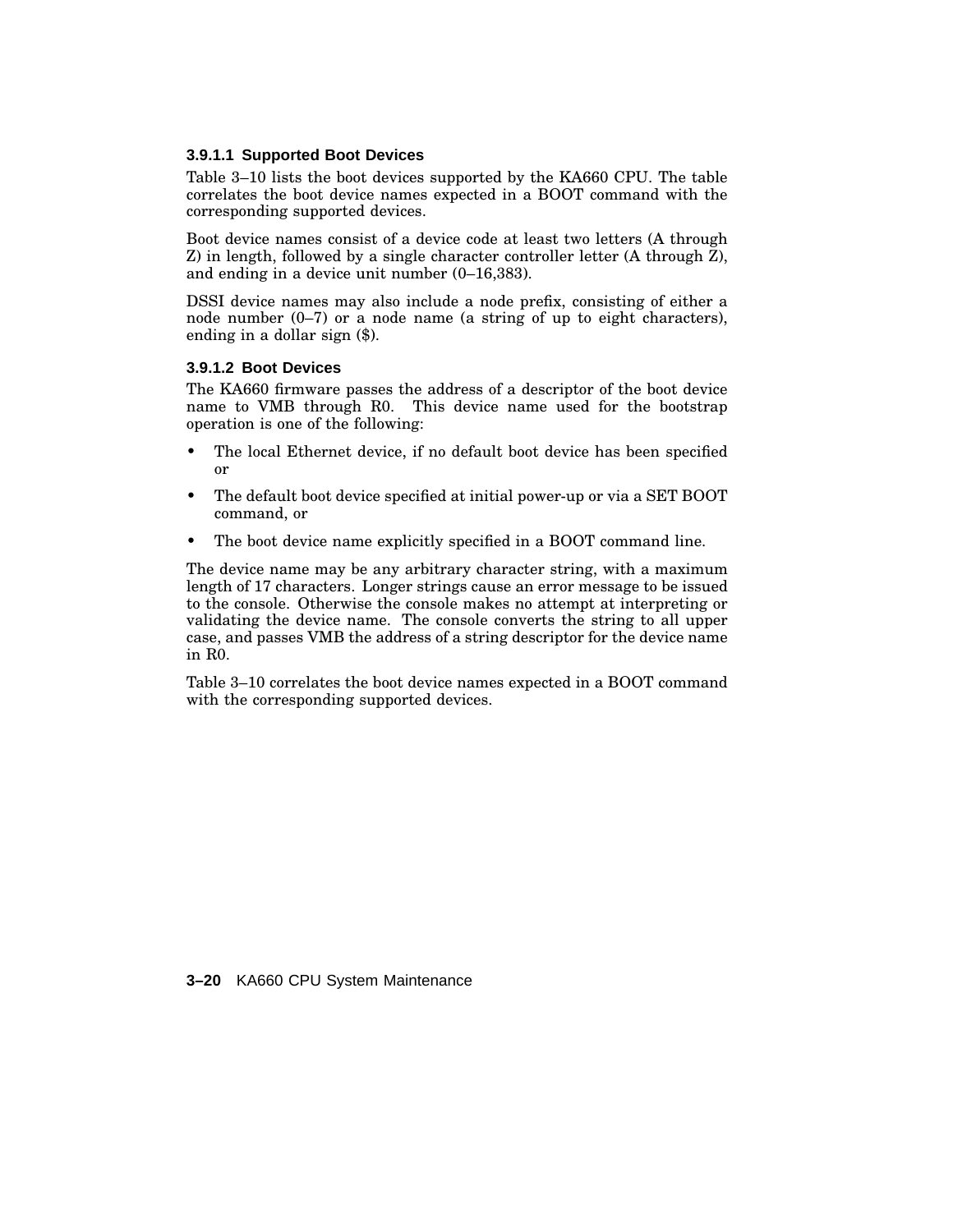| <b>Device Type</b>                          | Controller/Adapter                          | <b>Device Logical Name</b> |  |
|---------------------------------------------|---------------------------------------------|----------------------------|--|
| RF-series ISE                               | Embedded DSSI host adapter<br>(part of CPU) | $Dimn^1$                   |  |
| RF-series ISE                               | KFQSA storage adapter                       | $DI$ Icn <sup>2</sup>      |  |
| TK-series tape drive                        | TQK70/TQK50                                 | MUcn <sup>3</sup>          |  |
| TLZ04 tape drive                            | KZQSA adapter                               | MKAn                       |  |
| RRD40 compact disc drive KZQSA adapter      |                                             | <b>DKAn</b>                |  |
| (programmable)<br>PROM<br>read-only memory) | MRV11 module                                | PRAn                       |  |
| Ethernet adapter                            | On-board (part of CPU)                      | EZA0                       |  |
| Ethernet adapter                            | DESQA Ethernet controller                   | XQAn                       |  |
| RA-series drives                            | KDA50                                       | $DI$ Icn <sup>2</sup>      |  |

**Table 3–10: Boot Device Names**

 $\frac{1}{1}$ m = DSSI bus adapter (A = first bus (0), B = second bus (1), and so on.)

n = unit number

When under operating system control, DIBn devices are recognized as DIAn devices.

 $2c = MSCP$  controller designator (A = first, B = second, and so on.)

n = unit number

 $3c = TMSCP$  controller designator (A = first, B = second, and so on.) n = unit number

*Examples:*

```
>>> SHOW BOOT
0
>>> SHOW BFLAG
EZA0
>>> B! Boot using default boot flags and device.
(BOOT/R5:0 EZA0)
  2..
-EZA0
>>> B XQA0 ! Boot from XQA0 using default boot flags.
(BOOT/R5:0 XQA0)
  2..
-XQA0
>>> B/10 ! Boot using supplied boot flag (4)
(BOOT/R5:10 EZA0) ! and default device.
```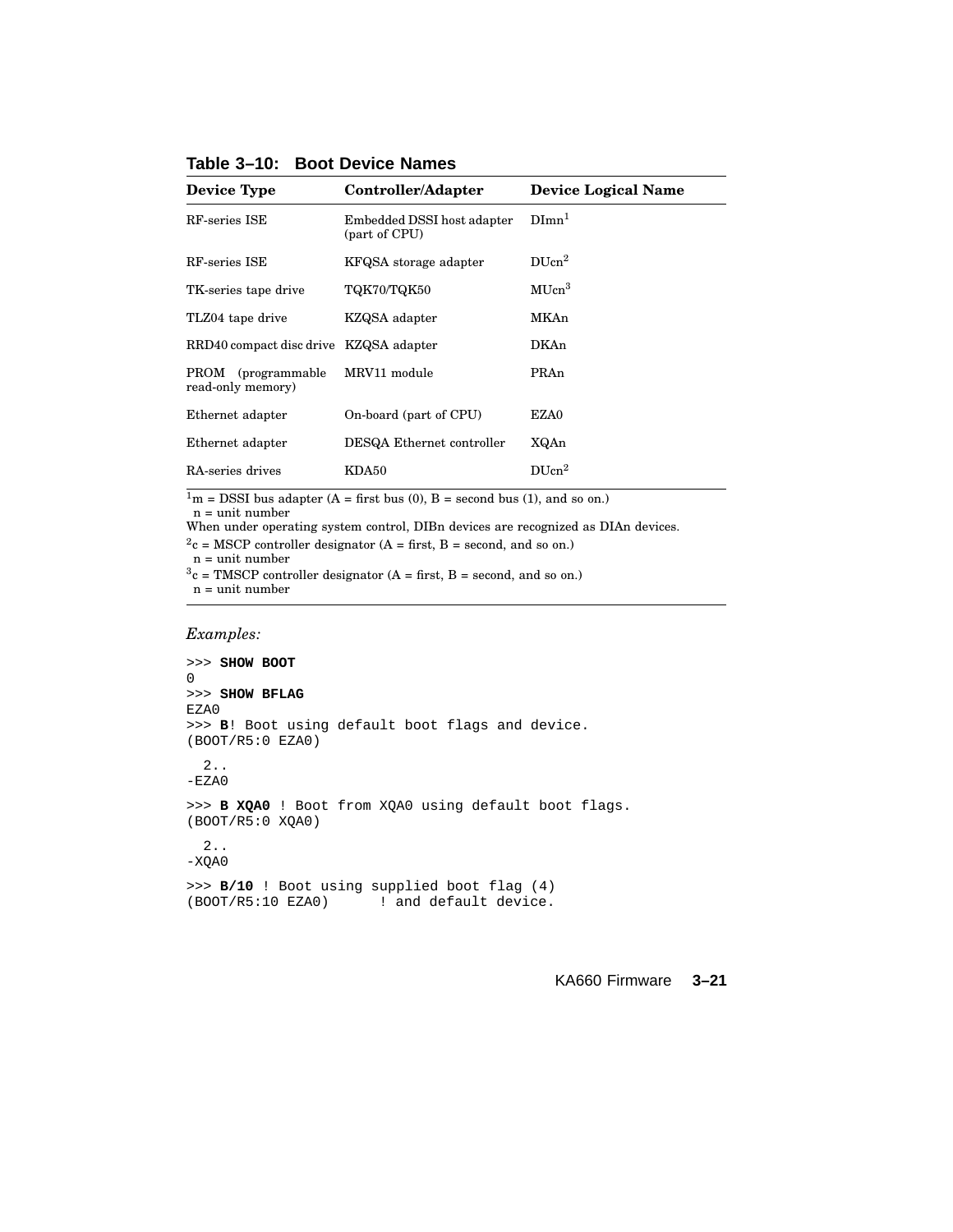```
2..
-EZAO>>> BOOT /R5:220 XQA0 ! Boot using supplied boot flags
(BOOT/R5:220 XQA0) ! (5 and 9) and device.
 2..
-XQA0
```
### **3.9.2 CONFIGURE**

The CONFIGURE command invokes an interactive mode that permits you to enter Q22-bus device names, then generates a table of Q22-bus I/O page device CSR addresses and interrupt vectors. CONFIGURE is similar to the VMS SYSGEN CONFIG utility. This command simplifies field configuration by providing information that is typically available only with a running operating system. Refer to the example below and use the CONFIGURE command as follows:

- 1. Enter CONFIGURE at the console I/O prompt.
- 2. Enter HELP at the Device, Number? prompt to see a list of devices whose CSR addresses and interrupt vectors can be determined.
- 3. Enter the device names and number of devices.
- 4. Enter EXIT to obtain the CSR address and interrupt vector assignments.

The devices listed in the HELP display are not necessarily supported by the KA660–AA CPU.

*Format:*

#### **CONFIGURE**

*Example:*

```
>>> CONFIGURE
Enter device configuration, HELP, or EXIT
Device,Number? HELP
Devices:<br>LPV11
LPV11 KXJ11 DLV11J DZQ11 DZV11 DFA01
RLV12 TSV05 RXV21 DRV11W DRV11B DPV11
DMV11 DELQA DEQNA DESQA RQDX3 KDA50
RRD50 RQC25 KFQSA-DISK TQK50 TQK70 TU81E<br>RV20 KFQSA-TAPE KMV11 IEQ11 DHQ11 DHV11
RV20 KFQSA-TAPE KMV11 IEQ11 DHQ11 DHV11
CXA16 CXB16 CXY08 VCB01 QVSS LNV11
LNV21 QPSS DSV11 ADV11C AAV11C AXV11C
KWV11C ADV11D AAV11D VCB02 QDSS DRV11J
DRQ3B VSV21 IBQ01 IDV11A IDV11B IDV11C
IDV11D IAV11A IAV11B MIRA ADQ32 DTC04
DESNA IGQ11 DIV32 KIV32 DTCN5 DTC05
KWV32 KZQSA
Numbers:
```
#### **3–22** KA660 CPU System Maintenance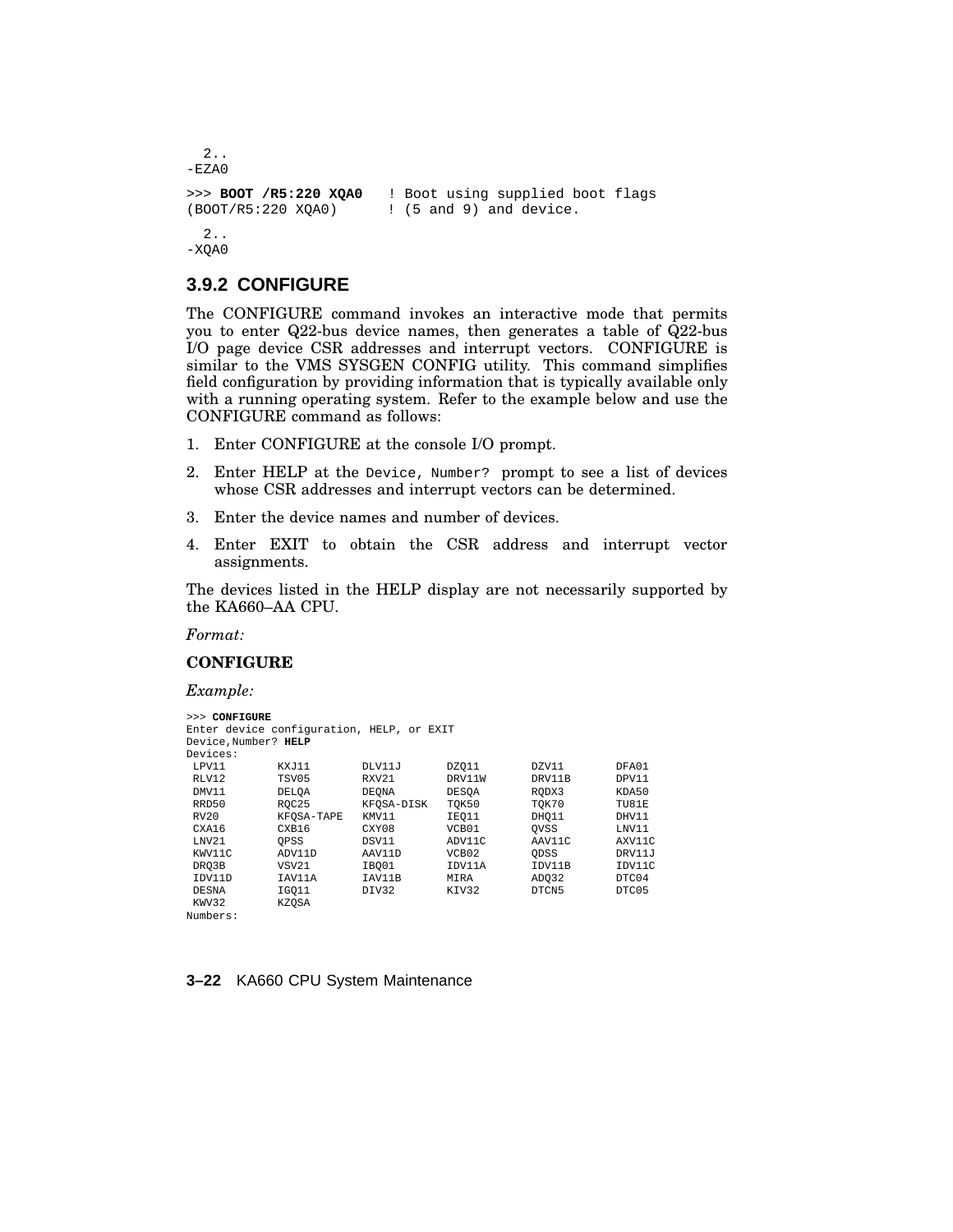```
1 to 255, default is 1
Device,Number? kda50
Device,Number? kfqsa
Device is ambiguous
Device,Number? kfqsa-disk
Device,Number? kfqsa-tape
Device,Number? cxy08
Device,Number? cxa16
Device,Number? exit
Address/Vector Assignments
-772150/154 KDA50
-760334/300 KFQSA-DISK
-774500/260 KFQSA-TAPE
-760500/310 CXY08
-760520/320 CXA16
```
>>>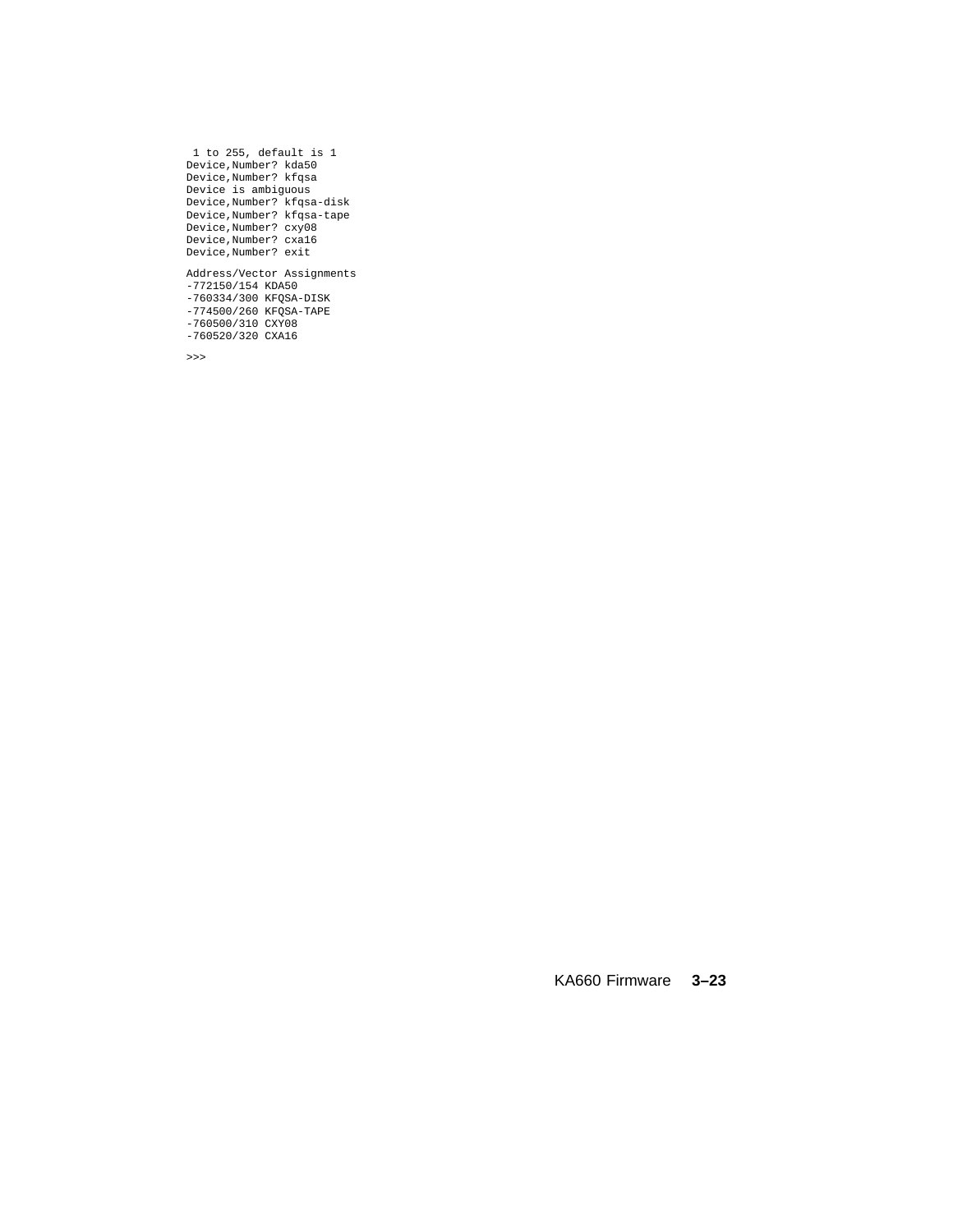### **3.9.3 CONTINUE**

The CONTINUE command causes the processor to begin instruction execution at the address currently contained in the PC. It does not perform a processor initialization. The console enters program I/O mode.

*Format:*

#### **CONTINUE**

*Example:*

>>> **CONTINUE**

### **3.9.4 DEPOSIT**

The DEPOSIT command deposits data into the address specified. If you do not specify an address space or data size qualifier, the console uses the last address space and data size used in a DEPOSIT, EXAMINE, MOVE, or SEARCH command. After processor initialization, the default address space is physical memory, the default data size is longword, and the default address is zero. If you specify conflicting address space or data sizes, the console ignores the command and issues an error message.

#### *Format:*

#### **DEPOSIT [qualifier\_list] {address} {data} [data...]**

*Qualifiers:*

*Data control:* /B, /W, /L, /Q, /N:{count}, /STEP:{size}, /WRONG

*Address space control:* /G, /I, /P, /V, /U

#### *Arguments:*

- {address} A longword address that specifies the first location into which data is deposited. The address can be an actual address or a symbolic address.
- {data} The data to be deposited. If the specified data is larger than the deposit data size, the firmware ignores the command and issues an error response. If the specified data is smaller than the deposit data size, it is extended on the left with zeros.

[data] Additional data to be deposited (as many as can fit on the command line).

*Examples:*

```
>>> D/P/B/N:1FF 0 0 ! Clear first 512 bytes of physical memory.
>>> D/V/L/N:3 1234 5 ! Deposit 5 into four longwords starting
                      ! at virtual memory address 1234.
>>> D/N:8 R0 FFFFFFFF ! Loads GPRs R0 through R8 with -1.
```
**3–24** KA660 CPU System Maintenance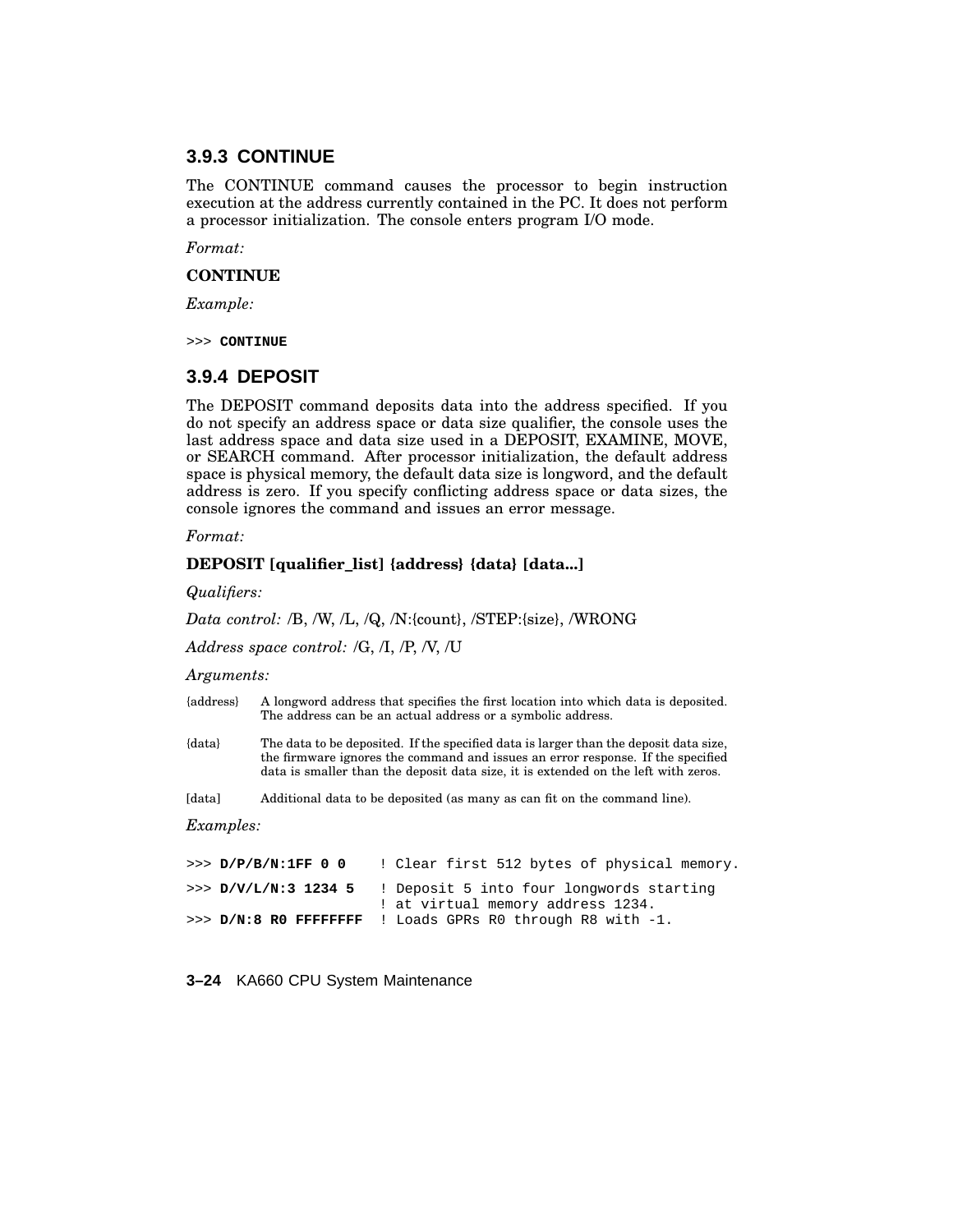```
>>> D/N:200 - 0 ! Starting at previous address, clear 513
                      ! bytes.
>>> D/L/P/N:10/S:200 0 8 ! Deposit 8 in the first longword of
                         ! the first 17 pages in physical
                         ! memory.
```
### **3.9.5 EXAMINE**

The EXAMINE command examines the contents of the memory location or register specified by the address. If no address is specified, + is assumed. The display line consists of a single character address specifier, the physical address to be examined, and the examined data.

EXAMINE uses the same qualifiers as DEPOSIT. However, the /WRONG qualifier causes examines to ignore ECC errors on reads from physical memory. The EXAMINE command also supports an /INSTRUCTION qualifier, which will disassemble the instructions at the current address.

*Format:*

### **EXAMINE [qualifier\_list] [address]**

*Qualifiers:*

*Data control:* /B, /W, /L, /Q, /N:{count}, /STEP:{size}, /WRONG, / INSTRUCTION

*Address space control:* /G, /I, /M, /P, /V, /U

*Command specific:*

/INSTRUCTION Disassembles and displays the VAX Macro-32 instruction at the specified address.

*Arguments:*

[address] A longword address that specifies the first location to be examined. The address can be an actual or a symbolic address. If no address is specified, + is assumed.

*Examples:*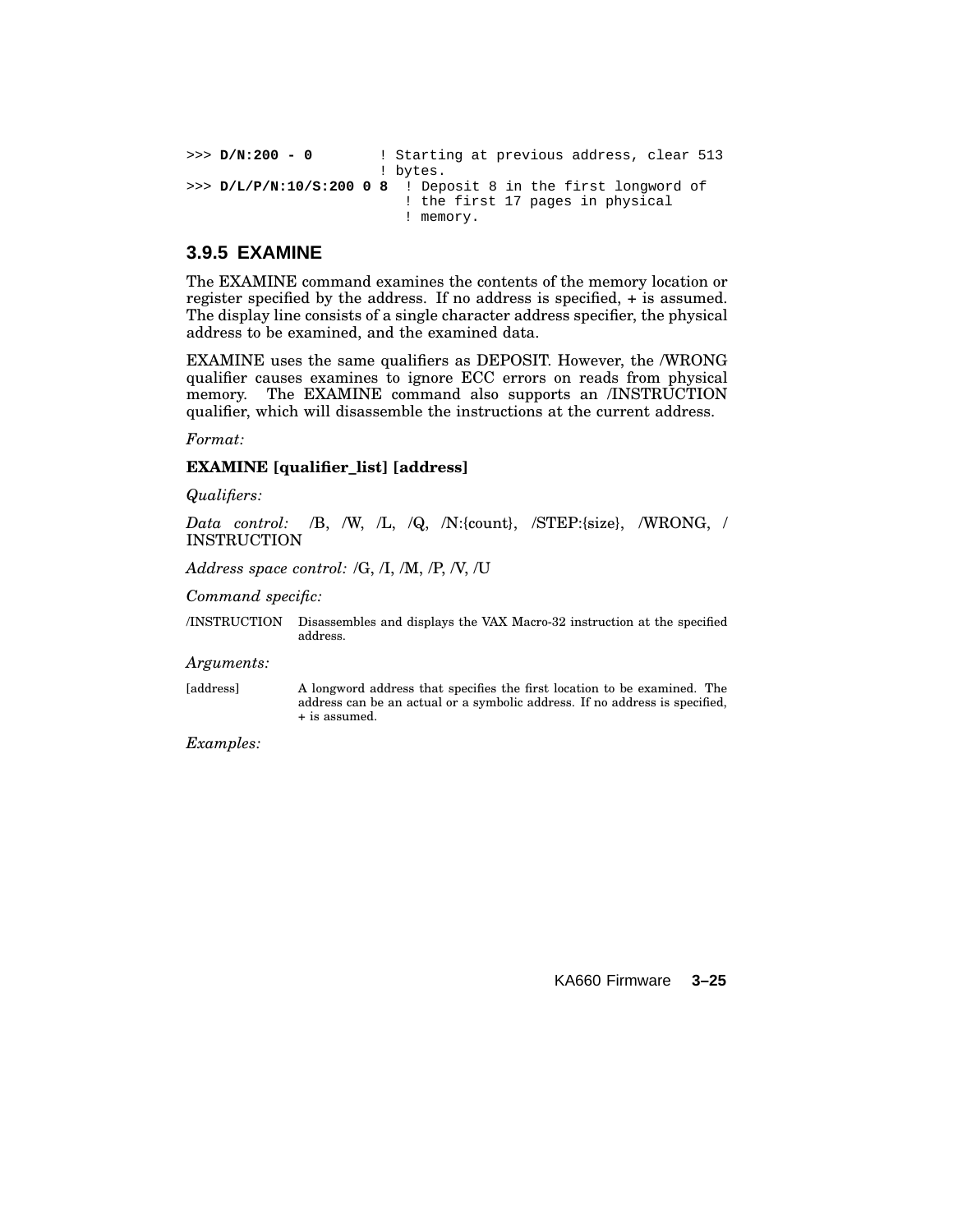```
>>> EX PC ! Examine the PC.
 G 0000000F FFFFFFFC
>>> EX SP ! Examine the SP.
 G 0000000E 00000200
>>> EX PSL ! Examine the PSL.
 M 00000000 041F0000
>>> E/M ! Examine PSL another way.
 M 00000000 041F0000
>>> E R4/N:5 ! Examine R4 through R9.
 G 00000004 00000000
 G 00000005 00000000
 G 00000006 00000000
 G 00000007 00000000
 G 00000008 00000000
 G 00000009 801D9000
>>> EXPR$_SCBB <br>
1 00000011 2004A000 <br>
2004A000 <br>
2004A000 <br>
2004A000 <br>
2008B
 I 00000011 2004A000
>>> E/P 0 ! Examine local memory 0.
 P 00000000 00000000
>>> EX /INS 20040000 ! Examine 1st byte of ROM.
 P 20040000 11 BRB 20040019
>>> EX /INS/N:5 20040019 ! Disassemble from branch.
 P 20040019 D0 MOVL I^#20140000,@#20140000
                      @#20140030,@#20140502<br>S^#0E,@#20140030P 2004002F D2 MCOML
 P 20040036 7D MOVQ R0,@#201404B2
 P 2004003D D0 MOVL I^#201404B2,R1
 P 20040044 DB MFPR S^#2A,B^44(R1)
>>> E /INS ! Look at next instruction.
           DB MFPR S^{\text{+2B,B-48(R1)}>>>
```
### **3.9.6 FIND**

The FIND command searches main memory starting at address zero for a page-aligned 128-Kbyte segment of good memory, or a restart parameter block (RPB). If the command finds the segment or RPB, its address plus 512 is left in SP (R14). If it does not find the segment or RPB, the console issues an error message and preserves the contents of SP. If you do not specify a qualifier, /RPB is assumed.

*Format:*

### **FIND [qualifier-list]**

*Qualifiers:*

**3–26** KA660 CPU System Maintenance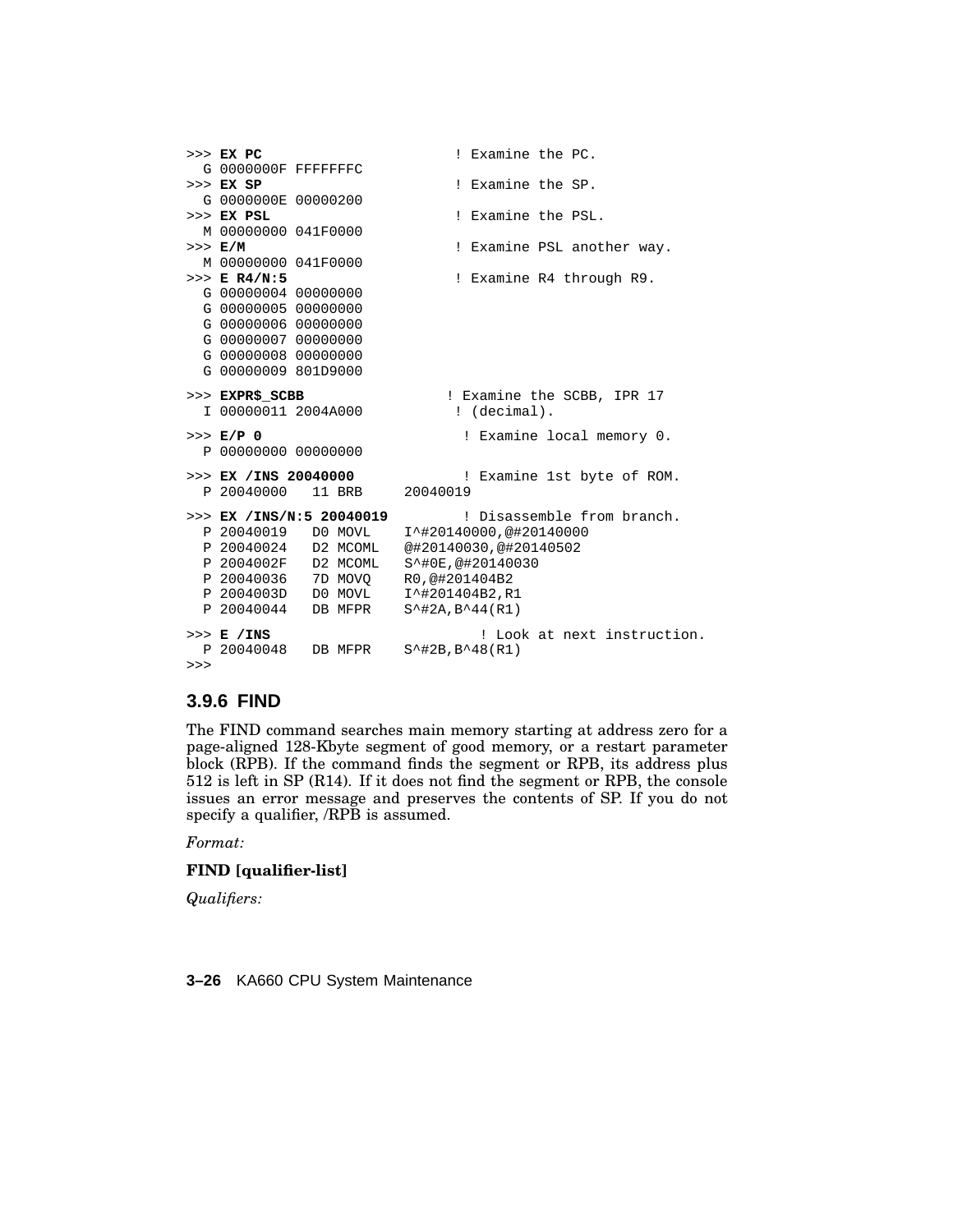### *Command specific:*

|                  |                     | /MEMORY Searches memory for a page-aligned block of good memory, 128 Kbytes in length.<br>The search looks only at memory that is deemed usable by the bitmap. This<br>command leaves the contents of memory unchanged. |
|------------------|---------------------|-------------------------------------------------------------------------------------------------------------------------------------------------------------------------------------------------------------------------|
| /RPB             | unchanged.          | Searches all of physical memory for an RPB. The search does not use the bitmap<br>to qualify which pages are looked at. The command leaves the contents of memory                                                       |
| <i>Examples:</i> |                     |                                                                                                                                                                                                                         |
| $>>$ EX SP       | G 0000000E 00000000 | ! Check the SP.                                                                                                                                                                                                         |
| $>>$ EX SP       | $>>$ FIND /MEM      | ! Look for a valid 128 Kbyte.<br>! Note where it was found.                                                                                                                                                             |

G 0000000E 00000200<br>>>> FIND /RPB >>> **FIND** /RPB<br>
?2C FND ERR 00C00004 1 None to be found here ! None to be found here. >>>

# **3.9.7 HALT**

The HALT command has no effect. It is included for compatibility with other VAX consoles.

*Format:*

#### **HALT**

*Example:*

|    | >>> HALT | ! Pretend to halt. |  |
|----|----------|--------------------|--|
| >> |          |                    |  |

### **3.9.8 HELP**

The HELP command provides information about command syntax and usage. *Example:*

>>>**HELP**

|                         | Following is a brief summary of all commands supported by the console:                                                                                      |  |
|-------------------------|-------------------------------------------------------------------------------------------------------------------------------------------------------------|--|
| $\Box$                  | UPPERCASE denotes a keyword that you must type in<br>denotes an OR condition<br>denotes optional parameters                                                 |  |
| $\leq$<br>$\ddotsc$     | denotes a field specifying a syntactically correct value<br>denotes one of an inclusive range of integers<br>denotes that the previous item may be repeated |  |
| $\cdot$ $\cdot$ $\cdot$ |                                                                                                                                                             |  |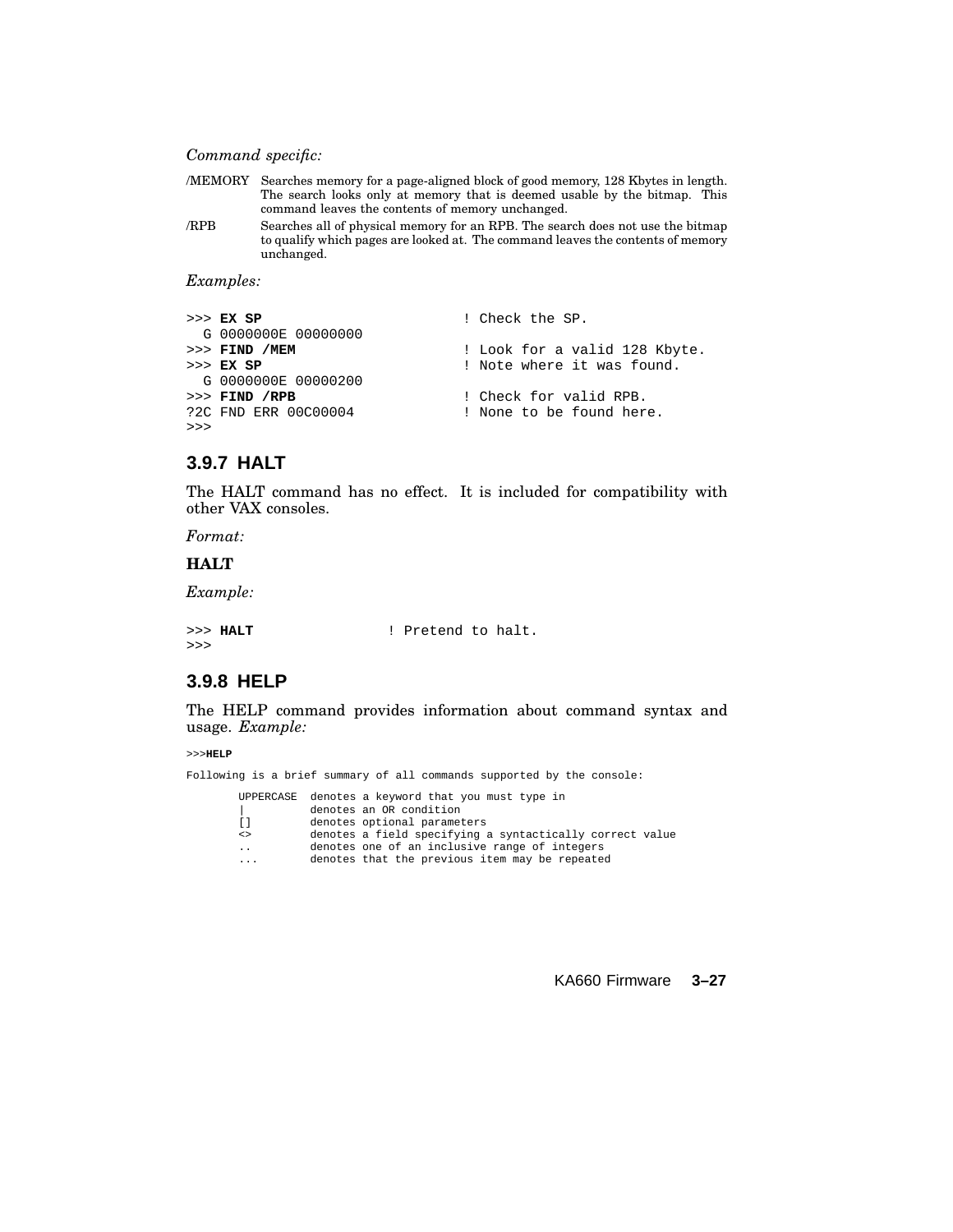```
Valid qualifiers:
    /B /W /L /Q /INSTRUCTION
/G /I /V /P /M
    /STEP: /N: /NOT
    /WRONG /U
Valid commands:
    BOOT [/R5:<boot_flags> | /<br/>boot_flags>]
 [<boot_device>[:]]
    CONFIGURE
    CONTINUE
    DEPOSIT [<qualifiers>] <address> [<datum>
 [<datum>]]
    EXAMINE [<qualifiers>] [<address>]
    FIND [/MEMORY | /RPB]
    HALT
    HELP
    INITIALIZE
    MOVE [<qualifiers>] <address> <address>
    NEXT [count]
    REPEAT <command>
    SEARCH [<qualifiers>] <address> <pattern> [<mask>]
    SET BFL(A)G <boot_flags>
    SET BOOT <br/>boot_device>
    SET CONTROLP <0..1 | DISABLED | ENABLED>
SET HALT <0..4 | DEFAULT | RESTART | REBOOT | HALT | RESTART_REBOOT>
    SET HOST/DUP/DSSI <node_number> [<task>]
    SET HOST/DUP/UQSSP </DISK | /TAPE> <controller_number> [<task>]
    SET HOST/DUP/UQSSP <physical_CSR_address> [<task>]
    SET HOST/MAINTENANCE/UQSSP/SERVICE <controller_number>
    SET HOST/MAINTENANCE/UQSSP <physical_CSR_address>
    SET LANGUAGE <1..15>
    SET RECALL <0..1 | DISABLED | ENABLED>
    SHOW BFL(A)G
    SHOW BOOT
    SHOW DEVICE
    SHOW DSSI
    SHOW ETHERNET
    SHOW HALT
    SHOW LANGUAGE
    SHOW MEMORY [/FULL]
    SHOW RECALL
    SHOW RLV12
    SHOW QBUS
    SHOW UQSSP
    SHOW SCSI
    SHOW TRANSLATION <physical_address>
    SHOW VERSION
    START <address>
    TEST [<test_code> [<parameters>]]
    UNJAM
    X <address> <count>
```

```
\rightarrow
```
#### **3–28** KA660 CPU System Maintenance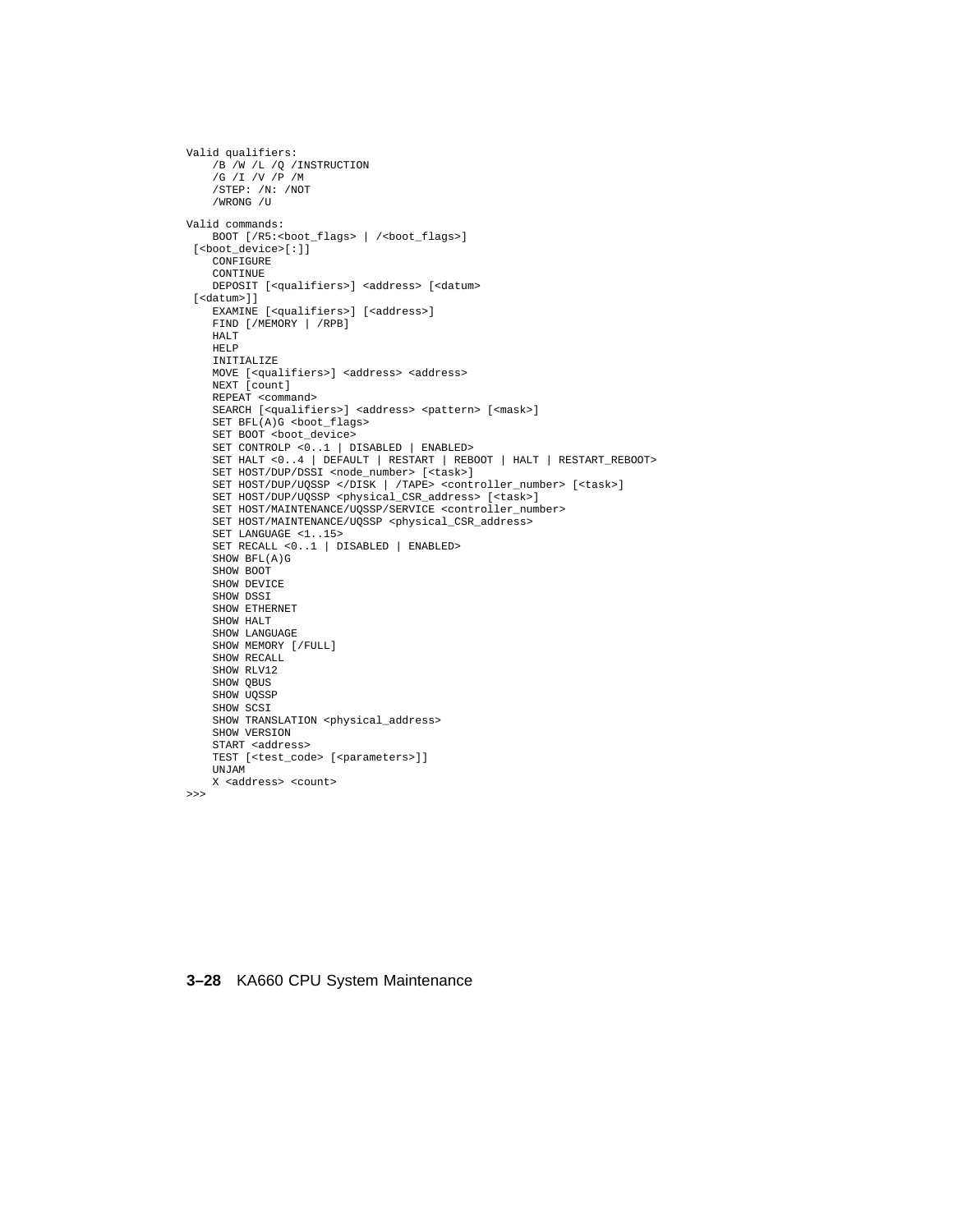# **3.9.9 INITIALIZE**

The INITIALIZE command performs a processor initialization.

*Format:*

### **INITIALIZE**

The following registers are initialized:

| Register                          | <b>State at Initialization</b>                                                     |  |
|-----------------------------------|------------------------------------------------------------------------------------|--|
| <b>PSL</b>                        | 041F0000                                                                           |  |
| IPL.                              | 1F                                                                                 |  |
| <b>ASTLVL</b>                     | 4                                                                                  |  |
| <b>SISR</b>                       | $\Omega$                                                                           |  |
| <b>ICCS</b>                       | Bits $\langle 6 \rangle$ and $\langle 0 \rangle$ clear; the rest are unpredictable |  |
| <b>RXCS</b>                       | $\Omega$                                                                           |  |
| <b>TXCS</b>                       | 80                                                                                 |  |
| <b>MAPEN</b>                      | $\Omega$                                                                           |  |
| Cache                             | Enabled and flushed                                                                |  |
| Instruction buffer                | Uneffected                                                                         |  |
| Console previous reference        | Longword, physical, address 0                                                      |  |
| TODR                              | Uneffected                                                                         |  |
| Main memory                       | Uneffected                                                                         |  |
| General registers                 | Uneffected                                                                         |  |
| Halt code                         | Uneffected                                                                         |  |
| Bootstrap-in-progress flag        | Uneffected                                                                         |  |
| Internal restart-in-progress flag | Uneffected                                                                         |  |
|                                   |                                                                                    |  |

The firmware clears all error status bits and initializes the following:

CDAL bus timer Address decode and match registers Programmable timer interrupt vectors  $_{\rm SSCCR}$ 

*Example:*

>>> **INIT** >>>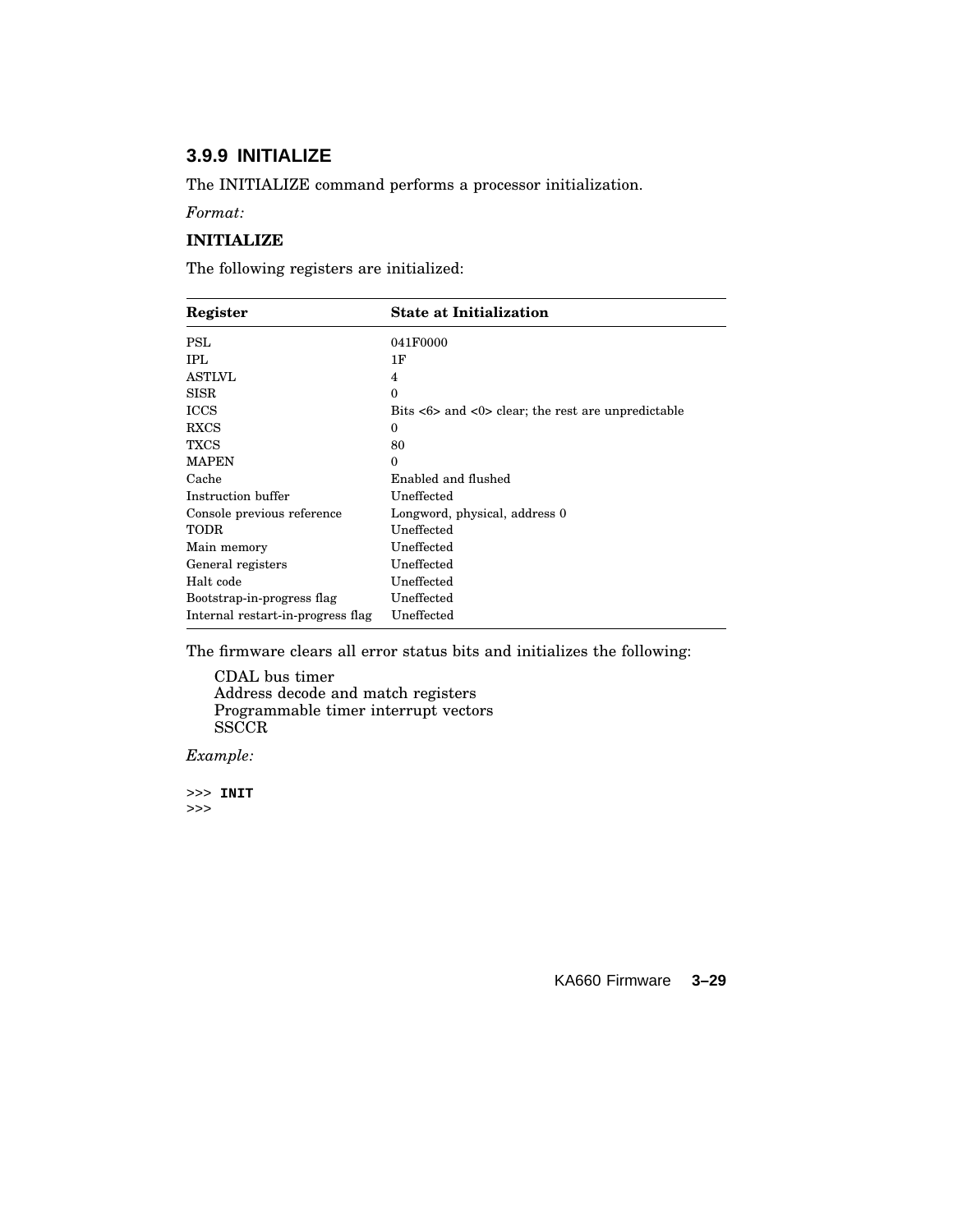### **3.9.10 MOVE**

The MOVE command copies the block of memory starting at the source address to a block beginning at the destination address. Typically, this command has an /N qualifier so that more than one data is transferred. The destination correctly reflects the contents of the source, regardless of the overlap between the source and the data.

The MOVE command actually performs byte, word, longword, and quadword reads and writes as needed in the process of moving the data. Moves are supported only for the physical and virtual address spaces.

*Format:*

#### **MOVE [qualifier-list] {src\_address} {dest\_address}**

*Qualifiers:*

*Data control:* /B, /W, /L, /W, /N:{count}, /STEP:{size}, /WRONG

*Address space control:* /V, /U, /P

#### *Arguments:*

- {src\_address} A longword address that specifies the first location of the source data to be copied.
- {dest\_address} A longword address that specifies the destination of the first byte of data. These addresses may be an actual address or a symbolic address. If no address is specified, + is assumed.

#### *Examples:*

| $>>$ EX/N:4 0          |  | ! Observe destination. |
|------------------------|--|------------------------|
| $P$ 000000000 00000000 |  |                        |
| P 00000004 00000000    |  |                        |
| $P$ 000000008 00000000 |  |                        |
| $P$ 00000000C 00000000 |  |                        |
| P 00000010 00000000    |  |                        |
|                        |  |                        |
| >> E[X/N:4 200         |  | Observe source data.   |
| P 00000200 58DD0520    |  |                        |
| P 00000204 585E04C1    |  |                        |
| P 00000208 00FF8FBB    |  |                        |
| P 0000020C 5208A8D0    |  |                        |
| P 00000210 540CA8DE    |  |                        |
| $>>$ MOV/N:4 200 0     |  | Move the data.         |

#### **3–30** KA660 CPU System Maintenance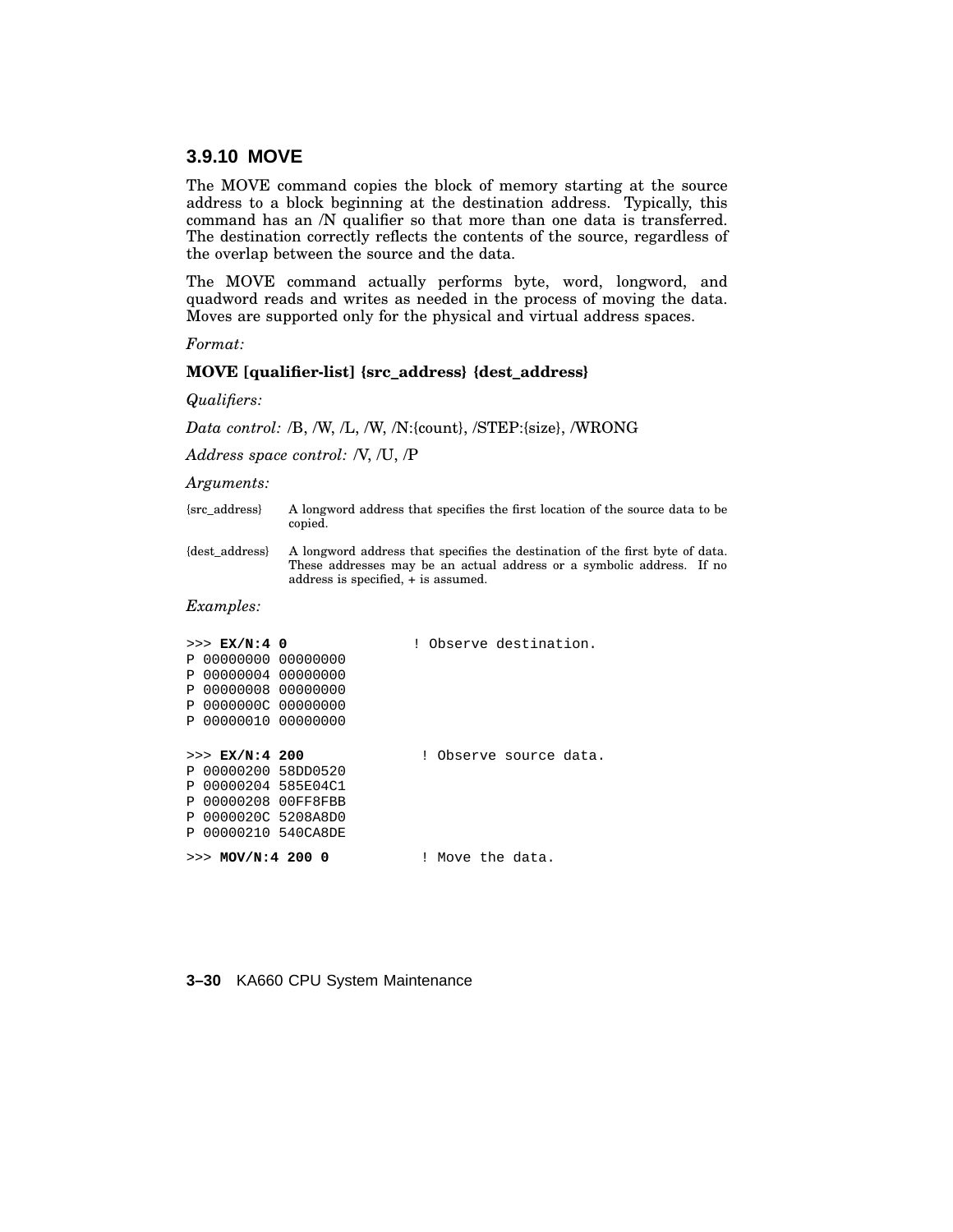>>> **EX/N:4 0** ! Observe moved data.

P 00000000 58DD0520 P 00000004 585E04C1 P 00000008 00FF8FBB P 0000000C 5208A8D0 P 00000010 540CA8DE >>>

## **3.9.11 NEXT**

The NEXT command executes the specified number of macro instructions. If no count is specified, 1 is assumed.

After the last macro instruction is executed, the console reenters console I/O mode.

*Format:*

### **NEXT {count}**

The console implements the NEXT command using the trace trap enable and trace pending bits in the PSL, and the trace pending vector in the SCB. The following restrictions apply:

- If memory management is enabled, the NEXT command works only if the first page in SSC RAM is mapped in S0 (system) space.
- Overhead associated with the NEXT command affects execution time of an instruction.
- The NEXT command elevates the IPL to 31 for long periods of time (milliseconds) while single stepping over several commands.
- Unpredictable results occur if the macro instruction being stepped over modifies either the SCBB or the trace trap entry. This means that you cannot use the NEXT command in conjunction with other debuggers.

#### *Arguments:*

{count} A value representing the number of macro instructions to execute.

*Examples:*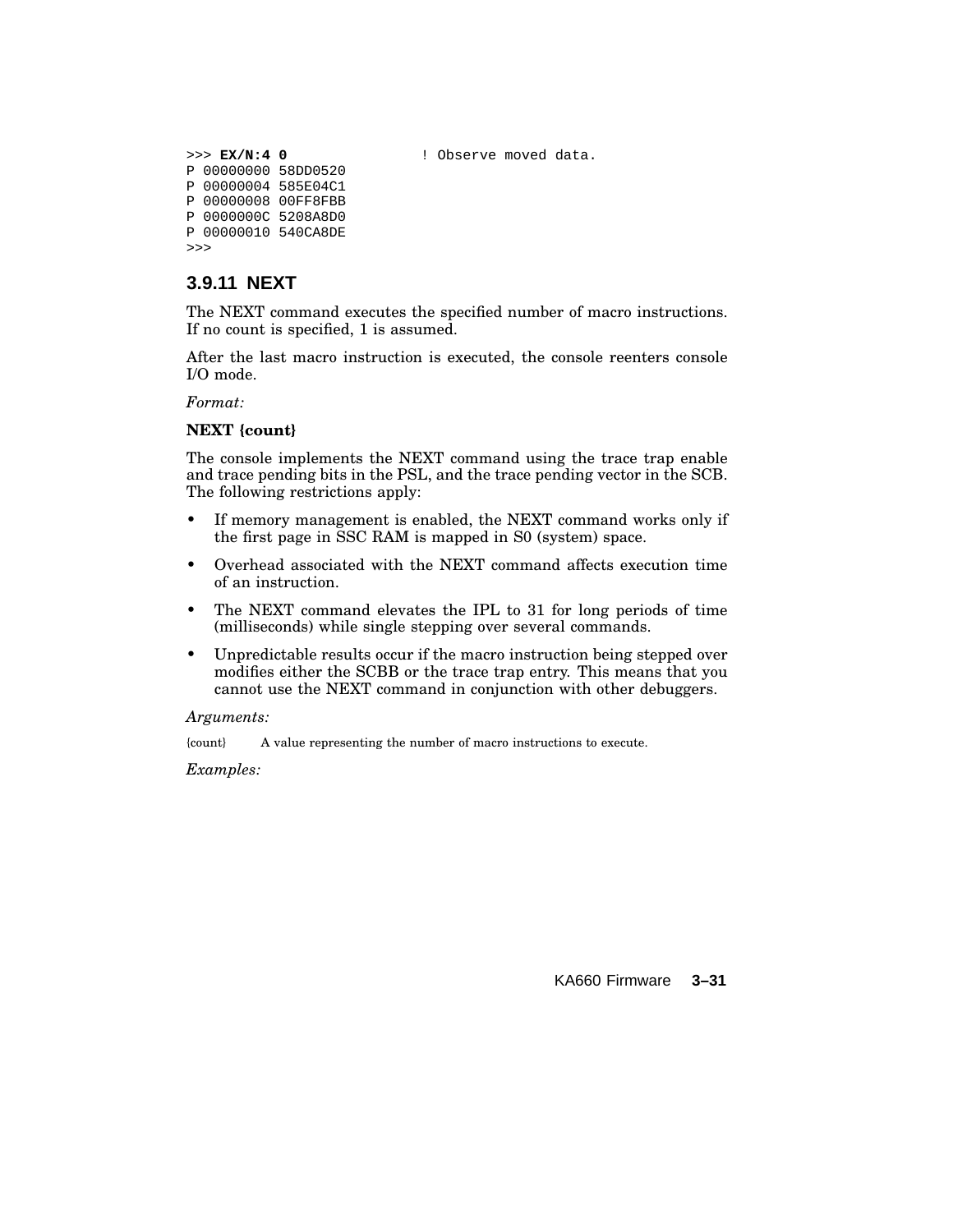```
>>> DEP 1000 50D650D4 ! Create a simple program.
>>> DEP 1004 125005D1
>>> DEP 1008 00FE11F9
>>> EX /INSTRUCTION /N:5 1000 ! List it.
  P 00001000 D4 CLRL R0<br>P 00001002 D6 INCL R0
  P 00001002 D6 INCL R0<br>P 00001004 D1 CMPL S^#05,R0
  P 00001004 D1 CMPL S<sup>^</sup>#05,R0<br>P 00001007 12 BNEQ 00001002
   P 00001007 12 BNEQ 00001002
P 00001009 11 BRB 00001009
P 0000100B 00 HALT
>>> DEP PR$_SCBB 200 <br>>>> DEP PC 1000 <br>2...and the PC.
                                                                >>> DEP PC 1000 ! ...and the PC.
>>><br>>>> N
 >> N ! Single step...<br>
P 00001002 D6 INCL R0 ! SPACEBAR
                                     P 00001002 D6 INCL R0 ! SPACEBAR
   P 00001004 D1 CMPL S^#05,R0 ! SPACEBAR
P 00001007 12 BNEQ 00001002 ! SPACEBAR
\frac{1}{2} P 00001002 D6 INCL R0<br>
\frac{1}{2} P 0001002 D6 INCL R0<br>
\frac{1}{2} .
                    \Box 5<sup>^</sup>#05, RO 1 ...or multiple step the program.
  P 00001004 D1 CMPL S<sup>^</sup>#05,R0<br>P 00001007 12 BNEQ 00001002
  P 00001007 12 BNEQ 000<br>P 00001002 D6 INCL R0
  P 00001002 D6 INCL R0<br>P 00001004 D1 CMPL S^#05,R0
                   12 BNEQ 00001002<br>
D6 INCL R0<br>
D1 CMPL S<sup>^</sup>#05,R0<br>
12 BNEQ 00001002
  P 00001007 12 BNEQ
>>> N 7
  P 00001002 D6 INCL R0<br>P 00001004 D1 CMPL S^#05,R0
  P 00001004 D1 CMPL S<sup>^</sup>#05,R0<br>P 00001007 12 BNEQ 00001002
  P 00001007 12 BNEQ 000<br>P 00001002 D6 INCL R0
  P 00001002 D6 INCL R0<br>P 00001004 D1 CMPL S<sup>^</sup>#05,R0
  P 00001004 D1 CMPL S<sup>^</sup>#05,R0<br>P 00001007 12 BNEQ 00001002
  P 00001007 12 BNEQ 00001002<br>P 00001009 11 BRB 00001009
  P 00001009 11 BRB
>>> N
  P 00001009 11 BRB 00001009
```
# **3.9.12 REPEAT**

The REPEAT command repeatedly displays and executes the specified command. Press CTRL/C to stop the command. You can specify any valid console command, except the REPEAT command.

*Format:*

>>>

### **REPEAT {command}**

*Arguments:*

{command} A valid console command other than REPEAT.

*Examples:*

**3–32** KA660 CPU System Maintenance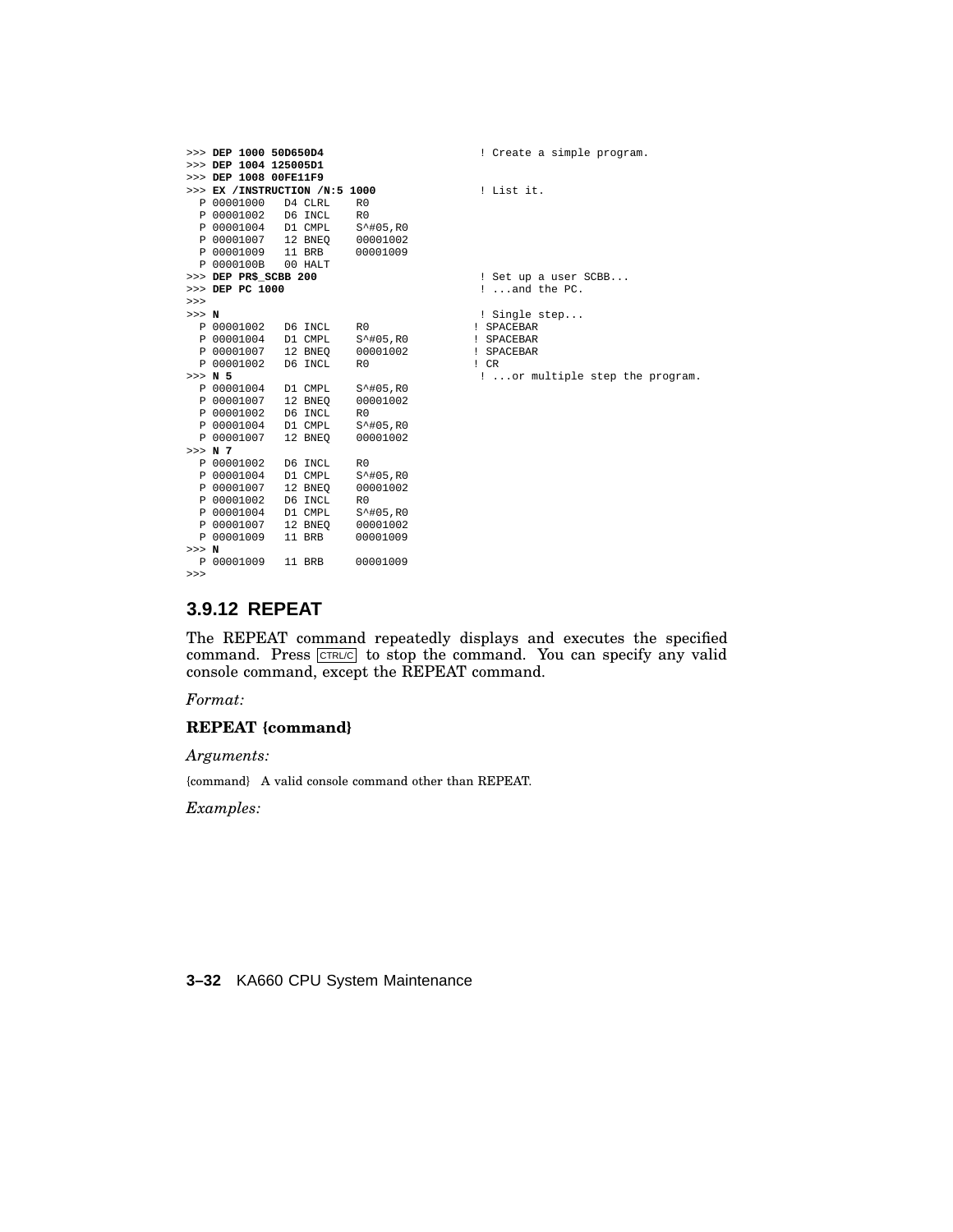```
>>>REPEAT EXAMINE 0
 P 00000000 00000004
 P 00000000 00000004
 P 00000000 00000004
 P 00000000 00000004
 P 00000000 00000004
  P 00000000 00000004
 P 00000000 00000004
 P 0000^C
>>>
```
### **3.9.13 SEARCH**

The SEARCH command finds all occurrences of a pattern and reports the addresses where the pattern was found. If the /NOT qualifier is present, the command reports all addresses in which the pattern did not match.

*Format:*

#### **SEARCH [qualifier\_list] {address} {pattern} [mask]**

SEARCH accepts an optional mask that indicates bits to be ignored (*don't care* bits). For example, to ignore bit 0 in the comparison, specify a mask of 1. The mask, if not present, defaults to 0.

A match occurs if (pattern AND mask complement) = (data AND mask complement), where:

pattern is the target data mask is the optional don't care bitmask (which defaults to 0) data is the data at the current address

SEARCH reports the address under the following conditions:

| <b>NOT Qualifier</b> | <b>Match Condition</b> | Action         |  |
|----------------------|------------------------|----------------|--|
| Absent               | True                   | Report address |  |
| Absent               | False                  | No report      |  |
| Present              | True                   | No report      |  |
| Present              | False                  | Report address |  |

The address is advanced by the size of the pattern (byte, word, longword, or quadword), unless overridden by the /STEP qualifier.

#### *Qualifiers:*

*Data control:* /B, /W, /L, /Q, /N:{count}, /STEP:{size}, /WRONG, /NOT

*Address space control:* /P, /V, /U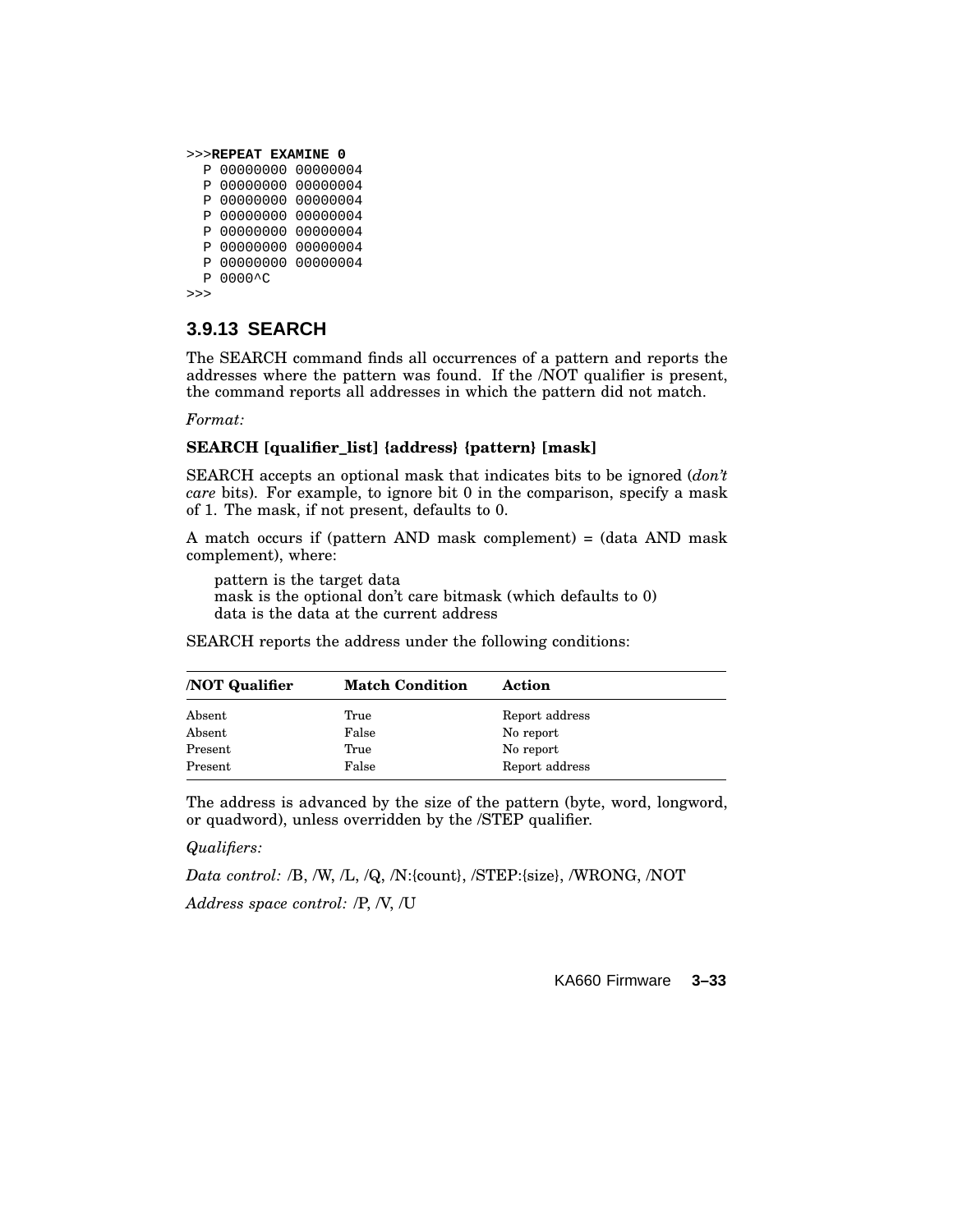#### *Command specific:*

/NOT Inverts the sense of the match.

#### *Arguments:*

|                | {start address} A longword address that specifies the first location subject to the search. This |
|----------------|--------------------------------------------------------------------------------------------------|
|                | address can be an actual address or a symbolic address. If no address is                         |
|                | specified, + is assumed.                                                                         |
| {pattern}      | The target data.                                                                                 |
| ${\rm [mask]}$ | A mask of the bits desired in the comparison.                                                    |

#### *Examples:*

9wide\maximum)

```
>>>DEP /P/L/N:1000 0 0 ! Clear some memory.
>>>
>>>DEP 300 12345678\BOLD) ! Deposit some "search" data.
>>>DEP 401 12345678\BOLD)
>>>DEP 502 87654321\BOLD)
>>>
>>>SEARCH /N:1000 /ST:1 0 12345678 ! Search for all occurances...
 P 00000300 12345678 ! ...of 12345678 on any byte...
 P 00000401 12345678
>>>SEARCH /N:1000 0 12345678 ! Then try on longword...
 P 00000300 12345678 ! ...boundaries.
>>>SEARCH /N:1000 /NOT 0 0 ! Search for all non-zero...
 P 00000300 12345678
 P 00000400 34567800
 P 00000404 00000012
 P 00000500 43210000
 P 00000504 00008765
>>>SEARCH /N:1000 /ST:1 0 1 FFFFFFFE ! Search for "odd" longwords...
 P 00000502 87654321 ! ...on any boundary.
 P 00000503 00876543
 P 00000504 00008765
 P 00000505 00000087
>>>SEARCH /N:1000 /B 0 12 ! Search for all occurrances...
 P 00000303 12 ! ...of the byte 12.
 P 00000404 12
>>>SEARCH /N:1000 /ST:1 /w 0 FE11 ! Search for all words which...
>>> ! ...could be interpretted as...
>>> ! ...a "spin" (10$: brb 10$).
>>> ! Note, none found.
```
### **3–34** KA660 CPU System Maintenance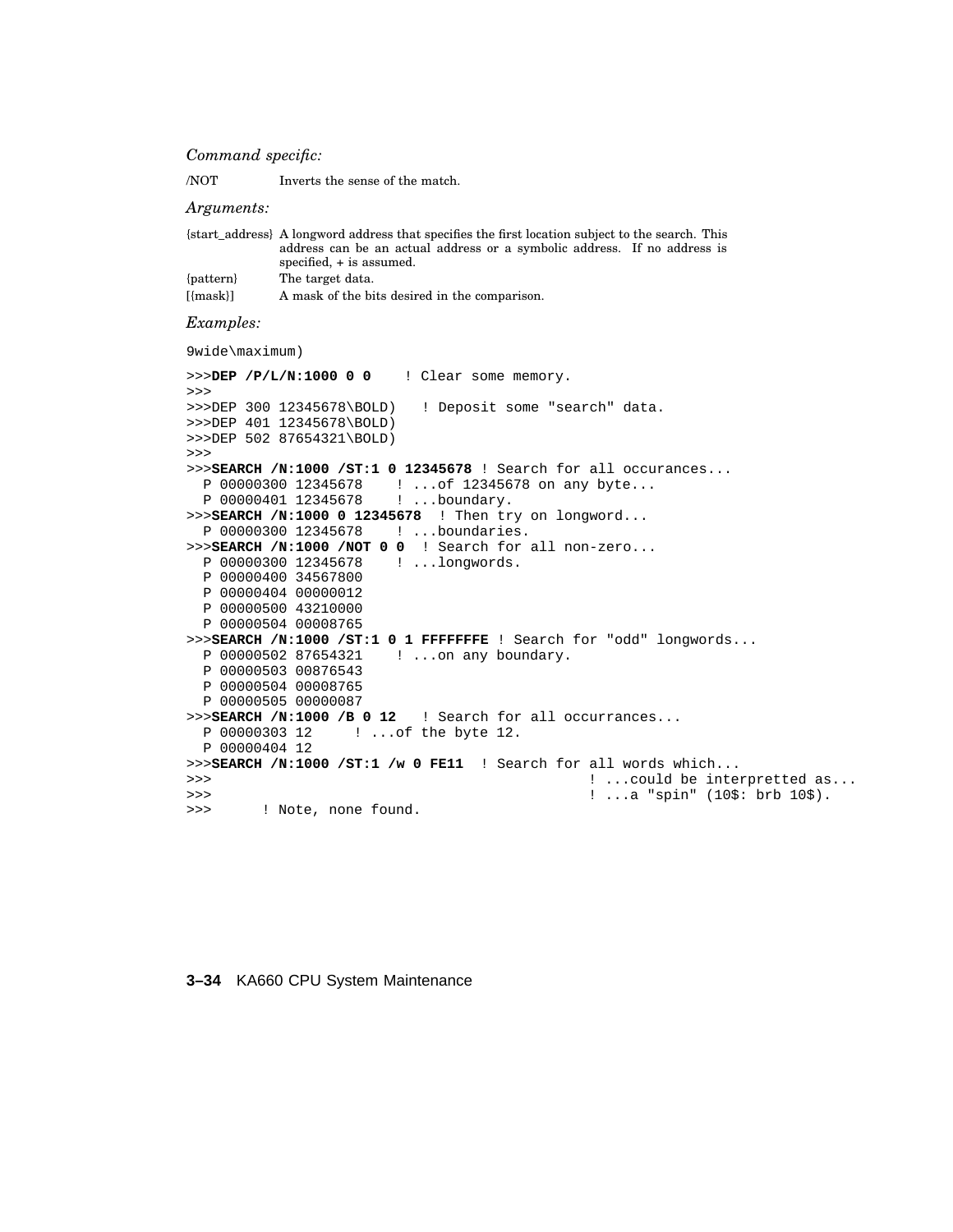# **3.9.14 SET**

The SET command sets the parameter to the value you specify.

*Format:*

# **SET {parameter} {value}**

*Parameters:*

| <b>BFLAG</b>    | Set the default R5 boot flags. The value must be a hexadecimal number<br>of up to 8 digits. See Table 3–9 under the BOOT command description<br>for a list of the boot flags. |
|-----------------|-------------------------------------------------------------------------------------------------------------------------------------------------------------------------------|
| <b>BOOT</b>     | Set the default boot device. The value must be a valid device name as<br>specified in the BOOT command description Section 3.9.1.                                             |
| <b>CONTROLP</b> | Set Control-P as the console halt condition instead of break. Value of 1<br>sets Control-P; value of 0 disables Control-P.                                                    |
| <b>HALT</b>     | Set the user-defined halt action; acceptable values are 0 through 4 or<br>the following keywords: DEFAULT, RESTART, REBOOT, HALT, and<br>RESTART REBOOT.                      |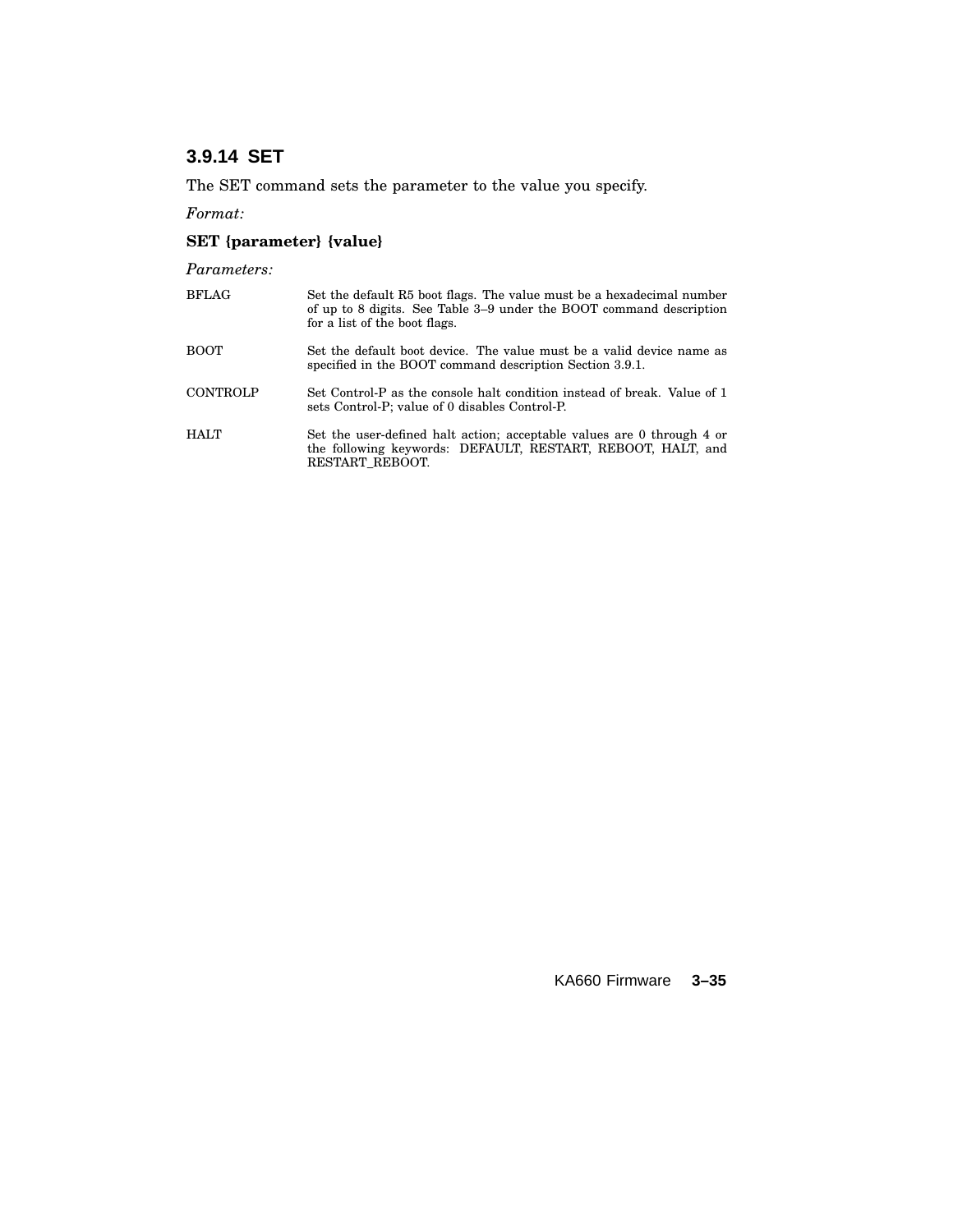HOST Connect to the DUP or MAINTENANCE driver on the selected node or device. Note the hierarchy of the SET HOST qualifiers below.

> **/DUP**—Use the DUP driver to execute local programs of a device on either the DSSI bus or the Q22-bus.

**/DSSI node**—Attach to the DSSI node. A node is a name up to 8 characters in length or a number from 0 to 7. OB

**/UQSSP**—Attach to the UQSSP device specified using one of the following methods:

**/DISK n**—Specifies the disk controller number, where n is a number from 0 to 255. The resulting fixed address for n=0 is 20001468 and the floating rank for n>0 is 26.

**/TAPE n**—Specifies the tape controller number, where n is a number from 0 to 255. The resulting fixed address for n=0 is 20001940 and the floating rank for n>0 is 30.

**csr\_address**—Specifies the Q22-bus I/O page CSR address for the device.

**/MAINTENANCE**—Examines and modifies KFQSA EEPROM configuration parameters. Does not accept a task value.

**/UQSSP**— Attach to the UQSSP device specified using one of the following methods:

**/SERVICE n**—Specifies the KFQSA module n where n is a value from 0 to 3. (The resulting fixed address of a KFQSA module in service mode is 20001910+4\*n.) **/csr\_address**—Specifies the Q22-bus I/O page CSR address for the KFQSA.

LANGUAGE Sets console language and keyboard type. If the current console terminal does not support the Digital Multinational Character Set (MCS), then this command has no effect and the console message appears in English. Values are 1 through 15. Refer to Example 3–1 for the languages you can select.

RECALL Sets command recall state to either 1 or 0 (ENABLED or DISABLED).

*Qualifiers:* Listed in the parameter descriptions above.

*Examples:*

>>> >>> **SET BFLAG 220** >>> >>> **SET BOOT** >>> >>> **SET CONTROLP 0** >>> >>> **SET HALT REBOOT** >>> >>> **SET HOST/DUP/DSSI 0** Starting DUP server...

**3–36** KA660 CPU System Maintenance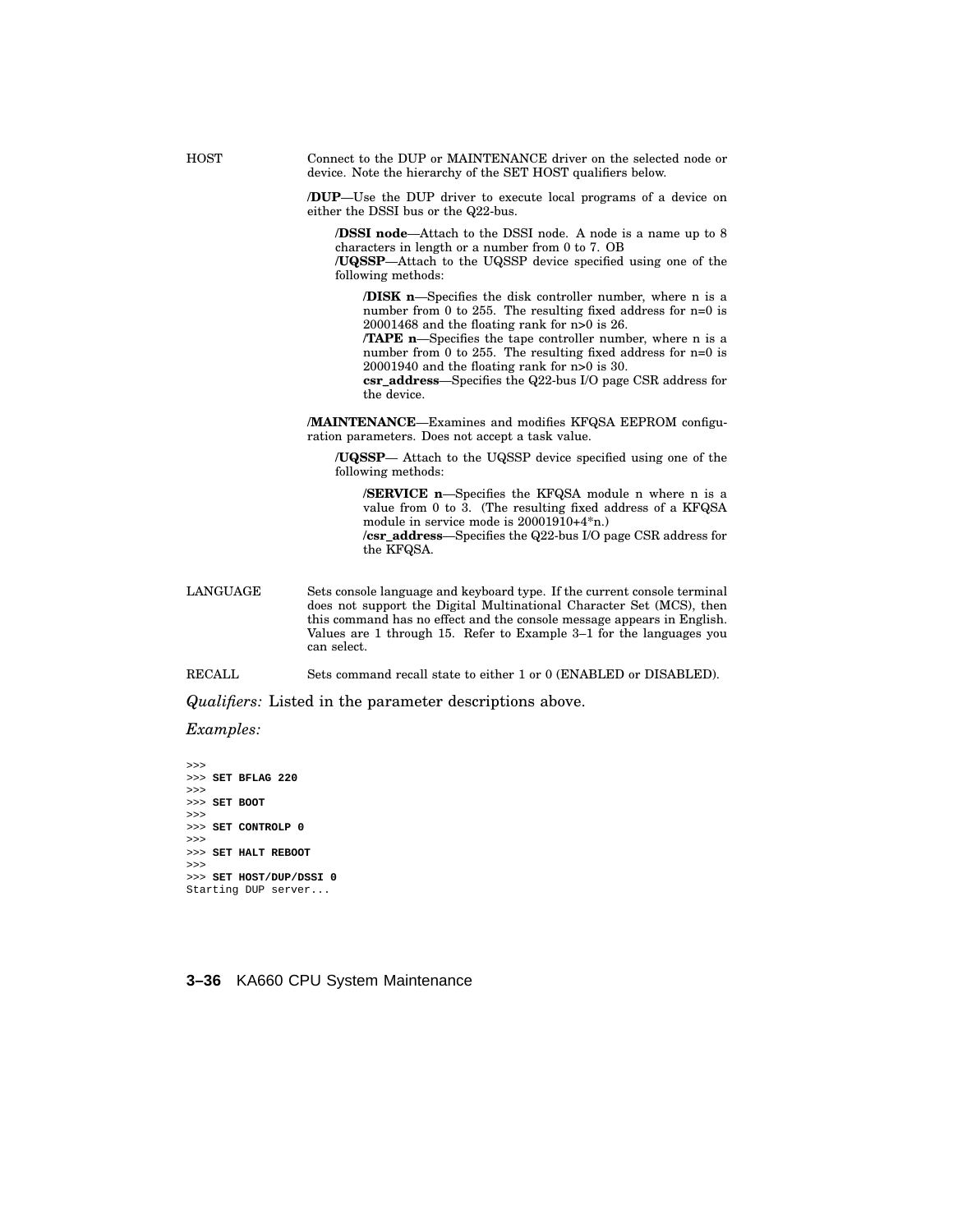DSSI Node 0 (SUSAN) Copyright © 1990 Digital Equipment Corporation DRVEXR V1.0 D 5-JUL-1990 15:33:06 DRVTST V1.0 D 5-JUL-1990 15:33:06 HISTRY V1.0 D 5-JUL-1990 15:33:06 ERASE V1.0 D 5-JUL-1990 15:33:06 PARAMS V1.0 D 5-JUL-1990 15:33:06 DIRECT V1.0 D 5-JUL-1990 15:33:06 End of directory

Task Name? **params** Copyright © 1990 Digital Equipment Corporation

PARAMS> **stat path**

| TD |        | Path Block     |               | Remote Node     | DGS S | DGS R | MSGS S | MSGS R |
|----|--------|----------------|---------------|-----------------|-------|-------|--------|--------|
|    |        |                |               |                 |       |       |        |        |
|    | $0$ PB | FF811ECC       |               | Internal Path   |       |       |        |        |
|    | 6 PB   | FF811FD0       |               | KFOSA KFX V1.0  |       |       |        |        |
|    | $1$ PR | FF8120D4       | KAREN         | RFX V101        |       |       |        |        |
|    | 4 PR   | FF8121D8       | <b>WTTMA</b>  | RFX V101        |       |       |        |        |
|    | 5 PR   | FF8122DC BETTY |               | RFX V101        |       |       |        |        |
|    | $2$ PB | FF8123E0       | DSST1         | <b>VMS V5.0</b> |       | 0     | 14328  | 14328  |
|    | 3 PR   | FF8124E4       | $\mathcal{R}$ | VMB BOOT        |       |       | 61     | 61     |

PARAMS> **exit**

Exiting...

Task Name?

Stopping DUP server... >>>

>>> **SET HOST/DUP/DSSI 0 PARAMS**

Starting DUP server...

DSSI Node 0 (SUSAN) Copyright © 1990 Digital Equipment Corporation

PARAMS> **show node**

| Parameter             | Current | Default.    | Type         | Radix |                |
|-----------------------|---------|-------------|--------------|-------|----------------|
|                       |         |             |              |       |                |
| <b>NODENAME</b>       | SUSAN   | <b>RF30</b> | String Ascii |       | $\overline{B}$ |
| PARAMS> SHOW ALLCLASS |         |             |              |       |                |
| Parameter             | Current | Default     | Tyne         | Radix |                |

| ral alletel | CUL L CIIL | Deraurt | Y MC | nau±^ |  |
|-------------|------------|---------|------|-------|--|
|             |            |         | ____ | __    |  |
| ALLOLASS    |            |         |      | De c  |  |

#### PARAMS> **EXIT**

Exiting...

Stopping DUP server... >>> >>> **SET HOST /DUP/DSSI/BUS:1 0** Starting DUP server...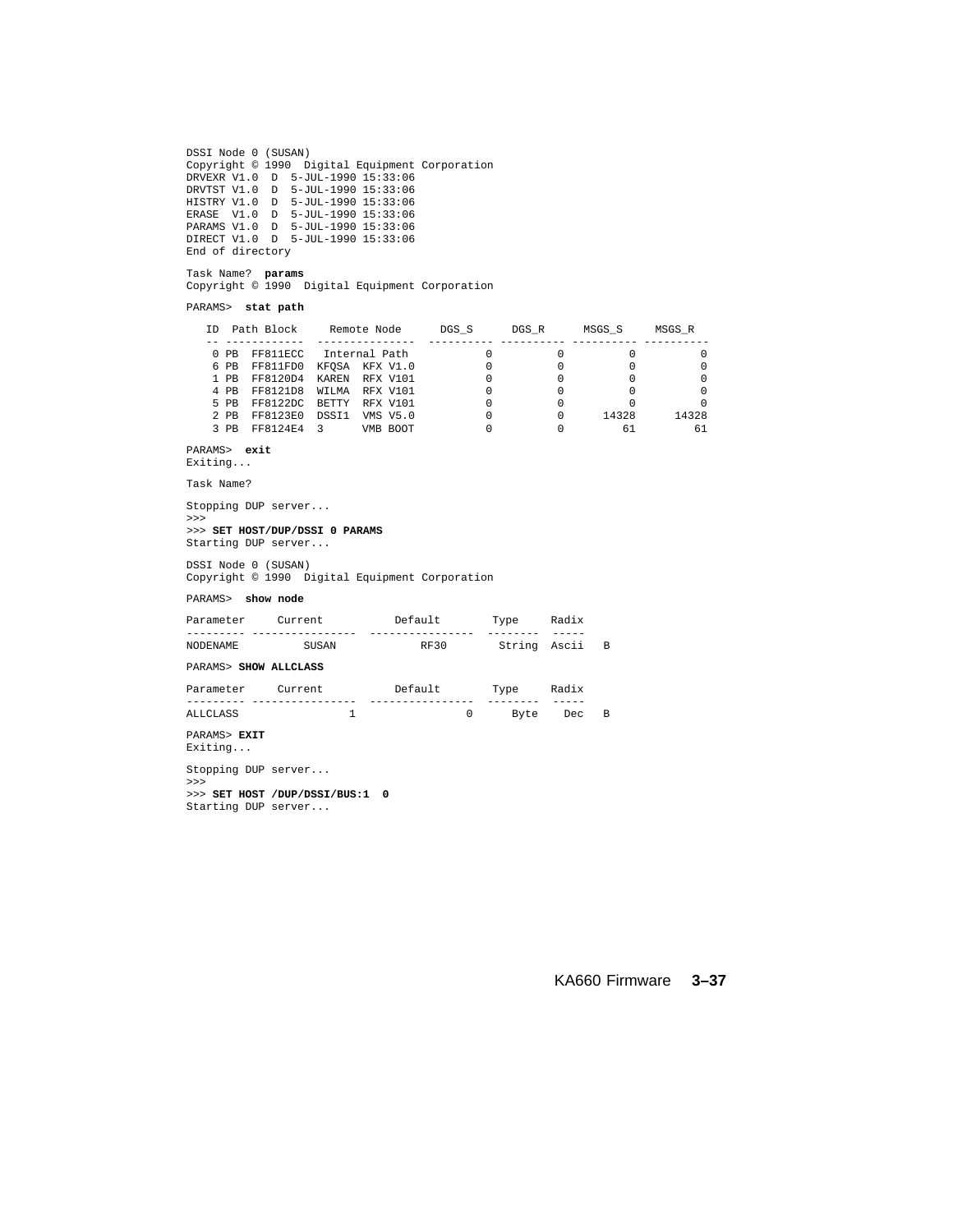```
DSSI Bus 1 Node 0 (SUSAN)
 Copyright © 1990 Digital Equipment Corporation
DRVEXR V1.0 D 5-JUL-1990 15:33:06
 DRVTST V1.0 D 5-JUL-1990 15:33:06
HISTRY V1.0 D 5-JUL-1990 15:33:06
 ERASE V1.0 D 5-JUL-1990 15:33:06
PARAMS V1.0 D 5-JUL-1990 15:33:06
DIRECT V1.0 D 5-JUL-1990 15:33:06
End of directory
```
Task Name? **params** Copyright © 1990 Digital Equipment Corporation

PARAMS> **stat path**

| TD |        | Path Block     |                | Remote Node   | DGS S | DGS R | MSGS S | MSGS R |
|----|--------|----------------|----------------|---------------|-------|-------|--------|--------|
|    |        |                |                |               |       |       |        |        |
|    | PB.    | FF811ECC       |                | Internal Path |       |       |        |        |
|    | 6 PB   | FF811FD0       | KFOSA KFX V1.0 |               |       |       |        |        |
|    | $1$ PR | FF8120D4       | KAREN          | RFX V101      |       |       |        |        |
|    | 4 PB   | FF8121D8       | <b>WTT.MA</b>  | RFX V101      |       |       |        |        |
|    | 5 PB   | FF8122DC BETTY |                | RFX V101      |       |       |        |        |
|    | $2$ PB | FF8123E0       | DSST1          | VMS V5.0      |       |       | 14328  | 14328  |
|    | PR     | FF8124E4       | ્ર             | VMB BOOT      |       |       | 61     | 61     |

PARAMS> **exit**

Exiting...

Task Name?

Stopping DUP server...

>>> >>> **SET HOST /DUP/DSSI/BUS:1 0 PARAMS** Starting DUP server...

DSSI Bus 1 Node 0 (SUSAN) Copyright © 1990 Digital Equipment Corporation

PARAMS> **show node**

| Parameter               | Current       | Default | Type         | Radix |                |
|-------------------------|---------------|---------|--------------|-------|----------------|
| NODENAME                | SUSAN         | RF31    | String Ascii |       | $\overline{B}$ |
| PARAMS>                 | show allclass |         |              |       |                |
| Parameter               | Current       | Default | Type         | Radix |                |
| ALLCLASS                | 1             | 0       | Byte         | Dec   | $\Box$         |
| PARAMS> exit<br>Exiting |               |         |              |       |                |

Stopping DUP server... >>> >>> **SET HOST /MAINT/UQSSP 20001468** UQSSP Controller (772150)

#### **3–38** KA660 CPU System Maintenance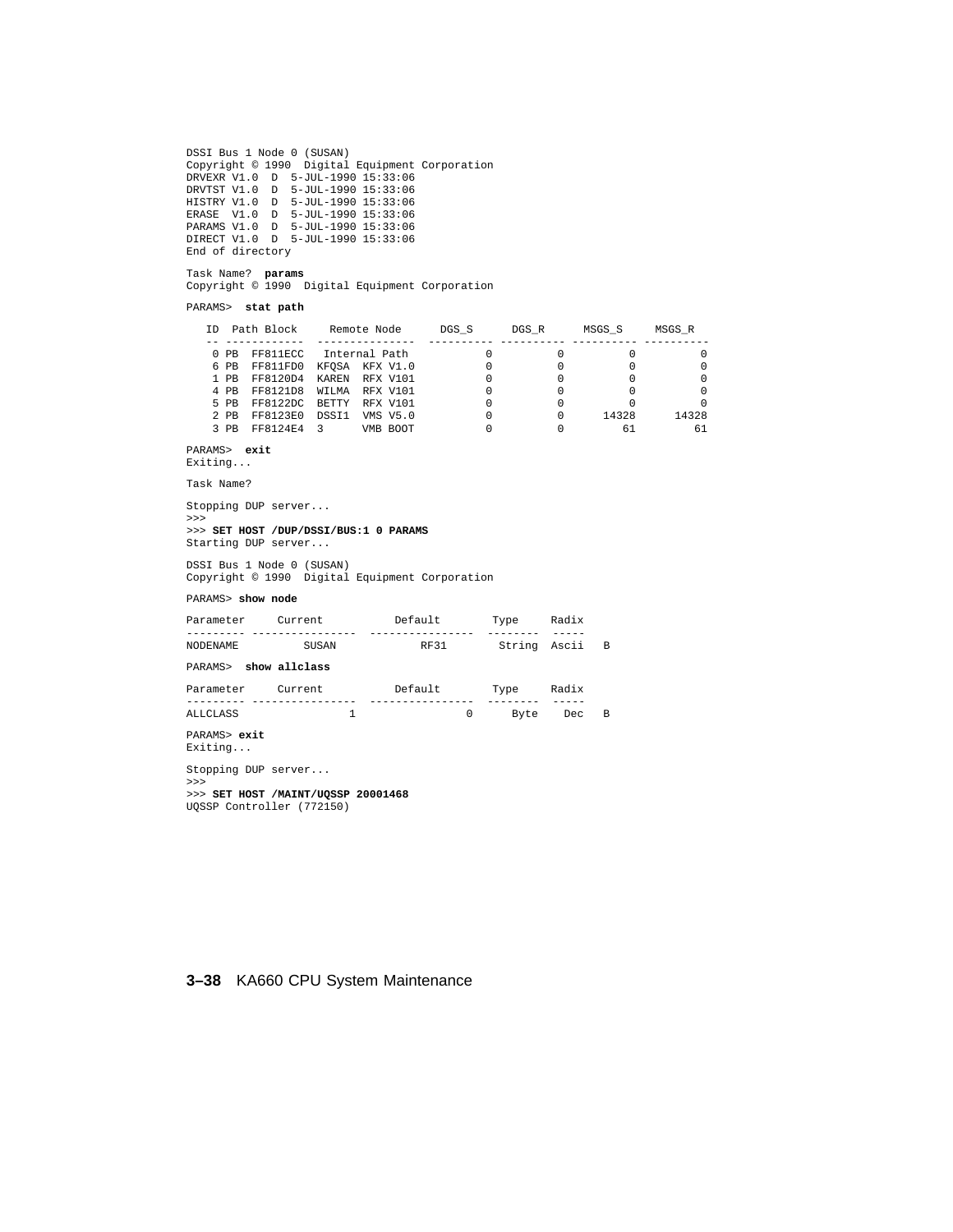```
Enter SET, CLEAR, SHOW, HELP, EXIT, or QUIT
Node CSR Address Model<br>0 772150 21
 \begin{array}{cccc} 0 & & 772150 & & 21 \\ 1 & & 760334 & & 21 \end{array}\begin{array}{cccc} 1 & 760334 & 21 \\ 4 & 760340 & 21 \end{array}4 760340 21<br>5 760344 21
 5 760344<br>7 ----- KI
        ------ KFOSA ------
? HELP
Commands:
     SET <node> /KFQSA set KFQSA DSSI node number
SET <node> <CSR_address> <model> enable a DSSI device
    CLEAR <node>
disable a DSSI device<br>
SHOW

show current configur
    SHOW show current configuration<br>
HELP show print this text
    HELP print this text<br>EXIT program the KFOS
    EXIT<br>
Program the KFQSA<br>
Program the KFQSA<br>
don't program the
                                               don't program the KFQSA
Parameters:
    <node> 0 to 7
     <CSR_address> 760010 to 777774
<model> 21 (disk) or 22 (tape)
? set 6 /kfqsa
? show
Node CSRAddress Model<br>0 772150 21
 ست<br>1 760334 21<br>1 760334 21
           760334 21<br>760340 21
 4 760340 21
 5 760344 21<br>6 ----- KFOSA ----
        ------- KFQSA ------
? EXIT
Programming the KFQSA...
>>>
>>> SET LANGUAGE 5
>>>
>>> SET RECALL 1
>>>
>>> SET VERIFICATION CATNMOUSE
```
# **3.9.15 SHOW**

The SHOW command displays the console parameter you specify.

*Format:*

### **SHOW {parameter}**

| Parameters:     |                                                                                             |
|-----------------|---------------------------------------------------------------------------------------------|
| <b>BFLAG</b>    | Displays the default R5 boot flags.                                                         |
| <b>BOOT</b>     | Displays the default boot device.                                                           |
| <b>CONTROLP</b> | Displays current state of halt recognition, either ENABLED or<br>DISABLED.                  |
| <b>DEVICE</b>   | Displays all devices displayed by the SHOW DSSI, SHOW ETHERNET,<br>and SHOW UQSSP commands. |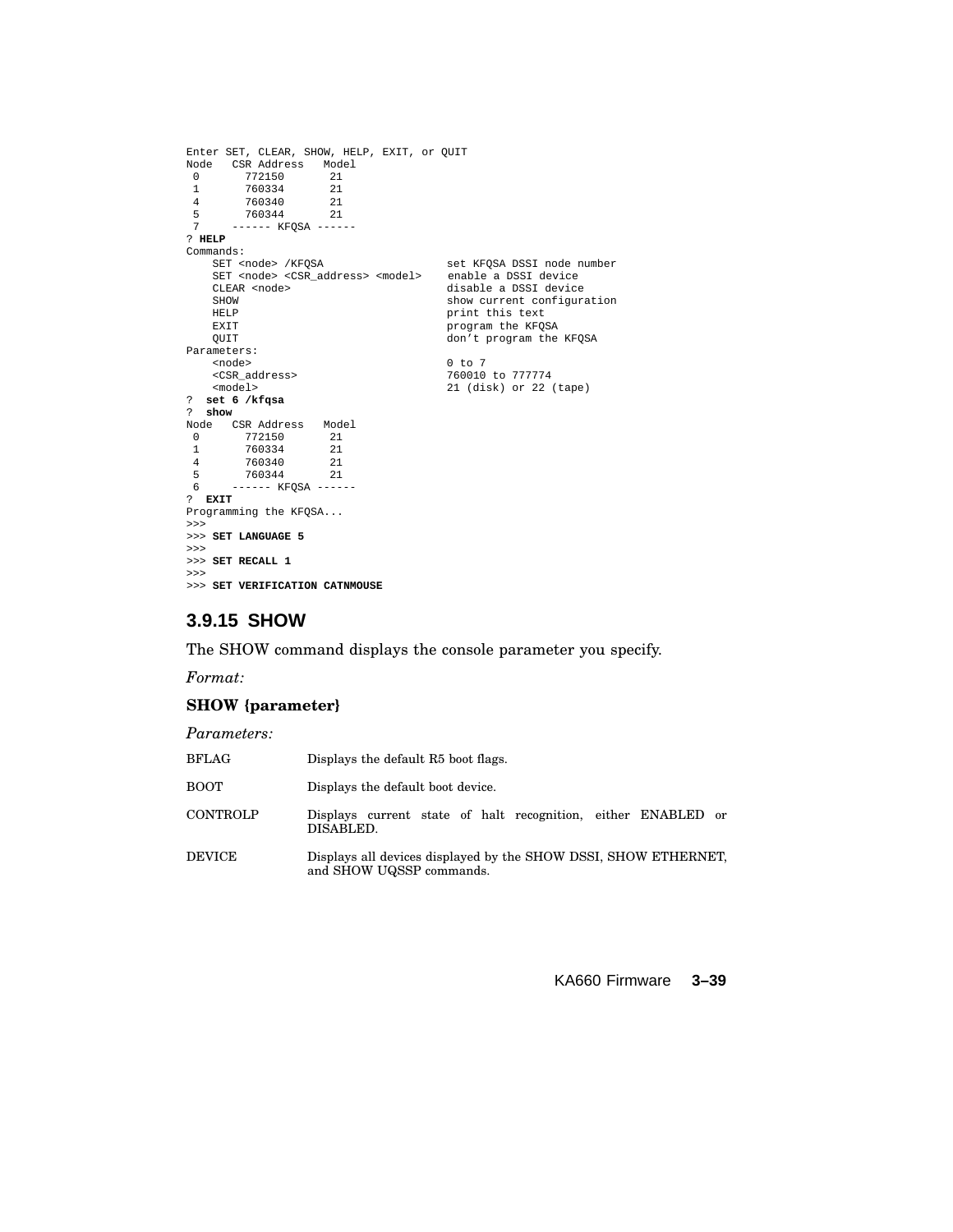| <b>DSSI</b>     | Displays the status of all nodes that can be found on the DSSI bus. For<br>each node on the DSSI bus, the firmware displays the node number, the<br>node name, and the boot name and type of the device, if available. The<br>command does not indicate if the device contains a bootable image.                                       |
|-----------------|----------------------------------------------------------------------------------------------------------------------------------------------------------------------------------------------------------------------------------------------------------------------------------------------------------------------------------------|
|                 | The node that issues the command is listed with a node name of *<br>(asterisk).                                                                                                                                                                                                                                                        |
|                 | The device information is obtained from the media type field of the MSCP<br>command GET UNIT STATUS. If a node is not running or is not capable<br>of running an MSCP server, then no device information is displayed.                                                                                                                 |
| <b>ETHERNET</b> | Displays hardware Ethernet address for all Ethernet adapters that can<br>be found, both on-board and on the Q22-bus. Displays as blank if no<br>Ethernet adapter is present.                                                                                                                                                           |
| <b>HALT</b>     | Show the user-defined halt action.                                                                                                                                                                                                                                                                                                     |
| <b>LANGUAGE</b> | Displays console language and keyboard type. Refer to the corresponding<br>SET LANGUAGE command for the meaning.                                                                                                                                                                                                                       |
| <b>MEMORY</b>   | Displays main memory configuration board by board.                                                                                                                                                                                                                                                                                     |
|                 | <b>FULL</b> —Additionally, displays the normally inaccessible areas of<br>memory, such as the PFN bitmap pages, the console scratch memory<br>pages, the Q22-bus scatter/gather map pages. Also reports the addresses<br>of bad pages, as defined by the bitmap.                                                                       |
| QBUS            | Displays all Q22-bus I/O addresses that respond to an aligned word read,<br>and vector and device name information. For each address, the console<br>displays the address in the VAX I/O space in hexadecimal, the address<br>as it would appear in the Q22-bus I/O space in octal, and the word data<br>that was read in hexadecimal. |
|                 | This command may take several minutes to complete. Press CTRL/C to<br>terminate the command. During execution, the command disables the<br>scatter/gather map.                                                                                                                                                                         |
| <b>RECALL</b>   | Shows the current state of command recall, either ENABLED or<br>DISABLED.                                                                                                                                                                                                                                                              |
| <b>RLV12</b>    | Displays all RL01 and RL02 disks that appear on the Q22-bus.                                                                                                                                                                                                                                                                           |

# **3–40** KA660 CPU System Maintenance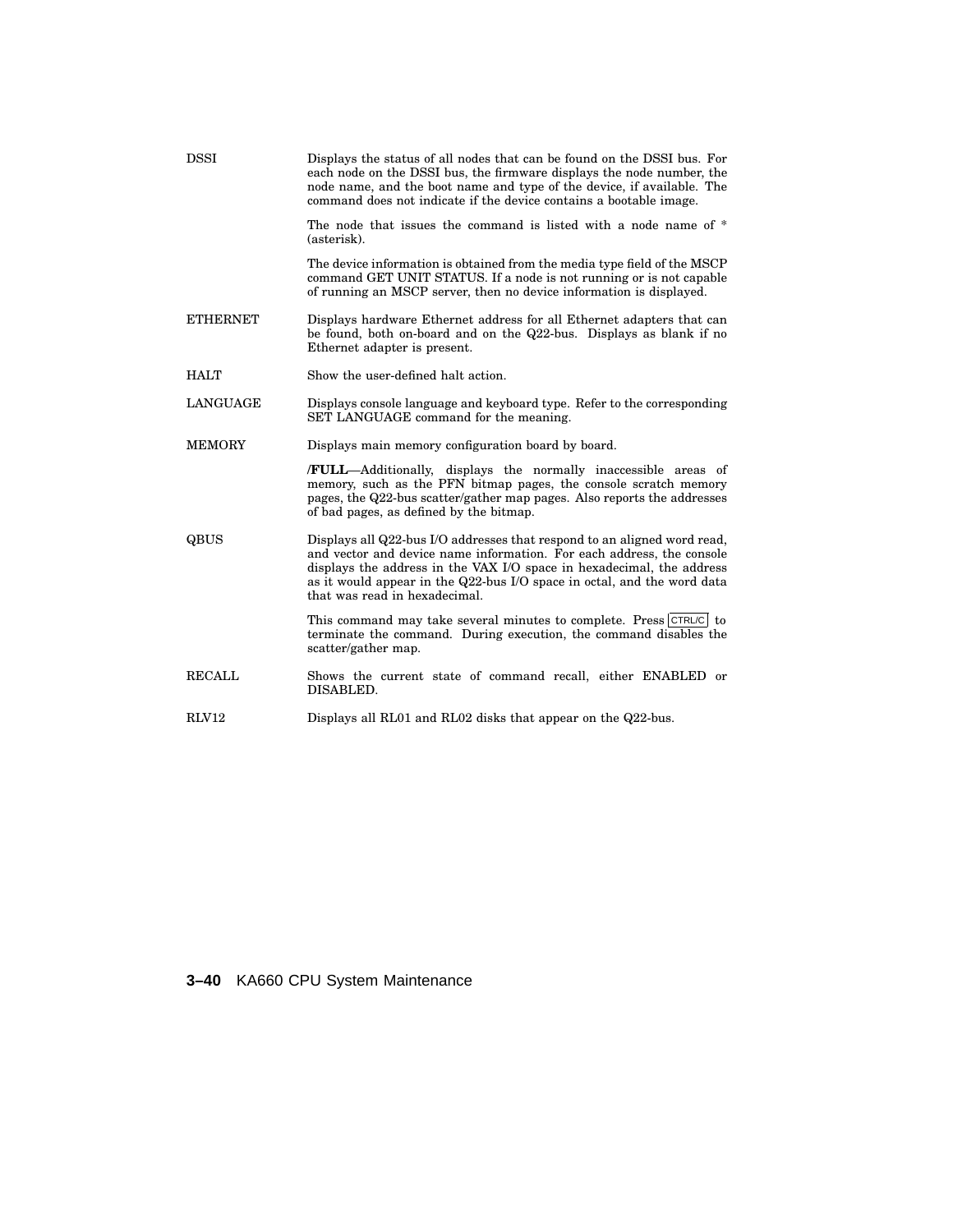| SCSI               | Shows any SCSI devices on the system.                                                                                                                                                                                                                                                                                                                                                          |
|--------------------|------------------------------------------------------------------------------------------------------------------------------------------------------------------------------------------------------------------------------------------------------------------------------------------------------------------------------------------------------------------------------------------------|
| <b>TRANSLATION</b> | Shows any virtual addresses that map to the specified physical address.<br>The firmware uses the current values of page table base and length<br>registers to perform its search; it is assumed that page tables have been<br>properly built.                                                                                                                                                  |
| UQSSP              | Displays the status of all disks and tapes that can be found on the Q22-<br>bus that support the UQSSP protocol. For each such disk or tape on<br>the Q22-bus, the firmware displays the controller number, the controller<br>CSR address, and the boot name and type of each device connected to<br>the controller. The command does not indicate if the device contains a<br>bootable image. |
|                    | This information is obtained from the media type field of the MSCP<br>command GET UNIT STATUS. The console does not display device<br>information if a node is not running (or cannot run) an MSCP server.                                                                                                                                                                                     |
| VERSION            | Displays the current firmware version.                                                                                                                                                                                                                                                                                                                                                         |

*Qualifiers:* Listed in the parameter descriptions above. *Examples:*

>>> >>> **SHOW BFLAG** 00000220 >>> >>> **SHOW BOOT** >>> >>> **SHOW DEVICE** DSSI Bus 0 Node 0 (SUSAN) -DIA0 (RF31) DSSI Bus 0 Node 1 (KAREN) -DIA1 (RF31) DSSI Bus 0 Node 3 (\*) DSSI Bus 0 Node 4 (WILMA) -DIA4 (RF31) DSSI Bus 0 Node 5 (BETTY) -DIA5 (RF31) DSSI Bus 0 Node 6 (KFQSA) SCSI Adapter 0 (761300), SCSI ID 7 -DKA100 (DEC RZ31 (C) DEC) -DKA300 (MAXTOR XT-8000S) UQSSP Disk Controller 0 (772150) -DUA0 (RF31) UQSSP Disk Controller 1 (760334) -DUB1 (RF31) UQSSP Disk Controller 2 (760340) -DUC3 (RF31) UQSSP Disk Controller 3 (760344) -DUD4 (RF31)

### KA660 Firmware **3–41**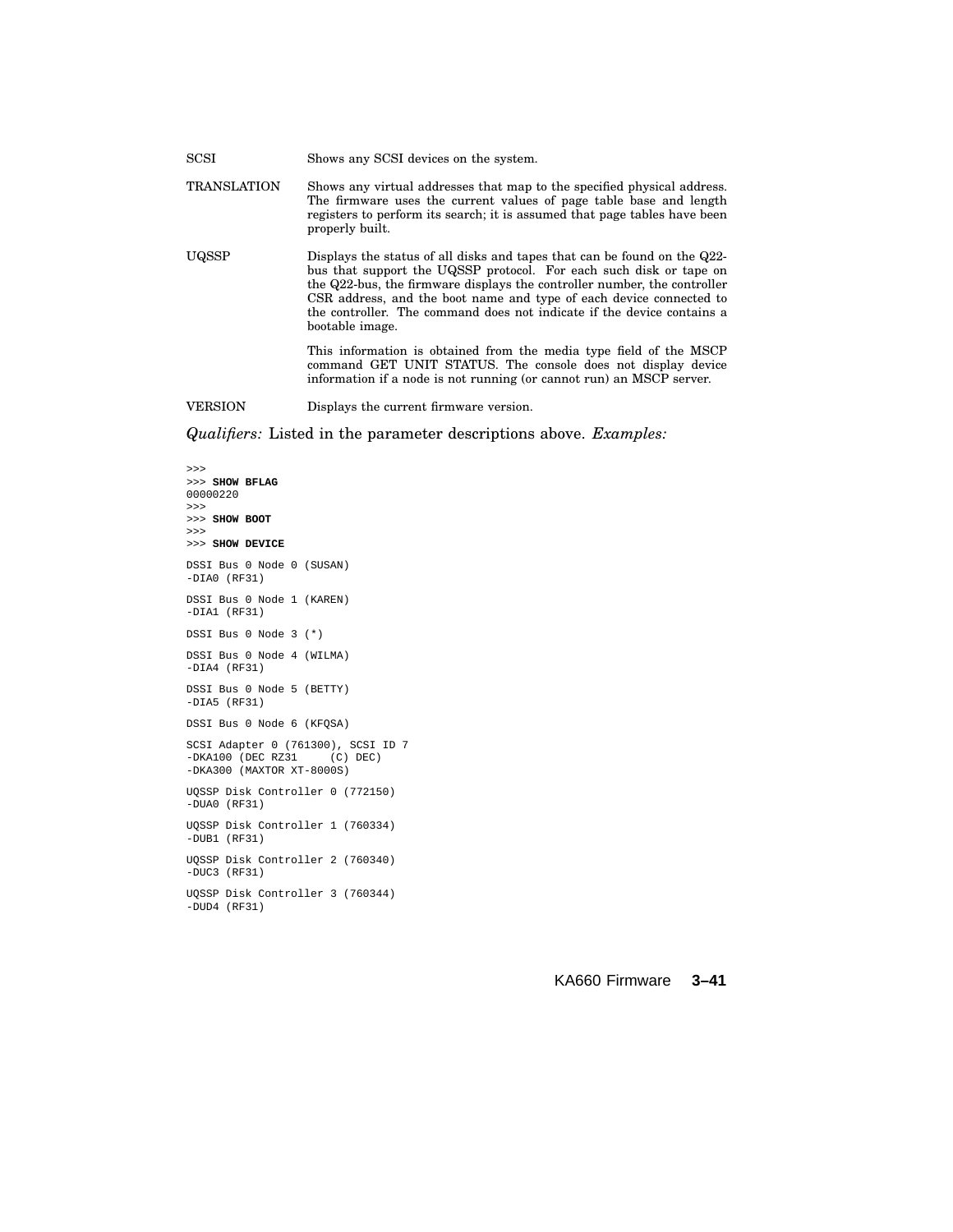```
Ethernet Adapter
-(08-00-2B-03-82-78)
>>>
>>> SHOW DSSI
DSSI Bus 0 Node 0 (SUSAN)
-DIA0 (RF31)
DSSI Bus 0 Node 1 (KAREN)
-DIA1 (RF31)
DSSI Bus 0 Node 3 (*)
DSSI Bus 0 Node 4 (WILMA)
-DIA4 (RF31)
DSSI Bus 0 Node 5 (BETTY)
-DIA5 (RF31)
DSSI Bus 0 Node 6 (KFQSA)
>>>
>>> SHOW ETHERNET
Ethernet Adapter
-(08-00-2B-03-82-78)
>>>
>>> SHOW HALT
Reboot
>>> SHOW LANGUAGE
English (United States/Canada)
>>>
>>> SHOW MEMORY
Memory 0: 00000000 to 003FFFFF, 4MB, 0 bad pages
Total of 4MB, 0 bad pages, 98 reserved pages
>>>
>>> SHOW MEMORY /FULL
Memory 0: 00000000 to 003FFFFF, 4MB, 0 bad pages
Total of 4MB, 0 bad pages, 98 reserved pages
Memory Bitmap
-003F3C00 to 003F3FFF, 2 pages
Console Scratch Area
-003F4000 to 003F7FFF, 32 pages
Qbus Map
-003F8000 to 003FFFFF, 64 pages
Scan of Bad Pages
>>>
>>> SHOW QBUS
Scan of Qbus I/O Space
-200000DC (760334) = 0000 (300) RQDX3/KDA50/RRD50/RQC25/KFQSA-DISK
-200000DE (760336) = 0AA0
-200000E0 (760340) = 0000 (304) RQDX3/KDA50/RRD50/RQC25/KFQSA-DISK
-200000E2 (760342) = 0AA0
-200000E4 (760344) = 0000 (310) RQDX3/KDA50/RRD50/RQC25/KFQSA-DISK
-200000E6 (760346) = 0AA0
-20001468 (772150) = 0000 (154) RQDX3/KDA50/RRD50/RQC25/KFQSA-DISK
-2000146A (772152) = 0AA0
-20001F40 (777500) = 0020 (004) IPCR
```
### **3–42** KA660 CPU System Maintenance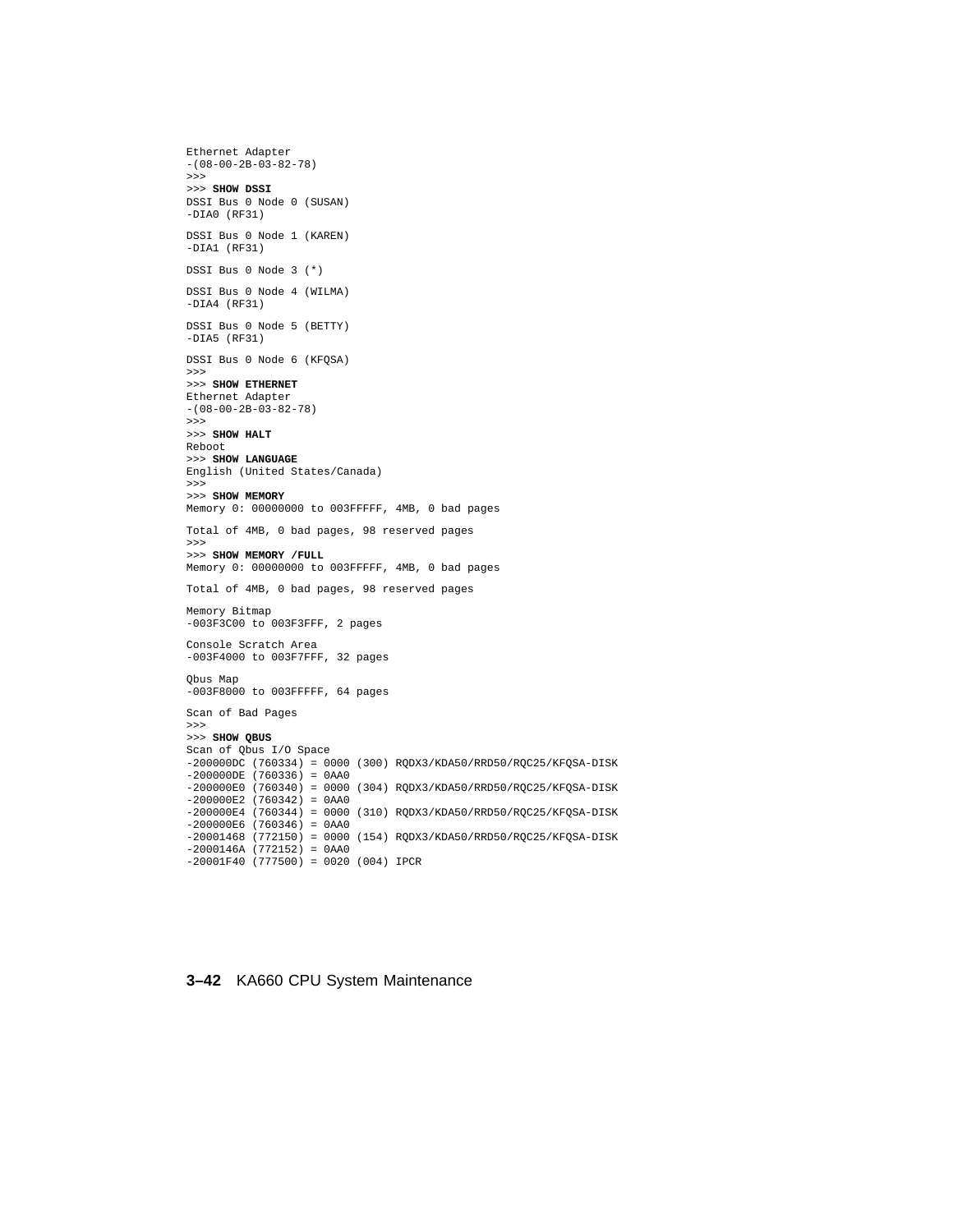```
Scan of Qbus Memory Space
>>>
>>> SHOW RLV12
>>>
>>> SHOW SCSI
SCSI Adapter 0 (761300), SCSI ID 7
-DKA100 (DEC RZ31 (C) DEC)
-DKA300 (MAXTOR XT-8000S)
>>>
>>> SHOW TRANSLATION 1000
V 80001000
>>>
>>> SHOW UQSSP
UQSSP Disk Controller 0 (772150)
-DUA0 (RF31)
UQSSP Disk Controller 1 (760334)
-DUB1 (RF31)
UQSSP Disk Controller 2 (760340)
-DUC4 (RF31)
UQSSP Disk Controller 3 (760344)
-DUD5 (RF31)
>>>
>>> SHOW VERIFICATION
wadenmargo
>>>
>>> SHOW VERSION
KA660-A V4.0, VMB 2.12
>>>
```
### **3.9.16 START**

The START command starts instruction execution at the address you specify. If no address is given, the current PC is used. If memory mapping is enabled, macro instructions are executed from virtual memory, and the address is treated as a virtual address. The START command is equivalent to a DEPOSIT to PC, followed by a CONTINUE. It does not perform a processor initialization.

*Format:*

### **START [{address}]**

*Arguments:*

[address] The address at which to begin execution. This address is loaded into the user's PC.

#### *Example:*

>>> **START 1000**

KA660 Firmware **3–43**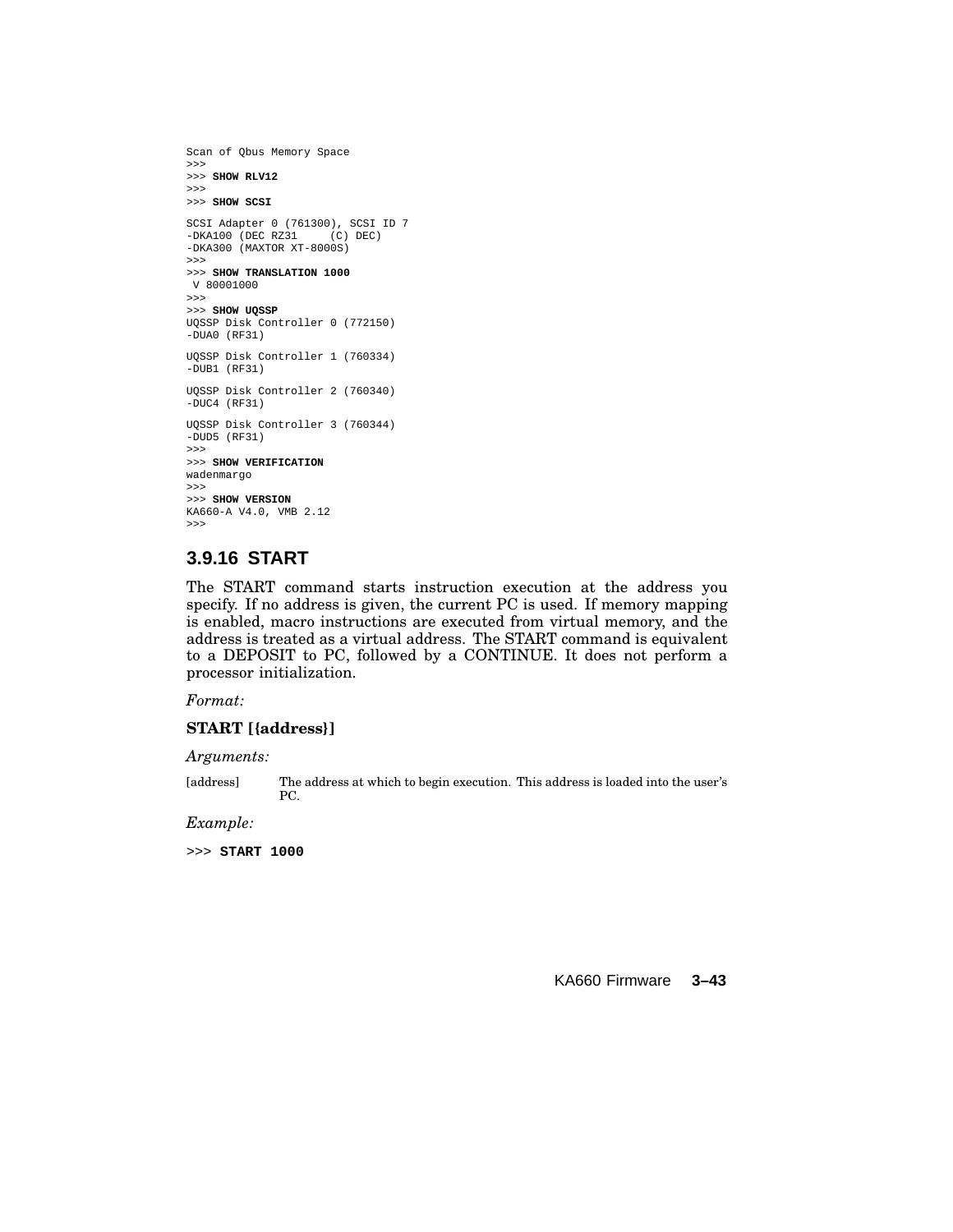## **3.9.17 TEST**

The TEST command invokes a diagnostic test program specified by the test number. If you enter a test number of 0 (zero), all tests allowed to be executed from the console terminal are executed. The console accepts an optional list of up to five additional hexadecimal arguments.

Refer to Chapter 4 for a detailed explanation of the diagnostics.

*Format:*

### **TEST [test\_number [test\_arguments]]**

*Arguments:*

| {test number}    | A two-digit hexadecimal number specifying the test to be executed.                                             |  |  |  |
|------------------|----------------------------------------------------------------------------------------------------------------|--|--|--|
| {test arguments} | Up to five additional test arguments. These arguments are accepted<br>but they have no meaning to the console. |  |  |  |

#### *Examples:*

KA660-A T3.5-14, VMB 2.12 Performing normal system tests. 95..94..93..92..91..90..89..88..87..86..85..84..83..82..81..80.. 79..78..77..76..75..74..73..72..71..70..69..68..67..66..65..64.. 63..62..61..60..59..58..57..56..55..54..53..52..51..50..49..48.. 47..46..45..44..43..42..41..40..39..38..37..36..35..34..33..32.. 31..30..29..28..27..26..25..24..23..22..21..20..19..18..17..16.. 15..14..13..12..11..10..09..08..07..06..05..04..03.. Tests completed.

```
>>>>>>T 9E
Test
```

| #    | Address  | Name                     | Parameters                                                               |
|------|----------|--------------------------|--------------------------------------------------------------------------|
|      | 20052400 | <b>SCB</b>               |                                                                          |
|      | 20053314 | De executive             |                                                                          |
| 30   | 2005D07C | MS650 Init Bitmap        | *** mark_Hard_SBEs ******                                                |
| 31   | 2005CE3C | MS650 Setup CSRs         | **********                                                               |
| 32   | 2005C984 | CMCTL regs               | MEMCSR0_addr *********                                                   |
| 33   | 2005C940 | CMCTL powerup            | $\star$                                                                  |
| 34   | 20054A24 | SSC ROM                  | $\star$                                                                  |
| 3F   | 2005EEBC |                          | MS650_FDM_Addr_shorts *** cont_on_err ******                             |
| 40   | 2005F6A4 |                          | MS650_count_pages    First_board    Last_bd    Soft_errs_allowed ******* |
| 41   | 20062718 | Board_Reset              | $\star$                                                                  |
| 42   | 20054AE4 | Chk_for_Interrupts ***** |                                                                          |
| 43   | 2005AD88 |                          | SOC_DI_Cache_w_mem cache_config start_add end_add add_incr ******        |
| 44   | 2005A5BC |                          | SOC_D_Cache_w_Mem cache_config start_add end_add add_incr ******         |
| 45   | 2005A21C |                          | SOC_Cache_mem_CQBIC cache_config start_add end_add add_incr ******       |
| 46   | 2005B2A4 |                          | SOC Cachel diag mode cache config addr incr ********                     |
| 47   | 2005F434 | MS650_Refresh            | start_a end incr cont_on_err time_seconds *****                          |
| 48   | 2005EAF4 |                          | MS650_Addr_shorts start_add end_add * cont_on_err pat2 pat3 ****         |
| 49   | 2005E530 | MS650 FDM                | *** cont on err ******                                                   |
| 4A   | 2005E288 | MS650 ECC SBEs           | $******$<br>start add end add add incr cont on err                       |
| 4B   | 2005E048 | MS650 Byte Errors        | $******$<br>start_add end_add add_incr cont_on_err                       |
| 4C   | 2005DAEC | MS650_ECC_Logic          | start_add end_add add_incr cont_on_err ******                            |
| 4D   | 2005D95C | MS650 Address            | start_add end_add add_incr cont_on err ******                            |
| 4 F. | 2005D768 | MS650 Byte               | start_add end_add add_incr cont_on err ******                            |

#### **3–44** KA660 CPU System Maintenance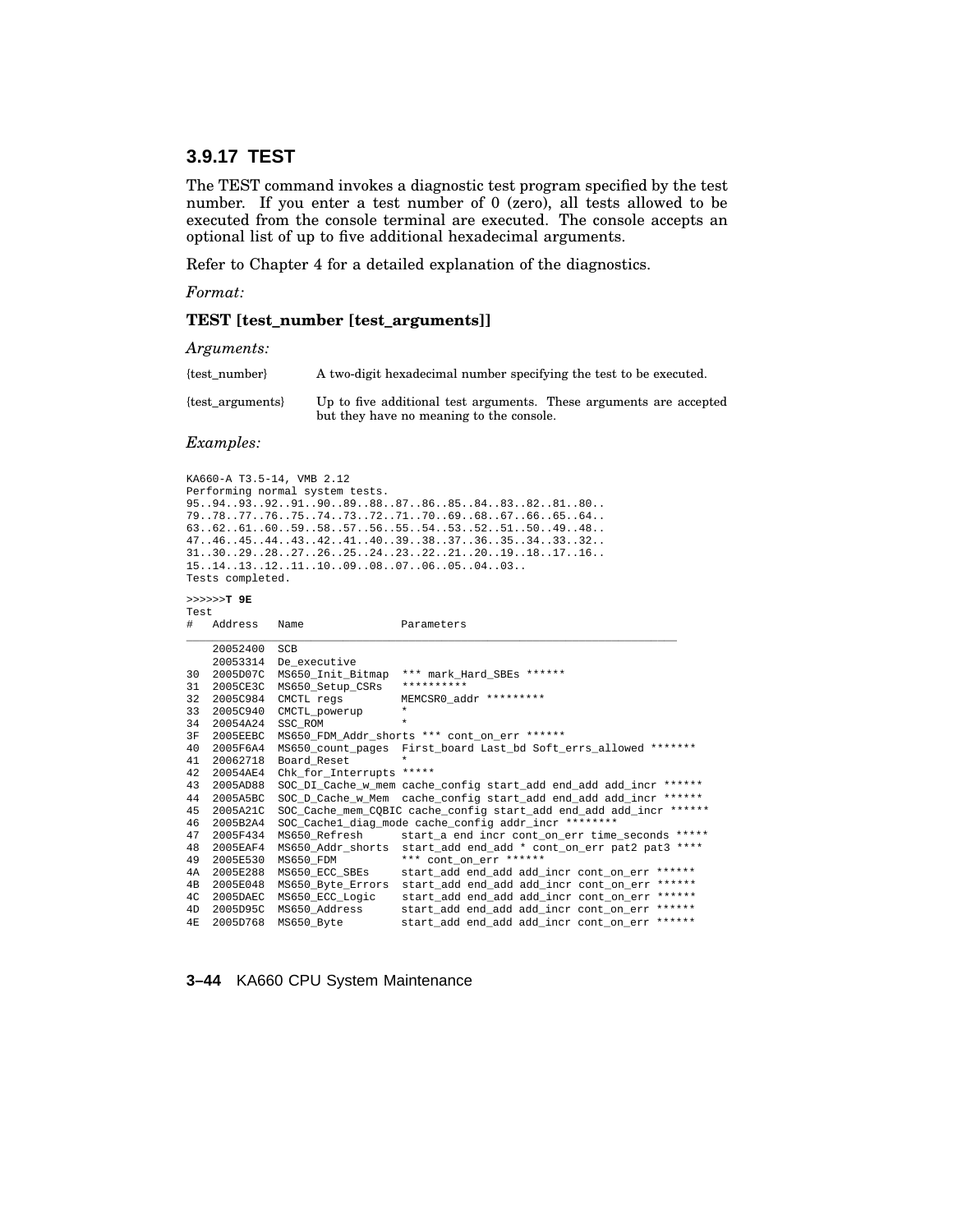| 4F             | 2005D4BC                                                               | MS650_Data                  | start_add end_add add_incr cont_on_err ******  |  |  |  |  |
|----------------|------------------------------------------------------------------------|-----------------------------|------------------------------------------------|--|--|--|--|
| 51             | 200627E7                                                               | FPA                         | *******                                        |  |  |  |  |
| 52             | 20055090                                                               | SSC_Prog_timers             | which_timer wait_time_us ***                   |  |  |  |  |
| 53             | 20055360                                                               | SSC TOY Clock               | repeat test 250ms ea Tolerance ***             |  |  |  |  |
| 54             | 20054BB9                                                               | Virtual Mode                | *********                                      |  |  |  |  |
| 55             | 20055512                                                               | Interval Timer              |                                                |  |  |  |  |
| 58             | 20061370                                                               | SHAC_RESET                  | dssi_bus port_number time_secs                 |  |  |  |  |
| 59             | 200604C4                                                               | SGEC_LPBCK_ASSIST           | time secs **                                   |  |  |  |  |
| 5А             | 2005A120                                                               | SOC_CMCTL                   | dont_report_memory_bad repeat_count *          |  |  |  |  |
| 5 <sup>C</sup> | 20060A2C                                                               | <b>SHAC</b>                 | shac number *******                            |  |  |  |  |
| 5F             | 2005F878                                                               | SGEC                        | loopback_type no_ram_tests ******              |  |  |  |  |
| 60             | 20059D51                                                               | SSC Console SLU             | start BAUD end BAUD ******                     |  |  |  |  |
| 62             | 20055950                                                               | console ODSS                | mark_not_present selftest_r0 selftest_r1 ***** |  |  |  |  |
| 63             | 20055ACC                                                               | ODSS any                    | input_csr selftest_r0 selftest_r1 ******       |  |  |  |  |
| 80             | 20059731                                                               | CQBIC_memory_LMGH           | **********                                     |  |  |  |  |
| 81             | 200555B4                                                               | Qbus_MSCP                   | IP_csr ******                                  |  |  |  |  |
| 82             | 20055779                                                               | Qbus_DELQA                  | device_num_addr ****                           |  |  |  |  |
| 83             | 200569CA                                                               | OZA LPBCK1                  | controller_number ********                     |  |  |  |  |
| 84             | 20058070                                                               | OZA LPBCK2                  | controller_number *********                    |  |  |  |  |
| 85             | 20055C28                                                               | OZA memory                  | incr test_pattern controller_number *******    |  |  |  |  |
| 86             | 200560E4                                                               | OZA DMA                     | Controller_number main_mem_buf ********        |  |  |  |  |
| 87             | 200592B0                                                               | <b>OZA EXTLPBCK</b>         | controller number ****                         |  |  |  |  |
| 90             | 2005500E                                                               | CQBIC_registers             | $\star$                                        |  |  |  |  |
| 91             | 20054FA4                                                               | CQBIC_powerup               | $\star\star$                                   |  |  |  |  |
| 99             | 200629F5                                                               | Flush_Ena_Caches            | dis_flush_cache *********                      |  |  |  |  |
| 9A             | 200618FC                                                               | INTERACTION                 | pass count disable device ****                 |  |  |  |  |
| 9 B            | 200625D8                                                               | Init memory 4MB             |                                                |  |  |  |  |
| 9C             | 2005BB4A                                                               | List CPU registers          | $\star$                                        |  |  |  |  |
| 9D             | 2005C826                                                               | Utility                     | Expnd err msg get mode init LEDs clr ps cnt    |  |  |  |  |
| 9E             | 20055586                                                               | List diagnostics            |                                                |  |  |  |  |
| 9F             | 20062B32                                                               | Create_A0_Script            | **********                                     |  |  |  |  |
| C1             | 200546D0                                                               | SSC_RAM_Data                | $\star$                                        |  |  |  |  |
| C2             | 200548A6                                                               | SSC_RAM_Data_Addr           | $^\star$                                       |  |  |  |  |
| C5             | 20059581                                                               |                             |                                                |  |  |  |  |
|                |                                                                        | SSC registers               | *********                                      |  |  |  |  |
| C6             | 20054614                                                               | SSC_powerup                 | $***$                                          |  |  |  |  |
| C7             | 2005967C                                                               | SSC CBTCR timeout           |                                                |  |  |  |  |
|                | Scripts                                                                |                             |                                                |  |  |  |  |
| #              | Description                                                            |                             |                                                |  |  |  |  |
| A0             |                                                                        | User defined scripts        |                                                |  |  |  |  |
| A1             | Powerup tests, Functional Verify, continue on error, numeric countdown |                             |                                                |  |  |  |  |
| A3             | Functional Verify, stop on error, test # announcements                 |                             |                                                |  |  |  |  |
| A4             | Loop on A3 Functional Verify                                           |                             |                                                |  |  |  |  |
| A5             | Address shorts test, run fastest way possible                          |                             |                                                |  |  |  |  |
| A6             | Memory tests, mark only multiple bit errors                            |                             |                                                |  |  |  |  |
| А7             | Memory tests                                                           |                             |                                                |  |  |  |  |
| A8             | Memory acceptance tests, mark single and multi-bit errors, call A7     |                             |                                                |  |  |  |  |
| A9             |                                                                        | Memory tests, stop on error |                                                |  |  |  |  |
| <b>B5</b>      |                                                                        | SOC Cache debug script      |                                                |  |  |  |  |
|                | >>>! List all diagnostic tests                                         |                             |                                                |  |  |  |  |

KA660 Firmware **3–45**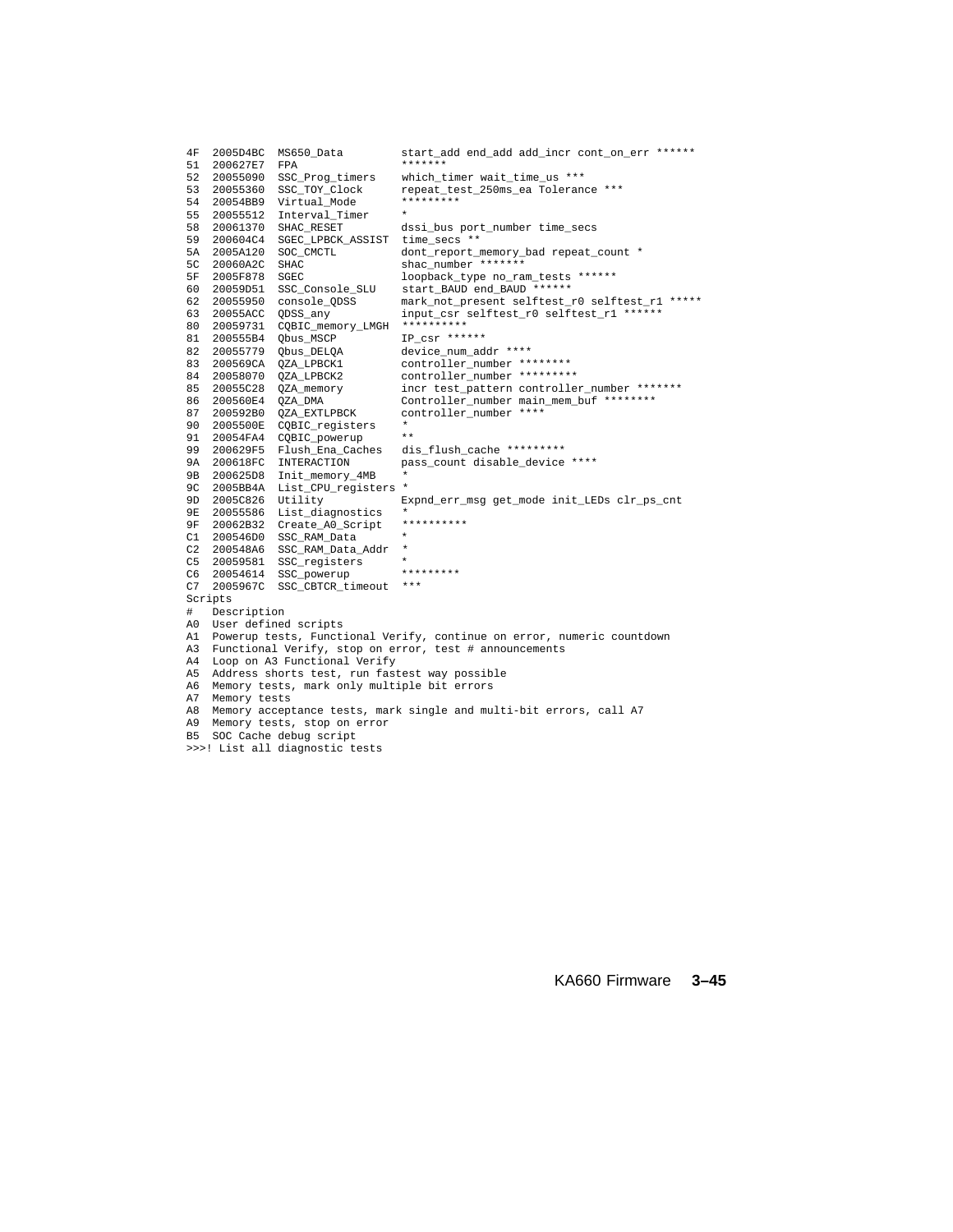>>>>>>**T 9C** SBR=017B8000 SLR=00002021 SAVPC=20044827 SAVPSL=04190304 SCBB=20052400 P0BR=80000000 P0LR=00100A80 P1BR=0A0A0A08 P1LR=000B0B0B SID=14000006 TODR=0010E085 ICCS=00000000 MAPEN=00000000 BDMTR=20084000 TCR0=00000000 TIR0=00000000 TNIR0=00000000 TIVR0=00000078 BDMKR=0000007C TCR1=00000001 TIR1=0052680A TNIR1=0000000F TIVR1=0000007C RXCS=00000000 RXDB=0000000D TXCS=00000000 TXDB=00000030 SCR=0000D000 DSER=00000000 QBEAR=0000000F DEAR=00000000 QBMBR=017F8000 BDR=08D0EFFF DLEDR=0000000C SSCCR=00D55537 CBTCR=00000004 IPCR0=0000 DSSI\_0=00 (BUS\_0) PQBBR\_0=03060022 PMCSR\_0=00000000 SSHMA\_0=0000CA20 PSR\_0=00000000 PESR\_0=00000000 PFAR\_0=00000000 PPR\_0=00000000 NICSR0=1FFF0003 3=00004030 4=00004050 5=8039FF00 6=83E0F000 7=00000000 NICSR9=04E204E2 10=00040000 11=00000000 12=00000000 13=00000000 15=0000FFFF NISA=08-00-2B-12-BC-AC RDES0=00441300 1=00000000 2=05EE0000 3=000046F0 TDES0=00008C80 1=07000000 2=00400000 3=000040FA MEM\_FRU 1 MCSR\_0=80000017 1=80400017 2=80800017 3=80C00017<br>MEM\_FRU 2 MCSR\_4=81000016 5=81400016 6=00000016 7=00000016 MEM\_FRU 2 MCSR\_4=81000016 5=81400016 6=00000016 7=00000016 MEM\_FRU 3 MCSR\_8=00000000 9=00000000 10=00000000 11=00000000 MEM\_FRU 4 MCSR12=00000000 13=00000000 14=00000000 15=00000000 MEMCSR17=00000013 MEMCSR16=00000044 CSR16\_page\_address=00000000 MSER=00000000 CCR=00000014 >>>**T 9F** SP=201406A8 Script in ?[0=SSC, 2=RAM] :0 Script starts at 20140794 36 bytes left Test number (? for list) or script number :80 CQBIC\_memory\_LMGH>> Run from ?[0=ROM, 2=RAM, 3=fastest possible] (0):0 CQBIC\_memory\_LMGH>> Error severity ? [0,1,2,3] (02):0 CQBIC\_memory\_LMGH>> Console error report? [0=none,1=full] (01):0 CQBIC\_memory\_LMGH>> Stop script on error? [0=NO,1=YES] (01):0 CQBIC\_memory\_LMGH>> Repeat? [0=no,1=forever,>1=count] (00):0 CQBIC\_memory\_LMGH>> LED on entry (01):0 CQBIC\_memory\_LMGH>> Console Announcement on entry (80):1 32 bytes left Test number (? for list) or script number :1 No such diagnostic! 32 bytes left Test number (? for list) or script number : >>> >>>! Execute test script. >>>**T FE** Bitmap=00FF3000, Length=00001000, Checksum=807F, Busmap=00FF8000

```
Test_number=41, Subtest=00, Loop_Subtest=00, Error_type=00
Error_vector=0000, Last_exception_PC=00000000, Severity=02
Total_error_count=0000, Led_display=0C, Console_display=03, save_mchk_code=80
parameter_1=00000000 2=00000000 3=00000000 4=00000000 5=00000000
parameter_6=00000000 7=00000000 8=00000000 9=00000000 10=00000000
previous_error=00000000, 00000000, 00000000, 00000000
 Flags=00FFFC10440E, SET_mask=FF
Return_stack=201406D4, Subtest_pc=20062730, Timeout=00030D40
>>>
```
### **3–46** KA660 CPU System Maintenance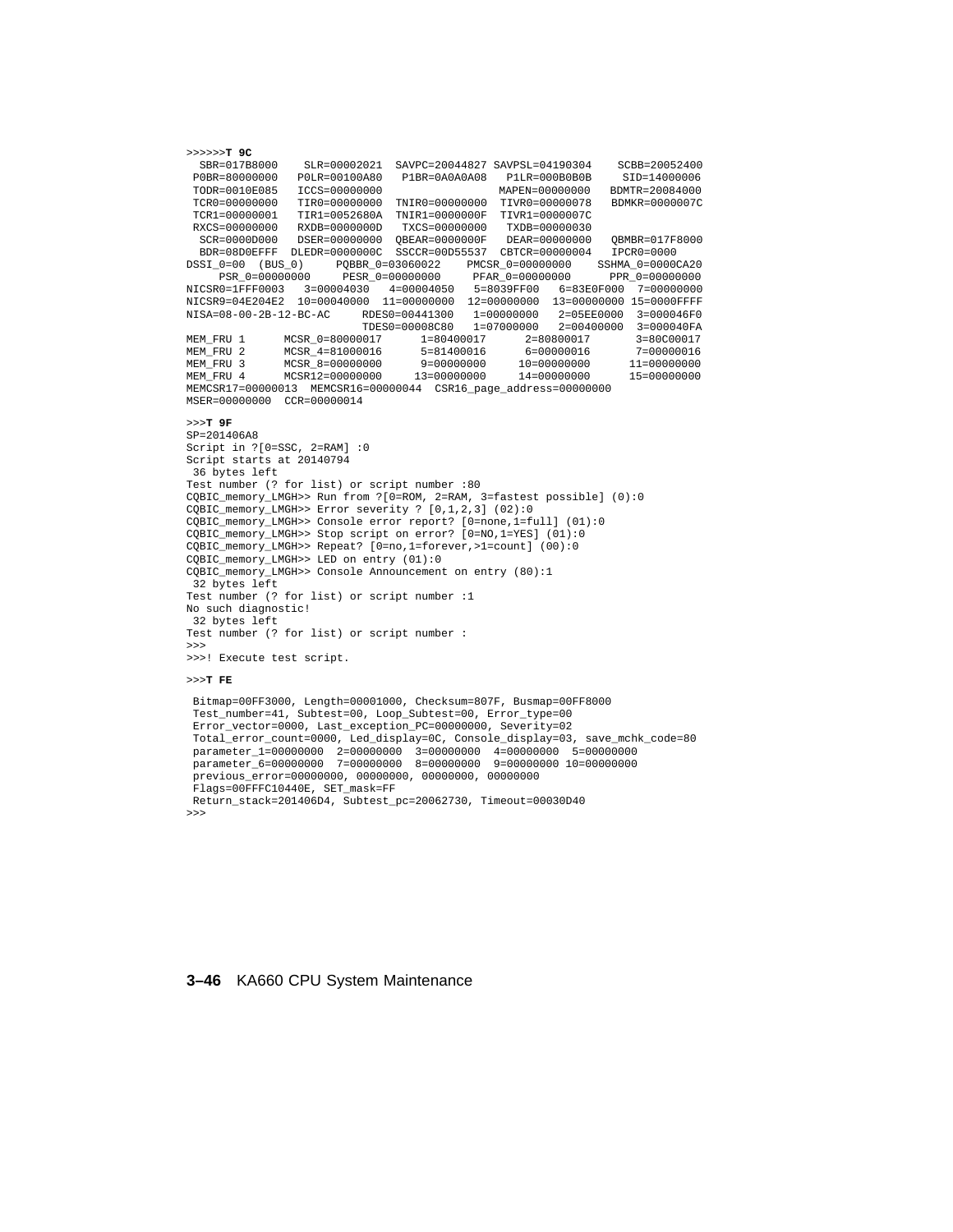### **3.9.18 UNJAM**

The UNJAM command performs an I/O bus reset, by writing a 1 (one) to IPR 55 (decimal).

*Format:*

### **UNJAM**

*Examples:*

>>> **UNJAM** >>>

## **3.9.19 X—Binary Load and Unload**

The X command is for use by automatic systems communicating with the console.

The X command loads or unloads (that is, writes to memory, or reads from memory) the specified number of data bytes through the console serial line (regardless of console type) starting at the specified address.

### *Format:*

### **X {address} {count} CR {line\_checksum} {data} {data\_checksum}**

If bit 31 of the count is clear, data is received by the console and deposited into memory. If bit 31 is set, data is read from memory and sent by the console. The remaining bits in the count are a positive number indicating the number of bytes to load or unload.

The console accepts the command upon receiving the carriage return. The next byte the console receives is the command checksum, which is not echoed. The command checksum is verified by adding all command characters, including the checksum and separating space (but not including the terminating carriage return, rubouts, or characters deleted by rubout), into an 8-bit register initially set to zero. If no errors occur, the result is zero. If the command checksum is correct, the console responds with the console I/O prompt and either sends data to the requester or prepares to receive data. If the command checksum is in error, the console responds with an error message. The intent is to prevent inadvertent operator entry into a mode where the console is accepting characters from the keyboard as data, with no escape mechanism possible.

If the command is a load (bit 31 of the count is clear), the console responds with the console I/O prompt (>>>), then accepts the specified number of bytes of data for depositing to memory, and an additional byte of received data checksum. The data is verified by adding all data characters and the checksum character into an 8-bit register initially set to zero. If the final

KA660 Firmware **3–47**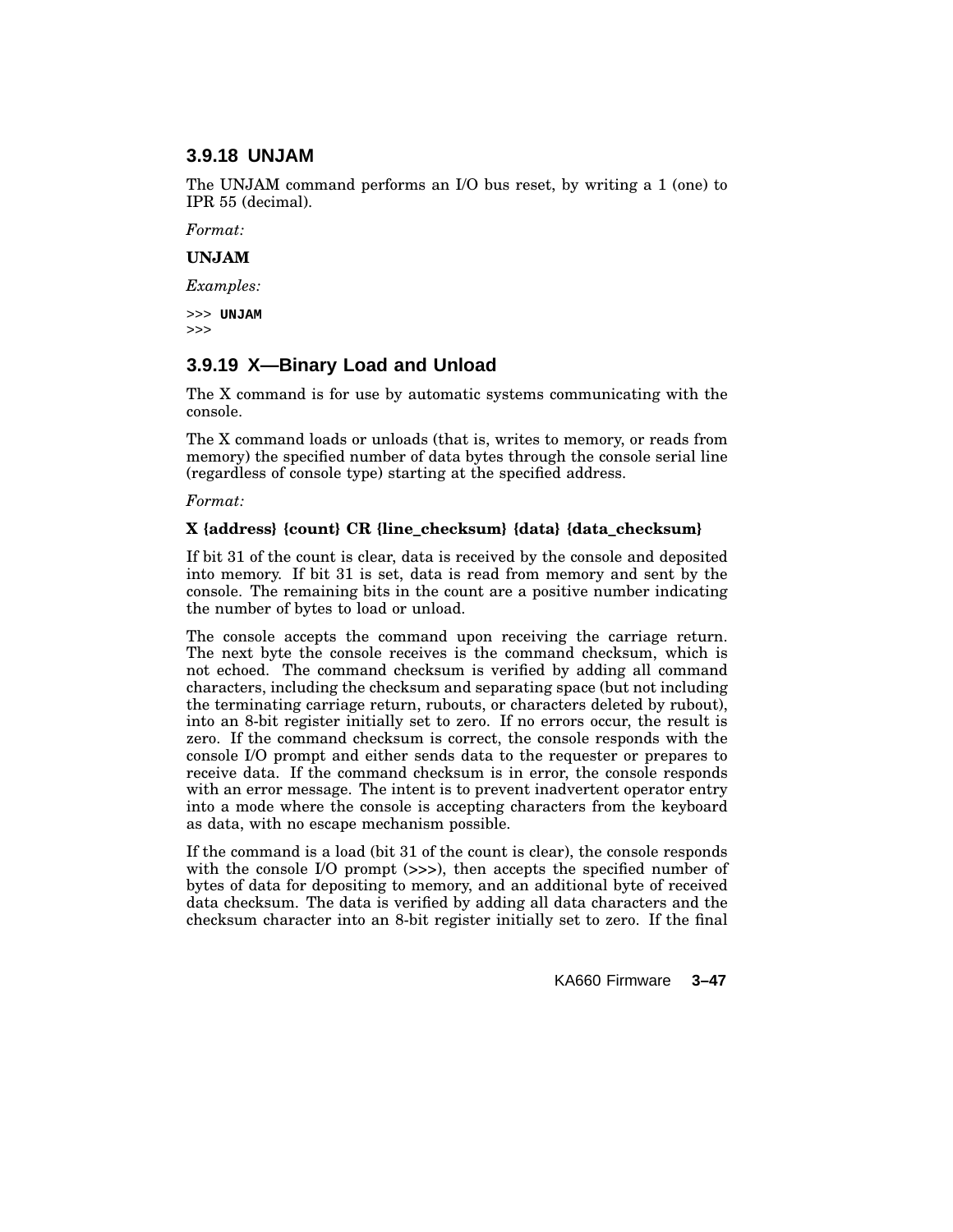content of the register is nonzero, the data or checksum is in error, and the console responds with an error message.

If the command is a binary unload (bit 31 of the count is set), the console responds with the console I/O prompt (>>>), followed by the specified number of bytes of binary data. As each byte is sent, it is added to a checksum register initially set to zero. At the end of the transmission, the two's complement of the low byte of the register is sent.

If the data checksum is incorrect on a load, or if memory or line errors occur during the transmission of data, the entire transmission is completed, then the console issues an error message. If an error occurs during loading, the contents of the memory being loaded are unpredictable.

The console represses echo while it is receiving the data string and checksums.

The console terminates all flow control when it receives the carriage return at the end of the command line in order to avoid treating flow control characters from the terminal as valid command line checksums.

You can control the console serial line during a binary unload using control characters ( $\overline{\text{CTR}}$ ,  $\overline{\text{CTR}}$ ,  $\overline{\text{CTR}}$ ,  $\overline{\text{CTR}}$ , and so on). You cannot control the console serial line during a binary load, since all received characters are valid binary data.

The console has the following timing requirements:

- It must receive data being loaded with a binary load command at a rate of at least one byte every 60 seconds.
- It must receive the command checksum that precedes the data within 60 seconds of the carriage return that terminates the command line.
- It must receive the data checksum within 60 seconds of the last data byte.

If any of these timing requirements are not met, then the console aborts the transmission by issuing an error message and returning to the console prompt.

The entire command, including the checksum, can be sent to the console as a single burst of characters at the specified character rate of the console serial line. The console is able to receive at least 4 Kbytes of data in a single X command.

**3–48** KA660 CPU System Maintenance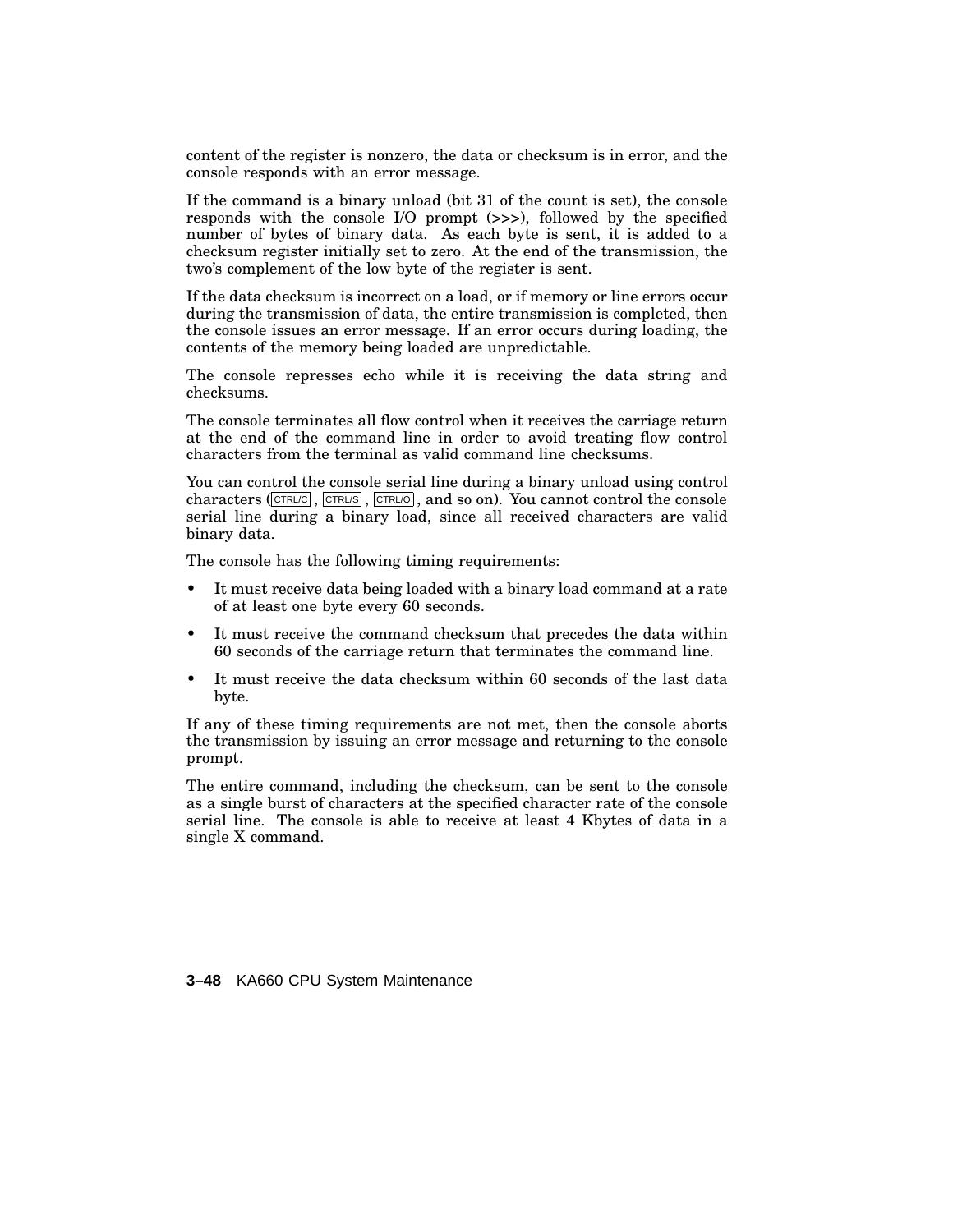# **3.9.20 !—Comment**

The comment character (an exclamation point) is used to document command sequences. It can appear anywhere on the command line. All characters following the comment character are ignored.

*Format:* **!**

*Examples*

```
>>> ! The console ignores this line.
>>>
```
KA660 Firmware **3–49**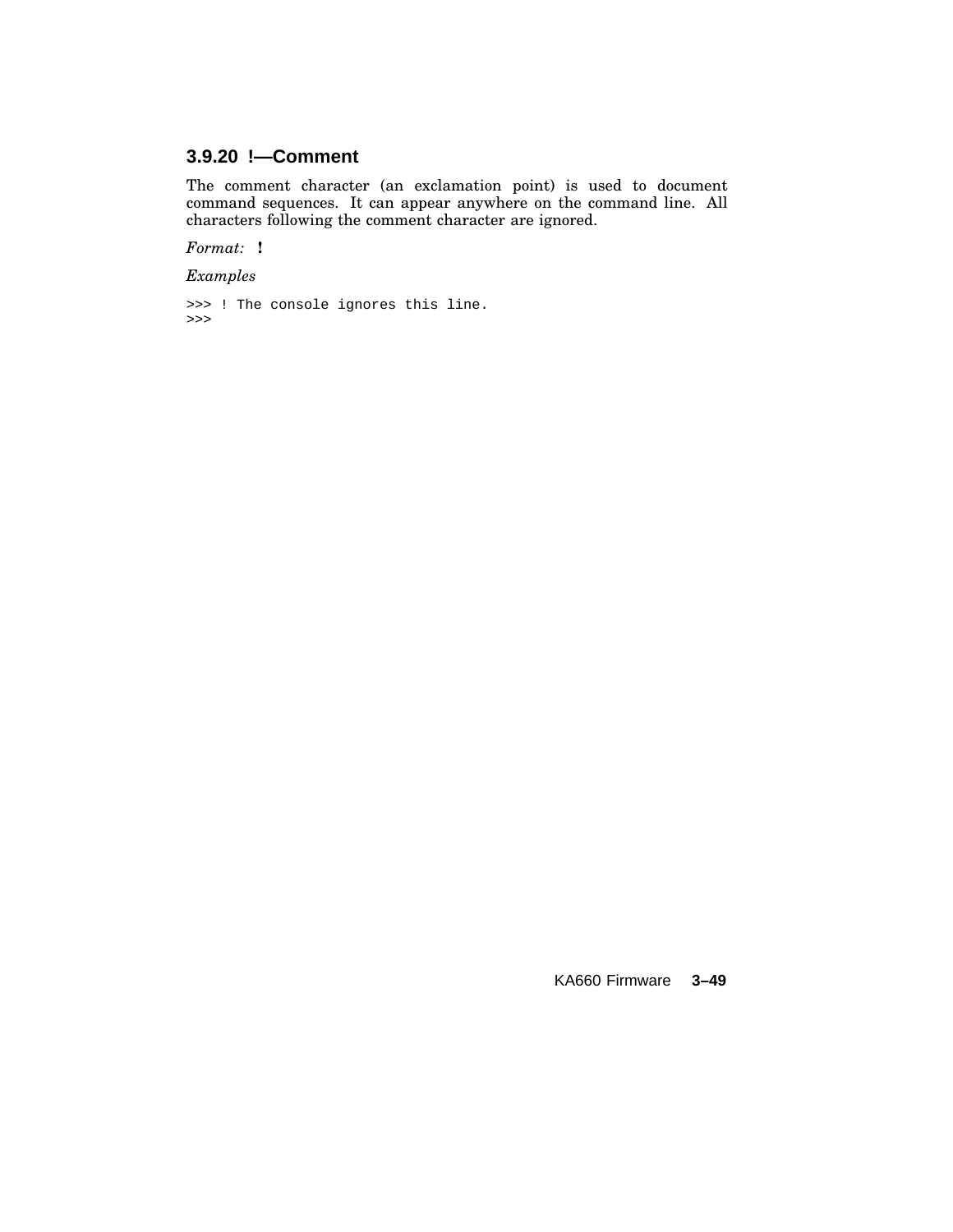# **Troubleshooting and Diagnostics**

# **4.1 Introduction**

This chapter contains a description of KA660 ROM-based diagnostics, acceptance test procedures, and power-up self-tests for common options.

# **4.2 General Procedures**

Before troubleshooting any system problem, check the site maintenance guide for the system's service history. Ask the system manager two questions:

- Has the system been used before, and did it work correctly?
- Have changes been made to the system recently?

Three common problems occur when you make a change to the system:

- Incorrect cabling
- Module configuration errors (incorrect CSR addresses and interrupt vectors)
- Incorrect grant continuity

Most communications modules use floating CSR addresses and interrupt vectors. If you remove a module from the system, you may have to change the addresses and vectors of other modules.

If you change the system configuration, run the CONFIGURE utility at the console I/O prompt (>>>) to determine the CSR addresses and interrupt vectors recommended by Digital. These recommended values simplify the use of the MDM diagnostic package, and are compatible with VMS device drivers. Nonstandard addresses can be selected, but they require a special setup for use with VMS drivers and MDM.

When troubleshooting, note the status of cables and connectors before you perform each step. Label cables before you disconnect them to save time and prevent you from introducing new problems.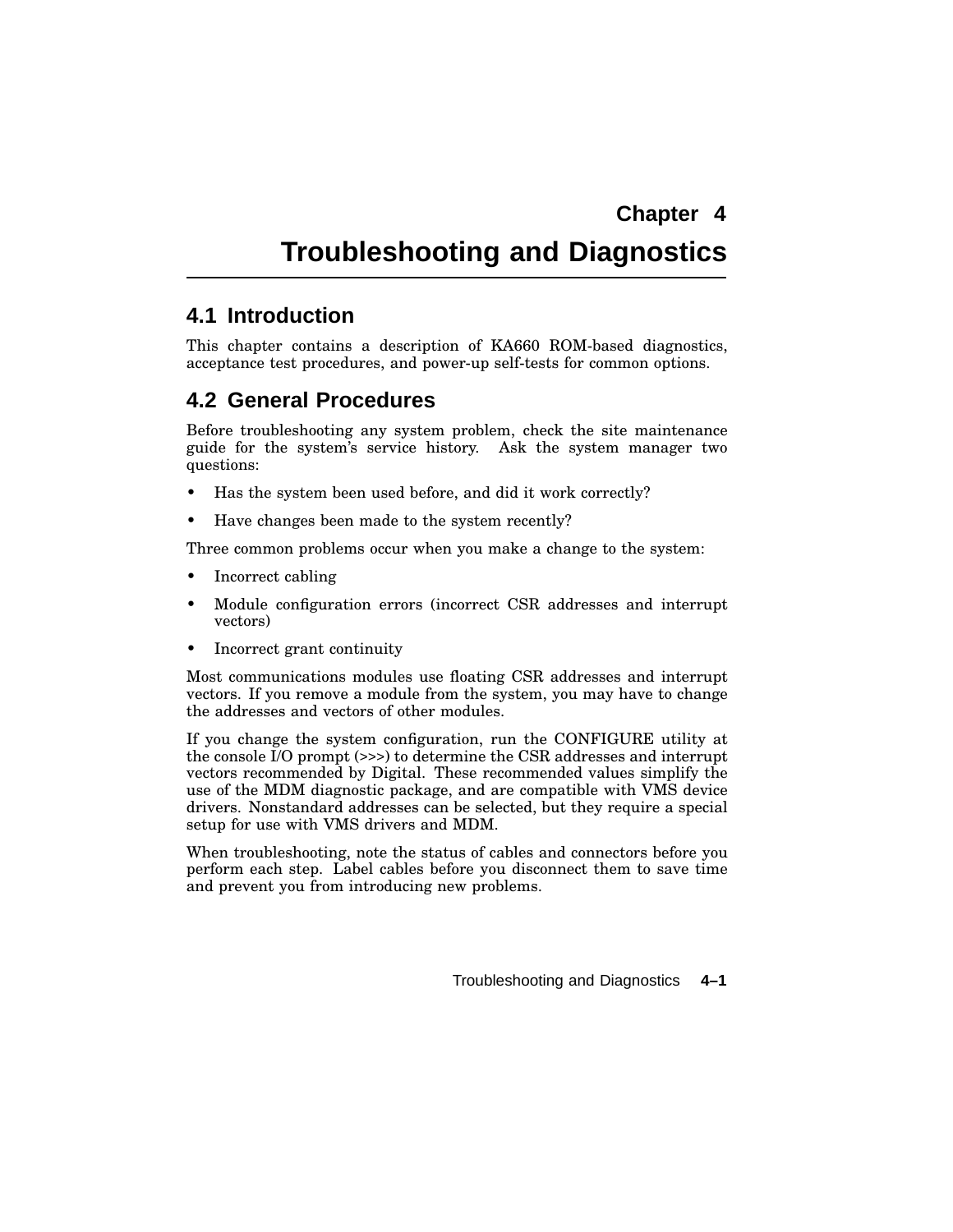If the system fails (or appears to fail) to boot the operating system, check the console terminal screen for an error message. If the terminal displays an error message, see Section 4.3. Check the LEDs on the device you suspect is faulty. If no errors are indicated by the device LEDs, run the ROM-based diagnostics described in this chapter. In addition, check the following connections:

- If no message appears, make sure the console terminal and the system are on. Check the power switch on both the console terminal and the system. If the terminal has a green DC OK indicator, be sure it is on.
- Check the cabling to the console terminal.
- If you cannot get a display of any kind on the console terminal, try another terminal.
- If the system green DC OK LED remains off, check the power supply and power supply cabling.
- Check the hexadecimal display on the CPU cover panel. If the display is off, check the CPU module LEDs and the CPU cabling. If a hexadecimal error message appears on the cover panel or the module, see Section 4.3.

If the system boots successfully, but a device seems to fail or an intermittent failure occurs, check the error log first for a device problem. The failing device is usually in one of the following areas:

**CPU** Memory Mass storage Communications devices

# **4.3 KA660 ROM-Based Diagnostics**

The KA660 ROM-based diagnostic facility, rather than the MicroVAX Diagnostic Monitor (MDM), is the primary diagnostic tool for troubleshooting and testing of the CPU, memory, Ethernet, and DSSI subsystems. ROMbased diagnostics have significant advantages:

- Load time is virtually nonexistent.
- The boot path is more reliable.
- Diagnosis is done in a more primitive state. (MDM requires successful loading of the operating system.)

The ROM-based diagnostics can indicate several different FRUs, not just the CPU module. For example, they can isolate one of up to four memory modules as FRUs.

**4–2** KA660 CPU System Maintenance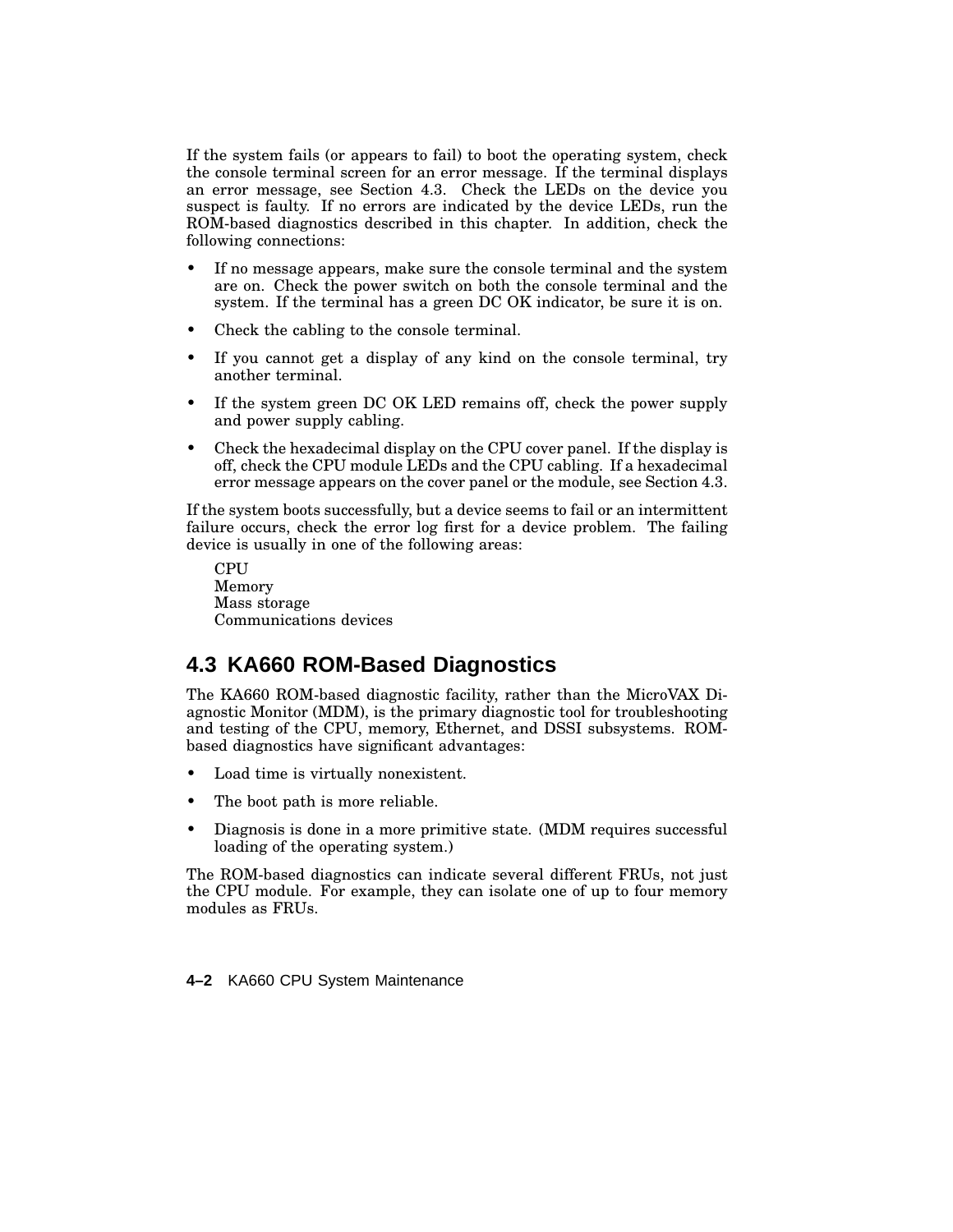The diagnostics run automatically on power-up. While the diagnostics are running, the LEDs on the H3602–00 display a hexadecimal countdown of the tests from F to 3 (though not in precise reverse order) before booting the operating system, and  $\overline{2}$  to 0 while booting the operating system. A different countdown appears on the console terminal.

The ROM-based diagnostics are a collection of individual tests with parameters that you can specify. A data structure called a *script* points to the tests. (See Section 4.3.2.) There are several field and manufacturing scripts. Qualified Customer Services personnel can also create their own scripts interactively.

A program called the *diagnostic executive* determines which of the available scripts to invoke. The script sequence varies if the KA660 is in a manufacturing environment. The diagnostic executive interprets the script to determine what tests to run, the correct order to run the tests, and the correct parameters to use for each test.

The diagnostic executive also controls tests so that errors can be detected and reported. It also ensures that when the tests are run, the machine is left in a consistent and well-defined state.

# **4.3.1 Diagnostic Tests**

Table 4–1 shows a list of the ROM-based tests and utilities. To get this listing, enter T 9E at the console prompt (T is the abbreviation of TEST). The column headings have the following meanings:

- Test is the test code or utility code.
- Address is the test or utility's base address in ROM. This address varies. The addresses shown are examples only. If a test fails, entering T FE displays diagnostic state to the console. You can subtract the base address of the failing test from the last\_exception\_pc to find the index into the failing test's diagnostic listing (available on microfiche).
- Name is a brief description of the test or utility.
- Parameters shows the parameters for each diagnostic test or utility. Tests accept up to ten parameters. The asterisks (\*) represent parameters that are used by the tests but that you cannot specify individually. These parameters are encoded in ROM and are provided by the diagnostic executive.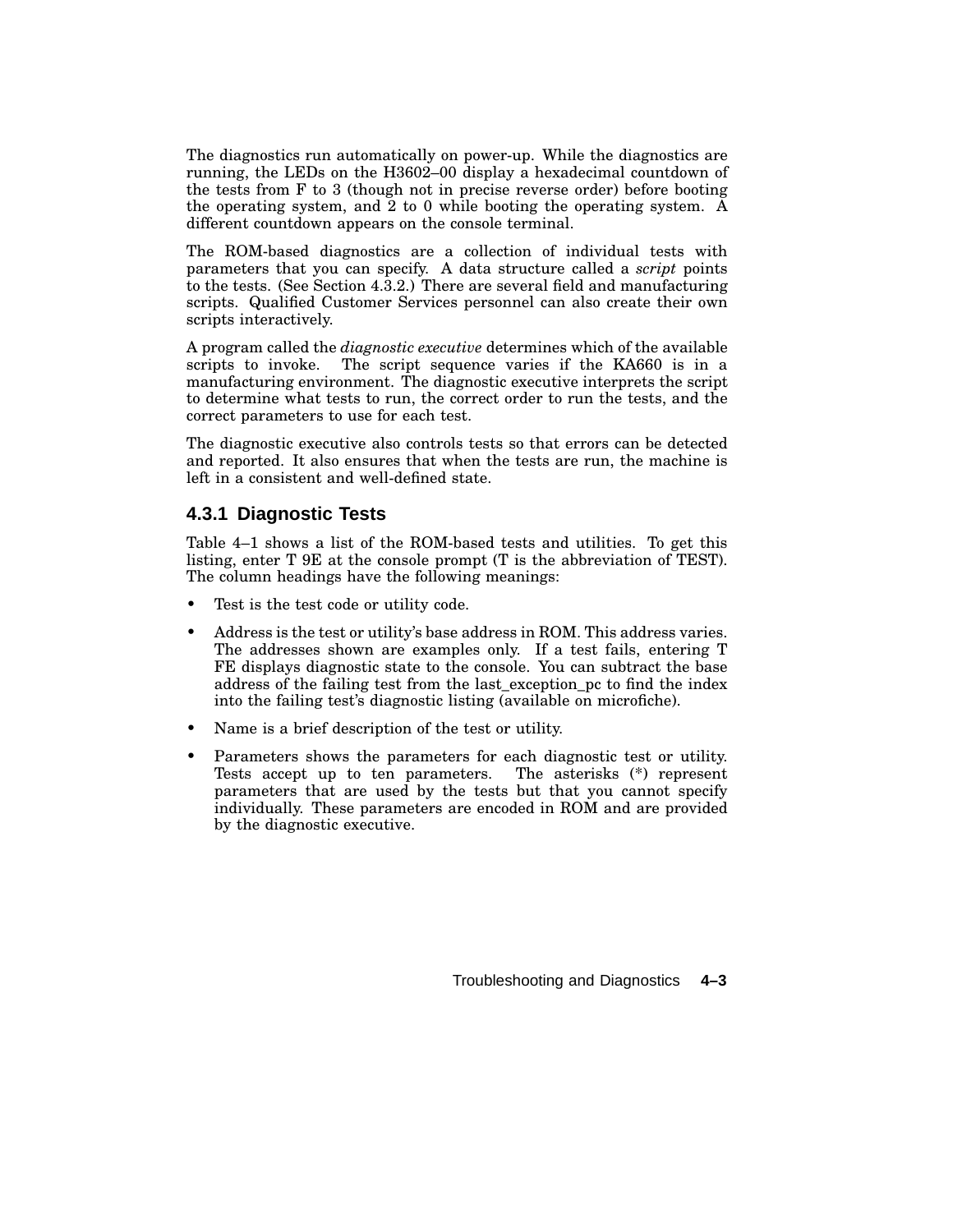| *** mark_Hard_SBEs ******<br>MEMCSR0_addr ********* |
|-----------------------------------------------------|
|                                                     |
|                                                     |
|                                                     |
|                                                     |
|                                                     |
|                                                     |
|                                                     |
| MS650_FDM_Addr_shorts *** cont_on_err ******        |
| First_board Last_bd Soft_errs_allowed               |
|                                                     |
|                                                     |
| cache_config start_add end_add add_                 |
| cache_config start_add end_add add_                 |
| cache_config start_add end_add add_                 |
| cache_config addr_incr ********                     |
| start_a end incr cont_on_err time_                  |
| start_add end_add * cont_on_err pat2                |
| *** cont on err ******                              |
| start add end add add incr cont on                  |
| start_add end_add add_incr cont_on_                 |
| start_add end_add add_incr cont_on_                 |
| start_add end_add add_incr cont_on_                 |
| start add end add add incr cont on                  |
| start_add end_add add_incr cont_on_                 |
|                                                     |
| which_timer wait_time_us ***                        |
| repeat_test_250ms_ea Tolerance ***                  |
|                                                     |
|                                                     |
|                                                     |

**Table 4–1: Test and Utility Numbers**

 ${}^{\overline{1}}\overline{\rm These}$  addresses may change with different versions of the software.

**4–4** KA660 CPU System Maintenance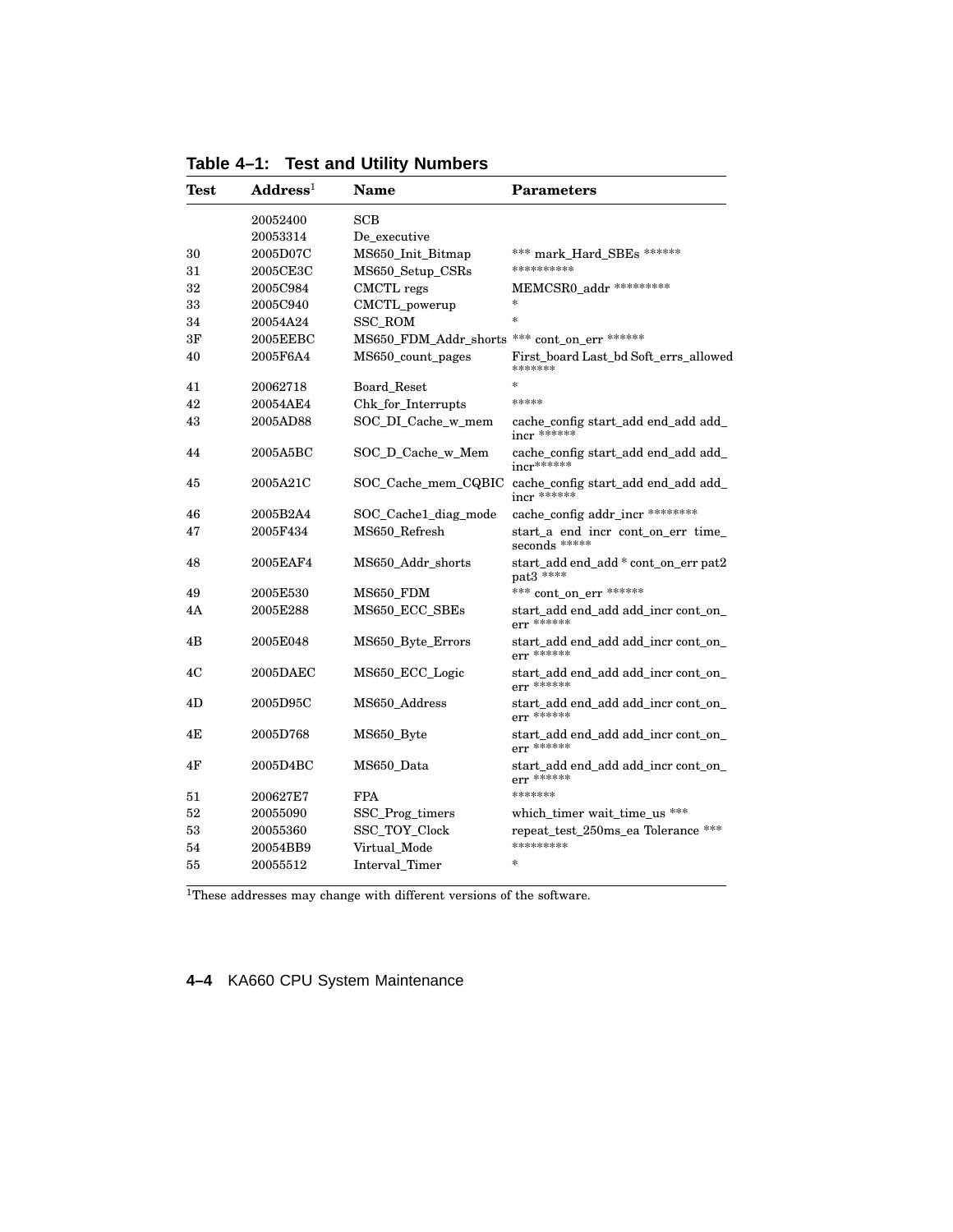| <b>Test</b>    | $\mathbf{Address}^1$ | <b>Name</b>              | <b>Parameters</b>                                                |
|----------------|----------------------|--------------------------|------------------------------------------------------------------|
| 58             | 20061370             | <b>SHAC RESET</b>        | dssi_bus port_number time_secs                                   |
| 59             | 200604C4             | <b>SGEC_LPBCK_ASSIST</b> | time secs **                                                     |
| 5A             | 2005A120             | SOC_CMCTL                | dont_report_memory_bad repeat_count                              |
| 5C             | 20060A2C             | <b>SHAC</b>              | shac number *******                                              |
| 5F             | 2005F878             | <b>SGEC</b>              | loopback_type no_ram_tests ******                                |
| 60             | 20059D51             | SSC_Console_SLU          | start BAUD end BAUD ******                                       |
| 62             | 20055950             | console_QDSS             | mark_not_present selftest_r0 selftest_<br>$r1***$                |
| 63             | 20055ACC             | QDSS_any                 | input_csr selftest_r0 selftest_r1 ******                         |
| 80             | 20059731             | CQBIC_memory_LMGH        | **********                                                       |
| 81             | 200555B4             | Qbus_MSCP                | IP csr ******                                                    |
| 82             | 20055779             | Qbus_DELQA               | device_num_addr ****                                             |
| 83             | 200569CA             | QZA_LPBCK1               | controller number ********                                       |
| 84             | 20058070             | QZA_LPBCK2               | controller number *********                                      |
| 85             | 20055C28             | QZA memory               | incr test_pattern controller_number<br>*******                   |
| 86             | 200560E4             | QZA DMA                  | Controller_number main_mem_buf ********                          |
| 87             | 200592B0             | <b>QZA_EXTLPBCK</b>      | controller_number ****                                           |
| 90             | 2005500E             | CQBIC_registers          | $\ast$                                                           |
| 91             | 20054FA4             | CQBIC_powerup            | **                                                               |
| 99             | 200629F5             | Flush Ena Caches         | dis_flush_cache *********                                        |
| <b>9A</b>      | 200618FC             | <b>INTERACTION</b>       | pass count disable device ****                                   |
| 9 <sub>B</sub> | 200625D8             | Init_memory_4MB          | $\ast$                                                           |
| 9C             | 2005BB4A             | List_CPU_registers       | $\ast$                                                           |
| 9D             | 2005C826             | Utility                  | Expnd_err_msg_get_mode_init_LEDs<br>$\text{clr}\_\text{ps\_cnt}$ |
| 9Ε             | 20055586             | List_diagnostics         | *                                                                |
| 9F             | 20062B32             | Create_A0_Script         | **********                                                       |
| C <sub>1</sub> | 200546D0             | SSC_RAM_Data             | $\ast$                                                           |
| C <sub>2</sub> | 200548A6             | SSC_RAM_Data_Addr        | $\ast$                                                           |
| C <sub>5</sub> | 20059581             | SSC_registers            | *                                                                |
| C6             | 20054614             | SSC_powerup              | *********                                                        |
| C7             | 2005967C             | SSC_CBTCR_timeout        | ***                                                              |

**Table 4–1 (Cont.): Test and Utility Numbers**

 ${}^{1}\!{\rm These}$  addresses may change with different versions of the software.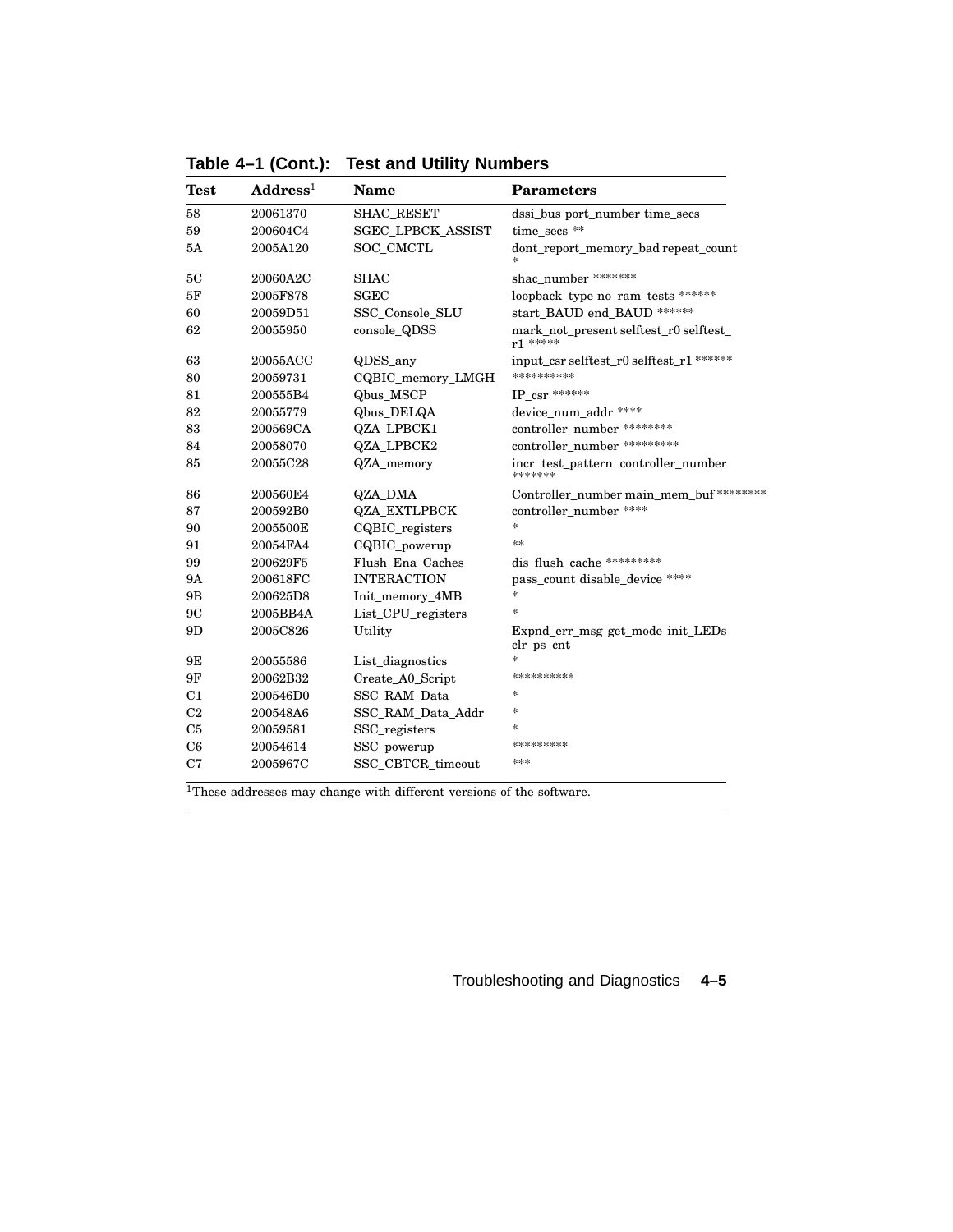Parameters that you can specify are written out, as shown in the following examples:

54 20054BB9 Virtual mode \*\*\*\*\*\*<br>30 2005D07C MEM bitmap \*\*\* ma \*\*\* mark\_Hard\_SBEs \*\*\*\*\*\* The virtual mode test on the first line contains several parameters, but you cannot specify any of them. To run this test individually, enter:

>>> **T 54**

The MEM\_bitmap test on the second line accepts ten parameters, but you can specify only the fourth one. To mark pages bad in the bitmap for singlebit or multi-bit errors, enter a 1 in the fourth parameter field:

>>> **T 30 0 0 0 1**

You must enter a value of either 0 (zero) or 1 (one) for the first three parameters. (0 is used in this example.) The values have no effect on the test; they are simply place holders for the first three parameters. You do not have to specify a value for parameters that follow the user-defined parameter.

### **4.3.2 Scripts**

Most of the tests shown by utility 9E are arranged into scripts. A *script* is a data structure that points to various tests and defines the order in which they are run. Different scripts can run the same set of tests, but in a different order and/or with different parameters and flags. A script also contains the following information:

- The parameters and flags that need to be passed to the test.
- Where the tests can be run from. For example, certain tests can be run only from the EPROM. Other tests are program-independent code, and can be run from EPROM or main memory, to enhance execution speed.
- What is to be shown, if anything, on the console.
- What is to be shown, if anything, in the LED display.
- What action to take on errors (halt, repeat, continue).

The power-up script runs every time the system is powered up. You can also invoke the power-up script at any time by entering T 0.

Additional scripts are included in the ROMs for use in manufacturing and engineering environments. Customer Services personnel can run these scripts and tests individually, using the T command. When doing so, note that certain tests may be dependent upon a state set up from a previous test. For this reason you should use the UNJAM and INITIALIZE commands,

**4–6** KA660 CPU System Maintenance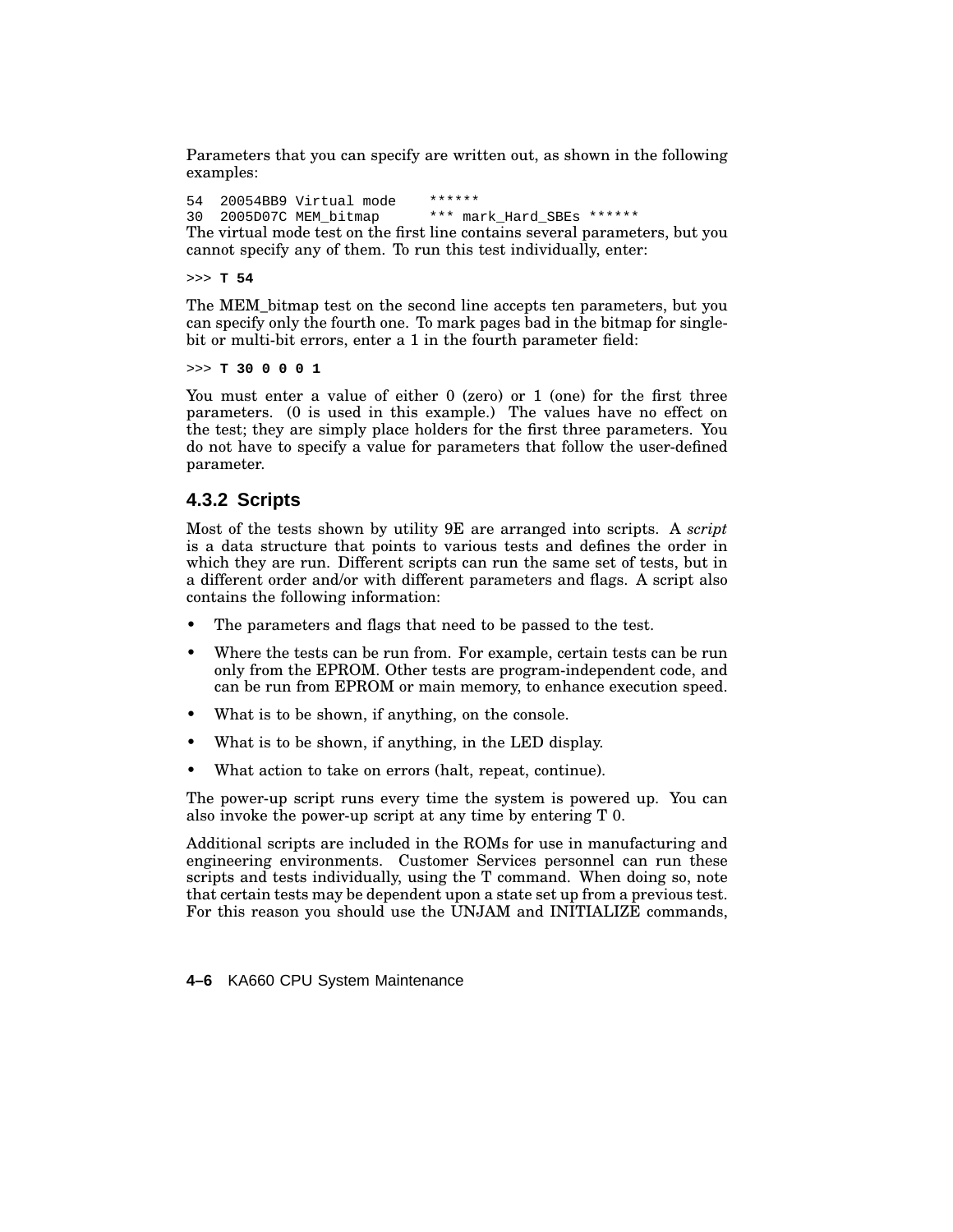described in Chapter 3, before running an individual test. You do not need to use these commands on system power-up, however, because system power-up leaves the machine in a defined state.

Customer Services personnel with a detailed knowledge of the KA660 hardware and firmware can also create their own scripts, by using the 9F utility. (See Section 4.3.3.) Table 4–2 lists the scripts.

**Table 4–2: Scripts Available to Customer Services**

| Script         | Enter with<br><b>TEST</b><br>Command                                                                          |
|----------------|---------------------------------------------------------------------------------------------------------------|
| A <sub>0</sub> | Soft script created by T 9F                                                                                   |
| A1             | Functional verify, usually continue-on-error, with countdown announcements                                    |
| A3             | Functional verify, stop on error, test no. announcements                                                      |
| A <sub>4</sub> | Loop on A3 functional verify                                                                                  |
| A5             | Address shorts test, run fastest way possible                                                                 |
| A6             | Memory tests, mark only multi-bit errors                                                                      |
| A7             | Memory tests; can be run by itself; will continue on error; useful when you want<br>to bypass the bitmap test |
| A8             | Memory acceptance tests; marks single and multi-bit ECC errors in the bitmap;<br>calls A7                     |
| A9             | Memory tests; halts on the first hard or soft error                                                           |
| B5             | SOC cache debug script                                                                                        |

# **4.3.3 User Created Scripts**

You can create your own script using utility 9F, to control the order in which tests are run and to select specific parameters and flags for individual tests. In this way you do not have to use the defaults provided by the hardwired scripts.

Utility 9F also provides an easy way to see what flags and parameters are used by the diagnostic executive for each test.

Run test 9F first to build the user script. (See Example 4–1.) Press Return to use the default parameters or flags, which are shown in parentheses. 9F prompts you for the following information:

- Script location. The script can be located in the 1-Kbyte NVRAM in the SSC or in main memory. A script is limited by the size of the data structure that contains it. A larger script can be developed in main memory.
- Test number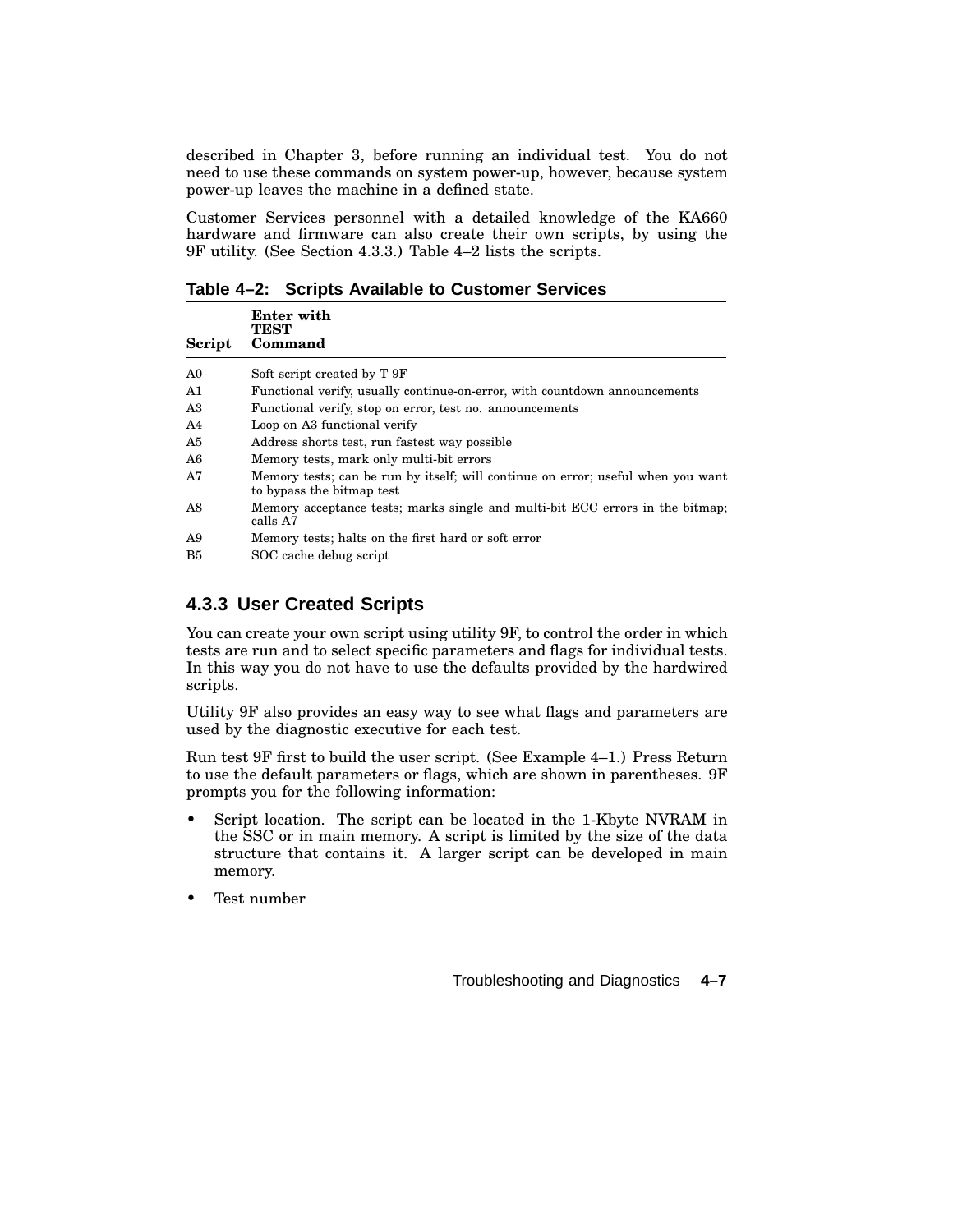- Run environment. This defines where the actual diagnostic test can be run from. The choices are  $0 = \text{ROM}$ ,  $2 = \text{main memory}$ , and  $3 = \text{fastest}$ possible. Choose number 3 to select the fastest possible data structure to run from that will not overwrite the test.
- Repeat code
- Error severity level
- Console error report
- Script error treatment
- LED display
- Console display
- Parameters

Example 4–1 shows how to build and run a user script.

The utility displays the test name after you enter the test number, and the number of bytes remaining after you enter the information for each test. When you have finished entering tests, press Return at the next Next test number: prompt to end the script building session. Then enter T A0 and press Return to run the new script.

You can review or edit a script you have created.

**4–8** KA660 CPU System Maintenance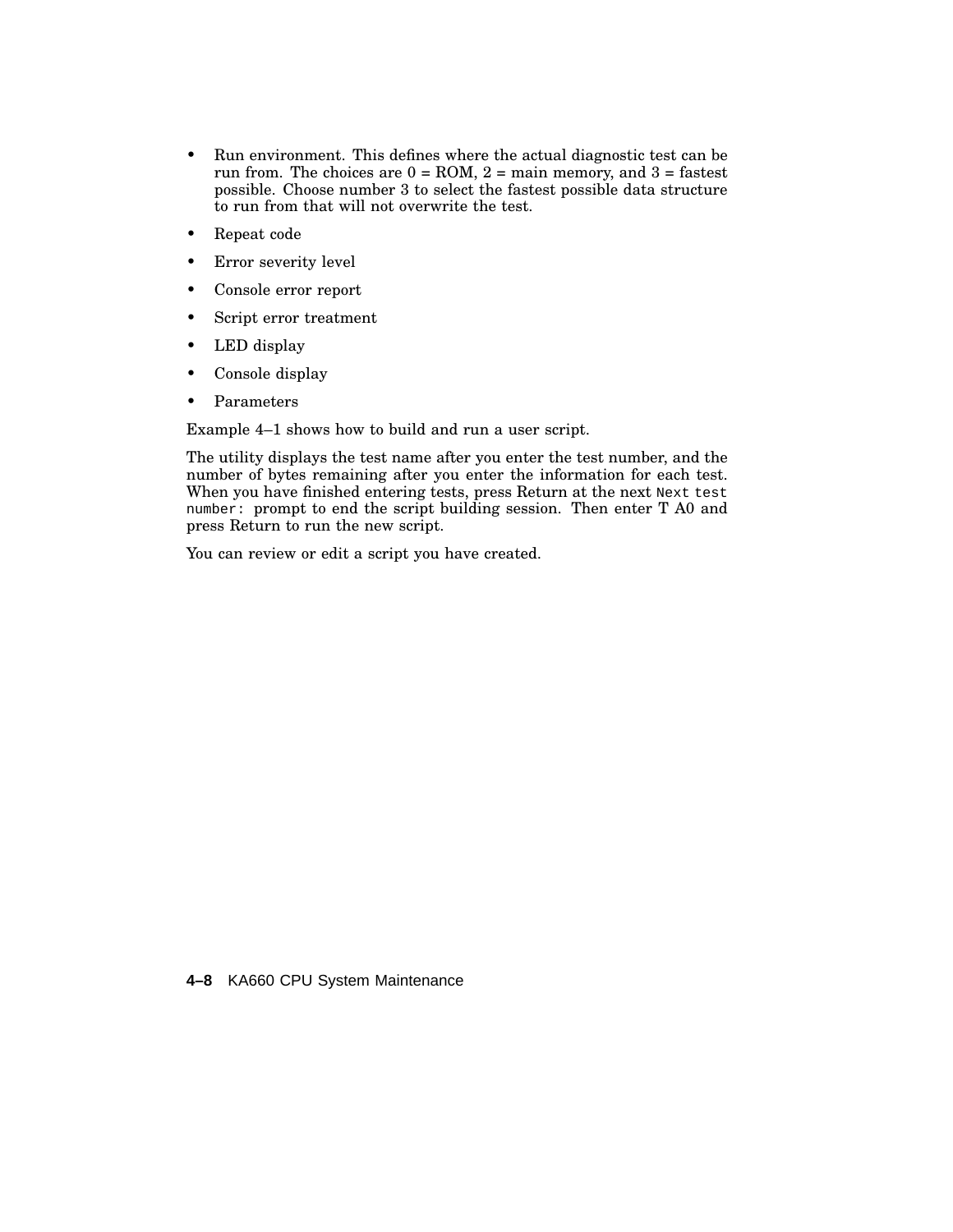#### **Example 4–1: Creating a Script with Utility 9F**

```
>>>T 9F
SP=201406A8
Script in ?[0=SSC, 2=RAM] :0
Script starts at 20140794
36 bytes left
Test number (? for list) or script number :80
CQBIC_memory_LMGH>> Run from ?[0=ROM,2=RAM,3=fastest possible] (0):0
CQBIC_memory_LMGH>> Error severity ? [0,1,2,3] (02):0
CQBIC_memory_LMGH>> Console error report? [0=none,1=full] (01):0
CQBIC_memory_LMGH>> Stop script on error? [0=NO,1=YES] (01):0
CQBIC_memory_LMGH>> Repeat? [0=no,1=forever,>1=count<FF] (00):0
CQBIC_memory_LMGH>> LED on entry (01):0
CQBIC_memory_LMGH>> Console Announcement on entry (80):1
32 bytes left
Test number (? for list) or script number :1
No such diagnostic!
32 bytes left
Test number (? for list) or script number :
>>>
>>>! Execute test script.
>>>T A0
01..
>>>
```
Example 4–2 shows the script building procedure to follow if (a) you are unsure of the test number to specify, and (b) you want to run one test repeatedly. If you are not sure of the test number, enter ? at the Next test number: prompt to invoke test 9E and display test numbers, test names, and so on. To run one test repeatedly enter the following sequence:

- 1. Enter the test number (40 in Example 4–2) at the Next test number: prompt.
- 2. Enter A0 at the next Next test number: prompt.
- 3. Press Return at the next Next test number: prompt.
- 4. Enter T A0 to begin running the script repeatedly.
- 5. Press CTRL/C to stop the test.

The above sequence is a useful alternative to using the REPEAT console command to run a test, because REPEAT (test) displays line feeds only; it does not display the console test announcement.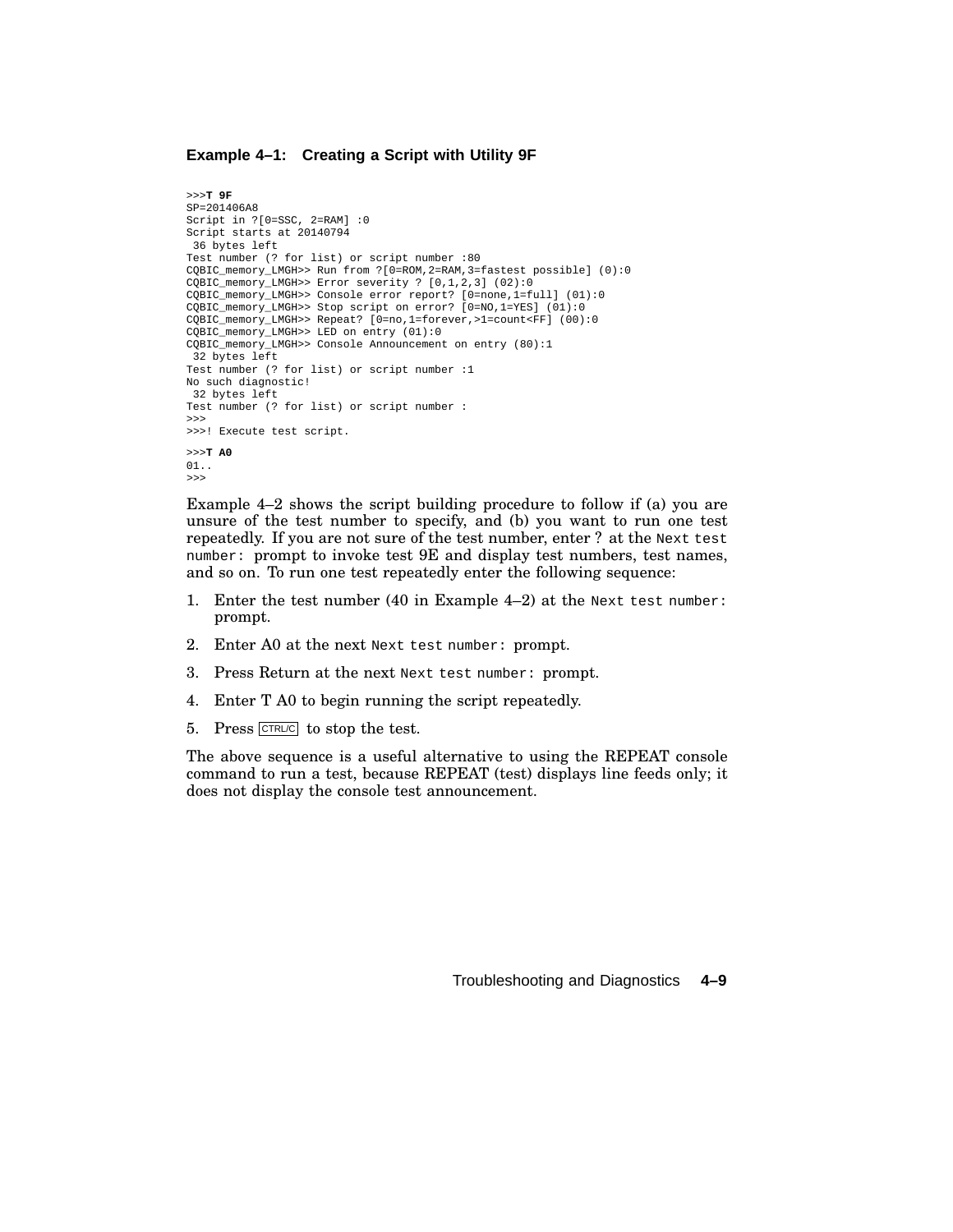### **Example 4–2: Listing and Repeating Tests with Utility 9F**

```
>>>T 9F
SP=201406A8
Script in ?[0=SSC, 2=RAM] :0
Script starts at 20140794
36 bytes left
Test number (? for list) or script number :80
CQBIC_memory_LMGH>> Run from ?[0=ROM, 2=RAM, 3=fastest possible] (0):2
CQBIC_memory_LMGH>> Error severity ? [0,1,2,3] (02):2
CQBIC_memory_LMGH>> Console error report? [0=none,1=full] (01):0
CQBIC_memory_LMGH>> Stop script on error? [0=NO,1=YES] (01):0
CQBIC_memory_LMGH>> Repeat? [0=no,1=forever,>1=count<FF] (00):0
CQBIC_memory_LMGH>> LED on entry (01):0
CQBIC_memory_LMGH>> Console Announcement on entry (80):1
32 bytes left
Test number (? for list) or script number :1
No such diagnostic!
32 bytes left
Test number (? for list) or script number :
>>>
>>>! Execute test script.
>>>
```
**Example 4–3: Console Display (No Errors)**

```
KA660-A Vn.n VMB 2.12
Performing normal system tests.
95..94..93..92..91..90..89..88..87..86..85..84..83..82..81..80..
79..78..77..76..75..74..73..72..71..70..69..68..67..66..65..64..
63..62..61..60..59..58..57..56..55..54..53..52..51..50..49..48..
47..46..45..44..43..42..41..40..39..38..37..36..35..34..33..32..
31..30..29..28..27..26..25..24..23..22..21..20..19..18..17..16..
15..14..13..12..11..10..09..08..07..06..05..04..03..
Tests completed.
>>>
```
### **4.3.4 Console Displays**

Example 4–3 shows a typical console display during execution of the ROMbased diagnostics. The numbers on the console display do not refer to actual test numbers. Refer to Table 4–5 to see the correspondence between the numbers displayed (listed in the Console Display column) and the actual tests being run (listed in the Test column).

**4–10** KA660 CPU System Maintenance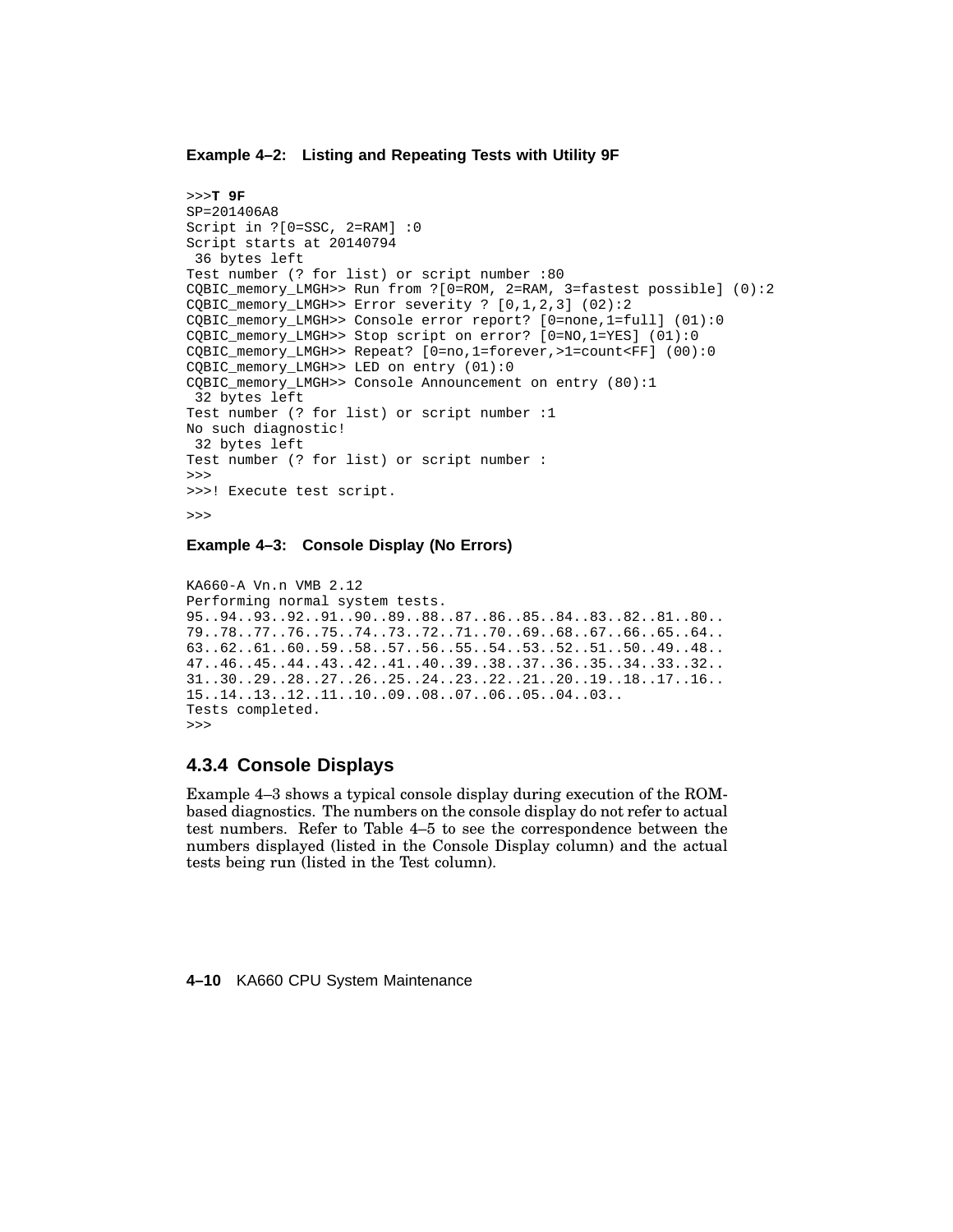The first line contains the firmware revision and the virtual memory bootstrap (VMB) revision.

Diagnostic test failures, if specified in the firmware script, produce an error display in the format shown in Example 4–4.

### **Example 4–4: Sample Output with Errors**

?45 2 10 FF 0000 0002 00; SUBTEST\_45\_10, DE\_SOC\_Cache\_mem\_CQBIC.LIS P1=00000010 P2=00000000 P3=04000000 P4=04000000 P5=00000015 P6=20089000 P7=00000001 P8=80000400 P9=00000010 P10=00000000 r0=00000000 r1=00000000 r2=43214321 r3=30080000 r4=00000400 r5=20089000 r6=43214321 r7=43214321 r8=00000000 EPC=00000000

Tests completed

The errors are printed in a five-line display. The first line has seven fields:

Test Severity Subtestlog Error\_type Vector Count Loop\_subtestlog

- Test identifies the diagnostic test.
- Severity is the severity level of a test failure, as dictated by the script. Failure of a severity level 2 (SV2) test causes the display of this fiveline error printout, and halts an autoboot. An error of severity level 1 causes a display of the first line of the error printout, but does not interrupt an autoboot. Most tests have a severity level of 2.
- Subtestlog is two hexadecimal digits identifying, usually within 10 instructions, where in the diagnostic the error occurred.
- Error\_type signals the diagnostic's state and any illegal behavior. This field indicates a condition that the diagnostic expects on detecting a failure. FE or EF in this field means that an unexpected exception or interrupt was detected. FF indicates an error as a result of normal testing, such as a miscompare. The possible codes are:
	- FF—Normal error exit from diagnostic
	- FE—Unanticipated interrupt
	- FD—Interrupt in cleanup routine
	- FC—Interrupt in interrupt handler
	- FB—Script requirements not met
	- FA—No such diagnostic
	- EF—Unanticipated exception in executive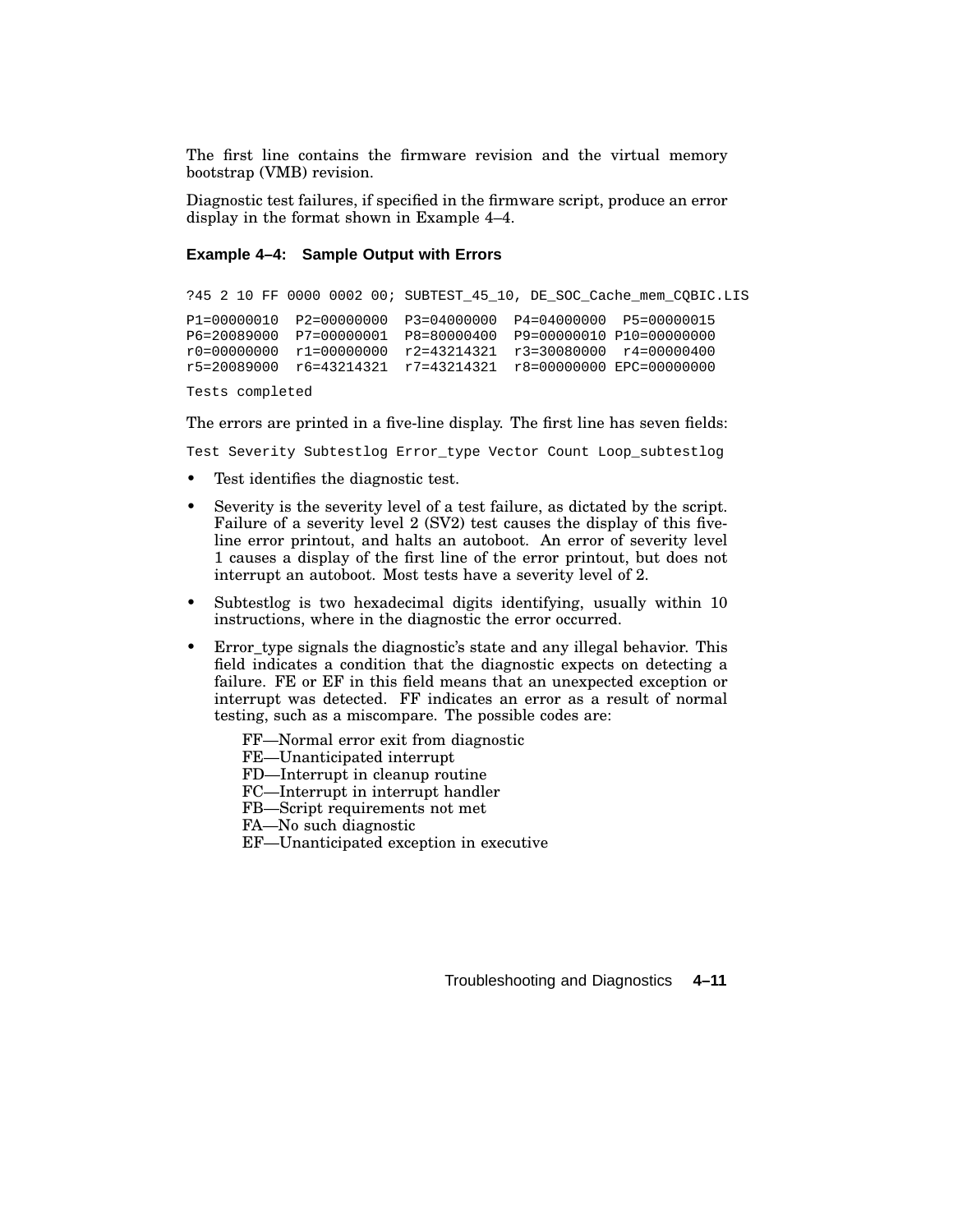- Vector identifies the SCB vector (0000 in the example above) through which the unexpected exception or interrupt trapped, when the error\_ type field detects an unexpected exception or interrupt (FE, FD, FC, or EF).
- Count is four hexadecimal digits. It shows the number of previous errors that have occurred (two in Example 4–4).
- Loop\_subtestlog is used for calling out routines that identify specific errors.

Lines 2 and 3 of the error printout are parameters 1 through 10. When the diagnostics are running normally, these parameters are the same parameters that are listed in Table 4–1.

When an unexpected machine check exception or other type of exception occurs during the executive (error\_type is EF), the stack is saved in the parameters on lines 2 and 3, as listed in Tables 4–3 and 4–4.

**Table 4–3: Values Saved, Machine Check Exception During EF**

| Parameter       | Value                                            |
|-----------------|--------------------------------------------------|
| P1              | Contents of SP, points to vector value in P2     |
| P <sub>2</sub>  | Vector = 04, vector of exception $04-3FC$        |
| P <sub>3</sub>  | Address of PC pointing to failed instruction, P9 |
| P <sub>4</sub>  | Byte count $= 10$                                |
| P <sub>5</sub>  | Machine check code                               |
| P <sub>6</sub>  | Most recent virtual address                      |
| P7              | Internal state information 1                     |
| P <sub>8</sub>  | Internal state information 2                     |
| <b>P9</b>       | PC, points to failing instruction                |
| P <sub>10</sub> | <b>PSL</b>                                       |

### **4–12** KA660 CPU System Maintenance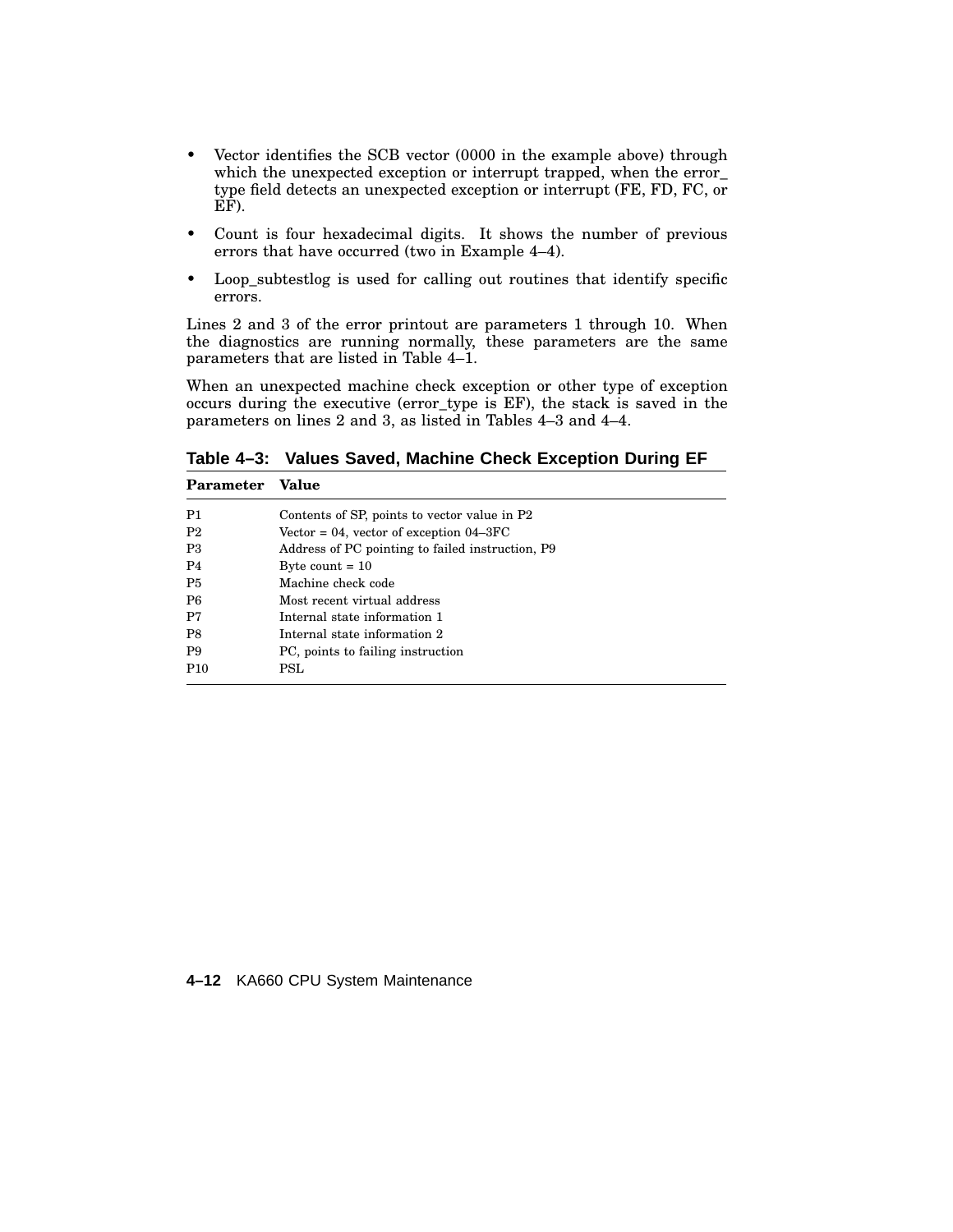| Parameter       | Value                                                  |
|-----------------|--------------------------------------------------------|
| P1              | Contents of SP, points to vector value in P2           |
| P <sub>2</sub>  | Vector $=$ nn, vector of exception $04-3FC$            |
| P3              | Address of PC pointing to failed instruction, P4       |
| P <sub>4</sub>  | PC, points to instruction following failed instruction |
| P <sub>5</sub>  | PSL.                                                   |
| P <sub>6</sub>  | Contents of stack                                      |
| P7              | Contents of stack                                      |
| P8              | Contents of stack                                      |
| <b>P9</b>       | Contents of stack                                      |
| P <sub>10</sub> | Contents of stack                                      |

**Table 4–4: Values Saved, Exception During Executive**

Lines 4 and 5 of the error printout are general registers R0 through R8 and the exception PC (if it occurred).

When returning a module for repair, record the first line of the error printout and the version of the ROMs on the module repair tag.

The Default Action on Error column refers to the action taken by the diagnostic executive under the following circumstances:

- The diagnostic executive detects an unexpected exception or interrupt.
- A test fails and that failure is reported to the diagnostic executive.

The Default on Error column does not refer to the action taken by the memory tests. The diagnostic executive either halts the script or continues execution at the next test in the script.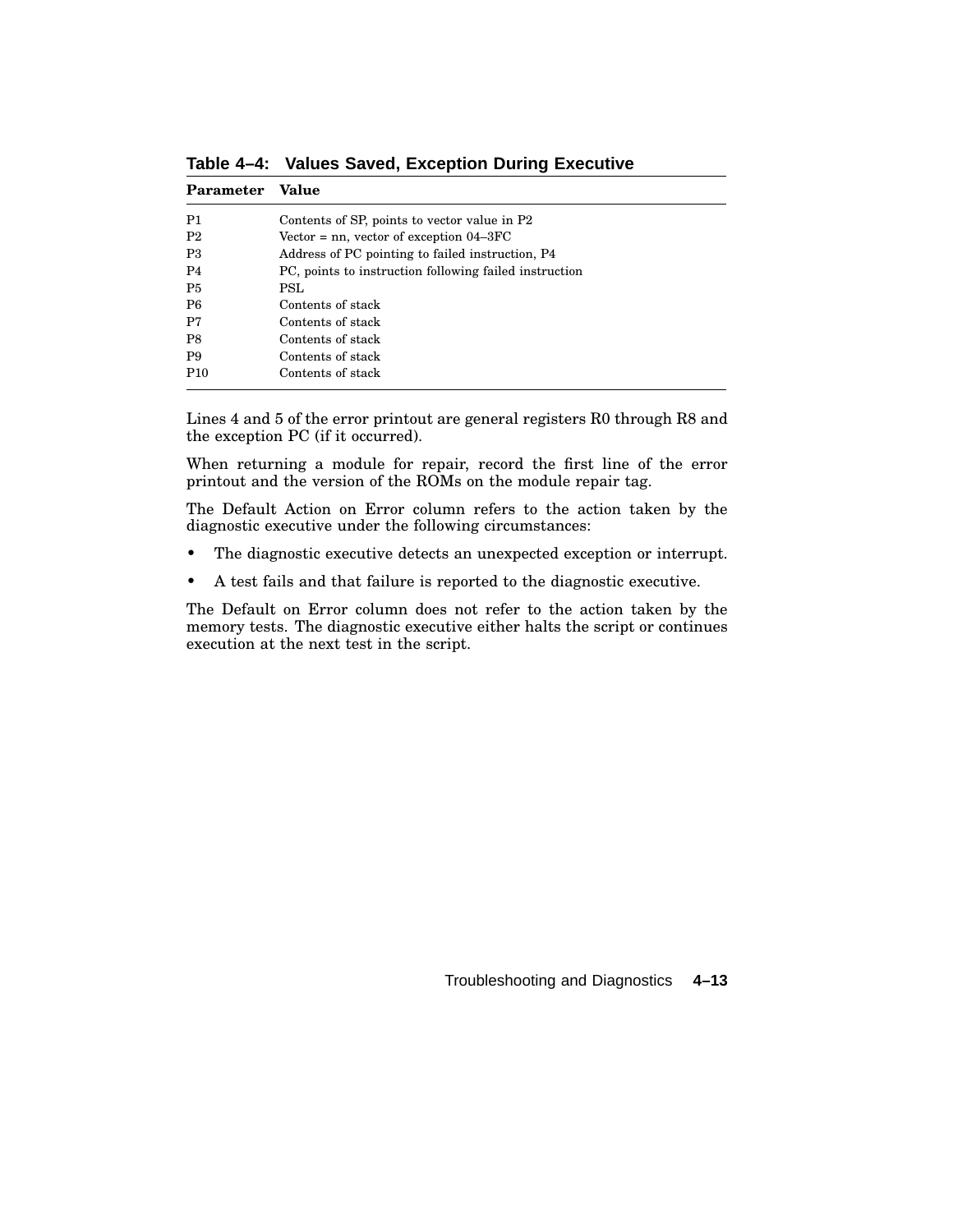Most memory tests have a continue-on-error parameter (labeled cont\_on\_ error, as shown in test 47 in Example 4–2). If you explicitly set cont\_on\_ error using parameter 4 in a memory test, the test marks bad pages in the bitmap and continues without notifying the diagnostic executive of the error. In this case, a halt on error does not occur even if you specify halt on error in the diagnostic executive (by answering Yes to Stop script on error? in Utility 9F), since the memory test does not notify the diagnostic executive that an error has occurred.

Figure 4–1 shows the LEDs on the KA660 CPU. They correspond to the hexadecimal display on the CPU cover panel.

### **Figure 4–1: KA660 CPU Module LEDs**



**4–14** KA660 CPU System Maintenance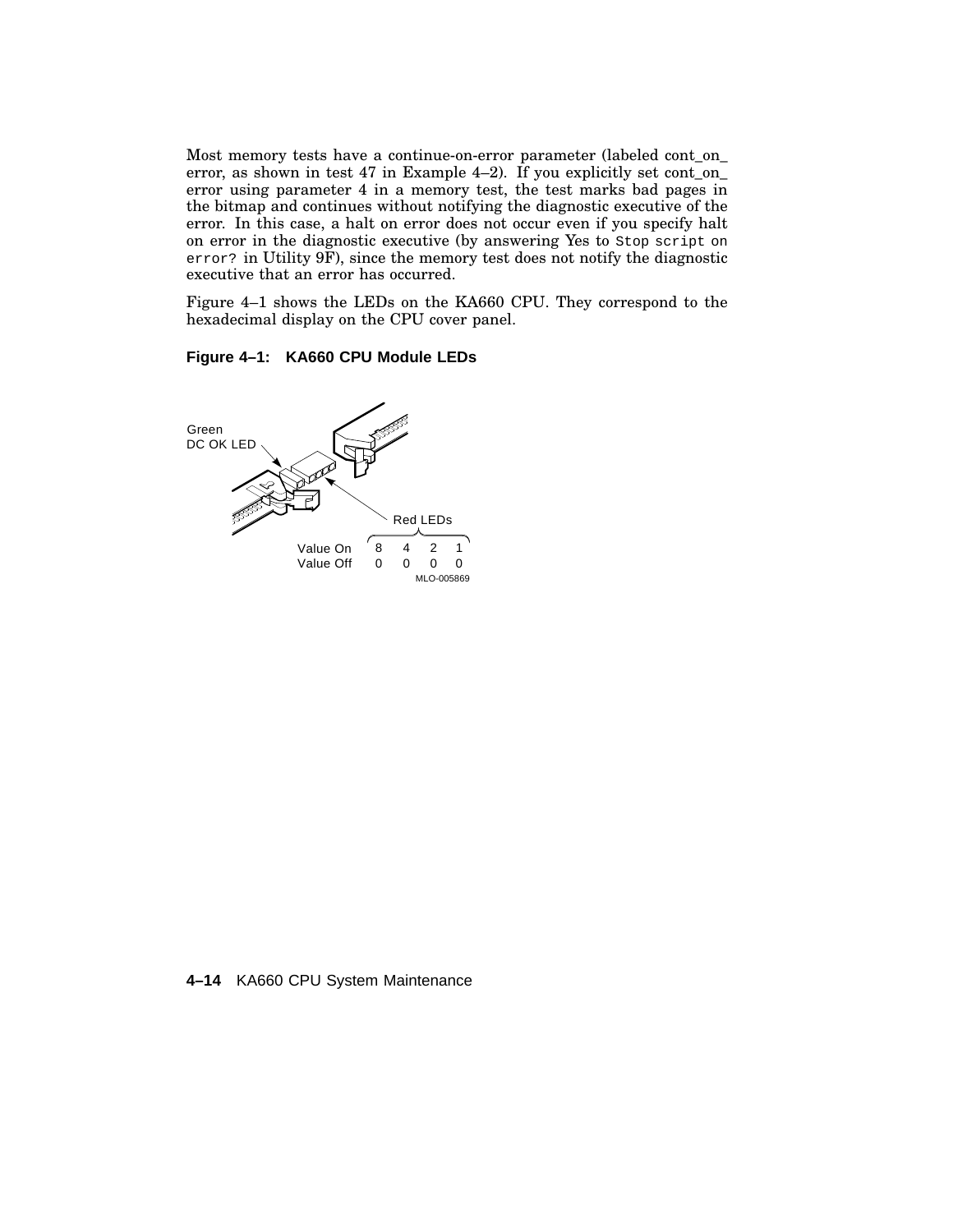| No. | Test           | LED              | <b>Description</b>   | <b>FRUs</b>  | Conditions              |
|-----|----------------|------------------|----------------------|--------------|-------------------------|
|     | script_A1:     |                  |                      |              |                         |
| 95  | 9D             | $\mathbf C$      | Utility              | $\mathbf{1}$ | RPE-CON-SV2-VOF-RHP-ROM |
| 94  | 42             | B                | check_for_intrs      | 1, 4         | RPE-CON-SV2-VOF-RHP-ROM |
| 93  | 33             | 8                | CMCTL_chk_init       | $\mathbf{1}$ | RPE-CON-SV2-VOF-RHP-ROM |
| 92  | 32             | 8                | CMCTL_registers      | $\mathbf{1}$ | RPE-CON-SV2-VOF-RHP-ROM |
| 91  | 31             | 8                | $CSR$ _setup         | 1, 2         | RPE-CON-SV2-VOF-RHP-ROM |
| 90  | 30             | 8                | map_setup            | 1, 2         | RPE-STP-SV2-VOF-RHP-ROM |
| 89  | 54             | B                | virtual              | 1            | RPE-CON-SV2-VOF-RHP-ROM |
| 88  | 49             | 8                | memory_test_fdm      | 2, 1, 3      | RPE-CON-SV2-VOF-RHP-ROM |
| 87  | 60             | $\boldsymbol{6}$ | serial line          | 1,6          | RPE-CON-SV2-VOF-RHP-ROM |
| 85  | 90             | 7                | registers            | 1, 4, 3      | RPE-CON-SV2-VOF-RHP-ROM |
| 84  | C6             | $\mathcal{C}$    | CSSC_chk_init        | 1            | RPE-CON-SV2-VOF-RHP-ROM |
| 83  | 52             | $\mathcal{C}$    | PROG_TIME            | $\mathbf{1}$ | RPE-CON-SV2-VOF-RHP-ROM |
| 82  | 52             | $\overline{C}$   | PROG TIME            | $\mathbf{1}$ | RPE-CON-SV2-VOF-RHP-ROM |
| 81  | 53             | $\overline{C}$   | <b>TOY</b>           | 7, 1         | RPE-CON-SV2-VOF-RHP-ROM |
| 80  | C <sub>1</sub> | $\mathbf C$      | <b>SSC RAM</b>       | $\mathbf{1}$ | RPE-CON-SV2-VOF-RHP-ROM |
| 79  | 34             | $\mathcal{C}$    | ROM_logic            | $\mathbf{1}$ | RPE-CON-SV2-VOF-RHP-ROM |
| 78  | C <sub>5</sub> | $\mathbf C$      | SSC_registers        | $\mathbf{1}$ | RPE-CON-SV2-VOF-RHP-ROM |
| 76  | C7             | $\mathbf C$      | CBTCR timeout        | $\mathbf{1}$ | RPE-CON-SV2-VOF-RHP-ROM |
| 75  | 46             | B                | SOC cache diag mode  | 1            | NER-CON-SV1-VOF-RHU-ROM |
| 74  | 46             | B                | SOC_cache_diag_mode  | 1            | NER-CON-SV1-VOF-RHU-ROM |
| 73  | 46             | B                | SOC cache diag mode  | $\mathbf{1}$ | NER-CON-SV1-VOF-RHU-ROM |
| 72  | 46             | B                | SOC cache diag mode  | $\mathbf{1}$ | NER-CON-SV1-VOF-RHU-ROM |
| 71  | 46             | B                | SOC_cache_diag_mode  | 1            | NER-CON-SV1-VOF-RHU-ROM |
| 70  | 46             | B                | SOC_cache_diag_mode  | 1            | NER-CON-SV1-VOF-RHU-ROM |
| 69  | 46             | B                | SOC_cache_diag_mode  | $\mathbf{1}$ | NER-CON-SV1-VOF-RHU-ROM |
| 68  | 46             | B                | SOC_cache_diag_mode  | $\mathbf{1}$ | NER-CON-SV1-VOF-RHU-ROM |
| 67  | 44             | B                | SOC_D_Cache_w_memory | $\mathbf{1}$ | NER-CON-SV1-VOF-RHU-ROM |
|     |                |                  |                      |              |                         |

**Table 4–5: KA660 Console Displays and FRU Pointers**

FRU 1: KA660; FRU 2: MS650; FRU 3: Backplane; FRU 4: Q22-Bus Device; FRU 5: System Power Supply; FRU 6: CPU Cover Panel; FRU 7: Battery

*Conditions*: NER-0, RPE-1 : Report error CON-0, STP-1 : Action on error SV1-1, SV2-2 : Severity level VOF-0, VON-1 : Virtual mode RHP-0, RHU-1 : Halt protection ROM-0, RAM-2, FAST-3 : Run environment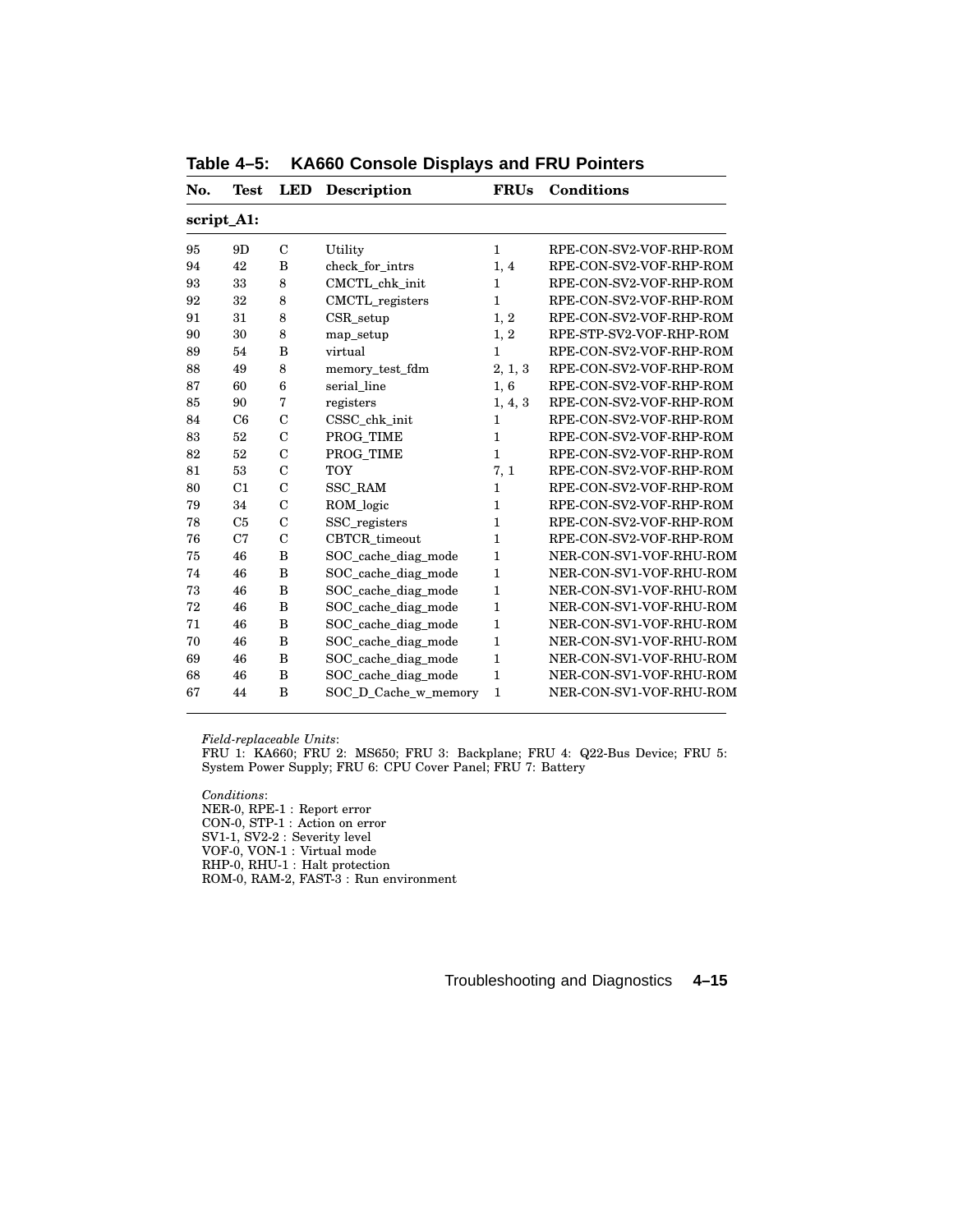| No. | <b>Test</b> | <b>LED</b> | <b>Description</b>   | <b>FRUs</b>    | <b>Conditions</b>        |
|-----|-------------|------------|----------------------|----------------|--------------------------|
|     | script_A1:  |            |                      |                |                          |
| 66  | 4F          | 8          | memory_data          | 2, 1, 3        | RPE-CON-SV2-VOF-RHP-ROM  |
| 65  | 4E          | 8          | memory_byte          | 2, 1, 3        | RPE-CON-SV2-VOF-RHP-FAST |
| 64  | 4D          | 8          | memory_addr          | 2, 1, 3        | RPE-CON-SV2-VOF-RHP-FAST |
| 63  | 4C          | 8          | memory_ECC_error     | 2, 1, 3        | RPE-CON-SV2-VOF-RHP-FAST |
| 62  | 4B          | 8          | mask_write_w_errs    | 2, 1, 3        | RPE-CON-SV2-VOF-RHP-FAST |
| 61  | 4A          | 8          | ECC correction       | 2, 1           | RPE-CON-SV2-VOF-RHP-FAST |
| 60  | 3F          | 8          | mem_FDM_addr_shorts  | 2, 1, 3        | RPE-CON-SV2-VOF-RHP-FAST |
| 59  | 48          | 8          | addr_shrts           | 2, 1, 3        | RPE-CON-SV2-VOF-RHP-FAST |
| 58  | 48          | 8          | addr shrts           | 2, 1, 3        | RPE-CON-SV2-VOF-RHP-FAST |
| 57  | 48          | 8          | addr shrts           | 2, 1, 3        | RPE-CON-SV2-VOF-RHP-FAST |
| 56  | 48          | 8          | addr_shrts           | 2, 1, 3        | RPE-CON-SV2-VOF-RHP-FAST |
| 55  | 48          | 8          | addr shrts           | 2, 1, 3        | RPE-CON-SV2-VOF-RHP-FAST |
| 54  | 48          | 8          | addr shrts           | 2, 1, 3        | RPE-CON-SV2-VOF-RHP-FAST |
| 53  | 48          | 8          | addr_shrts           | 2, 1, 3        | RPE-CON-SV2-VOF-RHP-FAST |
| 52  | 48          | 8          | addr shrts           | 2, 1, 3        | RPE-CON-SV2-VOF-RHP-FAST |
| 51  | 48          | 8          | addr shrts           | 2, 1, 3        | RPE-CON-SV2-VOF-RHP-FAST |
| 50  | 48          | 8          | addr_shrts           | 2, 1, 3        | RPE-CON-SV2-VOF-RHP-FAST |
| 48  | 48          | 8          | addr shrts           | 2, 1, 3        | RPE-CON-SV2-VOF-RHP-FAST |
| 47  | 48          | 8          | addr_shrts           | 2, 1, 3        | RPE-CON-SV2-VOF-RHP-FAST |
| 46  | 48          | 8          | addr shrts           | 2, 1, 3        | RPE-CON-SV2-VOF-RHP-FAST |
| 45  | 48          | 8          | addr shrts           | 2, 1, 3        | RPE-CON-SV2-VOF-RHP-FAST |
| 44  | 48          | 8          | addr_shrts           | 2, 1, 3        | RPE-CON-SV2-VOF-RHP-FAST |
| 43  | 47          | 8          | memory_refresh       | 2, 1           | RPE-CON-SV2-VOF-RHP-FAST |
| 42  | 40          | 8          | count_bad_pages      | $\overline{2}$ | RPE-CON-SV1-VOF-RHP-ROM  |
| 40  | 44          | B          | SOC_D_Cache_w_memory | 1, 2           | NER-CON-SV1-VOF-RHU-ROM  |
| 39  | 44          | B          | SOC_D_Cache_w_memory | 1, 2           | NER-CON-SV1-VOF-RHU-ROM  |
| 38  | 44          | B          | SOC_D_Cache_w_memory | 1, 2           | NER-CON-SV1-VOF-RHU-ROM  |
| 37  | 44          | B          | SOC_D_Cache_w_memory | 1, 2           | NER-CON-SV1-VOF-RHU-ROM  |

**Table 4–5 (Cont.): KA660 Console Displays and FRU Pointers**

FRU 1: KA660; FRU 2: MS650; FRU 3: Backplane; FRU 4: Q22-Bus Device; FRU 5: System Power Supply; FRU 6: CPU Cover Panel; FRU 7: Battery

*Conditions*: NER-0, RPE-1 : Report error CON-0, STP-1 : Action on error SV1-1, SV2-2 : Severity level VOF-0, VON-1 : Virtual mode RHP-0, RHU-1 : Halt protection ROM-0, RAM-2, FAST-3 : Run environment

**4–16** KA660 CPU System Maintenance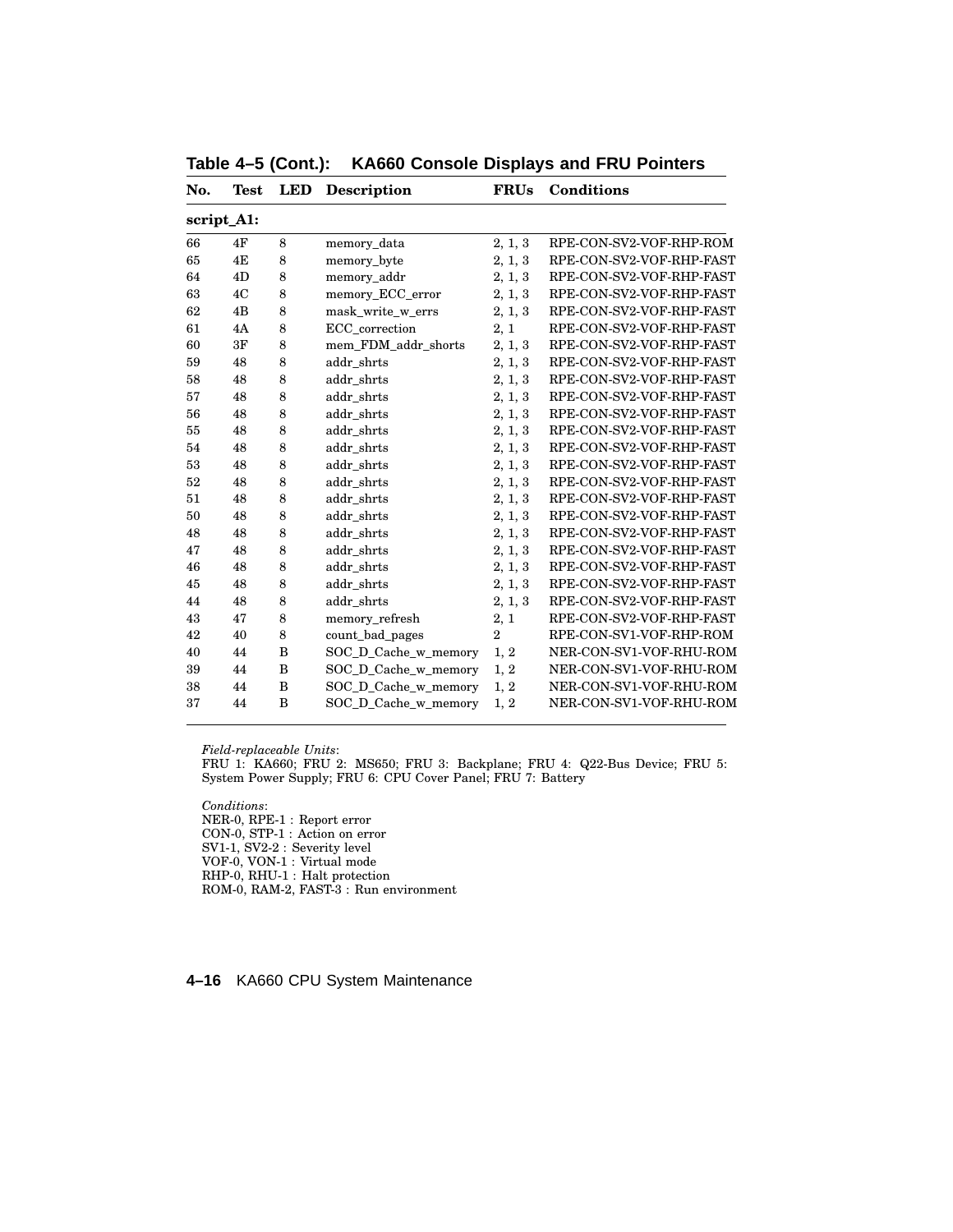| No. | Test           | LED                     | <b>Description</b>    | <b>FRUs</b>    | Conditions               |
|-----|----------------|-------------------------|-----------------------|----------------|--------------------------|
|     | script_A1:     |                         |                       |                |                          |
| 36  | 44             | B                       | SOC_D_Cache_w_memory  | 1, 2           | NER-CON-SV1-VOF-RHU-ROM  |
| 35  | 44             | $\, {\bf B}$            | SOC D Cache w memory  | 1, 2           | NER-CON-SV1-VOF-RHU-ROM  |
| 34  | 44             | B                       | SOC_D_Cache_w_memory  | 1, 2           | NER-CON-SV1-VOF-RHU-ROM  |
| 33  | C <sub>2</sub> | $\mathcal{C}$           | SSC RAM addr shrts    | $\mathbf{1}$   | RPE-CON-SV2-VOF-RHP-ROM  |
| 32  | 80             | $\overline{7}$          | CQBIC_memory          | 1, 2           | RPE-CON-SV2-VOF-RHP-FAST |
| 31  | 45             | 7                       | cache_mem_cqbic       | 1, 2           | NER-CON-SV1-VOF-RHU-ROM  |
| 30  | 45             | 7                       | cache_mem_cqbic       | 1, 2           | NER-CON-SV1-VOF-RHU-ROM  |
| 29  | 45             | 7                       | cache_mem_cqbic       | 1, 2           | NER-CON-SV1-VOF-RHU-ROM  |
| 27  | 45             | 7                       | cache_mem_cqbic       | 1, 2           | NER-CON-SV1-VOF-RHU-ROM  |
| 26  | 45             | 7                       | cache_mem_cqbic       | 1, 2           | NER-CON-SV1-VOF-RHU-ROM  |
| 24  | 45             | 7                       | cache_mem_cqbic       | 1, 2           | NER-CON-SV1-VOF-RHU-ROM  |
| 23  | 43             | B                       | SOC_DI_Cache_w_memory | 1, 2           | NER-CON-SV1-VOF-RHU-FAST |
| 21  | 43             | B                       | SOC_DI_Cache_w_memory | 1, 2           | NER-CON-SV1-VOF-RHU-FAST |
| 20  | 43             | B                       | SOC_DI_Cache_w_memory | 1, 2           | NER-CON-SV1-VOF-RHU-FAST |
| 19  | 43             | B                       | SOC_DI_Cache_w_memory | 1, 2           | NER-CON-SV1-VOF-RHU-FAST |
| 18  | 43             | B                       | SOC_DI_Cache_w_memory | 1, 2           | NER-CON-SV1-VOF-RHU-FAST |
| 17  | 43             | B                       | SOC_DI_Cache_w_memory | 1, 2           | NER-CON-SV1-VOF-RHU-FAST |
| 16  | 43             | B                       | SOC_DI_Cache_w_memory | 1, 2           | NER-CON-SV1-VOF-RHU-FAST |
| 15  | 43             | B                       | SOC_DI_Cache_w_memory | 1, 2           | NER-CON-SV1-VOF-RHU-ROM  |
| 14  | 43             | B                       | SOC_DI_Cache_w_memory | 1, 2           | NER-CON-SV1-VOF-RHU-FAST |
| 13  | 5A             | 8                       | SOC CMCTL             | 1, 2           | RPE-CON-SV2-VOF-RHP-RAM  |
| 12  | 51             | A                       | <b>FPA</b>            | $\mathbf{1}$   | RPE-CON-SV2-VOF-RHP-FAST |
| 11  | 5F             | $\overline{\mathbf{4}}$ | SGEC func             | 1,6            | RPE-CON-SV2-VOF-RHP-ROM  |
| 10  | 5C             | 5                       | SHAC func             | 1, 3           | RPE-CON-SV2-VOF-RHP-ROM  |
| 09  | <b>9A</b>      | 8                       | Interaction func      | 1, 2, 3        | RPE-CON-SV2-VOF-RHP-FAST |
| 08  | 83             | 7                       | qza_lpbck1            | 4              | RPE-CON-SV2-VOF-RHP-ROM  |
| 07  | 84             | 7                       | qza_lpbck2            | $\overline{4}$ | RPE-CON-SV2-VOF-RHP-ROM  |
| 06  | 85             | 7                       | qza_memory            | 4              | RPE-CON-SV2-VOF-RHP-ROM  |
|     |                |                         |                       |                |                          |

**Table 4–5 (Cont.): KA660 Console Displays and FRU Pointers**

FRU 1: KA660; FRU 2: MS650; FRU 3: Backplane; FRU 4: Q22-Bus Device; FRU 5: System Power Supply; FRU 6: CPU Cover Panel; FRU 7: Battery

*Conditions*: NER-0, RPE-1 : Report error CON-0, STP-1 : Action on error SV1-1, SV2-2 : Severity level VOF-0, VON-1 : Virtual mode RHP-0, RHU-1 : Halt protection ROM-0, RAM-2, FAST-3 : Run environment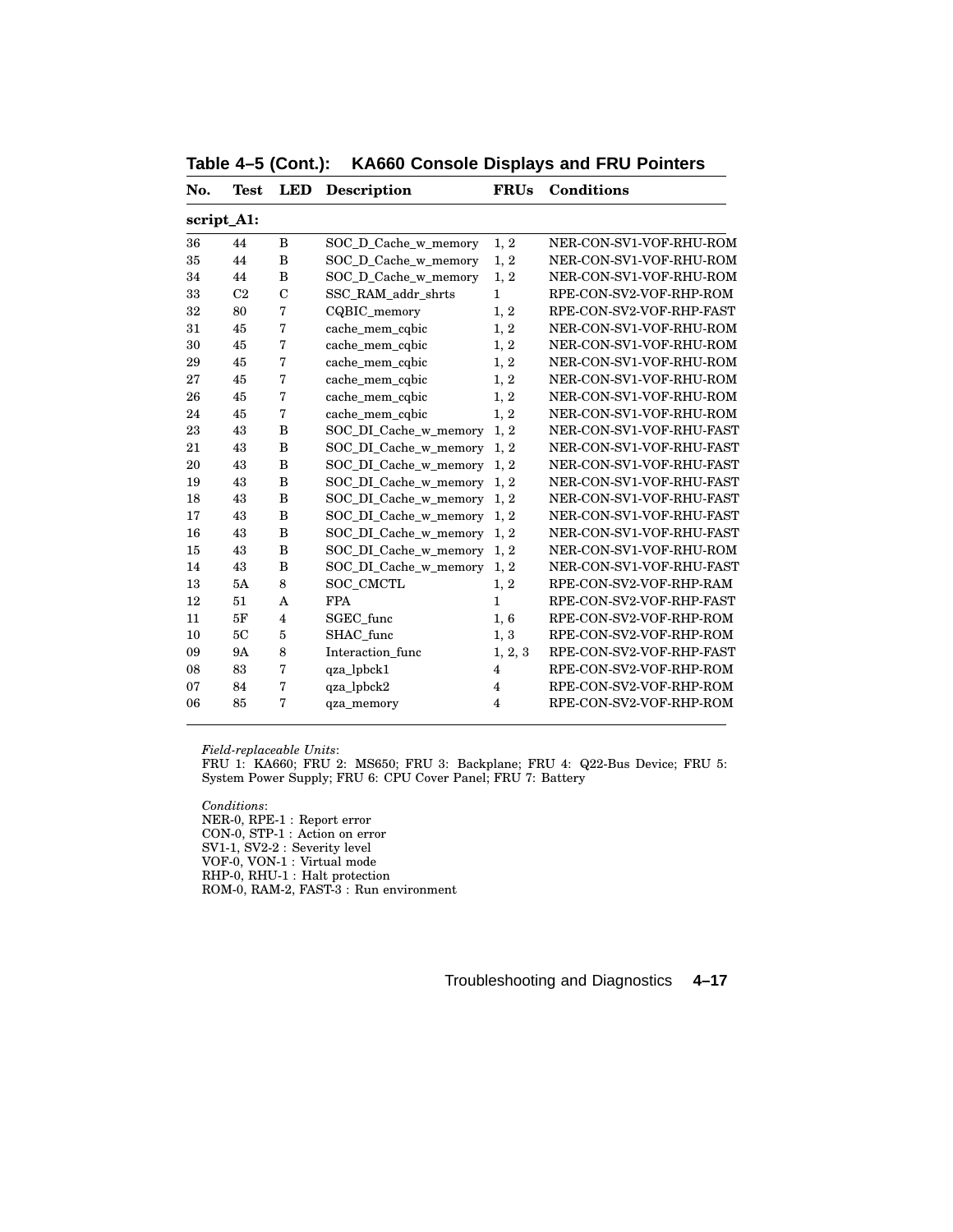| No.            | <b>Test</b>    | <b>LED</b>     | <b>Description</b>  | <b>FRUs</b>    | <b>Conditions</b>       |
|----------------|----------------|----------------|---------------------|----------------|-------------------------|
|                | script_A1:     |                |                     |                |                         |
| 05             | 86             | $\overline{7}$ | qza_dma             | $\overline{4}$ | RPE-CON-SV2-VOF-RHP-ROM |
| 04             | 99             | B              | flush_ena_caches    | $\overline{4}$ | RPE-CON-SV2-VOF-RHP-ROM |
| 03             | 41             | $\mathcal{C}$  | board reset         | 1, 4           | RPE-CON-SV2-VOF-RHP-ROM |
|                | script_A2:     |                |                     |                |                         |
| 9D             | 9D             | $\mathbf C$    | Utility             | 1, 2           | RPE-STP-SV2-VOF-RHP-ROM |
| 42             | 42             | B              | check_for_intrs     | 1, 4           | RPE-STP-SV2-VOF-RHP-ROM |
| C6             | C6             | $\overline{C}$ | CSSC_chk_init       | $\mathbf{1}$   | RPE-STP-SV2-VOF-RHP-ROM |
| 60             | 60             | 6              | Serial line         | 1,6            | RPE-STP-SV2-VOF-RHP-ROM |
| 52             | 52             | $\mathcal{C}$  | PROG TIME           | $\mathbf{1}$   | RPE-STP-SV2-VOF-RHP-ROM |
| 52             | 52             | $\mathcal{C}$  | PROG TIME           | $\mathbf{1}$   | RPE-STP-SV2-VOF-RHP-ROM |
| 53             | 53             | $\mathcal{C}$  | <b>TOY</b>          | 7, 1           | RPE-STP-SV2-VOF-RHP-ROM |
| C1             | C <sub>1</sub> | $\mathcal{C}$  | <b>SSC RAM</b>      | $\mathbf{1}$   | RPE-STP-SV2-VOF-RHP-ROM |
| 34             | 34             | $\mathcal{C}$  | ROM logic           | $\mathbf{1}$   | RPE-STP-SV2-VOF-RHP-ROM |
| 91             | 91             | 7              | CQBIC_chk_init      | 1, 4, 3        | RPE-STP-SV2-VOF-RHP-ROM |
| C <sub>5</sub> | C <sub>5</sub> | $\mathcal{C}$  | SSC_registers       | $\mathbf{1}$   | RPE-STP-SV2-VOF-RHP-ROM |
| 55             | 55             | B              | interval timer      | $\mathbf{1}$   | RPE-STP-SV2-VOF-RHP-ROM |
| 46             | 46             | B              | SOC_cache_diag_mode | $\mathbf{1}$   | NER-CON-SV1-VOF-RHU-ROM |
| 46             | 46             | B              | SOC_cache_diag_mode | $\mathbf{1}$   | NER-CON-SV1-VOF-RHU-ROM |
| 46             | 46             | B              | SOC_cache_diag_mode | $\mathbf{1}$   | NER-CON-SV1-VOF-RHU-ROM |
| 46             | 46             | B              | SOC_cache_diag_mode | $\mathbf{1}$   | NER-CON-SV1-VOF-RHU-ROM |
| 46             | 46             | B              | SOC_cache_diag_mode | $\mathbf{1}$   | NER-CON-SV1-VOF-RHU-ROM |
| 46             | 46             | B              | SOC_cache_diag_mode | 1              | NER-CON-SV1-VOF-RHU-ROM |
| 46             | 46             | B              | SOC_cache_diag_mode | $\mathbf{1}$   | NER-CON-SV1-VOF-RHU-ROM |
| 46             | 46             | B              | SOC_cache_diag_mode | 1              | NER-CON-SV1-VOF-RHU-ROM |
| 99             | 99             | B              | flush ena caches    | $\mathbf{1}$   | RPE-STP-SV2-VOF-RHP-ROM |

**Table 4–5 (Cont.): KA660 Console Displays and FRU Pointers**

FRU 1: KA660; FRU 2: MS650; FRU 3: Backplane; FRU 4: Q22-Bus Device; FRU 5: System Power Supply; FRU 6: CPU Cover Panel; FRU 7: Battery

*Conditions*: NER-0, RPE-1 : Report error CON-0, STP-1 : Action on error SV1-1, SV2-2 : Severity level VOF-0, VON-1 : Virtual mode RHP-0, RHU-1 : Halt protection ROM-0, RAM-2, FAST-3 : Run environment

**4–18** KA660 CPU System Maintenance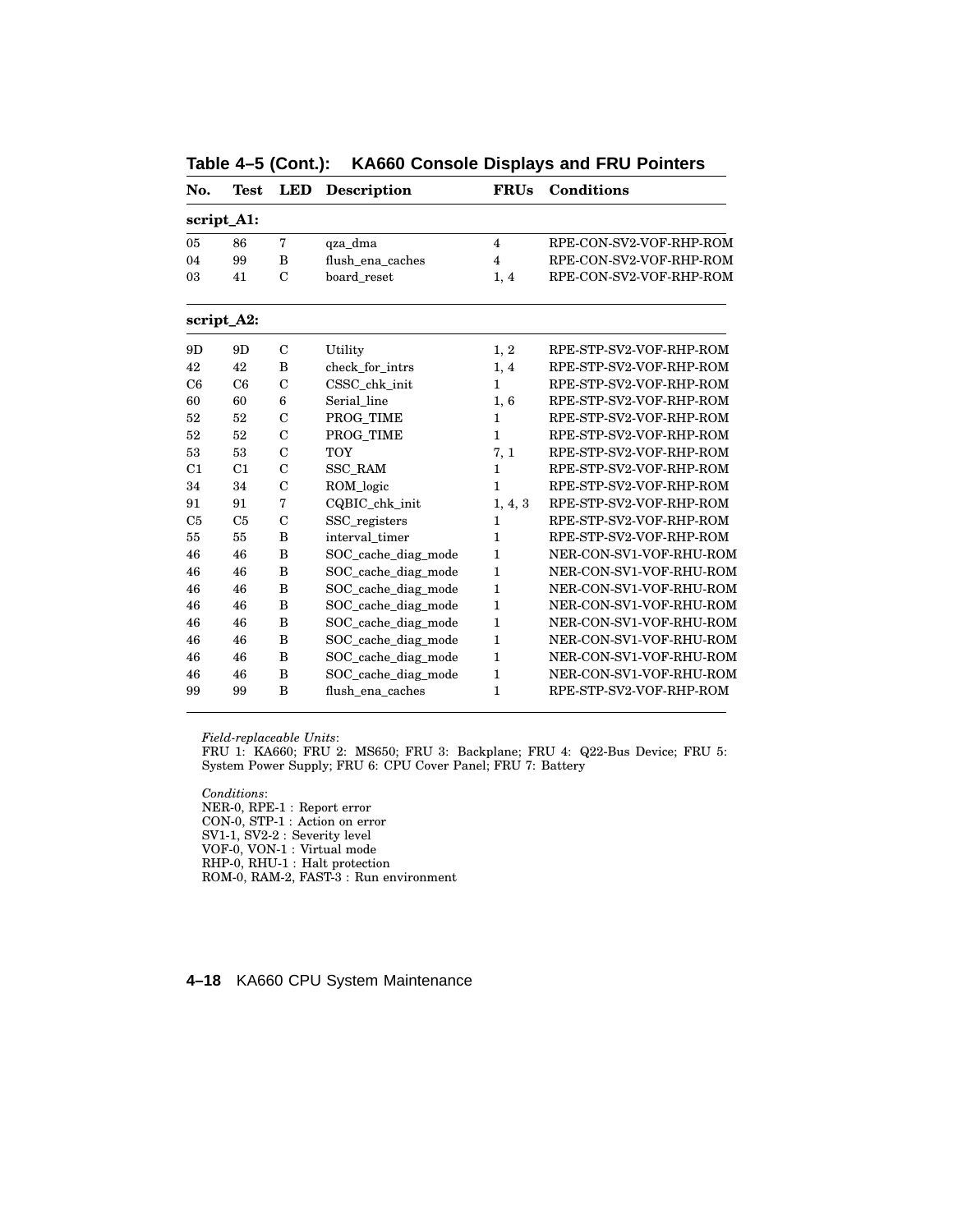| No.            | <b>Test</b>    | <b>LED</b>     | Description          | <b>FRUs</b>  | Conditions              |
|----------------|----------------|----------------|----------------------|--------------|-------------------------|
|                | script_A2:     |                |                      |              |                         |
| 90             | 90             | 7              | registers            | 1, 4, 3      | RPE-STP-SV2-VOF-RHP-ROM |
| 32             | 32             | 8              | CMCTL_registers      | 1, 2         | RPE-STP-SV2-VOF-RHP-ROM |
| C7             | C7             | $\mathbf C$    | CBTCR_timeout        | $\mathbf{1}$ | RPE-STP-SV2-VOF-RHP-ROM |
| 5C             | 5C             | $\overline{5}$ | SHAC func            | 1, 3         | RPE-STP-SV2-VOF-RHP-ROM |
|                | script_A3:     |                |                      |              |                         |
| 9D             | 9D             | $\mathcal{C}$  | Utility              | $\mathbf{1}$ | RPE-STP-SV2-VOF-RHP-ROM |
| 42             | 42             | B              | check_for_intrs      | 1, 4         | RPE-STP-SV2-VOF-RHP-ROM |
| 33             | 33             | 8              | CMCTL_chk_init       | $\mathbf{1}$ | RPE-STP-SV2-VOF-RHP-ROM |
| 31             | 31             | 8              | $CSR$ _setup<br>1, 2 |              | RPE-STP-SV2-VOF-RHP-ROM |
| 30             | 30             | 8              | map_setup            | 2, 1         | RPE-STP-SV2-VOF-RHP-ROM |
| 54             | 54             | B              | virtual              | $\mathbf{1}$ | RPE-STP-SV2-VOF-RHP-ROM |
| 49             | 49             | 8              | memory_test_fdm      | 2, 1, 3      | RPE-STP-SV2-VOF-RHP-ROM |
| 60             | 60             | 6              | Serial line          | 1,6          | RPE-STP-SV2-VOF-RHP-ROM |
| 91             | 91             | 7              | CQBIC chk init       | 1, 4, 3      | RPE-STP-SV2-VOF-RHP-ROM |
| 90             | 90             | 7              | registers            | 1, 4, 3      | RPE-STP-SV2-VOF-RHP-ROM |
| C6             | C6             | $\mathcal{C}$  | CSSC_chk_init        | $\mathbf{1}$ | RPE-STP-SV2-VOF-RHP-ROM |
| 52             | 52             | $\mathbf C$    | PROG TIME            | $\mathbf{1}$ | RPE-STP-SV2-VOF-RHP-ROM |
| 52             | 52             | $\mathcal{C}$  | PROG TIME            | $\mathbf{1}$ | RPE-STP-SV2-VOF-RHP-ROM |
| 53             | 53             | $\mathcal{C}$  | <b>TOY</b>           | 7, 1         | RPE-STP-SV2-VOF-RHP-ROM |
| C1             | C1             | $\mathcal{C}$  | <b>SSC RAM</b>       | $\mathbf{1}$ | RPE-STP-SV2-VOF-RHP-ROM |
| C <sub>5</sub> | C <sub>5</sub> | $\overline{C}$ | SSC_registers        | $\mathbf{1}$ | RPE-STP-SV2-VOF-RHP-ROM |
| 55             | 55             | B              | interval timer       | $\mathbf{1}$ | RPE-STP-SV2-VOF-RHP-ROM |
| C7             | C7             | $\mathcal{C}$  | CBTCR timeout        | $\mathbf{1}$ | RPE-STP-SV2-VOF-RHP-ROM |
| 46             | 46             | B              | SOC_cache_diag_mode  | 1            | NER-CON-SV1-VOF-RHU-ROM |
| 46             | 46             | B              | SOC_cache_diag_mode  | $\mathbf{1}$ | NER-CON-SV1-VOF-RHU-ROM |

**Table 4–5 (Cont.): KA660 Console Displays and FRU Pointers**

FRU 1: KA660; FRU 2: MS650; FRU 3: Backplane; FRU 4: Q22-Bus Device; FRU 5: System Power Supply; FRU 6: CPU Cover Panel; FRU 7: Battery

*Conditions*: NER-0, RPE-1 : Report error CON-0, STP-1 : Action on error SV1-1, SV2-2 : Severity level VOF-0, VON-1 : Virtual mode RHP-0, RHU-1 : Halt protection ROM-0, RAM-2, FAST-3 : Run environment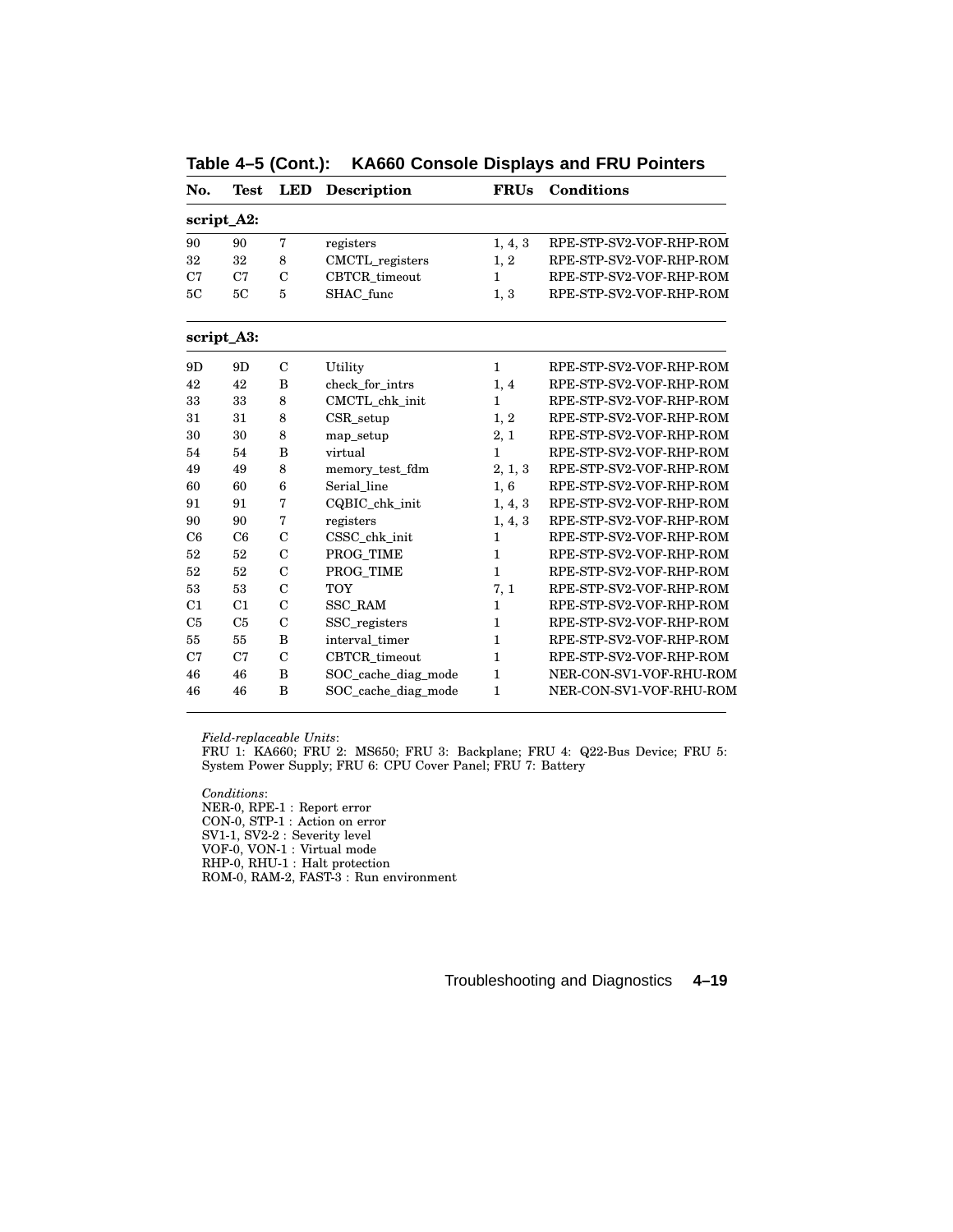| No. | Test       | LED | <b>Description</b>   | <b>FRUs</b>  | Conditions               |
|-----|------------|-----|----------------------|--------------|--------------------------|
|     | script_A3: |     |                      |              |                          |
| 46  | 46         | B   | SOC_cache_diag_mode  | $\mathbf{1}$ | NER-CON-SV1-VOF-RHU-ROM  |
| 46  | 46         | B   | SOC cache diag mode  | $\mathbf{1}$ | NER-CON-SV1-VOF-RHU-ROM  |
| 46  | 46         | B   | SOC_cache_diag_mode  | $\mathbf{1}$ | NER-CON-SV1-VOF-RHU-ROM  |
| 46  | 46         | B   | SOC cache diag mode  | $\mathbf{1}$ | NER-CON-SV1-VOF-RHU-ROM  |
| 46  | 46         | B   | SOC_cache_diag_mode  | 1            | NER-CON-SV1-VOF-RHU-ROM  |
| 46  | 46         | B   | SOC_cache_diag_mode  | $\mathbf{1}$ | NER-CON-SV1-VOF-RHU-ROM  |
| 44  | 44         | B   | SOC_D_Cache_w_memory | 1, 2         | NER-CON-SV1-VOF-RHU-ROM  |
| 44  | 44         | B   | SOC_D_Cache_w_memory | 1, 2         | NER-CON-SV1-VOF-RHU-ROM  |
| 44  | 44         | B   | SOC_D_Cache_w_memory | 1, 2         | NER-CON-SV1-VOF-RHU-ROM  |
| 44  | 44         | B   | SOC_D_Cache_w_memory | 1, 2         | NER-CON-SV1-VOF-RHU-ROM  |
| 44  | 44         | B   | SOC_D_Cache_w_memory | 1, 2         | NER-CON-SV1-VOF-RHU-ROM  |
| 44  | 44         | B   | SOC_D_Cache_w_memory | 1, 2         | NER-CON-SV1-VOF-RHU-ROM  |
| 44  | 44         | B   | SOC_D_Cache_w_memory | 1, 2         | NER-CON-SV1-VOF-RHU-ROM  |
| 44  | 44         | B   | SOC_D_Cache_w_memory | 1, 2         | NER-CON-SV1-VOF-RHU-ROM  |
| 4F  | 4F         | 8   | memory_data          | 2, 1, 3      | RPE-STP-SV2-VOF-RHP-ROM  |
| 4E  | 4E         | 8   | memory_byte          | 2, 1, 3      | RPE-STP-SV2-VOF-RHP-FAST |
| 4D  | 4D         | 8   | memory_addr          | 2, 1, 3      | RPE-STP-SV2-VOF-RHP-FAST |
| 4C  | 4C         | 8   | memory_ECC_error     | 2, 1, 3      | RPE-STP-SV2-VOF-RHP-FAST |
| 4B  | 4B         | 8   | mask write w errs    | 2, 1, 3      | RPE-STP-SV2-VOF-RHP-FAST |
| 4A  | 4A         | 8   | ECC_correction       | 2, 1         | RPE-STP-SV2-VOF-RHP-FAST |
| 3F  | 3F         | 8   | mem FDM addr shorts  | 2, 1, 3      | RPE-STP-SV2-VOF-RHP-FAST |
| 48  | 48         | 8   | addr shrts           | 2, 1, 3      | RPE-STP-SV2-VOF-RHP-FAST |
| 48  | 48         | 8   | addr shrts           | 2, 1, 3      | RPE-STP-SV2-VOF-RHP-FAST |
| 48  | 48         | 8   | addr shrts           | 2, 1, 3      | RPE-STP-SV2-VOF-RHP-FAST |
| 48  | 48         | 8   | addr_shrts           | 2, 1, 3      | RPE-STP-SV2-VOF-RHP-FAST |
| 48  | 48         | 8   | addr_shrts           | 2, 1, 3      | RPE-STP-SV2-VOF-RHP-FAST |
| 48  | 48         | 8   | addr_shrts           | 2, 1, 3      | RPE-STP-SV2-VOF-RHP-FAST |
| 48  | 48         | 8   | addr_shrts           | 2, 1, 3      | RPE-STP-SV2-VOF-RHP-FAST |
|     |            |     |                      |              |                          |

**Table 4–5 (Cont.): KA660 Console Displays and FRU Pointers**

FRU 1: KA660; FRU 2: MS650; FRU 3: Backplane; FRU 4: Q22-Bus Device; FRU 5: System Power Supply; FRU 6: CPU Cover Panel; FRU 7: Battery

*Conditions*: NER-0, RPE-1 : Report error CON-0, STP-1 : Action on error SV1-1, SV2-2 : Severity level VOF-0, VON-1 : Virtual mode RHP-0, RHU-1 : Halt protection ROM-0, RAM-2, FAST-3 : Run environment

**4–20** KA660 CPU System Maintenance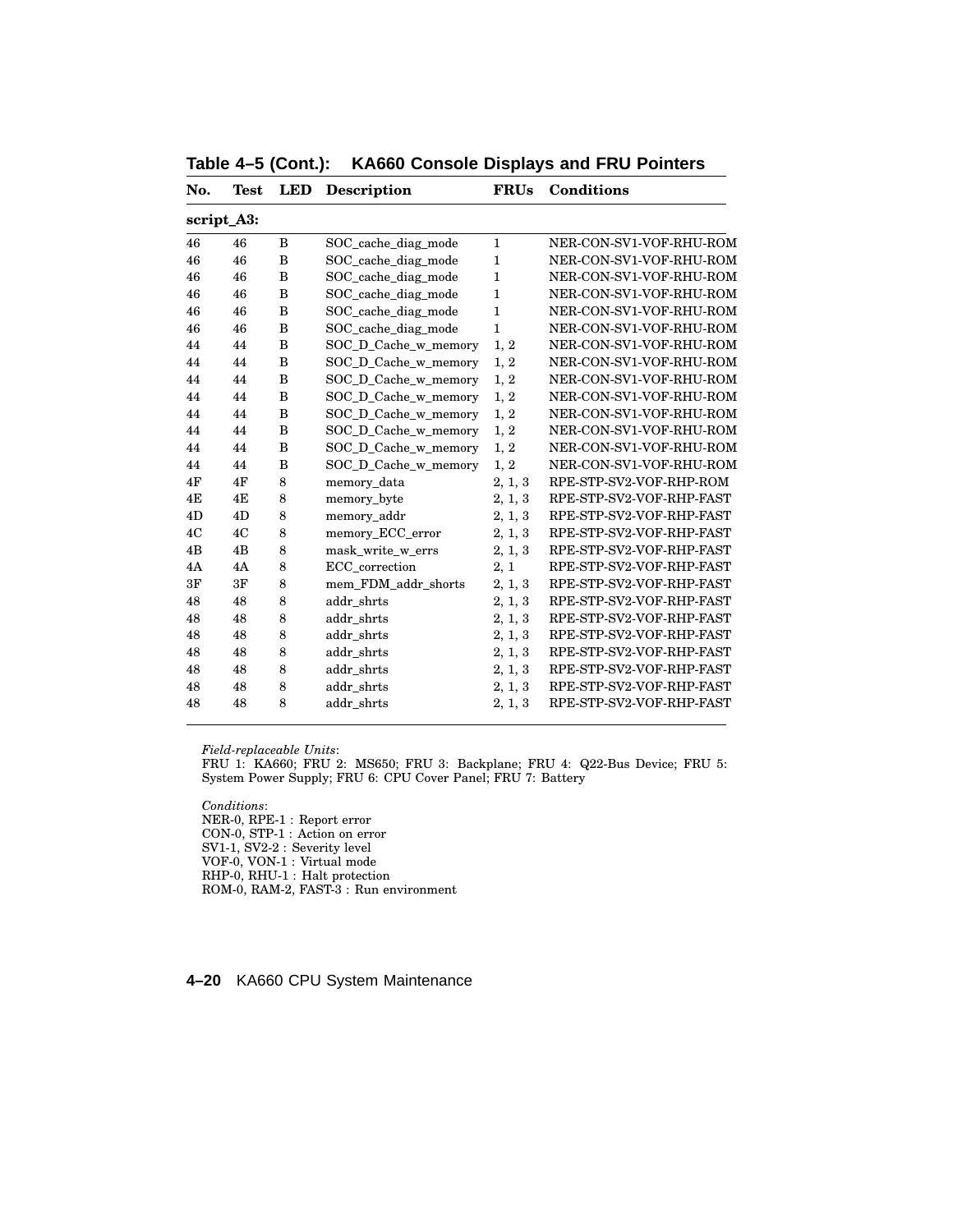| No. | Test       | LED | <b>Description</b>    | <b>FRUs</b>    | Conditions               |
|-----|------------|-----|-----------------------|----------------|--------------------------|
|     | script_A3: |     |                       |                |                          |
| 48  | 48         | 8   | addr_shrts            | 2, 1, 3        | RPE-STP-SV2-VOF-RHP-FAST |
| 48  | 48         | 8   | addr shrts            | 2, 1, 3        | RPE-STP-SV2-VOF-RHP-FAST |
| 48  | 48         | 8   | addr_shrts            | 2, 1, 3        | RPE-STP-SV2-VOF-RHP-FAST |
| 48  | 48         | 8   | addr shrts            | 2, 1, 3        | RPE-STP-SV2-VOF-RHP-FAST |
| 48  | 48         | 8   | addr_shrts            | 2, 1, 3        | RPE-STP-SV2-VOF-RHP-FAST |
| 48  | 48         | 8   | addr shrts            | 2, 1, 3        | RPE-STP-SV2-VOF-RHP-FAST |
| 48  | 48         | 8   | addr shrts            | 2, 1, 3        | RPE-STP-SV2-VOF-RHP-FAST |
| 48  | 48         | 8   | addr shrts            | 2, 1, 3        | RPE-STP-SV2-VOF-RHP-FAST |
| 47  | 47         | 8   | memory_refresh        | 2, 1           | RPE-STP-SV2-VOF-RHP-FAST |
| 40  | 40         | 8   | count_bad_pages       | $\overline{2}$ | RPE-STP-SV2-VOF-RHP-ROM  |
| 44  | 44         | B   | SOC_D_Cache_w_memory  | 1, 2           | NER-CON-SV1-VOF-RHU-ROM  |
| 44  | 44         | B   | SOC_D_Cache_w_memory  | 1, 2           | NER-CON-SV1-VOF-RHU-ROM  |
| 44  | 44         | B   | SOC_D_Cache_w_memory  | 1, 2           | NER-CON-SV1-VOF-RHU-ROM  |
| 44  | 44         | B   | SOC_D_Cache_w_memory  | 1, 2           | NER-CON-SV1-VOF-RHU-ROM  |
| 44  | 44         | B   | SOC_D_Cache_w_memory  | 1, 2           | NER-CON-SV1-VOF-RHU-ROM  |
| 44  | 44         | B   | SOC_D_Cache_w_memory  | 1, 2           | NER-CON-SV1-VOF-RHU-ROM  |
| 44  | 44         | B   | SOC_D_Cache_w_memory  | 1, 2           | NER-CON-SV1-VOF-RHU-ROM  |
| 44  | 44         | B   | SOC_D_Cache_w_memory  | 1, 2           | NER-CON-SV1-VOF-RHU-ROM  |
| 80  | 80         | 7   | CQBIC memory          | 1, 2           | RPE-STP-SV2-VOF-RHP-FAST |
| 45  | 45         | 7   | cache_mem_cqbic       | 1, 2           | NER-CON-SV1-VOF-RHU-ROM  |
| 45  | 45         | 7   | cache_mem_cqbic       | 1, 2           | NER-CON-SV1-VOF-RHU-ROM  |
| 45  | 45         | 7   | cache_mem_cqbic       | 1, 2           | NER-CON-SV1-VOF-RHU-ROM  |
| 45  | 45         | 7   | cache_mem_cqbic       | 1, 2           | NER-CON-SV1-VOF-RHU-ROM  |
| 45  | 45         | 7   | cache_mem_cqbic       | 1, 2           | NER-CON-SV1-VOF-RHU-ROM  |
| 45  | 45         | 7   | cache_mem_cqbic       | 1, 2           | NER-CON-SV1-VOF-RHU-ROM  |
| 45  | 45         | 7   | cache_mem_cqbic       | 1, 2           | NER-CON-SV1-VOF-RHU-ROM  |
| 45  | 45         | 7   | cache_mem_cqbic       | 1, 2           | NER-CON-SV1-VOF-RHU-ROM  |
| 43  | 43         | B   | SOC_DI_Cache_w_memory | 1, 2           | NER-CON-SV1-VOF-RHU-FAST |
|     |            |     |                       |                |                          |

**Table 4–5 (Cont.): KA660 Console Displays and FRU Pointers**

FRU 1: KA660; FRU 2: MS650; FRU 3: Backplane; FRU 4: Q22-Bus Device; FRU 5: System Power Supply; FRU 6: CPU Cover Panel; FRU 7: Battery

*Conditions*: NER-0, RPE-1 : Report error CON-0, STP-1 : Action on error SV1-1, SV2-2 : Severity level VOF-0, VON-1 : Virtual mode RHP-0, RHU-1 : Halt protection ROM-0, RAM-2, FAST-3 : Run environment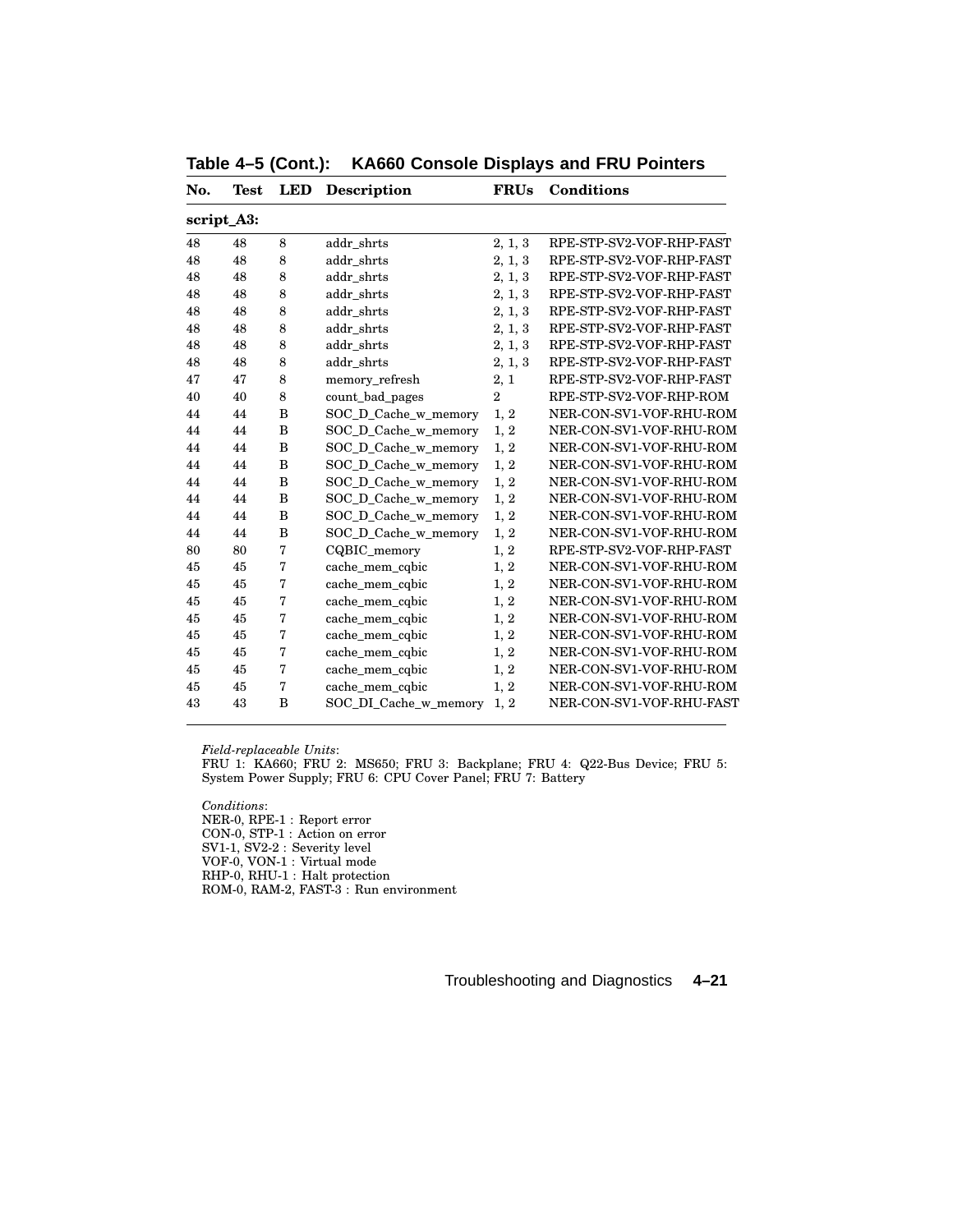| No.       | Test       | LED            | <b>Description</b>         | <b>FRUs</b>  | Conditions               |
|-----------|------------|----------------|----------------------------|--------------|--------------------------|
|           | script_A3: |                |                            |              |                          |
| 43        | 43         | B              | SOC_DI_Cache_w_memory 1, 2 |              | NER-CON-SV1-VOF-RHU-FAST |
| 43        | 43         | B              | SOC_DI_Cache_w_memory 1, 2 |              | NER-CON-SV1-VOF-RHU-FAST |
| 43        | 43         | B              | SOC_DI_Cache_w_memory 1, 2 |              | NER-CON-SV1-VOF-RHU-FAST |
| 43        | 43         | B              | SOC DI Cache w memory 1, 2 |              | NER-CON-SV1-VOF-RHU-FAST |
| 43        | 43         | B              | SOC_DI_Cache_w_memory 1, 2 |              | NER-CON-SV1-VOF-RHU-FAST |
| 43        | 43         | B              | SOC_DI_Cache_w_memory 1, 2 |              | NER-CON-SV1-VOF-RHU-FAST |
| 43        | 43         | B              | SOC_DI_Cache_w_memory      | 1, 2         | NER-CON-SV1-VOF-RHU-FAST |
| 43        | 43         | B              | SOC_DI_Cache_w_memory      | 1, 2         | NER-CON-SV1-VOF-RHU-ROM  |
| 43        | 43         | B              | SOC_DI_Cache_w_memory 1, 2 |              | NER-CON-SV1-VOF-RHU-FAST |
| 5A        | 5A         | 8              | SOC_CMCTL                  | 1, 2         | RPE-STP-SV2-VOF-RHU-RAM  |
| 51        | 51         | A              | <b>FPA</b>                 | $\mathbf{1}$ | RPE-STP-SV2-VOF-RHP-FAST |
| 5F        | 5F         | $\overline{4}$ | SGEC func                  | 1,6          | RPE-STP-SV2-VOF-RHP-ROM  |
| 5C        | 5C         | 5              | SHAC func                  | 1, 3         | RPE-STP-SV2-VOF-RHP-ROM  |
| <b>9A</b> | 9Α         | 8              | Interaction func           | 1, 2         | RPE-STP-SV2-VOF-RHP-FAST |
| 99        | 99         | B              | flush_ena_caches           | 1, 2         | RPE-STP-SV2-VOF-RHP-ROM  |
| 41        | 41         | $\mathbf C$    | board reset                | 2, 1, 3      | RPE-STP-SV2-VOF-RHP-ROM  |
| 9D        | 9D         | $\mathcal{C}$  | Utility                    | $\mathbf{1}$ | RPE-STP-SV2-VOF-RHP-ROM  |
|           | script_A5: |                |                            |              |                          |
| 3F        | 3F         | 8              | mem_FDM_addr_shorts        | 2, 1, 3      | RPE-CON-SV2-VOF-RHU-FAST |
| 48        | 48         | 8              | addr shrts                 | 2, 1, 3      | RPE-STP-SV2-VOF-RHP-FAST |
| 48        | 48         | 8              | addr shrts                 | 2, 1, 3      | RPE-STP-SV2-VOF-RHP-FAST |
| 48        | 48         | 8              | addr shrts                 | 2, 1, 3      | RPE-STP-SV2-VOF-RHP-FAST |

**Table 4–5 (Cont.): KA660 Console Displays and FRU Pointers**

FRU 1: KA660; FRU 2: MS650; FRU 3: Backplane; FRU 4: Q22-Bus Device; FRU 5: System Power Supply; FRU 6: CPU Cover Panel; FRU 7: Battery

48 48 8 addr\_shrts 2, 1, 3 RPE-STP-SV2-VOF-RHP-FAST 48 48 8 addr\_shrts 2, 1, 3 RPE-STP-SV2-VOF-RHP-FAST 48 48 8 addr\_shrts 2, 1, 3 RPE-STP-SV2-VOF-RHP-FAST

*Conditions*: NER-0, RPE-1 : Report error CON-0, STP-1 : Action on error SV1-1, SV2-2 : Severity level VOF-0, VON-1 : Virtual mode RHP-0, RHU-1 : Halt protection ROM-0, RAM-2, FAST-3 : Run environment

**4–22** KA660 CPU System Maintenance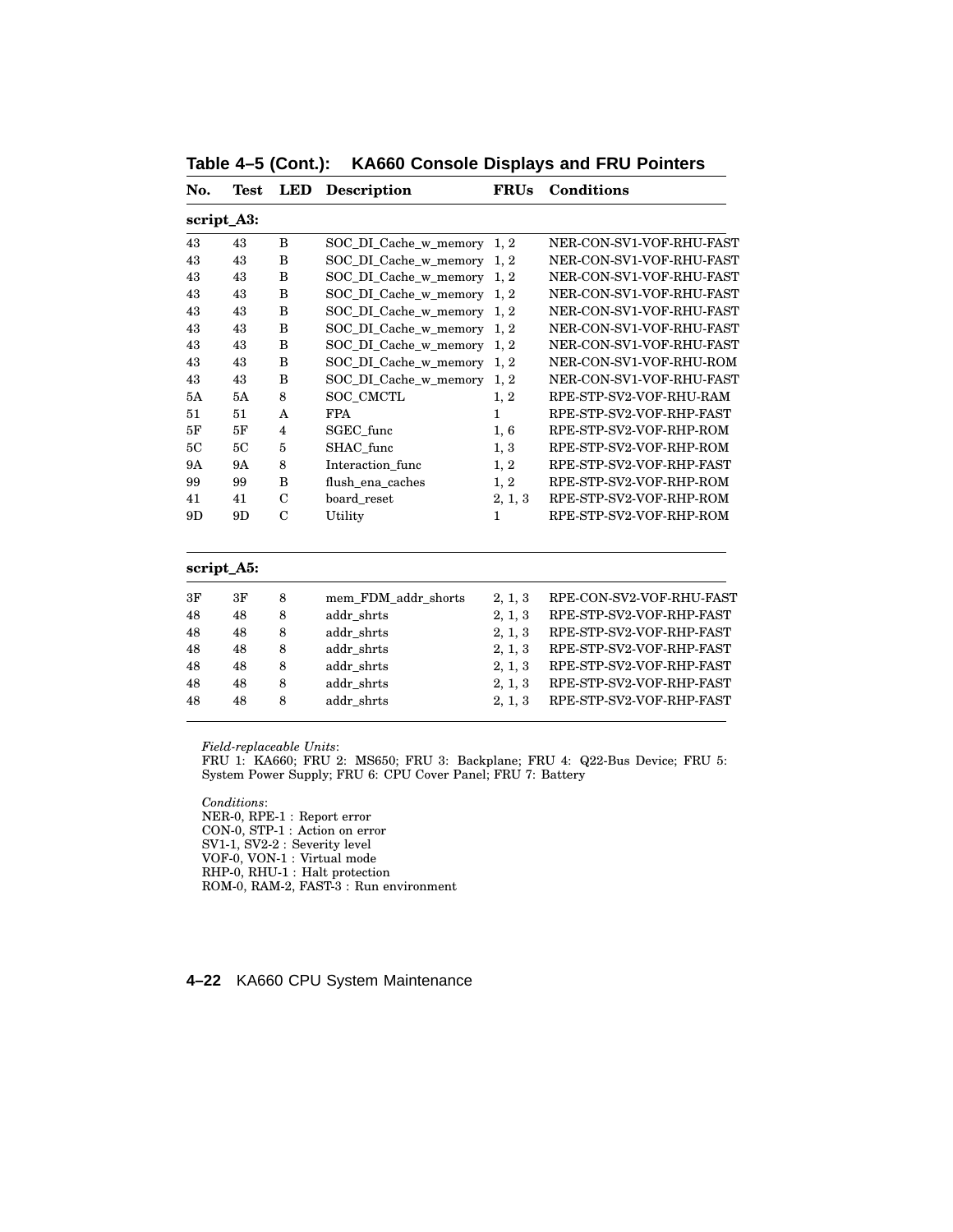| No. | <b>Test</b>           | <b>LED</b> | <b>Description</b>  | <b>FRUs</b>    | <b>Conditions</b>        |
|-----|-----------------------|------------|---------------------|----------------|--------------------------|
|     | script_A5:            |            |                     |                |                          |
| 48  | 48                    | 8          | addr_shrts          | 2, 1, 3        | RPE-STP-SV2-VOF-RHP-FAST |
| 48  | addr_shrts<br>48<br>8 |            |                     | 2, 1, 3        | RPE-STP-SV2-VOF-RHP-FAST |
| 48  | 48                    | 8          | addr_shrts          | 2, 1, 3        | RPE-STP-SV2-VOF-RHP-FAST |
| 48  | 48                    | 8          | addr_shrts          | 2, 1, 3        | RPE-STP-SV2-VOF-RHP-FAST |
| 48  | 48                    | 8          | addr_shrts          | 2, 1, 3        | RPE-STP-SV2-VOF-RHP-FAST |
| 48  | 48                    | 8          | addr_shrts          | 2, 1, 3        | RPE-STP-SV2-VOF-RHP-FAST |
| 48  | 48                    | 8          | addr_shrts          | 2, 1, 3        | RPE-STP-SV2-VOF-RHP-FAST |
| 48  | 48                    | 8          | addr_shrts          | 2, 1, 3        | RPE-STP-SV2-VOF-RHP-FAST |
|     | script_A6:            |            |                     |                |                          |
| 30  | 30                    | 8          | map_setup           | 1, 2           | RPE-STP-SV2-VOF-RHP-ROM  |
| 4F  | 4F                    | 8          | memory_data         | 2, 1, 3        | RPE-STP-SV2-VOF-RHP-ROM  |
| 4D  | 4D                    | 8          | memory_addr         | 2, 1, 3        | RPE-STP-SV2-VOF-RHP-FAST |
| 4C  | 4C                    | 8          | memory_ECC_error    | 2, 1, 3        | RPE-STP-SV2-VOF-RHP-FAST |
| 4B  | 4B                    | 8          | mask_write_w_errs   | 2, 1, 3        | RPE-STP-SV2-VOF-RHP-FAST |
| 4A  | 4A                    | 8          | ECC correction      | 2, 1, 3        | RPE-STP-SV2-VOF-RHP-FAST |
| 3F  | 3F                    | 8          | mem_FDM_addr_shorts | 2, 1           | RPE-STP-SV2-VOF-RHP-FAST |
| 48  | 48                    | 8          | addr shrts          | 2, 1, 3        | RPE-STP-SV2-VOF-RHP-FAST |
| 47  | 47                    | 8          | memory_refresh      | 2, 1           | RPE-STP-SV2-VOF-RHP-FAST |
| 40  | 40                    | 8          | count_bad_pages     | $\overline{2}$ | RPE-STP-SV2-VOF-RHP-ROM  |
| 80  | 80                    | 7          | CQBIC memory        | 1, 2           | RPE-STP-SV2-VOF-RHP-FAST |
|     | script_A7:            |            |                     |                |                          |
| 4F  | 4F                    | 8          | memory_data         | 2, 1, 3        | RPE-STP-SV2-VOF-RHP-ROM  |
| 4E  | 4E                    | 8          | memory_byte         | 2, 1, 3        | RPE-STP-SV2-VOF-RHP-FAST |
|     |                       |            |                     |                |                          |

**Table 4–5 (Cont.): KA660 Console Displays and FRU Pointers**

FRU 1: KA660; FRU 2: MS650; FRU 3: Backplane; FRU 4: Q22-Bus Device; FRU 5: System Power Supply; FRU 6: CPU Cover Panel; FRU 7: Battery

*Conditions*: NER-0, RPE-1 : Report error CON-0, STP-1 : Action on error SV1-1, SV2-2 : Severity level VOF-0, VON-1 : Virtual mode RHP-0, RHU-1 : Halt protection ROM-0, RAM-2, FAST-3 : Run environment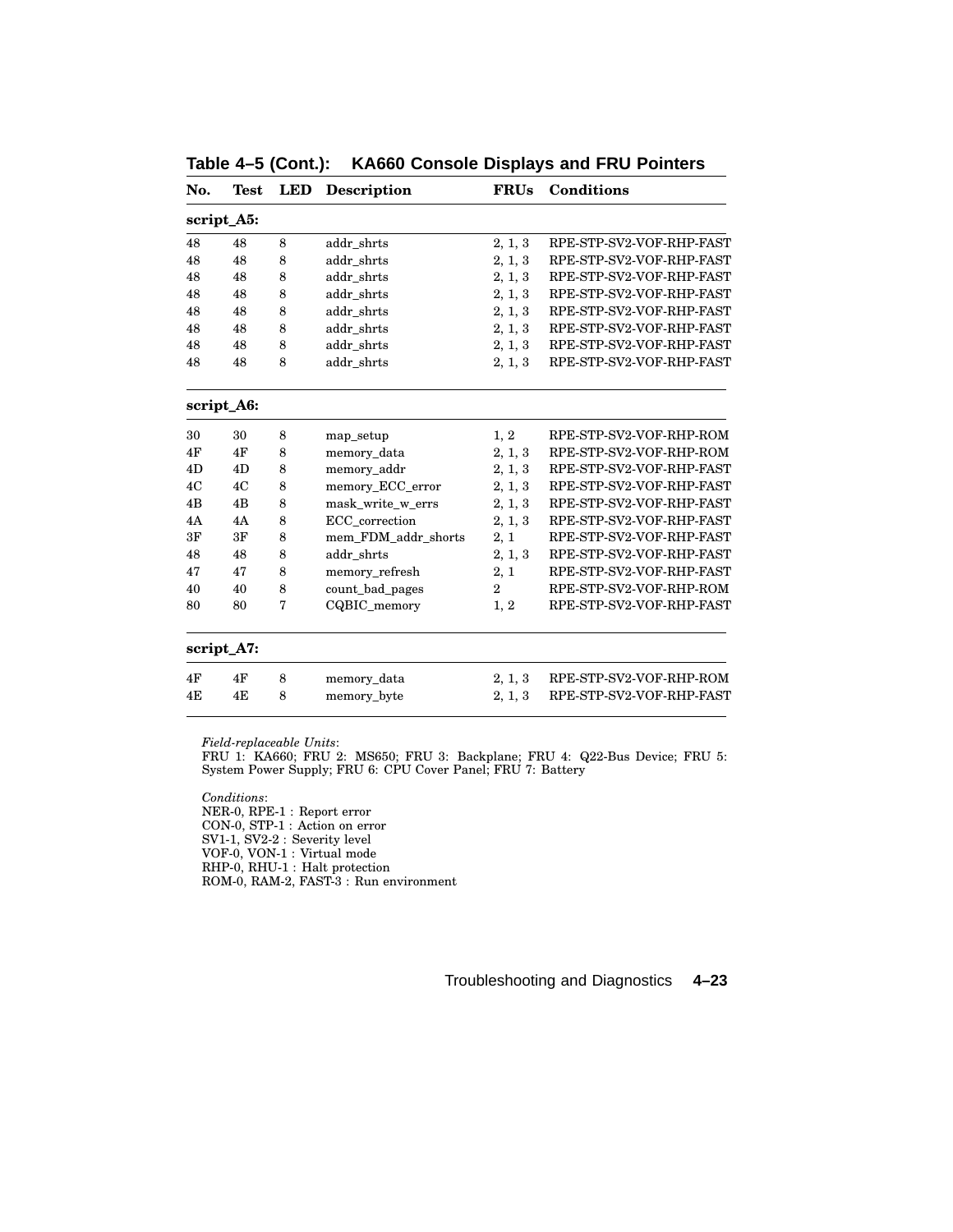| No. | Test       | LED           | <b>Description</b>  | <b>FRUs</b>    | Conditions               |
|-----|------------|---------------|---------------------|----------------|--------------------------|
|     | script_A7: |               |                     |                |                          |
| 4D  | 4D         | 8             | memory_byte         | 2, 1, 3        | RPE-STP-SV2-VOF-RHP-FAST |
| 4C  | 4C         | 8             | memory_ECC_error    | 2, 1, 3        | RPE-STP-SV2-VOF-RHP-FAST |
| 4B  | 4B         | 8             | mask_write_w_errs   | 2, 1, 3        | RPE-STP-SV2-VOF-RHP-FAST |
| 4A  | 4A         | 8             | ECC_correction      | 2, 1           | RPE-STP-SV2-VOF-RHP-FAST |
| 3F  | 3F         | 8             | mem_FDM_addr_shorts | 2, 1, 3        | RPE-STP-SV2-VOF-RHP-FAST |
| 48  | 48         | 8             | addr_shrts          | 2, 1, 3        | RPE-STP-SV2-VOF-RHP-FAST |
| 48  | 48         | 8             | addr_shrts          | 2, 1, 3        | RPE-STP-SV2-VOF-RHP-FAST |
| 48  | 48         | 8             | addr_shrts          | 2, 1, 3        | RPE-STP-SV2-VOF-RHP-FAST |
| 48  | 48         | 8             | addr_shrts          | 2, 1, 3        | RPE-STP-SV2-VOF-RHP-FAST |
| 48  | 48         | 8             | addr shrts          | 2, 1, 3        | RPE-STP-SV2-VOF-RHP-FAST |
| 48  | 48         | 8             | addr shrts          | 2, 1, 3        | RPE-STP-SV2-VOF-RHP-FAST |
| 48  | 48         | 8             | addr shrts          | 2, 1, 3        | RPE-STP-SV2-VOF-RHP-FAST |
| 48  | 48         | 8             | addr shrts          | 2, 1, 3        | RPE-STP-SV2-VOF-RHP-FAST |
| 48  | 48         | 8             | addr_shrts          | 2, 1, 3        | RPE-STP-SV2-VOF-RHP-FAST |
| 48  | 48         | 8             | addr shrts          | 2, 1, 3        | RPE-STP-SV2-VOF-RHP-FAST |
| 48  | 48         | 8             | addr_shrts          | 2, 1, 3        | RPE-STP-SV2-VOF-RHP-FAST |
| 48  | 48         | 8             | addr_shrts          | 2, 1, 3        | RPE-STP-SV2-VOF-RHP-FAST |
| 48  | 48         | 8             | addr_shrts          | 2, 1, 3        | RPE-STP-SV2-VOF-RHP-FAST |
| 48  | 48         | 8             | addr_shrts          | 2, 1, 3        | RPE-STP-SV2-VOF-RHP-FAST |
| 47  | 47         | 8             | memory_refresh      | 2, 1           | RPE-STP-SV2-VOF-RHP-FAST |
| 40  | 40         | 8             | count_bad_pages     | $\overline{2}$ | RPE-CON-SV2-VOF-RHU-ROM  |
| 80  | 80         | 7             | CQBIC_memory        | 1, 2           | RPE-CON-SV2-VOF-RHU-FAST |
| 41  | 41         | $\mathcal{C}$ | board reset         | 2, 1, 3        | RPE-STP-SV2-VOF-RHP-ROM  |
|     | script_A8: |               |                     |                |                          |
| 31  | 31         | 8             | CSR setup           | 1, 2           | RPE-STP-SV2-VOF-RHP-ROM  |

**Table 4–5 (Cont.): KA660 Console Displays and FRU Pointers**

FRU 1: KA660; FRU 2: MS650; FRU 3: Backplane; FRU 4: Q22-Bus Device; FRU 5: System Power Supply; FRU 6: CPU Cover Panel; FRU 7: Battery

*Conditions*: NER-0, RPE-1 : Report error CON-0, STP-1 : Action on error SV1-1, SV2-2 : Severity level VOF-0, VON-1 : Virtual mode RHP-0, RHU-1 : Halt protection ROM-0, RAM-2, FAST-3 : Run environment

# **4–24** KA660 CPU System Maintenance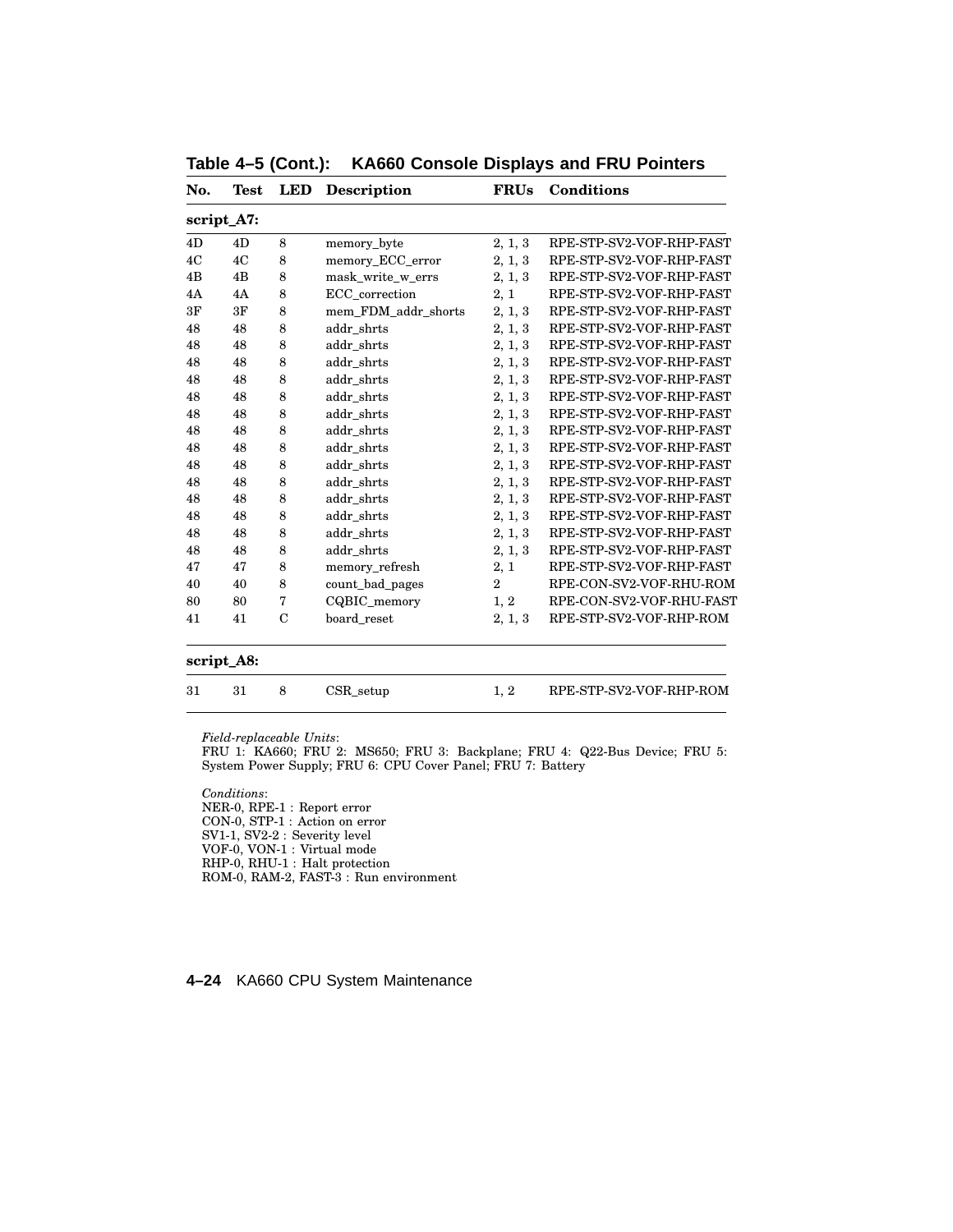| No. | Test       | <b>LED</b>     | <b>Description</b>   | <b>FRUs</b>  | Conditions               |
|-----|------------|----------------|----------------------|--------------|--------------------------|
|     | script_A8: |                |                      |              |                          |
| 30  | 30         | 8              | map_setup            | 2, 1         | RPE-STP-SV2-VOF-RHP-ROM  |
| 49  | 49         | 8              | memory_test_fdm      | 2, 1, 3      | RPE-STP-SV2-VOF-RHP-ROM  |
|     | script_A9: |                |                      |              |                          |
| 4F  | 4F         | 8              | memory_data          | 2, 1, 3      | RPE-STP-SV2-VOF-RHP-ROM  |
| 4E  | 4E         | 8              | memory_byte          | 2, 1, 3      | RPE-STP-SV2-VOF-RHP-FAST |
| 4D  | 4D         | 8              | memory_addr          | 2, 1, 3      | RPE-STP-SV2-VOF-RHP-FAST |
| 4C  | 4C         | 8              | memory_ecc_error     | 2, 1, 3      | RPE-STP-SV2-VOF-RHP-FAST |
| 4B  | 4B         | 8              | mask_write_w_errs    | 2, 1, 3      | RPE-STP-SV2-VOF-RHP-FAST |
| 47  | 47         | 8              | memory_refresh       | 2, 1, 3      | RPE-STP-SV2-VOF-RHP-FAST |
| 40  | 40         | 8              | count_bad_pages      | 2, 1, 3      | RPE-CON-SV2-VOF-RHU-ROM  |
| 41  | 41         | $\overline{C}$ | board reset          | 2, 1, 3      | RPE-CON-SV2-VOF-RHU-ROM  |
|     | script_B5: |                |                      |              |                          |
| 46  | 46         | B              | SOC_cache_diag_mode  | $\mathbf{1}$ | RPE-CON-SV2-VOF-RHP-ROM  |
| 46  | 46         | B              | SOC_cache_diag_mode  | $\mathbf{1}$ | RPE-CON-SV2-VOF-RHP-ROM  |
| 46  | 46         | B              | SOC cache diag mode  | $\mathbf{1}$ | RPE-CON-SV2-VOF-RHP-ROM  |
| 46  | 46         | B              | SOC_cache_diag_mode  | 1            | RPE-CON-SV2-VOF-RHP-ROM  |
| 46  | 46         | B              | SOC_cache_diag_mode  | $\mathbf{1}$ | RPE-CON-SV2-VOF-RHP-ROM  |
| 46  | 46         | B              | SOC_cache_diag_mode  | $\mathbf{1}$ | RPE-CON-SV2-VOF-RHP-ROM  |
| 46  | 46         | B              | SOC_cache_diag_mode  | $\mathbf{1}$ | RPE-CON-SV2-VOF-RHP-ROM  |
| 44  | 44         | B              | SOC_D_Cache_w_memory | 1, 2         | RPE-CON-SV2-VOF-RHP-ROM  |
| 44  | 44         | B              | SOC_D_Cache_w_memory | 1, 2         | RPE-CON-SV2-VOF-RHP-ROM  |

**Table 4–5 (Cont.): KA660 Console Displays and FRU Pointers**

FRU 1: KA660; FRU 2: MS650; FRU 3: Backplane; FRU 4: Q22-Bus Device; FRU 5: System Power Supply; FRU 6: CPU Cover Panel; FRU 7: Battery

*Conditions*: NER-0, RPE-1 : Report error CON-0, STP-1 : Action on error SV1-1, SV2-2 : Severity level VOF-0, VON-1 : Virtual mode RHP-0, RHU-1 : Halt protection ROM-0, RAM-2, FAST-3 : Run environment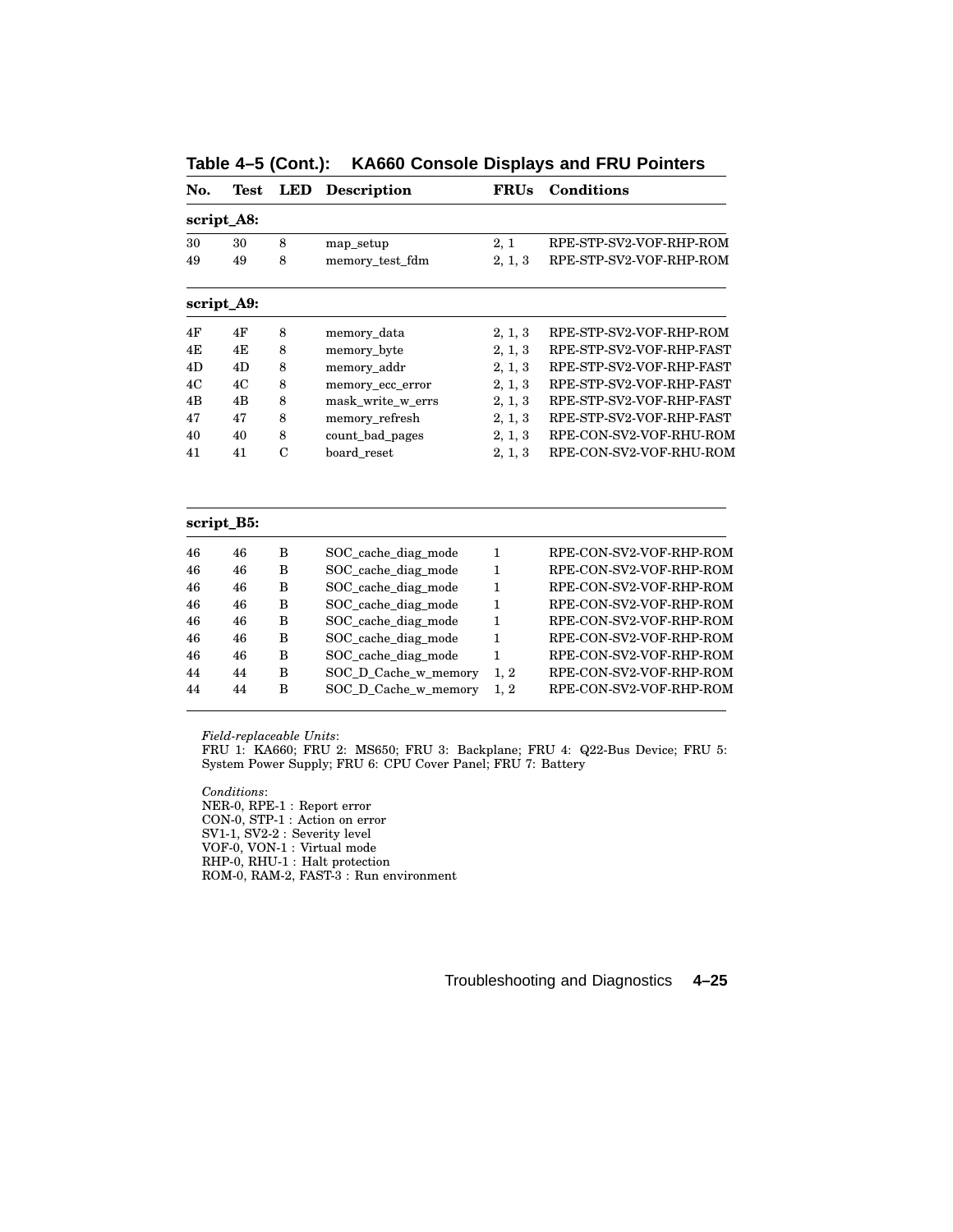| No. | Test       | LED | <b>Description</b>         | <b>FRUs</b> | Conditions               |
|-----|------------|-----|----------------------------|-------------|--------------------------|
|     | script_B5: |     |                            |             |                          |
| 44  | 44         | B   | SOC_D_Cache_w_memory       | 1, 2        | RPE-CON-SV2-VOF-RHP-ROM  |
| 44  | 44         | B   | SOC_D_Cache_w_memory       | 1, 2        | RPE-CON-SV2-VOF-RHP-ROM  |
| 44  | 44         | B   | SOC_D_Cache_w_memory       | 1, 2        | RPE-CON-SV2-VOF-RHP-ROM  |
| 44  | 44         | B   | SOC_D_Cache_w_memory       | 1, 2        | RPE-CON-SV2-VOF-RHP-ROM  |
| 44  | 44         | B   | SOC_D_Cache_w_memory       | 1, 2        | RPE-CON-SV2-VOF-RHP-ROM  |
| 44  | 44         | B   | SOC_D_Cache_w_memory       | 1, 2        | RPE-CON-SV2-VOF-RHP-ROM  |
| 45  | 45         | 7   | cache mem cqbic            | 1, 2        | RPE-CON-SV2-VOF-RHP-ROM  |
| 45  | 45         | 7   | cache_mem_cqbic            | 1, 2        | RPE-CON-SV2-VOF-RHP-ROM  |
| 45  | 45         | 7   | cache_mem_cqbic            | 1, 2        | RPE-CON-SV2-VOF-RHP-ROM  |
| 45  | 45         | 7   | cache_mem_cqbic            | 1, 2        | RPE-CON-SV2-VOF-RHP-ROM  |
| 45  | 45         | 7   | cache_mem_cqbic            | 1, 2        | RPE-CON-SV2-VOF-RHP-ROM  |
| 45  | 45         | 7   | cache_mem_cqbic            | 1, 2        | RPE-CON-SV2-VOF-RHP-ROM  |
| 45  | 45         | 7   | cache_mem_cqbic            | 1, 2        | RPE-CON-SV2-VOF-RHP-ROM  |
| 45  | 45         | 7   | cache_mem_cqbic            | 1, 2        | RPE-CON-SV2-VOF-RHP-ROM  |
| 43  | 43         | B   | SOC_DI_Cache_w_memory      | 1, 2        | RPE-CON-SV2-VOF-RHP-FAST |
| 43  | 43         | B   | SOC DI Cache w memory      | 1, 2        | RPE-CON-SV2-VOF-RHP-FAST |
| 43  | 43         | B   | SOC_DI_Cache_w_memory      | 1, 2        | RPE-CON-SV2-VOF-RHP-FAST |
| 43  | 43         | B   | SOC_DI_Cache_w_memory      | 1, 2        | RPE-CON-SV2-VOF-RHP-FAST |
| 43  | 43         | B   | SOC DI Cache w memory      | 1, 2        | RPE-CON-SV2-VOF-RHP-FAST |
| 43  | 43         | B   | SOC_DI_Cache_w_memory      | 1.2         | RPE-CON-SV2-VOF-RHP-FAST |
| 43  | 43         | B   | SOC_DI_Cache_w_memory      | 1, 2        | RPE-CON-SV2-VOF-RHP-FAST |
| 43  | 43         | B   | SOC_DI_Cache_w_memory 1, 2 |             | RPE-CON-SV2-VOF-RHP-FAST |
| 43  | 43         | B   | SOC_DI_Cache_w_memory      | 1, 2        | RPE-CON-SV2-VOF-RHP-ROM  |
| 43  | 43         | B   | SOC_DI_Cache_w_memory      | 1, 2        | RPE-CON-SV2-VOF-RHP-FAST |
| 99  | 99         | B   | flush ena caches           | 1, 2        | RPE-CON-SV2-VOF-RHP-ROM  |
|     |            |     |                            |             |                          |

**Table 4–5 (Cont.): KA660 Console Displays and FRU Pointers**

FRU 1: KA660; FRU 2: MS650; FRU 3: Backplane; FRU 4: Q22-Bus Device; FRU 5: System Power Supply; FRU 6: CPU Cover Panel; FRU 7: Battery

*Conditions*: NER-0, RPE-1 : Report error CON-0, STP-1 : Action on error SV1-1, SV2-2 : Severity level VOF-0, VON-1 : Virtual mode RHP-0, RHU-1 : Halt protection ROM-0, RAM-2, FAST-3 : Run environment

# **4–26** KA660 CPU System Maintenance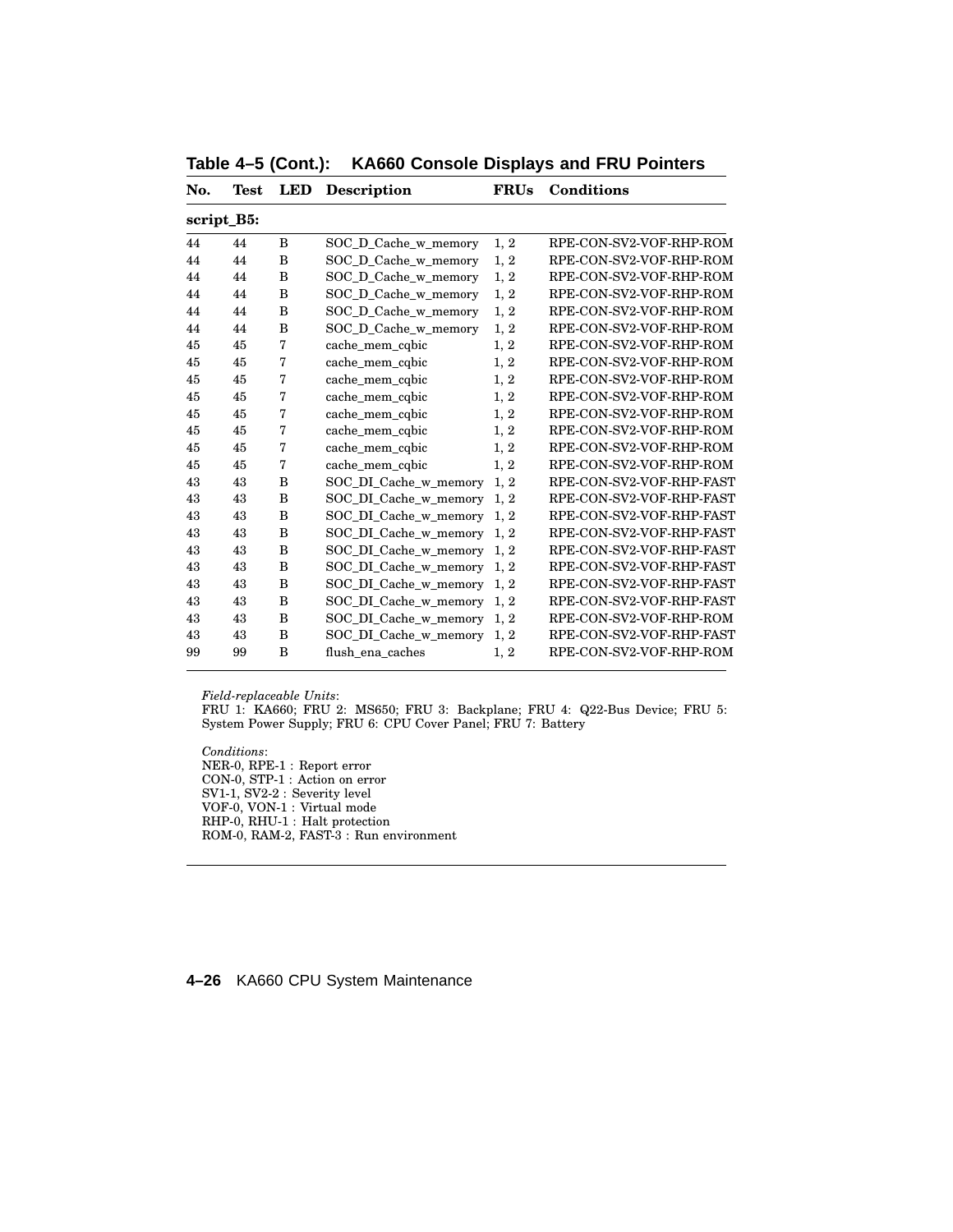# **4.3.5 System Halt Messages**

Table 4–6 lists messages that may appear on the console terminal when a system error occurs.

| Code       | <b>Message</b>                       | <b>Explanation</b>                                                                                                                                                                |
|------------|--------------------------------------|-----------------------------------------------------------------------------------------------------------------------------------------------------------------------------------|
| ?02        | <b>EXT HLT</b>                       | External halt, caused by either console BREAK condition,<br>Q22-bus BHALT_L, or DBR <aux_hlt> bit was set while<br/>enabled.</aux_hlt>                                            |
| - 03       |                                      | Power-up, no halt message is displayed.<br>However, the<br>presence of the firmware banner and diagnostic countdown<br>indicates this halt reason.                                |
| ?04        | <b>ISP ERR</b>                       | In attempting to push state onto the interrupt stack during<br>an interrupt or exception, the processor discovered that the<br>interrupt stack was mapped NO ACCESS or NOT VALID. |
| ?05        | <b>DBL ERR</b>                       | The processor attempted to report a machine check to the<br>operating system, and a second machine check occurred.                                                                |
| ?06        | <b>HLT INST</b>                      | The processor executed a HALT instruction in kernel mode.                                                                                                                         |
| ?07        | <b>SCB ERR3</b>                      | The SCB vector had bits $\langle 1:0 \rangle$ equal to 3.                                                                                                                         |
| ?08        | <b>SCB ERR2</b>                      | The SCB vector had bits $\langle 1:0 \rangle$ equal to 2.                                                                                                                         |
| <b>?0A</b> | <b>CHM FR ISTK</b>                   | A change mode instruction was executed when PSL <is> was<br/>set.</is>                                                                                                            |
| ?0B        | CHM TO ISTK                          | The SCB vector for a change mode had bit 0 set.                                                                                                                                   |
| 20C        | <b>SCB RD ERR</b>                    | A hard memory error occurred while the processor was trying<br>to read an exception or interrupt vector.                                                                          |
| ?10        | <b>MCHK AV</b>                       | An access violation or an invalid translation occurred during<br>machine check exception processing.                                                                              |
| ?11        | <b>KSP AV</b>                        | An access violation or translation not valid occurred during<br>processing of a kernel stack not valid exception.                                                                 |
| ?12        | DBL ERR2                             | Double machine check error. A machine check occured while<br>trying to service a machine check.                                                                                   |
| ?13        | DBL ERR3                             | Double machine check error. A machine check occured while<br>trying to service a kernel stack-not-valid exception.                                                                |
| ?19        | PSL $EXC51$                          | $PSL < 26:24$ = 5 on interrupt or exception.                                                                                                                                      |
| 21A        | PSL $EXC61$                          | $PSL < 26:24$ = 6 on interrupt of exception.                                                                                                                                      |
| 21B        | PSL $EXC71$                          | $PSL < 26:24$ = 7 on interrupt or exception.                                                                                                                                      |
| 21D        | PSL REI $51$                         | $PSL < 26:24 > 5$ on an rei instruction                                                                                                                                           |
| 21E        | PSL REI $61$                         | $PSL < 26:24 > 6$ on an rei instruction.                                                                                                                                          |
| 21F        | PSL $REI71$                          | $PSL < 26:24 > 7$ on an rei instruction.                                                                                                                                          |
| <b>?3F</b> | <b>MICROVERIFY</b><br><b>FAILURE</b> | Microcode power-up self-test failed.                                                                                                                                              |

**Table 4–6: System Halt Messages**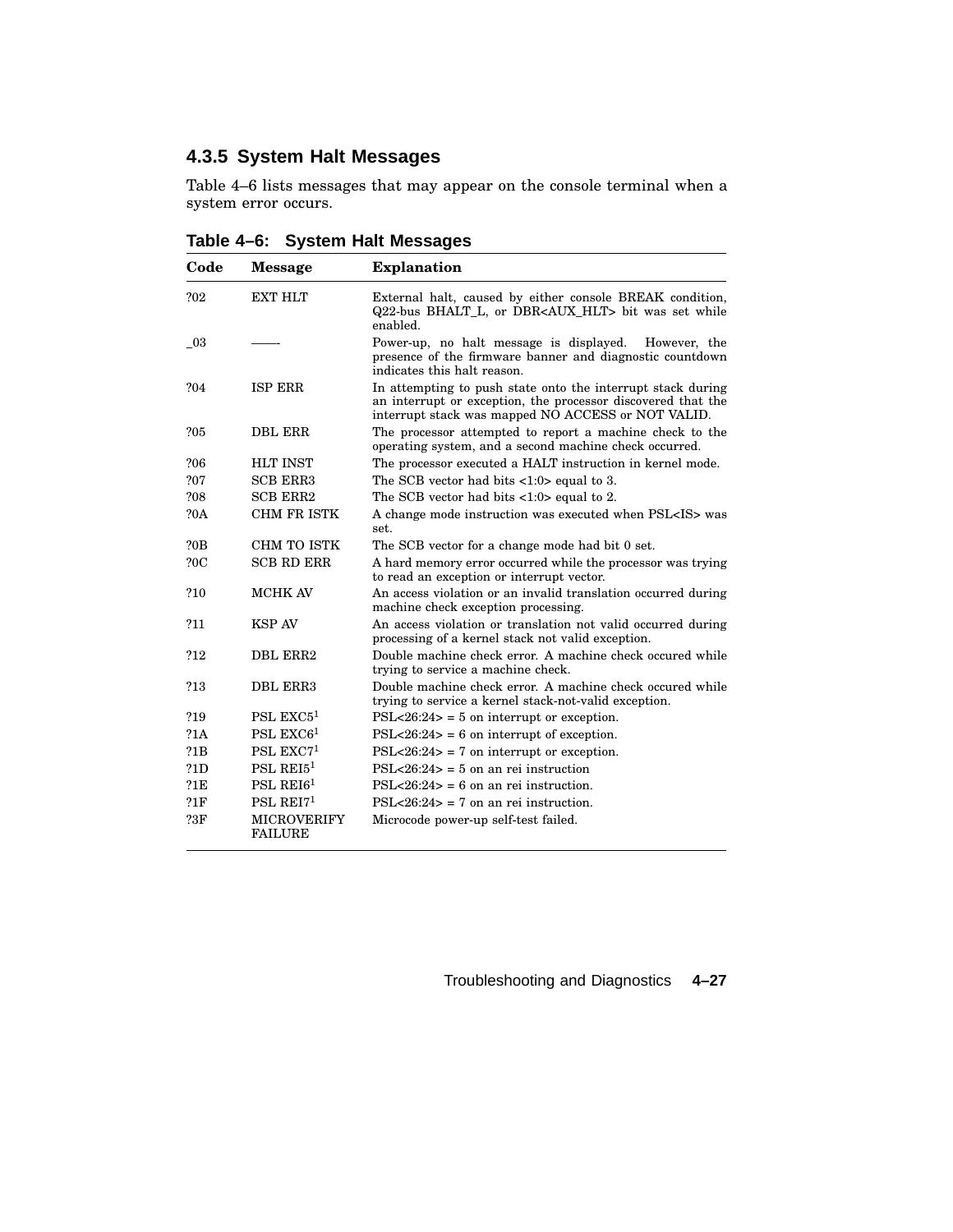## **4.3.6 Console Error Messages**

Table 4–7 lists messages issued in response to an error or to a console command that was entered incorrectly.

**Table 4–7: Console Error Messages**

| Code       | <b>Message</b>                                | <b>Description</b>                                                                                                                                                                                                                                                                         |
|------------|-----------------------------------------------|--------------------------------------------------------------------------------------------------------------------------------------------------------------------------------------------------------------------------------------------------------------------------------------------|
| ?61<br>?62 | <b>CORRUPTION</b><br><b>ILLEGAL REFERENCE</b> | The console program database has been corrupted.<br>Illegal reference. The requested reference would violate<br>virtual memory protection, the address is not mapped,<br>the reference is invalid in the specified address space,<br>or the value is invalid in the specified destination. |
| ?63        | <b>ILLEGAL COMMAND</b>                        | The command string cannot be parsed.                                                                                                                                                                                                                                                       |
| ?64        | <b>INVALID DIGIT</b>                          | A number has an invalid digit.                                                                                                                                                                                                                                                             |
| ?65        | LINE TOO LONG                                 | The command was too large for the console to buffer.<br>The message is issued only after receipt of the<br>terminating carriage return.                                                                                                                                                    |
| ?66        | <b>ILLEGAL ADRRESS</b>                        | The address specified falls outside the limits of the<br>address space.                                                                                                                                                                                                                    |
| ?67        | <b>VALUE TOO LARGE</b>                        | The value specified does not fit in the destination.                                                                                                                                                                                                                                       |
| ?68        | <b>QUALIFIER CONFLICT</b>                     | Qualifier conflict, for example, two different data sizes<br>are specified for an EXAMINE command.                                                                                                                                                                                         |
| ?69        | UNKNOWN QUALIFIER                             | The switch is unrecognized.                                                                                                                                                                                                                                                                |
| ?6A        | <b>UNKNOWN SYMBOL</b>                         | The symbolic address in an EXAMINE or DEPOSIT<br>command is unrecognized.                                                                                                                                                                                                                  |
| ?6B        | CHECKSUM                                      | The command or data checksum of an X command<br>is incorrect. If the data checksum is incorrect, this<br>message is issued, and is not abbreviated to "Illegal"<br>command".                                                                                                               |
| ?6C        | <b>HALTED</b>                                 | The operator entered a HALT command.                                                                                                                                                                                                                                                       |
| ?6D        | <b>FIND ERROR</b>                             | A FIND command failed either to find the RPB or 128<br>kb of good memory.                                                                                                                                                                                                                  |
| ?6E        | TIME OUT                                      | During an X command, data failed to arrive in the time<br>expected (60 seconds).                                                                                                                                                                                                           |
| ?6F        | <b>MEMORY ERROR</b>                           | A machine check occurred with a code indicating a read<br>or write memory error.                                                                                                                                                                                                           |
| ?70        | <b>UNIMPLEMENTED</b>                          | Unimplemented function.                                                                                                                                                                                                                                                                    |
| ?71        | NO VALUE QUALIFIER                            | Qualifier does not take a value.                                                                                                                                                                                                                                                           |
| ?72        | AMBIGUOUS QUALIFIER                           | There were not enough unique characters to determine<br>the qualifier.                                                                                                                                                                                                                     |
| ?73        | <b>VALUE QUALIFIER</b>                        | Qualifier requires a value.                                                                                                                                                                                                                                                                |
| ?74        | TOO MANY QUALIFIERS                           | Too many qualifiers supplied for this command.                                                                                                                                                                                                                                             |
| ?75        | <b>TOO MANY ARGUMENTS</b>                     | Too many arguments supplied for this command.                                                                                                                                                                                                                                              |
| ?76        | <b>AMBIGUOUS COMMAND</b>                      | There were not enough unique characters to determine<br>the command.                                                                                                                                                                                                                       |

**4–28** KA660 CPU System Maintenance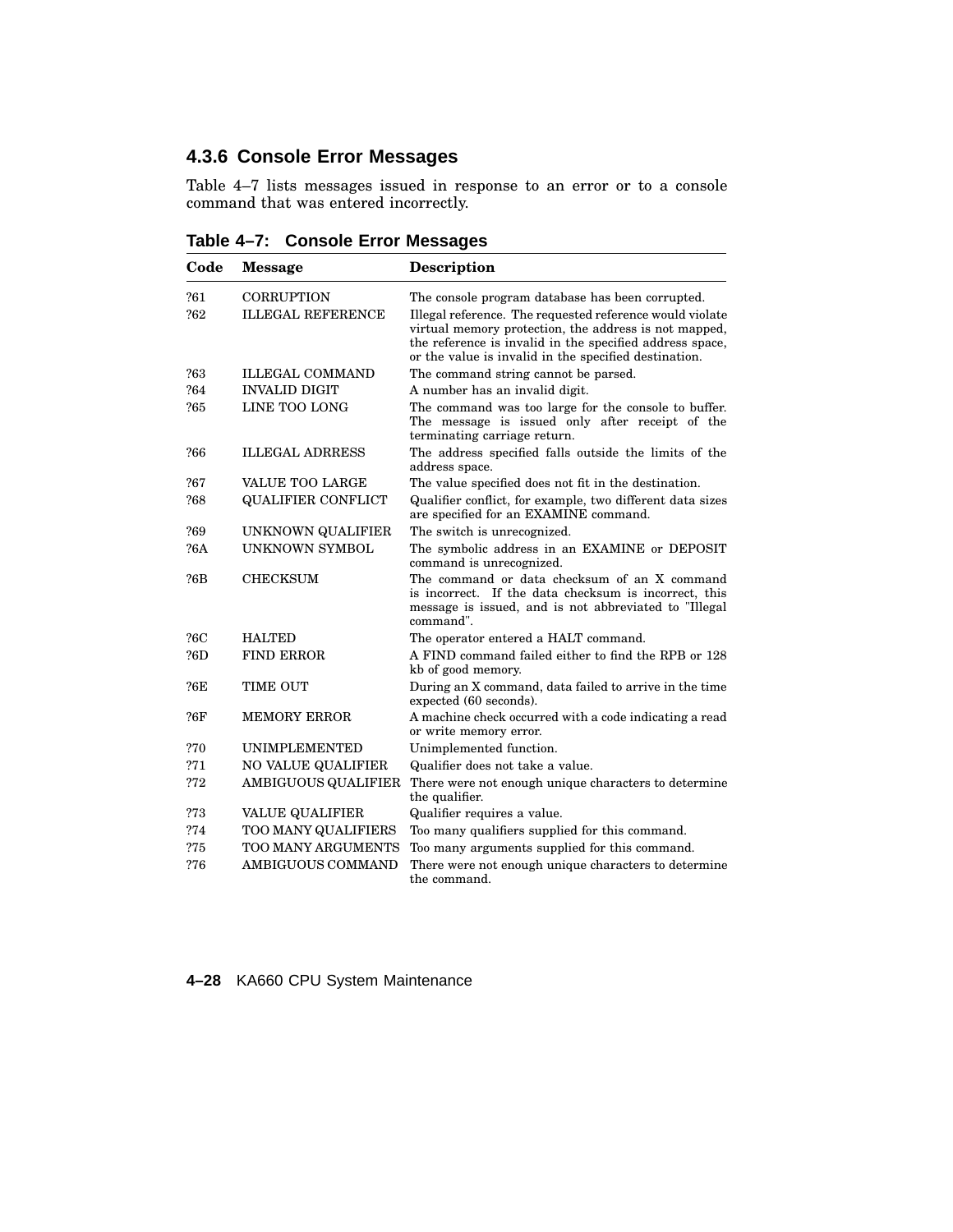| Code | <b>Message</b>            | <b>Description</b>                                           |
|------|---------------------------|--------------------------------------------------------------|
| ?77  | <b>TOO FEW ARGUMENTS</b>  | Insufficient arguments supplied for this command.            |
| ?78  | <b>TYPEAHEAD OVERFLOW</b> | The typeahead buffer overflowed.                             |
| ?79  | <b>FRAMING ERROR</b>      | A framing error was detected on the console serial line.     |
| ?7A  | <b>OVERRUN ERROR</b>      | An overrun error was detected on the console serial<br>line. |
| ?7B  | <b>SOFT ERROR</b>         | A soft error occurred.                                       |
| ?7C  | <b>HARD ERROR</b>         | A hard error occurred.                                       |
| 27D  | <b>MACHINE CHECK</b>      | A machine check occurred.                                    |

**Table 4–7 (Cont.): Console Error Messages**

## **4.3.7 VMB Error Messages**

Table 4–8 lists the boot error messages and their descriptions.

| Message<br>Number | <b>Mnemonic</b>    | Interpretation                                     |  |  |
|-------------------|--------------------|----------------------------------------------------|--|--|
| ?40               | <b>NOSUCHDEV</b>   | No bootable devices found.                         |  |  |
| ?41               | <b>DEVASSIGN</b>   | Device is not present.                             |  |  |
| ?42               | <b>NOSUCHFILE</b>  | Program image not found.                           |  |  |
| ?43               | <b>FILESTRUCT</b>  | Invalid boot device file structure.                |  |  |
| ?44               | <b>BADCHKSUM</b>   | Bad checksum on header file.                       |  |  |
| ?45               | <b>BADFILEHDR</b>  | Bad file header.                                   |  |  |
| ?46               | <b>BADIRECTORY</b> | Bad directory file.                                |  |  |
| ?47               | <b>FILNOTCNTG</b>  | Invalid program image format.                      |  |  |
| ?48               | <b>ENDOFFILE</b>   | Premature end of file encountered.                 |  |  |
| ?49               | <b>BADFILENAME</b> | Bad file name given.                               |  |  |
| ?4A               | <b>BUFFEROVF</b>   | Program image does not fit in available memory.    |  |  |
| ?4B               | <b>CTRLERR</b>     | Boot device I/O error.                             |  |  |
| ?4C               | <b>DEVINACT</b>    | Failed to initialize boot device.                  |  |  |
| ?4D               | <b>DEVOFFLINE</b>  | Device is offline.                                 |  |  |
| ?4E               | <b>MEMERR</b>      | Memory initialization error.                       |  |  |
| ?4F               | <b>SCBINT</b>      | Unexpected SCB exception or machine check.         |  |  |
| 250               | <b>SCB2NDINT</b>   | Unexpected exception after starting program image. |  |  |
| ?51               | <b>NOROM</b>       | No valid ROM image found.                          |  |  |
| ?52               | <b>NOSUCHNODE</b>  | No response from load server.                      |  |  |
| ?53               | <b>INSFMAPREG</b>  | Invalid memory configuration.                      |  |  |
| ?54               | <b>RETRY</b>       | No devices bootable, retrying.                     |  |  |
| ?55               | <b>IVDEVNAM</b>    | Invalid device name.                               |  |  |

**Table 4–8: VMB Error Messages**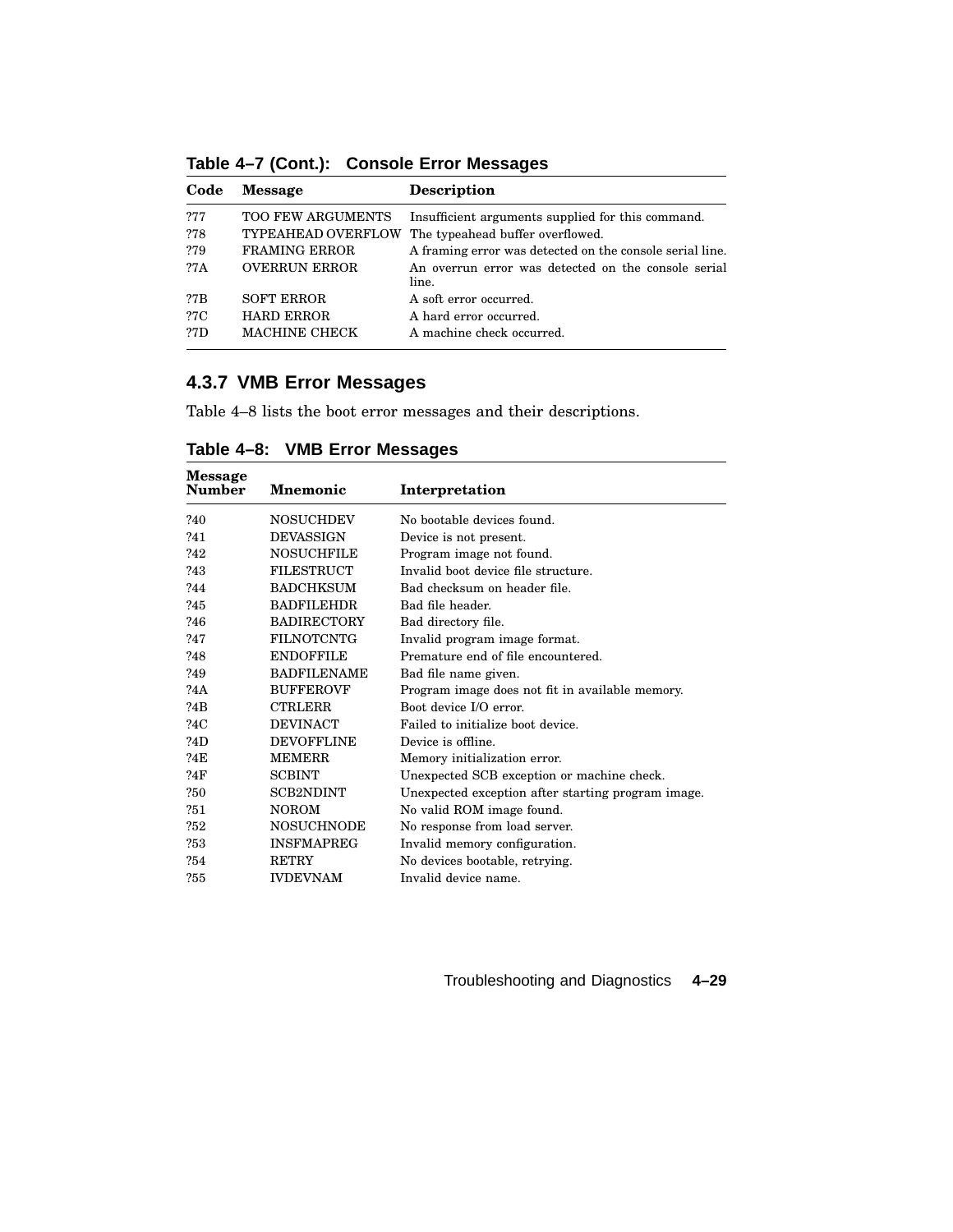**Table 4–8 (Cont.): VMB Error Messages**

| <b>Message</b><br><b>Number</b> | <b>Mnemonic</b> | Interpretation |
|---------------------------------|-----------------|----------------|
| ?56                             | <b>DRVERR</b>   | Drive error.   |

## **4.4 Acceptance Testing**

Perform the acceptance testing procedure listed below, after installing a system or whenever replacing the following:

KA660 module MS650 module Memory data interconnect cable Backplane DSSI drive H3602–00

1. Run five error-free passes of the power-up scripts by entering the following command:

>>> **R T 0**

Press CTRL/C to terminate the scripts.

2. Perform the next two steps for a granular test of memory.

>>> **T A8** >>> **R T A7**

The first command runs script A8 for one pass. This command enables mapping out of solid single-bit ECC as well as multi-bit ECC errors. It will also run script A7 for one pass.

The second command runs script A7 repeatedly. This command runs the memory tests only and does not reset the bitmap. Press  $\overline{CFRLC}$  after two passes to terminate the script. This test takes up to 5 minutes per pass, depending on the amount of memory in the system. Most of the memory diagnostics test memory on a page boundary.

If any of the memory tests fail, they mark the bitmap and continue with no error printout to the console. An exception is test 40 (count bad pages). If any single-bit or multi-bit ECC errors are detected, they are reported in test 40. Such a failure indicates that pages in memory have been marked bad in the bitmap because of solid single-bit and/or multi-bit ECC errors.

**4–30** KA660 CPU System Maintenance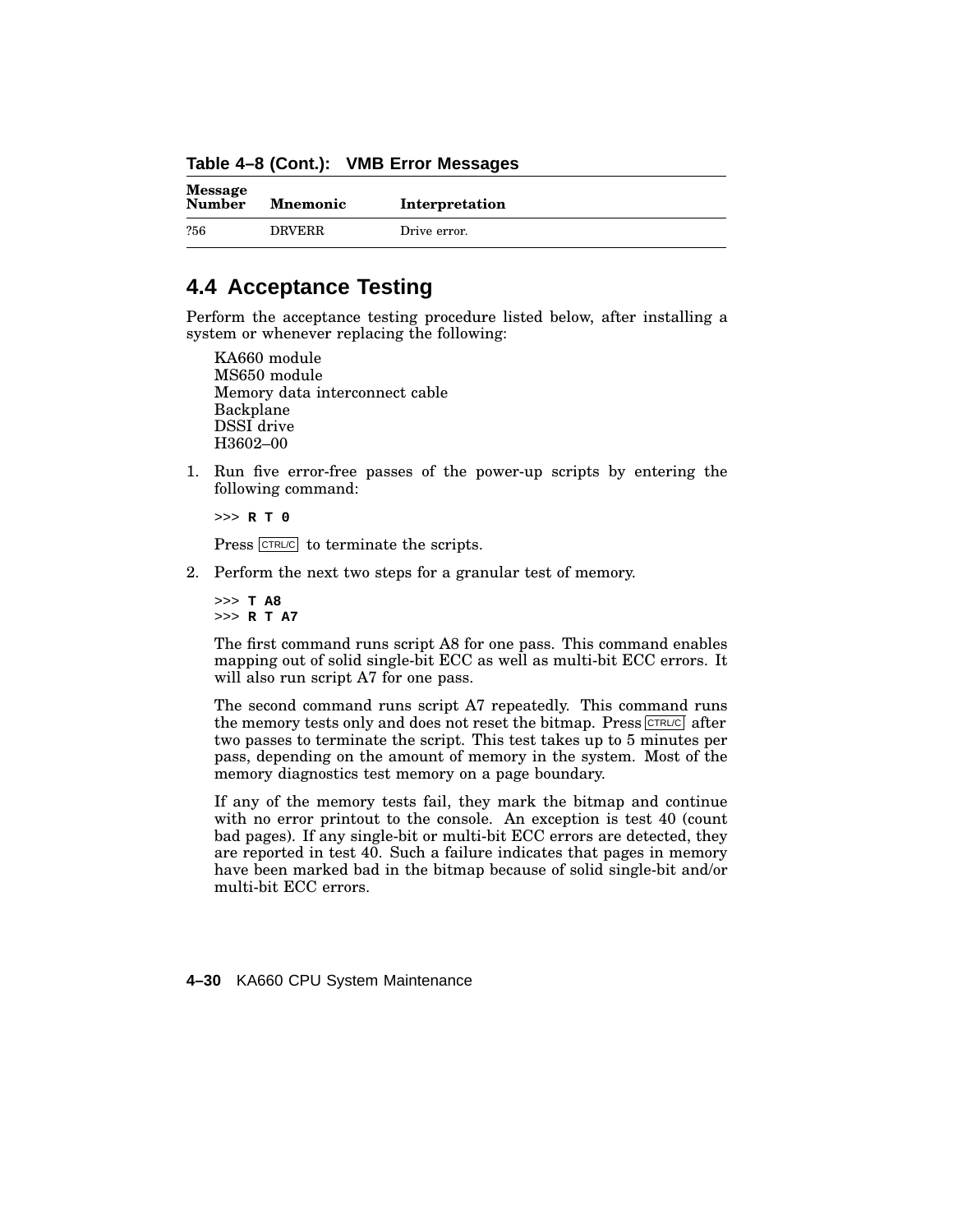3. Check the memory configuration again, since test 31 can check for only a few invalid configurations. For example, test 31 cannot report that a memory board is missing from the configuration, since it has no way of knowing if the board should be there or not. In the following four examples, the SHOW MEMORY/FULL command is shown first without errors and then with errors inserted.

#### >>>**SHOW MEMORY/FULL**

Memory 0: 00000000 to 00FFFFFF, 16MB, 0 bad pages Total of 16MB, 0 bad pages, 104 reserved pages Memory Bitmap -00FF3000 to 00FF3FFF, 8 pages Console Scratch Area -00FF4000 to 00FF7FFF, 32 pages Qbus Map -00FF8000 to 00FFFFFF, 64 pages Scan of Bad Pages

The following command deposits errors into memory. >>>**D FF3100 9/9/0** Running SHOW MEMORY/FULL this time points out the errors.

#### >>>**SHOW MEMORY/FULL**

Memory 0: 00000000 to 00FFFFFF, 16MB, 32 bad pages Total of 16MB, 32 bad pages, 104 reserved pages Memory Bitmap -00FF3000 to 00FF3FFF, 8 pages Console Scratch Area -00FF4000 to 00FF7FFF, 32 pages Qbus Map -00FF8000 to 00FFFFFF, 64 pages Scan of Bad Pages -00100000 to 00103FFF, 32 pages >>>

Memories 0 through 3 are the MS650 memory modules. The Q22-bus map always spans the top 32 Kbytes of good memory. The memory bitmap always spans two pages (1 Kbyte) per 4 Mbytes of memory configured.

Use utility 9C to compare the contents of configuration registers MEMCSR 0–15 with the memory installed in the system: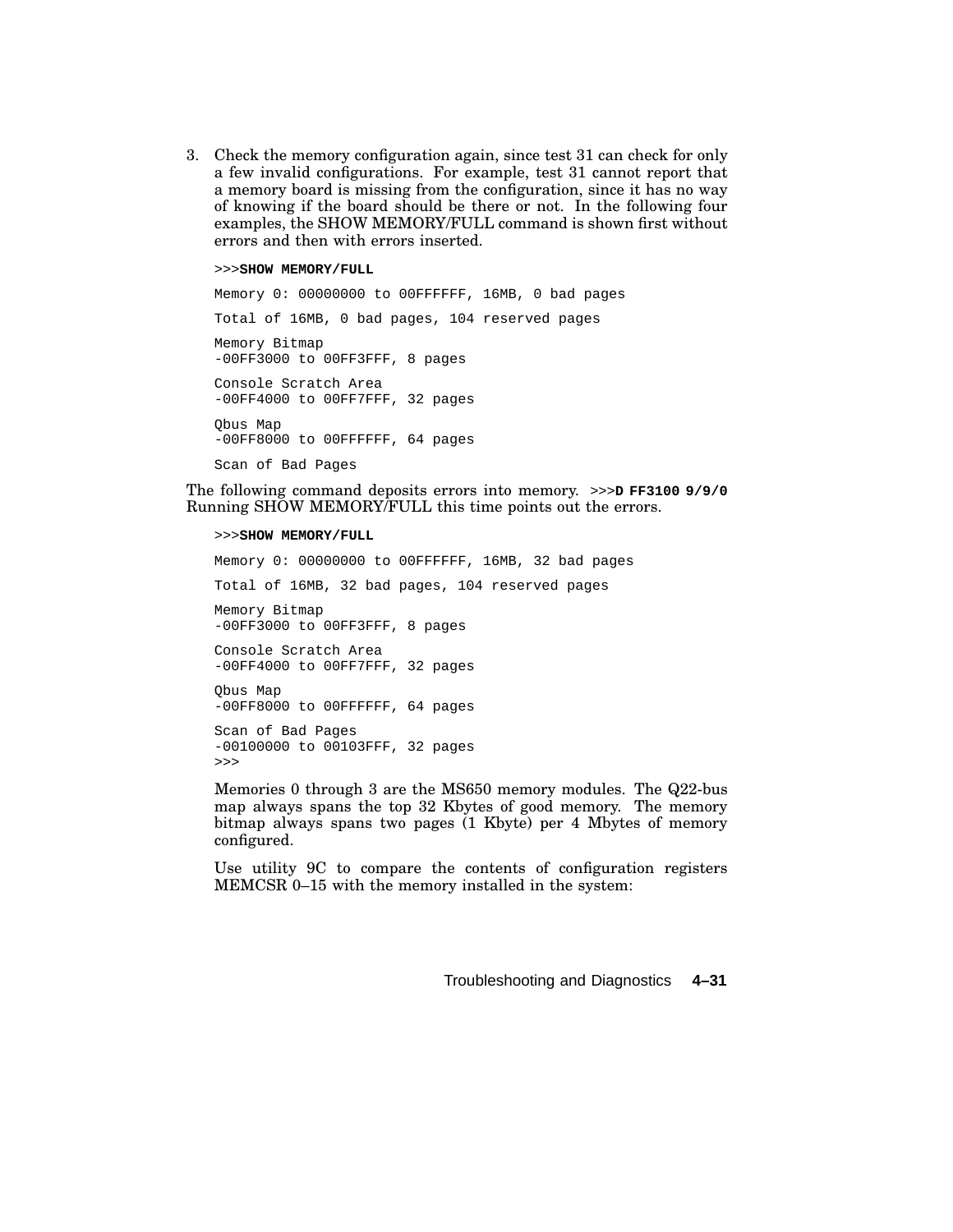|              |                                                                                                                                                             |                                                                                                                                                                                                                                      | SCBB=20052400                                                                                                                                                                                                                                                                                                                                                                                                                                                                                                                                                                                                                                                                                 |
|--------------|-------------------------------------------------------------------------------------------------------------------------------------------------------------|--------------------------------------------------------------------------------------------------------------------------------------------------------------------------------------------------------------------------------------|-----------------------------------------------------------------------------------------------------------------------------------------------------------------------------------------------------------------------------------------------------------------------------------------------------------------------------------------------------------------------------------------------------------------------------------------------------------------------------------------------------------------------------------------------------------------------------------------------------------------------------------------------------------------------------------------------|
|              |                                                                                                                                                             |                                                                                                                                                                                                                                      | SID=14000006                                                                                                                                                                                                                                                                                                                                                                                                                                                                                                                                                                                                                                                                                  |
|              |                                                                                                                                                             |                                                                                                                                                                                                                                      | BDMTR=20084000                                                                                                                                                                                                                                                                                                                                                                                                                                                                                                                                                                                                                                                                                |
|              |                                                                                                                                                             |                                                                                                                                                                                                                                      | $BDMKR = 0000007C$                                                                                                                                                                                                                                                                                                                                                                                                                                                                                                                                                                                                                                                                            |
|              |                                                                                                                                                             |                                                                                                                                                                                                                                      |                                                                                                                                                                                                                                                                                                                                                                                                                                                                                                                                                                                                                                                                                               |
|              |                                                                                                                                                             |                                                                                                                                                                                                                                      |                                                                                                                                                                                                                                                                                                                                                                                                                                                                                                                                                                                                                                                                                               |
|              |                                                                                                                                                             |                                                                                                                                                                                                                                      | OBMBR=017F8000                                                                                                                                                                                                                                                                                                                                                                                                                                                                                                                                                                                                                                                                                |
|              |                                                                                                                                                             |                                                                                                                                                                                                                                      | $TPCR0 = 0000$                                                                                                                                                                                                                                                                                                                                                                                                                                                                                                                                                                                                                                                                                |
|              |                                                                                                                                                             |                                                                                                                                                                                                                                      |                                                                                                                                                                                                                                                                                                                                                                                                                                                                                                                                                                                                                                                                                               |
|              |                                                                                                                                                             |                                                                                                                                                                                                                                      |                                                                                                                                                                                                                                                                                                                                                                                                                                                                                                                                                                                                                                                                                               |
|              |                                                                                                                                                             |                                                                                                                                                                                                                                      |                                                                                                                                                                                                                                                                                                                                                                                                                                                                                                                                                                                                                                                                                               |
|              |                                                                                                                                                             |                                                                                                                                                                                                                                      |                                                                                                                                                                                                                                                                                                                                                                                                                                                                                                                                                                                                                                                                                               |
|              |                                                                                                                                                             |                                                                                                                                                                                                                                      |                                                                                                                                                                                                                                                                                                                                                                                                                                                                                                                                                                                                                                                                                               |
|              |                                                                                                                                                             |                                                                                                                                                                                                                                      | $3 = 000040FA$                                                                                                                                                                                                                                                                                                                                                                                                                                                                                                                                                                                                                                                                                |
|              |                                                                                                                                                             |                                                                                                                                                                                                                                      | $3 = 80C00017$                                                                                                                                                                                                                                                                                                                                                                                                                                                                                                                                                                                                                                                                                |
|              |                                                                                                                                                             |                                                                                                                                                                                                                                      | 7=00000016                                                                                                                                                                                                                                                                                                                                                                                                                                                                                                                                                                                                                                                                                    |
|              |                                                                                                                                                             |                                                                                                                                                                                                                                      | 11=00000000                                                                                                                                                                                                                                                                                                                                                                                                                                                                                                                                                                                                                                                                                   |
|              |                                                                                                                                                             |                                                                                                                                                                                                                                      | 15=00000000                                                                                                                                                                                                                                                                                                                                                                                                                                                                                                                                                                                                                                                                                   |
|              |                                                                                                                                                             |                                                                                                                                                                                                                                      |                                                                                                                                                                                                                                                                                                                                                                                                                                                                                                                                                                                                                                                                                               |
| CCR=00000014 |                                                                                                                                                             |                                                                                                                                                                                                                                      |                                                                                                                                                                                                                                                                                                                                                                                                                                                                                                                                                                                                                                                                                               |
|              | SLR=00002021<br>P0LR=00100A80<br>ICCS=00000000<br>$TTRO = 00000000$<br>TIR1=0052680A<br>RXDB=0000000D<br>DSER=00000000<br>DLEDR=0000000C<br>MCSR12=00000000 | $P1BR = 0A0A0A08$<br>$TNTRO = 00000000$<br>TNIR1=0000000F<br>TXCS=00000000<br>OBEAR=0000000F<br>SSCCR=00D55537<br>NICSR9=04E204E2 10=00040000 11=00000000<br>MCSR 0=80000017 1=80400017<br>MCSR 8=00000000 9=00000000<br>13=00000000 | SAVPC=20044827 SAVPSL=04190304<br>P1LR=000B0B0B<br>MAPEN=00000000<br>TIVR0=00000078<br>TIVR1=0000007C<br>TXDB=00000030<br>DEAR=00000000<br>CBTCR=00000004<br>DSSI 0=00 (BUS 0) POBBR 0=03060022 PMCSR 0=00000000 SSHMA 0=0000CA20<br>PSR 0=00000000 PESR 0=00000000 PFAR 0=00000000 PPR 0=00000000<br>NICSR0=1FFF0003 3=00004030 4=00004050 5=8039FF00 6=83E0F000 7=00000000<br>12=00000000 13=00000000 15=0000FFFF<br>NISA=08-00-2B-12-BC-AC RDES0=00441300 1=00000000 2=05EE0000 3=000046F0<br>TDES0=00008C80 1=07000000 2=00400000<br>2=80800017<br>MCSR 4=81000016 5=81400016 6=00000016<br>10=00000000<br>14=00000000<br>MEMCSR17=00000013 MEMCSR16=00000044 CSR16 page address=00000000 |

One memory bank is enabled for each 4 Mbytes of memory. The MEMCSRs map modules as follows:

| MEMCSR 0-3   | First MS650 memory module  |
|--------------|----------------------------|
| MEMCSR 4-7   | Second MS650 memory module |
| MEMCSR 8-11  | Third MS650 memory module  |
| MEMCSR 12-15 | Fourth MS650 memory module |

Verify the following:

- If a memory board is not present, bits <31:0> are all zeros for the corresponding group of four MEMCSRs. See the values for MEMCSR 8–11 in the example.
- Bits <25:22> should increment by one starting at zero in any group of four MEMCSRs whose bit 31 equals 1. In the example above, bits <25:22> of MEMCSR 4 and 5 increment by one, resulting in an increment of four in their longwords. If bit 31 equals 0, <25:22> should equal zero.
- 4. Check the Q22-bus and the Q22-bus logic in the KA660 CQBIC chip, and the configuration of the Q22-bus, as follows:

**4–32** KA660 CPU System Maintenance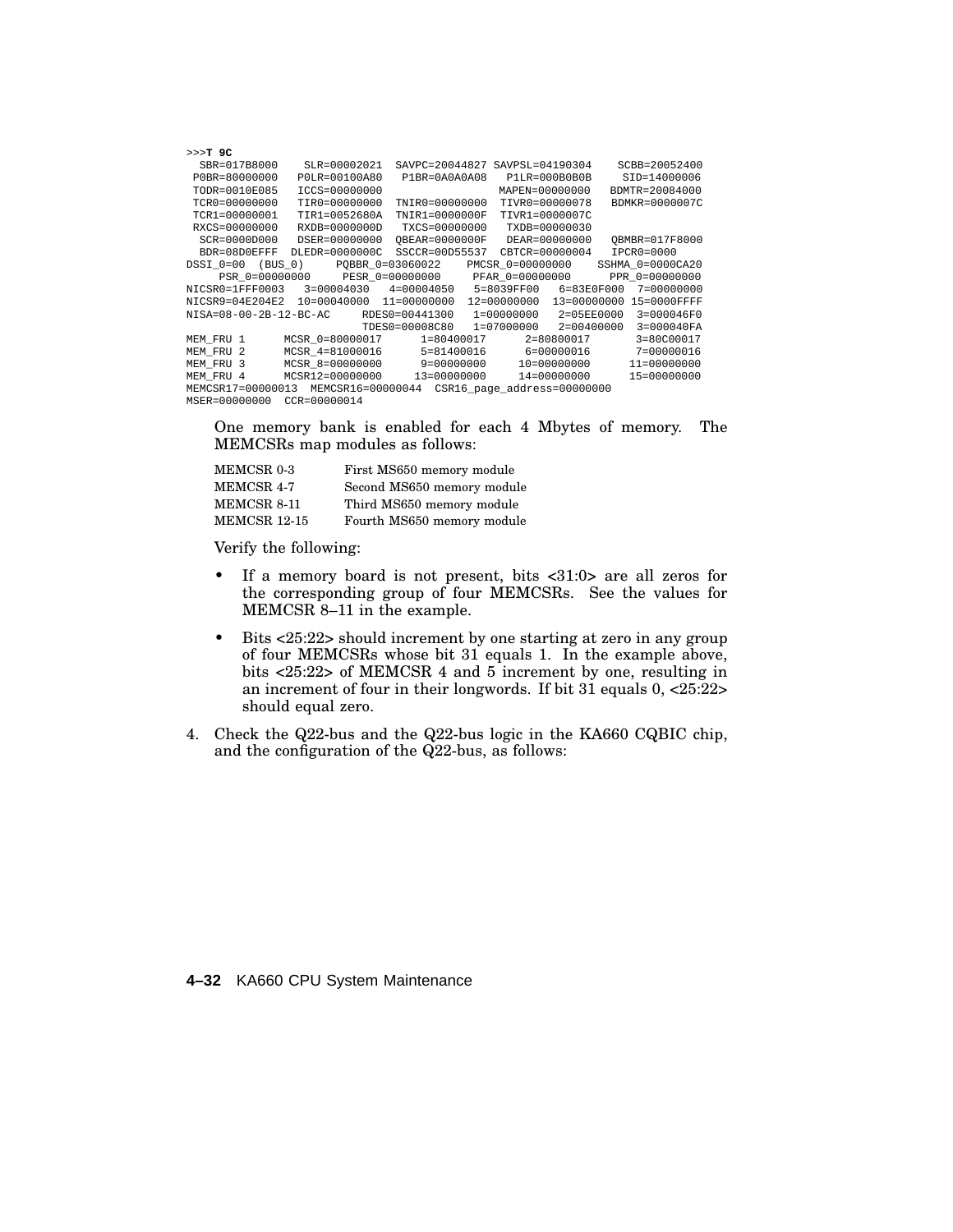```
>>> SHOW QBUS
Scan of Qbus I/O Space
-20000120 (760440) = 0080 DHQ11/DHV11/CXA16/CXB16/CXY08
-20000122 (760442) = F081
-20000124 (760444) = DD18
-20000126 (760446) = 0200
-20000128 (760450) = 0000
-2000012A (760452) = 0000
-2000012C (760454) = 8000
-2000012E (760456) = 0000
-20001920 (774440) = FF08 DESQA
-20001922 (774442) = FF00
-20001924 (774444) = FF2B
-20001926 (774446) = FF06
-20001928 (774450) = FF16
-2000192A (774452) = FFF2
-2000192C (774454) = 00F8
-2000192E (774456) = 1030
-20001940 (774500) = 0000 TQK50/TQK70/TU81E/RV20/K-TAPE
-20001942 (774502) = 0BC0
-20001F40 (777500) = 0020 IPCR
Scan of Qbus Memory Space
```
>>>

The columns are described below. The examples listed are from the last line of the example above.

First column = the VAX I/O address of the CSR, in hexadecimal (20001F40).

Second column = the  $Q22$ -bus address of the CSR, in octal (777500). Third column = the data, contained at the CSR address, in hexadecimal (0020).

Fourth column = the device vector in octal, according to the fixed or floating Q22-bus and UNIBUS algorithm (004).

Fifth column = the device name (IPCR, the KA660 interprocessor communications register).

Additional lines for the device are displayed if more than one CSR exists.

The last line, Scan of Qbus Memory Space, displays memory residing on the Q22-bus, if present. VAX memory mapped by the Q-22 bus map is not displayed.

If the system contains an MSCP or TMSCP controller, run test 81. This test performs step one of the UQ port initialization sequence, performs the SA wraparound test, and checks the Q-22 bus interrupt logic.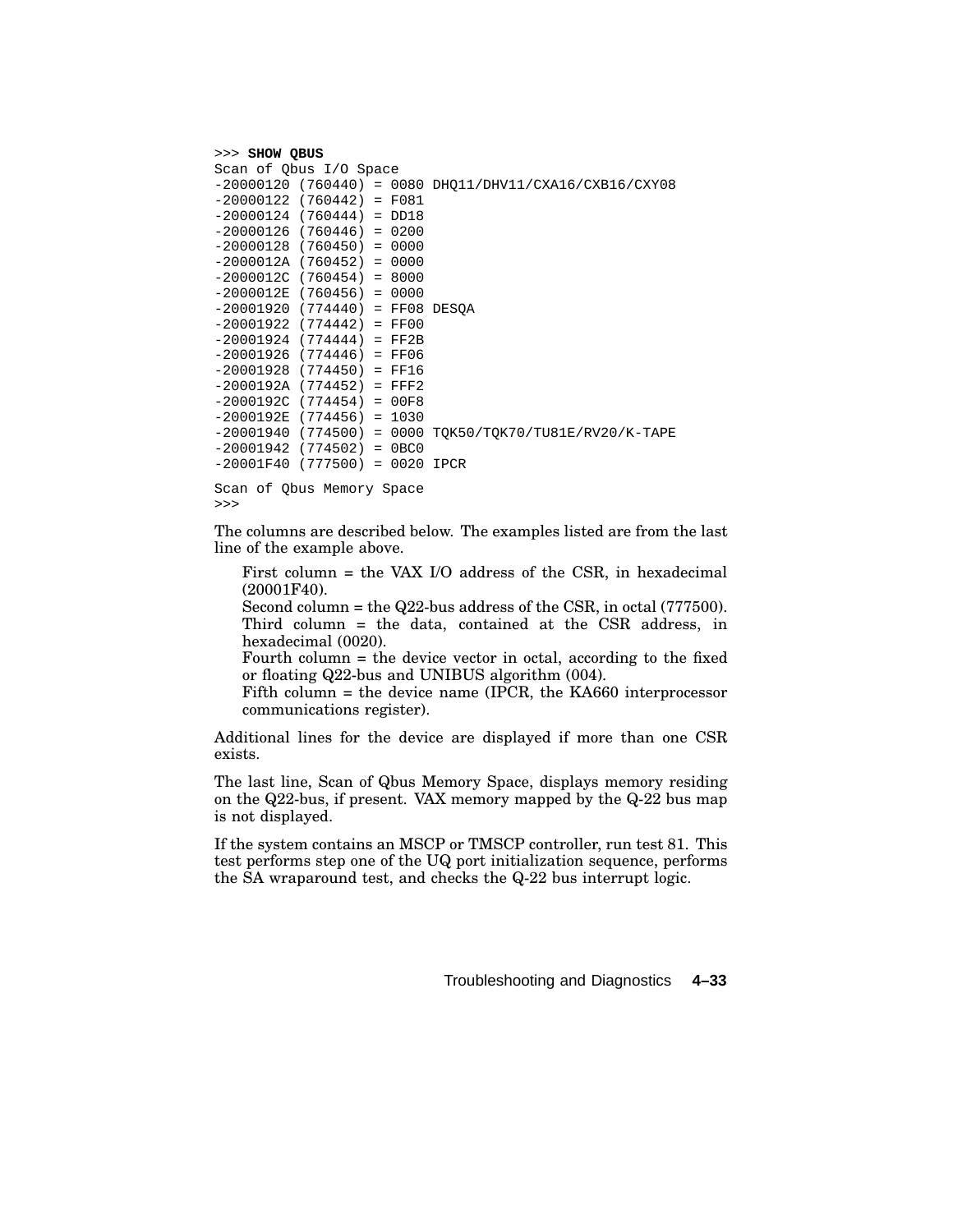**NOTE:** *This test will erroneously generate messages indicating the KFQSA module has failed.*

If you do not specify the CSR address, the test searches for and runs on the first MSCP device by default. To test the first TMSCP device, you must specify the first parameter:

>>> **T 81 20001940**

You can specify other addresses if you have multiple MSCP or TMSCP devices in the first parameter. This action may be useful to isolate a problem with a controller, the KA660, or the backplane. Use the VAX address provided by the SHOW QBUS command to determine the CSR value. If you do not specify a value, the MSCP device at address 20001468 is tested by default.

5. Check that all UQSSP, MSCP, TMSCP, and Ethernet controllers and devices are visible by entering the following command:

```
>>> SHOW DEVICE
DSSI Bus 0 Node 0 (R3YRME)
-DIA0 (RF31)
DSSI Bus 0 Node 1 (R3VBNC)
-DIA1 (RF31)
DSSI Bus 0 Node 7 (*)
UQSSP Tape Controller 0 (774500)
-MUA0 (TK70)
Ethernet Adapter
-EZA0 (08-00-2B-08-E8-6E)
Ethernet Adapter 0 (774440)
-XQA0 (08-00-2B-06-16-F2)
```
In the above example, the console displays the remote DSSI node names and node numbers of two ISE controllers it recognizes. The lines below each node name and number are the logical unit numbers of any attached devices, DIA0 and DIA1 in this case.

DSSI Node 7 (\*) is the KA660 DSSI adapter. In most cases, the KA660 is the local DSSI node shown by the asterisk and has a node number of 7. DSSI node names, node numbers, and unit numbers should be unique.

The UQSSP (TQK70) tape controller and its CSR address are also shown. The line below this display shows a TK70 connected.

The next two lines show the logical name and station address for the KA660 Ethernet adapter.

**4–34** KA660 CPU System Maintenance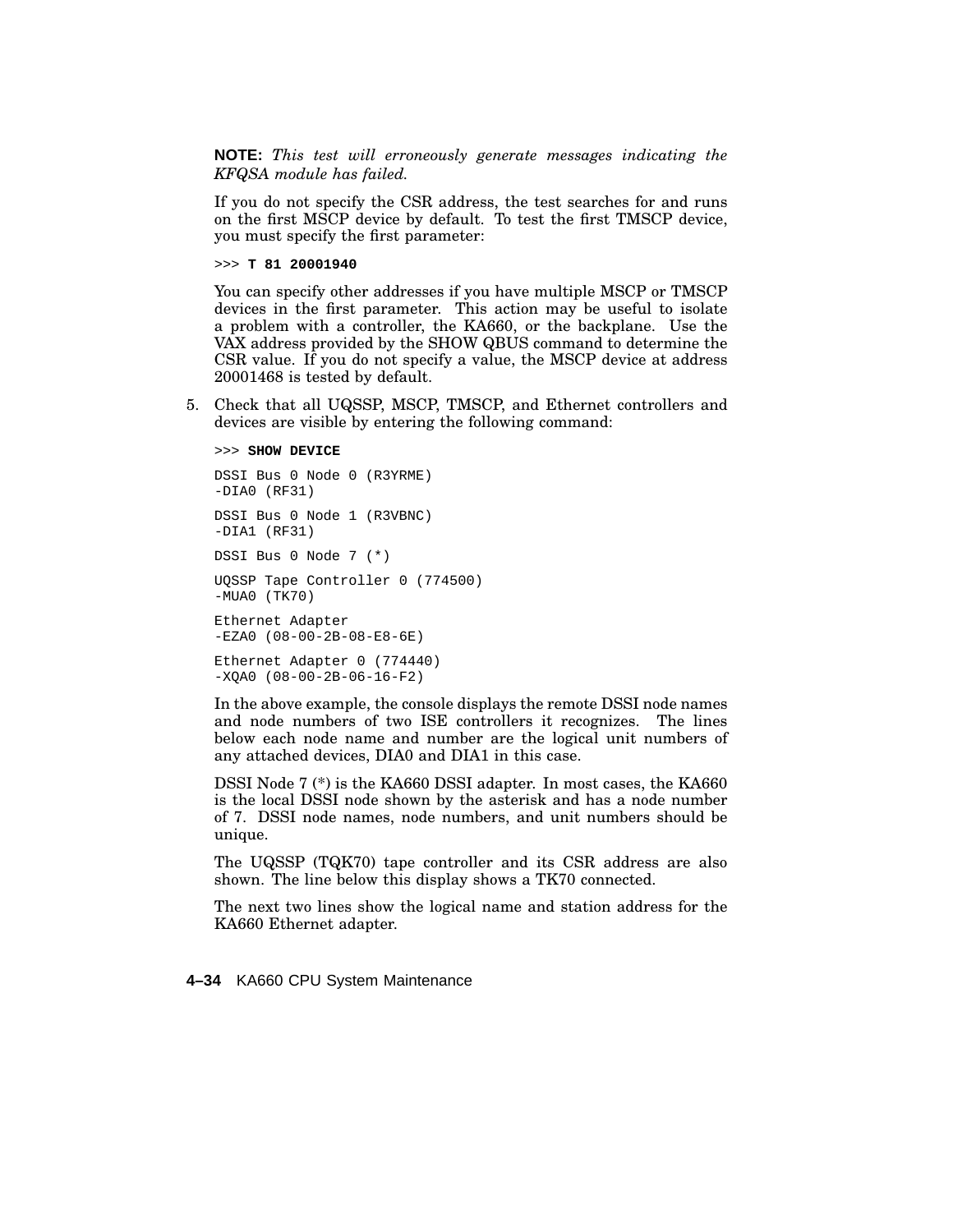The last two lines refer to DESQA controller, the Q22-bus CSR address, logical name (XQA0), and the station address.

6. Test the DSSI subsystem using the KA660 ROM-based Diagnostics and Utilities Protocol (DUP) facility. This facility allows you to connect to the DUP server in the RF drive controller. Examples follow.

```
>>> SET HOST /DUP/DSSI 7
Starting DUP server...
Stopping DUP server...
```
In this example, a DUP connection was made with DSSI node 7, the KA660. The DUP server times out, since no local programs exist and no response packet was received.

```
>>> SET HOST /DUP/DSSI 1
Starting DUP server...
DSSI Bus 0 Node 1 (R3VBNC)
DRVEXR V1.0 D 21-FEB-1988 21:27:54
DRVTST V1.0 D 21-FEB-1988 21:27:54
HISTRY V1.0 D 21-FEB-1988 21:27:54
ERASE V1.0 D 21-FEB-1988 21:27:54
PARAMS V1.0 D 21-FEB-1988 21:27:54
DIRECT V1.0 D 21-FEB-1988 21:27:54
End of directory
Task Name? DRVTST
Write/read anywhere on medium? [1=Yes/(0=No)]: <CR>
5 minutes for test to complete.
Compare failed on head 1 track 1091.
Compare failed on head 0 track 529.
Task Name? DRVEXR
Write/read anywhere on medium? [1=Yes/(0=No)]: <CR>
Test time in minutes? [(10)-100]:
10 minutes for test to complete.
R3VBNC::MSCP$DUP 21-FEB-1988 21:37:35 DRVEXR CPU=00:00:01.88 PI=43
R3VBNC::MSCP$DUP 21-FEB-1988 21:37:38 DRVEXR CPU=00:00:03.38 PI=79
Compare failed on head 1 track 1091.
R3VBNC::MSCP$DUP 21-FEB-1988 21:37:40 DRVEXR CPU=00:00:04.97 PI=116
^C
>>>
```
In the above example, the local programs DRVTST and DRVEXR are run on drive 1.

**CAUTION:** *Do not enter 1 in response to the question* Write/read anywhere on medium?*. Doing so will destroy data on the disk.*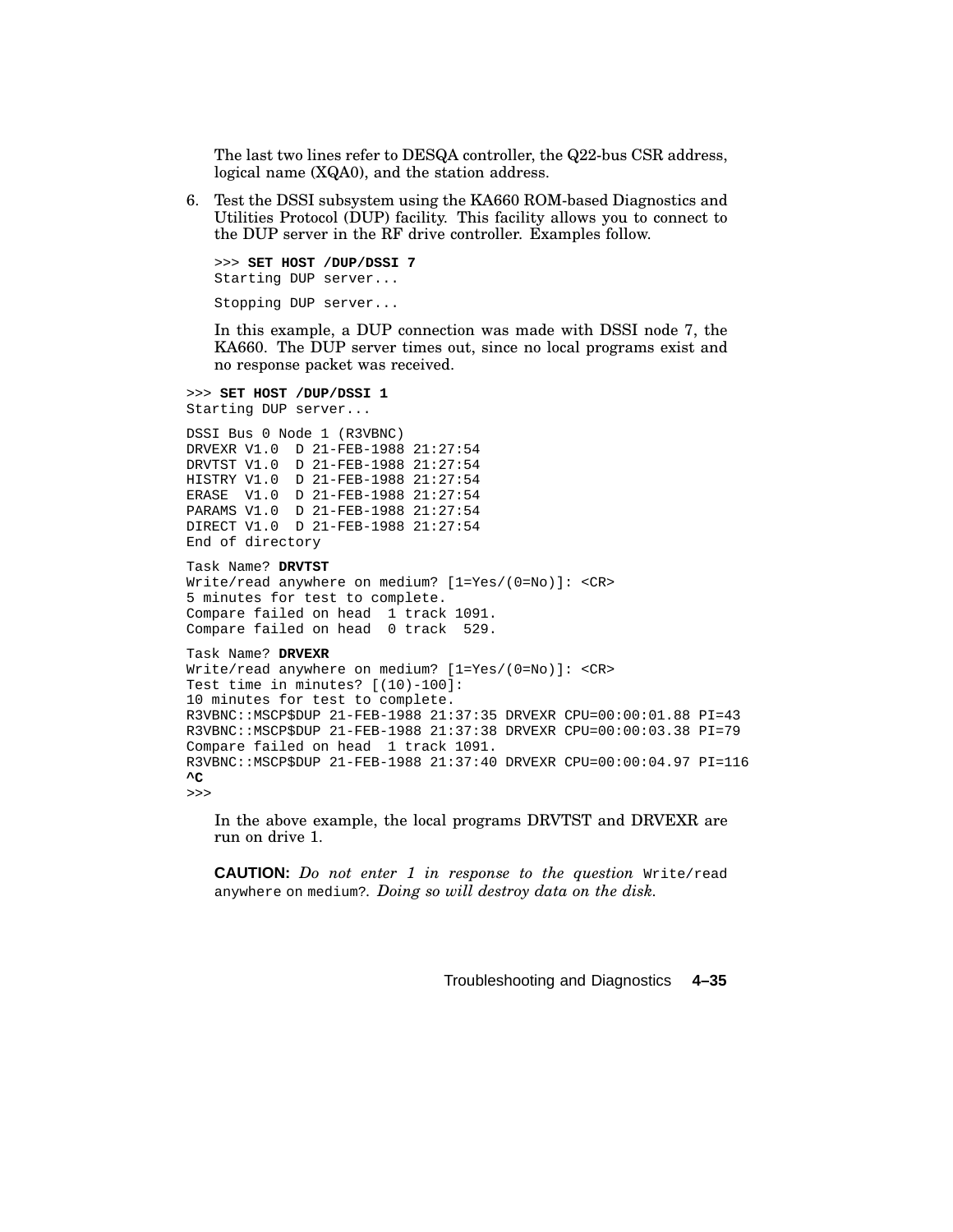Press Return, which uses the default, allowing reads and writes to the DBNs only. CTRL/T or CTRL/G displays a message as shown in the DRVEXR example above (the lines beginning with R3VBNC::). In the example,  $\boxed{\text{CTRLT}}$  has been pressed twice, to show the difference in the time and in the value of the progress indicator (PI).

Press  $\overline{C}$ FRL/C to terminate the program.

Use the local programs PARAMS (Section 4.8.5) and HISTRY (Section 4.8.3) to determine the cause of errors displayed during DRVTST or DRVEXR. DRVTST should run successfully for one pass on each drive.

- 7. If there are one or more DELQA modules in the system, use test 82 to invoke the Ethernet option's self-test and receive status from the host firmware. Test 82 is useful for acceptance testing if you cannot access the system enclosure to see the DELQA LEDs.
- 8. After the above steps have completed successfully, load MDM and run the system tests from the Main Menu. If they run successfully, the system has gone through its basic checkout and you can load the software.

## **4.5 Troubleshooting**

This section contains suggestions for determining the cause of ROM-based diagnostic test failures.

### **4.5.1 FE Utility**

The FE utility dumps the diagnostic state to the console as shown below.

>>> **T FE**

```
Bitmap=00FF3000, Length=00001000, Checksum=807F, Busmap=00FF8000
Test_number=41, Subtest=00, Loop_Subtest=00, Error_type=00
Error_vector=0000, Last_exception_PC=00000000, Severity=02
Total_error_count=0000, Led_display=0C, Console_display=03, save_mchk_code=80
 parameter_1=00000000 2=00000000 3=00000000 4=00000000 5=00000000
parameter_6=00000000 7=00000000 8=00000000 9=00000000 10=00000000
previous_error=00000000, 00000000, 00000000, 00000000
Flags=00FFFC10440E, SET_mask=FF
Return_stack=201406D4, Subtest_pc=20062730, Timeout=00030D40
>>>
```
The most useful fields displayed above are as follows:

- Error type vector. The SCB vector through which the unexpected interrupt or exception trapped if error\_type equals FE, FD, FC, or EF.
- Total error count. Four hexadecimal digits showing the number of previous errors that have occurred.

**4–36** KA660 CPU System Maintenance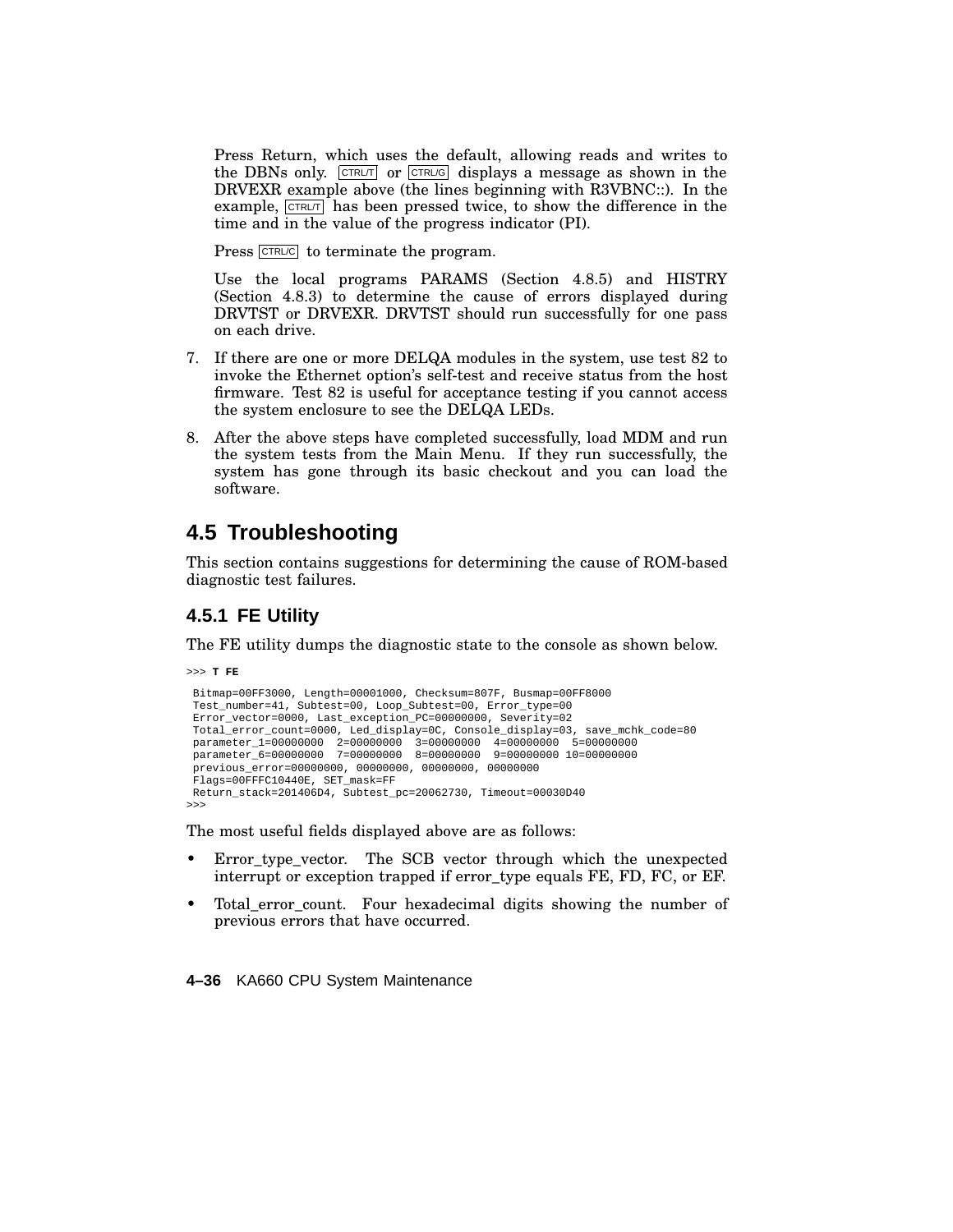- Previous\_error. Contains the history of the last four errors. Each longword contains four bytes of information. From left to right these are the error type, subtest  $log$ , test number, and loop subtestlog.
- Save machine check code (save mchk code). Valid only if the test halts on error. This field has the same format as the hardware error summary register.
- Parameters 1 through 10. Valid on the last text run.
- Last exception PC. PC of exception if error type is FE, FD, FC, or EF.

#### **4.5.2 Isolating Memory Failures**

This section describes procedures for isolating memory subsystem failures, particularly when the system contains more than one MS650 memory module.

1. SHOW MEMORY/FULL

Use the SHOW MEMORY/FULL command to examine failures detected by the memory tests. Use this command if test 40 fails, which indicates that pages have been marked bad in the bitmap. SHOW MEMORY/ FULL will break out the number of pages marked bad if any on each individual memory board present.

2. T A9

Script A9 runs only the memory tests and halts on the first hard or soft error found. This script will not continue after an error, and it will not fully mark the bitmap with all errors. The main purpose for A9 is to find the first test that caused an error and print out the error message. The user can then determine the specific error with a listing for the test. Script A9 is generally not needed to determine a failing field- replaceable unit (FRU).

3. Continue on Error flag.

The fourth parameter allows the user to determine, after a memory error, if a test should continue or stop immediately to allow a printout. All scripts except A9 have Continue on Error set to allow the memory bitmap to be fully marked correctly for all errors. When running an individual memory test, the default for parameter 4 is to stop on any error. You have to specifically set parameter 4 to a 1 to enable Continue on Error.

When Continue on Error is 0, there is no retry after a soft or a hard error. In other words, if you run any memory test (47, 48, 4A, or 4F) with the default value for parameter 4 (0), or if you run the A9 script,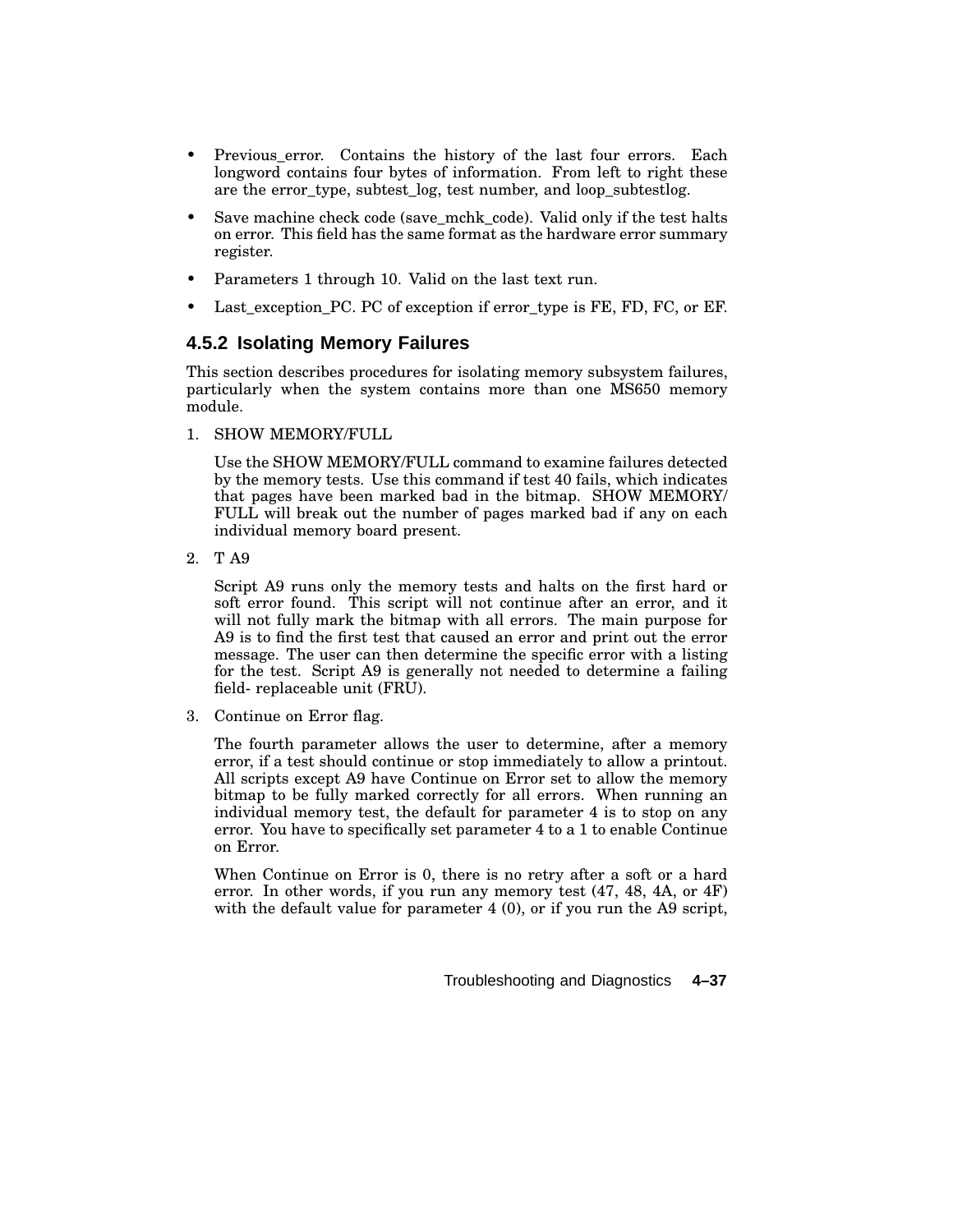any error, hard or soft, will cause the test to stop, print an error, and also mark the bitmap. The bitmap is always marked in 256 KB sections to allow tests to run quicker when errors occur.

The memory tests have a soft error counter for each board. These counters are only incremented if a soft error occurs during a test and Continue on Error is enabled (1). The soft error counters are also not incremented during the A6 script, which only marks multiple bit errors. The A6 script should not normally be used because it will not mark off hard single-bit errors.

Soft errors are defined in these tests as single-bit errors, and when the data is rewritten, no error occurs on the next read of the data.

4. Running an individual test

Parameters 1 and 2 determine the starting address for each memory test. Use the SHOW MEMORY command to print out the addresses for all boards. The first board is board 0.

Instead of an address, you can also enter a starting and ending board number. The first board is number 1. After the test starts, board numbers are replaced with the actual addresses.

You can also change the address increment parameter 3 for each memory tests. Tests 4F, 4E, 4A, 4B and 4C run very slowly. The normal address increment for these tests would 256 Kbytes (0x40000) or greater. Smaller increments would normally be used when selecting a smaller address range from starting to ending address. For example, run test 4F on the second memory board, increment address by 100000 hexadecimal (1 MByte), and continue testing if an error occurs.

>>>**T 4F 2 2 100000 1**

Run test 4C on every location from address 0x40000 to 0x4FFFF. Stop on the first error if any. End address actually specifies the last byte location + 1 to test.

>>>**T 4C 40000 50000 8**

5. T 40

The SHOW MEMORY command displays pages that are marked bad by the memory tests and is easier to interpret than test 40. There is only one instance in which test 40 reports information that SHOW MEMORY does not report. Test 40 reports the number of soft errors that have been counted by the memory tests, if any, for each memory board. The default when running test 40 is to ignore soft errors. To count soft errors, enter the following command:

**4–38** KA660 CPU System Maintenance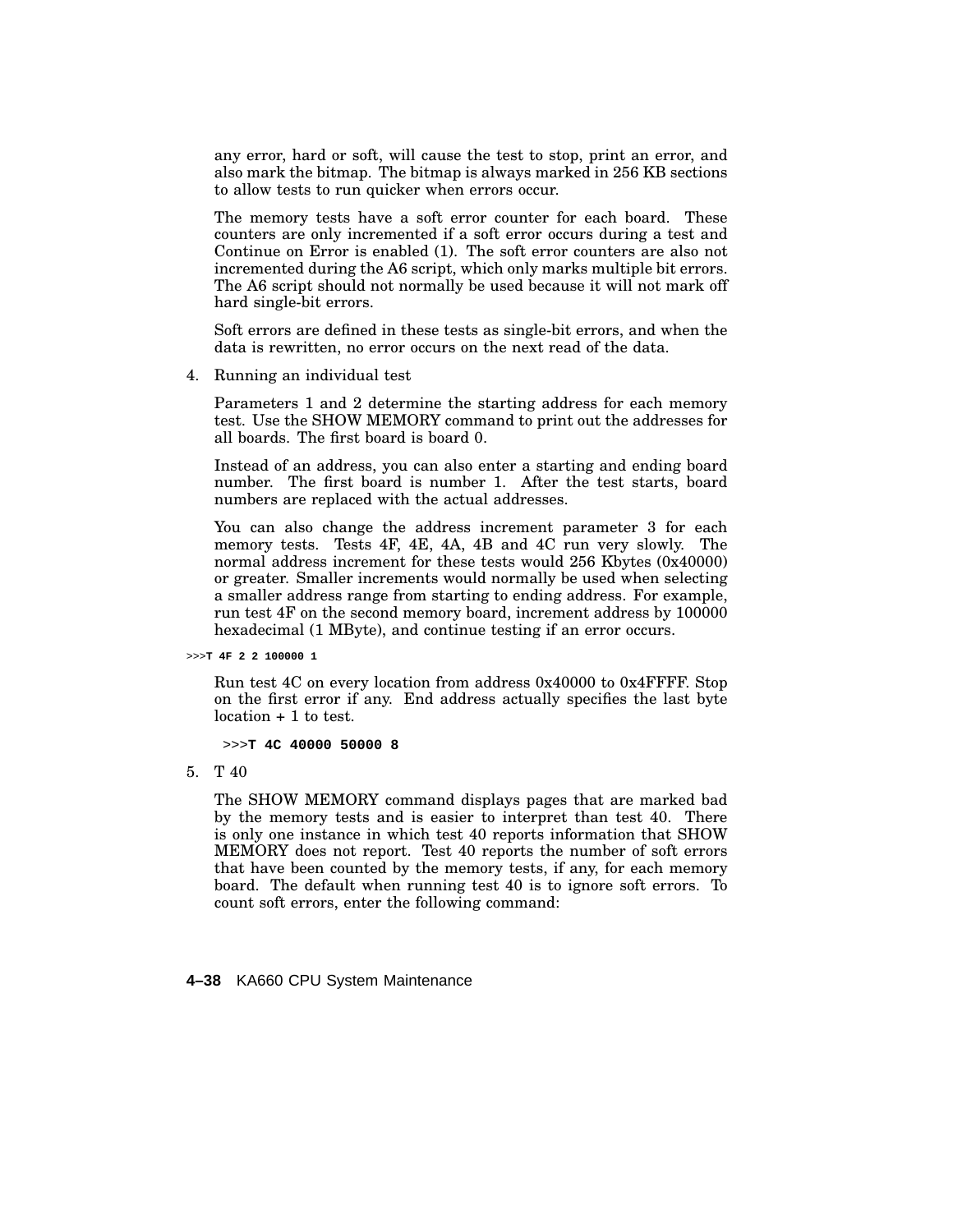>>>**T 40 1 4 0**

This command causes all soft and hard errors to be checked against all memory boards present. For soft errors the limit to check against is 0, which is the third parameter. If test 40 fails with SUBTESTLOG  $=$ 07, then R5-R8 in the error dump list refers to soft errors for boards 1 through 4.

6. T 9C

The utility 9C is useful after system crashes or similar events because it dumps the current contents of most CPU registers on the KA660.

To help in isolating an FRU, examine registers MEMCSR 0–15 by entering T 9C at the console I/O mode prompt (Example 4–5). Utility 9C is also useful for examining the error registers MSER, CACR, DSER, and MEMCSR16, upon a fatal system crash or similar event. See Example 4–5 for an example of T 9C.

```
Example 4–5: T 9C
```

| >>>>>>>T 9C                                                                 |                                                                |                                |                   |                                |                 |                                                 |  |
|-----------------------------------------------------------------------------|----------------------------------------------------------------|--------------------------------|-------------------|--------------------------------|-----------------|-------------------------------------------------|--|
| SBR=017B8000                                                                | SLR=00002021                                                   |                                |                   | SAVPC=20044827 SAVPSL=04190304 |                 | SCBB=20052400                                   |  |
| P0BR=80000000                                                               | P0LR=00100A80                                                  |                                |                   | P1BR=0A0A0A08 P1LR=000B0B0B    |                 | SID=14000006                                    |  |
| TODR=0010E085                                                               | ICCS=00000000                                                  |                                |                   | MAPEN=00000000                 |                 | BDMTR=20084000                                  |  |
| TCR0=00000000                                                               | TIR0=00000000                                                  |                                | TNIR0=00000000    | TIVR0=00000078                 |                 | BDMKR=0000007C                                  |  |
| TCR1=00000001                                                               | TIR1=0052680A                                                  |                                | TNIR1=0000000F    | TIVR1=0000007C                 |                 |                                                 |  |
| RXCS=00000000                                                               | RXDB=0000000D                                                  |                                |                   | TXCS=00000000 TXDB=00000030    |                 |                                                 |  |
| SCR=0000D000                                                                | DSER=00000000                                                  |                                |                   | OBEAR=0000000F DEAR=00000000   |                 | OBMBR=017F8000                                  |  |
| BDR=08D0EFFF                                                                | DLEDR=0000000C SSCCR=00D55537 CBTCR=00000004                   |                                |                   |                                |                 | $IPCR0=0000$                                    |  |
| DSSI 0=00 (BUS 0) POBBR 0=03060022 PMCSR 0=00000000 SSHMA 0=0000CA20        |                                                                |                                |                   |                                |                 |                                                 |  |
|                                                                             | PSR_0=00000000 PESR_0=00000000 PFAR_0=00000000 PPR_0=000000000 |                                |                   |                                |                 |                                                 |  |
| NICSR0=1FFF0003 3=00004030 4=00004050 5=8039FF00 6=83E0F000 7=00000000      |                                                                |                                |                   |                                |                 |                                                 |  |
| NICSR9=04E204E2 10=00040000 11=00000000 12=00000000 13=00000000 15=0000FFFF |                                                                |                                |                   |                                |                 |                                                 |  |
| NISA=08-00-2B-12-BC-AC RDES0=00441300 1=00000000 2=05EE0000 3=000046F0      |                                                                |                                |                   |                                |                 |                                                 |  |
|                                                                             |                                                                |                                |                   |                                |                 | TDES0=00008C80 1=07000000 2=00400000 3=000040FA |  |
| MEM FRU 1                                                                   | MCSR_0=80000017   1=80400017   2=80800017                      |                                |                   |                                |                 | 3=80C00017                                      |  |
| MEM FRU 2                                                                   | MCSR 4=81000016 5=81400016 6=00000016 7=00000016               |                                |                   |                                |                 |                                                 |  |
| MEM_FRU 3 MCSR_8=00000000 9=00000000 10=00000000                            |                                                                |                                |                   |                                |                 | 11=00000000                                     |  |
| MEM FRU 4                                                                   | MCSR12=00000000 13=00000000                                    |                                |                   |                                | $14 = 00000000$ | 15=00000000                                     |  |
| MEMCSR17=00000013 MEMCSR16=00000044 CSR16 page address=00000000             |                                                                |                                |                   |                                |                 |                                                 |  |
| MSER=00000000 CCR=00000014                                                  |                                                                |                                |                   |                                |                 |                                                 |  |
|                                                                             |                                                                |                                |                   |                                |                 |                                                 |  |
| >>                                                                          |                                                                |                                |                   |                                |                 |                                                 |  |
|                                                                             |                                                                | 3                              | 2<br>$\mathbf{2}$ |                                |                 |                                                 |  |
|                                                                             |                                                                | $\mathbf{1}$<br>5 <sup>1</sup> | $\overline{2}$    |                                |                 |                                                 |  |
| MEMCSR16 = 8094000F hex = 1000 0000 1001 0100 0000 0000 0000 1111           |                                                                |                                |                   |                                |                 |                                                 |  |
|                                                                             |                                                                |                                | $\mathbf{H}$      |                                |                 |                                                 |  |
| MEMCSR_5 = 80800016 hex = 1000 0000 1000 0000 0000 0000 0001 0110           |                                                                | $\lambda$                      | $\lambda$         |                                |                 |                                                 |  |
|                                                                             |                                                                |                                |                   |                                |                 |                                                 |  |
|                                                                             |                                                                | bit $31$ set $25:22$ match     |                   |                                |                 |                                                 |  |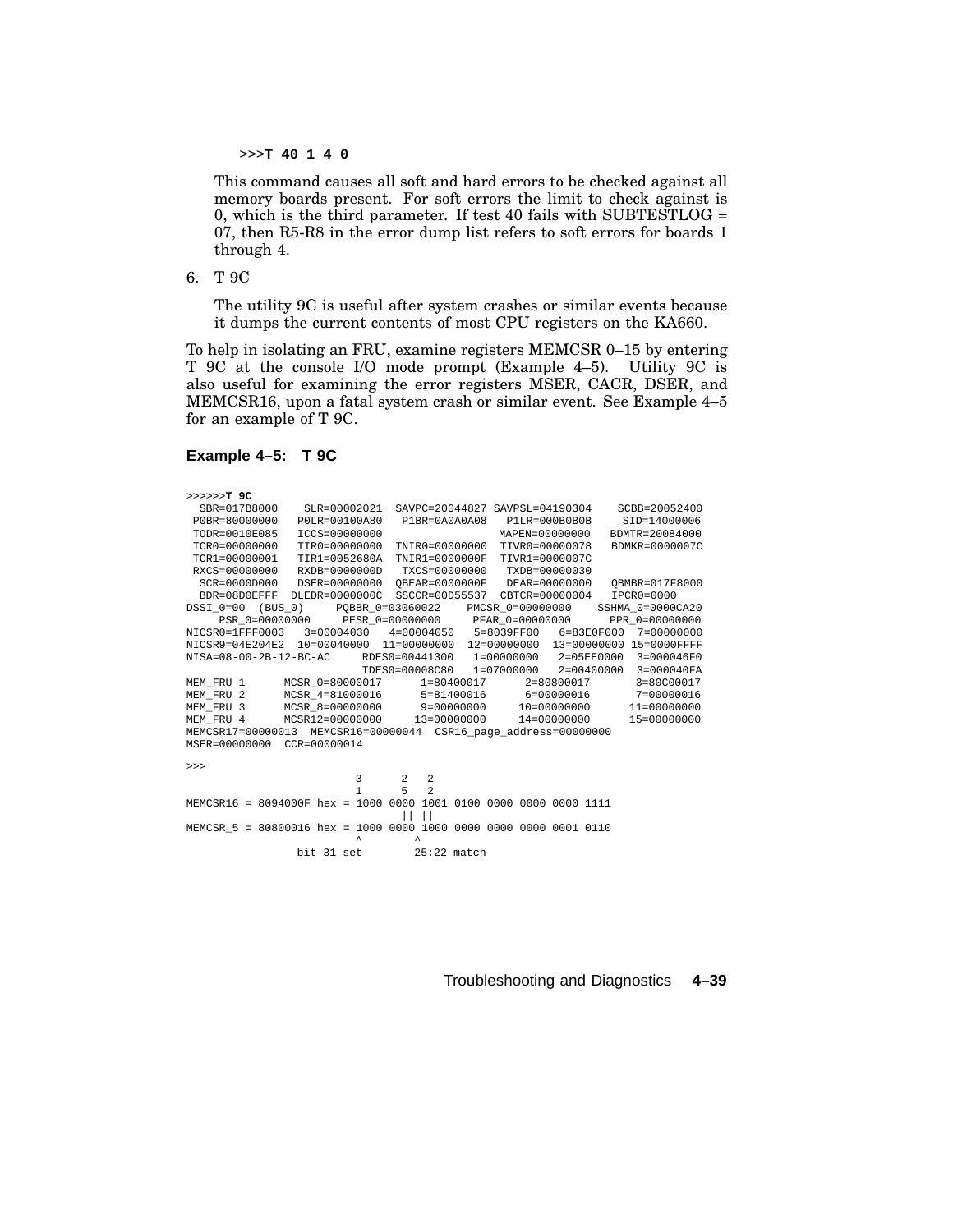#### **4.5.3 Additional Troubleshooting Suggestions**

Note the following additional suggestions when diagnosing a possible memory failure.

- If more than one memory module is failing, you should suspect the KA660 module, CPU/memory cable, backplane, or MS650 modules as the cause of failure.
- Always check the seating of the memory cable first before replacing a KA660 or MS650 module. If the seating appears to be improper, rerun the tests. Also remember to leave the middle connector disconnected for a three-connector cable when the system is configured with only one MS650.
- If you are rotating MS650 modules to verify that a particular memory module is causing the failure, be aware that a module may fail in a different way when in a different slot.
- Be sure to put the modules back in their original positions when you are finished.
- If memory errors are found in the error log, use the KA660 ROM-based diagnostics to see if it is an MS650 problem, or if it is related to the KA660, CPU/memory interconnect cable, or backplane. Follow steps 1–3 of Section 4.4 and Section 4.5.2 to aid in isolating the failure.
- Use the SHOW QBUS, SHOW DEVICE, and SET HOST/DUP commands when troubleshooting I/O subsystem problems.
- Use the CONFIG command to help with configuration problems or when installing new options onto the Q-bus. See the command descriptions in Chapter 3.
- You can run a DSSI device power-up diagnostic without performing a cold restart or spinning the disk drives down and back up.

Enter the following at the console prompt:  $\gg$ >T 58 {node\_number}

A CI Reset command is issued to the DSSI device, causing the device to perform its power-up diagnostics.

Parameter 1 is the DSSI node ID or port number. It must be in the range of 0–7 (0 is the default). Use the default for parameter 2.

You can perform this test repeatedly with the REPEAT command (R T) 58 {node\_ID}). In that case the drive's self-tests run repeatedly until you press CTRL/C to terminate the test.

**4–40** KA660 CPU System Maintenance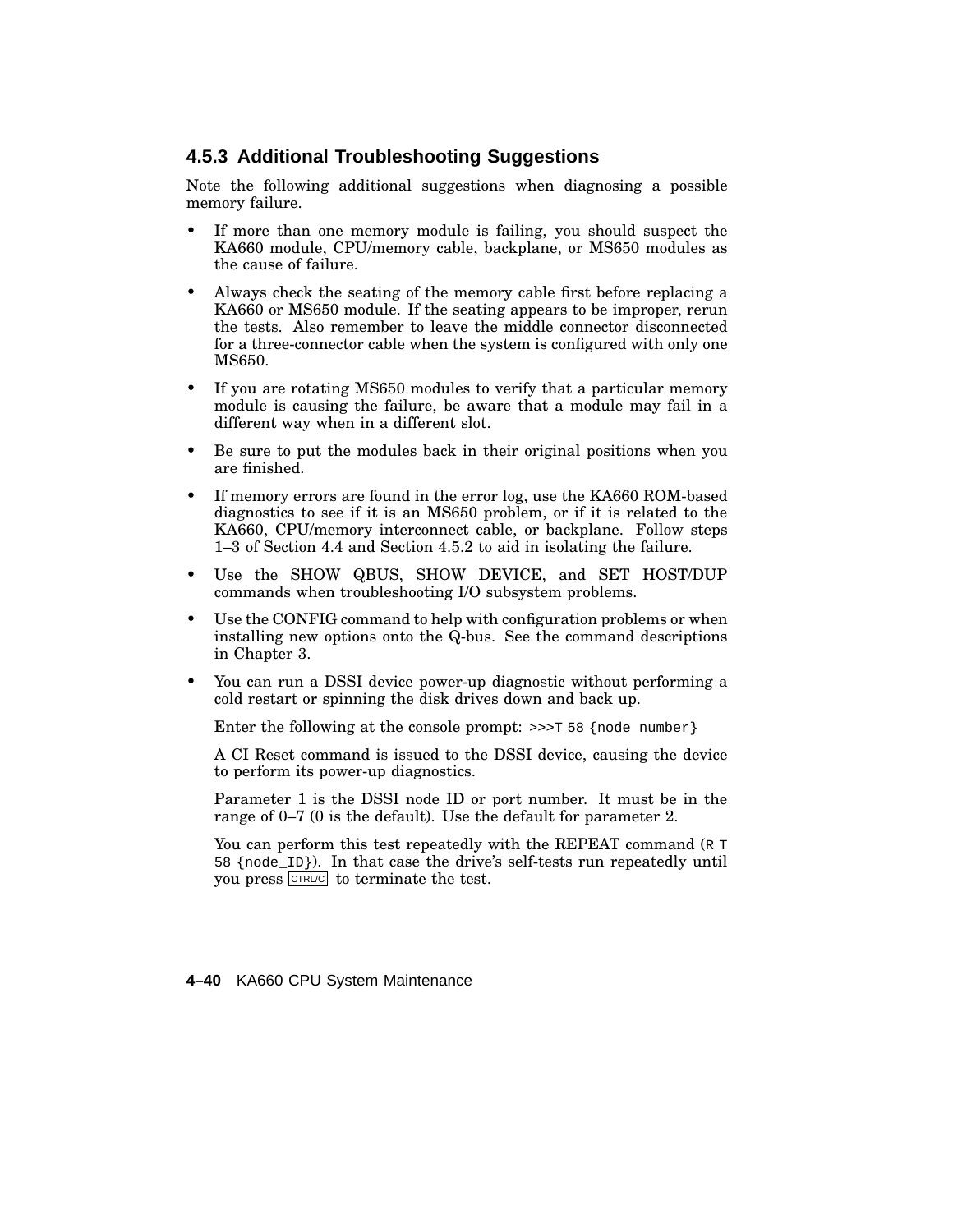• Once the test has completed successfully, you can examine the DSSI device's internal error logs by running the DUP local programs HISTRY and PARAMS. Refer to Section 4.8.3 and Section 4.8.5 for further information.

## **4.6 Loopback Tests and Fuse Problems**

You can use external loopback tests to localize problems with the Ethernet, console, and DSSI subsystems.

Check that dc power and pico fuses on the KA660 are functioning correctly. Three 1.5-A pico fuses (PN 12–10929–08) are located near the handle on the component side of the KA660 module, as shown in Figure 1–1. The fuses are numbered from left to right as follows:

F1, F2: Backplane fingers

F3: Memory and I/O connectors

Replace the fuse, not the KA660, if a fuse has gone bad. Table 4–9 lists some symptoms of faulty fuses.

#### **Table 4–9: KA660 Fuses**

| <b>Bad Fuse</b>    | Symptom                                                                     |
|--------------------|-----------------------------------------------------------------------------|
| $F1$ bad $(+5 V)$  | Cover panel hexadecimal LED display is off.                                 |
| $F2$ bad $(+12 V)$ | Both Thinwire and standard Ethernet LEDs on the CPU cover panel<br>are off. |
| F3 bad (DSSI Term) | DSSI terminator LED is off                                                  |

Ethernet external loopback test 5F fails (for ThinWire only, since the fuse protects +12 V supplied to the DESTA on the CPU cover panel).

The LED on the loopback connector (PN 12–22196–02) for standard Ethernet is off; external loopback tests for standard Ethernet pass, however.

Console SLU external loopback test fails.

Only local DSSI node (typically node 7 for the KA660) is reported by SHOW DEVICE or SHOW DSSI commands.

DSSI external loopback test 56 fails.

#### **DSSI Problems**

For DSSI problems, run the SHAC external loopback test (test 56). To check the DSSI bus out to the KA660 connector, plug one end of the test cable (PN 17–02216–01) to the H3281 loopback connector and the other end to the KA660 DSSI connector. To test out to the end of the DSSI bus, turn off the system, remove all DSSI devices with the exception of the KA660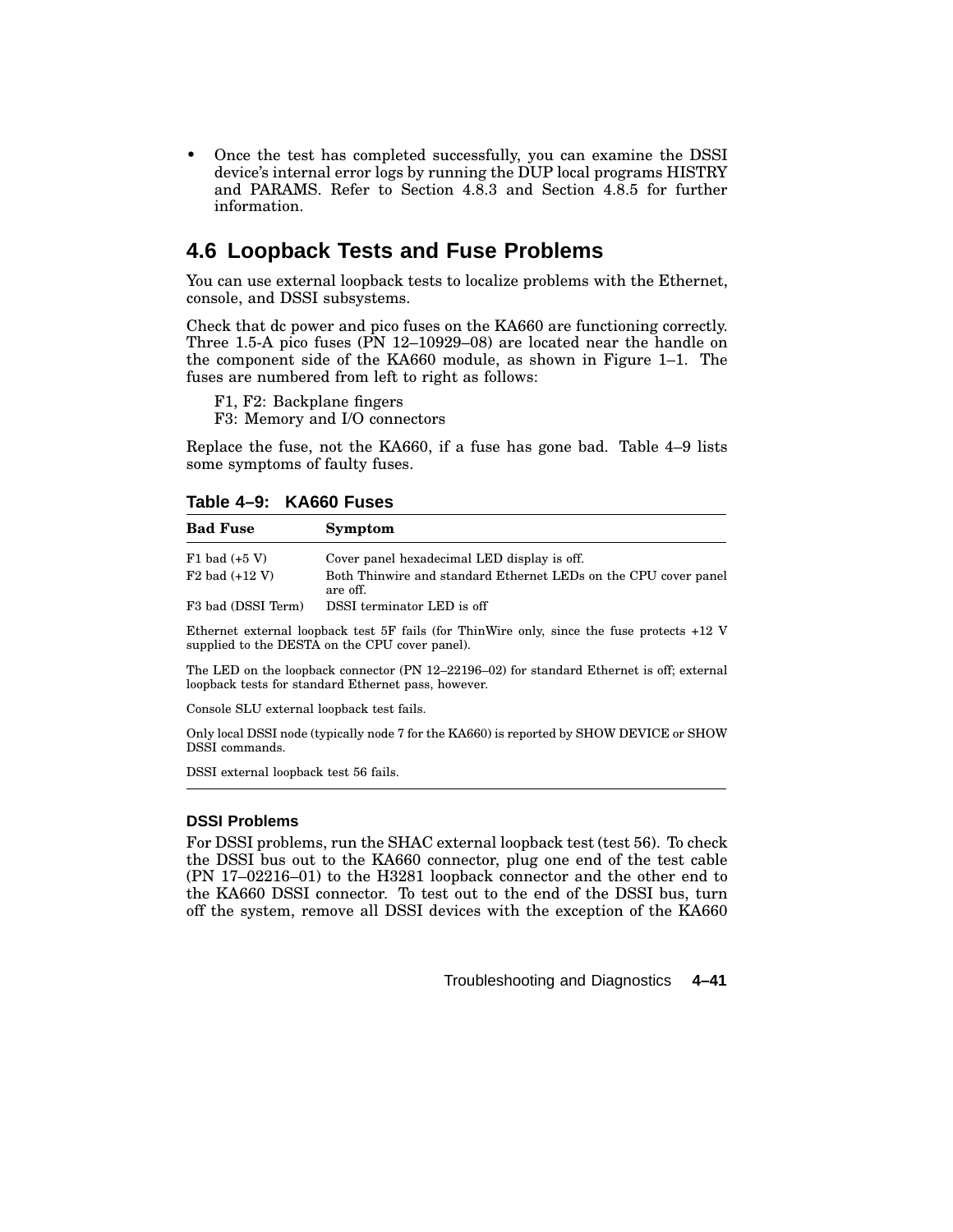from the bus, and plug the external DSSI loopback connector in place of the DSSI bus terminator.

#### **Ethernet Problems**

For ThinWire Ethernet problems, run the external loopback test (NI test, number 5F) by entering the following:

>>> **T 5F 1**

Set parameter 1 to run this test. Only the external loopback test runs. Be sure to set the Ethernet Connector switch on the CPU cover panel to the ThinWire position. Use two 50-ohm H8225 terminators connected to an H8223 T-connector.

To test the standard Ethernet connector, use loopback connector (PN 12– 22196–02) in conjunction with MDM.

#### **4.6.1 Testing the Console Port**

To test the console port at power-up, set the Power-Up Mode switch on the CPU cover panel to the Test position, and install an H3103 loopback connector into the MMP of the cover panel. The H3103 connects the console port transmit and receive lines. At power-up, the SLU\_EXT\_LOOPBACK IPT then runs a continuous loopback test.

While the test is running, the LED display on the CPU I/O insert should alternate between 6 and 3. A value of 6 in the display indicates a test failure. If the test fails, one of the following parts is faulty: the KA660 CPU module, the CPU cover panel, or the cabling.

To test out to the end of the console terminal cable:

- 1. Plug the MMJ end of the console terminal cable into the CPU cover panel.
- 2. Disconnect the other end of the cable from the terminal.
- 3. Place an H8572 adapter into the disconnected end of the cable.
- 4. Connect the H3103 to the H8572.

## **4.7 Module Self-Tests**

Module self-tests run when you turn on the system. A module self-test can detect hard or repeatable errors, but usually not intermittent errors.

Module LEDs display pass/fail test results.

**4–42** KA660 CPU System Maintenance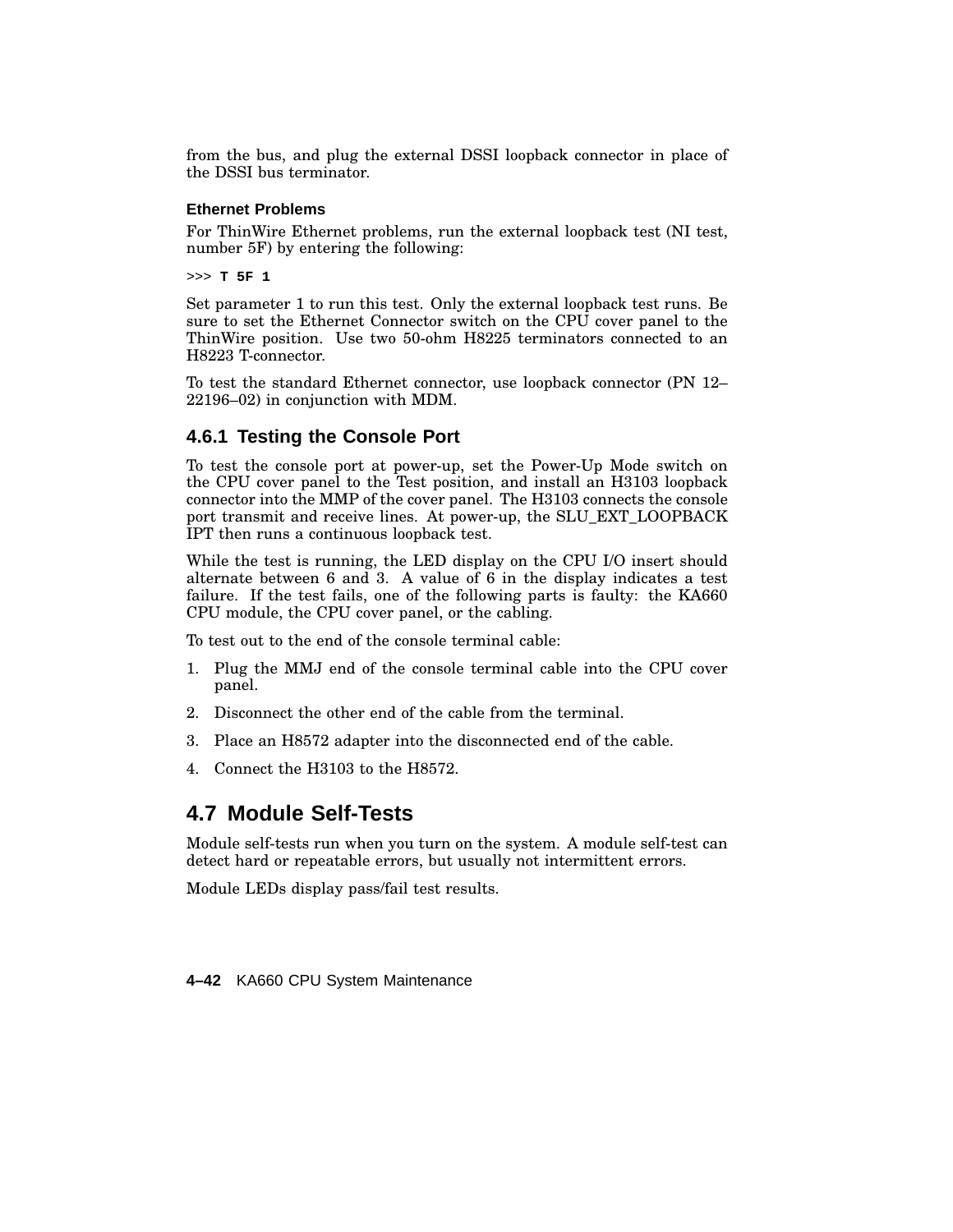A pass by a module self-test does not guarantee that the module is good, because the test usually checks only the controller logic. The test usually does not check the module Q22-bus interface, the line drivers and receivers, or the connector pins—all of which have relatively high failure rates.

A fail by a module self-test is accurate, because the test does not require any other part of the system to be working.

The following modules do not have LED self-test indicators:

DFA01 DPV11 DRQ3B DZQ11 KLESI LPV11 TSV05

The following modules have one green LED, which indicates that the module is receiving +5 and +12 Vdc:

CXA16 CXB16 CXY08 KZQSA

Table 4–10 lists loopback connectors for common KA660 system modules.

| <b>Device</b>         | <b>Module Loopback</b> | Cable Loopback        |
|-----------------------|------------------------|-----------------------|
| $\text{CXA16/CXB16}$  | $H3103 + H85721$       |                       |
| CXY08                 | $H3046(50-pin)$        | H3197 (25-pin)        |
| <b>DELQA</b>          | PN 12-22196-02         |                       |
| DPV11                 | H3259                  | H3260                 |
| DSSI <sup>2</sup>     |                        |                       |
| DZQ11                 | PN 12-15336-00 or H325 | H329 (PN 12-27351-01) |
| Ethernet <sup>3</sup> |                        |                       |
| LPV11                 | None                   | None                  |
| KA660/H3602-00        | H3103                  | $H3103 + H8572$       |
| KMV1A                 | H3255                  | H3251                 |
|                       |                        |                       |

**Table 4–10: Loopback Connectors for Q22-Bus Devices**

<sup>1</sup>Use the appropriate cable to connect transmit-to-receive lines. H3101 and H3103 are doubleended cable connectors.

<sup>2</sup>For DSSI to KA660 or RF-series connector, use PN 17–02216–01 plus H3281 loopback. For connection to end of bus, use the DSSI loopback connector PN 12–30702–01.

 ${}^{3}$ For ThinWire, use H8223–00 plus two H8225–00 terminators. For standard Ethernet, use PN 12–22196–02.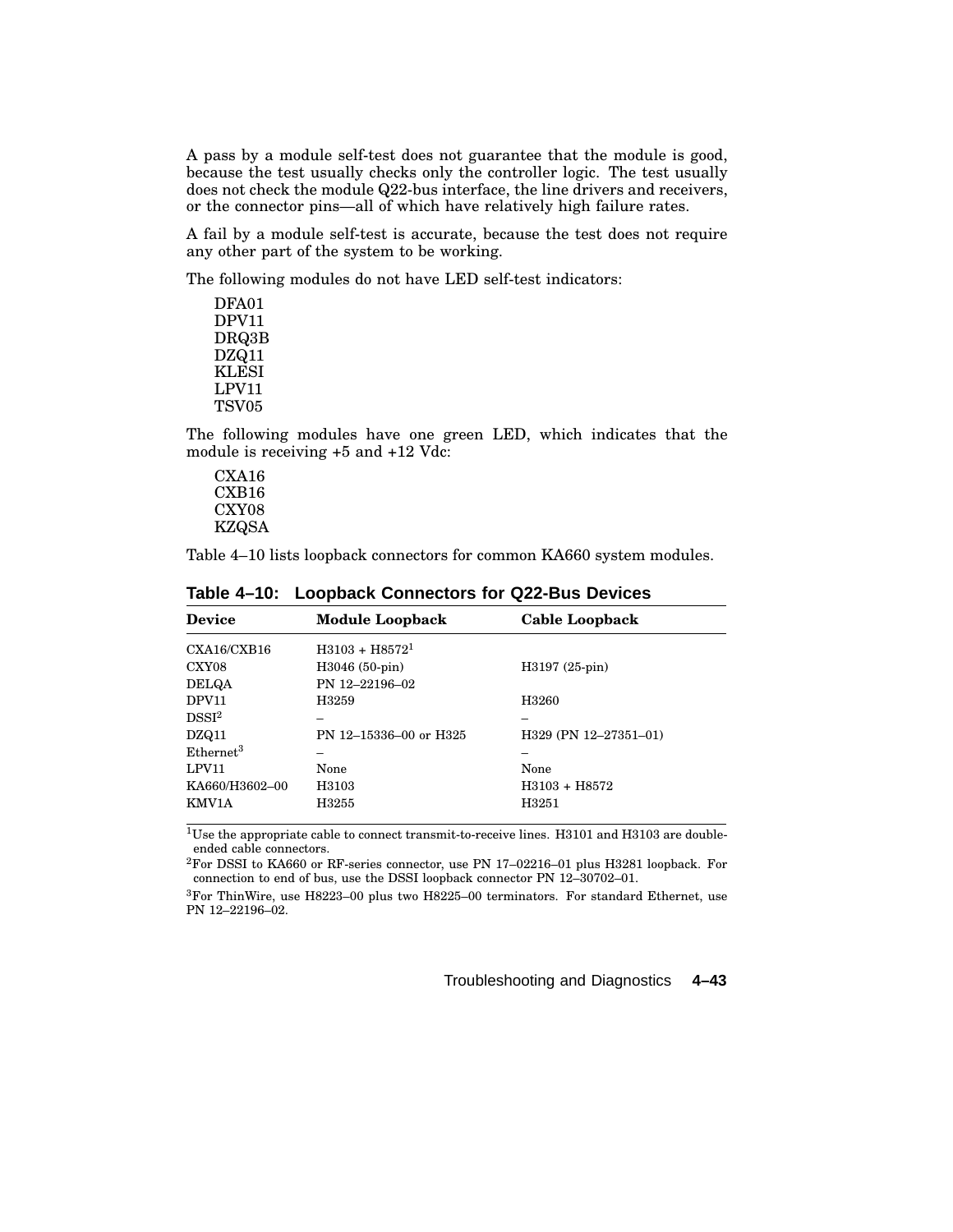**Table 4–10 (Cont.): Loopback Connectors for Q22-Bus Devices**

| <b>Device</b> | <b>Module Loopback</b> | Cable Loopback |
|---------------|------------------------|----------------|
| KZQSA         | PN 12-30552-02         |                |

## **4.8 ISE Troubleshooting and Diagnostics**

An ISE may fail either during initial power-up or during normal operation. In both cases the failure is indicated by the lighting of the red fault LED on the SCP on the enclosure front panel. The ISE also has a red fault LED, but it is not visible from the outside of the system enclosure.

If the ISE is unable to execute the Power-On Self-Test (POST) successfully, the red fault LED remains lit and the Ready indicator does not light, or both LEDs remain on.

POST is also used to handle two types of error conditions in the ISE:

- 1. *Controller errors* are caused by the hardware associated with the controller function of the ISE module. A controller error is fatal to the operation of the ISE, since the controller cannot establish a logical connection to the host. The red Fault indicator lights. If this occurs, replace the ISE module.
- 2. *Drive errors* are caused by the hardware associated with the ISE control function of the ISE module. These errors are not fatal to the ISE, since the ISE can establish a logical connection and report the error to the host. Both LEDs go out for about 1 second, then the red Fault indicator lights. In this case, run either DRVTST, DRVEXR, or PARAMS (described in the next sections) to determine the error code.

**4–44** KA660 CPU System Maintenance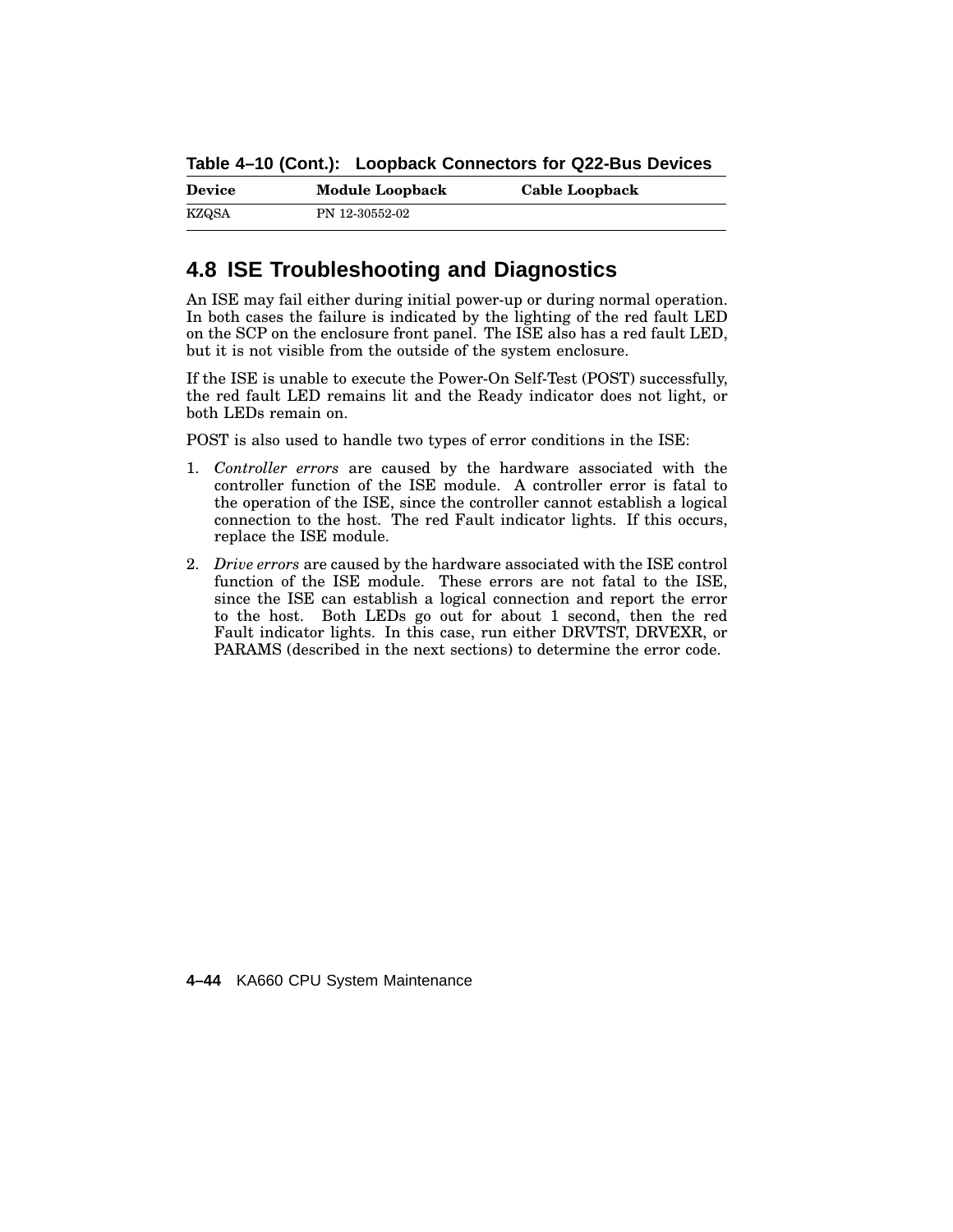Here are three common configuration errors:

- More than one node with the same node number
- Identical bus node ID
- Identical unit numbers

The first error cannot be detected by software. Use the SHOW DSSI command to display the second and third errors. This command lists each device connected to the DSSI bus by node name and unit number.

Install the bus node ID plug in the socket on the ISE. If the ISE has no bus node ID plug, the ISE reads its bus node ID from the three-position DIP switch on the side of the ISE.

The ISE contains the following local programs (described in the following sections):

| <b>DIRECT</b> | A directory, in DUP specified format, of available local programs       |
|---------------|-------------------------------------------------------------------------|
| <b>DRVTST</b> | A comprehensive ISE functionality verification test                     |
| <b>DRVEXR</b> | A utility that exercises the ISE                                        |
| <b>HISTRY</b> | A utility that saves information retained by the ISE                    |
| ERASE         | A utility that erases all user data from the disk                       |
| <b>PARAMS</b> | A utility that allows you to look at or change ISE status, history, and |
|               | parameters                                                              |

A description of each local program follows, including a table showing the dialog of each program. The table also indicates the type of messages contained in the dialog, although the screen display will not indicate the message type. Message types are abbreviated as follows:

Q—Question I—Information T—Termination FE—Fatal error

Access these local programs using the console SET HOST/DUP command, which creates a virtual terminal connection to the storage device and the designated local program using the Diagnostic and Utilities Protocol (DUP) standard dialog.

Once the connection is established, the local program is in control. When the program terminates, control is returned to the KA660 console. To abort or prematurely terminate a program and return control to the KA660 console, press CTRL/C or CTRL/Y .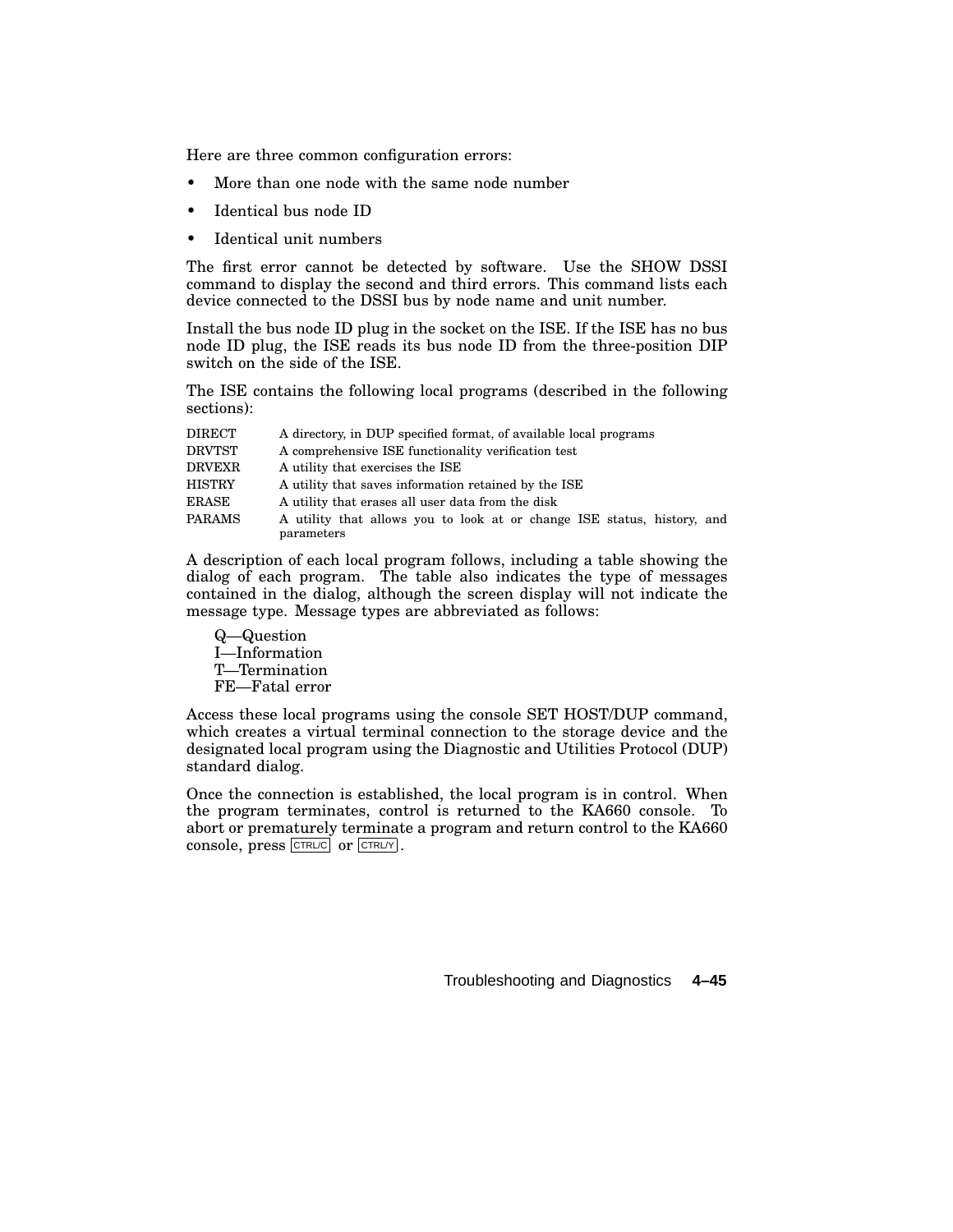#### **4.8.1 DRVTST**

DRVTST is a comprehensive functionality test. Errors detected by this test are isolated to the FRU level. The messages are listed in Table 4–11.

| <b>Message</b><br>Type | <b>Message</b>                                             |
|------------------------|------------------------------------------------------------|
| T                      | Copyright © 1990 Digital Equipment Corporation             |
| Q                      | Write/read anywhere on the medium? $[1 = yes/(0 = no)]$    |
| Q                      | User data will be corrupted. Proceed? $[1 = yes/(0 = no)]$ |
|                        | 5 minutes to complete.                                     |
| т                      | Test passed.                                               |
| or                     |                                                            |
| FE                     | Unit is currently in use. <sup>1</sup>                     |
| FE                     | Operation aborted by user.                                 |
| FE                     | xxxx-Unit diagnostics failed. <sup>2</sup>                 |
| FE                     | xxxx-Unit read/write test failed. <sup>2</sup>             |

**Table 4–11: DRVTST Messages**

<sup>1</sup>Either the ISE is inoperative, in use by a host, or is currently running another local program. <sup>2</sup>Refer to the diagnostic error list at the end of this chapter.

Answering No to the first question (''Write/read...?'') results in a read-only test. DRVTST, however, writes to a diagnostic area on the disk. Answering Yes to the first question causes the second question to be displayed.

Answering No to the second question ("Proceed?") is the same as answering No to the first question. Answering Yes to the second question permits write and read operations anywhere on the medium.

DRVTST resets the ECC error counters, then calls the timed I/O routine. After the timed I/O routine ends (5 minutes), DRVTST saves the counters again. It computes the uncorrectable error rate and byte (symbol) error rate. If either rate is too high, the test fails and the appropriate error code is displayed.

#### **4.8.2 DRVEXR**

The DRVEXR local program exercises the ISE. The test is data transfer intensive, and indicates the overall integrity of the device. Table 4–12 lists the DRVEXR messages.

**4–46** KA660 CPU System Maintenance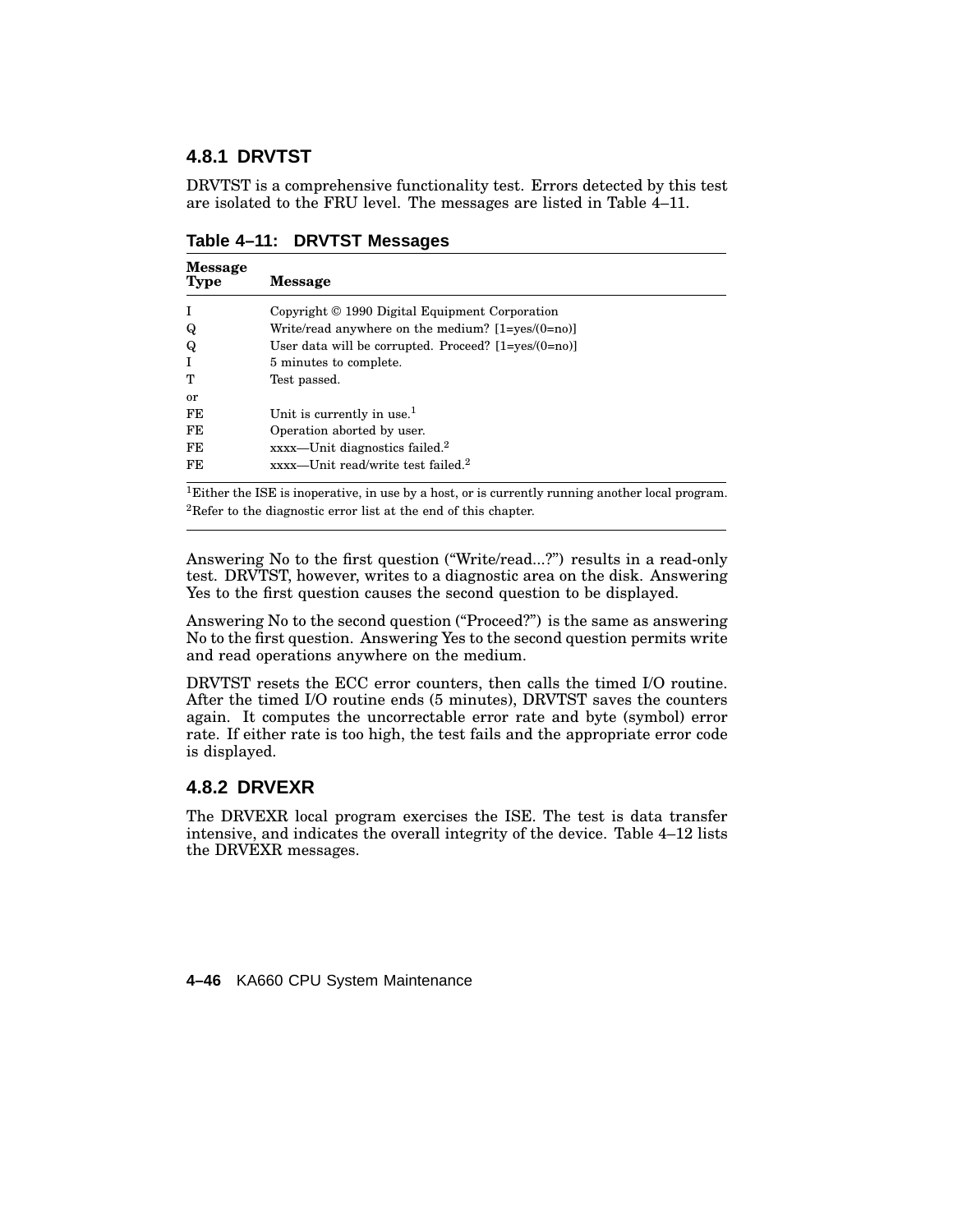| <b>Message</b><br><b>Type</b> | <b>Message</b>                                             |
|-------------------------------|------------------------------------------------------------|
| T                             | Copyright © 1990 Digital Equipment Corporation             |
| Q                             | Write/read anywhere on the medium? $[1 = yes/(0 = no)]$    |
| Q                             | User data will be corrupted. Proceed? $[1 = ves/(0 = no)]$ |
| Q                             | Test time in minutes? $[(10)-100]$                         |
| T                             | ddd minutes to complete.                                   |
| I                             | dddddddd blocks (512 bytes) transferred.                   |
| I                             | ddddddd bytes in error (soft).                             |
| I                             | ddddddd uncorrectable ECC errors (recoverable).            |
| т                             | Complete.                                                  |
| Or:                           |                                                            |
| FE                            | Unit is currently in use. $1$                              |
| FE                            | Operation aborted by user.                                 |
| FE                            | $xxxx$ —Unit diagnostics failed. <sup>2</sup>              |
| FE.                           | $xxxx$ —Unit read/write test failed. <sup>2</sup>          |

**Table 4–12: DRVEXR Messages**

<sup>1</sup>Either the ISE is inoperative, in use by a host, or is currently running another local program. <sup>2</sup>Refer to the diagnostic error list at the end of this chapter.

Answering No to the first question (Write/read...?) results in a read-only test. DRVEXR, however, writes to a diagnostic area on the disk. Answering Yes to the first question results in the second question being asked.

Answering No to the second question (Proceed?) is the same as answering No to the first question. Answering Yes to the second question permits write and read operations anywhere on the medium.

**NOTE:** *If the Write-Protect switch on the SCP is pressed in (LED on) and you answer Yes to the second question, the ISE does not allow the test to run. DRVEXR displays the error message* 2006---Unit read/write test failed. *In this case, the test has not failed, but has been prevented from running.*

DRVEXR saves the error counters, then calls the timed I/O routine. After the timed I/O routine ends, DRVEXR saves the counters again. It then reports the total number of blocks transferred, bits in error, bytes in error, and uncorrectable errors.

DRVEXR uses the same timed I/O routine as DRVTST, with two exceptions. First, DRVTST always uses a fixed time of five minutes, while you specify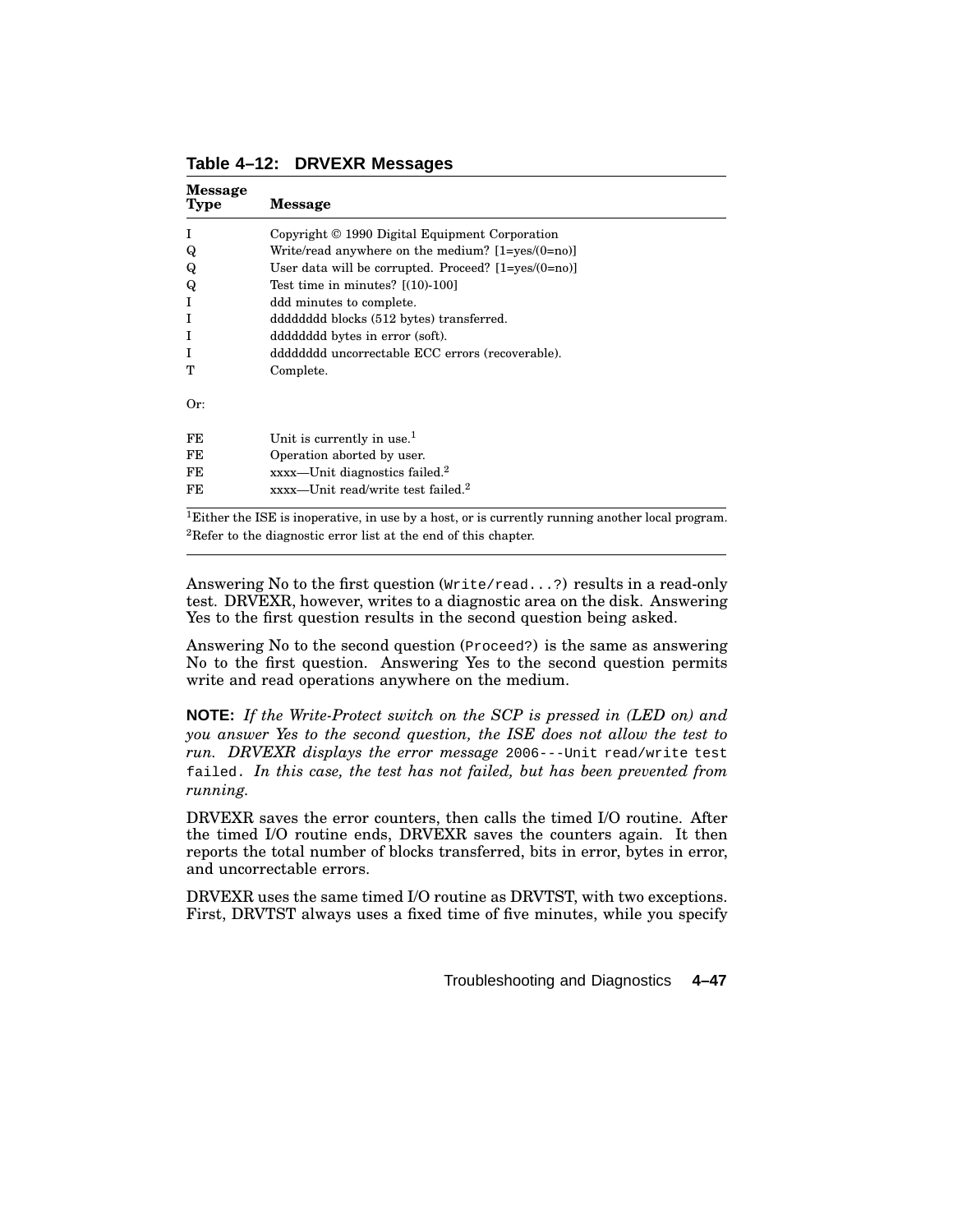the time of DRVEXR routine. Second, DRVTST determines whether the ISE is good or bad. DRVEXR reports the data but does not determine the condition of the ISE.

#### **4.8.3 HISTRY**

The HISTRY local program displays information about the history of the ISE. Table 4–13 lists the HISTRY messages.

| <b>Message</b><br>Type | <b>Field Length</b> | <b>Field Meaning</b>    |
|------------------------|---------------------|-------------------------|
|                        | 47 ASCII characters | Copyright notice        |
|                        | 4 ASCII characters  | Product name            |
|                        | 12 ASCII characters | Drive serial number     |
|                        | 6 ASCII characters  | Node name               |
|                        | 1 ASCII character   | Allocation class        |
|                        | 8 ASCII characters  | Firmware revision level |
|                        | 17 ASCII characters | Hardware revision level |
|                        | 6 ASCII characters  | Power-on hours          |
| Т                      | 5 ASCII characters  | Power cycles            |
| $\mathsf{I}^1$         | 4 ASCII characters  | Hexadecimal fault code  |
| m                      |                     | Complete                |

**Table 4–13: HISTRY Messages**

 $^1$ Displays the last 11 fault codes as informational messages. Refer to the diagnostic error list at the end of this chapter.

The following example shows a typical screen display when you run HISTRY:

```
Copyright © 1988 Digital Equipment Corporation
RF31
EN01082
SUSAN
\OmegaRFX V101
RF31 PCB-5/ECO-00
617
21
A04F
A04F
A103
A04F
A404
A04F
A404
```
**4–48** KA660 CPU System Maintenance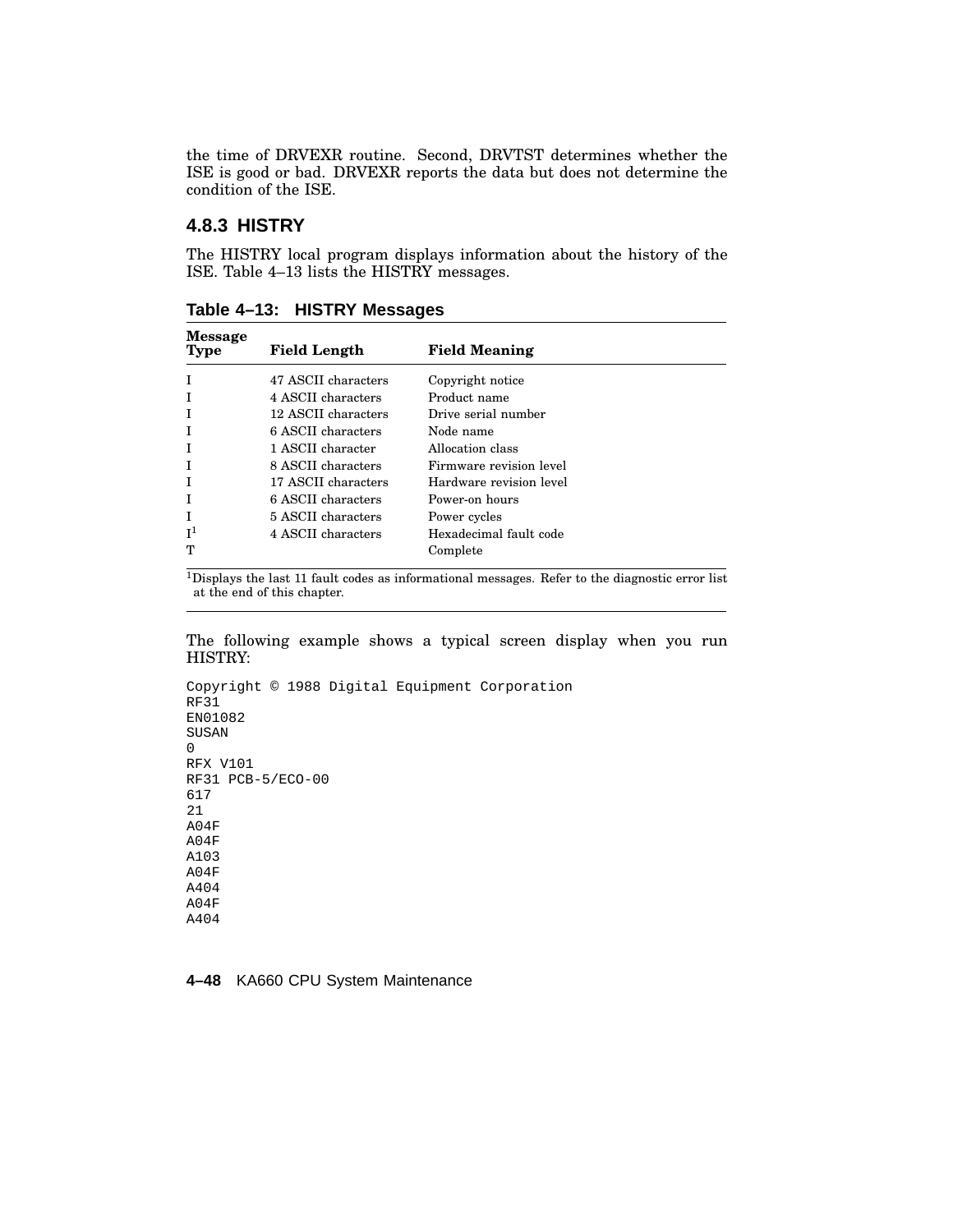A04F A404 A04F A404 Complete.

If no errors have been logged, no hexadecimal fault codes are displayed.

#### **4.8.4 ERASE**

The ERASE local program overwrites application data on the ISE while leaving the replacement control table (RCT) intact. This local program is used if an HDA must be replaced, and there is a need to protect confidential or sensitive data.

Use ERASE only if the HDA must be replaced and only after you have backed up all data.

Table 4–14 lists the ERASE messages.

| <b>Message</b><br>Type                       | <b>Message</b>                                                              |  |
|----------------------------------------------|-----------------------------------------------------------------------------|--|
|                                              | Copyright © 1988 Digital Equipment Corporation                              |  |
| Q                                            | Write/read anywhere on the medium? $[1 = yes/(0 = no)]$                     |  |
| Q                                            | User data will be corrupted. Proceed? $[1 = yes/(0 = no)]$                  |  |
|                                              | 6 minutes to complete.                                                      |  |
| т                                            | Complete.                                                                   |  |
| <b>or</b>                                    |                                                                             |  |
| FE                                           | Unit is currently in use.                                                   |  |
| FE                                           | Operation aborted by user.                                                  |  |
| FE                                           | $xxxx$ —Unit diagnostics failed. <sup>1</sup>                               |  |
| FE                                           | $xxxx$ —Operation failed. <sup>2</sup>                                      |  |
|                                              | <sup>1</sup> Refer to the diagnostic error list at the end of this chapter. |  |
| $2$ xxxx = one of the following error codes: |                                                                             |  |

**Table 4–14: ERASE Messages**

000D : Cannot write the RCT.

000E : Cannot read the RCT.

000F : Cannot find an RBN to revector to.

0010 : The RAM copy of the bad block table is full.

If a failure is detected, the message indicating the failure will be followed by one or more messages containing error codes.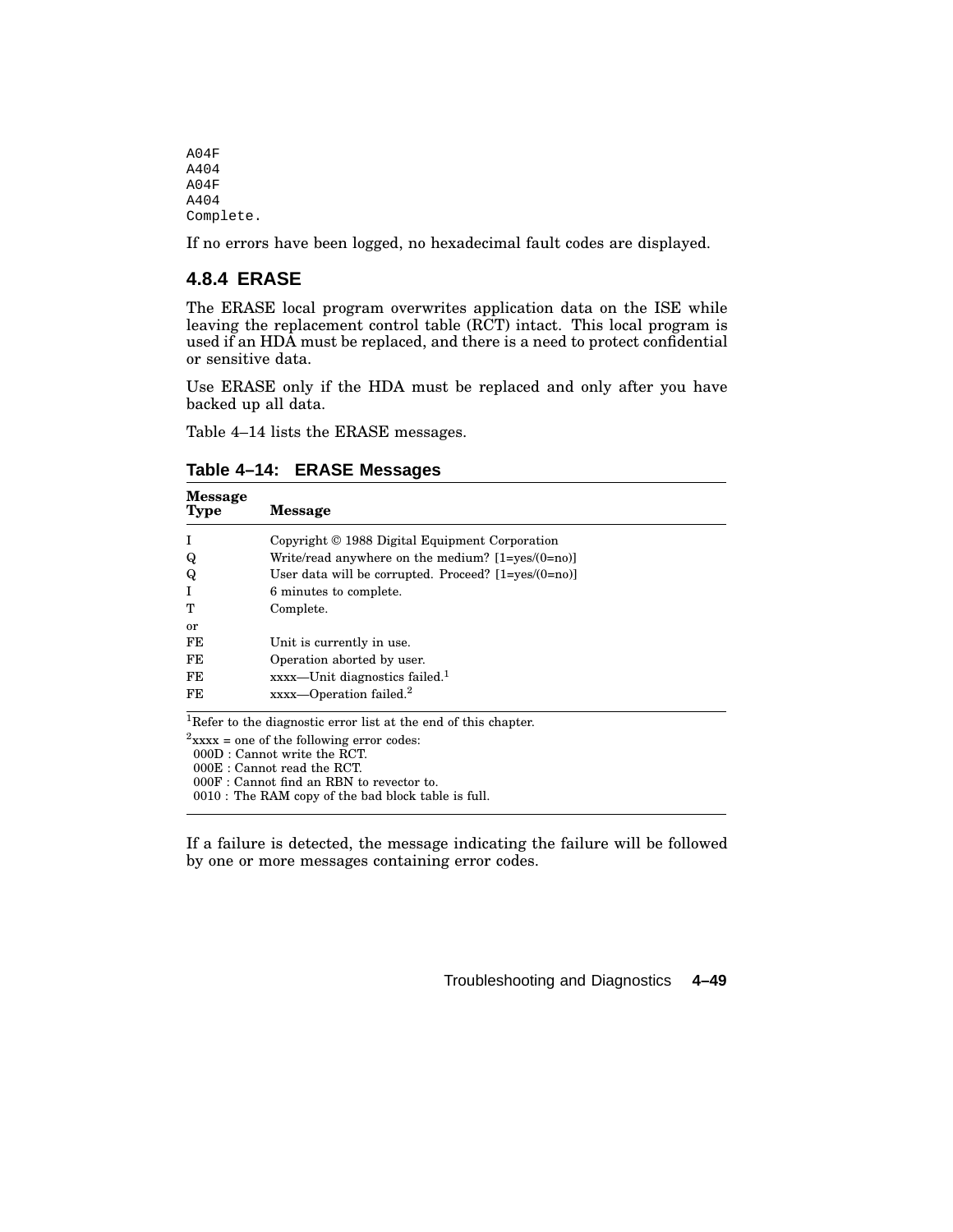#### **4.8.5 PARAMS**

The PARAMS local program supports modifications to device parameters that you may need to change, such as device node name and allocation class. You invoke it in the same way as the other local programs. However, you use the following commands to make the modifications you need:

| <b>EXIT</b>   | Terminates PARAMS program                                                                           |
|---------------|-----------------------------------------------------------------------------------------------------|
| <b>HELP</b>   | Prints a brief list of commands and their syntax                                                    |
| SET           | Sets a parameter to a value                                                                         |
| SHOW          | Displays a parameter or a class of parameters                                                       |
| <b>STATUS</b> | Displays module configuration, history, or current counters, depending on the<br>status type chosen |
| WRITE         | Alters the device parameters                                                                        |

#### **4.8.5.1 EXIT**

Use the EXIT command to terminate the PARAMS local program.

#### **4.8.5.2 HELP**

Use the HELP command to display a brief list of available PARAMS commands, as shown in the example below.

```
PARAMS> HELP
EXIT
HELP
SET {parameter | .} value
SHOW {parameter | . | /class}<br>
/ALL /CONST /DRIVE
           /CONST /DRIVE<br>/SCS /MSCP
  /SERVO
  /DUP
STATUS [type]
  CONFIG LOGS DATALINK
  PATHS
WRITE
PARAMS>
```
#### **4.8.5.3 SET**

Use the SET command to change the value of a given parameter. *Parameter* is the name or abbreviation of the parameter to be changed. To abbreviate, use the first matching parameter without regard to uniqueness. *Value* is the value assigned to the parameter.

For example, SET NODE SUSAN sets the NODENAME parameter to SUSAN.

The following parameters are useful:

**4–50** KA660 CPU System Maintenance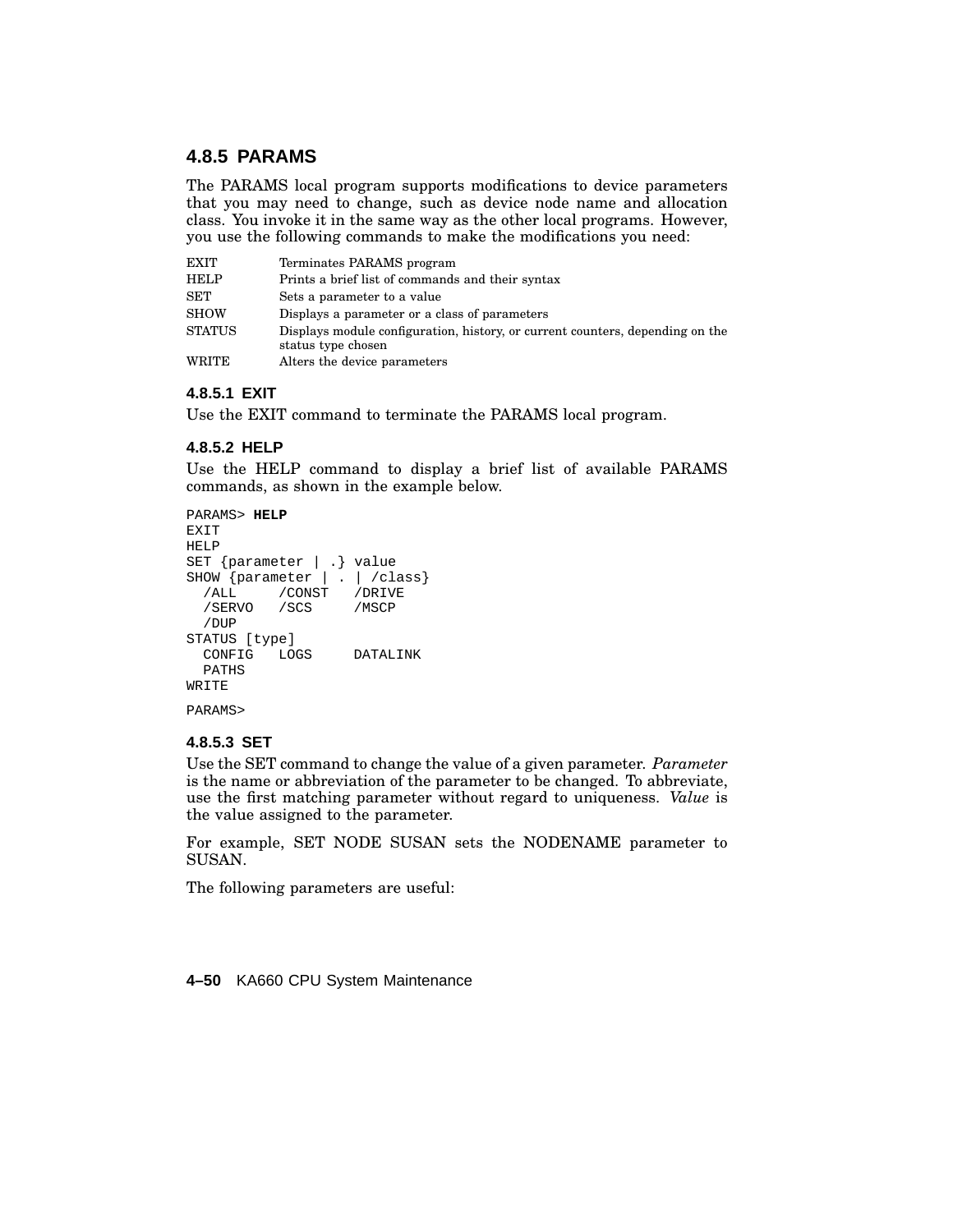| <b>ALLCLASS</b> | The controller allocation class. The allocation class should be set to match<br>that of the host.                                                                                                                                                                     |  |  |
|-----------------|-----------------------------------------------------------------------------------------------------------------------------------------------------------------------------------------------------------------------------------------------------------------------|--|--|
| <b>FIVEDIME</b> | True (1) if MSCP should support five connections with ten credits each. False<br>(0) if MSCP should support seven connections with seven credits each.                                                                                                                |  |  |
| <b>UNITNUM</b>  | The MSCP unit number.                                                                                                                                                                                                                                                 |  |  |
| <b>FORCEUNI</b> | True (1) if the unit number should be taken from the DSSI ID. False (0) if the<br>UNITNUM value should be used instead.                                                                                                                                               |  |  |
| <b>NODENAME</b> | The controller's SCS node name.                                                                                                                                                                                                                                       |  |  |
| <b>FORCENAM</b> | True (1) if the SCS node name should be forced to the string $RF31x$ (where x<br>is a letter from A to H corresponding to the DSSI bus ID) instead of using the<br>NODENAME value. False (0) if NODENAME is to be used.                                               |  |  |
| <b>SYSTEMID</b> | The SYSTEMID parameter provides a number that uniquely identifies the ISE<br>to the operating system. This parameter is modified only when replacing an<br>ISE. Only Customer Services representatives and qualified self-maintenance<br>customers can remove an ISE. |  |  |

#### **4.8.5.4 SHOW**

Use the SHOW command to display the settings of a parameter or a class of parameters. It displays the full name of the parameter (8 characters or less), the current value, the default value, radix and type, and any flags associated with each parameter.

#### **4.8.5.5 STATUS**

Use the STATUS command to display module configuration, history, or current counters, depending on the type specified. *Type* is the optional ASCII string that denotes the type of display desired. If you omit *Type*, all available status information is displayed. If present, it may be abbreviated. The following types are available.

| <b>CONFIG</b>   | Displays the module name, node name, power-on hours, power cycles, and<br>other such configuration information. Unit failures are also displayed, if<br>applicable.                                                                                               |
|-----------------|-------------------------------------------------------------------------------------------------------------------------------------------------------------------------------------------------------------------------------------------------------------------|
| LOGS            | Displays the last eleven machine and bug checks on the module. The display<br>includes the processor registers (D0–D7, A0–A7), the time and date of each<br>failure, and some of the hardware registers.                                                          |
| <b>DATALINK</b> | Displays the data link counters.                                                                                                                                                                                                                                  |
| <b>PATHS</b>    | Displays available path information (open virtual circuits) from the point of<br>view of the controller. The display includes the remote node names, DSSI IDs,<br>software type and version, and counters for the messages and datagrams sent<br>and/or received. |

#### **4.8.5.6 WRITE**

Use the WRITE command to write the changes made while in PARAMS to the ISE's nonvolatile memory. The WRITE command is similar to the VMS SYSGEN WRITE command. Parameters are not available, but you must be aware of the system and/or ISE requirements and use the WRITE command accordingly or it may not succeed in writing the changes.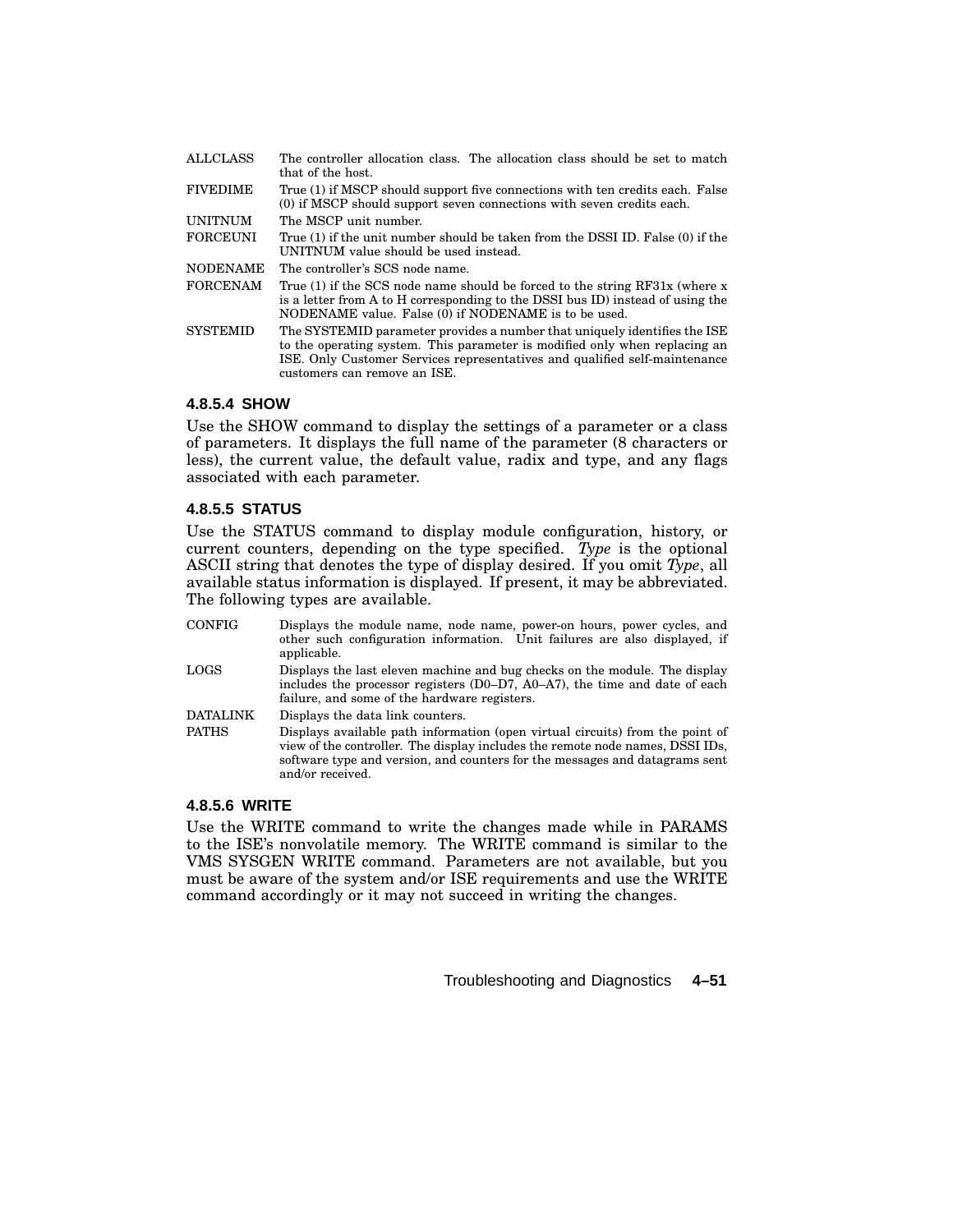The WRITE command may fail for one of the following reasons:

- You altered a parameter that required the unit, and the unit cannot be acquired (that is, the unit is not in the available state with respect to the host). Changing the unit number is an example of a parameter that requires the unit.
- You altered a parameter that required a controller initialization, and you replied negatively to the request for reboot. Changing the node name or the allocation class are examples of parameters that require controller initialization.
- Initial ISE calibrations were in progress on the unit. The use of the WRITE command is inhibited while these calibrations are running.

## **4.9 Diagnostic Error Codes**

Diagnostic error codes appear when you are running DRVTST, DRVEXR, or PARAMS. Most of the error codes indicate a failure of the ISE module. The exceptions are listed below. The error codes are listed in Table 4–15. If you see any error code other than those listed below, replace the module.

| Code      | <b>Message</b>                            | <b>Meaning</b>                                                                                                                                                                                   |
|-----------|-------------------------------------------|--------------------------------------------------------------------------------------------------------------------------------------------------------------------------------------------------|
| 2032/A032 | Failed to see FLT go away                 | FLT bit of the spindle control status register was<br>asserted for one of the following reasons:<br>1. Reference clock not present<br>2. Stuck rotor<br>3. Bad connection between HDA and module |
| 203A/A03A | Cannot spin up, ACLOW<br>is set in WrtFlt | Did not see ACOK signal, which is supplied by the<br>host system power supply for staggered spin-up.                                                                                             |
| 1314/9314 | Front panel is broken                     | Could be either the module or the operator control<br>panel or both.                                                                                                                             |

**Table 4–15: ISE Diagnostic Error Codes**

#### **4–52** KA660 CPU System Maintenance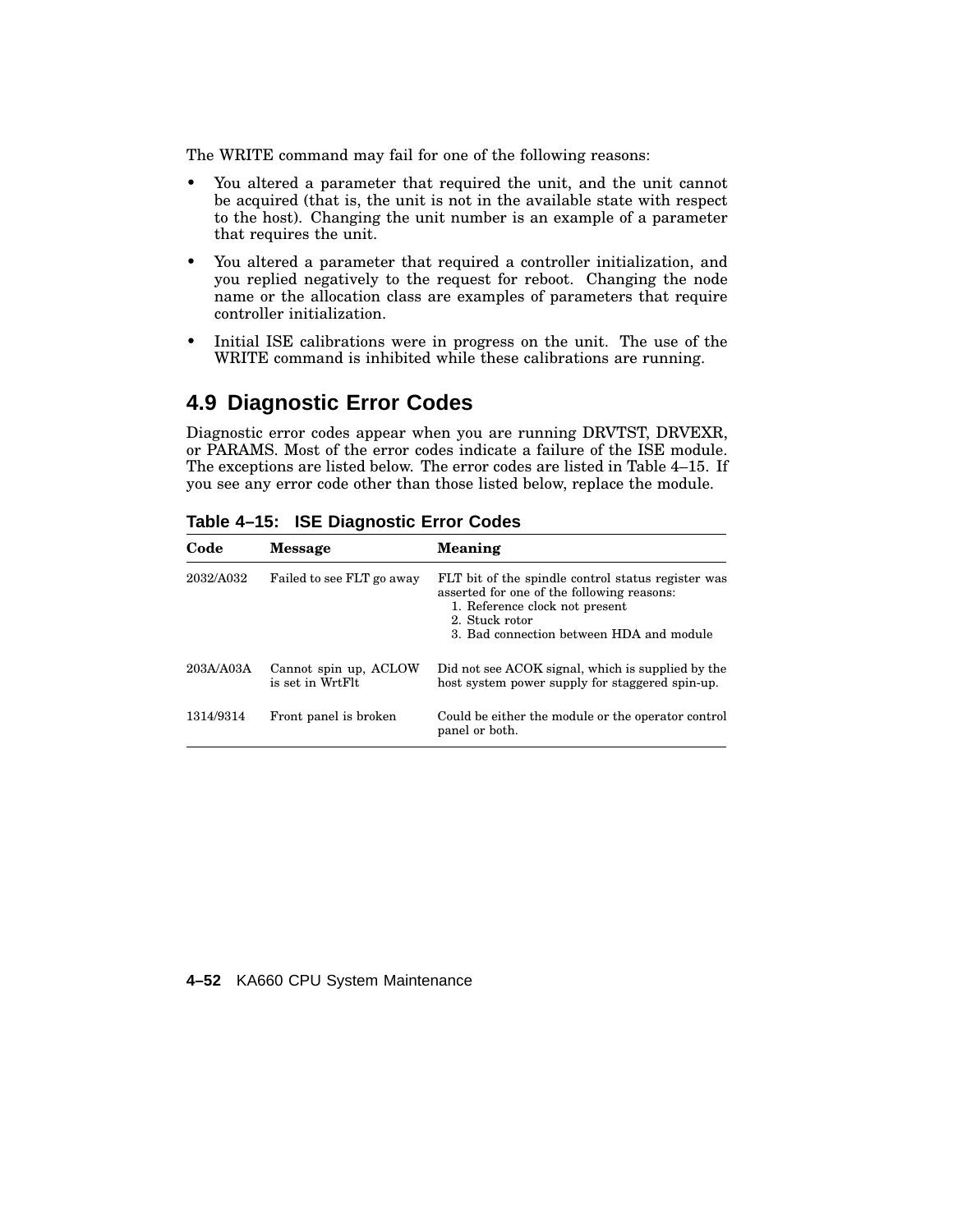# **Appendix A KA660 CPU Address Assignments**

This appendix lists the CPU address assignments in general and detail for various aspects of memory.

## **A.1 KA660 Physical Address Space**

Table A–1 lists general address assignments for VAX memory and I/O space.

KA660 CPU Address Assignments **A–1**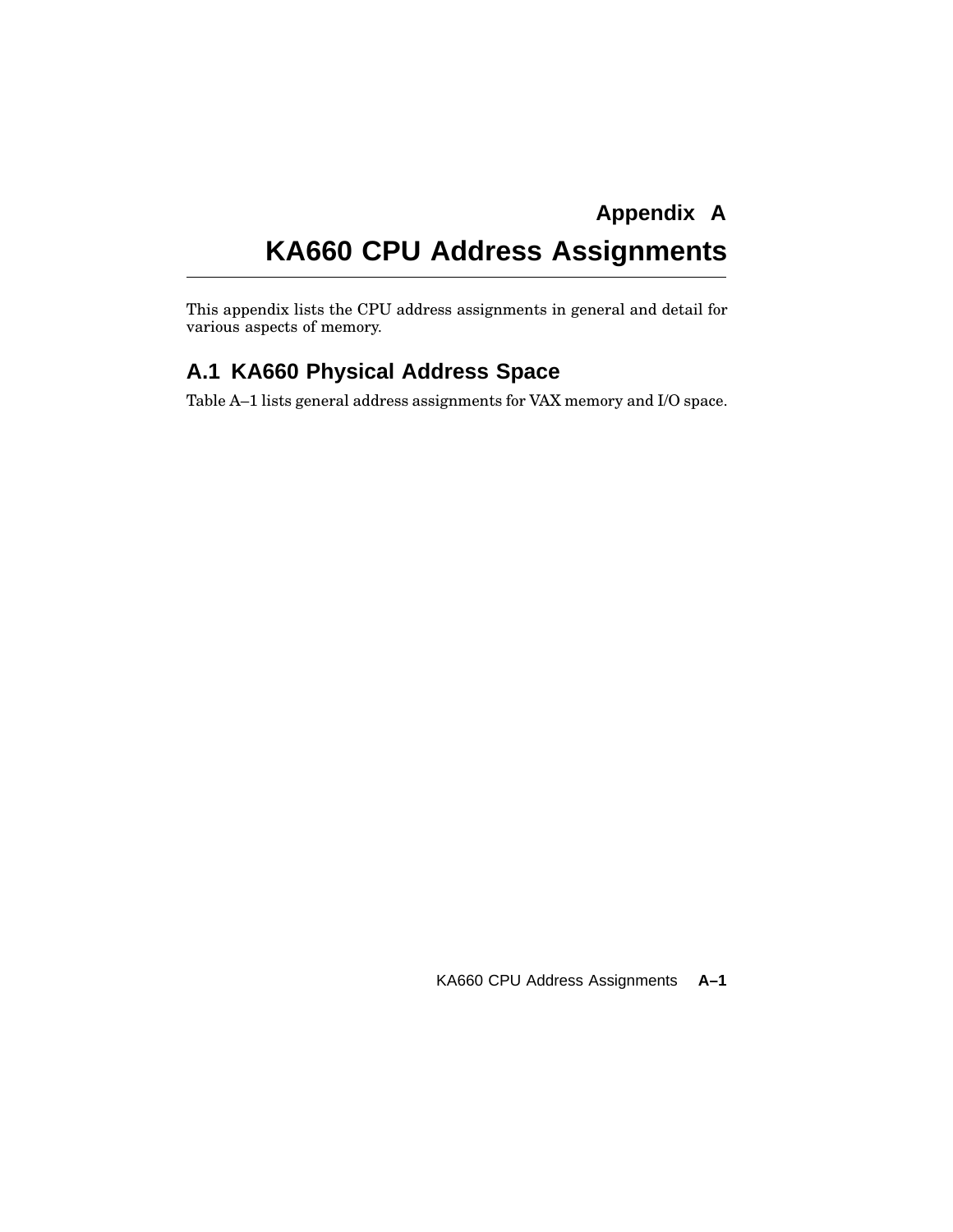| Description                            |  |
|----------------------------------------|--|
|                                        |  |
| Local Memory Space (512 Mbytes)        |  |
|                                        |  |
| Local Q22-Bus I/O Space (8 Kbytes)     |  |
| Reserved Local I/O Space (248 Kbytes)  |  |
| Local ROM Space                        |  |
| Local Register I/O Space (1.5 Mbytes)  |  |
| Reserved Local I/O Space (62.5 Mbytes) |  |
| Reserved Local I/O Space (64 Mbytes)   |  |
| Reserved Local I/O Space (64 Mbytes)   |  |
| Reserved Local I/O Space (64 Mbytes)   |  |
| Local Q22-Bus Memory Space (4 Mbytes)  |  |
| Reserved Local I/O Space (60 Mbytes)   |  |
| Reserved Local I/O Space (64 Mbytes)   |  |
| Reserved Local I/O Space (64 Mbytes)   |  |
| Reserved Local I/O Space (64 Mbytes)   |  |
|                                        |  |

**Table A–1: General Local Address Space Map**

**A–2** KA660 CPU System Maintenance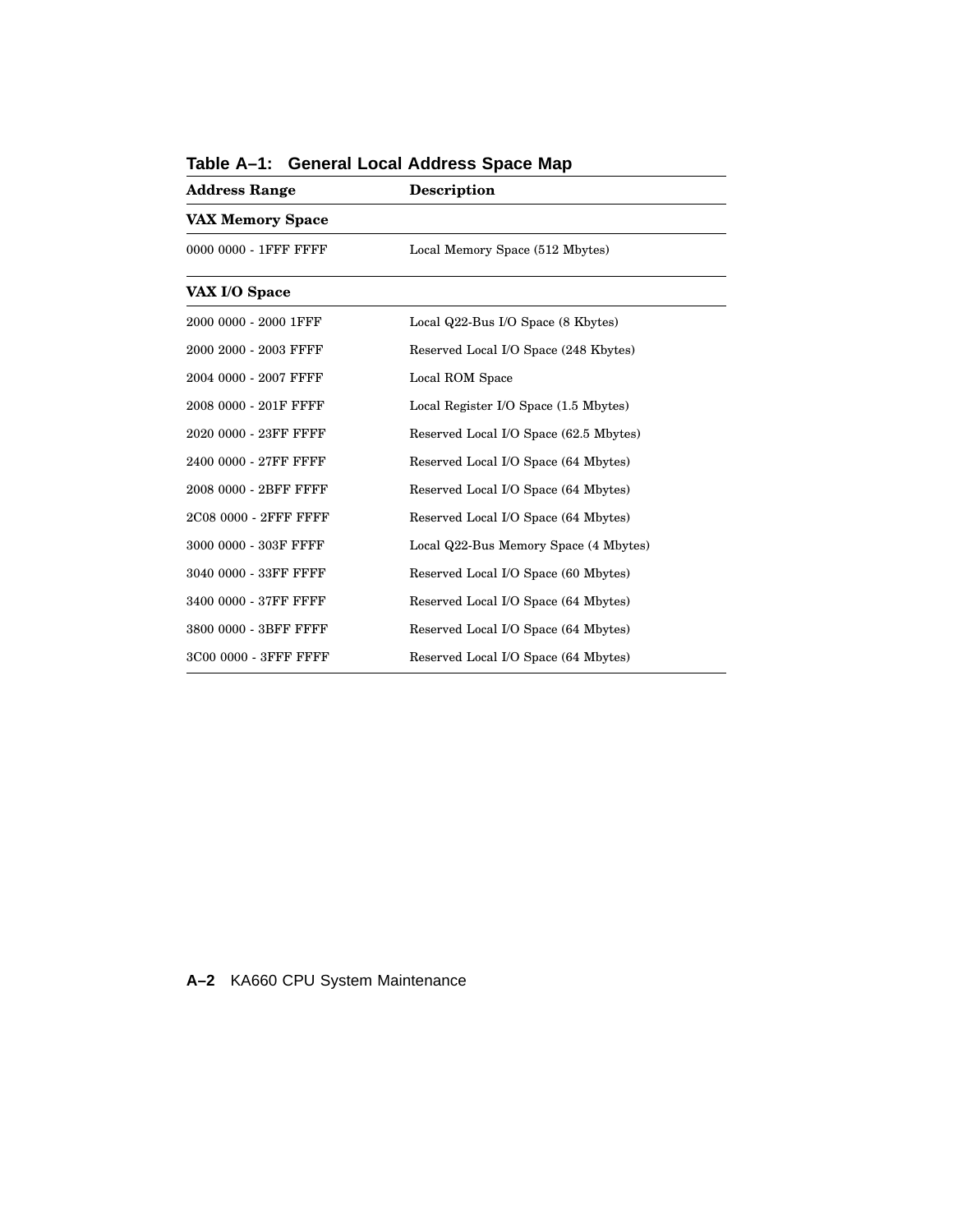## **A.2 KA660 Detailed Physical Address Map**

Table A–2 lists detailed address assignments for VAX memory and I/O space.

| iaui∈ A–∠.<br>Detailed Local Address opace map                                 |                       |  |
|--------------------------------------------------------------------------------|-----------------------|--|
| <b>Description</b>                                                             | <b>Address Range</b>  |  |
| <b>VAX Memory Space</b>                                                        |                       |  |
| Local Memory Space, 64 Mbytes (Q22-bus Map at top 32 Kbytes<br>of Main Memory) | 0000 0000 - 03FF FFFF |  |
| Reserved Memory Space (448 Mbytes)                                             | 0400 0000 - 1FFF FFFF |  |
| Local Q22-bus I/O Space                                                        | 2000 0000 - 2000 1FFF |  |
| Reserved Q22-bus I/O Space                                                     | 2000 0000 - 2000 0007 |  |
| Q22-bus Floating Address Space                                                 | 2000 0008 - 2000 07FF |  |
| User Reserved Q22-bus I/O Space                                                | 2000 0800 - 2000 OFFF |  |
| Reserved Q22-bus I/O Space                                                     | 2000 1000 - 2000 1F3F |  |
| Interprocessor Comm Reg                                                        | 2000 1F40             |  |
| Reserved Q22-bus I/O Space                                                     | 2000 1F44 - 2000 1FFF |  |
| Local Register I/O Space                                                       | 2000 2000 - 2003 FFFF |  |
| Reserved Local Register I/O Space                                              | 2000 4202 - 2000 422F |  |
| <b>SHAC SSWCR</b>                                                              | 2000 4230             |  |
| Reserved Local Register I/O Space                                              | 2000 4234 - 2000 4043 |  |
| <b>SHAC SSHMA</b>                                                              | 2000 4244             |  |
| <b>SHAC PQBBR</b>                                                              | 2000 4248             |  |
| <b>SHAC PSR</b>                                                                | 2000 424C             |  |
| <b>SHAC PESR</b>                                                               | 2000 4250             |  |
| <b>SHAC PFAR</b>                                                               | 2000 4254             |  |
| <b>SHAC PPR</b>                                                                | 2000 4258             |  |

**Table A–2: Detailed Local Address Space Map**

KA660 CPU Address Assignments **A–3**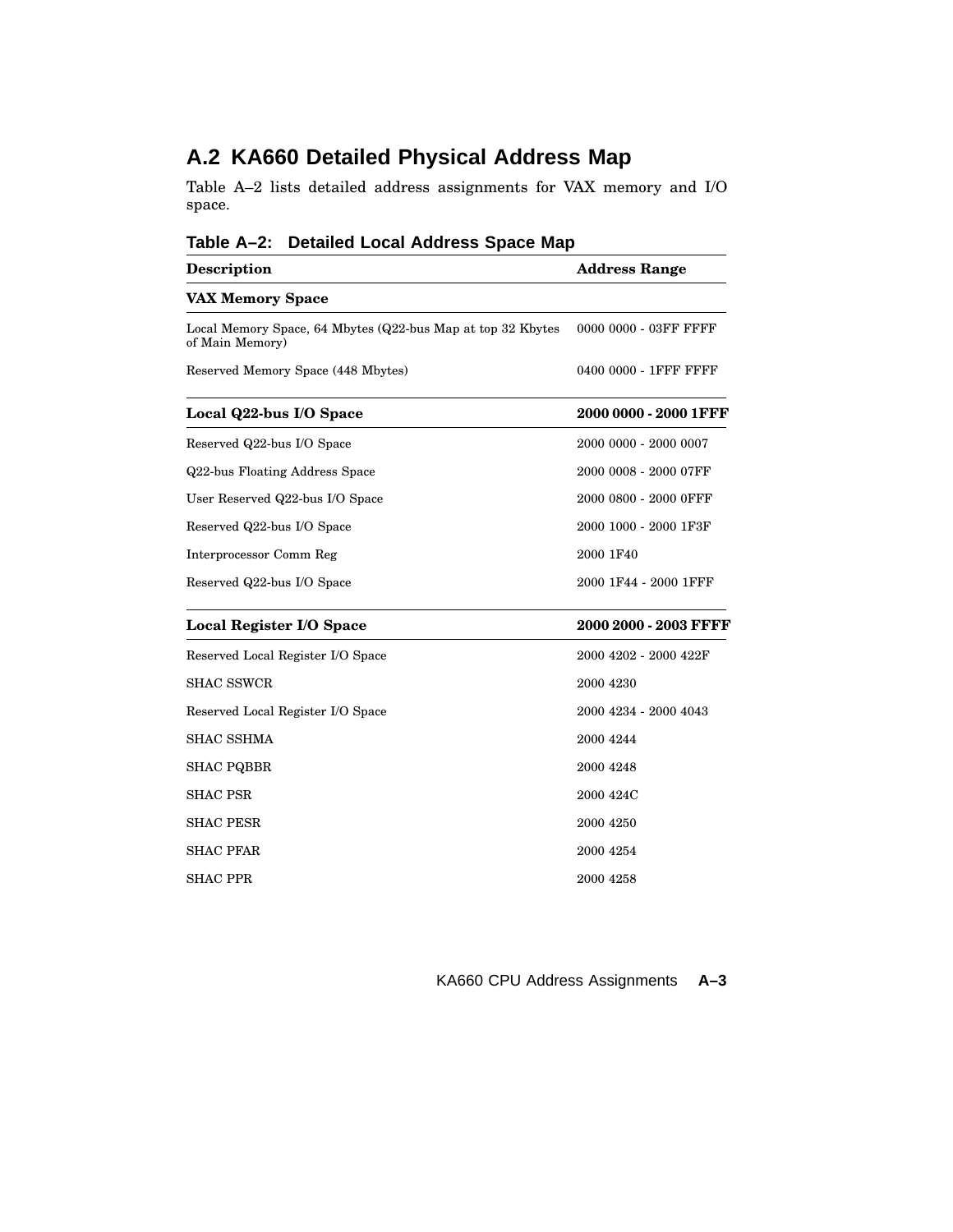| Description                          | <b>Address Range</b><br>2000 2000 - 2003 FFFF |  |
|--------------------------------------|-----------------------------------------------|--|
| <b>Local Register I/O Space</b>      |                                               |  |
| <b>SHAC PMCSR</b>                    | 2000 425C                                     |  |
| Reserved Local Register I/O Space    | 2000 4260 - 2000 427F                         |  |
| <b>SHAC PCQ0CR</b>                   | 2000 4280                                     |  |
| <b>SHAC PCQ1CR</b>                   | 2000 4284                                     |  |
| <b>SHAC PCQ2CR</b>                   | 2000 4288                                     |  |
| <b>SHAC PCQ3CR</b>                   | 2000 428C                                     |  |
| <b>SHAC PDFQCR</b>                   | 2000 4290                                     |  |
| <b>SHAC PMFQCR</b>                   | 2000 4294                                     |  |
| <b>SHAC PSRCR</b>                    | 2000 4298                                     |  |
| <b>SHAC PECR</b>                     | 2000 429C                                     |  |
| <b>SHAC PDCR</b>                     | 2000 42A0                                     |  |
| <b>SHAC PICR</b>                     | 2000 42A4                                     |  |
| <b>SHAC PMTCR</b>                    | 2000 42A8                                     |  |
| <b>SHAC PMTECR</b>                   | 2000 42AC                                     |  |
| Reserved Local Register I/O Space    | 2000 42B0 - 2000 7FFF                         |  |
| NICSR0 - Vector Add, IPL, Sync/Async | 2000 8000                                     |  |
| NICSR1 - Polling Demand Register     | 2000 8004                                     |  |
| NICSR2 - Reserved                    | 2000 8008                                     |  |
| NICSR3 - Receiver List Address       | 2000 800C                                     |  |
| NICSR4 - Transmitter List Address    | 2000 8010                                     |  |
| NICSR5 - Status Register             | 2000 8014                                     |  |
| NICSR6 - Command and Mode Register   | 2000 8018                                     |  |
| NICSR7 - System Base Address         | 2000 801C                                     |  |

**Table A–2 (Cont.): Detailed Local Address Space Map**

**A–4** KA660 CPU System Maintenance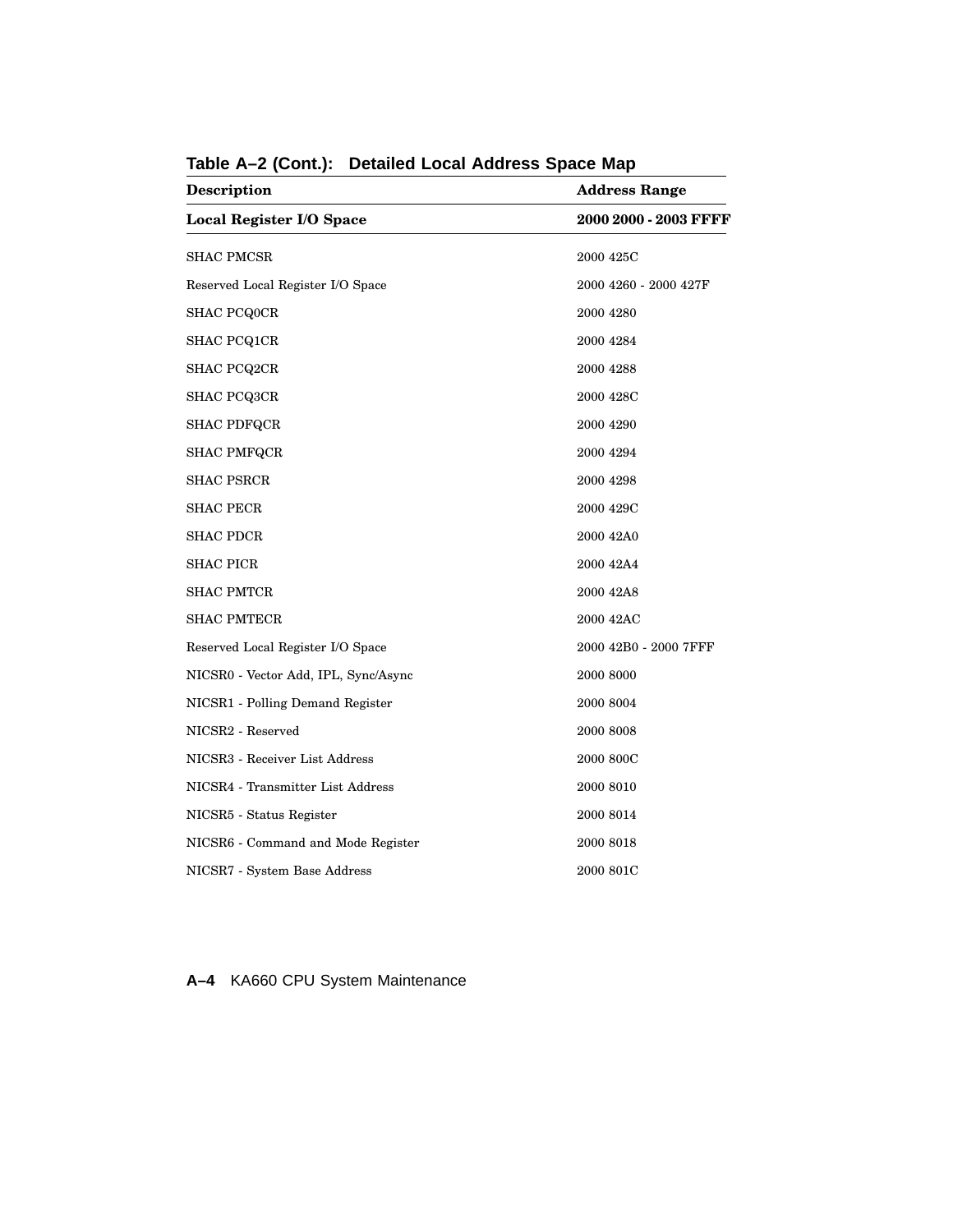| Description                              | <b>Address Range</b>  |
|------------------------------------------|-----------------------|
| <b>Local Register I/O Space</b>          | 2000 2000 - 2003 FFFF |
| NICSR8 - Reserved                        | 2000 8020+            |
| NICSR9 - Watchdog Timers                 | 2000 8024+            |
| NICSR <sub>10</sub> -Reserved            | 2000 8028+            |
| NICSR11- Rev Num & Missed Frame Count    | 2000 802C+            |
| NICSR12-Reserved                         | 2000 8030+            |
| NICSR13- Breakpoint Address              | 2000 8034+            |
| NICSR14-Reserved                         | 2000 8038+            |
| NICSR15- Diagnostic Mode & Status        | 2000 803C             |
| Reserved Local Register I/O Space        | 2000 8040 - 2003 FFFF |
| Local EPROM I/O Space                    | 2004 0000 - 2007 FFFF |
| µVAX System Type Register (In EPROM)     | 2004 0004             |
| Local EPROM - (Halt Protected)           | 2004 0000 - 2007 FFFF |
| Local Register I/O Space                 | 2008 0000 - 201F FFFF |
| Q22 System Configuration Register        | 2008 0000             |
| Q22 System Error Register                | 2008 0004             |
| Q22 Master Error Address Register        | 2008 0008             |
| Q22 Slave Error Address Register         | 2008 000C             |
| Q22-bus Map Base Register                | 2008 0010             |
| Reserved Local Register I/O Space        | 2008 0014 - 2008 00FF |
| Main Memory Error Status Register        | 2008 0140             |
| Main Memory Control/Diag Status Register | 2008 0144             |
| Reserved Local Register I/O Space        | 2008 0148 - 2008 3FFF |

**Table A–2 (Cont.): Detailed Local Address Space Map**

KA660 CPU Address Assignments **A–5**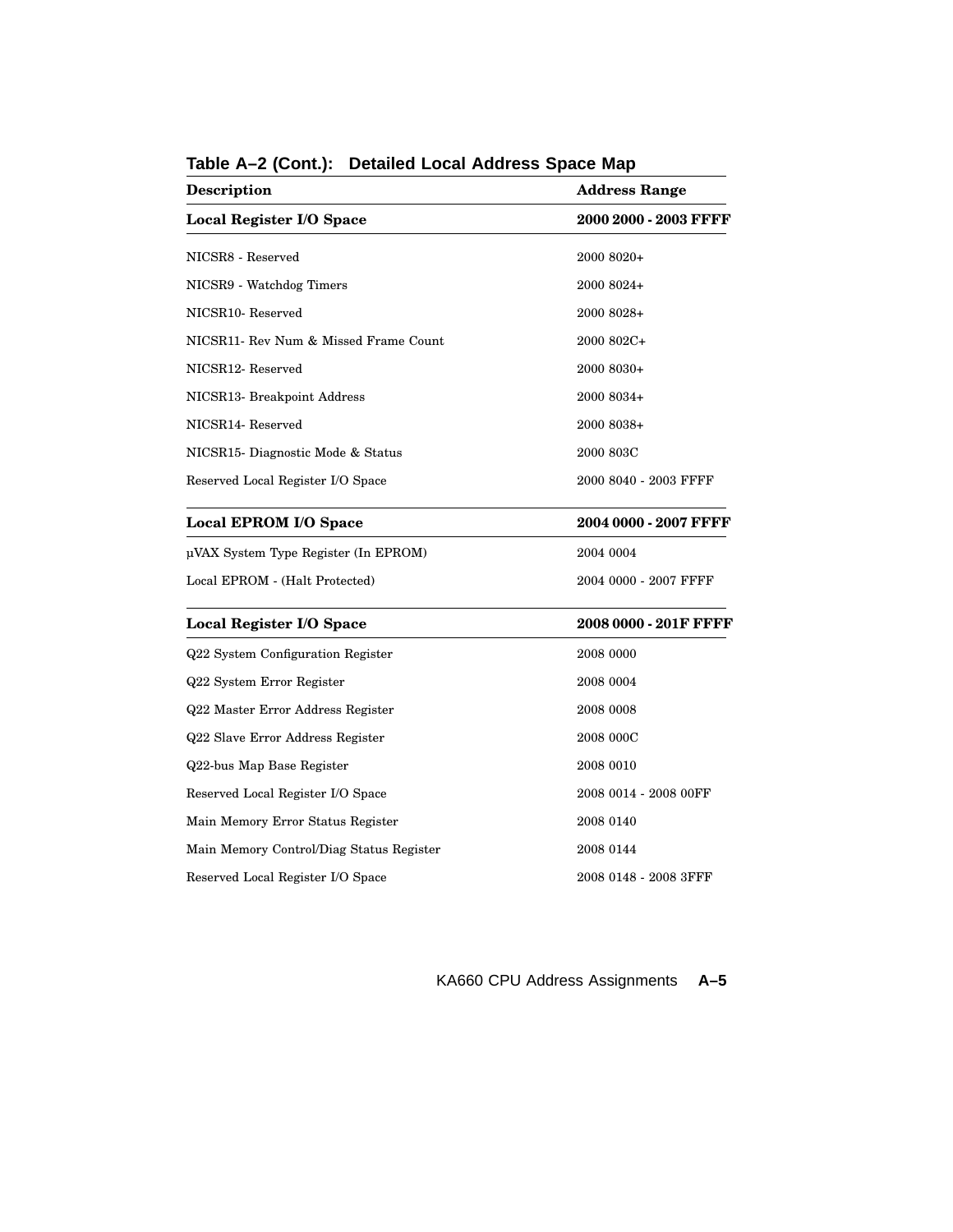| <b>Description</b>                  | <b>Address Range</b>  |  |
|-------------------------------------|-----------------------|--|
| Local Register I/O Space            | 2008 0000 - 201F FFFF |  |
| Boot and Diagnostic Reg (32 Copies) | 2008 4000 - 2008 407C |  |
| Reserved Local Register I/O Space   | 2008 4080 - 2008 7FFF |  |
| Q22-bus Map Registers               | 2008 8000 - 2008 FFFF |  |
| Reserved Local Register I/O Space   | 2009 0000 - 2013 FFFF |  |
| SSC Base Address Register           | 2014 0000             |  |
| <b>SSC</b> Configuration Register   | 2014 0010             |  |
| CDAL Bus Timeout Control Register   | 2014 0020             |  |
| Diagnostic LED Register             | 2014 0030             |  |
| Reserved Local Register I/O Space   | 2014 0034 - 2014 006B |  |

**Table A–2 (Cont.): Detailed Local Address Space Map**

**NOTE:** *The following addresses allow those KA660 internal processor registers that are implemented in the SSC chip (external, internal processor registers) to be accessed via the local I/O page. These addresses are documented for diagnostic purposes only and should not be used by nondiagnostic programs.)*

| Time Of Year Register              | 2014 006C  |
|------------------------------------|------------|
| Console Storage Receiver Status    | 2014 0070* |
| Console Storage Receiver Data      | 2014 0074* |
| Console Storage Transmitter Status | 2014 0078* |
| Console Storage Transmitter Data   | 2014 007C* |
| Console Receiver Control/Status    | 2014 0080  |
| Console Receiver Data Buffer       | 2014 0084  |
| Console Transmitter Control/Status | 2014 0088  |

#### **A–6** KA660 CPU System Maintenance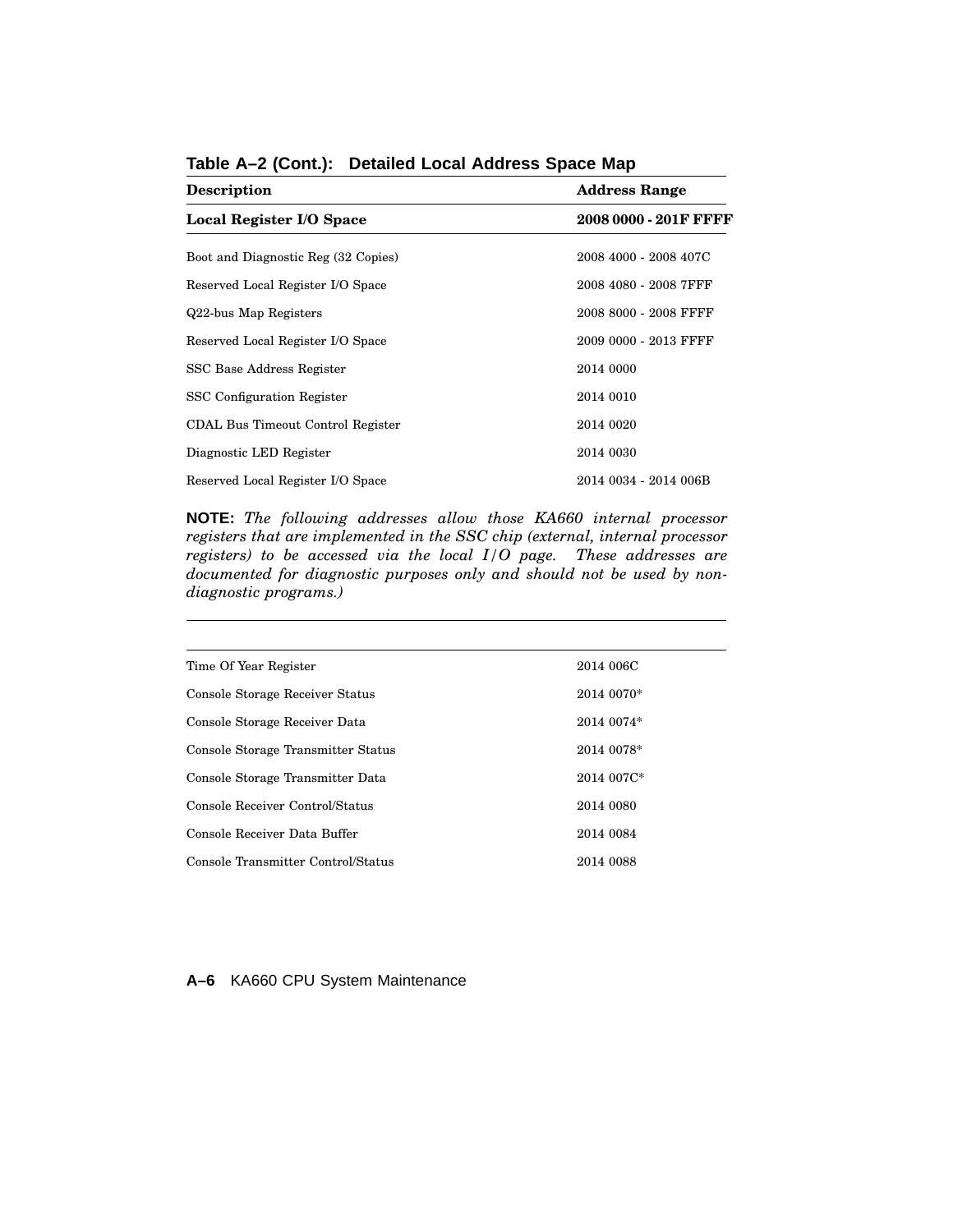| <b>Description</b>                       | <b>Address Range</b>  |  |
|------------------------------------------|-----------------------|--|
|                                          |                       |  |
| Console Transmitter Data Buffer          | 2014 008C             |  |
| Reserved Local Register I/O Space        | 2014 0090 - 2014 00DB |  |
| I/O Bus Reset Register                   | 2014 00DC             |  |
| Reserved Local Register I/O Space        | 2014 00E0             |  |
| Rom Data Register                        | 2014 00F0**           |  |
| <b>Bus Timeout Counter</b>               | 2014 00F4**           |  |
| <b>Interval Timer</b>                    | 2014 00F8**           |  |
| Reserved Local Register I/O Space        | 2014 00FC - 2014 00FF |  |
| Timer 0 Control Register                 | 2014 0100             |  |
| Timer 0 Interval Register                | 2014 0104             |  |
| Timer 0 Next Interval Register           | 2014 0108             |  |
| Timer 0 Interrupt Vector                 | 2014 010C             |  |
| Timer 1 Control Register                 | 2014 0110             |  |
| Timer 1 Interval Register                | 2014 0114             |  |
| Timer 1 Next Interval Register           | 2014 0118             |  |
| Timer 1 Interrupt Vector                 | 2014 011C             |  |
| Reserved Local Register I/O Space        | 2014 0120 - 2014 012F |  |
| <b>BDR Address Decode Match Register</b> | 2014 0130             |  |
| <b>BDR Address Decode Mask Register</b>  | 2014 0134             |  |
| Reserved Local Register I/O Space        | 2014 0138 - 2014 03FF |  |
| Battery Backed-Up RAM                    | 2014 0400 - 2014 07FF |  |

**Table A–2 (Cont.): Detailed Local Address Space Map**

KA660 CPU Address Assignments **A–7**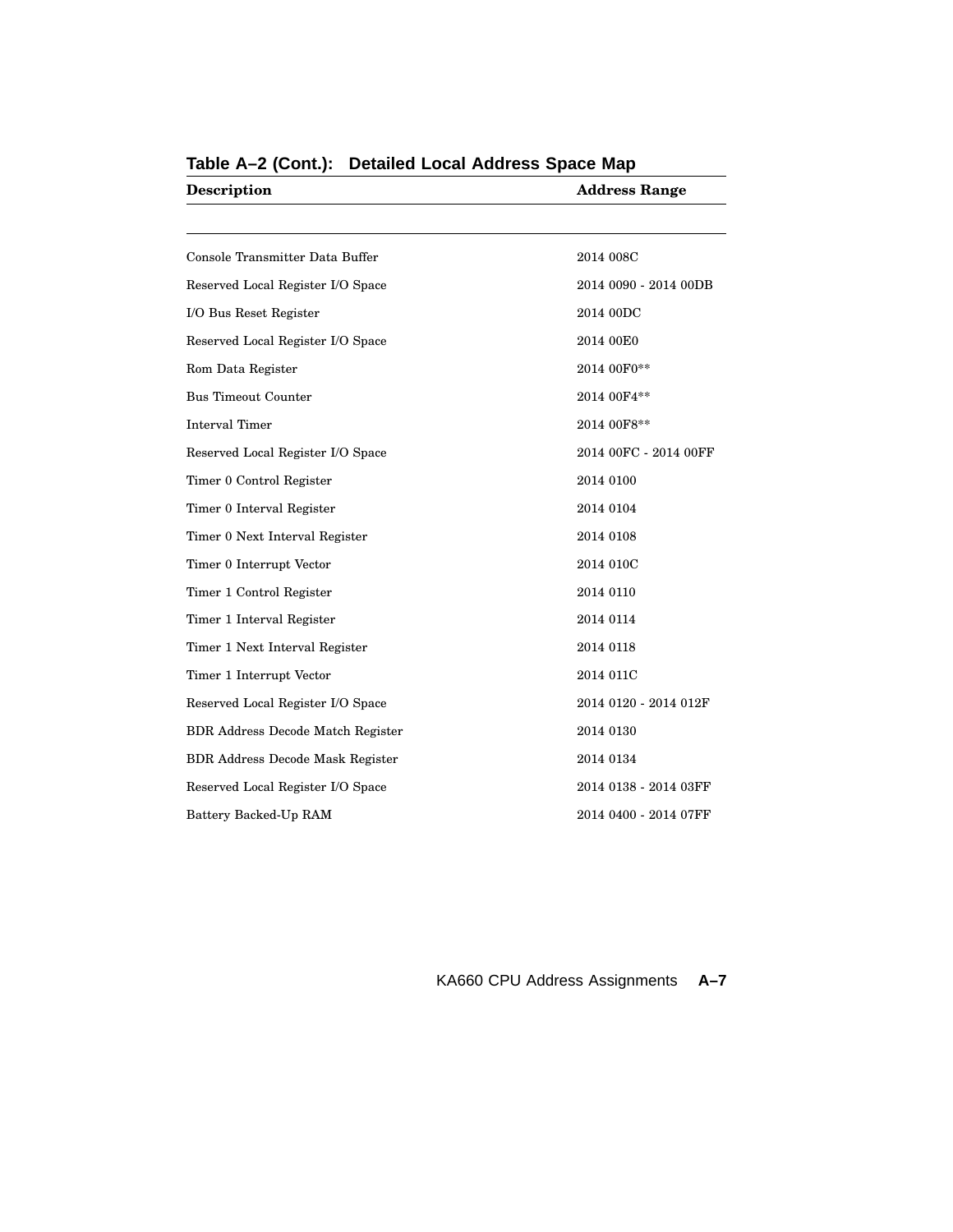| <b>Address Range</b>  |  |
|-----------------------|--|
|                       |  |
| 2014 0800 - 201F FFFF |  |
| 2020 0000 - 2FFF FFFF |  |
| 3000 0000 - 303F FFFF |  |
| 3040 0000 - 3FFF FFFF |  |
|                       |  |

**Table A–2 (Cont.): Detailed Local Address Space Map**

**A–8** KA660 CPU System Maintenance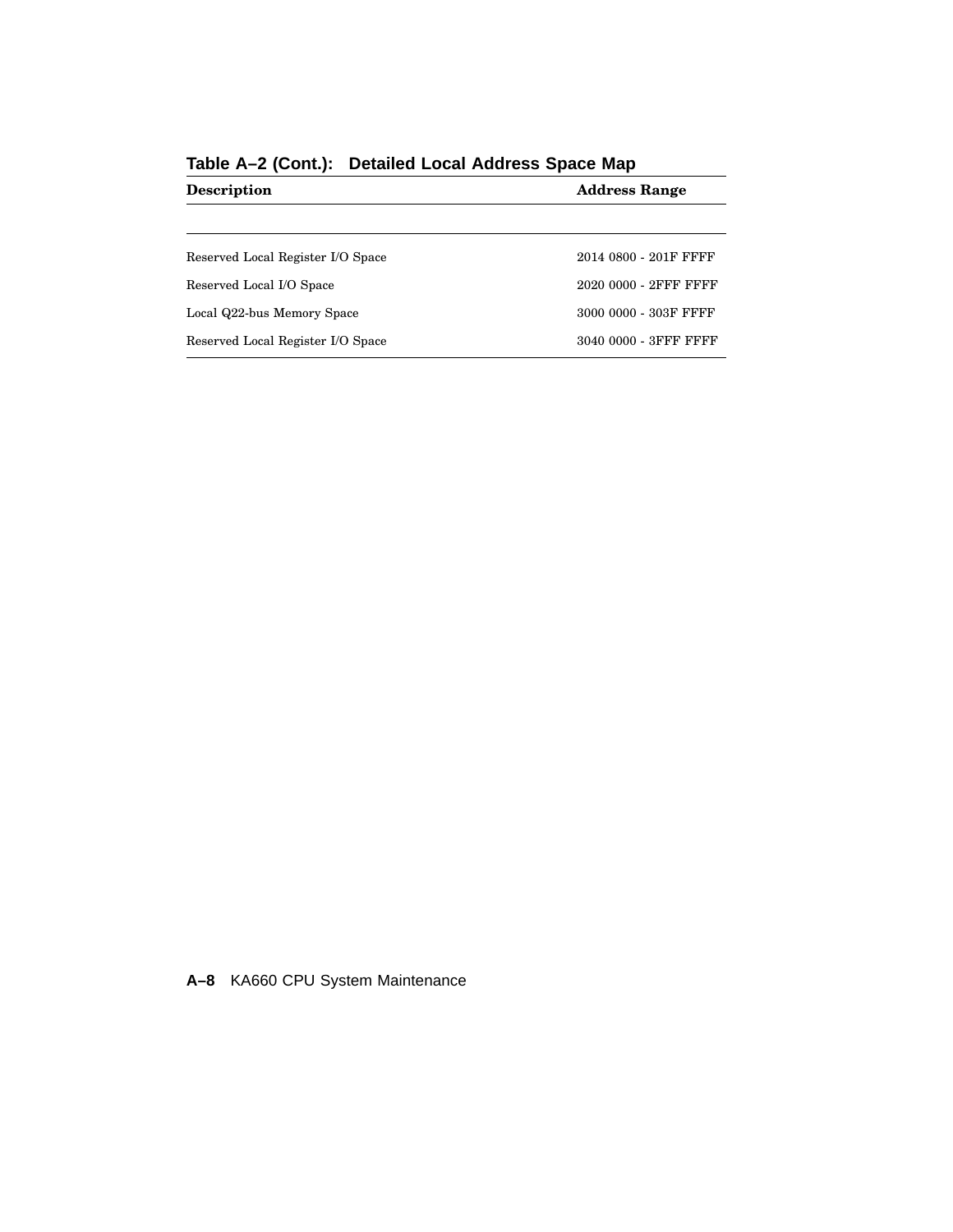## **A.3 External and Internal Processor Registers**

Several of the internal processor registers (IPR's) on the KA660 are implemented in the SSC chip rather than the SOC CPU chip. These registers are referred to as external and internal processor registers and are listed below.

**Table A–3: External, Internal Processor Registers**

| $_{\rm IPR\,\textit{#}}$ | <b>Register Name</b>                      | <b>Mnemonic</b> |
|--------------------------|-------------------------------------------|-----------------|
| 27                       | Time of Year Register                     | TOY             |
|                          |                                           |                 |
| 28                       | Console Storage Receiver Status           | $CSRS^*$        |
| 29                       | Console Storage Receiver Data             | $CSRD^*$        |
| 30                       | Console Storage Transmitter Sta-<br>tus   | $\text{CSTS}*$  |
| 31                       | Console Storage Transmitter Data CSDB*    |                 |
|                          |                                           |                 |
| 32                       | Console Receiver Control/Status           | <b>RXCS</b>     |
| 33                       | Console Receiver Data Buffer              | <b>RXDB</b>     |
| 34                       | Transmitter Control/<br>Console<br>Status | <b>TXCS</b>     |
| 35                       | Console Transmitter Data Buffer           | <b>TXDB</b>     |
|                          |                                           |                 |
| 55                       | I/O System Reset Register                 | <b>IORESET</b>  |

#### KA660 CPU Address Assignments **A–9**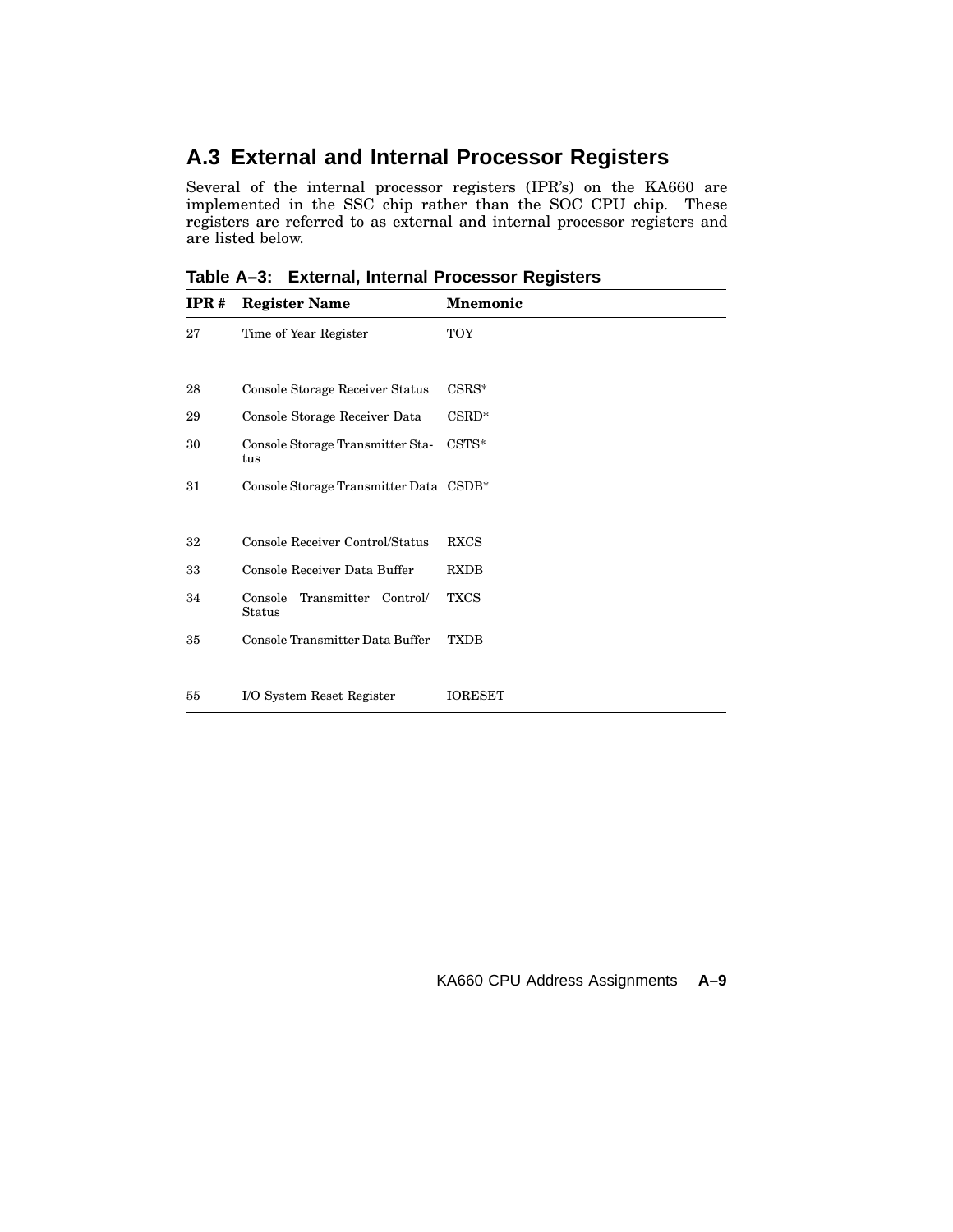## **A.4 Global Q22-Bus Physical Address Space**

Table A–4 lists the global Q22-bus physical address map.

| $1$ avic $A^{-1}$ . Oluval GZZ-vus I III siyal Ayulcas IIIap |                       |  |  |
|--------------------------------------------------------------|-----------------------|--|--|
| <b>Description</b>                                           | <b>Address Range</b>  |  |  |
| <b>Q22-bus Memory Space</b>                                  |                       |  |  |
| Q22-bus Memory Space (Octal)                                 | 0000 0000 - 1777 7777 |  |  |
| Q22-bus I/O Space (BBS7 Asserted)                            |                       |  |  |
| Q22-bus I/O Space (Octal)                                    | 1776 0000 - 1777 7777 |  |  |
| Reserved Q22-bus I/O Space                                   | 1776 0000 - 1776 0007 |  |  |
| Q22-bus Floating Address Space                               | 1776 0010 - 1776 3777 |  |  |
| User Reserved Q22-bus I/O Space                              | 1776 4000 - 1776 7777 |  |  |
| Reserved Q22-bus I/O Space                                   | 1777 0000 - 1777 7477 |  |  |
| Interprocessor Comm Reg                                      | 1777 7500             |  |  |
| Reserved Q22-bus I/O Space                                   | 1777 7502 - 1777 7777 |  |  |

### **Table A–4: Global Q22-bus Physical Address Map**

**A–10** KA660 CPU System Maintenance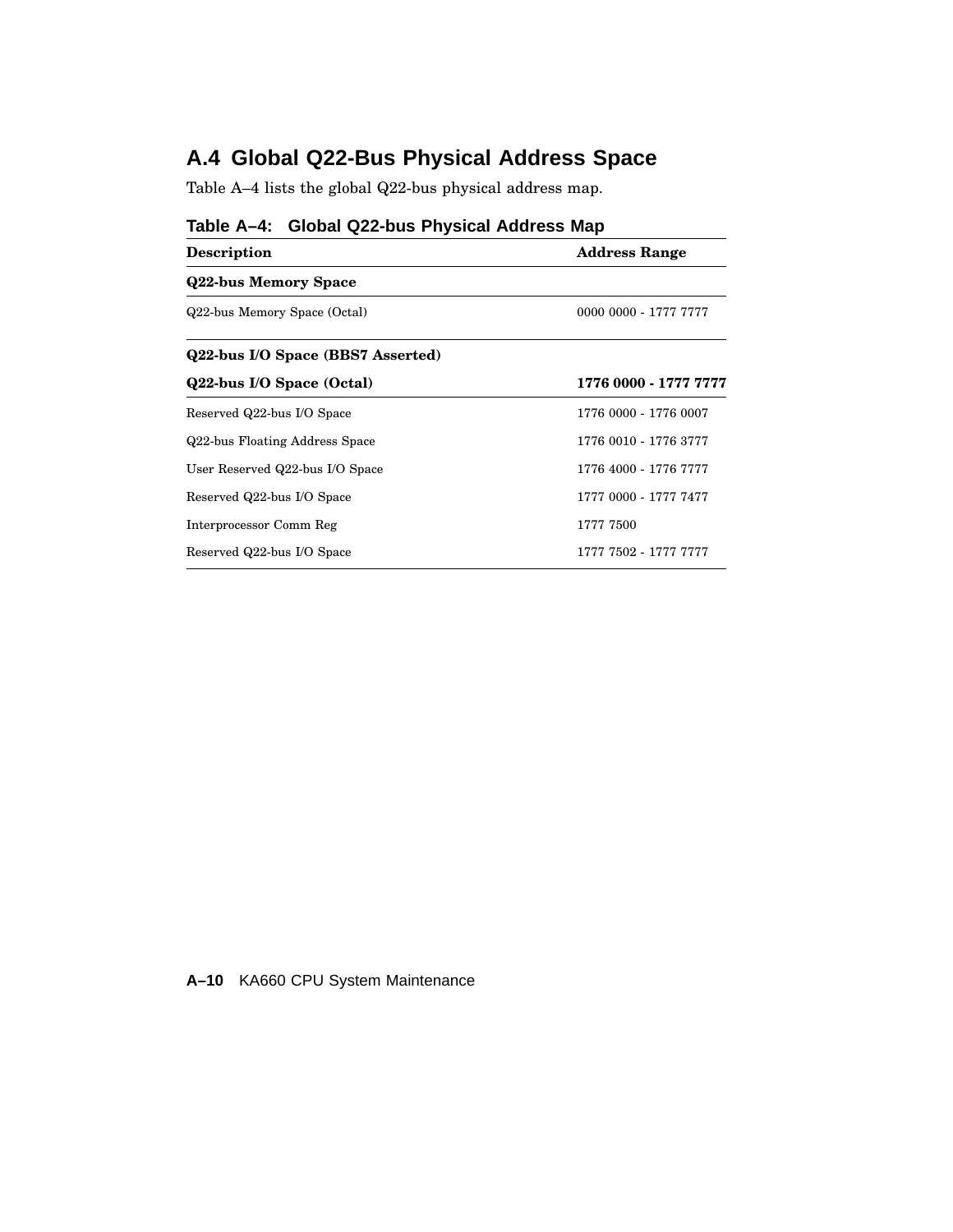# **Programming Parameters for RF-Series ISEs**

This appendix describes the procedures for setting and examining parameters for RF-series ISEs.

Two types of DSSI storage adapters are available for VAX 4000, MicroVAX 3000-series, MicroVAX II, and DECsystem systems: an embedded DSSI host adapter that is part of the CPU and the KFQSA storage adapter.

Each storage adapter provides a separate DSSI bus that can support up to seven RF-series ISEs (six ISEs for a dual-host configuration). The adapters make a connection between the CPU and the requested ISE on their respective DSSI bus. Each ISE has its own controller and server that contain the intelligence and logic necessary to control data transfers over the DSSI bus.

## **B.1 RF-Series ISE Parameters**

Six principal parameters are associated with each RF-series ISE:

- Bus Node ID
- ALLCLASS
- UNITNUM
- **FORCEUNI**
- NODENAME
- **SYSTEMID**

**NOTE:** *Each of the above ISE parameters, with the exception of the Bus Node ID, are programmed and examined using the console-based Diagnostic and Utility Protocol (DUP) driver utility. The ISE Bus Node ID is physically determined by the numbered bus node ID plug that inserts into the ISE front panel.*

Programming Parameters for RF-Series ISEs **B–1**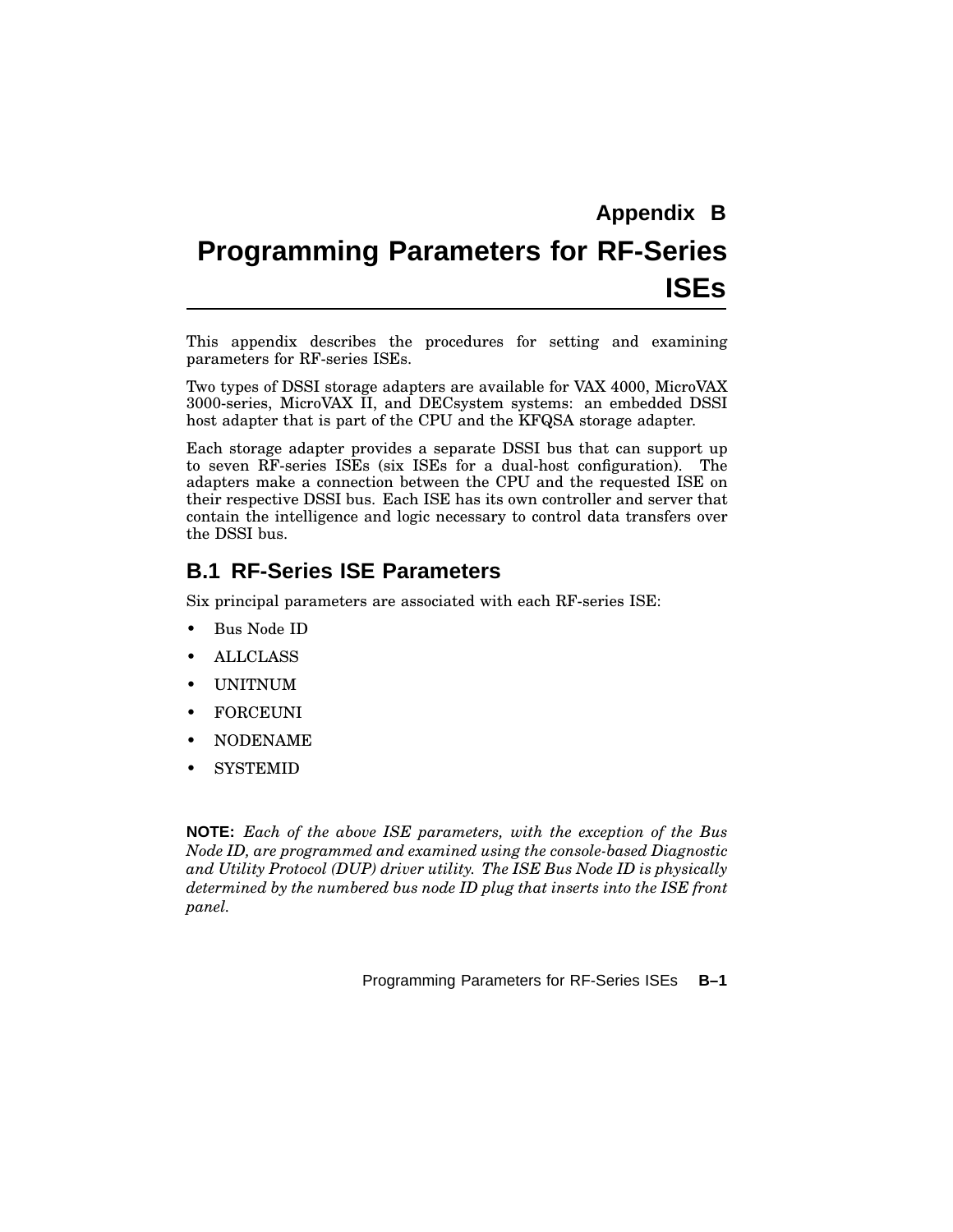A brief description of each parameter follows:

The Bus Node ID parameter is provided by the bus node ID plug on the ISE front panel. Each DSSI bus can support up to seven ISEs, bus nodes 0 through 6 (0 through 5 for dual-host systems). Refer to your *Operation* manual for instructions on changing bus node ID plugs.

The ALLCLASS parameter determines the device allocation class. The allocation class is a numeric value from 0 to 255 that is used by the VMS operating system to derive a path-independent name for multiple access paths to the same ISE. RF-series ISEs are shipped from the factory with a default allocation class of zero. Each RF-series ISE to be served to the cluster should have an allocation class that matches the allocation class of the host system. Refer to the *VMS VAXcluster* manual for rules for specifying allocation class values.

The UNITNUM parameter determines the unit number of the ISE. By default, the ISE unit number is supplied by the Bus Node ID plug on the ISE front panel. Certain multiple bus configurations, described later on in this section, require that the default values be replaced with unique ISE unit numbers. To set unit numbers and override the default values, you use the console-based DUP driver utility to supply values to the UNITNUM parameter and to set a value of zero to ISE parameter FORCEUNI.

The FORCEUNI parameter controls the use of UNITNUM to override the default ISE unit number supplied by the Bus Node ID plug. When FORCEUNI is set to a value of zero, the operating system uses the value assigned to the UNITNUM parameter; when FORCEUNI is set to a value of one, the operating system uses the value supplied by the Bus Node ID plug.

The NODENAME parameter allows each ISE to have an alphanumeric node name of up to eight characters. RF-series ISEs are shipped from the factory with a unique identifier, such as R7CZZC, R7ALUC, and so on. You can provide a node name of your choosing if you prefer.

The SYSTEMID parameter provides a number that uniquely identifies the ISE to the operating system. This parameter is modified only when replacing an ISE. Only Customer Services representatives and qualified self-maintenance customers can remove an ISE.

The following describes how the operating system uses the ISE parameters to form unique identifiers for each ISE. Configurations that require you to assign new unit numbers for ISEs are also described.

With an allocation class of zero, the operating system can use the default parameter values to provide each ISE with a unique device name. The operating system uses the node name along with the device logical name in the following manner:

**B–2** KA660 CPU System Maintenance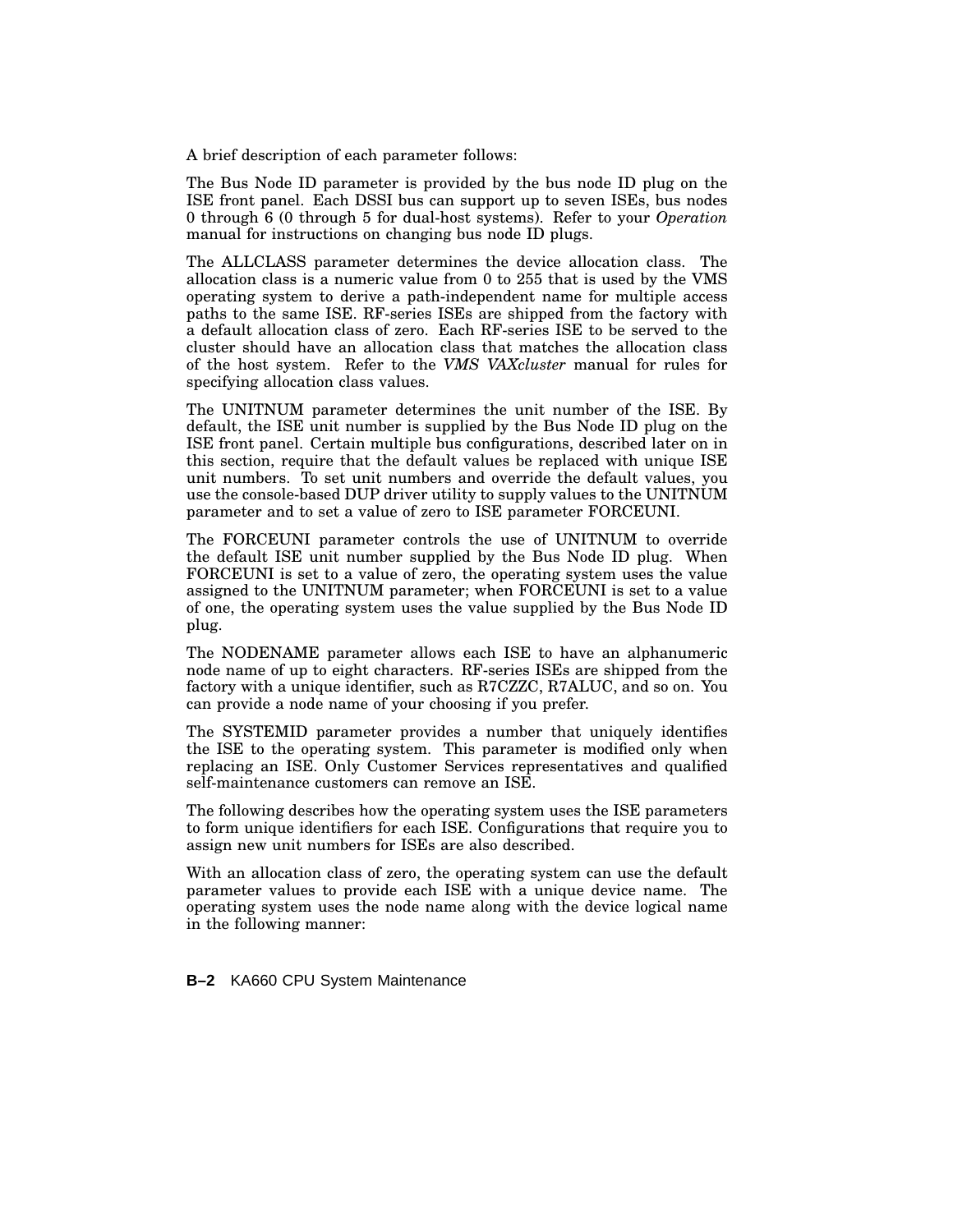#### NODENAME\$DIA*u*

where:

NODENAME is a unique node name and *u* is the unit number.

With a nonzero allocation class, the operating system relies on unit number values to create a unique device name. The operating system uses the allocation class along with the device logical name in the following manner:

#### \$ALLCLASS\$DIA*u*

where:

ALLCLASS is the allocation class for the system and ISEs, and *u* is a unique unit number.

Using the KFQSA storage adapter and mass storage expanders, you can fill multiple DSSI busses. Each bus can have seven ISEs (bus nodes 0– 6). When a second bus is added to the system, and your system is using a nonzero allocation class, you need to assign new unit numbers for ISEs on one of the busses, as the unit numbers for ISEs throughout the system must be unique. Table B–1 illustrates the need to program unit numbers for a system using both more than one DSSI bus and a nonzero allocation class. In the case of the nonzero allocation class, the operating system sees the ISEs as having duplicate device names.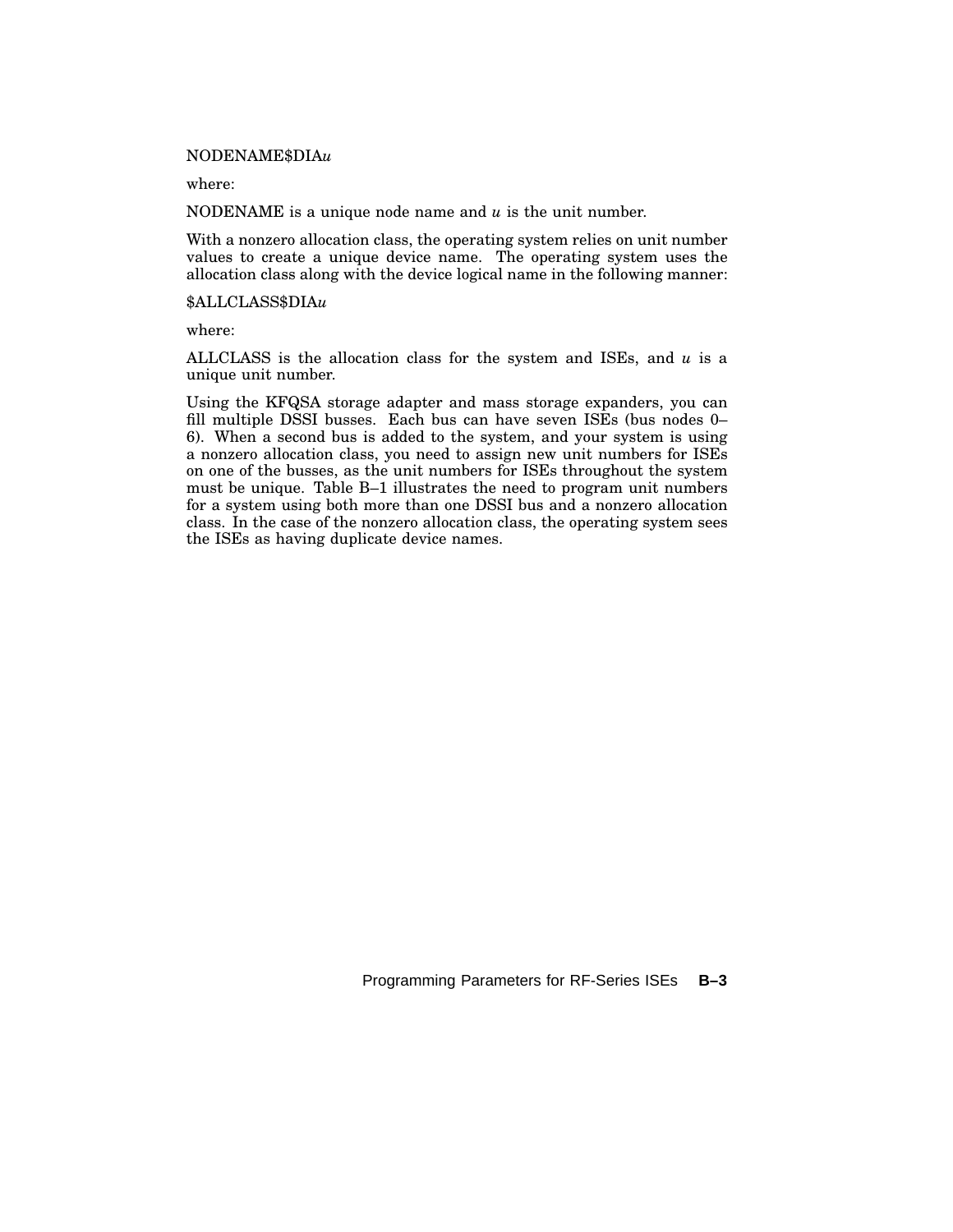| <b>Allocation Class=0</b> | Nonzero Allocation Class (Example:<br><b>ALLCLASS=1)</b> |
|---------------------------|----------------------------------------------------------|
| R7CZZC\$DIA0              | \$1\$DIA0*                                               |
| R7ALUC\$DIA1              | \$1\$DIA1"                                               |
| R7EB3C\$DIA2              | \$1\$DIA2*                                               |
| R7IDFC\$DIA0              | \$1\$DIA0*                                               |
| R7IBZC\$DIA1              | \$1\$DIA1*                                               |
| R7IKJC\$DIA2              | \$1\$DIA2*                                               |
| R7ID3C\$DIA3              | \$1\$DIA3                                                |
| R7XA4C\$DIA4              | \$1\$DIA4                                                |
| R7QIYC\$DIA5              | \$1\$DIA5                                                |
| R7DA4C\$DIA6              | \$1\$DIA6                                                |

**Table B–1: How the VMS Operating System Identifies the ISEs**

 Nonzero allocation class examples with an asterisk indicate duplicate device names. For one of the DSSI busses, the unit numbers need to be reprogrammed to avoid this error.

The following instructions describe how to change ISE parameters using the DUP driver utility. In the sample procedures, the allocation class will be set to 2, the ISEs will be assigned new unit numbers, and the system disk will be assigned a new node name.

1. Enter the console mode.

The procedure for programming internal parameters for RF-series ISEs requires that you issue commands to those RF-series ISEs at the console prompt (>>>). You may enter these commands in either uppercase or lowercase letters. Unless otherwise instructed, enter each command, then press Return.

Enter console mode as follows:

- a. Set the Break Enable/Disable switch on the CPU cover panel to the enable position.
- b. Set the power switch for each unit (both hosts for a dual-host system, and any expanders for expanded systems) to on (1).

Wait for the system to display the console prompt (>>>).

**B–4** KA660 CPU System Maintenance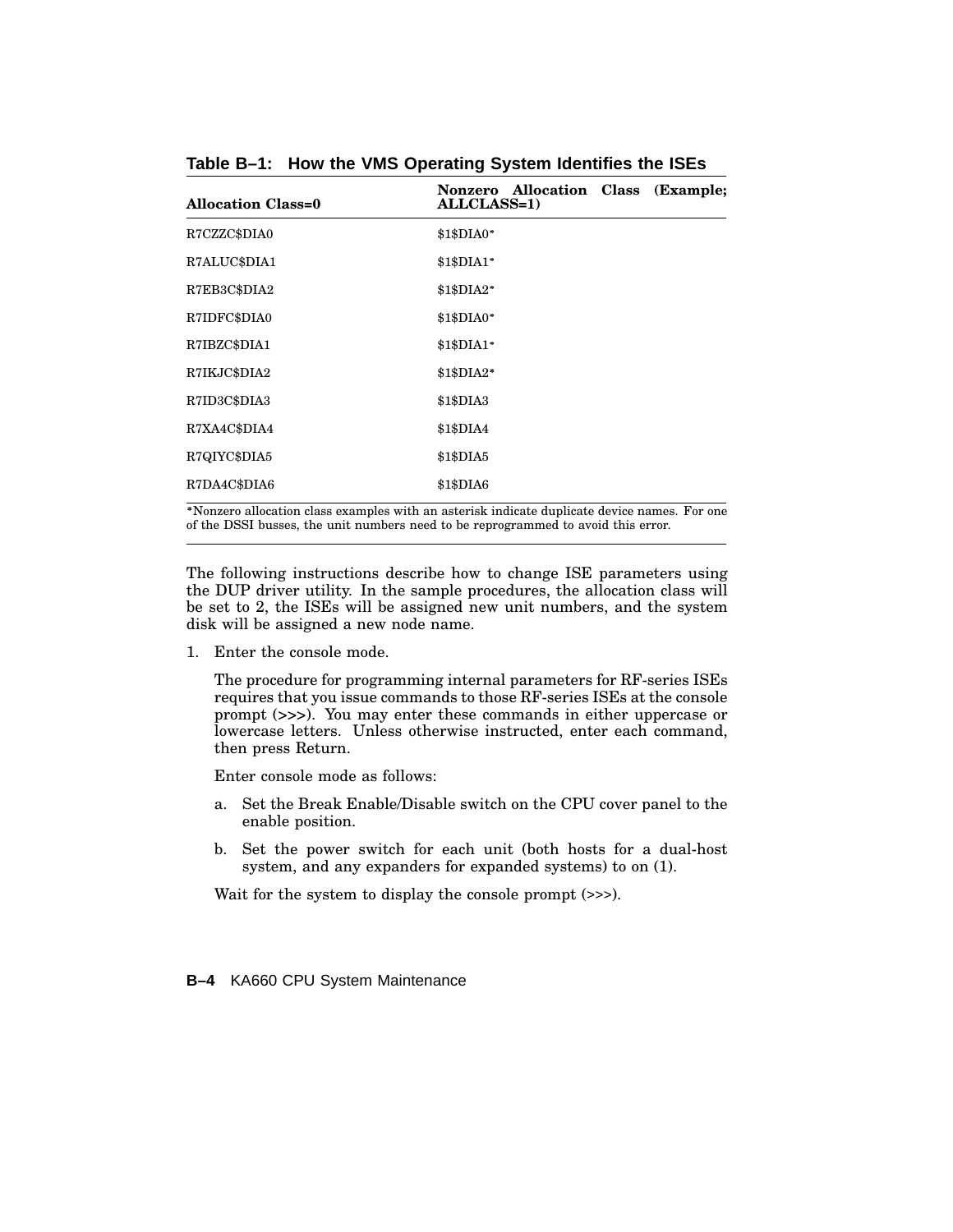- 2. Make sure the ISEs for which you want to set parameters are on line and are not write protected. The Run/Ready button should be (lit), and the Write-Protect button should be out (not lit).
- 3. For systems with embedded DSSI, enter SHOW DSSI at the console prompt for a display of all DSSI devices in your expanded system. For KFQSA-based DSSI, enter SHOW UQSSP.

The firmware displays two lines of information for each ISE. The first line contains the node number and node name. The second line contains the device name and unit number followed by the device type in parentheses.

For embedded DSSI, the device name consists of the letters DIA*n* and the DSSI host adapter is identified by an asterisk (\*). For KFQSAbased DSSI, the device name consists of the letters DU*cn*, where *c* is the controller letter, and *n* is a unique unit number.

The following examples show a system with three RF31 ISEs. Example B–1 shows a system with embedded DSSI and Example B–2 shows a system with KFQSA-based DSSI.

#### **Example B–1: SHOW DSSI Display (Embedded DSSI)**

```
>>>SHOW DSSI
DSSI Bus 0 Node 0 (R7CZZC)
-DIA0 (RF31)
DSSI Bus 0 Node 1 (R7ALUC)
-DIA1 (RF31)
DSSI Bus 0 Node 2 (R7EB3C)
-DIA2 (RF31)
DSSI Bus 0 Node 7 (*)
>>>
```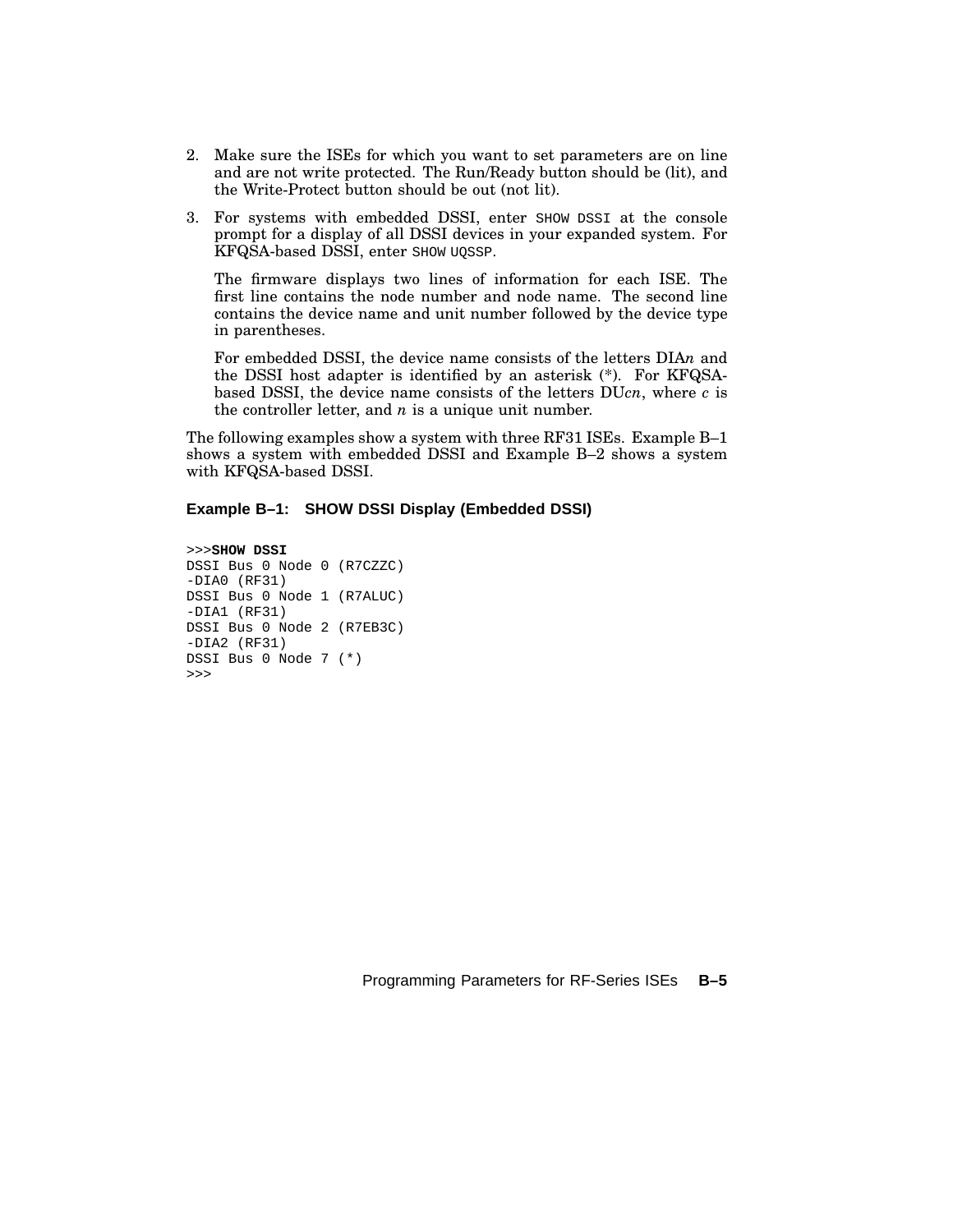#### **Example B–2: SHOW UQSSP Display (KFQSA-Based DSSI)**

```
>>>SHOW UQSSP
UQSSP Disk Controller 0 (772150)
-DUA0 (RF31)
UQSSP Disk Controller 1 (760334)
-DUB1 (RF31)
UQSSP Disk Controller 2 (760340)
-DUC2 (RF31)
UQSSP Tape Controller 0 (774500)
-MUA0 (TK70)
```
In this example, each ISE will be assigned an allocation class of 2, and the system disk will be given a new node name. Also, ISEs DIA0, DIA1, and DIA2 (or DUA0, DUB1, and DUC2) will be assigned unit numbers 10, 11, and 12, respectively.

## **B.2 Entering the DUP Driver Utility**

To examine and change internal RF-series ISE parameters, you must first activate the DUP driver utility by setting host to the specific ISE for which you want to modify or examine parameters.

Use the following command for embedded DSSI:

**SET HOST/DUP/DSSI <node\_number> PARAMS**

where:

 $\langle$  -node number is the bus node ID (0–6) for the ISE on the bus.

Use the following command for KFQSA-based DSSI:

**SET HOST/DUP/UQSSP/DISK <node\_number> PARAMS**

where:

 $\alpha$  < node\_number> is the bus node ID (0–6) for the ISE on the bus.

The following examples show the commands entered at the console prompt to start the DUP server for the ISE at node 0. In Example B–3, you enter SET HOST/DUP/DSSI 0 PARAMS for embedded DSSI. In Example B–4, you enter SET HOST/DUP/UQSSP/DISK 0 PARAMS for KFQSA-based DSSI.

**B–6** KA660 CPU System Maintenance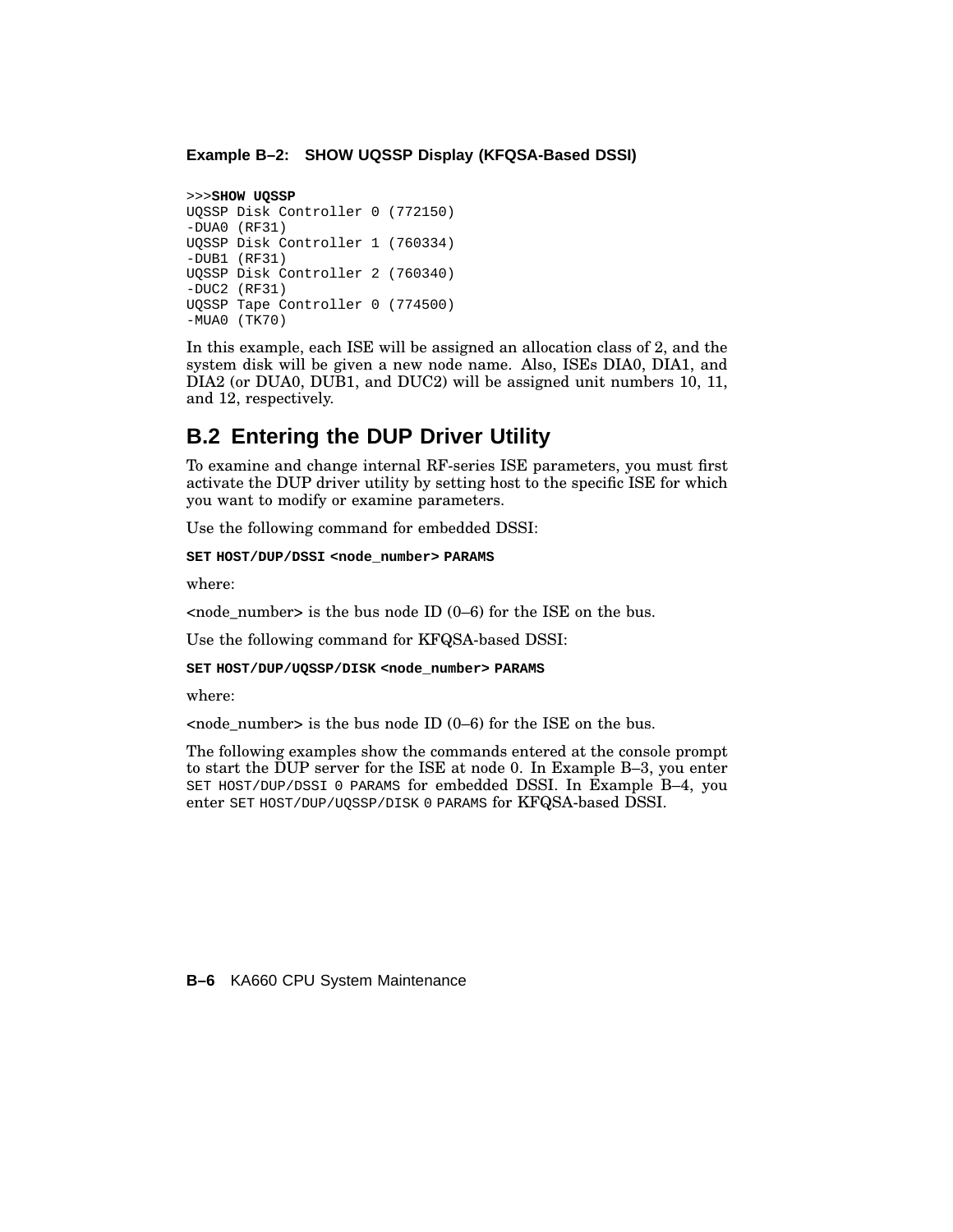#### **Example B–3: Starting the DUP Driver Utility (Embedded DSSI)**

>>>**SET HOST/DUP/DSSI 0 PARAMS** Starting DUP server... Copyright (c) 1990 Digital Equipment Corporation PARAMS>

#### **Example B–4: Starting the DUP Driver Utility (KFQSA-Based DSSI)**

```
>>>SET HOST/DUP/UQSSP/DISK 0 PARAMS
Starting DUP server...
Copyright (c) 1990 Digital Equipment Corporation
PARAMS>
```
# **B.3 Setting Allocation Class**

After entering the DUP driver utility for a specified ISE, you can examine and set the allocation class for the ISE as follows:

- 1. At the PARAMS> prompt, enter SHOW ALLCLASS to check the allocation class of the ISE to which you are currently connected.
- 2. Enter SET ALLCLASS 2 (or enter the allocation class you desire).
- 3. Enter SHOW ALLCLASS to verify the new allocation class.

Example B–5 shows the steps for examining and changing the allocation class for a specified ISE. In the example, the allocation class is changed from an allocation class of 0 to an allocation class of 2.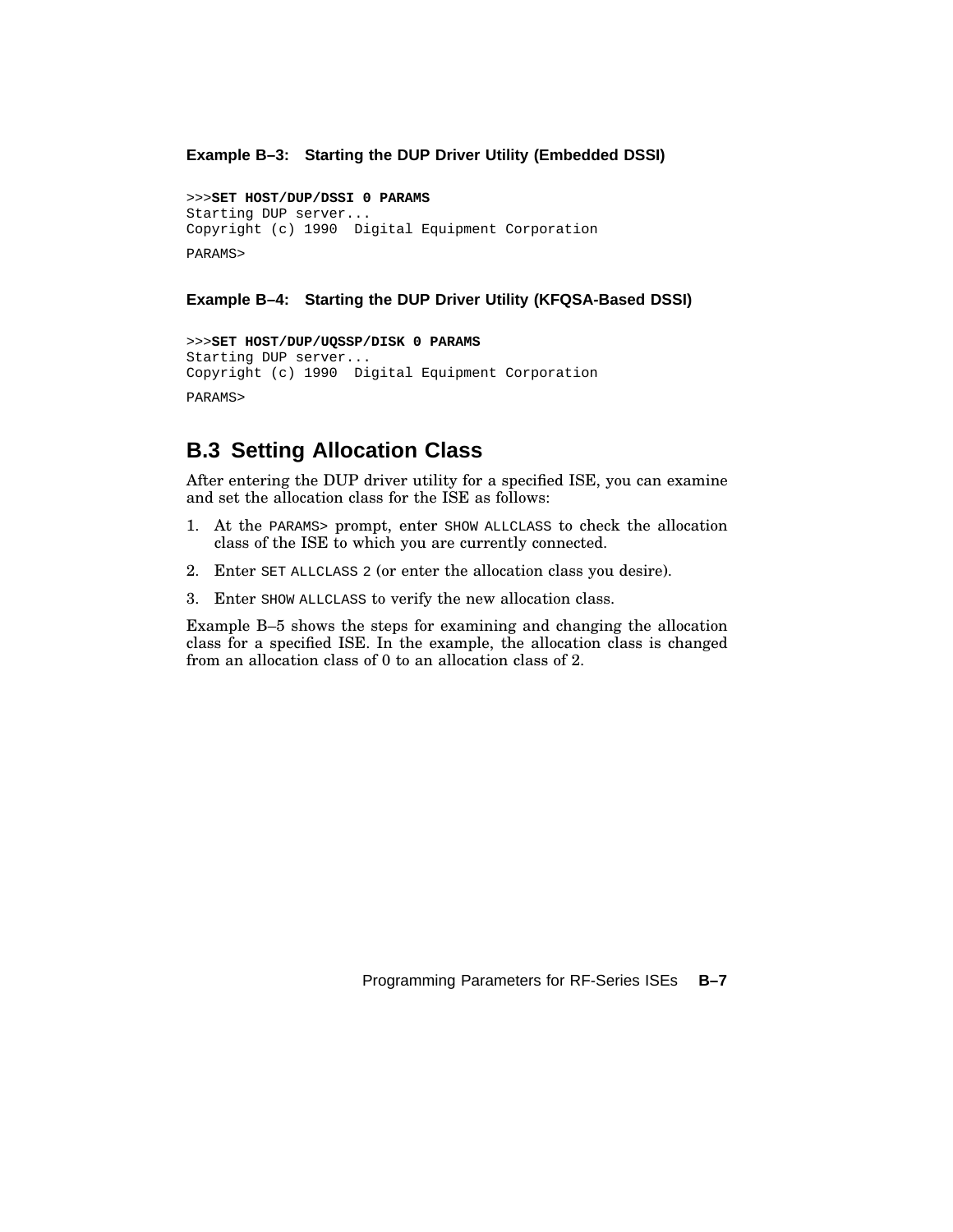#### **Example B–5: Setting Allocation Class for a Specified ISE**

| PARAMS>SHOW ALLCLASS                          |         |   |         |   |      |       |   |
|-----------------------------------------------|---------|---|---------|---|------|-------|---|
| Parameter                                     | Current |   | Default |   | Type | Radix |   |
| ALLCLASS                                      |         | 0 |         | 0 | Byte | Dec   | В |
| PARAMS>SET ALLCLASS 2<br>PARAMS>SHOW ALLCLASS |         |   |         |   |      |       |   |
| Parameter                                     | Current |   | Default |   | Type | Radix |   |
| ALLCLASS                                      |         | 2 |         | 0 | Byte | Dec   | B |

# **B.4 Setting Unit Number**

After entering the DUP driver utility for a specified ISE, you can examine and set the unit number for the ISE as follows:

- 1. At the PARAMS> prompt, enter SHOW UNITNUM to check the unit number of the ISE to which you are currently connected.
- 2. Enter SET UNITNUM 10 (or enter the unit number you desire).
- 3. Enter SET FORCEUNI 0 to override the default unit number value supplied by the bus node ID plug.
- 4. Enter SHOW UNITNUM to verify the new unit number.
- 5. Enter SHOW FORCEUNI to verify that the current value for the FORCEUNI parameter is 0.

Example B–6 shows the steps for changing the unit number of a specified ISE from unit number 0 to unit number 10.

6. Label the ISE with its unit number, using the unit number labels shipped with your system. Figure B–1 shows where to affix a unit number label on the ISE front panel.

**B–8** KA660 CPU System Maintenance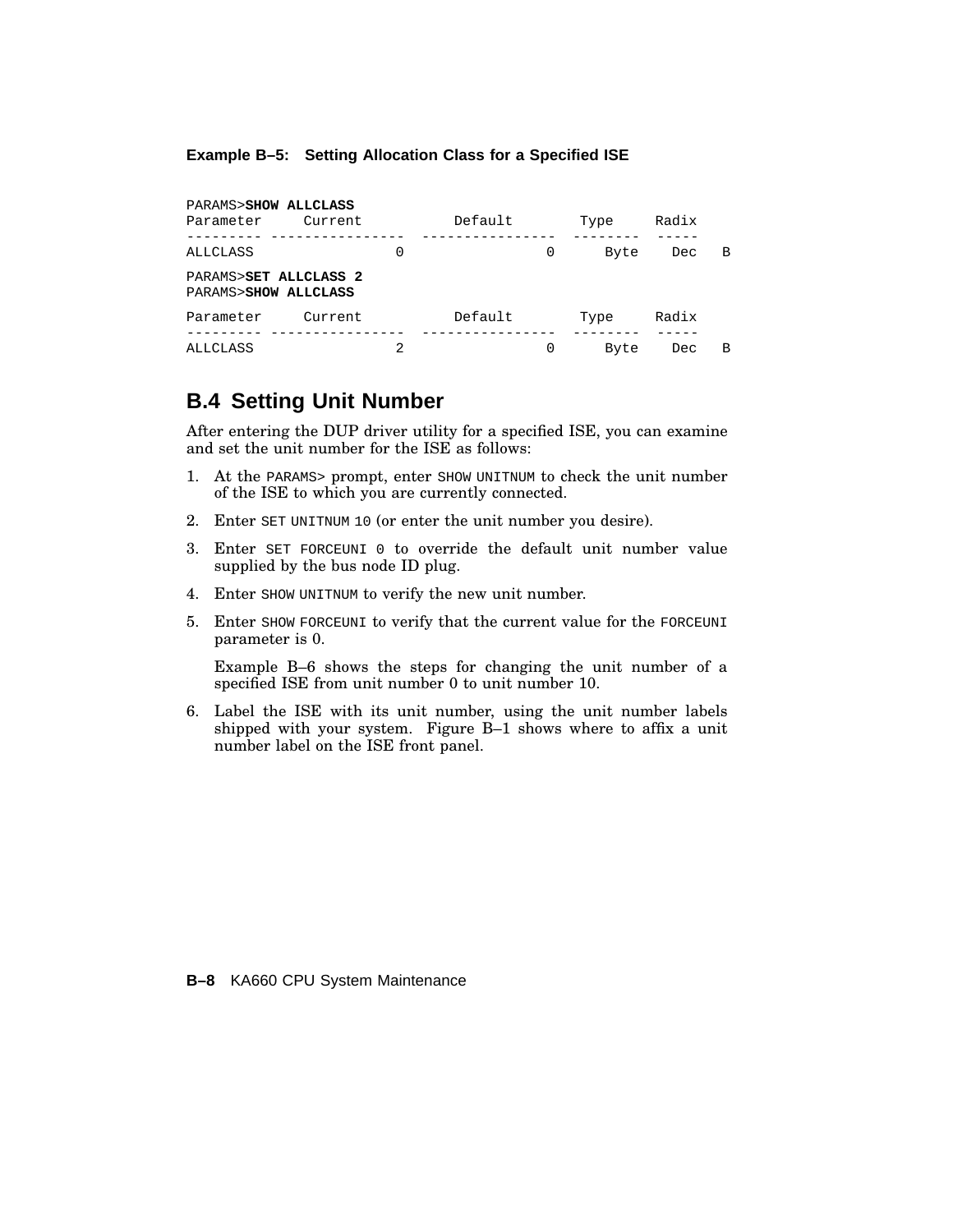### **Example B–6: Setting a Unit Number for a Specified ISE**

| PARAMS>SHOW<br>Parameter Current                                      | <b>UNITNUM</b> |    | Default |          | Type    | Radix |    |
|-----------------------------------------------------------------------|----------------|----|---------|----------|---------|-------|----|
| UNITNUM                                                               |                | 0  |         | $\Omega$ | Word    | Dec.  | U  |
| PARAMS>SET UNITNUM 10<br>PARAMS>SET FORCEUNI 0<br>PARAMS>SHOW UNITNUM |                |    |         |          |         |       |    |
| Parameter Current                                                     |                |    | Default |          | Type    | Radix |    |
| UNITNUM                                                               |                | 10 |         | 0        | Word    | Dec.  | U  |
| PARAMS>SHOW FORCEUNI<br>Parameter Current                             |                |    | Default |          | Type    | Radix |    |
| FORCEUNI                                                              |                | 0  |         |          | Boolean | 0/1   | ŢJ |

### **Figure B–1: Attaching a Unit Number Label to the ISE Front Panel**

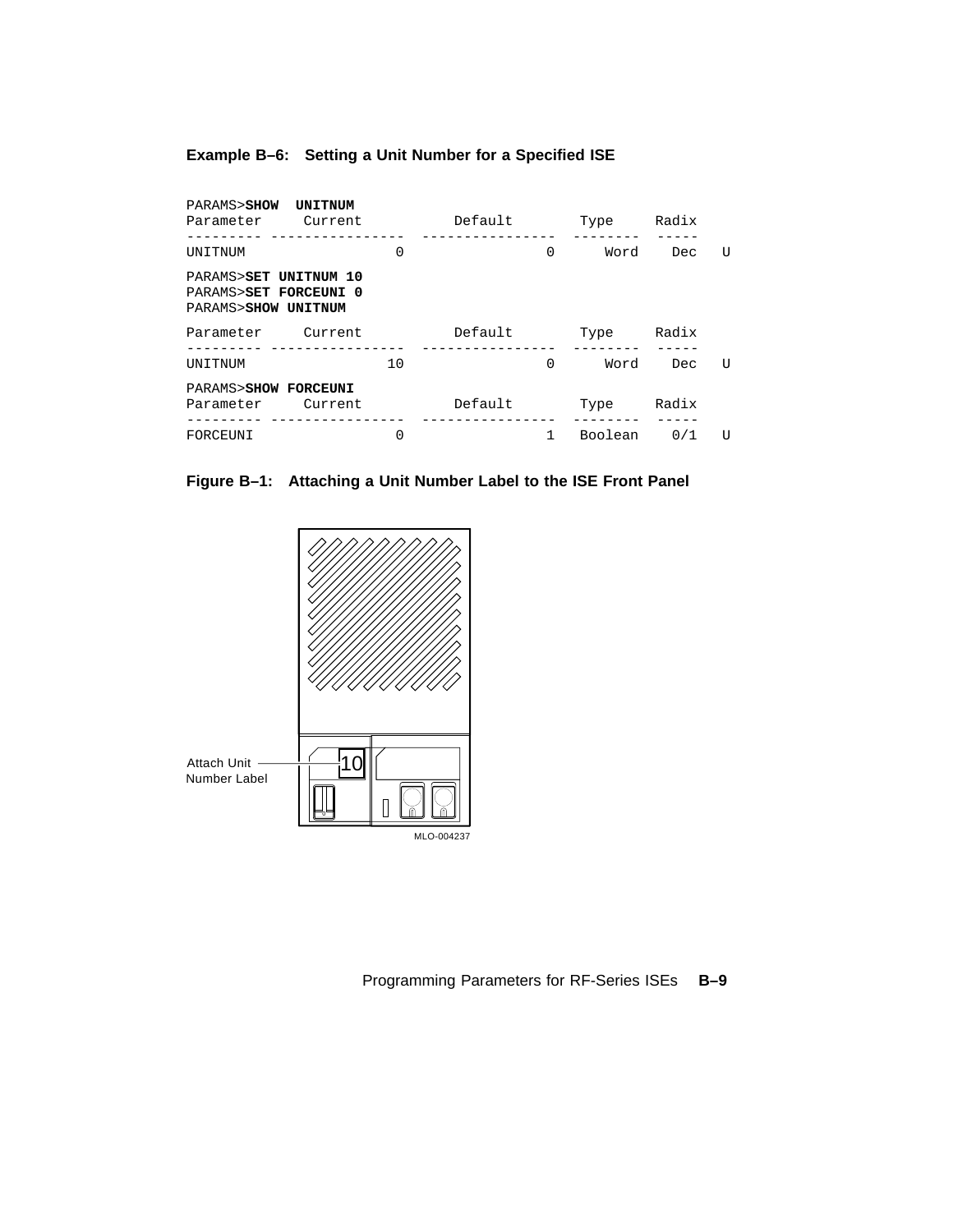# **B.5 Setting Node Name**

After entering the DUP driver utility for a specified ISE, you can examine and set the node name for the ISE as follows:

- 1. At the PARAMS> prompt, enter SHOW NODENAME to check the node name of the ISE to which you are currently connected.
- 2. Enter SET NODENAME SYSDSK (or enter the desired alphanumeric node name of up to eight characters).
- 3. Enter SHOW NODENAME to verify the new node name.

Example B–7 shows the steps for changing the node name of a specified ISE from the factory-supplied name to SYSDSK.

#### **Example B–7: Changing a Node Name for a Specified ISE**

| PARAMS>SHOW NODENAME<br>Parameter | Current                    | Default     | Type   | Radix |                |
|-----------------------------------|----------------------------|-------------|--------|-------|----------------|
| NODENAME                          | R7CZZC                     | <b>RF31</b> | String | Ascii | $\overline{B}$ |
|                                   | PARAMS>SET NODENAME SYSDSK |             |        |       |                |
| PARAMS>SHOW NODENAME              |                            |             |        |       |                |
| Parameter                         | Current                    | Default     | Type   | Radix |                |
| NODENAME                          | SYSDSK                     | <b>RF31</b> | String | Ascii | B              |

# **B.6 Setting System ID**

**NOTE:** *This parameter is modified only when replacing an ISE. Only Customer Services representatives and qualified self-maintenance customers should remove an ISE. All parameters for the replacement ISE should be programmed to match those of the original ISE. When replacing a ISE, be sure to set the SYSTEMID parameter to match the that of the original.*

After entering the DUP driver utility for a specified ISE, you can examine and set the system ID for the ISE as follows:

- 1. At the PARAMS> prompt, enter SHOW SYSTEMID to check the system ID of the ISE to which you are currently connected.
- 2. Enter SET SYSTEMID System ID (enter the desired serial number-based system ID).

**B–10** KA660 CPU System Maintenance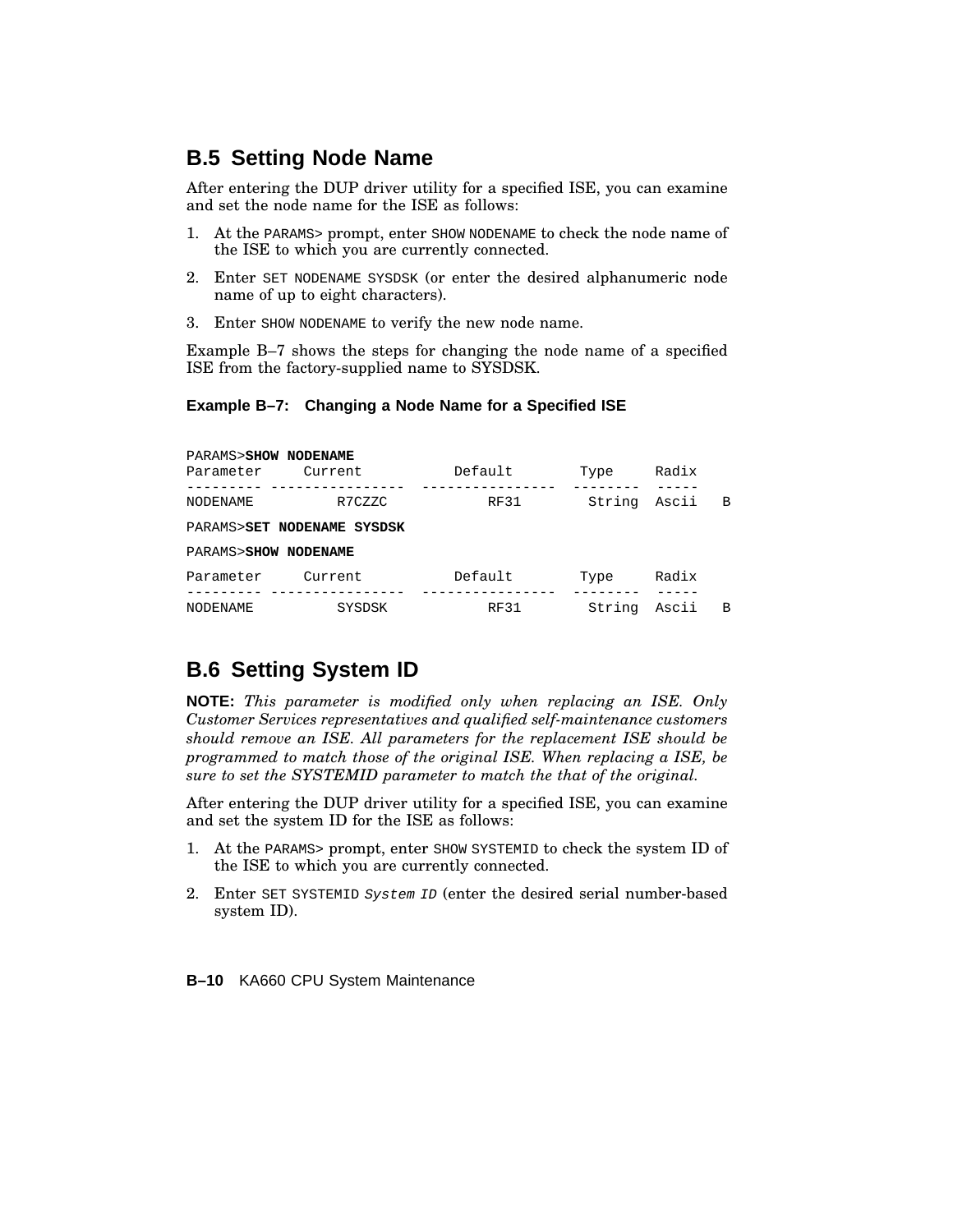3. Enter SHOW SYSTEMID to verify the new system ID.

Example B–8 shows the steps for changing the system ID of a specified ISE from the factory-supplied system ID to 1402193310841 (the system ID for the replacement ISE is programmed to match that of the original ISE).

#### **Example B–8: Changing a System ID for a Specified ISE**

PARAMS>**SHOW SYSTEMID** Parameter Current Default Type Radix --------- ---------------- ---------------- -------- ----- SYSTEMID 0402193310841 0000000000000 Quadword Hex B PARAMS>**SET SYSTEMID 1402193310841** PARAMS>**SHOW SYSTEMID** Parameter Current Default Type Radix --------- ---------------- ---------------- -------- ----- SYSTEMID 1402193310841 0000000000000 Quadword Hex B

# **B.7 Exiting the DUP Server Utility**

After you have completed setting and examining internal ISE parameters, enter the WRITE command at the PARAMS> prompt to save the ISE parameters you have changed using the SET command. The changes are recorded to nonvolatile memory.

If you have changed the allocation class or node name of an ISE, the DUP driver utility will ask you to initialize the controller. Answer Yes (Y) to allow the changes to be recorded and to exit the DUP driver utility.

If you have not changed the allocation class or node name, enter the EXIT command at the PARAMS> prompt to exit the DUP driver utility for the specified ISE. Example B–9 shows the procedure for saving parameter changes. In the example, the controller is initialized.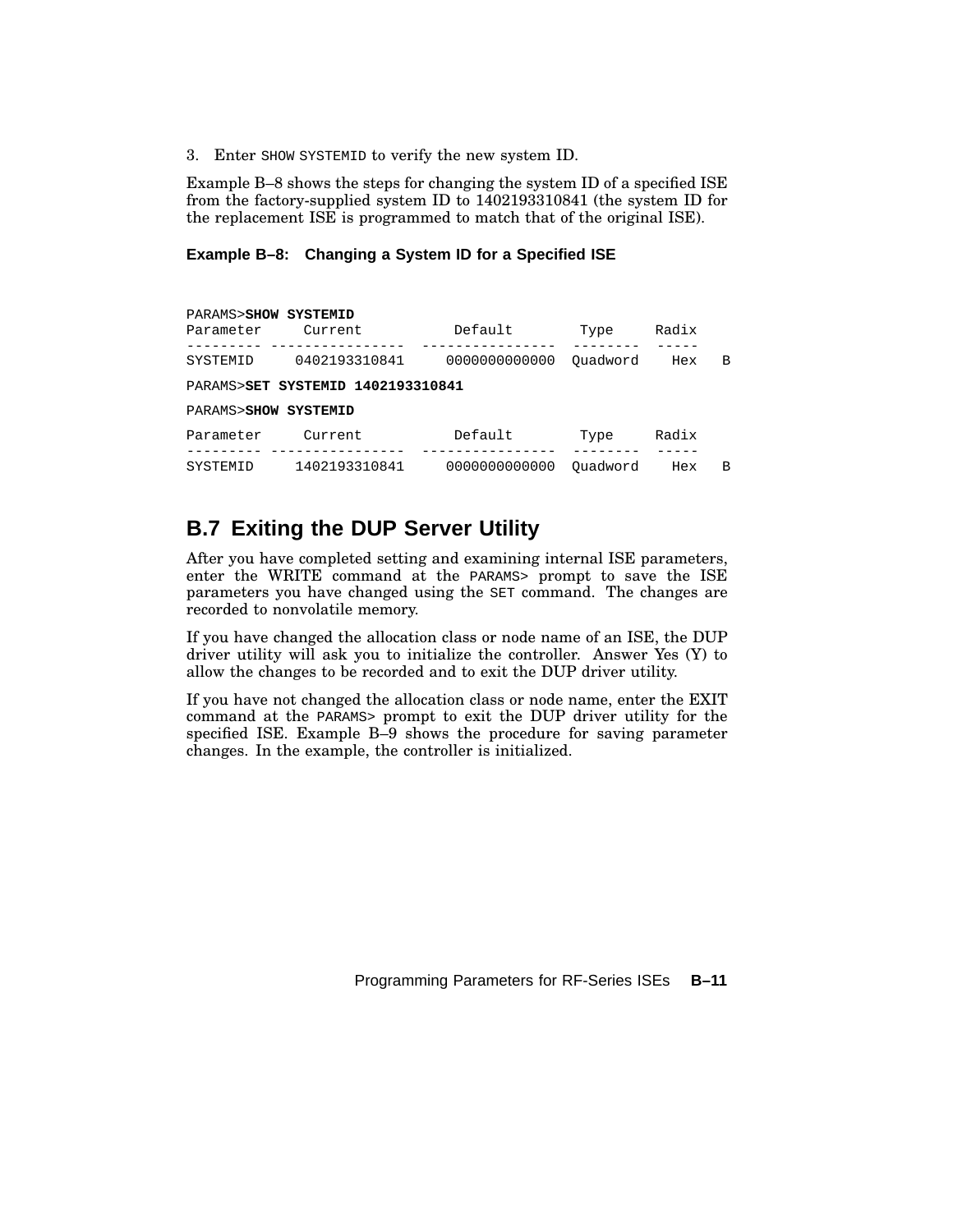#### **Example B–9: Exiting the DUP Driver Utility for a Specified ISE**

```
PARAMS>WRITE
Changes require controller initialization, ok? [Y/(N)] Y
Stopping DUP server...
>>>
```
**NOTE:** *You must repeat the procedures in this chapter for each ISE for which you want to change parameters.*

Example B–10 shows the display for the SHOW DSSI command for a system with embedded DSSI after the unit numbers for the ISEs have been changed from 0, 1, and 2 to 10, 11, and 12. Notice that the bus 0 device names are now DIA10, DIA11, and DIA12.

#### **Example B–10: SHOW DSSI Display**

```
>>>SHOW DSSI
DSSI Bus 0 Node 0 (SYSDSK)
-DIA10 (RF31)
DSSI Bus 0 Node 1 (R7ALUC)
-DIA11 (RF31)
DSSI Bus 0 Node 2 (R7EB3C)
-DIA12 (RF31)
DSSI Bus 0 Node 7 (*)
>>>
```
Example B–11 shows the display for the SHOW UQSSP command for a system with KFQSA-based DSSI.

**B–12** KA660 CPU System Maintenance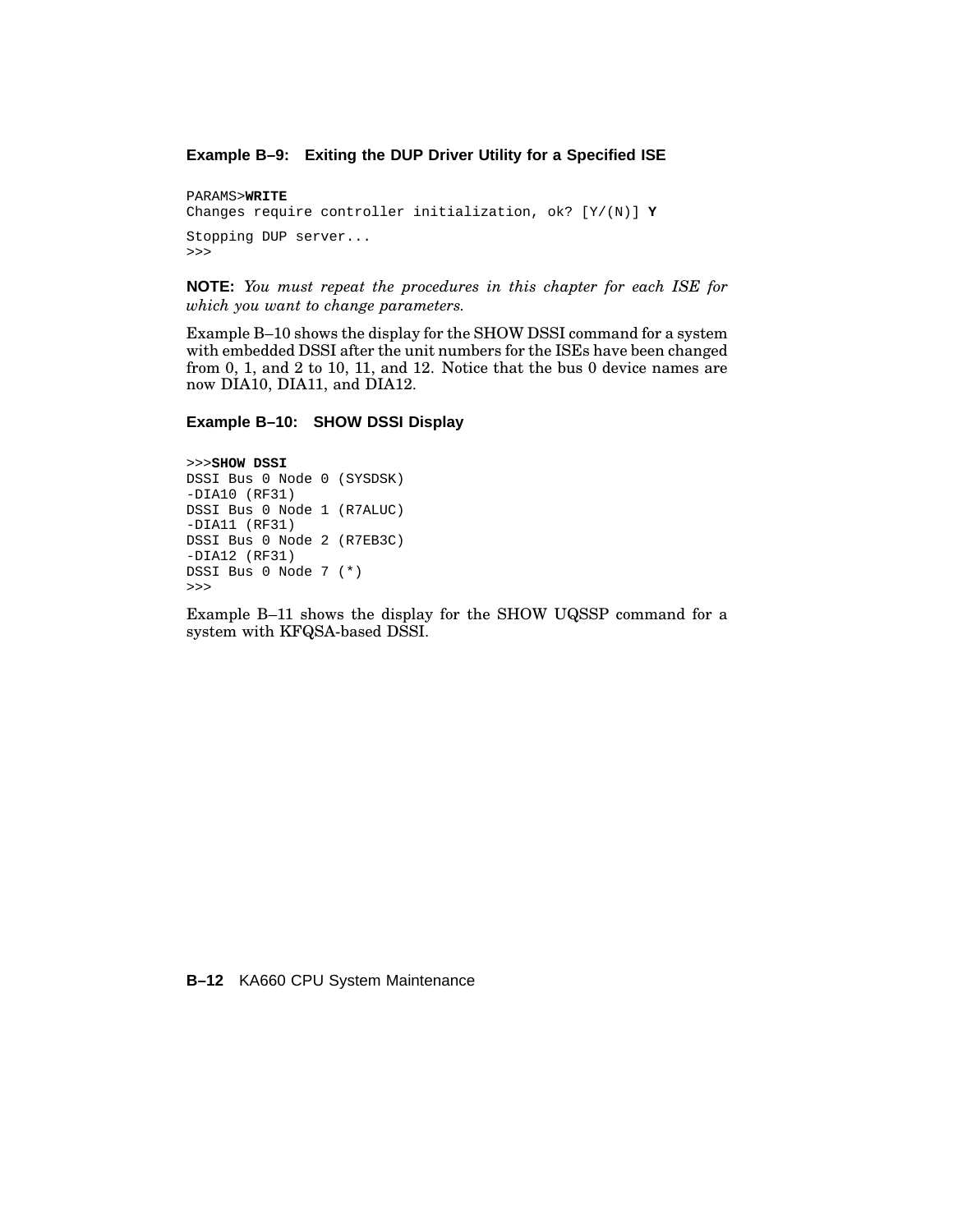### **Example B–11: SHOW UQSSP Display (KFQSA-Based DSSI)**

```
>>>SHOW UQSSP
UQSSP Disk Controller 0 (772150)
-DUA0 (RF31)
UQSSP Disk Controller 1 (760334)
-DUB1 (RF31)
UQSSP Disk Controller 2 (760340)
-DUC2 (RF31)
UQSSP Tape Controller 0 (774500)
-MUA0 (TK70)
```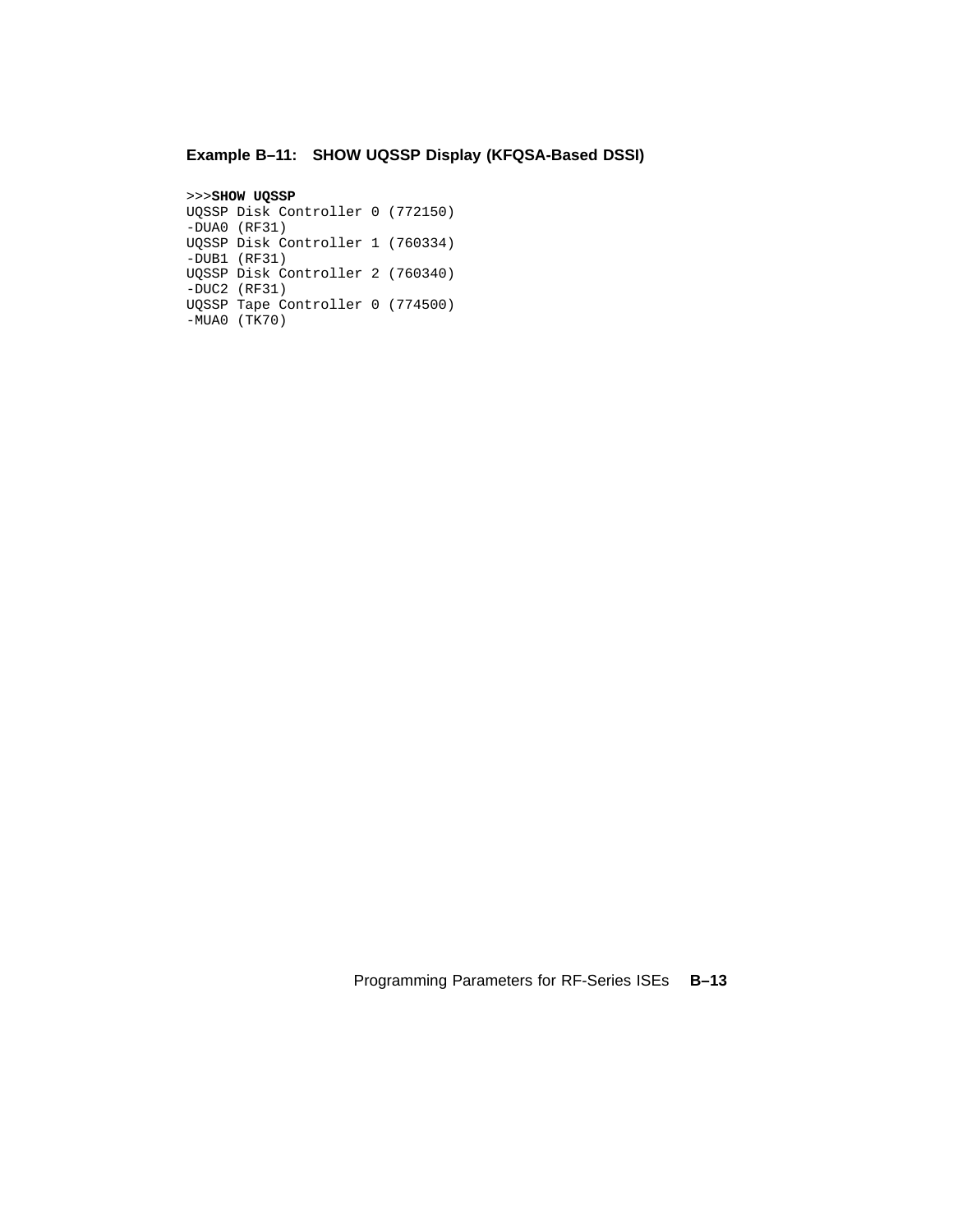# **Index**

! (comment command), 3–49 9E utility, 4–7 examples, 4–8 9C utility, 4–31, 4–39 **A** Acceptance testing, 4–30

Address assignments, A–1 processor registers, A–9 to A–10 ALLCLASS, B–2 setting, B–7

#### **B**

BOOT command, 3–18 Boot Devices, 3–20 names, 3–20 supported, 3–20 Boot devices, supported, 3–20 Boot flags, 3–19 Bootstrap conditions, 3–7 device names, 3–19 initialization, 3–7 BREAK ignored, 3–11 Bus length (DSSI), 2–6

### **C**

Cabling BA215, 2–5 BA430, 2–5 CPU to memory, 1–10 DSSI, 2–5 ISE, 2–5

Cache memory, 1–4 CFPA chip, 1–4 CMCTL chip, 1–4 Comment command (!), 3–49 Configuration, 2–1 to 2–9 and module order, 2–1 DSSI, 2–4 dual-host, 2–7 rules, 2–2 worksheet, 2–7 CONFIGURE command, 2–3, 3–22 Connector, CPU to memory, 1–10 Console commands address space control qualifiers, 3–15 address specifiers, 3–11 binary load and unload (X), 3–47 BOOT, 3–18 ! (comment), 3–49 CONFIGURE, 3–22 CONTINUE, 3–24 data control qualifiers, 3–15 DEPOSIT, 3–24 EXAMINE, 3–25 FIND, 3–26 HALT, 3–27 HELP, 3–27 INITIALIZE, 3–29 keywords, 3–16 MOVE, 3–30 NEXT, 3–31 qualifier and argument conventions, x qualifiers, 3–15 REPEAT, 3–32 SEARCH, 3–33 SET, 3–35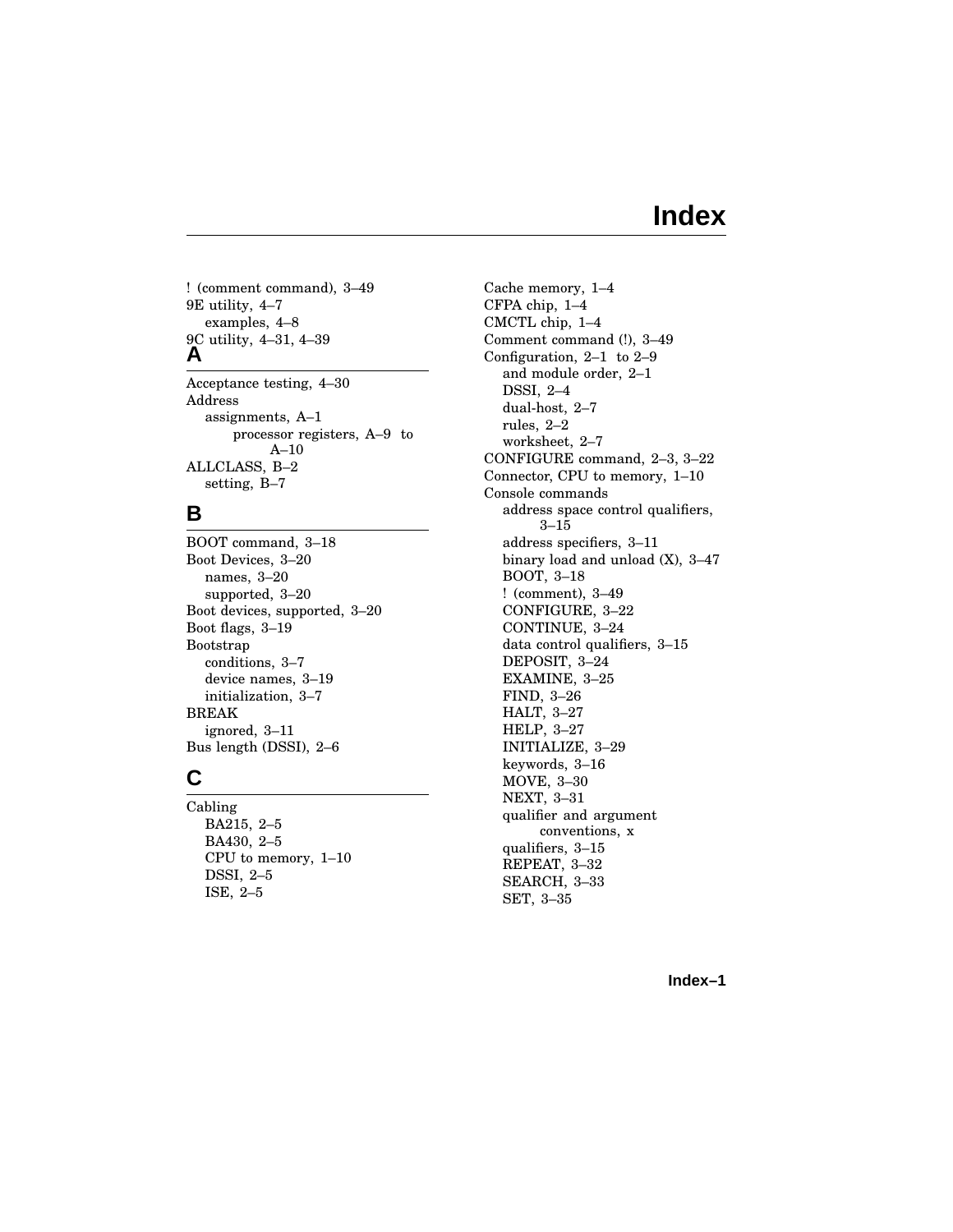Console commands (Cont.) SHOW, 3–39 START, 3–43 symbolic addresses, 3–11 syntax, 3–9 TEST, 3–44 UNJAM, 3–47 X (binary load and unload), 3–47 Console displays, 4–10 and FRUs, 4–14 Console error messages, 4–27 list of, 4–28 sample of, 4–11 Console I/O mode restart caution, 3–4 special characters, 3–9 Console port, testing, 4–42 CONTINUE command, 3–24 CPU cover panel, 1–9 CQBIC, 1–6 Current and power values, 2–9

### **D**

DEPOSIT command, 3–24 Diagnostic executive, 4–3 error field, 4–11 Diagnostic tests list of, 4–3 parameters for, 4–3 DRVEXR local program, 4–35, 4–46 DRVTST local program, 4–35, 4–46 DSSI bus characteristics, 1–6 bus length, 2–6 bus termination, 2–6 cabling, 2–5 configuration, 2–4 drive order, 2–4 dual-host, 2–6 dual-host configuration, 2–7 node ID, 2–4 testing with H3281 loopback, 4–41 unique addresses, 4–34

Dual-host capability, 2–6 configuration, 2–7 DUP driver utility, B–1, B–4 entering, B–6 exiting, B–11

## **E**

Entry and dispatch code, 3–2 ERASE local program, 4–49 Error messages console, list of, 4–28 console, sample of, 4–11 halt, 4–27 VMB, 4–29 Errors messages incorrect boot device name, 3–20 Ethernet interface chip (SGEC), 1–6 EXAMINE command, 3–25

# **F**

FE utility, 4–36 FIND command, 3–26 Firmware, 1–5, 3–1 to 3–49 power-up sequence, 3–4 Floating-point accelerator (CFPA), 1–4 FORCEUNI, B–2 FRUs and console display, 4–14 Fuses, on KA660 module, 4–41

# **G**

General purpose registers (GPR) in error display, 4–13 initialization of, 3–7 symbolic addresses for, 3–11

# **H**

H3103 loopback connector, 3–4, 4–42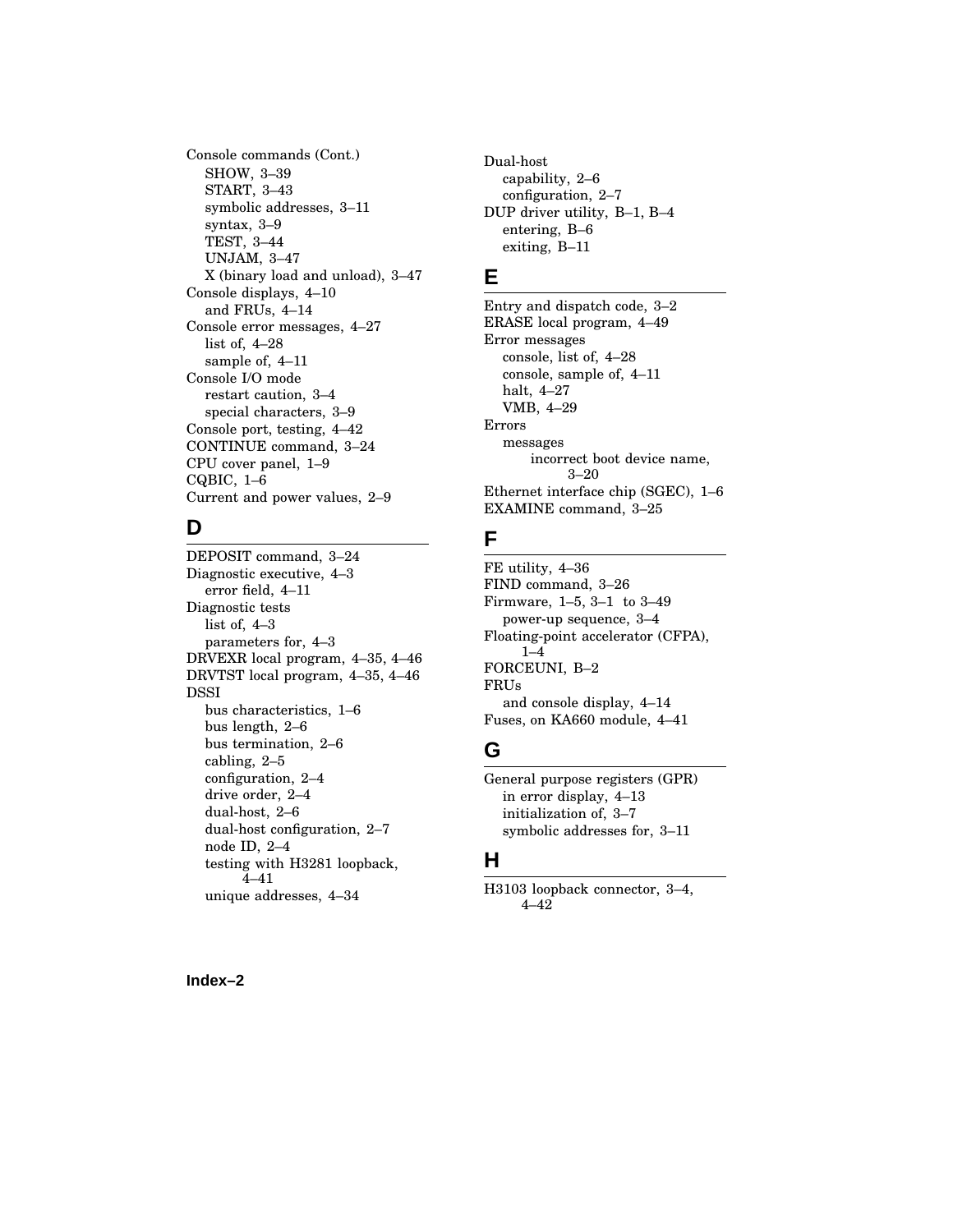H3281 loopback connector for DSSI, 4–41 H3602–00 CPU cover panel, 1–9 H3602–00 I/O panel, 4–42 H3602–00 mode switch set to language inquiry, 3–5 set to normal, 3–6 set to test, 3–4 H8572 loopback connector, 4–42 HALT command, 3–27 Halts conditions for external halt, 3–3 entry and dispatch code, 3–2 messages, list of, 4–27 registers saved, 3–2 registers set to fixed values, 3–2 HELP command, 3–27 HISTRY local program, 4–36, 4–48

### **I**

INITIALIZE command, 3–29 Initial power-up test See IPT Internal processor registers (IPR) symbolic addresses for, 3–12 IPT, 3–4 ISE cabling, 2–5 configuration errors, 4–45 diagnostic error codes, 4–52 diagnostics, 4–44 ISE local programs DRVEXR, 4–35, 4–46 DRVTST, 4–35, 4–46 ERASE, 4–49 HISTRY, 4–36, 4–48 list of, 4–45 PARAMS, 4–36, 4–50

# **K**

KA660 fuses, 4–41 LEDs, 4–26 KA660 (Cont.) variants, 1–1

# **L**

Language selection menu conditions for display of, 3–5 example of, 3–6 messages, list of, 3–5 Load module, M9060–YA, 2–7 Loopback testing serial line using H3103,  $3-4$ Loopback connectors H3103, 3–4, 4–42 H8572, 4–42 list of, 4–43 tests, 4–41

#### **M**

M9060–A load module, 2–7 MEMCSR 0–15, 4–31 Memory acceptance testing of, 4–31 cache, 1–4 controller chip (CMCTL), 1–4 isolating FRU, 4–32, 4–37 on KA660, 1–4 testing, 4–37 Module configuration, 2–3 order, in backplane, 2–1 self-tests, 4–42 MOVE command, 3–30 MS650–Bn memory modules, 1–10

### **N**

NEXT command, 3–31 Node ID changing KA660, 2–5 for dual-host systems, 2–7 NODENAME, B–2 setting, B–10